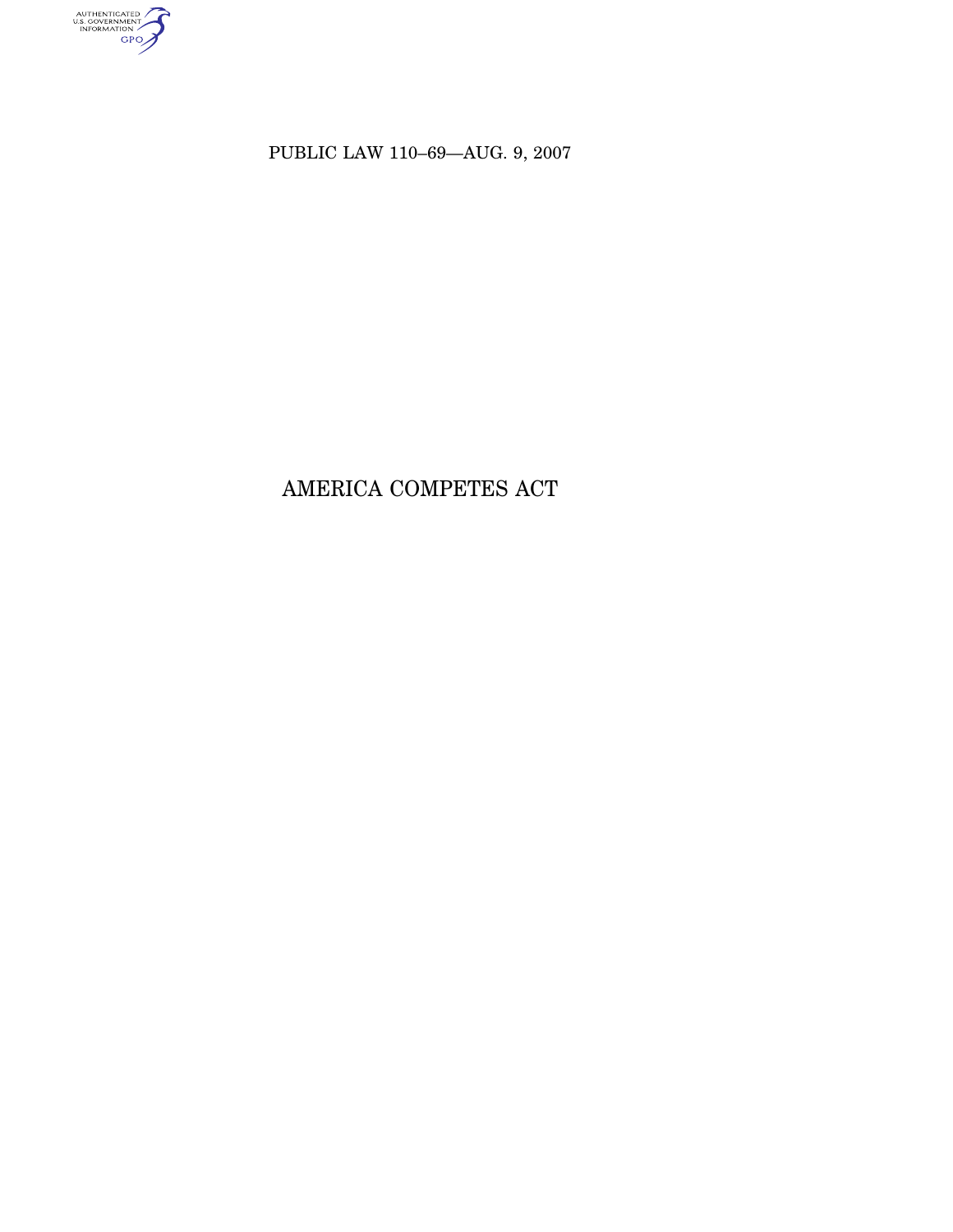# Public Law 110–69 110th Congress

# An Act

Aug. 9, 2007

[H.R. 2272]

To invest in innovation through research and development, and to improve the competitiveness of the United States.

*Be it enacted by the Senate and House of Representatives of the United States of America in Congress assembled*,

America COMPETES Act. 20 USC 9801 note.

### **SECTION 1. SHORT TITLE.**

This Act may be cited as the ''America COMPETES Act'' or the ''America Creating Opportunities to Meaningfully Promote Excellence in Technology, Education, and Science Act''.

# **SEC. 2. TABLE OF CONTENTS.**

The table of contents of this Act is as follows:

- Sec. 1. Short title. Sec. 2. Table of contents.
- 

### TITLE I—OFFICE OF SCIENCE AND TECHNOLOGY POLICY; GOVERNMENT-WIDE SCIENCE

- Sec. 1001. National Science and Technology Summit.
- Sec. 1002. Study on barriers to innovation.
- 
- Sec. 1003. National Technology and Innovation Medal. Sec. 1004. Semiannual Science, Technology, Engineering, and Mathematics Days.
- Sec. 1005. Study of service science.
- Sec. 1006. President's Council on Innovation and Competitiveness.
- Sec. 1007. National coordination of research infrastructure.
- Sec. 1008. Sense of Congress on innovation acceleration research. Sec. 1009. Release of scientific research results.
- 

### TITLE II—NATIONAL AERONAUTICS AND SPACE ADMINISTRATION

- Sec. 2001. NASA's contribution to innovation.
- Sec. 2002. Aeronautics.
- Sec. 2003. Basic research enhancement.
- 
- Sec. 2004. Aging workforce issues program. Sec. 2005. Sense of Congress regarding NASA's undergraduate student research program.
- Sec. 2006. Use of International Space Station National Laboratory to support math and science education and competitiveness.

### TITLE III—NATIONAL INSTITUTE OF STANDARDS AND TECHNOLOGY

- Sec. 3001. Authorization of appropriations.
- Sec. 3002. Amendments to the Stevenson-Wydler Technology Innovation Act of 1980.
- Sec. 3003. Manufacturing Extension Partnership.
- Sec. 3004. Institute-wide planning report.
- Sec. 3005. Report by Visiting Committee.
- Sec. 3006. Meetings of Visiting Committee on Advanced Technology.
- Sec. 3007. Collaborative manufacturing research pilot grants.
- Sec. 3008. Manufacturing Fellowship Program.
- Sec. 3009. Procurement of temporary and intermittent services.
- Sec. 3010. Malcolm Baldrige awards.
- Sec. 3011. Report on National Institute of Standards and Technology efforts to recruit and retain early career science and engineering researchers.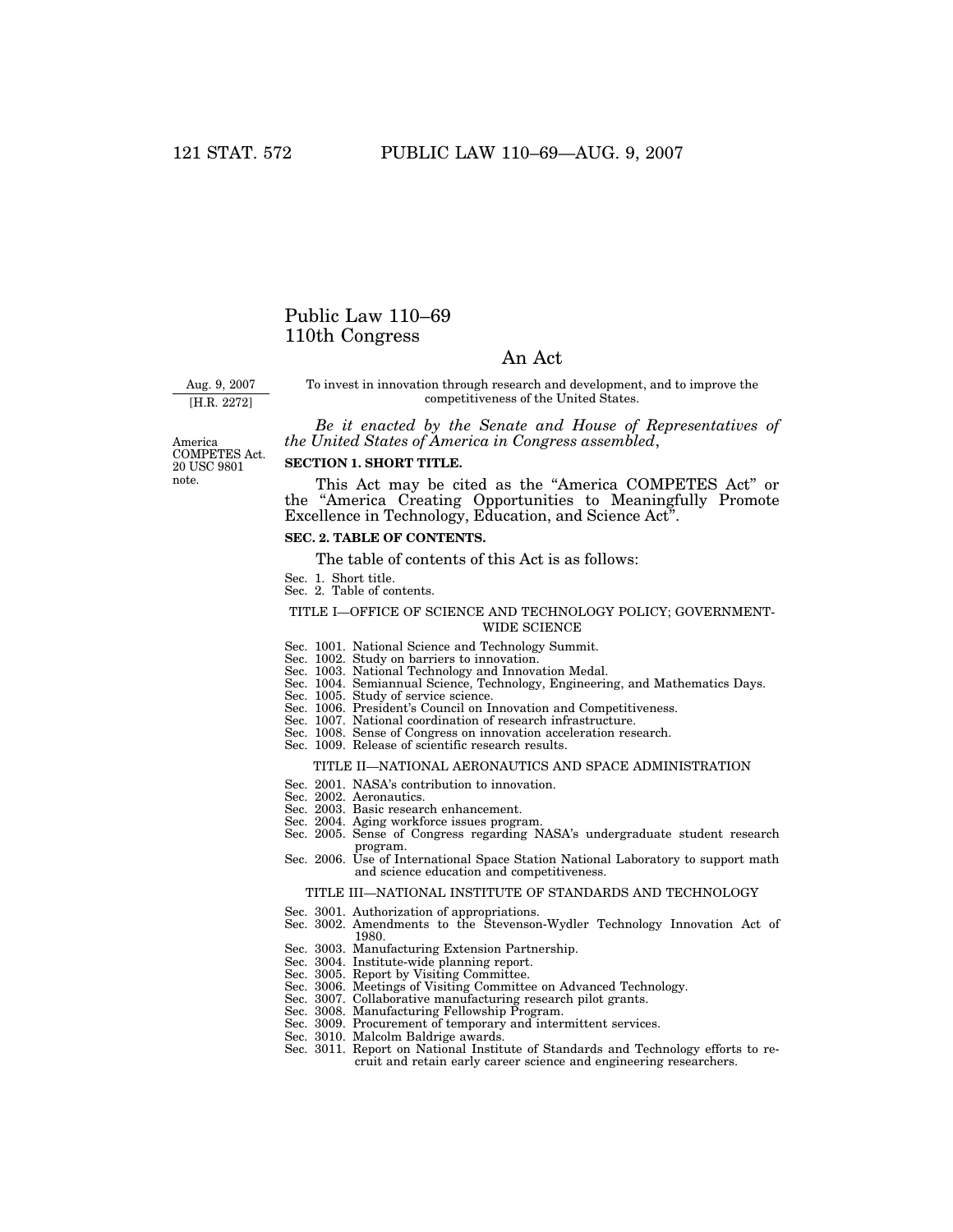- Sec. 3012. Technology Innovation Program. Sec. 3013. Technical amendments to the National Institute of Standards and Tech-
- nology Act and other technical amendments. Sec. 3014. Retention of depreciation surcharge.
- Sec. 3014. Retention of depreciation surcharge.<br>Sec. 3015. Post-doctoral fellows.

### TITLE IV—OCEAN AND ATMOSPHERIC PROGRAMS

- Sec. 4001. Ocean and atmospheric Research and development Program. Sec. 4002. NOAA ocean and atmospheric Science education Programs.
- Sec. 4003. NOAA's contribution to innovation.

### TITLE V—DEPARTMENT OF ENERGY

- Sec. 5001. Short title.
- Sec. 5002. Definitions. Sec. 5003. Science, engineering, and mathematics education at the Department of Energy.<br>Sec. 5004. Nuclear science talent expansion program for institutions of higher edu-
- cation.
- Sec. 5005. Hydrocarbon systems science talent expansion program for institutions Sec. 5006. Department of Energy early career awards for science. engineering, and
- mathematics researchers. Sec. 5007. Authorization of appropriations for Department of Energy for basic re-
- search. Sec. 5008. Discovery science and engineering innovation institutes. Sec. 5009. Protecting America's Competitive Edge (PACE) graduate fellowship pro-
- 
- gram. Sec. 5010. Sense of Congress regarding certain recommendations and reviews. Sec. 5011. Distinguished scientist program.
- 
- Sec. 5012. Advanced Research Projects Agency—Energy.

## TITLE VI—EDUCATION

Sec. 6001. Findings. Sec. 6002. Definitions.

#### Subtitle A—Teacher Assistance

#### PART I—TEACHERS FOR A COMPETITIVE TOMORROW

- Sec. 6111. Purpose.
- Sec. 6112. Definitions.
- Sec. 6113. Programs for baccalaureate degrees in science, technology, engineering, mathematics, or critical foreign languages, with concurrent teacher certification.
- Sec. 6114. Programs for master's degrees in science, technology, engineering, mathematics, or critical foreign language education. Sec. 6115. General provisions. Sec. 6116. Authorization of appropriations.
- 

#### PART II—ADVANCED PLACEMENT AND INTERNATIONAL BACCALAUREATE PROGRAMS

- 
- Sec. 6121. Purpose. Sec. 6122. Definitions.

## Sec. 6123. Advanced Placement and International Baccalaureate Programs.

PART III—PROMISING PRACTICES IN SCIENCE, TECHNOLOGY, ENGINEERING, AND MATHEMATICS TEACHING

Sec. 6131. Promising practices.

#### Subtitle B—Mathematics

- Sec. 6201. Math Now for elementary school and middle school students program.
- Sec. 6202. Summer term education programs. Sec. 6203. Math skills for secondary school students. Sec. 6204. Peer review of State applications.
- 
- 

### Subtitle C—Foreign Language Partnership Program

- Sec. 6301. Findings and purpose. Sec. 6302. Definitions.
- 
- Sec. 6303. Program authorized.
- Sec. 6304. Authorization of appropriations.

### Subtitle D—Alignment of Education Programs

Sec. 6401. Alignment of secondary school graduation requirements with the demands of 21st century postsecondary endeavors and support for P–16 education data systems.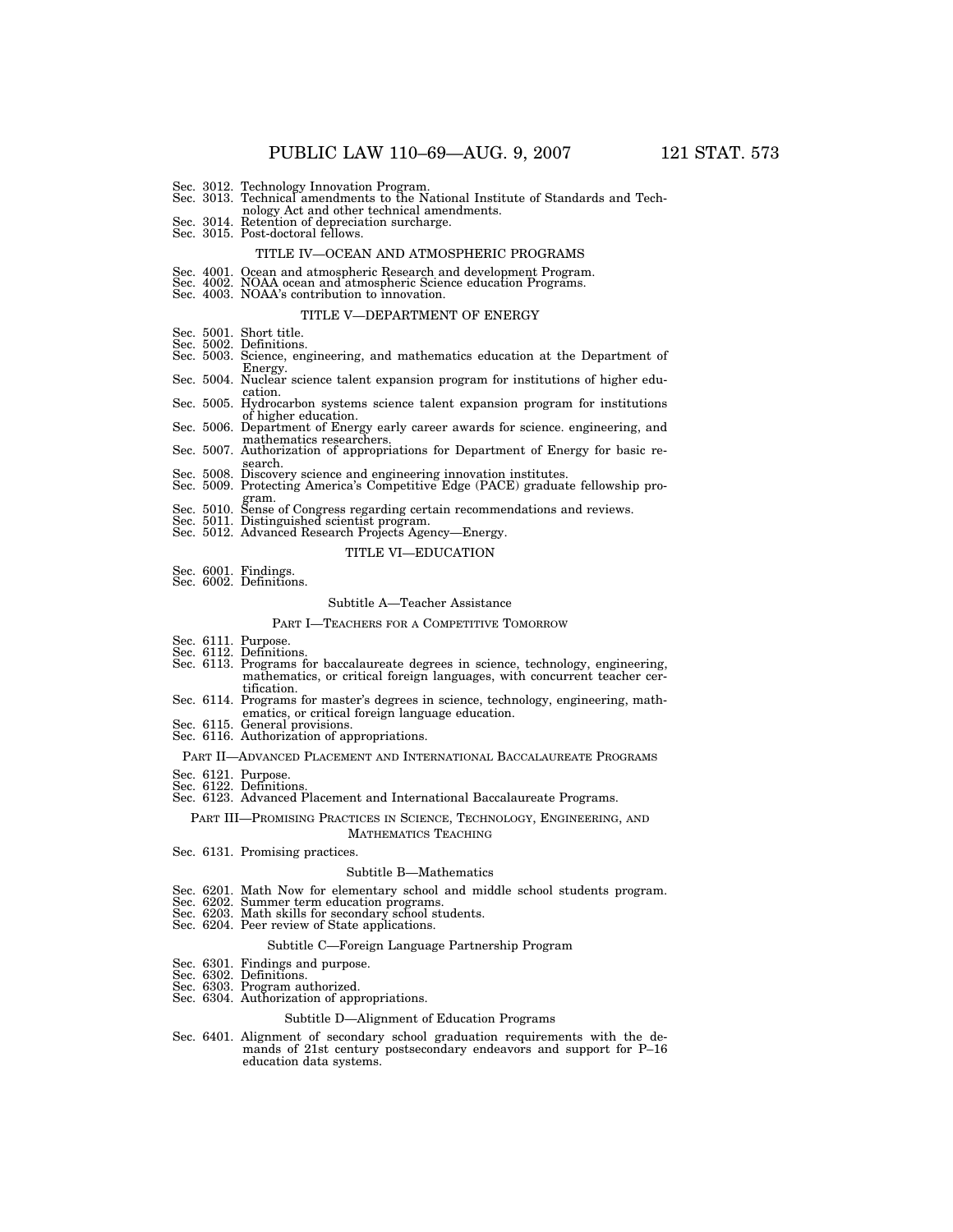Subtitle E—Mathematics and Science Partnership Bonus Grants

### Sec. 6501. Mathematics and science partnership bonus grants.

Sec. 6502. Authorization of appropriations.

### TITLE VII—NATIONAL SCIENCE FOUNDATION

- Sec. 7001. Definitions.
- 
- Sec. 7002. Authorization of appropriations. Sec. 7003. Reaffirmation of the merit-review process of the National Science Foundation.
- Sec. 7004. Sense of the Congress regarding the mathematics and science partnership programs of the Department of Education and the National Science Foundation.<br>Curricula.
- Sec. 7005.
- Sec. 7006. Centers for research on learning and education improvement.
- Sec. 7007. Interdisciplinary research.
- Sec. 7008. Postdoctoral research fellows.
- Sec. 7009. Responsible conduct of research. Sec. 7010. Reporting of research results.
- 
- 
- Sec. 7011. Sharing research results. Sec. 7012. Funding for successful science, technology, engineering, and mathematics education programs.
- Sec. 7013. Cost sharing.
- 
- Sec. 7014. Additional reports. Sec. 7015. Administrative amendments.
- Sec. 7016. National Science Board reports.
- Sec. 7017. Program Fraud Civil Remedies Act of 1986 amendment. Sec. 7018. Meeting critical national science needs.
- 
- Sec. 7019. Research on innovation and inventiveness. Sec. 7020. Cyberinfrastructure.
- 
- Sec. 7021. Pilot program of grants for new investigators. Sec. 7022. Broader impacts merit review criterion.
- Sec. 7023. Donations.
- 
- Sec. 7024. High-performance computing and networking. 7025. Science, technology, engineering, and mathematics talent expansion pro-
- 
- 
- gram. Sec. 7026. Laboratory science pilot program. Sec. 7027. Study on laboratory equipment donations for schools. Sec. 7028. Mathematics and Science Education Partnerships amendments.
- Sec. 7029. National Science Foundation teacher institutes for the 21st century. Sec. 7030. Robert Noyce Teacher Scholarship Program.
- 
- 
- Sec. 7031. Encouraging participation. Sec. 7032. National Academy of Sciences report on diversity in science, technology, engineering, and mathematics fields.
- Sec. 7033. Hispanic-serving institutions undergraduate program.
- Sec. 7034. Professional science master's degree programs.
- Sec. 7035. Sense of Congress on communications training for scientists. Sec. 7036. Major research instrumentation.
	-
	- Sec. 7037. Limit on proposals.

#### TITLE VIII—GENERAL PROVISIONS

- Sec. 8001. Collection of data relating to trade in services.
- Sec. 8002. Sense of the Senate regarding small business growth and capital markets.
- Sec. 8003. Government Accountability Office review of activities, grants, and programs. Sec. 8004. Sense of the Senate regarding anti-competitive tax policy. Sec. 8005. Study of the provision of online degree programs.
- 
- 
- Sec. 8006. Sense of the Senate regarding deemed exports. Sec. 8007. Sense of the Senate regarding capital markets.
- 
- Sec. 8008. Accountability and transparency of activities authorized by this Act.

# **TITLE I—OFFICE OF SCIENCE AND TECHNOLOGY POLICY; GOVERNMENT-WIDE SCIENCE**

Deadline. President.

### **SEC. 1001. NATIONAL SCIENCE AND TECHNOLOGY SUMMIT.**

(a) IN GENERAL.—Not later than 180 days after the date of the enactment of this Act, the President shall convene a National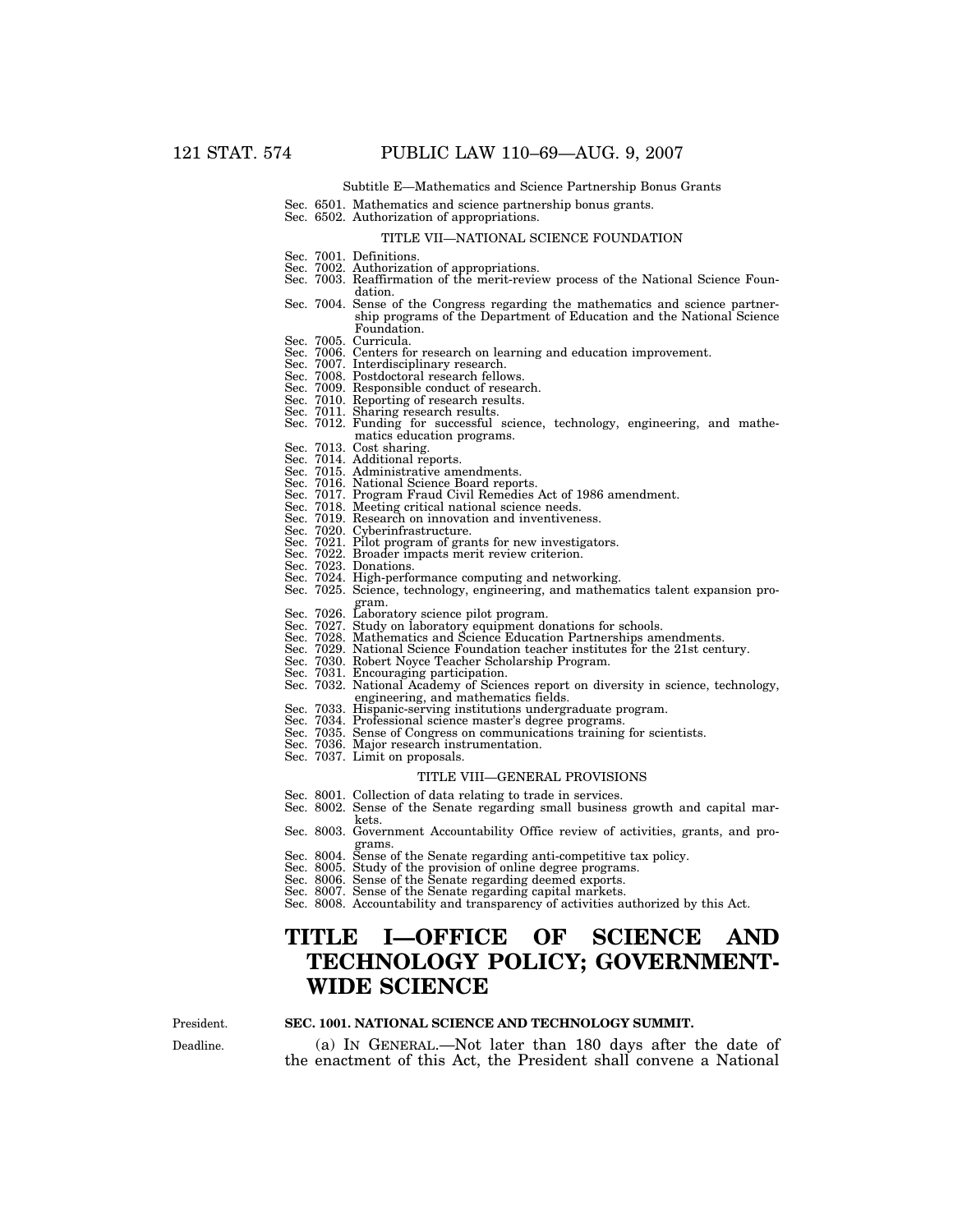Science and Technology Summit to examine the health and direction of the United States' science, technology, engineering, and mathematics enterprises. The Summit shall include representatives of industry, small business, labor, academia, State government, Federal research and development agencies, non-profit environmental and energy policy groups concerned with science and technology issues, and other nongovernmental organizations, including representatives of science, technology, and engineering organizations and associations that represent individuals identified in section 33 or 34 of the Science and Engineering Equal Opportunities Act (42 U.S.C. 1885a or 1885b).

(b) REPORT.—Not later than 90 days after the date of the conclusion of the Summit, the President shall submit to Congress a report on the results of the Summit. The report shall identify key research and technology challenges and recommendations, including recommendations to increase the representation of individuals identified in section 33 or 34 of the Science and Engineering Equal Opportunities Act (42 U.S.C. 1885a or 1885b) in science, engineering, and technology enterprises, for areas of investment for Federal research and technology programs to be carried out during the 5-year period beginning on the date the report is issued.

(c) ANNUAL EVALUATION.—Beginning with the President's budget submission for the fiscal year following the conclusion of the National Science and Technology Summit and for each of the following 4 budget submissions, the Analytical Perspectives component of the budget document that describes the Research and Development budget priorities shall include a description of how those priorities relate to the conclusions and recommendations of the Summit contained in the report required under subsection (b).

### **SEC. 1002. STUDY ON BARRIERS TO INNOVATION.**

Contracts.

(a) IN GENERAL.—Not later than 90 days after the date of Deadline. the enactment of this Act, the Director of the Office of Science and Technology Policy shall enter into a contract with the National Academy of Sciences to conduct and complete a study to identify, and to review methods to mitigate, new forms of risk for businesses beyond conventional operational and financial risk that affect the ability to innovate, including studying and reviewing—

(1) incentive and compensation structures that could effectively encourage long-term value creation and innovation;

(2) methods of voluntary and supplemental disclosure by industry of intellectual capital, innovation performance, and indicators of future valuation;

(3) means by which government could work with industry to enhance the legal and regulatory framework to encourage the disclosures described in paragraph (2);

(4) practices that may be significant deterrents to United States businesses engaging in innovation risk-taking compared to foreign competitors;

(5) costs faced by United States businesses engaging in innovation compared to foreign competitors, including the burden placed on businesses by high and rising health care costs;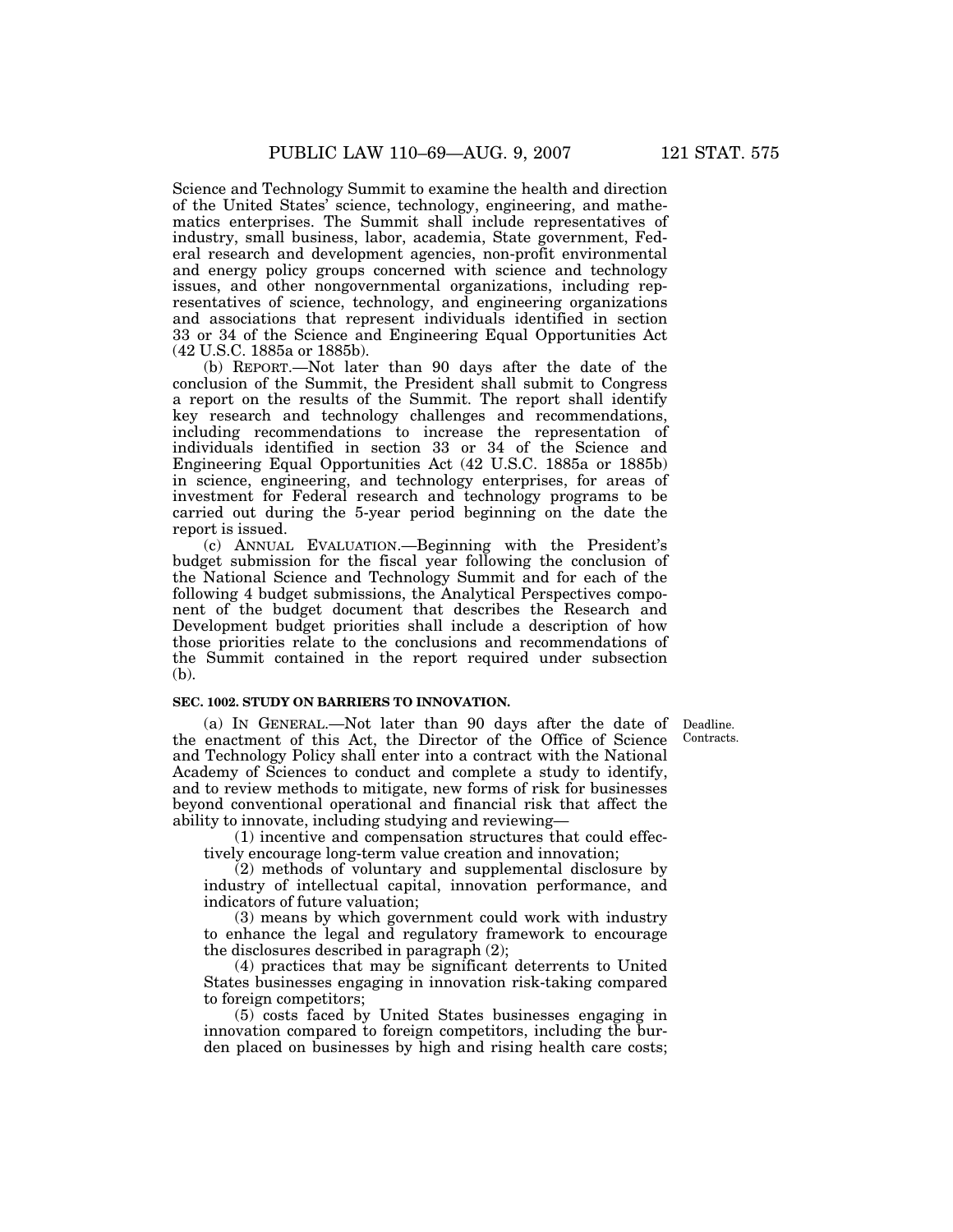(6) means by which industry, trade associations, and universities could collaborate to support research on management practices and methodologies for assessing the value and risks of longer term innovation strategies;

(7) means to encourage new, open, and collaborative dialogue between industry associations, regulatory authorities, management, shareholders, labor, and other concerned interests to encourage appropriate approaches to innovation risk-taking;

(8) incentives to encourage participation among institutions of higher education, especially those in rural and underserved areas, to engage in innovation;

(9) relevant Federal regulations that may discourage or encourage innovation;

(10) all provisions of the Internal Revenue Code of 1986, including tax provisions, compliance costs, and reporting requirements, that discourage innovation;

(11) the extent to which Federal funding promotes or hinders innovation; and

(12) the extent to which individuals are being equipped with the knowledge and skills necessary for success in the 21st century workforce, as measured by—

(A) elementary school and secondary school student academic achievement on the State academic assessments required under section 1111(b)(3) of the Elementary and Secondary Education Act of 1965 (20 U.S.C. 6311 (b)(3)), especially in mathematics, science, and reading, identified by ethnicity, race, and gender;

(B) the rate of student entrance into institutions of higher education, identified by ethnicity, race, and gender, by type of institution, and barriers to access to institutions of higher education;

(C) the rates of—

(i) students successfully completing postsecondary education programs, identified by ethnicity, race, and gender; and

(ii) certificates, associate degrees, and baccalaureate degrees awarded in the fields of science, technology, engineering, and mathematics, identified by ethnicity, race, and gender; and

(D) access to, and availability of, high quality job training programs.

(b) REPORT REQUIRED.—Not later than 1 year after entering into the contract required by subsection (a) and 4 years after entering into such contract, the National Academy of Sciences shall submit to Congress a report on the study conducted under such subsection.

(c) AUTHORIZATION OF APPROPRIATIONS.—There are authorized to be appropriated to the Office of Science and Technology Policy \$1,000,000 for fiscal year 2008 for the purpose of carrying out the study required under this section.

### **SEC. 1003. NATIONAL TECHNOLOGY AND INNOVATION MEDAL.**

Section 16 of the Stevenson-Wydler Technology Innovation Act of 1980 (15 U.S.C. 3711) is amended—

(1) in the section heading, by striking ''**NATIONAL MEDAL**'' and inserting ''**NATIONAL TECHNOLOGY AND INNOVATION MEDAL**''; and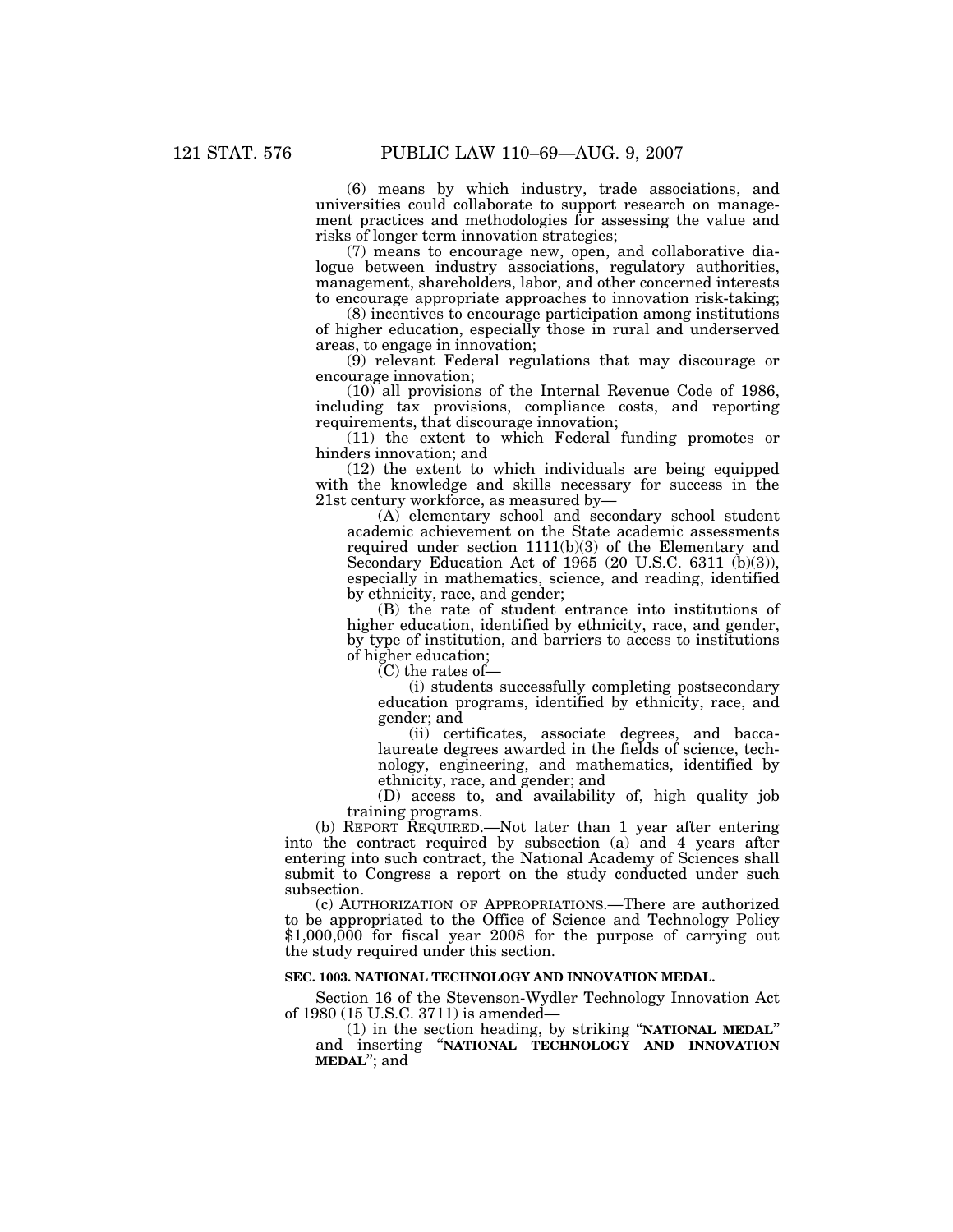(2) in subsection (a), by striking ''Technology Medal'' and inserting ''Technology and Innovation Medal''.

### **SEC. 1004. SEMIANNUAL SCIENCE, TECHNOLOGY, ENGINEERING, AND MATHEMATICS DAYS.**

It is the sense of Congress that the Director of the Office of Science and Technology Policy should—

(1) encourage all elementary and middle schools to observe a Science, Technology, Engineering, and Mathematics Day twice in every school year for the purpose of bringing in science, technology, engineering, and mathematics mentors to provide hands-on lessons to excite and inspire students to pursue the science, technology, engineering, and mathematics fields (including continuing education and career paths);

(2) initiate a program, in consultation with Federal agencies and departments, to provide support systems, tools (from existing outreach offices), and mechanisms to allow and encourage Federal employees with scientific, technological, age Federal employees with scientific, technological, engineering, or mathematical responsibilities to reach out to local classrooms on such Science, Technology, Engineering, and Mathematics Days to instruct and inspire school children, focusing on real life science, technology, engineering, and mathematics-related applicable experiences along with handson demonstrations in order to demonstrate the advantages and direct applications of studying the science, technology, engineering, and mathematics fields; and

(3) promote Science, Technology, Engineering, and Mathematics Days involvement by private sector and institutions of higher education employees, including partnerships with scientific, engineering, and mathematical professional organizations representing individuals identified in section 33 or 34 of the Science and Engineering Equal Opportunities Act (42 U.S.C. 1885a or 1885b), in a manner similar to the Federal employee involvement described in paragraph (2).

### **SEC. 1005. STUDY OF SERVICE SCIENCE.**

(a) SENSE OF CONGRESS.—It is the sense of Congress that, in order to strengthen the competitiveness of United States enterprises and institutions and to prepare the people of the United States for high-wage, high-skill employment, the Federal Government should better understand and respond strategically to the emerging management and learning discipline known as service science.

> Deadline. Reports.

(b) STUDY.—Not later than 1 year after the date of the enactment of this Act, the Director of the Office of Science and Technology Policy shall, through the National Academy of Sciences, conduct a study and report to Congress on how the Federal Government should support, through research, education, and training, the emerging management and learning discipline known as service science.

(c) OUTSIDE RESOURCES.—In conducting the study under subsection (b), the National Academy of Sciences shall consult with leaders from 2- and 4-year institutions of higher education, as defined in section 101(a) of the Higher Education Act of 1965 (20 U.S.C. 1001(a)), leaders from corporations, and other relevant parties.

(d) SERVICE SCIENCE DEFINED.—In this section, the term "service science" means curricula, training, and research programs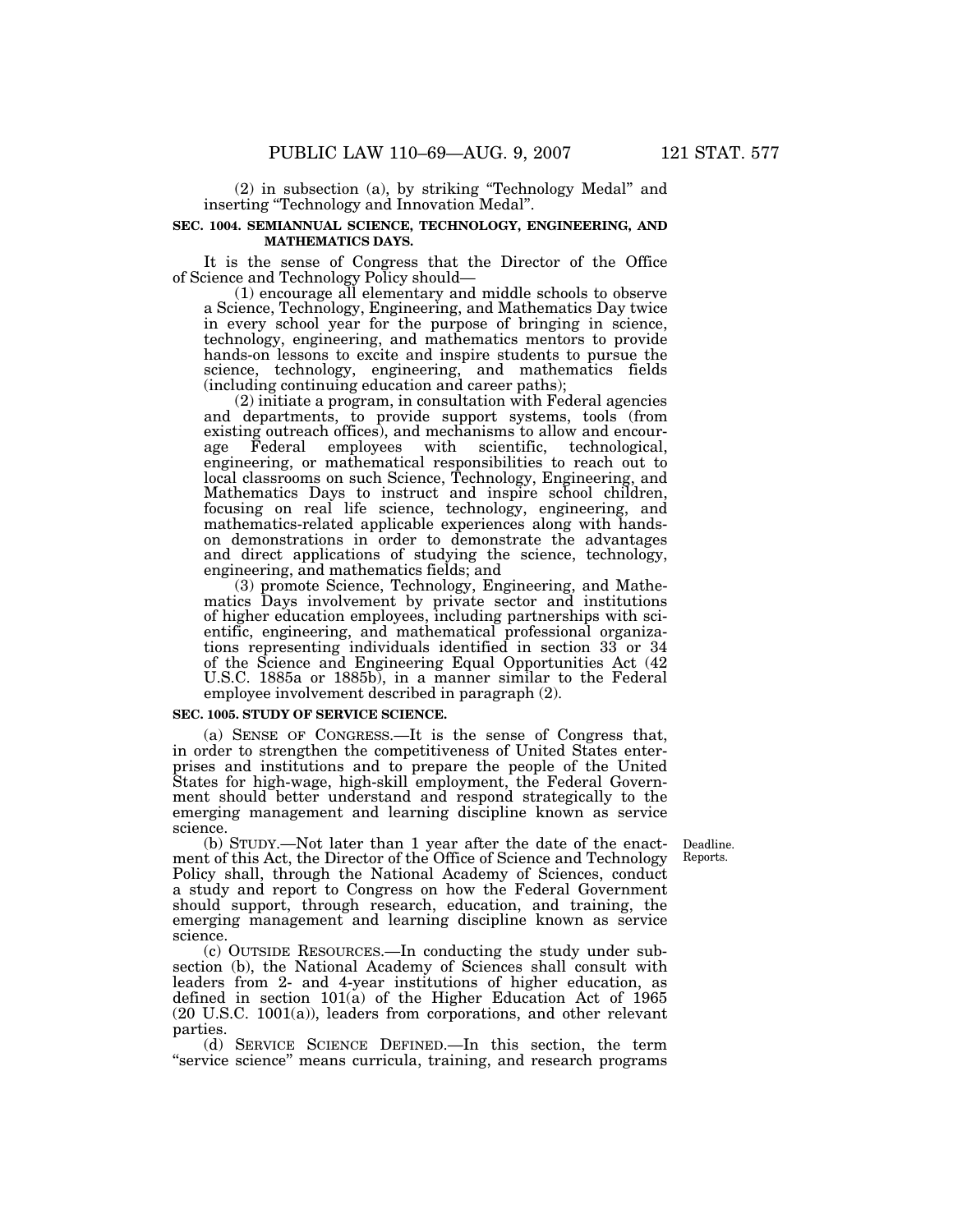that are designed to teach individuals to apply scientific, engineering, and management disciplines that integrate elements of computer science, operations research, industrial engineering, business strategy, management sciences, and social and legal sciences, in order to encourage innovation in how organizations create value for customers and shareholders that could not be achieved through such disciplines working in isolation.

15 USC 3718.

### **SEC. 1006. PRESIDENT'S COUNCIL ON INNOVATION AND COMPETITIVE-NESS.**

Establishment.

(a) IN GENERAL.—The President shall establish a President's Council on Innovation and Competitiveness.

(b) DUTIES.—The duties of the Council shall include—

(1) monitoring implementation of public laws and initiatives for promoting innovation, including policies related to research funding, taxation, immigration, trade, and education that are proposed in this Act or in any other Act;

(2) providing advice to the President with respect to global trends in competitiveness and innovation and allocation of Federal resources in education, job training, and technology research and development considering such global trends in competitiveness and innovation;

 $(3)$  in consultation with the Director of the Office of Management and Budget, developing a process for using metrics to assess the impact of existing and proposed policies and rules that affect innovation capabilities in the United States;

(4) identifying opportunities and making recommendations for the heads of executive agencies to improve innovation, monitoring, and reporting on the implementation of such recommendations;

(5) developing metrics for measuring the progress of the Federal Government with respect to improving conditions for innovation, including through talent development, investment, and infrastructure improvements; and

(6) submitting to the President and Congress an annual report on such progress.

(c) MEMBERSHIP AND COORDINATION.—

(1) MEMBERSHIP.—The Council shall be composed of the Secretary or head of each of the following:

(A) The Department of Commerce.

(B) The Department of Defense.

(C) The Department of Education.

(D) The Department of Energy.

(E) The Department of Health and Human Services.

(F) The Department of Homeland Security.

(G) The Department of Labor.

(H) The Department of the Treasury.

(I) The National Aeronautics and Space Administration.

(J) The Securities and Exchange Commission.

(K) The National Science Foundation.

(L) The Office of the United States Trade Representative.

(M) The Office of Management and Budget.

(N) The Office of Science and Technology Policy.

(O) The Environmental Protection Agency.

(P) The Small Business Administration.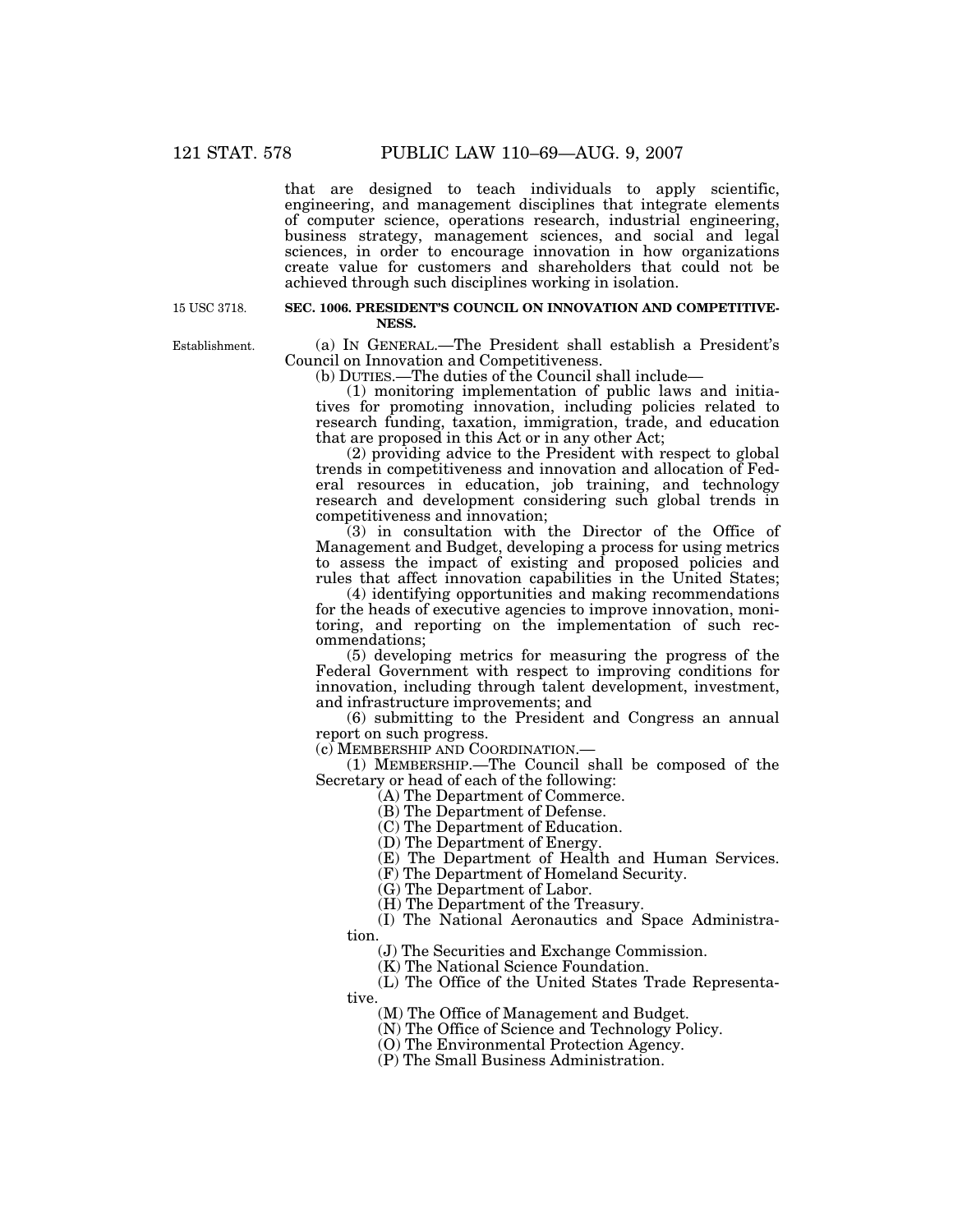(Q) Any other department or agency designated by the President.

(2) CHAIRPERSON.—The Secretary of Commerce shall serve as Chairperson of the Council.

(3) COORDINATION.—The Chairperson of the Council shall ensure appropriate coordination between the Council and the National Economic Council, the National Security Council, and the National Science and Technology Council.

(4) MEETINGS.—The Council shall meet on a semi-annual Deadline. basis at the call of the Chairperson and the initial meeting of the Council shall occur not later than 6 months after the date of the enactment of this Act.<br>(d) DEVELOPMENT OF INNOVATION AGENDA.

 $(1)$  In GENERAL.—The Council shall develop a comprehensive agenda for strengthening the innovation and competitiveness capabilities of the Federal Government, State governments, academia, and the private sector in the United States.

(2) CONTENTS.—The comprehensive agenda required by paragraph (1) shall include the following:

(A) An assessment of current strengths and weaknesses of the United States investment in research and development.

(B) Recommendations for addressing weaknesses and maintaining the United States as a world leader in research and development and technological innovation, including strategies for increasing the participation of individuals identified in section 33 or 34 of the Science and Engineering Equal Opportunities Act (42 U.S.C. 1885a or 1885b) in science, technology, engineering, and mathematics fields.

(C) Recommendations for strengthening the innovation and competitiveness capabilities of the Federal Government, State governments, academia, and the private sector in the United States.

(3) ADVISORS.—

(A) RECOMMENDATION.—Not later than 30 days after the date of the enactment of this Act, the National Academy of Sciences, in consultation with the National Academy of Engineering, the Institute of Medicine, and the National Research Council, shall develop and submit to the President a list of 50 individuals that are recommended to serve as advisors to the Council during the development of the comprehensive agenda required by paragraph (1). The list of advisors shall include appropriate representatives from the following:

(i) The private sector of the economy.

(ii) Labor.

(iii) Various fields including information technology, energy, engineering, high-technology manufacturing, health care, and education.

(iv) Scientific organizations.

(v) Academic organizations and other nongovernmental organizations working in the area of science or technology.

(vi) Nongovernmental organizations, such as professional organizations, that represent individuals identified in section 33 or 34 of the Science and Engineering Equal Opportunities Act (42 U.S.C. 1885a

Deadline.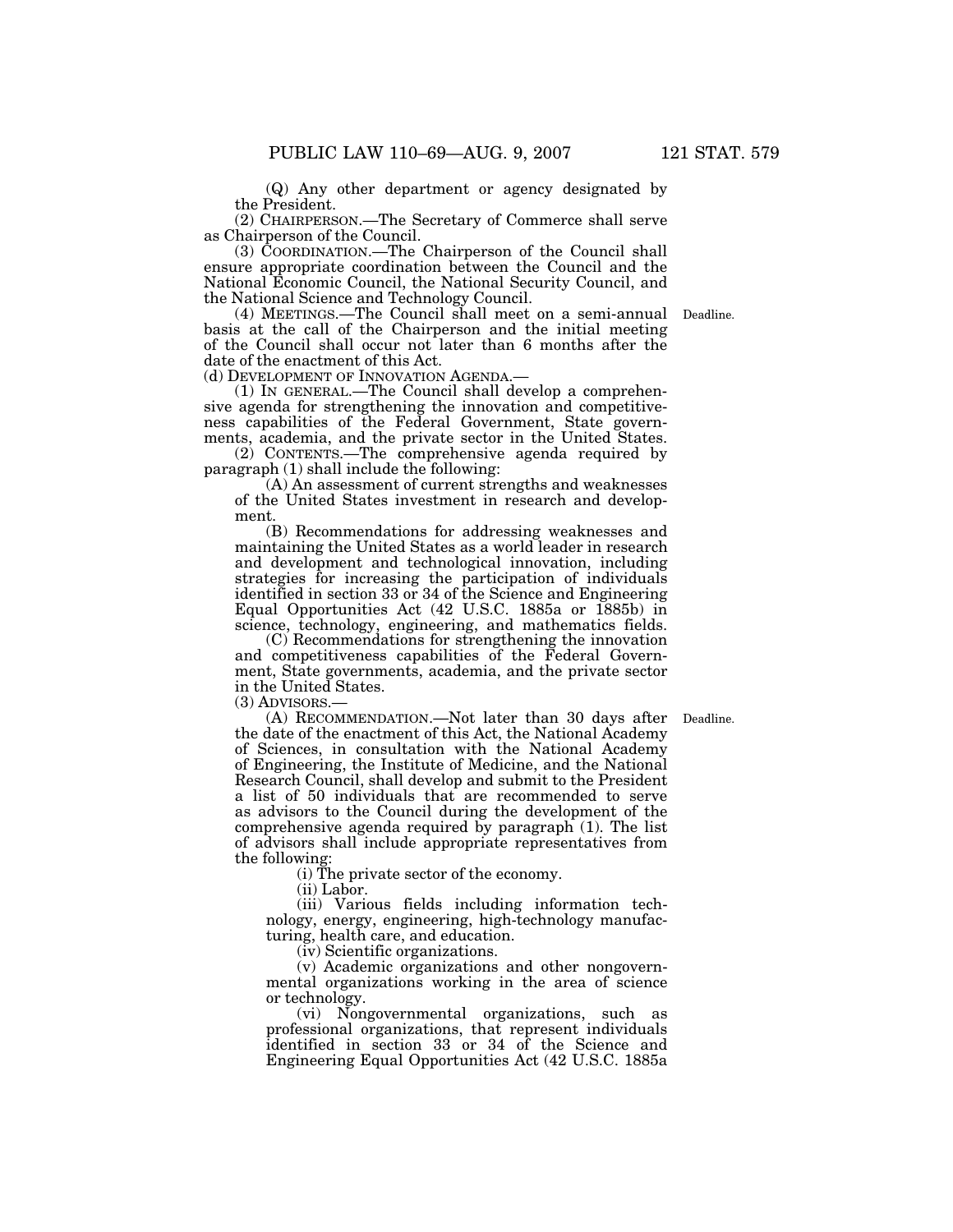or 1885b) in the areas of science, engineering, technology, and mathematics.

(B) DESIGNATION.—Not later than 30 days after the date that the National Academy of Sciences submits the list of recommended individuals to serve as advisors, the President shall designate 50 individuals to serve as advisors to the Council.

(C) REQUIREMENT TO CONSULT.—The Council shall develop the comprehensive agenda required by paragraph (1) in consultation with the advisors.

(4) INITIAL SUBMISSION AND UPDATES.—

(A) INITIAL SUBMISSION.—Not later than 1 year after the date of the enactment of this Act, the Council shall submit to Congress and the President the comprehensive agenda required by paragraph (1).

(B) UPDATES.—At least once every 2 years, the Council shall update the comprehensive agenda required by paragraph  $(1)$  and submit each such update to Congress and the President.

(e) OPTIONAL ASSIGNMENT.—Notwithstanding subsection (a) and paragraphs (1) and (2) of subsection (c), the President may designate an existing council to carry out the requirements of this section.

42 USC 6619.

### **SEC. 1007. NATIONAL COORDINATION OF RESEARCH INFRASTRUC-TURE.**

(a) IDENTIFICATION AND PRIORITIZATION OF DEFICIENCIES IN FEDERAL RESEARCH FACILITIES.—Each year the Director of the Office of Science and Technology Policy shall, through the National Science and Technology Council, identify and prioritize the deficiencies in research facilities and major instrumentation located at Federal laboratories and national user facilities at academic institutions that are widely accessible for use by researchers in the United States. In prioritizing such deficiencies, the Director shall consider research needs in areas relevant to the specific mission requirements of Federal agencies.

(b) PLANNING FOR ACQUISITION, REFURBISHMENT, AND MAINTE-NANCE OF RESEARCH FACILITIES AND MAJOR INSTRUMENTATION.— The Director shall, through the National Science and Technology Council, coordinate the planning by Federal agencies for the acquisition, refurbishment, and maintenance of research facilities and major instrumentation to address the deficiencies identified under subsection (a).

(c) REPORT.—The Director shall submit to Congress each year, together with documents submitted to Congress in support of the budget of the President for the fiscal year beginning in such year (as submitted pursuant to section 1105 of title 31, United States Code), a report, current as of the fiscal year ending in the year before such report is submitted, setting forth the following:

(1) A description of the deficiencies in research infrastructure identified in accordance with subsection (a).

(2) A list of projects and budget proposals of Federal research facilities, set forth by agency, for major instrumentation acquisitions that are included in the budget proposal of the President.

Deadline. President.

Deadlines.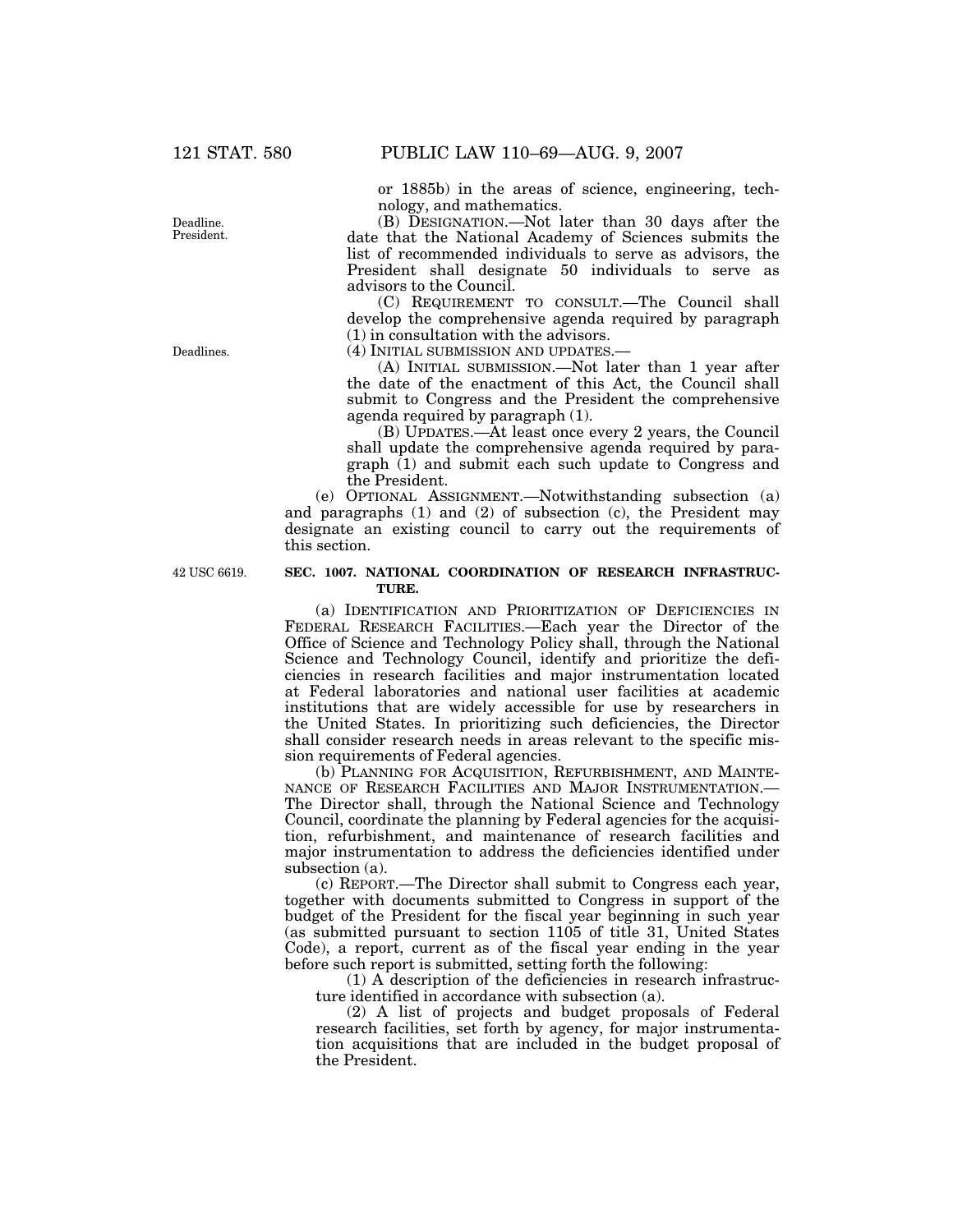(3) An explanation of how the projects and instrumentation acquisitions described in paragraph (2) relate to the deficiencies and priorities identified pursuant to subsection (a).

### **SEC. 1008. SENSE OF CONGRESS ON INNOVATION ACCELERATION**  42 USC 6603. **RESEARCH.**

(a) SENSE OF CONGRESS ON SUPPORT AND PROMOTION OF INNOVATION IN THE UNITED STATES.—It is the sense of Congress that each Federal research agency should strive to support and promote innovation in the United States through high-risk, highreward basic research projects that—

(1) meet fundamental technological or scientific challenges;

(2) involve multidisciplinary work; and

(3) involve a high degree of novelty.

(b) SENSE OF CONGRESS ON SETTING ANNUAL FUNDING GOALS FOR BASIC RESEARCH.—It is the sense of Congress that each Executive agency that funds research in science, technology, engineering, or mathematics should set a goal of allocating an appropriate percentage of the annual basic research budget of such agency to funding high-risk, high-reward basic research projects described in subsection (a).

(c) REPORT.—Each Executive agency described in subsection (b) shall submit to Congress each year, together with documents submitted to Congress in support of the budget of the President for the fiscal year beginning in such year (as submitted pursuant to section 1105 of title 31, United States Code), a report describing whether a funding goal as described in subsection (b) has been established, and if such a goal has been established, the following:

(1) A description of such funding goal.

(2) Whether such funding goal is being met by the agency.

(3) A description of activities supported by amounts allocated in accordance with such funding goal.

(d) DEFINITIONS.—In this section:

(1) BASIC RESEARCH.—The term ''basic research'' has the meaning given such term in the Office of Management and Budget Circular No. A–11.

 $(2)$  EXECUTIVE AGENCY.—The term "Executive agency" has the meaning given such term in section 105 of title 5, United States Code.

### **SEC. 1009. RELEASE OF SCIENTIFIC RESEARCH RESULTS.**

(a) PRINCIPLES.—Not later than 90 days after the date of the enactment of this Act, the Director of the Office of Science and Technology Policy, in consultation with the Director of the Office of Management and Budget and the heads of all Federal civilian agencies that conduct scientific research, shall develop and issue an overarching set of principles to ensure the communication and open exchange of data and results to other agencies, policymakers, and the public of research conducted by a scientist employed by a Federal civilian agency and to prevent the intentional or unintentional suppression or distortion of such research findings. The principles shall encourage the open exchange of data and results of research undertaken by a scientist employed by such an agency and shall be consistent with existing Federal laws, including chapter 18 of title 35, United States Code (commonly known as the ''Bayh-Dole Act''). The principles shall also take into consideration the policies of peer-reviewed scientific journals in which Federal scientists may currently publish results.

42 USC 6620.

Deadline.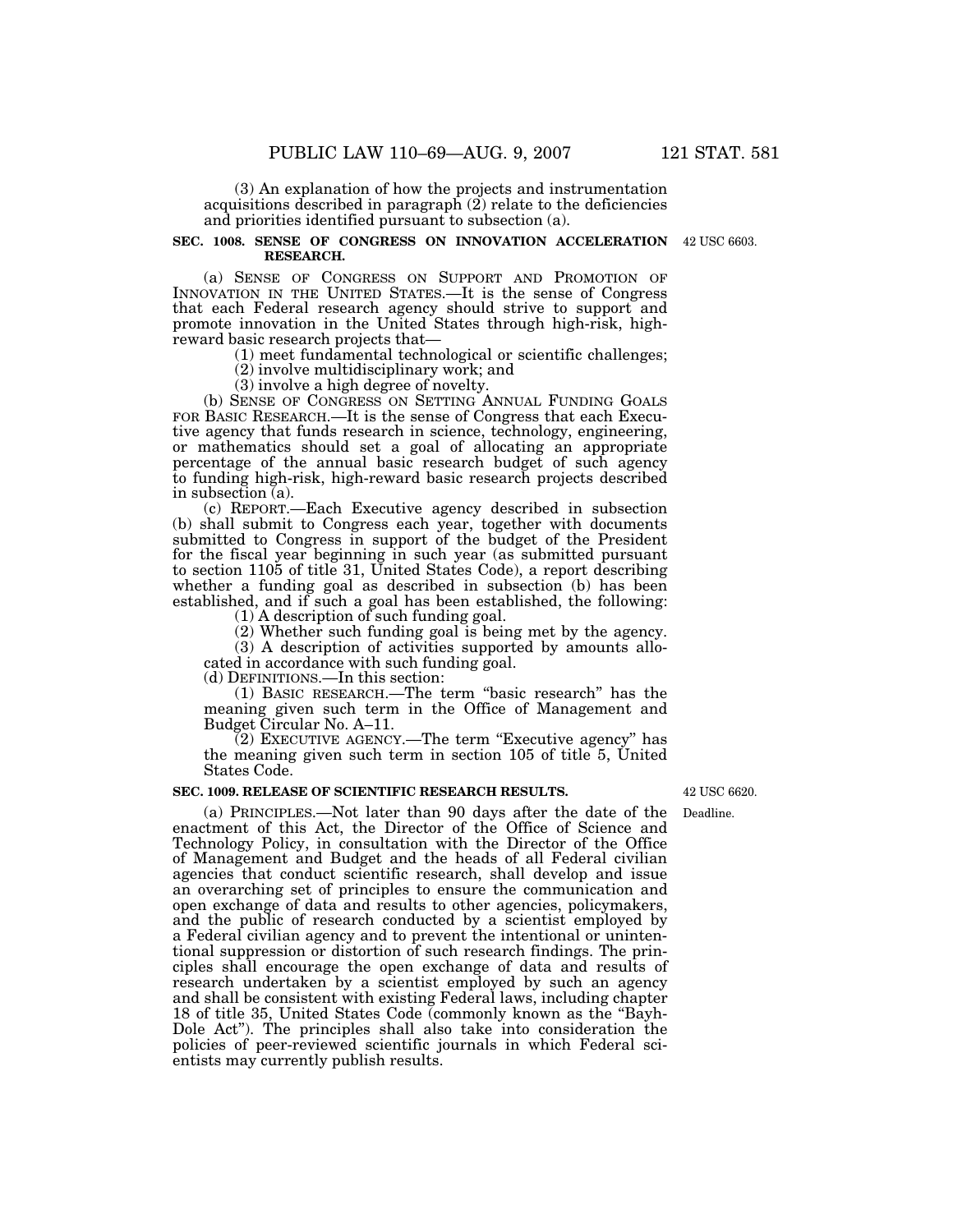Deadline. Procedures.

(b) IMPLEMENTATION.—Not later than 180 days after the date of the enactment of this Act, the Director of the Office of Science and Technology Policy shall ensure that all civilian Federal agencies that conduct scientific research develop specific policies and procedures regarding the public release of data and results of research conducted by a scientist employed by such an agency consistent with the principles established under subsection (a). Such polices and procedures shall—

(1) specifically address what is and what is not permitted or recommended under such policies and procedures;

(2) be specifically designed for each such agency;

(3) be applied uniformly throughout each such agency; and

(4) be widely communicated and readily accessible to all employees of each such agency and the public.

# **TITLE II—NATIONAL AERONAUTICS AND SPACE ADMINISTRATION**

42 USC 16611a.

### **SEC. 2001. NASA'S CONTRIBUTION TO INNOVATION.**

(a) PARTICIPATION IN INTERAGENCY ACTIVITIES.—The National Aeronautics and Space Administration shall be a full participant in any interagency effort to promote innovation and economic competitiveness through near-term and long-term basic scientific research and development and the promotion of science, technology, engineering, and mathematics education, consistent with the National Aeronautics and Space Administration's mission, including authorized activities.

(b) HISTORIC FOUNDATION.—In order to carry out the participation described in subsection (a), the Administrator of the National Aeronautics and Space Administration shall build on the historic role of the National Aeronautics and Space Administration in stimulating excellence in the advancement of physical science and engineering disciplines and in providing opportunities and incentives for the pursuit of academic studies in science, technology, engineering, and mathematics.

(c) BALANCED SCIENCE PROGRAM AND ROBUST AUTHORIZATION LEVELS.—The balanced science program authorized by section 101(d) of the National Aeronautics and Space Administration Authorization Act of 2005 (42 U.S.C. 16611) shall be an element of the contribution by the National Aeronautics and Space Administration to such interagency programs.

(d) SENSE OF CONGRESS ON CONTRIBUTION OF APPROPRIATELY FUNDED NATIONAL AERONAUTICS AND SPACE ADMINISTRATION.— It is the sense of Congress that a robust National Aeronautics and Space Administration, funded at the levels authorized for fiscal years 2007 and 2008 under sections 202 and 203 of the National Aeronautics and Space Administration Authorization Act of 2005 (42 U.S.C. 16631 and 16632) and at appropriate levels in subsequent fiscal years—

(1) can contribute significantly to innovation in, and the competitiveness of, the United States;

(2) would enable a fair balance among science, aeronautics, education, exploration, and human space flight programs; and

(3) would allow full participation in any interagency efforts to promote innovation and economic competitiveness.

(e) ANNUAL REPORT.—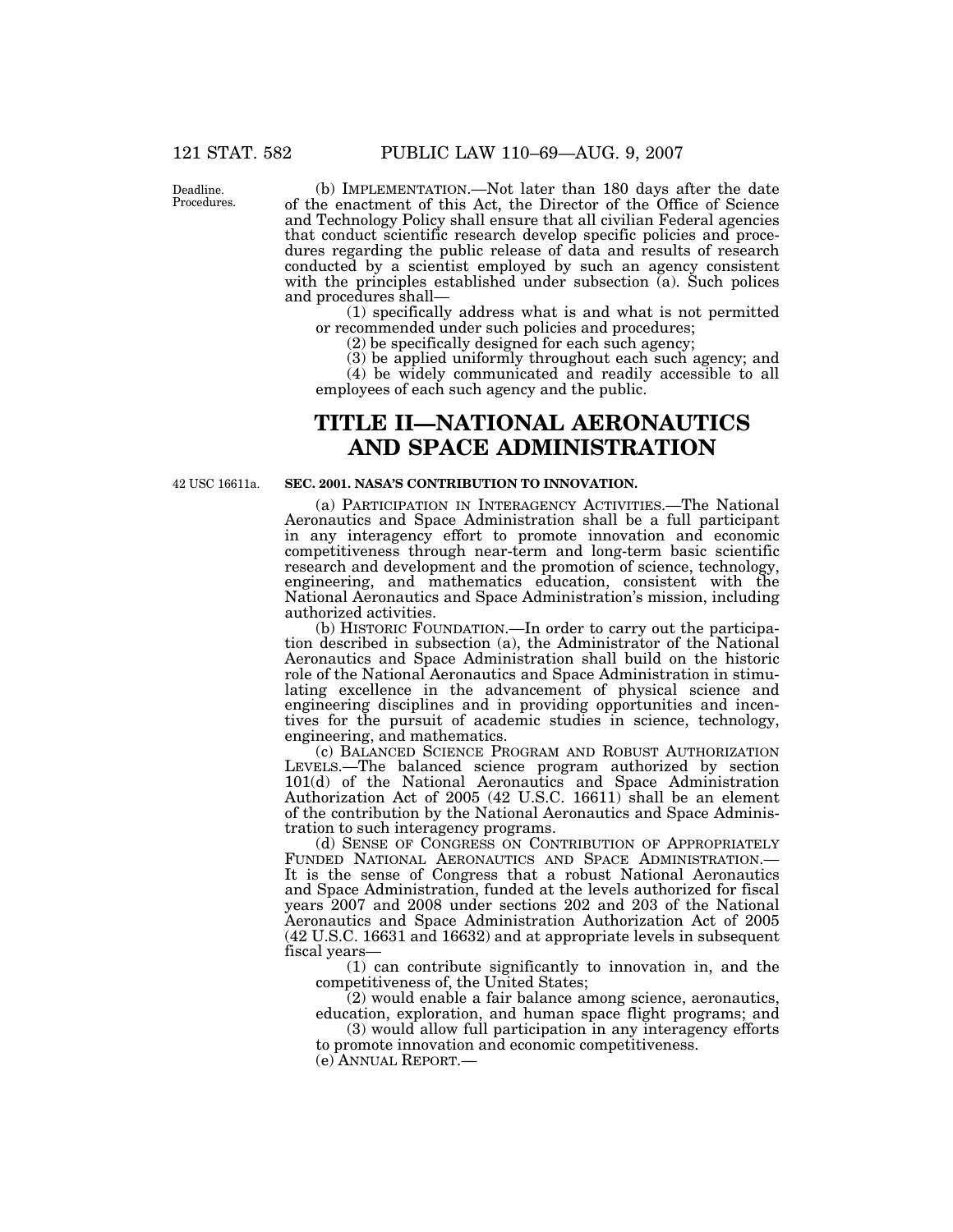(1) REQUIREMENT.—The Administrator shall submit to Congress and the President an annual report describing the activities conducted pursuant to this section, including a description of the goals and the objective metrics upon which funding decisions were made.

(2) CONTENT.—Each report submitted pursuant to paragraph (1) shall include, with regard to science, technology, engineering, and mathematics education programs, at a minimum, the following:

(A) A description of each program.

(B) The amount spent on each program.

(C) The number of students or teachers served by each program.

(f) ASSESSMENT PLAN.—Not later than 1 year after the date of the enactment of this Act, the Administrator shall submit to Congress a report on its plan for instituting assessments of the effectiveness of the National Aeronautics and Space Administration's science, technology, engineering, and mathematics education programs in improving student achievement, including with regard to challenging State achievement standards.

### **SEC. 2002. AERONAUTICS.**

(a) SENSE OF CONGRESS.—It is the sense of Congress that the aeronautics research and development program of the National Aeronautics and Space Administration has been an important contributor to innovation and to the competitiveness of the United States and the National Aeronautics and Space Administration should maintain its capabilities to advance the state of aeronautics.

(b) COOPERATION WITH OTHER AGENCIES ON AERONAUTICS ACTIVITIES.—The Administrator shall coordinate, as appropriate, the National Aeronautics and Space Administration's aeronautics activities with relevant programs in the Department of Transportation, the Department of Defense, the Department of Commerce, and the Department of Homeland Security, including the activities of the Joint Planning and Development Office established under section 709 of the Vision 100–Century of Aviation Reauthorization Act (Public Law 108–176; 117 Stat. 2582).

### **SEC. 2003. BASIC RESEARCH ENHANCEMENT.**

(a) IN GENERAL.—The Administrator of the National Aeronautics and Space Administration, the Director of the National Science Foundation, the Secretary of Energy, the Secretary of Defense, and Secretary of Commerce shall, to the extent practicable, coordinate basic research activities related to physical sciences, technology, engineering, and mathematics.

(b) BASIC RESEARCH DEFINED.—In this section, the term ''basic research'' has the meaning given such term in Office of Management and Budget Circular No. A–11.

### **SEC. 2004. AGING WORKFORCE ISSUES PROGRAM.**

It is the sense of Congress that the Administrator of the National Aeronautics and Space Administration should implement a program to address aging work force issues in aerospace that—

(1) documents technical and management experiences before senior people leave the National Aeronautics and Space Administration, including—

(A) documenting lessons learned;

(B) briefing organizations;

Deadline. Reports.

42 USC 16712.

42 USC 16658.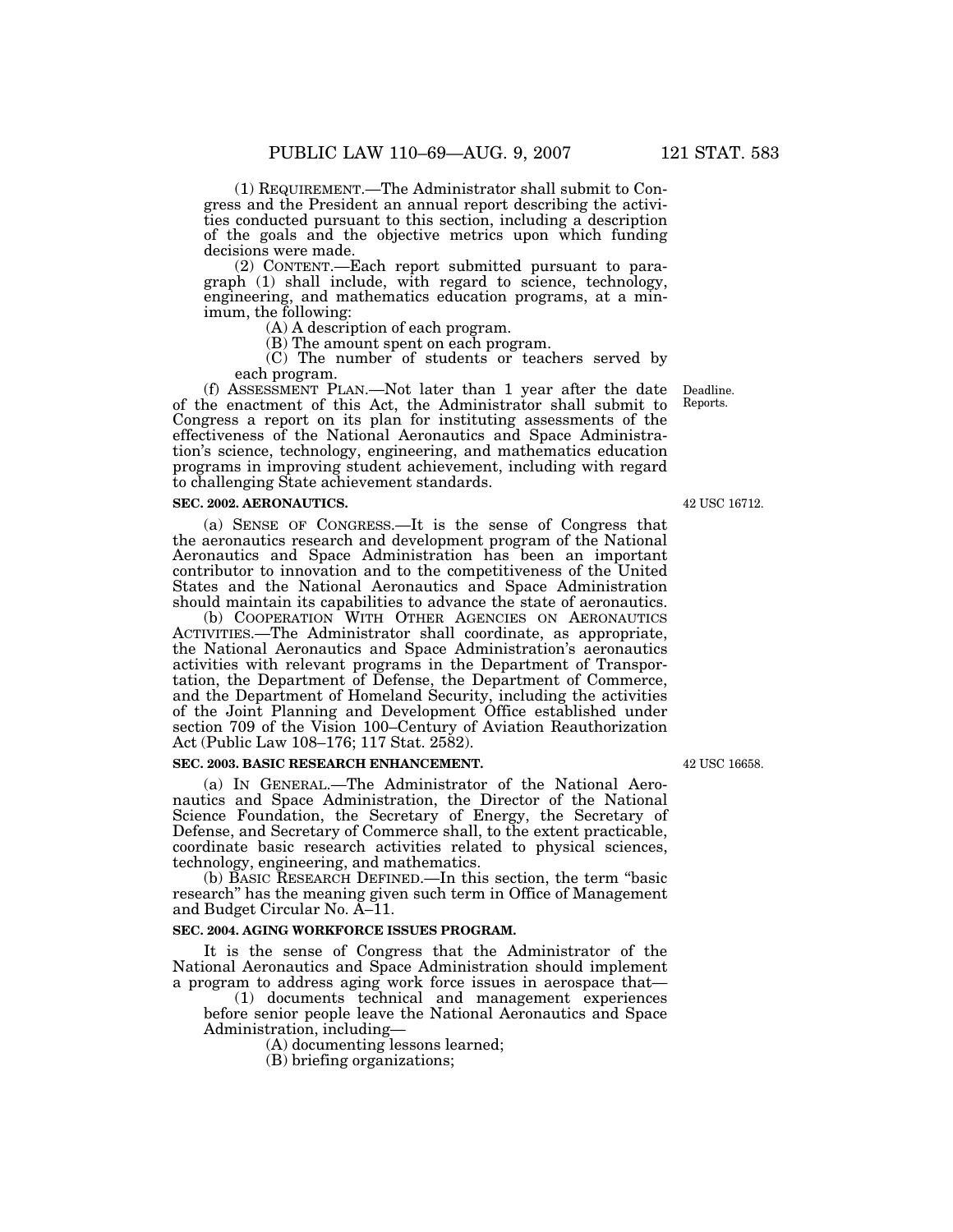(C) providing opportunities for archiving lessons in a database; and

(D) providing opportunities for near-term retirees to transition out early from their primary assignment in order to document their career lessons learned and brief new employees prior to their separation from the National Aeronautics and Space Administration;

(2) provides incentives for retirees to return and teach new employees about their career lessons and experiences; and

(3) provides for the development of an award to recognize and reward outstanding senior employees for their contributions to knowledge sharing.

### **SEC. 2005. SENSE OF CONGRESS REGARDING NASA'S UNDERGRADUATE STUDENT RESEARCH PROGRAM.**

It is the sense of Congress that in order to generate interest in careers in science, technology, engineering, and mathematics and to help train the next generation of space and aeronautical scientists, technologists, engineers, and mathematicians the Administrator of the National Aeronautics and Space Administration should utilize the existing Undergraduate Student Research Program of the National Aeronautics and Space Administration to support basic research projects on subjects of relevance to the National Aeronautics and Space Administration that—

(1) are to be carried out primarily by undergraduate students; and

(2) combine undergraduate research with other research supported by the National Aeronautics and Space Administration.

Plans. 42 USC 2451 note.

### **SEC. 2006. USE OF INTERNATIONAL SPACE STATION NATIONAL LAB-ORATORY TO SUPPORT MATH AND SCIENCE EDUCATION AND COMPETITIVENESS.**

(a) SENSE OF CONGRESS.—It is the sense of Congress that the International Space Station National Laboratory offers unique opportunities for educational activities and provides a unique resource for research and development in science, technology, and engineering, which can enhance the global competitiveness of the United States.

(b) DEVELOPMENT OF EDUCATIONAL PROJECTS.—The Administrator of the National Aeronautics and Space Administration shall develop a detailed plan for implementation of 1 or more education projects that utilize the resources offered by the International Space Station. In developing any detailed plan according to this paragraph, the Administrator shall make use of the findings and recommendations of the International Space Station National Laboratory Education Concept Development Task Force.

(c) DEVELOPMENT OF RESEARCH PLANS FOR COMPETITIVENESS ENHANCEMENT.—The Administrator shall develop a detailed plan for identification and support of research to be conducted aboard the International Space Station, which offers the potential for enhancement of United States competitiveness in science, technology, and engineering. In developing any detailed plan pursuant to this subsection, the Administrator shall consult with agencies and entities with which cooperative agreements have been reached regarding utilization of International Space Station National Laboratory facilities.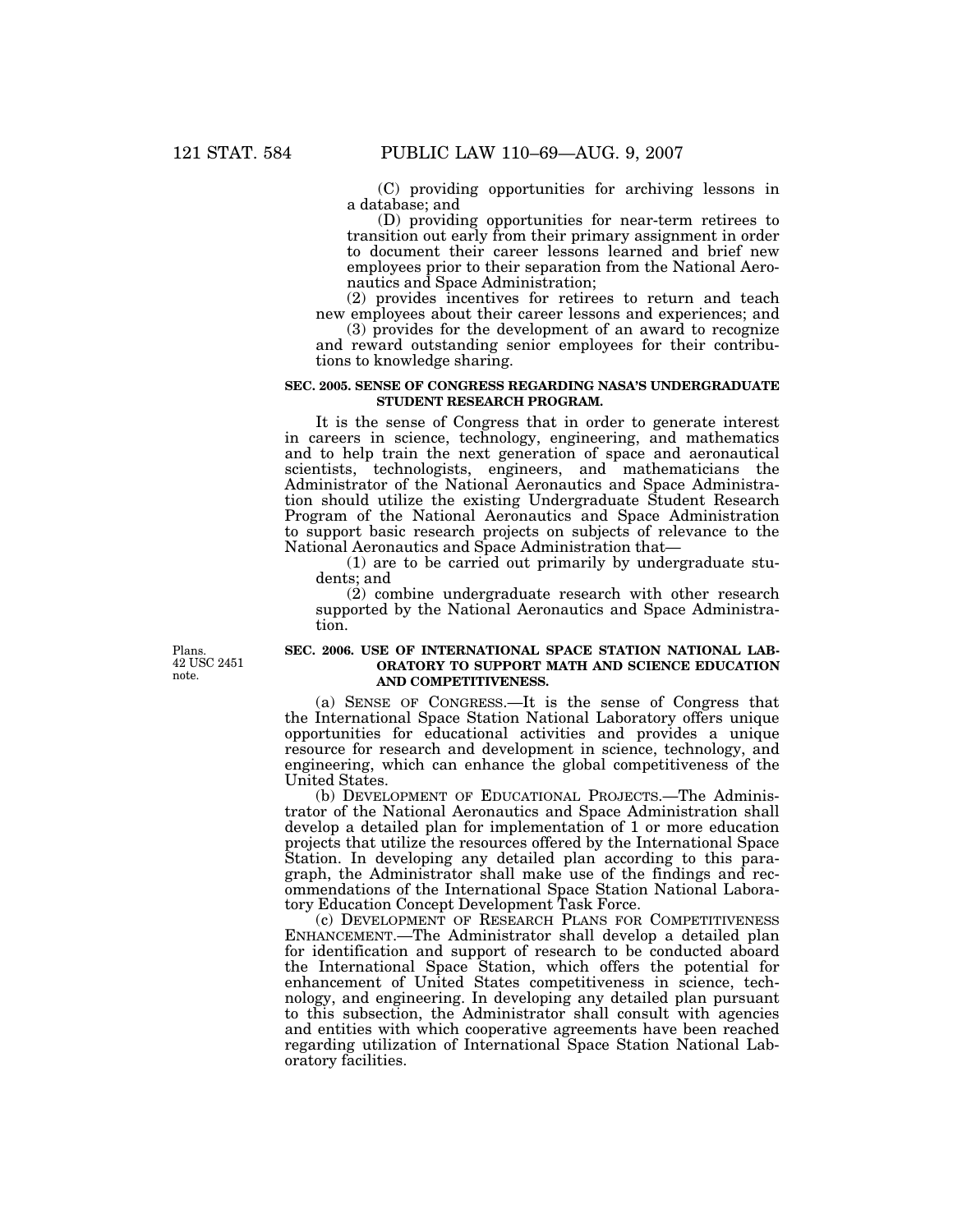# **TITLE III—NATIONAL INSTITUTE OF STANDARDS AND TECHNOLOGY**

### **SEC. 3001. AUTHORIZATION OF APPROPRIATIONS.**

(a) SCIENTIFIC AND TECHNICAL RESEARCH AND SERVICES.— (1) LABORATORY ACTIVITIES.—There are authorized to be appropriated to the Secretary of Commerce for the scientific and technical research and services laboratory activities of the National Institute of Standards and Technology— (A) \$502,100,000 for fiscal year 2008;

(B) \$541,900,000 for fiscal year 2009; and

(C) \$584,800,000 for fiscal year 2010.

(2) CONSTRUCTION AND MAINTENANCE.—There are authorized to be appropriated to the Secretary of Commerce for construction and maintenance of facilities of the National Institute of Standards and Technology—

 $(A)$  \$150,900,000 for fiscal year 2008;

(B) \$86,400,000 for fiscal year 2009; and

(C) \$49,700,000 for fiscal year 2010.

(b) INDUSTRIAL TECHNOLOGY SERVICES.—There are authorized to be appropriated to the Secretary of Commerce for Industrial Technology Services activities of the National Institute of Standards<br>and Technology and Technology— (1) \$210,000,000 for fiscal year 2008, of which— (A) \$100,000,000 shall be for the Technology Innovation

Program under section 28 of the National Institute of Standards and Technology Act (15 U.S.C. 278n), of which at least \$40,000,000 shall be for new awards; and (B) \$110,000,000 shall be for the Manufacturing Exten-

sion Partnership program under sections 25 and 26 of the National Institute of Standards and Technology Act (15 U.S.C. 278k and 278l), of which not more than \$1,000,000 shall be for the competitive grant program under section 25(f) of such Act;

(2) \$253,500,000 for fiscal year 2009, of which— (A) \$131,500,000 shall be for the Technology Innovation Program under section 28 of the National Institute of Standards and Technology Act (15 U.S.C. 278n), of which at least \$40,000,000 shall be for new awards; and (B) \$122,000,000 shall be for the Manufacturing Exten-

sion Partnership Program under sections 25 and 26 of the National Institute of Standards and Technology Act (15 U.S.C. 278k and 278l), of which not more than \$4,000,000 shall be for the competitive grant program under section 25(f) of such Act; and<br>(3)  $$272,300,000$  for fiscal year 2010, of which—

 $(A)$  \$140,500,000 shall be for the Technology Innovation Program under section 28 of the National Institute of Standards and Technology Act (15 U.S.C. 278n), of which

 $\overline{(B)}$  \$131,800,000 shall be for the Manufacturing Extension Partnership Program under sections 25 and 26 of the National Institute of Standards and Technology Act (15 U.S.C. 278k and 278l), of which not more than \$4,000,000 shall be for the competitive grant program under section 25(f) of such Act.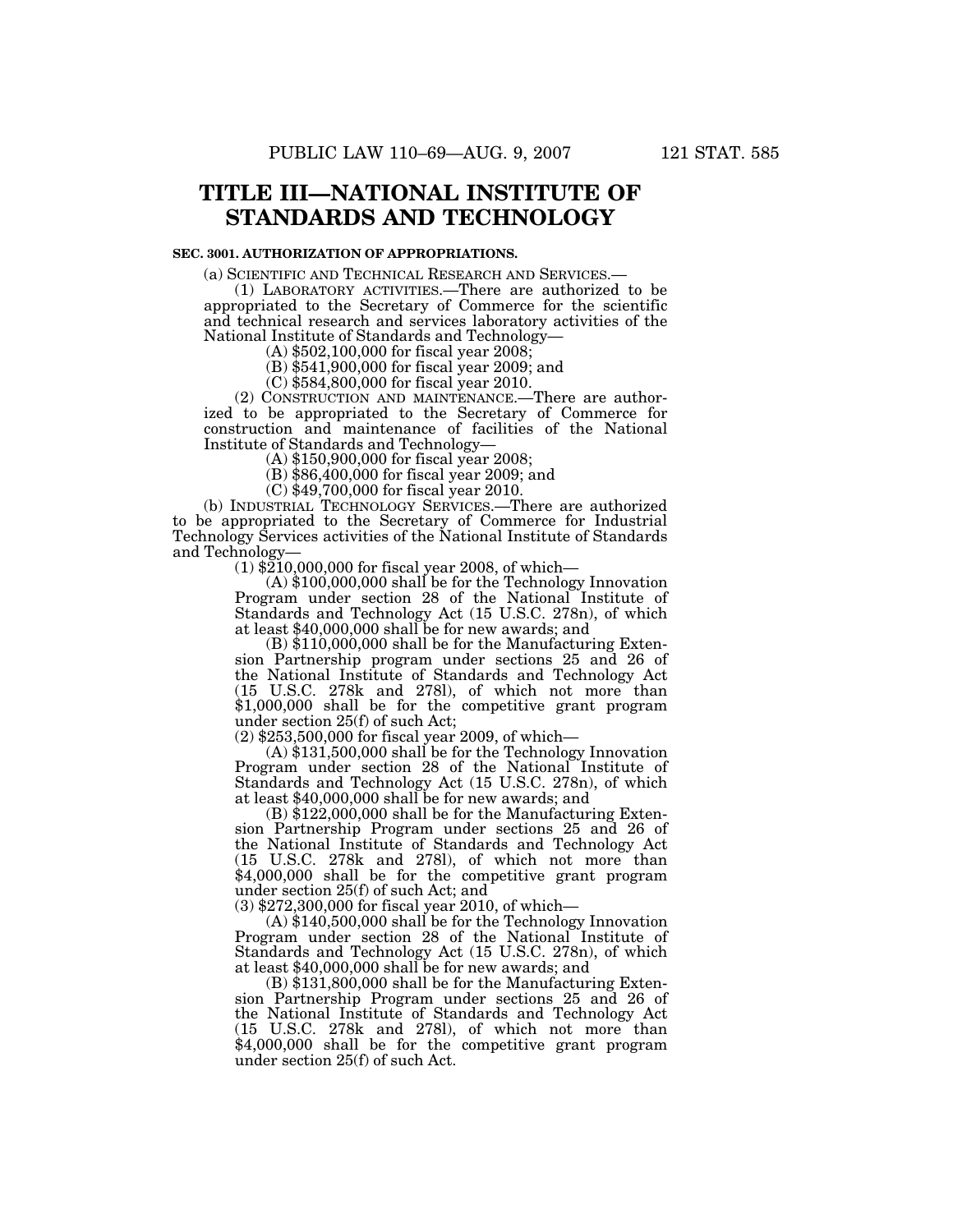### **SEC. 3002. AMENDMENTS TO THE STEVENSON-WYDLER TECHNOLOGY INNOVATION ACT OF 1980.**

(a) IN GENERAL.—Section 5 of the Stevenson-Wydler Technology Innovation Act of 1980 (15 U.S.C. 3704) is amended—

(1) by striking subsections (a) through (e);

(2) by redesignating subsection (f) as subsection (a);

(3) in subsection (a), as redesignated by paragraph (2)—

(A) in paragraph (1), by striking ''The Secretary, acting through the Under Secretary, shall establish for fiscal year 1999'' and inserting ''Beginning in fiscal year 1999, the Secretary shall establish";

(B) by striking '', acting through the Under Secretary,'' each place it appears;

 $(C)$  by redesignating paragraph  $(6)$  as subsection  $(b)$ ; (D) by striking paragraph  $(7)$ ; and

(E) in the subsection heading, by striking "EXPERI-MENTAL PROGRAM TO STIMULATE COMPETITIVE TECH-NOLOGY" and inserting "PROGRAM ESTABLISHMENT";

 $(4)$  in subsection (b), as redesignated by paragraph  $(3)(C)$ , by striking "this subsection" and inserting "subsection (a)"; and

(5) in the section heading by striking ''**COMMERCE AND TECHNOLOGICAL INNOVATION**'' and inserting ''**EXPERIMENTAL PROGRAM TO STIMULATE COMPETITIVE TECHNOLOGY**''.

15 USC 3704 note.

(b) CONSTRUCTION.—The amendments made by subsection (a) shall not be construed to eliminate the National Institute of Standards and Technology or the National Technical Information Service.

(c) CONFORMING AMENDMENTS.—

(1) TITLE 5, UNITED STATES CODE.—Section 5314 of title 5, United States Code, is amended by striking ''Under Secretary of Commerce for Technology.''.

(2) NATIONAL INSTITUTE OF STANDARDS AND TECHNOLOGY.— The National Institute of Standards and Technology Act (15 U.S.C. 271 et seq.) is amended—

(A) in section 2 of such Act (15 U.S.C. 272)—

(i) in subsection (b), by striking ''and, if appropriate, through other officials,''; and

(ii) in subsection (c), by striking "and, if appropriate, through other appropriate officials,''; and

(B) in section 5 of such Act (15 U.S.C. 274), by striking ''The Director shall have the general'' and inserting ''The Director shall report directly to the Secretary and shall have the general''.

(3) DEFINITIONS.—Section 4 of the Stevenson-Wydler Technology Innovation Act of 1980 (15 U.S.C. 3703) is amended—

(A) by striking paragraphs (1) and (3); and

(B) by redesignating paragraphs (2) through (13) as paragraphs (1) through (11), respectively.

(4) FUNCTIONS OF SECRETARY.—Section  $11(g)(1)$  of such Act  $(15 \text{ U.S.C. } 3710(g)(1))$  is amended by striking "through the Under Secretary, and''.

(5) REPEAL OF AUTHORIZATION.—Section 21(a) of such Act  $(15$  U.S.C. 3713 $(a)$ ) is amended—

(A) in paragraph (1), by striking "sections 5,  $11(g)$ , and 16'' and inserting ''sections 11(g) and 16''; and

(B) in paragraph  $(2)$ , by striking "\$500,000 is authorized only for the purpose of carrying out the requirements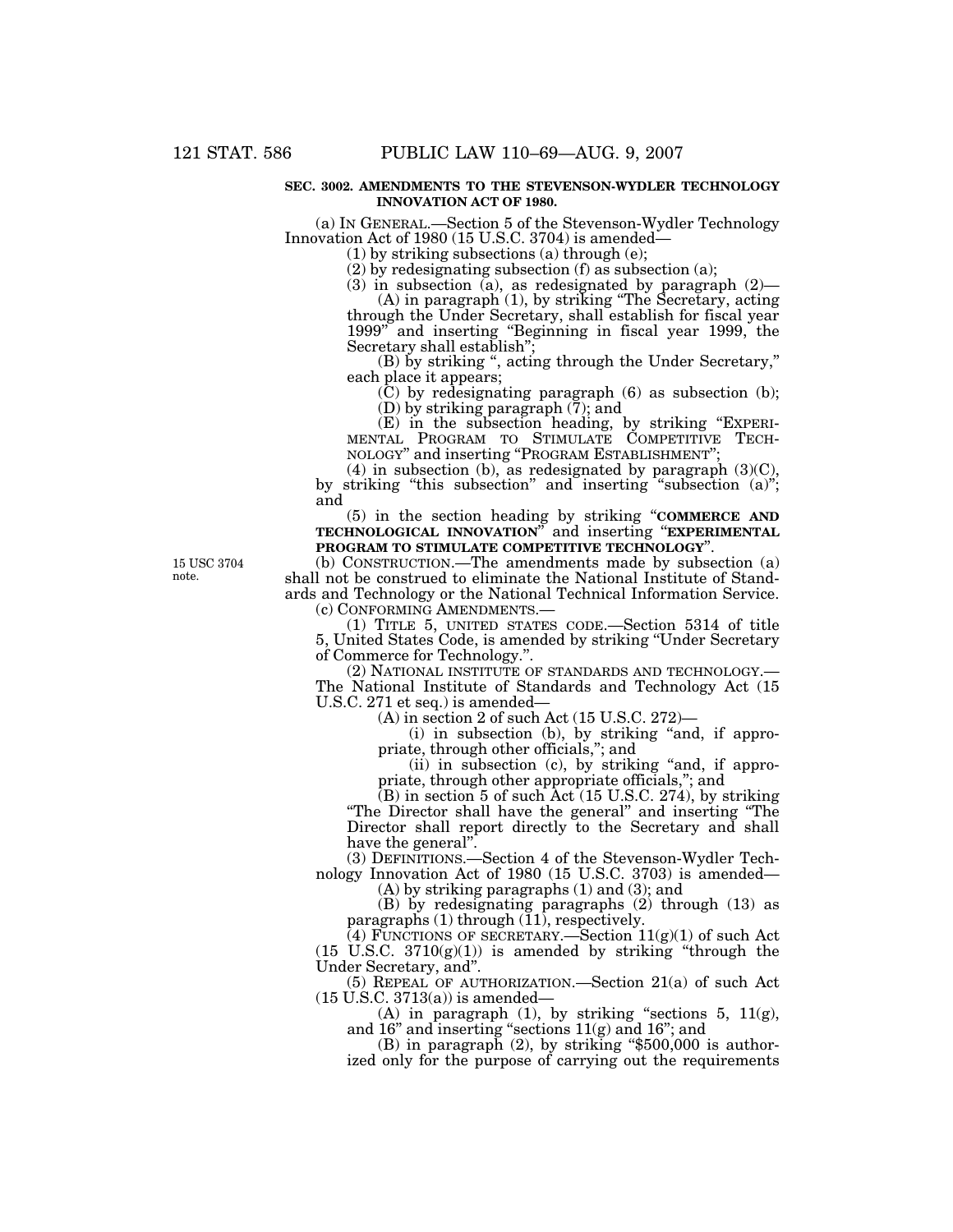of the Japanese technical literature program established under section 5(d) of this Act;''.

(6) HIGH-PERFORMANCE COMPUTING ACT OF 1991.—Section 208 of the High-Performance Computing Act of 1991 (15 U.S.C. 5528) is amended by striking subsection (c) and redesignating subsection (d) as subsection (c).<br>(7) ASSISTIVE TECHNOI

(7) ASSISTIVE TECHNOLOGY ACT OF 1998.—Section 6(b)(4)(B)(v) of the Assistive Technology Act of 1998 (29 U.S.C.  $3005(b)(4)(B)(v)$  is amended by striking "the Technology Administration of the Department of Commerce," and inserting ''the National Institute of Standards and Technology,''.

### **SEC. 3003. MANUFACTURING EXTENSION PARTNERSHIP.**

(a) CLARIFICATION OF ELIGIBLE CONTRIBUTIONS IN CONNECTION WITH REGIONAL CENTERS RESPONSIBLE FOR IMPLEMENTING THE OBJECTIVES OF THE PROGRAM.—Paragraph (3) of section 25(c) of the National Institute of Standards and Technology Act (15 U.S.C.  $278k(c)(3)$  is amended to read as follows:

''(3)(A) Any nonprofit institution, or group thereof, or consortia of nonprofit institutions, including entities existing on August 23, 1988, may submit to the Secretary an application for financial support under this subsection, in accordance with the procedures established by the Secretary and published in the Federal Register under paragraph (2).

" $(\hat{B})$  In order to receive assistance under this section, an applicant for financial assistance under subparagraph (A) shall provide adequate assurances that non-Federal assets obtained from the applicant and the applicant's partnering organizations will be used as a funding source to meet not less than 50 percent of the costs incurred for the first 3 years and an increasing share for each of the last 3 years. For purposes of the preceding sentence, the costs incurred means the costs incurred in connection with the activities undertaken to improve the management, productivity, and technological performance of small- and medium-sized manufacturing companies.

 $(C)$  In meeting the 50 percent requirement, it is anticipated that a Center will enter into agreements with other entities such as private industry, universities, and State governments to accomplish programmatic objectives and access new and existing resources that will further the impact of the Federal investment made on behalf of small- and medium-sized manufacturing companies. All non-Federal costs, contributed by such entities and determined by a Center as programmatically reasonable and allocable under MEP program procedures are includable as a portion of the Center's contribution.

''(D) Each applicant under subparagraph (A) shall also submit Proposal. a proposal for the allocation of the legal rights associated with any invention which may result from the proposed Center's activities."

(b) MANUFACTURING CENTER EVALUATION.—Paragraph (5) of Notification. section 25(c) of the National Institute of Standards and Technology Act (15 U.S.C. 278k(c)(5)) is amended by inserting "A Center that has not received a positive evaluation by the evaluation panel shall be notified by the panel of the deficiencies in its performance and shall be placed on probation for one year, after which time the panel shall reevaluate the Center. If the Center has not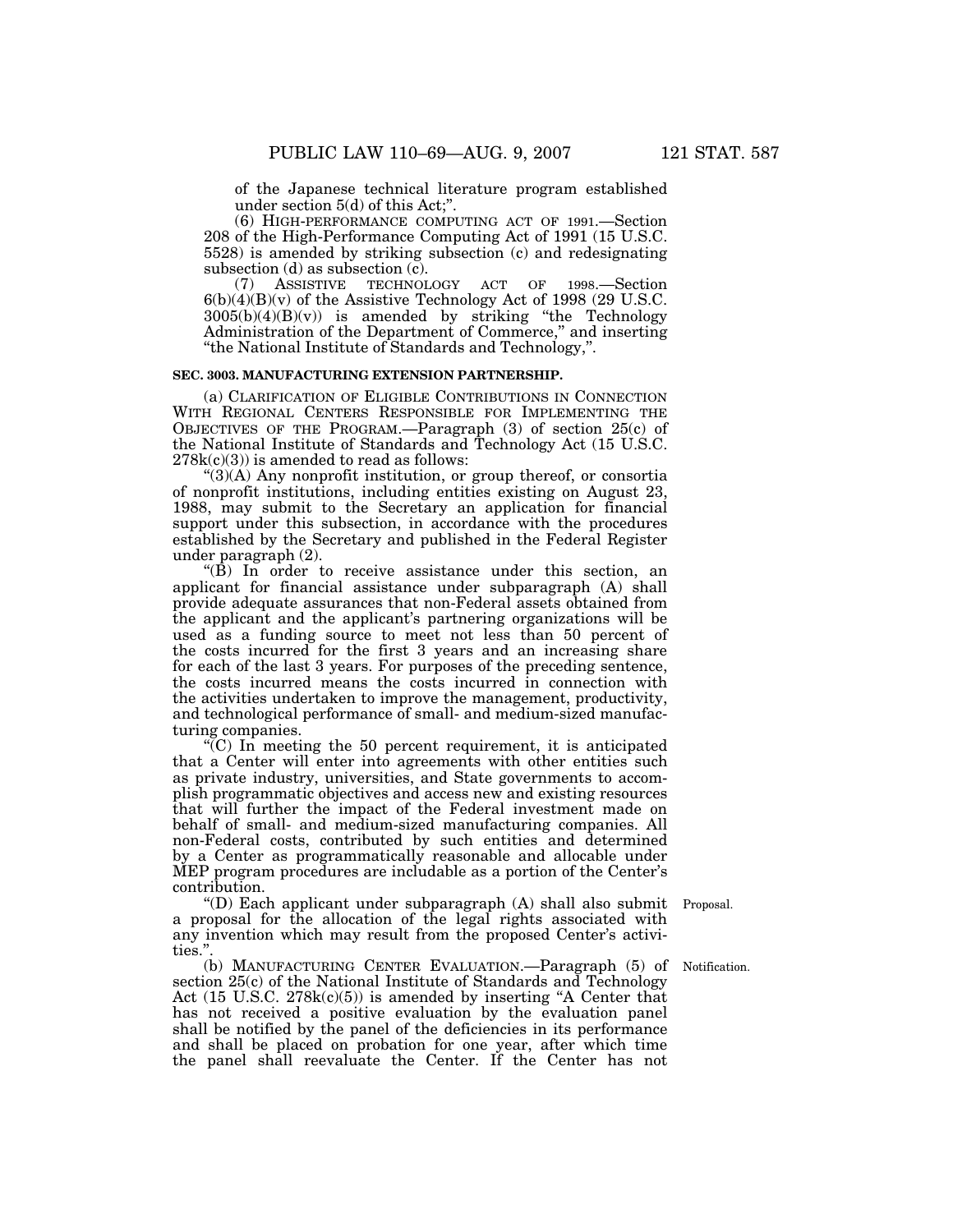addressed the deficiencies identified by the panel, or shown a significant improvement in its performance, the Director shall conduct a new competition to select an operator for the Center or may close the Center.'' after ''at declining levels.''.

(c) FEDERAL SHARE.—Section 25 of the National Institute of Standards and Technology Act (15 U.S.C. 278k) is amended by striking subsection (d) and inserting the following:<br>"(d) ACCEPTANCE OF FUNDS.—

"(1) IN GENERAL.—In addition to such sums as may be appropriated to the Secretary and Director to operate the Centers program, the Secretary and Director also may accept funds from other Federal departments and agencies and under section  $2(c)(7)$  from the private sector for the purpose of strengthening United States manufacturing.<br>
"(2) ALLOCATION OF FUNDS.

"(A) FUNDS ACCEPTED FROM OTHER FEDERAL DEPART-MENTS OR AGENCIES.—The Director shall determine whether funds accepted from other Federal departments or agencies shall be counted in the calculation of the Federal share of capital and annual operating and maintenance costs under subsection (c).

''(B) FUNDS ACCEPTED FROM THE PRIVATE SECTOR.— Funds accepted from the private sector under section  $2(c)(7)$ , if allocated to a Center, shall not be considered in the calculation of the Federal share under subsection (c) of this section.''.

(d) MEP ADVISORY BOARD.—Such section 25 is further amended by adding at the end the following:

''(e) MEP ADVISORY BOARD.—

''(1) ESTABLISHMENT.—There is established within the Institute a Manufacturing Extension Partnership Advisory Board (in this subsection referred to as the 'MEP Advisory Board').

''(2) MEMBERSHIP.—

''(A) IN GENERAL.—The MEP Advisory Board shall consist of 10 members broadly representative of stakeholders, to be appointed by the Director. At least 2 members shall be employed by or on an advisory board for the Centers, and at least 5 other members shall be from United States small businesses in the manufacturing sector. No member shall be an employee of the Federal Government.

"(B) TERM.—Except as provided in subparagraph  $(C)$ or (D), the term of office of each member of the MEP Advisory Board shall be 3 years.

''(C) CLASSES.—The original members of the MEP Advisory Board shall be appointed to 3 classes. One class of 3 members shall have an initial term of 1 year, one class of 3 members shall have an initial term of 2 years, and one class of 4 members shall have an initial term of 3 years.

''(D) VACANCIES.—Any member appointed to fill a vacancy occurring prior to the expiration of the term for which his predecessor was appointed shall be appointed for the remainder of such term.

"(E) SERVING CONSECUTIVE TERMS.—Any person who has completed two consecutive full terms of service on the MEP Advisory Board shall thereafter be ineligible for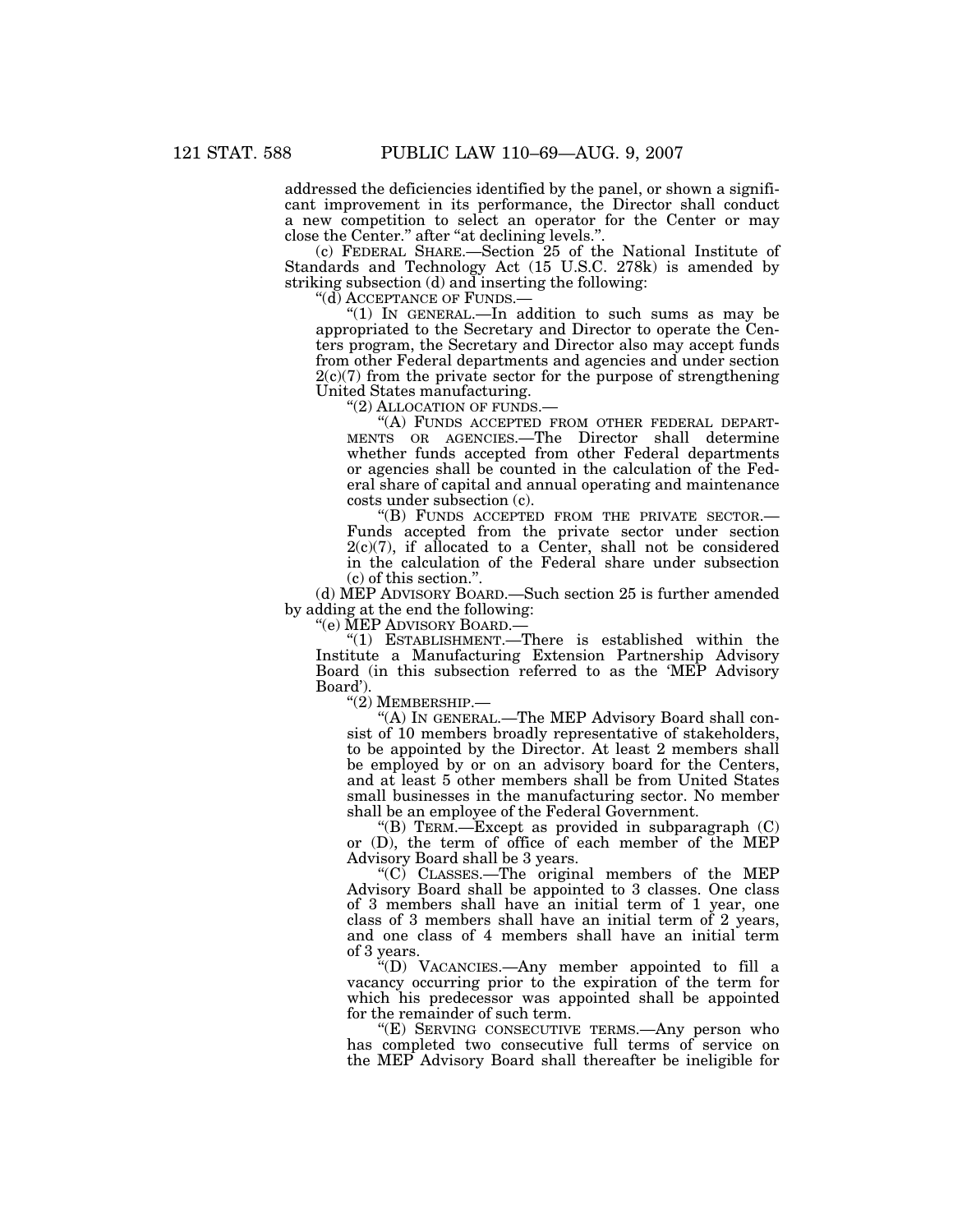appointment during the one-year period following the expiration of the second such term.

''(3) MEETINGS.—The MEP Advisory Board shall meet not less than 2 times annually, and provide to the Director—

''(A) advice on Manufacturing Extension Partnership programs, plans, and policies;

''(B) assessments of the soundness of Manufacturing Extension Partnership plans and strategies; and

''(C) assessments of current performance against Manufacturing Extension Partnership program plans.

"(4) FEDERAL ADVISORY COMMITTEE ACT.—In discharging its duties under this subsection, the MEP Advisory Board shall function solely in an advisory capacity, in accordance with the Federal Advisory Committee Act.

''(5) REPORT.—The MEP Advisory Board shall transmit an annual report to the Secretary for transmittal to Congress within 30 days after the submission to Congress of the President's annual budget request in each year. Such report shall address the status of the program established pursuant to this section and comment on the relevant sections of the programmatic planning document and updates thereto transmitted to Congress by the Director under subsections (c) and (d) of section 23.''.

(e) MANUFACTURING EXTENSION CENTER COMPETITIVE GRANT PROGRAM.—Such section 25 is further amended by adding at the end the following:

''(f) COMPETITIVE GRANT PROGRAM.—

''(1) ESTABLISHMENT.—The Director shall establish, within the Centers program under this section and section 26 of this Act, a program of competitive awards among participants described in paragraph  $(2)$  for the purposes described in paragraph (3).

''(2) PARTICIPANTS.—Participants receiving awards under this subsection shall be the Centers, or a consortium of such Centers.

''(3) PURPOSE.—The purpose of the program under this subsection is to develop projects to solve new or emerging manufacturing problems as determined by the Director, in consultation with the Director of the Centers program, the Manufacturing Extension Partnership Advisory Board, and small and medium-sized manufacturers. One or more themes for the competition may be identified, which may vary from year to year, depending on the needs of manufacturers and the success of previous competitions. These themes shall be related to projects associated with manufacturing extension activities, including supply chain integration and quality management, and including the transfer of technology based on the technological needs of manufacturers and available technologies from institutions of higher education, laboratories, and other technology producing entities, or extend beyond these traditional areas.

''(4) APPLICATIONS.—Applications for awards under this subsection shall be submitted in such manner, at such time, and containing such information as the Director shall require, in consultation with the Manufacturing Extension Partnership Advisory Board.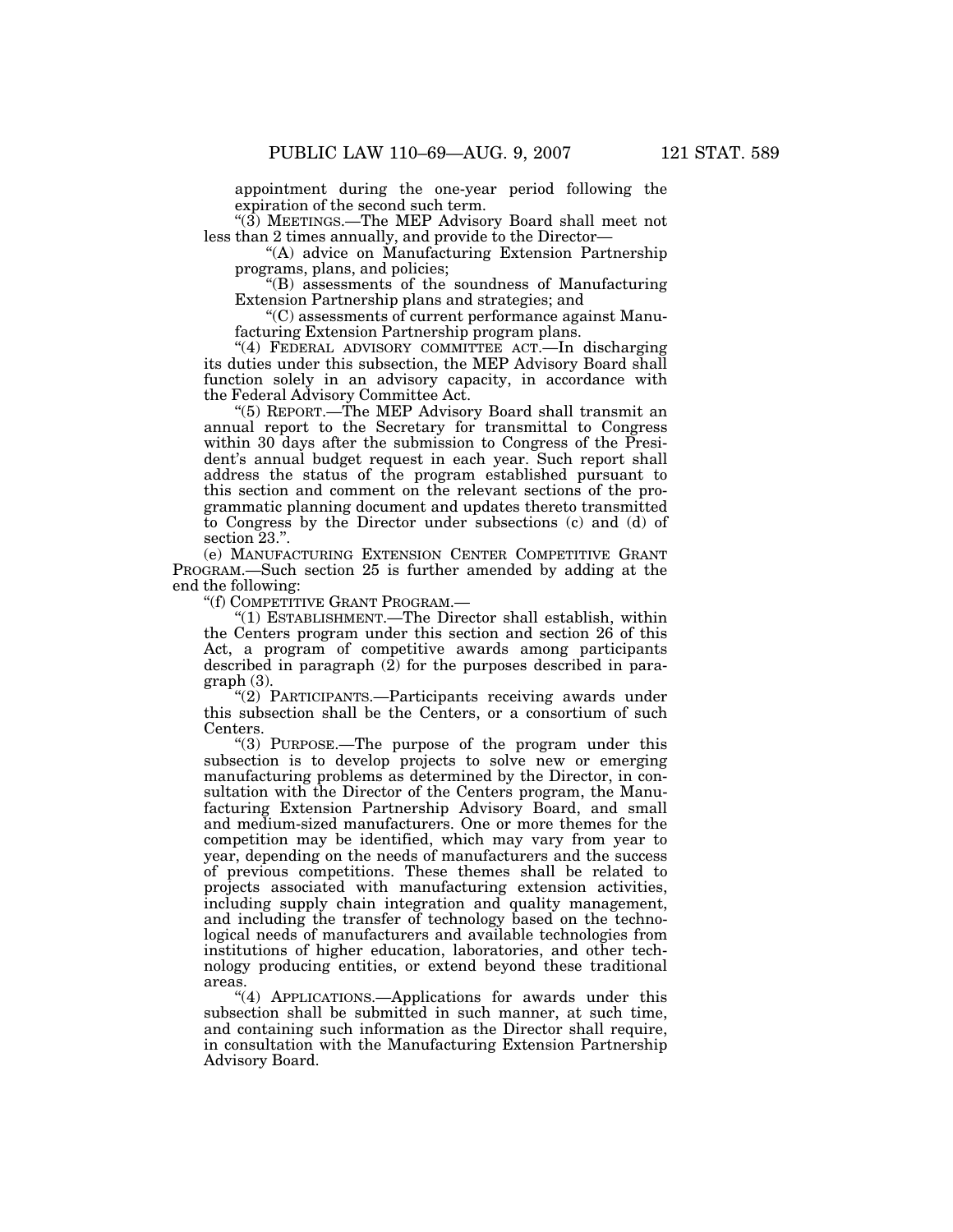''(5) SELECTION.—Awards under this subsection shall be peer reviewed and competitively awarded. The Director shall select proposals to receive awards—

 $\hat{A}$ ) that utilize innovative or collaborative approaches to solving the problem described in the competition;

''(B) that will improve the competitiveness of industries in the region in which the Center or Centers are located; and

''(C) that will contribute to the long-term economic stability of that region.

''(6) PROGRAM CONTRIBUTION.—Recipients of awards under this subsection shall not be required to provide a matching contribution.''.

### **SEC. 3004. INSTITUTE-WIDE PLANNING REPORT.**

Section 23 of the National Institute of Standards and Technology Act (15 U.S.C. 278i) is amended by adding at the end the following:

"(c) THREE-YEAR PROGRAMMATIC PLANNING DOCUMENT. Concurrent with the submission to Congress of the President's annual budget request in the first year after the date of enactment of this subsection, the Director shall submit to Congress a 3-year programmatic planning document for the Institute, including programs under the Scientific and Technical Research and Services, Industrial Technology Services, and Construction of Research Facilities functions.

''(d) ANNUAL UPDATE ON THREE-YEAR PROGRAMMATIC PLANNING DOCUMENT.—Concurrent with the submission to the Congress of the President's annual budget request in each year after the date of enactment of this subsection, the Director shall submit to Congress an update to the 3-year programmatic planning document submitted under subsection (c), revised to cover the first 3 fiscal years after the date of that update.''.

### **SEC. 3005. REPORT BY VISITING COMMITTEE.**

Section 10(h)(1) of the National Institute of Standards and Technology Act (15 U.S.C. 278(h)(1)) is amended—

(1) by striking ''on or before January 31 in each year'' and inserting ''not later than 30 days after the submittal to Congress of the President's annual budget request in each year''; and

(2) by adding to the end the following: ''Such report also shall comment on the programmatic planning document and updates thereto submitted to Congress by the Director under subsections (c) and (d) of section 23.''.

### **SEC. 3006. MEETINGS OF VISITING COMMITTEE ON ADVANCED TECH-NOLOGY.**

Section 10(d) of the National Institute of Standards and Technology Act (15 U.S.C. 278(d)) is amended by striking ''quarterly'' and inserting ''twice each year''.

### **SEC. 3007. COLLABORATIVE MANUFACTURING RESEARCH PILOT GRANTS.**

The National Institute of Standards and Technology Act is amended—

(1) by redesignating the first section 32 (15 U.S.C. 271 note) as section 34 and moving it to the end of the Act; and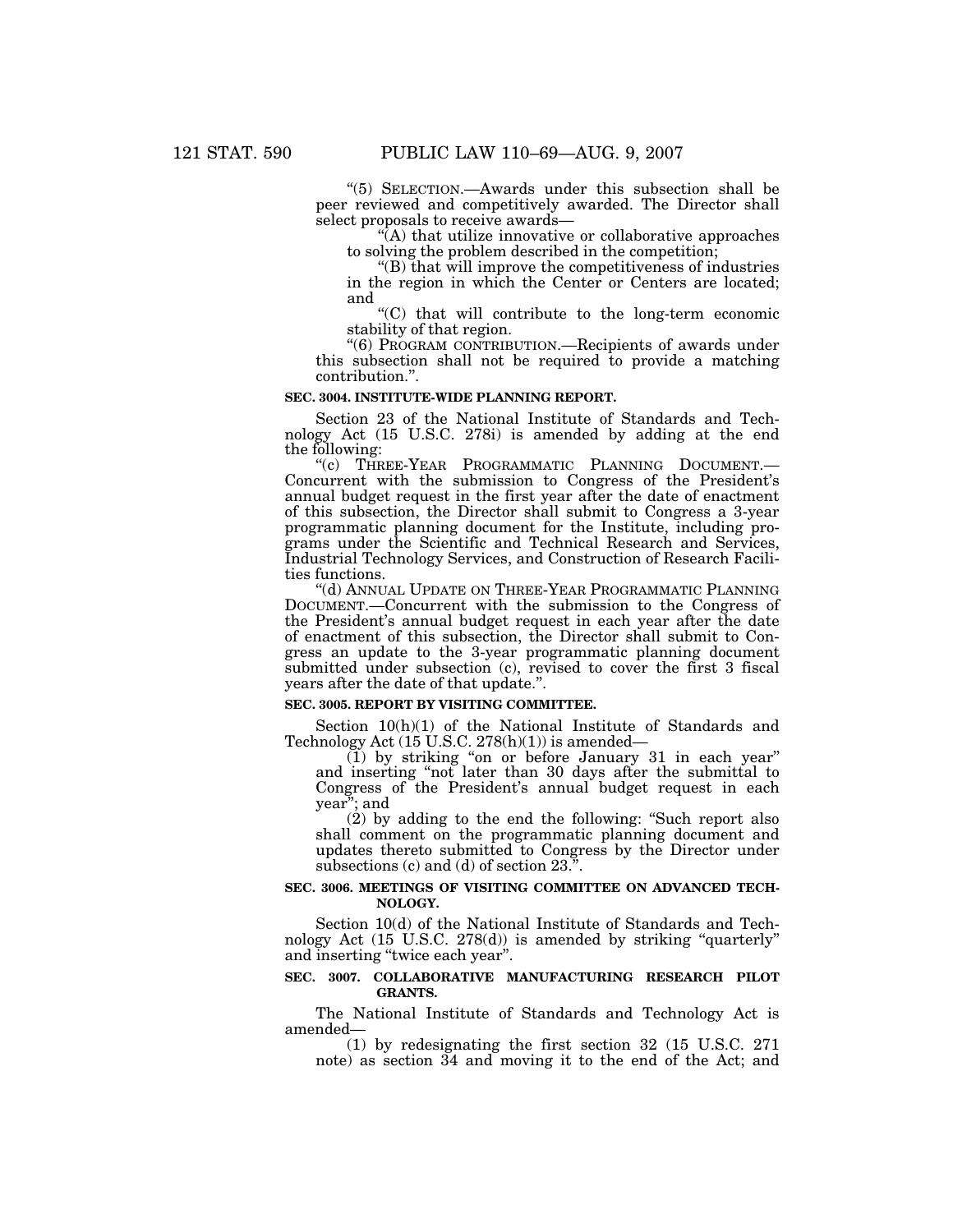(2) by inserting before the section moved by paragraph (1) the following new section:

### **''SEC. 33. COLLABORATIVE MANUFACTURING RESEARCH PILOT**  15 USC 278r. **GRANTS.**

''(a) AUTHORITY.— ''(1) ESTABLISHMENT.—The Director shall establish a pilot program of awards to partnerships among participants described in paragraph (2) for the purposes described in paragraph (3). Awards shall be made on a peer-reviewed, competitive basis.

''(2) PARTICIPANTS.—Such partnerships shall include at least—

''(A) 1 manufacturing industry partner; and

"(B) 1 nonindustry partner.

"(3) PURPOSE.—The purpose of the program under this section is to foster cost-shared collaborations among firms, educational institutions, research institutions, State agencies, and nonprofit organizations to encourage the development of innovative, multidisciplinary manufacturing technologies. Partnerships receiving awards under this section shall conduct applied research to develop new manufacturing processes, techniques, or materials that would contribute to improved performance, productivity, and competitiveness of United States manufacturing, and build lasting alliances among collaborators.

''(b) PROGRAM CONTRIBUTION.—Awards under this section shall provide for not more than one-third of the costs of a partnership. Not more than an additional one-third of such costs may be obtained directly or indirectly from other Federal sources.

''(c) APPLICATIONS.—Applications for awards under this section shall be submitted in such manner, at such time, and containing such information as the Director shall require. Such applications shall describe at a minimum—

"(1) how each partner will participate in developing and carrying out the research agenda of the partnership;

" $(2)$  the research that the grant would fund; and

" $(3)$  how the research to be funded with the award would contribute to improved performance, productivity, and competitiveness of the United States manufacturing industry.

''(d) SELECTION CRITERIA.—In selecting applications for awards under this section, the Director shall consider at a minimum—

''(1) the degree to which projects will have a broad impact on manufacturing;

"(2) the novelty and scientific and technical merit of the proposed projects; and

''(3) the demonstrated capabilities of the applicants to successfully carry out the proposed research.

''(e) DISTRIBUTION.—In selecting applications under this section the Director shall ensure, to the extent practicable, a distribution of overall awards among a variety of manufacturing industry sectors and a range of firm sizes.

''(f) DURATION.—In carrying out this section, the Director shall run a single pilot competition to solicit and make awards. Each award shall be for a 3-year period.''.

### **SEC. 3008. MANUFACTURING FELLOWSHIP PROGRAM.**

Section 18 of the National Institute of Standards and Technology Act (15 U.S.C. 278g–1) is amended—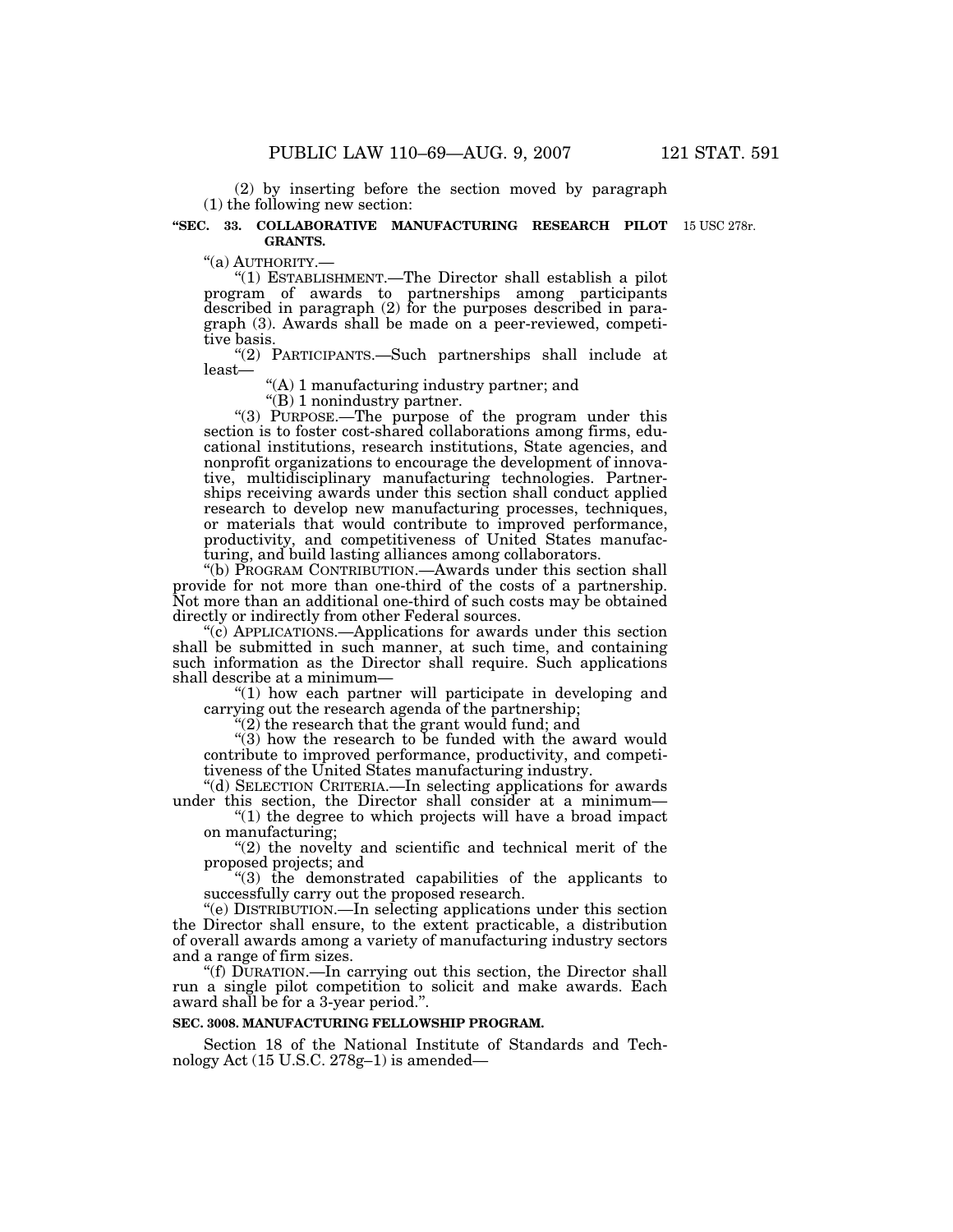(1) by inserting ''(a) IN GENERAL.—'' before ''The Director is authorized''; and

(2) by adding at the end the following new subsection: ''(b) MANUFACTURING FELLOWSHIP PROGRAM.—

''(1) ESTABLISHMENT.—To promote the development of a robust research community working at the leading edge of manufacturing sciences, the Director shall establish a program to award—

"(A) postdoctoral research fellowships at the Institute for research activities related to manufacturing sciences; and

''(B) senior research fellowships to established researchers in industry or at institutions of higher education who wish to pursue studies related to the manufacturing sciences at the Institute.

"(2) APPLICATIONS.—To be eligible for an award under this subsection, an individual shall submit an application to the Director at such time, in such manner, and containing such information as the Director may require.

''(3) STIPEND LEVELS.—Under this subsection, the Director shall provide stipends for postdoctoral research fellowships at a level consistent with the National Institute of Standards and Technology Postdoctoral Research Fellowship Program, and senior research fellowships at levels consistent with support for a faculty member in a sabbatical position.''.

15 USC 275 note.

### **SEC. 3009. PROCUREMENT OF TEMPORARY AND INTERMITTENT SERV-ICES.**

(a) IN GENERAL.—The Director of the National Institute of Standards and Technology may procure the temporary or intermittent services of experts or consultants (or organizations thereof) in accordance with section 3109(b) of title 5, United States Code, to assist with urgent or short-term research projects.

(b) EXTENT OF AUTHORITY.—A procurement under this section may not exceed 1 year in duration, and the Director shall procure no more than 200 experts and consultants per year.

(c) SUNSET.—This section shall cease to be effective after September 30, 2010.

(d) REPORT TO CONGRESS.—Not later than 2 years after the date of the enactment of this Act, the Comptroller General shall submit to the Committee on Science and Technology of the House of Representatives and the Committee on Commerce, Science, and Transportation of the Senate a report on whether additional safeguards would be needed with respect to the use of authorities granted under this section if such authorities were to be made permanent.

### **SEC. 3010. MALCOLM BALDRIGE AWARDS.**

Section 17(c)(3) of the Stevenson-Wydler Technology Innovation Act of 1980 (15 U.S.C.  $3711a(c)(3)$ ) is amended to read as follows:

''(3) In any year, not more than 18 awards may be made under this section to recipients who have not previously received an award under this section, and no award shall be made within any category described in paragraph (1) if there are no qualifying enterprises in that category.''.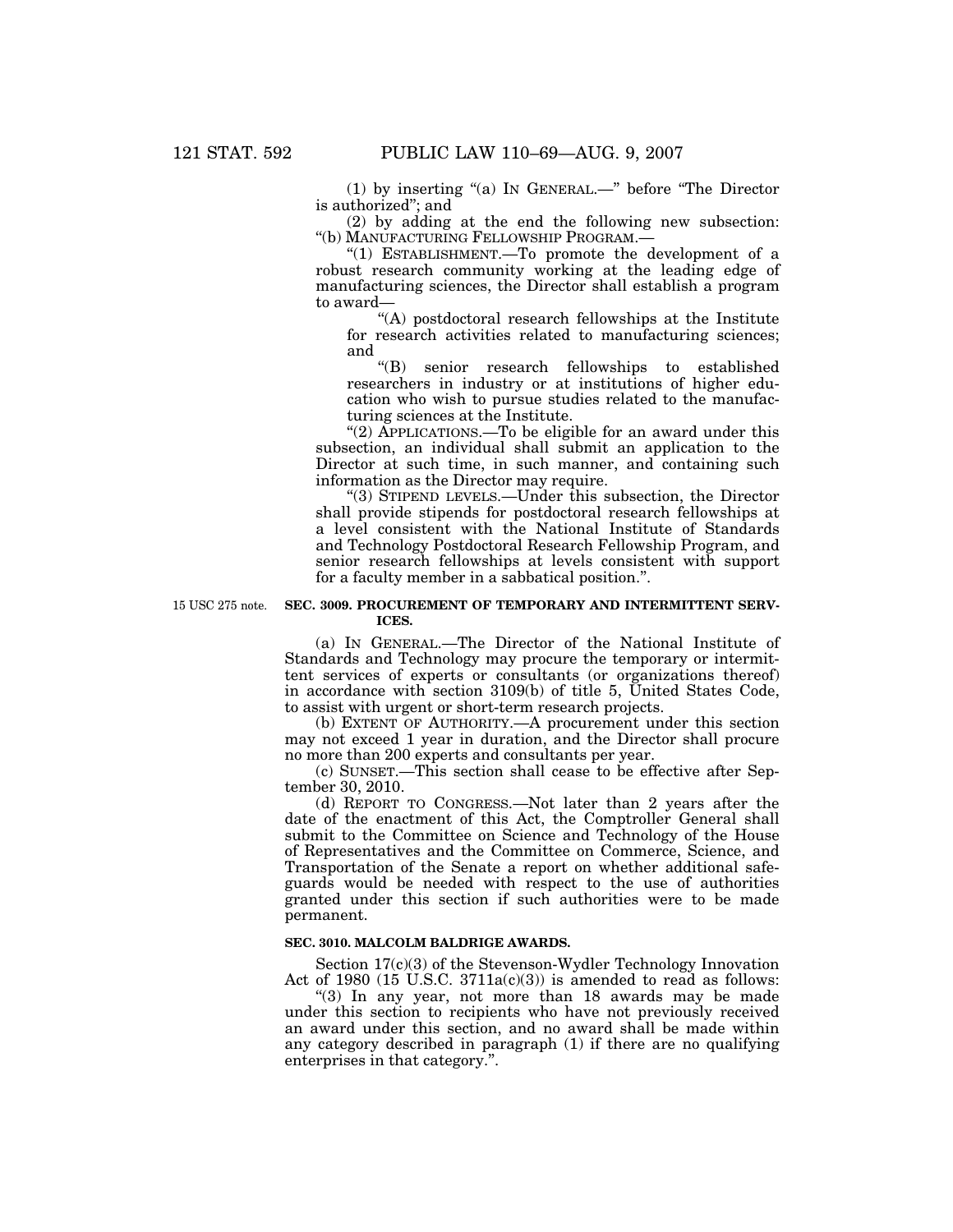### **SEC. 3011. REPORT ON NATIONAL INSTITUTE OF STANDARDS AND TECHNOLOGY EFFORTS TO RECRUIT AND RETAIN EARLY CAREER SCIENCE AND ENGINEERING RESEARCHERS.**

Not later than 3 months after the date of the enactment of this Act, the Director of the National Institute of Standards and Technology shall submit to the Committee on Science and Technology of the House of Representatives and to the Committee on Commerce, Science, and Transportation of the Senate a report on efforts to recruit and retain young scientists and engineers at the early stages of their careers at the National Institute of Standards and Technology laboratories and joint institutes. The report shall include—

(1) a description of National Institute of Standards and Technology policies and procedures, including financial incentives, awards, promotions, time set aside for independent research, access to equipment or facilities, and other forms of recognition, designed to attract and retain young scientists and engineers;

(2) an evaluation of the impact of these incentives on the careers of young scientists and engineers at the National Institute of Standards and Technology, and also on the quality of the research at the National Institute of Standards and Technology's laboratories and in the National Institute of Standards and Technology's programs;

(3) a description of what barriers, if any, exist to efforts to recruit and retain young scientists and engineers, including limited availability of full time equivalent positions, legal and procedural requirements, and pay grading systems; and

(4) the amount of funding devoted to efforts to recruit and retain young researchers and the source of such funds.

### **SEC. 3012. TECHNOLOGY INNOVATION PROGRAM.**

(a) REPEAL OF ADVANCED TECHNOLOGY PROGRAM.—Section 28 of the National Institute of Standards and Technology Act (15 U.S.C. 278n) is repealed.

(b) ESTABLISHMENT OF TECHNOLOGY INNOVATION PROGRAM.— The National Institute of Standards and Technology Act (15 U.S.C. 271 et seq.) is amended by inserting after section 27 the following:

### **''SEC. 28. TECHNOLOGY INNOVATION PROGRAM.**

"(a) ESTABLISHMENT.—There is established within the Institute a program linked to the purpose and functions of the Institute, to be known as the 'Technology Innovation Program' for the purpose of assisting United States businesses and institutions of higher education or other organizations, such as national laboratories and nonprofit research institutions, to support, promote, and accelerate innovation in the United States through high-risk, high-reward research in areas of critical national need.

''(b) EXTERNAL FUNDING.—

''(1) IN GENERAL.—The Director shall award competitive, merit-reviewed grants, cooperative agreements, or contracts to—

''(A) eligible companies that are small-sized businesses or medium-sized businesses; or

''(B) joint ventures.

''(2) SINGLE COMPANY AWARDS.—No award given to a single company shall exceed \$3,000,000 over 3 years.

15 USC 278n.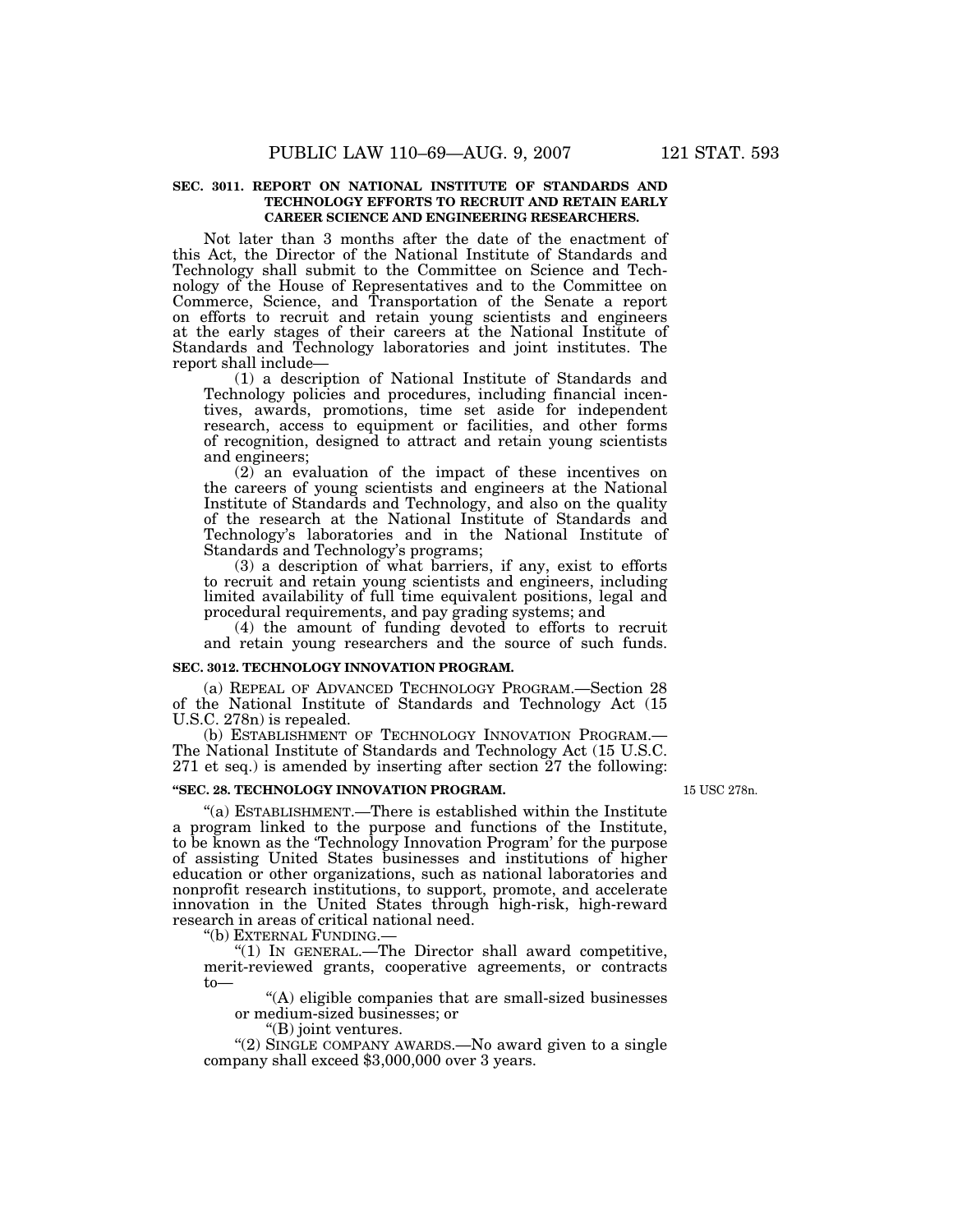''(3) JOINT VENTURE AWARDS.—No award given to a joint venture shall exceed \$9,000,000 over 5 years.

"(4) FEDERAL COST SHARE.—The Federal share of a project funded by an award under the program shall not be more than 50 percent of total project costs.

''(5) PROHIBITIONS.—Federal funds awarded under this program may be used only for direct costs and not for indirect costs, profits, or management fees of a contractor. Any business that is not a small-sized or medium-sized business may not receive any funding under this program.

''(c) AWARD CRITERIA.—The Director shall only provide assistance under this section to an entity—

''(1) whose proposal has scientific and technical merit and may result in intellectual property vesting in a United States entity that can commercialize the technology in a timely manner;

 $\degree$ (2) whose application establishes that the proposed technology has strong potential to address critical national needs through transforming the Nation's capacity to deal with major societal challenges that are not currently being addressed, and generate substantial benefits to the Nation that extend significantly beyond the direct return to the applicant;

 $(3)$  whose application establishes that the research has strong potential for advancing the state-of-the-art and contributing significantly to the United States science and technology knowledge base;

''(4) whose proposal explains why Technology Innovation Program support is necessary, including evidence that the research will not be conducted within a reasonable time period in the absence of financial assistance under this section;

 $(5)$  whose application demonstrates that reasonable efforts have been made to secure funding from alternative funding sources and no other alternative funding sources are reasonably available to support the proposal; and

''(6) whose application explains the novelty of the technology and demonstrates that other entities have not already developed, commercialized, marketed, distributed, or sold similar technologies.

''(d) COMPETITIONS.—The Director shall solicit proposals at least annually to address areas of critical national need for high-risk, high-reward projects.

''(e) INTELLECTUAL PROPERTY RIGHTS OWNERSHIP.—

''(1) IN GENERAL.—Title to any intellectual property developed by a joint venture from assistance provided under this section may vest in any participant in the joint venture, as agreed by the members of the joint venture, notwithstanding section 202 (a) and (b) of title 35, United States Code. The United States may reserve a nonexclusive, nontransferable, irrevocable paid-up license, to have practice for or on behalf of the United States in connection with any such intellectual property, but shall not in the exercise of such license publicly disclose proprietary information related to the license. Title to any such intellectual property shall not be transferred or passed, except to a participant in the joint venture, until the expiration of the first patent obtained in connection with such intellectual property.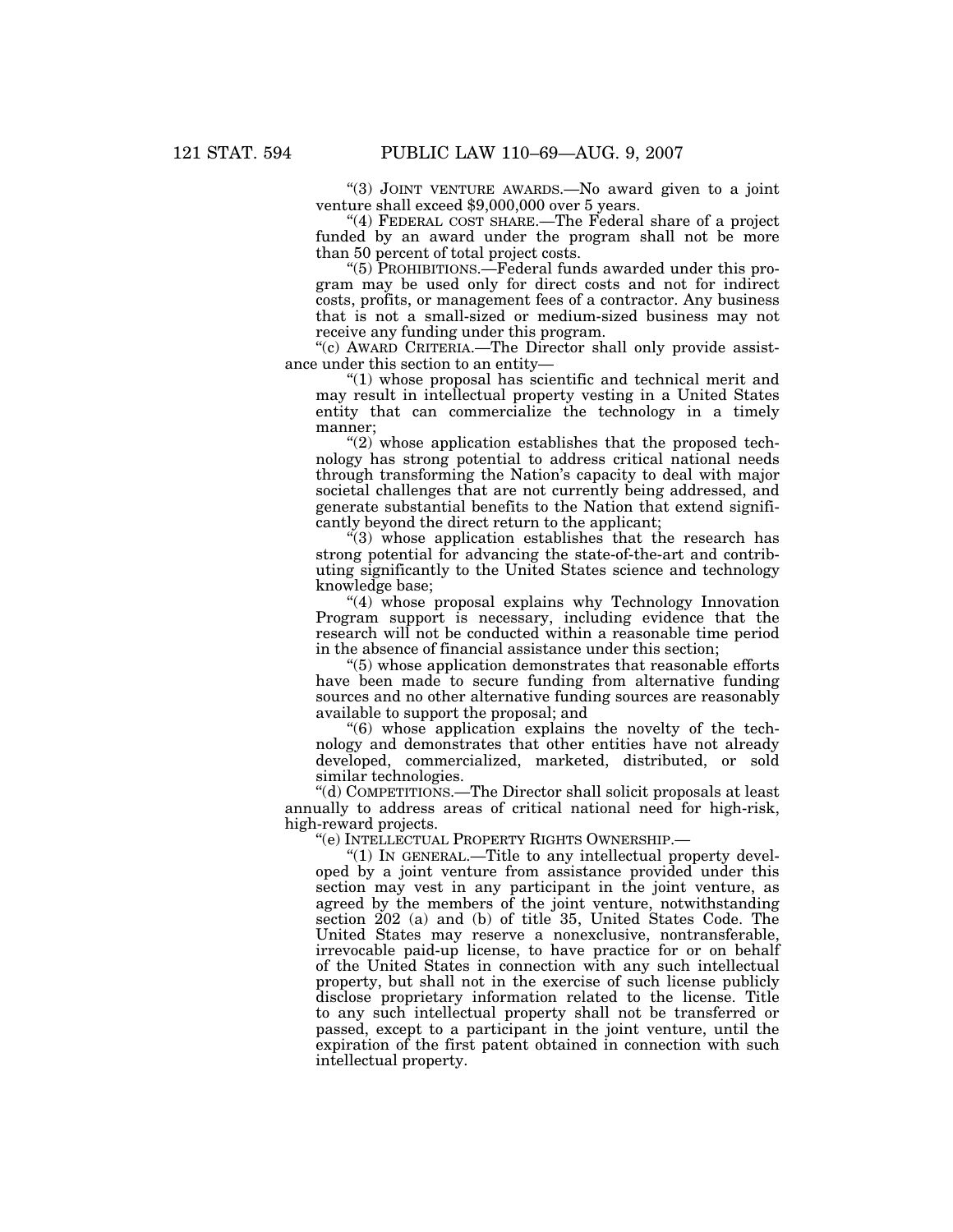"(2) LICENSING.—Nothing in this subsection shall be construed to prohibit the licensing to any company of intellectual property rights arising from assistance provided under this section.

''(3) DEFINITION.—For purposes of this subsection, the term 'intellectual property' means an invention patentable under title 35, United States Code, or any patent on such an invention, or any work for which copyright protection is available under title 17, United States Code.

''(f) PROGRAM OPERATION.—Not later than 9 months after the date of the enactment of this section, the Director shall promulgate regulations—

Deadline. Regulations.

''(1) establishing criteria for the selection of recipients of assistance under this section;

''(2) establishing procedures regarding financial reporting and auditing to ensure that awards are used for the purposes specified in this section, are in accordance with sound accounting practices, and are not funding existing or planned research programs that would be conducted within a reasonable time period in the absence of financial assistance under this section; and

''(3) providing for appropriate dissemination of Technology Innovation Program research results.

''(g) ANNUAL REPORT.—The Director shall submit annually to the Committee on Commerce, Science, and Transportation of the Senate and the Committee on Science and Technology of the House of Representatives a report describing the Technology Innovation Program's activities, including a description of the metrics upon which award funding decisions were made in the previous fiscal year, any proposed changes to those metrics, metrics for evaluating the success of ongoing and completed awards, and an evaluation of ongoing and completed awards. The first annual report shall include best practices for management of programs to stimulate high-risk, high-reward research.

"(h) CONTINUATION OF ATP GRANTS.—The Director shall, through the Technology Innovation Program, continue to provide support originally awarded under the Advanced Technology Program, in accordance with the terms of the original award and consistent with the goals of the Technology Innovation Program.

"(i) COORDINATION WITH OTHER STATE AND FEDERAL TECH-NOLOGY PROGRAMS.—In carrying out this section, the Director shall, as appropriate, coordinate with other senior State and Federal officials to ensure cooperation and coordination in State and Federal technology programs and to avoid unnecessary duplication of efforts.

''(j) ACCEPTANCE OF FUNDS FROM OTHER FEDERAL AGENCIES.— In addition to amounts appropriated to carry out this section, the Secretary and the Director may accept funds from other Federal agencies to support awards under the Technology Innovation Program. Any award under this section which is supported with funds from other Federal agencies shall be selected and carried out according to the provisions of this section. Funds accepted from other Federal agencies shall be included as part of the Federal cost share of any project funded under this section.

''(k) TIP ADVISORY BOARD.—

''(1) ESTABLISHMENT.—There is established within the Institute a TIP Advisory Board.

''(2) MEMBERSHIP.—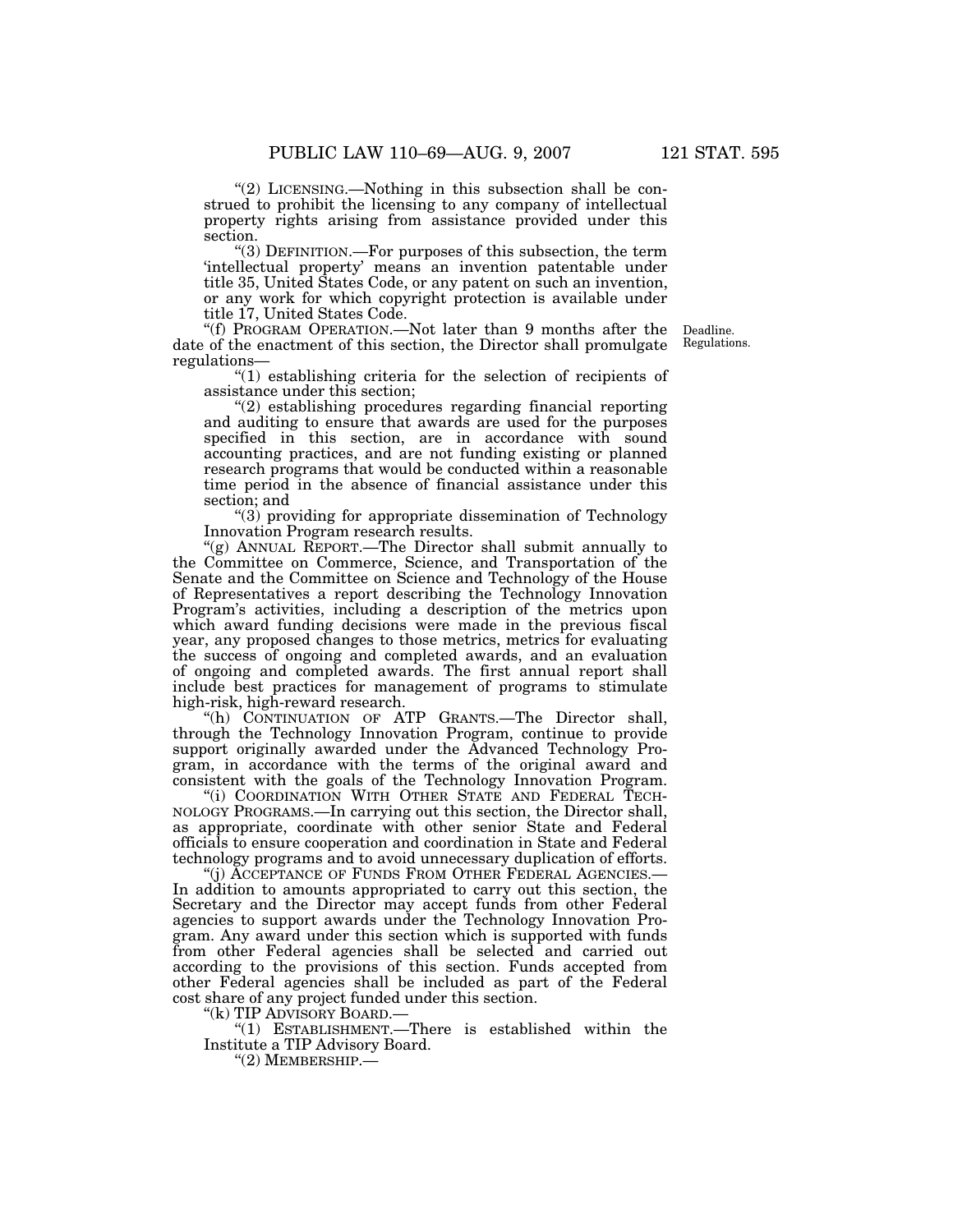"(A) IN GENERAL.—The TIP Advisory Board shall consist of 10 members appointed by the Director, at least 7 of whom shall be from United States industry, chosen to reflect the wide diversity of technical disciplines and industrial sectors represented in Technology Innovation Program projects. No member shall be an employee of the Federal Government.

"(B) TERM.—Except as provided in subparagraph  $(C)$ or (D), the term of office of each member of the TIP Advisory Board shall be 3 years.

''(C) CLASSES.—The original members of the TIP Advisory Board shall be appointed to 3 classes. One class of 3 members shall have an initial term of 1 year, one class of 3 members shall have an initial term of 2 years, and one class of 4 members shall have an initial term of 3 years.

''(D) VACANCIES.—Any member appointed to fill a vacancy occurring prior to the expiration of the term for which his predecessor was appointed shall be appointed for the remainder of such term.

"(E) SERVING CONSECUTIVE TERMS.—Any person who has completed 2 consecutive full terms of service on the TIP Advisory Board shall thereafter be ineligible for appointment during the 1-year period following the expiration of the second such term.

''(3) PURPOSE.—The TIP Advisory Board shall meet not less than 2 times annually, and provide the Director—

"(A) advice on programs, plans, and policies of the Technology Innovation Program;

''(B) reviews of the Technology Innovation Program's efforts to accelerate the research and development of challenging, high-risk, high-reward technologies in areas of critical national need;

''(C) reports on the general health of the program and its effectiveness in achieving its legislatively mandated mission; and

''(D) guidance on investment areas that are appropriate for Technology Innovation Program funding;

"(4) ADVISORY CAPACITY.—In discharging its duties under this subsection, the TIP Advisory Board shall function solely in an advisory capacity, in accordance with the Federal Advisory Committee Act.

"(5) ANNUAL REPORT.—The TIP Advisory Board shall transmit an annual report to the Secretary for transmittal to the Congress not later than 30 days after the submission to Congress of the President's annual budget request in each year. Such report shall address the status of the Technology Innovation Program and comment on the relevant sections of the programmatic planning document and updates thereto transmitted to Congress by the Director under subsections (c) and (d) of section 23.

''(l) DEFINITIONS.—In this section—

" $(1)$  the term 'eligible company' means a small-sized or medium-sized business that is incorporated in the United States and does a majority of its business in the United States, and that either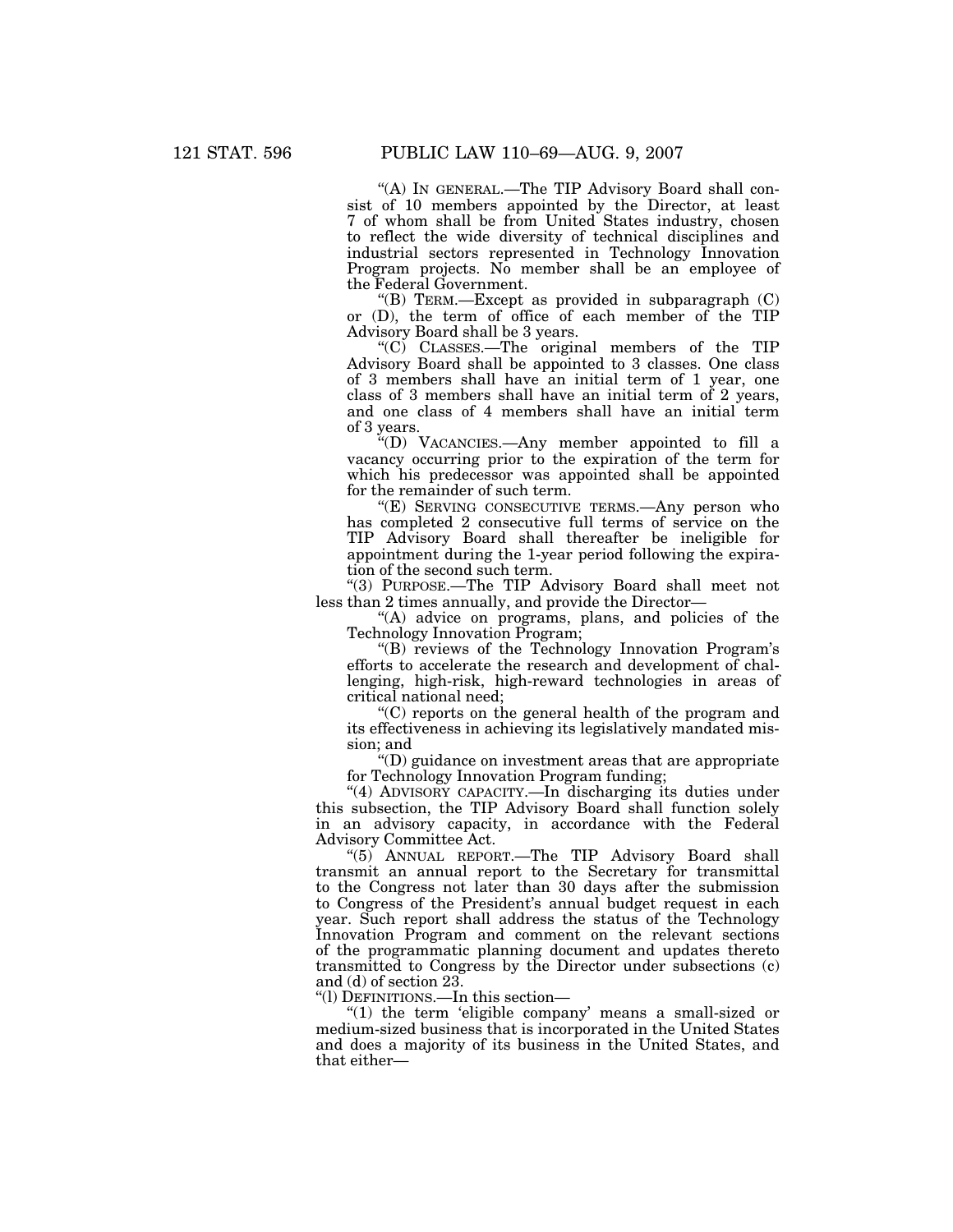or

"(A) is majority owned by citizens of the United States;

''(B) is owned by a parent company incorporated in another country and the Director finds that—

"(i) the company's participation in the Technology Innovation Program would be in the economic interest of the United States, as evidenced by—

''(I) investments in the United States in research and manufacturing;

''(II) significant contributions to employment in the United States; and

''(III) agreement with respect to any technology arising from assistance provided under this section to promote the manufacture within the United States of products resulting from that technology; and

"(ii) the company is incorporated in a country" which—

''(I) affords to United States-owned companies opportunities, comparable to those afforded to any other company, to participate in any joint venture similar to those receiving funding under this section;

''(II) affords to United States-owned companies local investment opportunities comparable to those afforded any other company; and

''(III) affords adequate and effective protection for intellectual property rights of United Statesowned companies;

" $(2)$  the term 'high-risk, high-reward research' means research that—

"(A) has the potential for yielding transformational results with far-ranging or wide-ranging implications;

''(B) addresses critical national needs within the National Institute of Standards and Technology's areas of technical competence; and

 $(C)$  is too novel or spans too diverse a range of disciplines to fare well in the traditional peer-review process;

"(3) the term 'institution of higher education' has the meaning given that term in section 101 of the Higher Education Act of 1965 (20 U.S.C. 1001);

" $(4)$  the term 'joint venture' means a joint venture that-''(A) includes either—

''(i) at least 2 separately owned for-profit companies that are both substantially involved in the project and both of which are contributing to the cost-sharing required under this section, with the lead entity of the joint venture being one of those companies that is a small-sized or medium-sized business; or

"(ii) at least 1 small-sized or medium-sized business and 1 institution of higher education or other organization, such as a national laboratory or nonprofit research institute, that are both substantially involved in the project and both of which are contributing to the cost-sharing required under this section, with the lead entity of the joint venture being either that small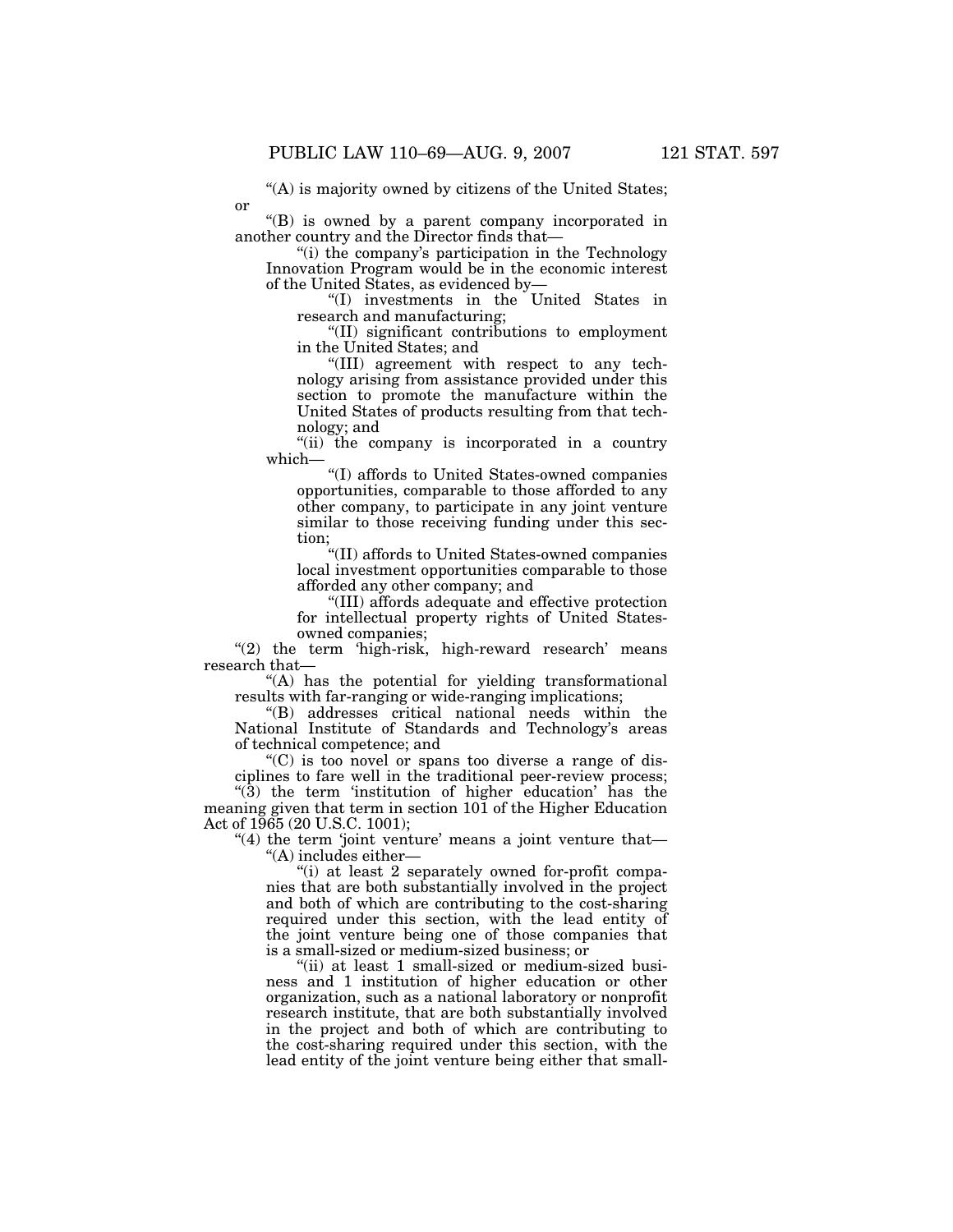sized or medium-sized business or that institution of higher education; and

''(B) may include additional for-profit companies, institutions of higher education, and other organizations, such as national laboratories and nonprofit research institutes, that may or may not contribute non-Federal funds to the project; and

"(5) the term <sup>"</sup>TIP Advisory Board' means the advisory board established under subsection (k).''.

(c) TRANSITION.—Notwithstanding the repeal made by subsection (a), the Director shall carry out section 28 of the National Institute of Standards and Technology Act (15 U.S.C. 278n) as such section was in effect on the day before the date of the enactment of this Act, with respect to applications for grants under such section submitted before such date, until the earlier of-

(1) the date that the Director promulgates the regulations required under section 28(f) of the National Institute of Standards and Technology Act, as added by subsection (b); or

 $(2)$  December  $31, 2007$ .

### **SEC. 3013. TECHNICAL AMENDMENTS TO THE NATIONAL INSTITUTE OF STANDARDS AND TECHNOLOGY ACT AND OTHER TECHNICAL AMENDMENTS.**

(a) RESEARCH FELLOWSHIPS.—Section 18 of the National Institute of Standards and Technology Act (15 U.S.C. 278g–l) is amended by striking "up to 1 per centum of the" and inserting ''up to 1.5 percent of the''.

(b) FINANCIAL AGREEMENTS CLARIFICATION.—Section 2(b)(4) of the National Institute of Standards and Technology Act (15 U.S.C.  $272(b)(4)$ ) is amended by inserting "and grants and cooperative agreements,'' after ''arrangements,''.

(c) OUTDATED SPECIFICATIONS.—

(1) REDEFINITION OF THE METRIC SYSTEM.—Section 3570 of the Revised Statutes of the United States (derived from section 2 of the Act of July 28, 1866, entitled ''An Act to authorize the Use of the Metric System of Weights and Measures'' (15 U.S.C. 205; 14 Stat. 339)) is amended to read as follows:

15 USC 205.

### **''SEC. 3570. METRIC SYSTEM DEFINED.**

''The metric system of measurement shall be defined as the International System of Units as established in 1960, and subsequently maintained, by the General Conference of Weights and Measures, and as interpreted or modified for the United States by the Secretary of Commerce.''.

(2) REPEAL OF REDUNDANT AND OBSOLETE AUTHORITY.— The Act of July 21, 1950, entitled, ''An Act To redefine the units and establish the standards of electrical and photometric measurements.'' (15 U.S.C. 223 and 224) is hereby repealed.

(3) STANDARD TIME.—Section 1 of the Act of March 19, 1918, (commonly known as the "Calder Act") (15 U.S.C. 261) is amended—

(A) by inserting "(a) In GENERAL.—" before "For the purpose'';

(B) by striking the second sentence and the extra period after it and inserting "Except as provided in section 3(a) of the Uniform Time Act of 1966 (15 U.S.C. 260a), the

15 USC 278n note.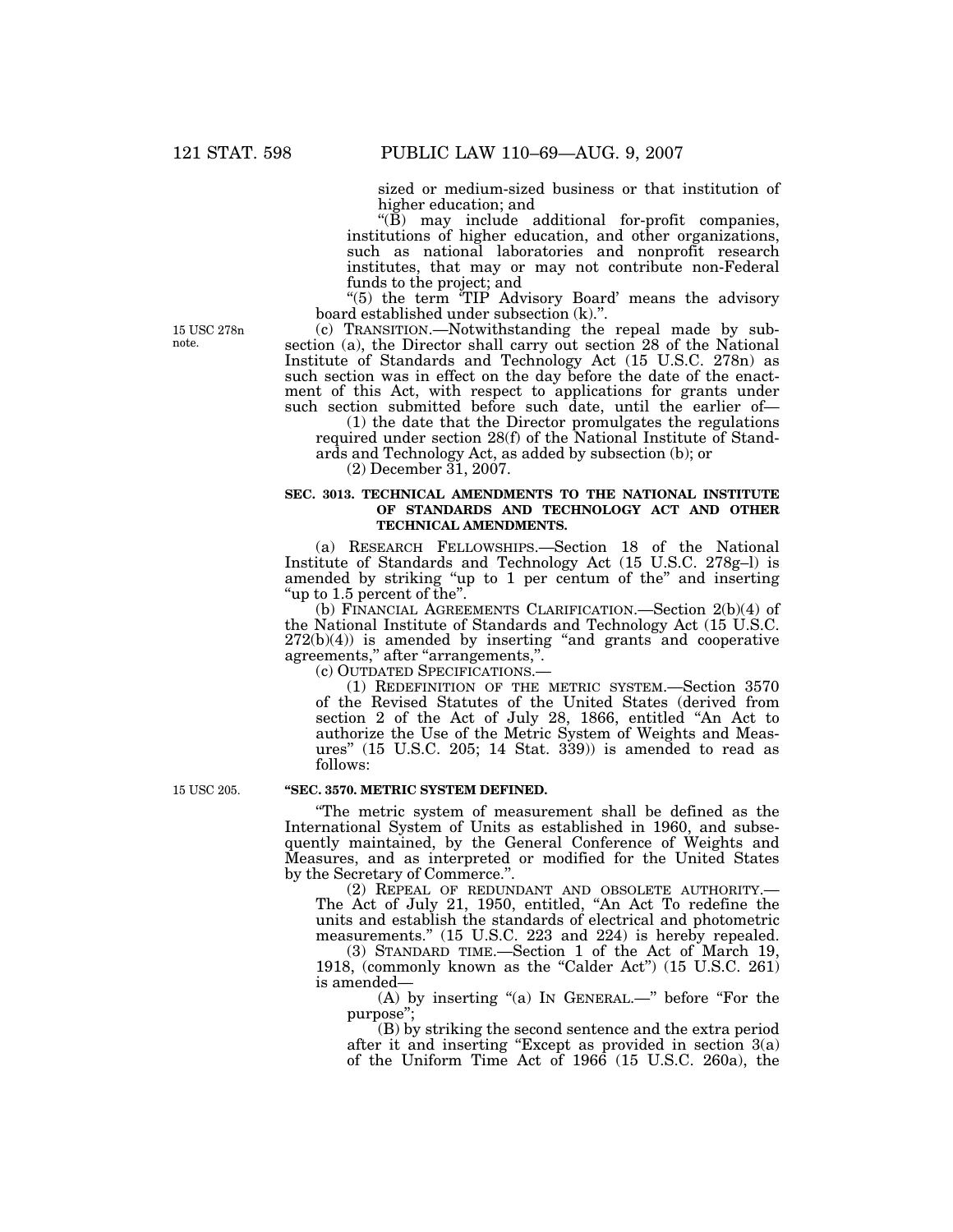standard time of the first zone shall be Coordinated Universal Time retarded by 4 hours; that of the second zone retarded by 5 hours; that of the third zone retarded by 6 hours; that of the fourth zone retarded by 7 hours; that of the fifth zone retarded 8 hours; that of the sixth zone retarded by 9 hours; that of the seventh zone retarded by 10 hours; that of the eighth zone retarded by 11 hours; and that of the ninth zone shall be Coordinated Universal Time advanced by 10 hours.''; and

(C) by adding at the end the following:

''(b) COORDINATED UNIVERSAL TIME DEFINED.—In this section, the term 'Coordinated Universal Time' means the time scale maintained through the General Conference of Weights and Measures and interpreted or modified for the United States by the Secretary of Commerce in coordination with the Secretary of the Navy.''.

(4) IDAHO TIME ZONE.—Section 3 of the Act of March 19, 1918, (commonly known as the "Calder Act") (15 U.S.C. 264)

is amended by striking ''third zone'' and inserting ''fourth zone''. (d) NON-ENERGY INVENTIONS PROGRAM.—Section 27 of the National Institute of Standards and Technology Act (15 U.S.C. 278m) is repealed.

### **SEC. 3014. RETENTION OF DEPRECIATION SURCHARGE.**

Section 14 of the National Institute of Standards and Technology Act (15 U.S.C. 278d) is amended—

(1) by inserting ''(a) IN GENERAL.—'' before ''Within''; and (2) by adding at the end the following:

"(b) RETENTION OF FEES.—The Director is authorized to retain all building use and depreciation surcharge fees collected pursuant to OMB Circular A–25. Such fees shall be collected and credited to the Construction of Research Facilities Appropriation Account for use in maintenance and repair of the Institute's existing facilities.''.

### **SEC. 3015. POST-DOCTORAL FELLOWS.**

Section 19 of the National Institute of Standards and Technology Act (15 U.S.C. 278g-2) is amended by striking "nor more than 60 new fellows'' and inserting ''nor more than 120 new fellows''.

# **TITLE IV—OCEAN AND ATMOSPHERIC PROGRAMS**

### **SEC. 4001. OCEAN AND ATMOSPHERIC RESEARCH AND DEVELOPMENT**  33 USC 893. **PROGRAM.**

The Administrator of the National Oceanic and Atmospheric Administration, in consultation with the Director of the National Science Foundation and the Administrator of the National Aeronautics and Space Administration, shall establish a coordinated program of ocean, coastal, Great Lakes, and atmospheric research and development, in collaboration with academic institutions and other nongovernmental entities, that shall focus on the development of advanced technologies and analytical methods that will promote United States leadership in ocean and atmospheric science and competitiveness in the applied uses of such knowledge.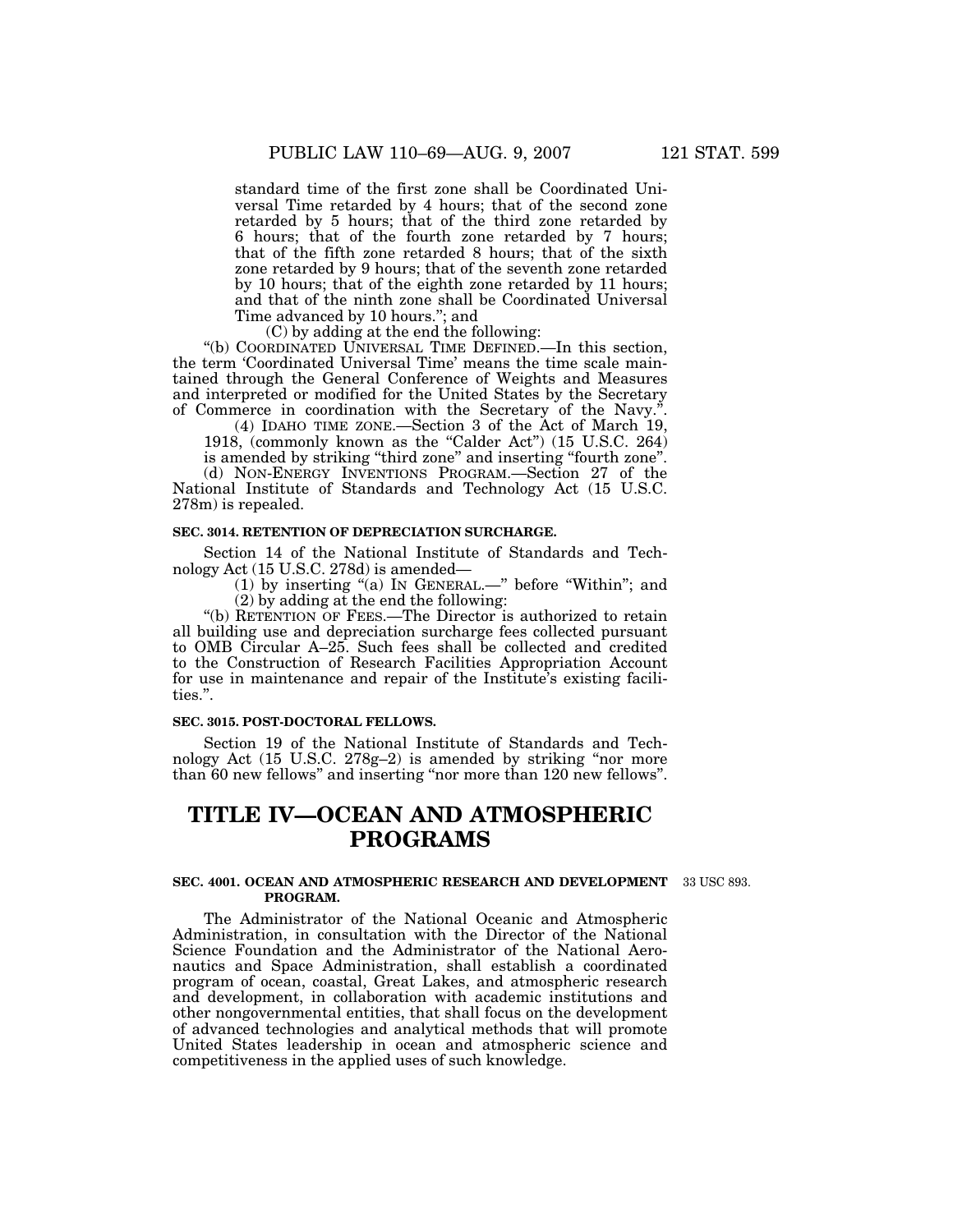33 USC 893a.

### **SEC. 4002. NOAA OCEAN AND ATMOSPHERIC SCIENCE EDUCATION PROGRAMS.**

(a) IN GENERAL.—The Administrator of the National Oceanic and Atmospheric Administration shall conduct, develop, support, promote, and coordinate formal and informal educational activities at all levels to enhance public awareness and understanding of ocean, coastal, Great Lakes, and atmospheric science and stewardship by the general public and other coastal stakeholders, including underrepresented groups in ocean and atmospheric science and policy careers. In conducting those activities, the Administrator shall build upon the educational programs and activities of the agency.

(b) NOAA SCIENCE EDUCATION PLAN.—The Administrator, appropriate National Oceanic and Atmospheric Administration programs, ocean atmospheric science and education experts, and interested members of the public shall develop a science education plan setting forth education goals and strategies for the Administration, as well as programmatic actions to carry out such goals and priorities over the next 20 years, and evaluate and update such plan every 5 years.

(c) CONSTRUCTION.—Nothing in this section may be construed to affect the application of section 438 of the General Education Provisions Act (20 U.S.C. 1232a) or sections 504 and 508 of the Rehabilitation Act of 1973 (29 U.S.C. 794 and 794d).

### **SEC. 4003. NOAA'S CONTRIBUTION TO INNOVATION.**

(a) PARTICIPATION IN INTERAGENCY ACTIVITIES.—The National Oceanic and Atmospheric Administration shall be a full participant in any interagency effort to promote innovation and economic competitiveness through near-term and long-term basic scientific research and development and the promotion of science, technology, engineering, and mathematics education, consistent with the agency mission, including authorized activities.

(b) HISTORIC FOUNDATION.—In order to carry out the participation described in subsection (a), the Administrator of the National Oceanic and Atmospheric Administration shall build on the historic role of the National Oceanic and Atmospheric Administration in stimulating excellence in the advancement of ocean and atmospheric science and engineering disciplines and in providing opportunities and incentives for the pursuit of academic studies in science, technology, engineering, and mathematics.

Protecting America's Competitive Edge Through Energy Act. 42 USC 15801 note.

# **TITLE V—DEPARTMENT OF ENERGY**

### **SEC. 5001. SHORT TITLE.**

This title may be cited as the "Protecting America's Competitive" Edge Through Energy Act" or the "PACE–Energy Act".

42 USC 16531.

### **SEC. 5002. DEFINITIONS.**

In this title:

(1) DEPARTMENT.—The term "Department" means the Department of Energy.

(2) INSTITUTION OF HIGHER EDUCATION.—The term ''institution of higher education'' has the meaning given the term in section 101(a) of the Higher Education Act of 1965 (20 U.S.C. 1001(a)).

33 USC 893b.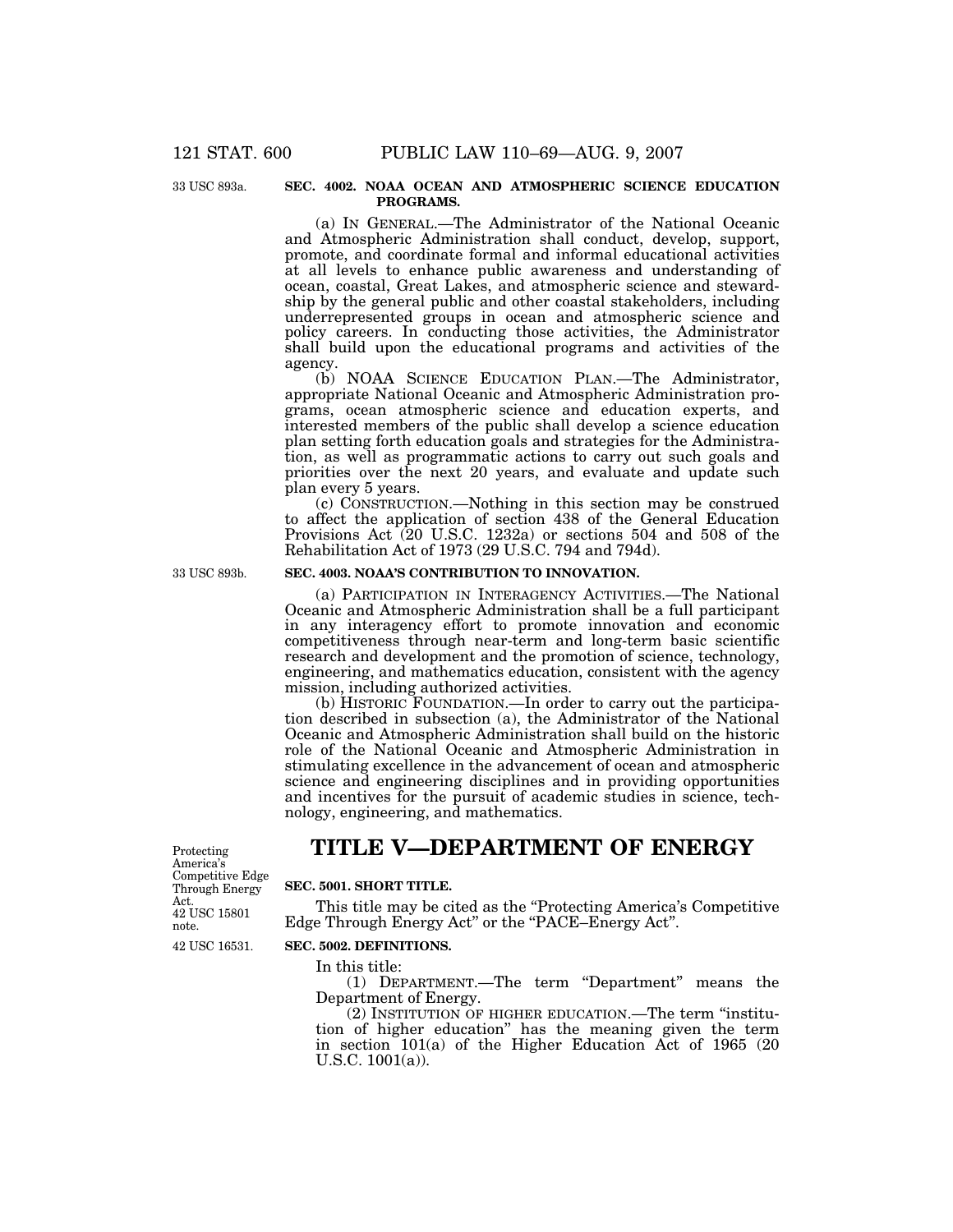(3) NATIONAL LABORATORY.—The term ''National Laboratory'' has the meaning given the term in section 2 of the Energy Policy Act of 2005 (42 U.S.C. 15801).

(4) SECRETARY.—The term ''Secretary'' means the Secretary of Energy.

### **SEC. 5003. SCIENCE, ENGINEERING, AND MATHEMATICS EDUCATION AT THE DEPARTMENT OF ENERGY.**

(a) SCIENCE EDUCATION PROGRAMS.—Section 3164 of the Department of Energy Science Education Enhancement Act (42 U.S.C. 7381a) is amended—

(1) by redesignating subsections (b), (c), and (d) as subsections (c), (d), and (f), respectively;

(2) by inserting after subsection (a) the following:

"(b) ORGANIZATION OF SCIENCE, ENGINEERING, AND MATHE-MATICS EDUCATION PROGRAMS.—

"(1) DIRECTOR OF SCIENCE, ENGINEERING, AND MATHEMATICS EDUCATION.—Notwithstanding any other provision of law, the Secretary, acting through the Under Secretary for Science (referred to in this subsection as the 'Under Secretary'), shall appoint a Director of Science, Engineering, and Mathematics Education (referred to in this subsection as the 'Director') with the principal responsibility for administering science, engineering, and mathematics education programs across all functions of the Department.

''(2) QUALIFICATIONS.—The Director shall be an individual, who by reason of professional background and experience, is specially qualified to advise the Under Secretary on all matters pertaining to science, engineering, and mathematics education at the Department.

''(3) DUTIES.—The Director shall—

"(A) oversee all science, engineering, and mathematics education programs of the Department;

''(B) represent the Department as the principal interagency liaison for all science, engineering, and mathematics education programs, unless otherwise represented by the Secretary or the Under Secretary;

''(C) prepare the annual budget and advise the Under Budget. Secretary on all budgetary issues for science, engineering, and mathematics education programs of the Department;

''(D) increase, to the maximum extent practicable, the participation and advancement of women and underrepresented minorities at every level of science, technology, engineering, and mathematics education; and

 $E(E)$  perform other such matters relating to science, engineering, and mathematics education as are required by the Secretary or the Under Secretary.

''(4) STAFF AND OTHER RESOURCES.—The Secretary shall assign to the Director such personnel and other resources as the Secretary considers necessary to permit the Director to carry out the duties of the Director.

''(5) ASSESSMENT.—

''(A) IN GENERAL.—The Secretary shall offer to enter into a contract with the National Academy of Sciences under which the National Academy, not later than 5 years after, and not later than 10 years after, the date of enactment of this paragraph, shall assess the performance of

Contracts. Deadlines.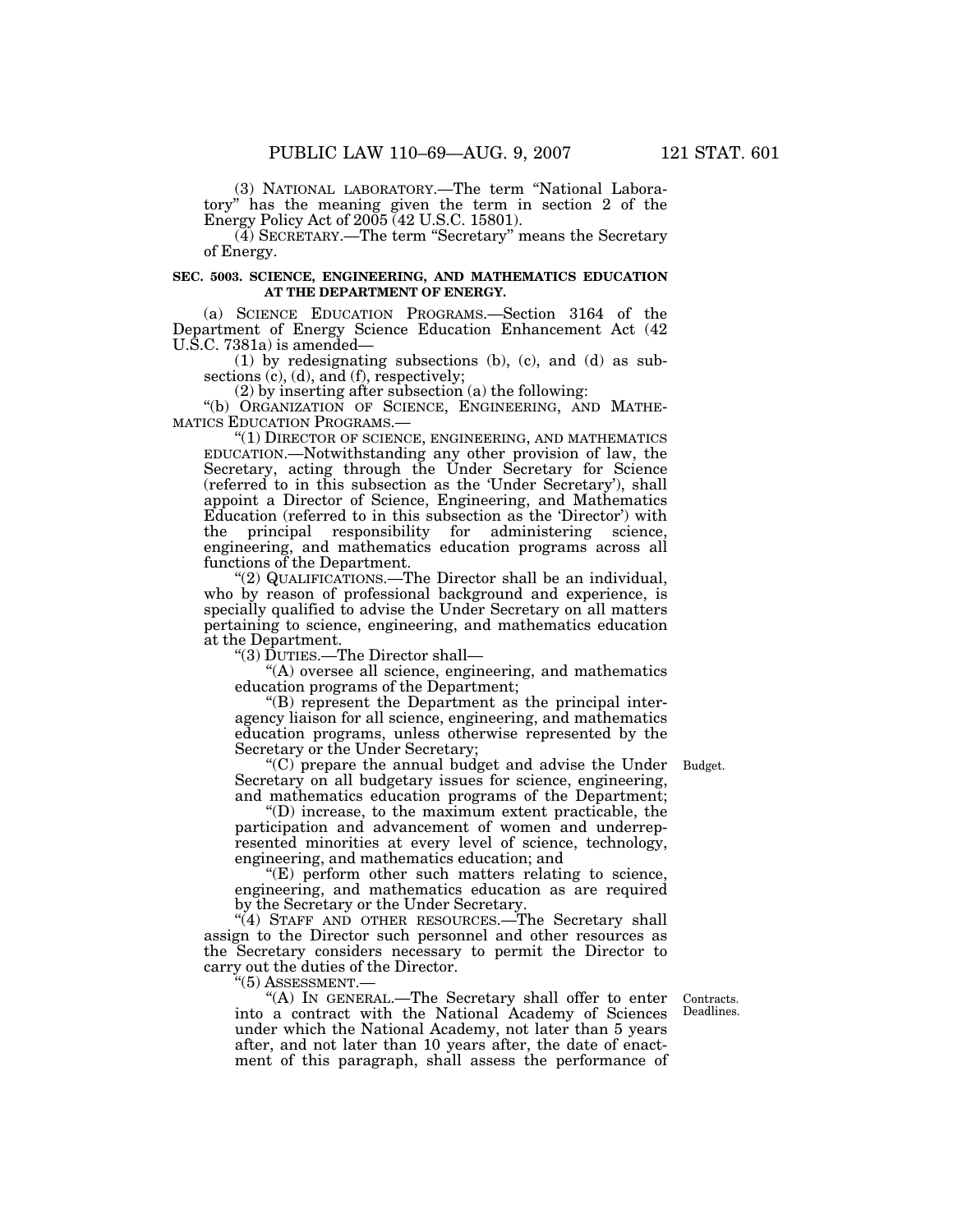the science, engineering, and mathematics education programs of the Department.

''(B) CONSIDERATIONS.—An assessment under this paragraph shall be conducted taking into consideration, where applicable, the effect of science, engineering, and mathematics education programs of the Department on student academic achievement in science and mathematics.

''(6) AUTHORIZATION OF APPROPRIATIONS.—There are authorized to be appropriated such sums as are necessary to carry out this subsection.''; and

(3) by striking subsection (d) (as redesignated by paragraph (1)) and inserting the following:

''(d) SCIENCE, ENGINEERING, AND MATHEMATICS EDUCATION FUND.—The Secretary shall establish a Science, Engineering, and Mathematics Education Fund, using not less than 0.3 percent of the amount made available to the Department for research, development, demonstration, and commercial application for each fiscal year, to carry out sections 3165, 3166, and 3167.

''(e) ANNUAL PLAN FOR ALLOCATION OF EDUCATION FUNDING.— The Secretary shall submit to Congress as part of the annual budget submission for a fiscal year a report describing the manner in which the Department has complied with subsection (d) for the prior fiscal year and the manner in which the Department proposes to comply with subsection (d) during the following fiscal year, including—

''(1) the total amount of funding for research, development, demonstration, and commercial application activities for the corresponding fiscal year;

"(2) the amounts set aside for the Science, Engineering, and Mathematics Education Fund under subsection (d) from funding for research activities, development activities, demonstration activities, and commercial application activities for the corresponding fiscal year; and

" $(3)$  a description of how the funds set aside under subsection (d) were allocated for the prior fiscal year and will be allocated for the following fiscal year.''.

(b) CONSULTATION.—The Secretary shall—

(1) consult with the Secretary of Education and the Director of the National Science Foundation regarding activities authorized under subpart B of the Department of Energy Science Education Enhancement Act (as added by subsection  $(d)(3)$ ) to improve science and mathematics education; and

(2) otherwise make available to the Secretary of Education reports associated with programs authorized under that section.

(c) DEFINITION.—Section 3168 of the Department of Energy Science Education Enhancement Act (42 U.S.C. 7381d) is amended by adding at the end the following:

''(5) NATIONAL LABORATORY.—The term 'National Laboratory' has the meaning given the term in section 2 of the Energy Policy Act of 2005 (42 U.S.C. 15801).''.

(d) SCIENCE, ENGINEERING, AND MATHEMATICS EDUCATION PRO-GRAMS.—The Department of Energy Science Education Enhancement Act (42 U.S.C. 7381 et seq.) is amended—

(1) by inserting after section 3162 (42 U.S.C. 7381) the following:

Reports.

42 USC 7381g note.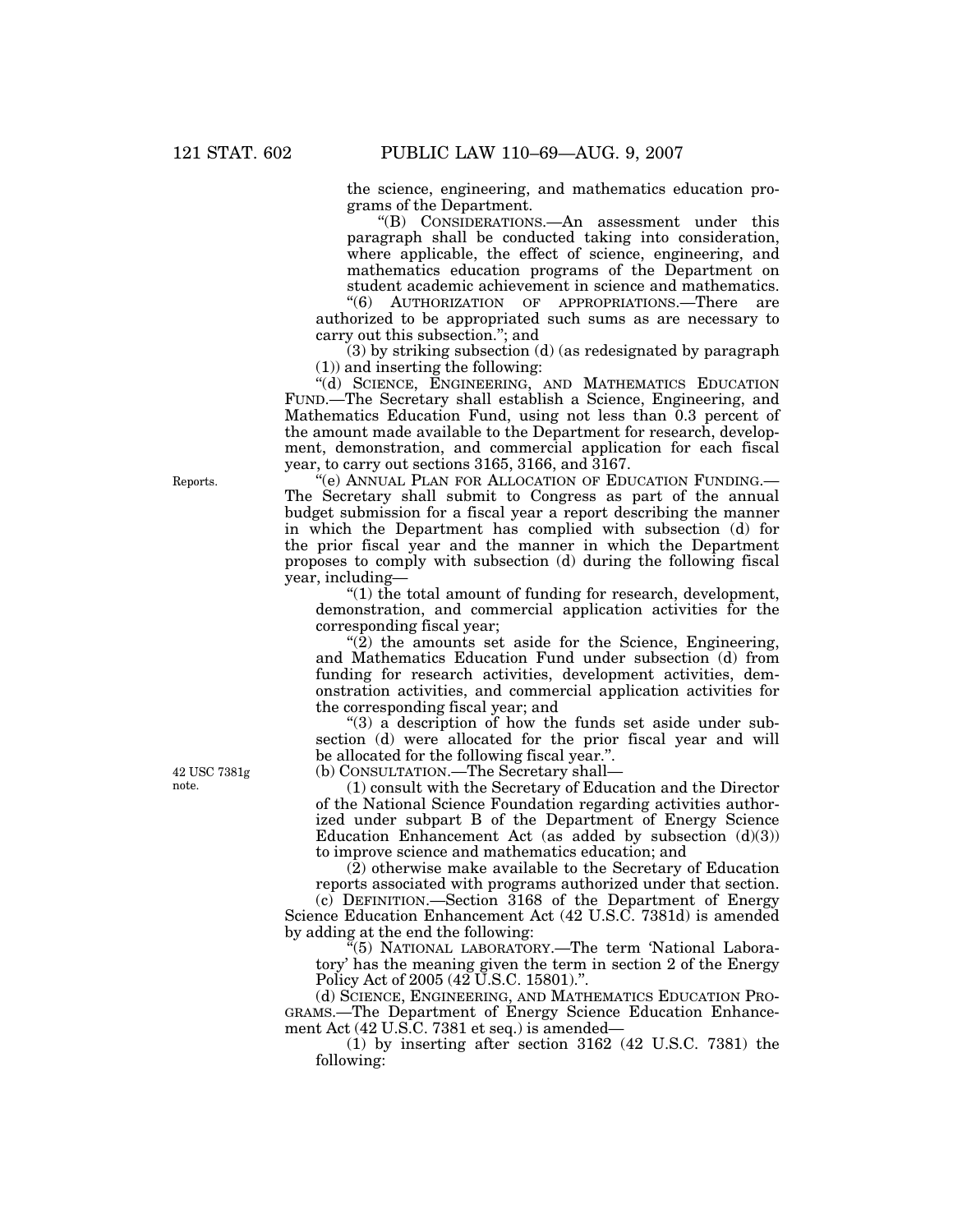# **''Subpart A—Science Education Enhancement'';**

 $(2)$  in section 3169 (42 U.S.C. 7381e), by striking "part" and inserting "subpart"; and

(3) by adding at the end the following:

# **''Subpart B—Science, Engineering, and Mathematics Education Programs**

### **''SEC. 3170. DEFINITIONS.**

''In this subpart:

"(1) DIRECTOR.—The term 'Director' means the Director of Science, Engineering, and Mathematics Education.

"(2) NATIONAL LABORATORY.—The term 'National Laboratory' has the meaning given the term in section 2 of the Energy Policy Act of 2005 (42 U.S.C. 15801).

### **''CHAPTER 1—PILOT PROGRAM OF GRANTS TO SPECIALTY SCHOOLS FOR SCIENCE AND MATHEMATICS**

### **''SEC. 3171. PILOT PROGRAM OF GRANTS TO SPECIALTY SCHOOLS FOR SCIENCE AND MATHEMATICS.**

"(a) PURPOSE.—The purpose of this section is to establish a pilot program of grants to States to help establish or expand public, statewide specialty secondary schools that provide comprehensive science and mathematics (including technology and engineering) education to improve the academic achievement of students in science and mathematics.

''(b) DEFINITION OF SPECIALTY SCHOOL FOR SCIENCE AND MATHEMATICS.—In this chapter, the term 'specialty school for science and mathematics' means a public secondary school (including a school that provides residential services to students) that—

''(1) serves students residing in the State in which the school is located; and

''(2) offers to those students a high-quality, comprehensive science and mathematics (including technology and engineering) curriculum designed to improve the academic achievement of students in science and mathematics.

''(c) PILOT PROGRAM AUTHORIZED.—

''(1) IN GENERAL.—From the amounts authorized under subsection (i), the Secretary, acting through the Director and in consultation with the Director of the National Science Foundation, shall award grants, on a competitive basis, to States in order to provide assistance to the States for the costs of establishing or expanding public, statewide specialty schools for science and mathematics.

"(2) RESOURCES.—The Director shall ensure that appropriate resources of the Department, including the National Laboratories, are available to schools funded under this section in order to— $\frac{``(A)}{''(A)}$ 

increase experiential, hands-on learning opportunities in science, technology, engineering, and mathematics for students attending such schools; and

''(B) provide ongoing professional development opportunities for teachers employed at such schools.

42 USC 7381h. Intergovernmental relations.

42 USC 7381g.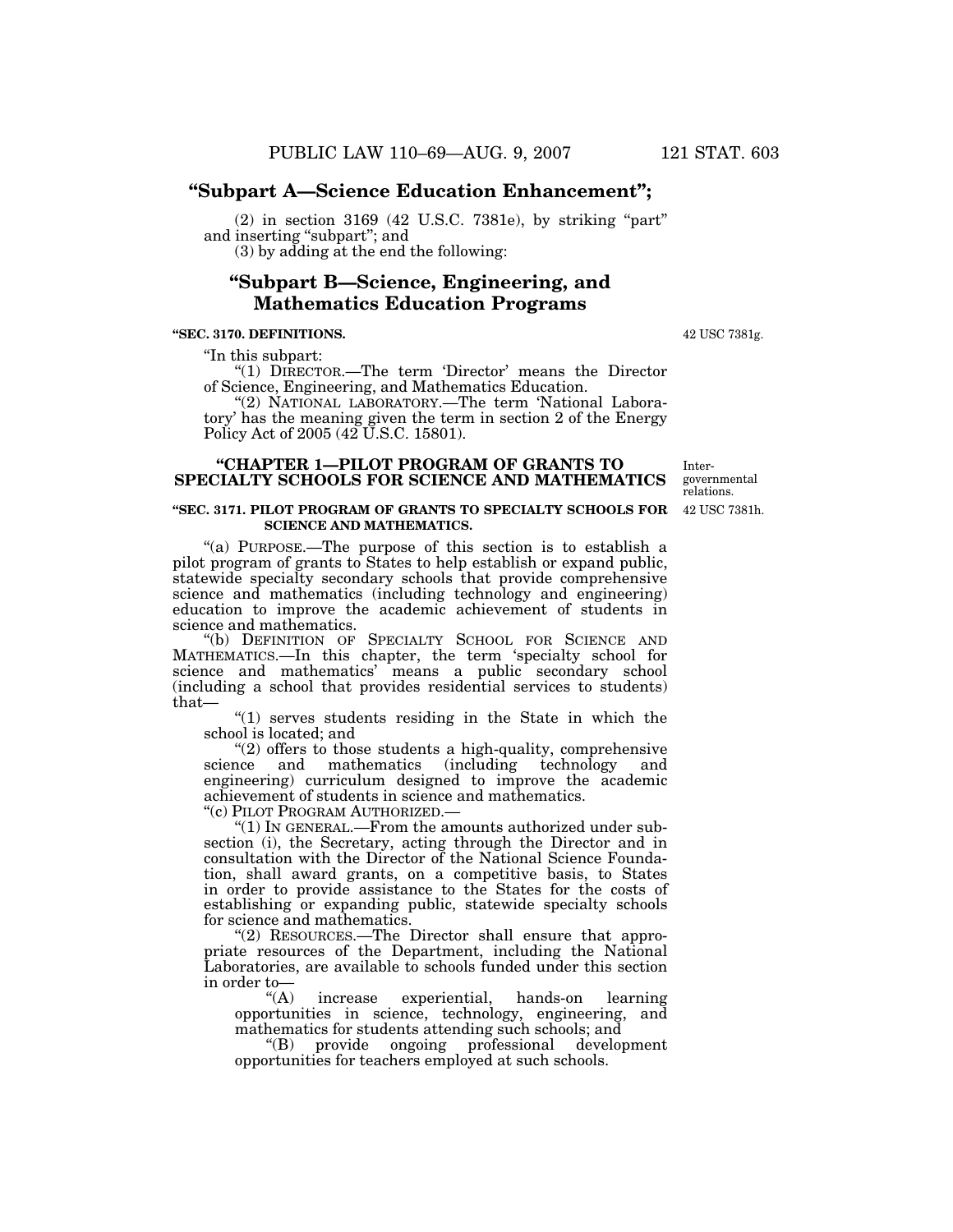''(3) ASSISTANCE.—Consistent with sections 3165 and 3166, the Director shall make available from funds authorized in this section to carry out a program using scientific and engineering staff of the National Laboratories, during which the staff—

''(A) assists teachers in teaching courses at the schools funded under this section;

''(B) uses National Laboratory scientific equipment in teaching the courses; and

 $(C)$  uses distance education and other technologies to provide assistance described in subparagraphs (A) and (B) to schools funded under this section that are not located near the National Laboratories.

''(4) RESTRICTIONS.—

''(A) MAXIMUM NUMBER OF FUNDED SPECIALTY SCHOOLS PER STATE.—No State shall receive funding for more than 1 specialty school for science and mathematics for a fiscal year.

''(B) MAXIMUM AMOUNT AND DURATION OF GRANTS.— A grant awarded to a State for a specialty school for science and mathematics under this section—

"(i) shall not exceed  $$2,000,000$  for a fiscal year; and

"(ii) shall not be provided for more than 3 fiscal years.

''(d) FEDERAL AND NON-FEDERAL SHARES.—

''(1) FEDERAL SHARE.—The Federal share of the costs described in subsection (c)(1) shall not exceed 33 percent.

"(2) NON-FEDERAL SHARE.—The non-Federal share of the costs described in subsection (c)(1) shall be—

''(A) not less than 67 percent; and

''(B) provided from non-Federal sources, in cash or in kind, fairly evaluated, including services.

''(e) APPLICATION.—To be eligible to receive a grant under this section, a State shall submit to the Director an application at such time, in such manner, and containing such information as the Director may require that describes—

 $''(1)$  the process by which and selection criteria with which the State will select and designate a school as a specialty school for science and mathematics in accordance with this section;

" $(2)$  how the State will ensure that funds made available under this section are used to establish or expand a specialty school for science and mathematics—

''(A) in accordance with the activities described in subsection (g); and

"(B) that has the capacity to improve the academic achievement of all students in all core academic subjects, and particularly in science and mathematics;

''(3) how the State will measure the extent to which the school increases student academic achievement on State academic achievement standards in science, mathematics, and, to the maximum extent applicable, technology and engineering;

"(4) the curricula and materials to be used in the school;

''(5) the availability of funds from non-Federal sources for the costs of the activities authorized under this section; and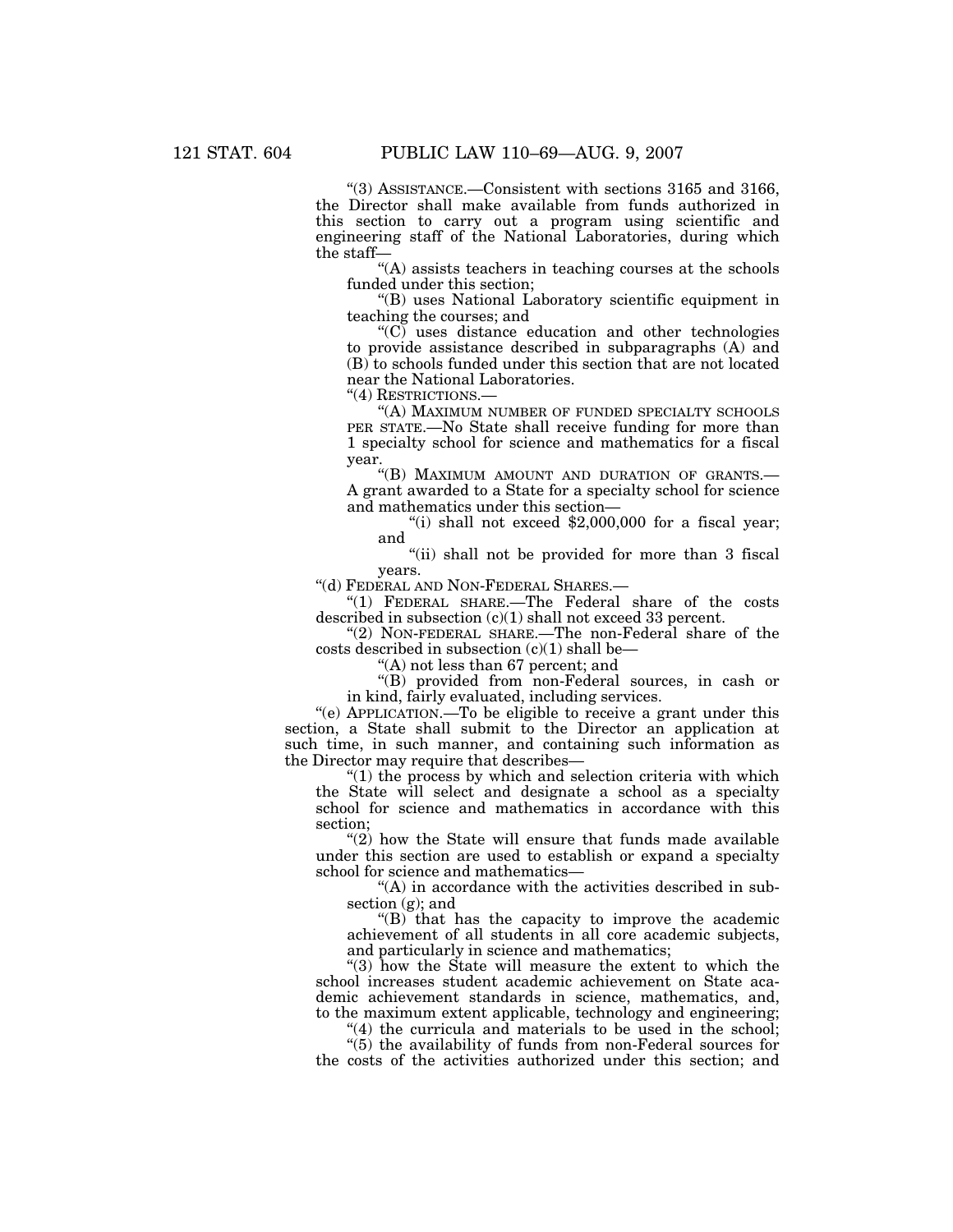''(6) how the State will use technical assistance and support from the Department, including the National Laboratories, and other entities with experience and expertise in science, technology, engineering, and mathematics education, including institutions of higher education.

''(f) DISTRIBUTION.—In awarding grants under this section, the Director shall—

''(1) ensure a wide, equitable distribution among States that propose to serve students from urban and rural areas; and

"(2) provide equal consideration to States without National Laboratories.<br>"(g) USES OF FUNDS.-

"(1) REQUIREMENT.—A State that receives a grant under this section shall use the funds made available through the grant to—

''(A) employ proven strategies and methods for improving student learning and teaching in science, technology, engineering, and mathematics;

 $E(B)$  integrate into the curriculum of the school comprehensive science and mathematics education, including instruction and assessments in science, mathematics, and to the extent applicable, technology and engineering that are aligned with the academic content and student academic achievement standards of the State, within the meaning of section 1111 of the Elementary and Secondary Education Act of 1965 (20 U.S.C. 6311);

''(C) create opportunities for enhanced and ongoing professional development for teachers that improves the science, technology, engineering, and mathematics content knowledge of the teachers; and

''(D) design and implement hands-on laboratory experiences to help prepare students to pursue postsecondary studies in science, technology, engineering, and mathematics fields.

"(2) SPECIAL RULE.—Grant funds under this section may be used for activities described in paragraph (1) only if the activities are directly relating to improving student academic achievement in science, mathematics, and to the extent applicable, technology and engineering.

''(h) EVALUATION AND REPORT.—

''(1) STATE EVALUATION AND REPORT.—

"(A) EVALUATION.—Each State that receives a grant under this section shall develop and carry out an evaluation and accountability plan for the activities funded through the grant that measures the impact of the activities, including measurable objectives for improved student academic achievement on State science, mathematics, and, to the maximum extent applicable, technology and engineering assessments.

''(B) REPORT.—The State shall submit to the Director a report containing the results of the evaluation and accountability plan.

"(2) REPORT TO CONGRESS.—Not later than 2 years after the date of enactment of the PACE–Energy Act, the Director shall submit a report detailing the impact of the activities assisted with funds made available under this section to—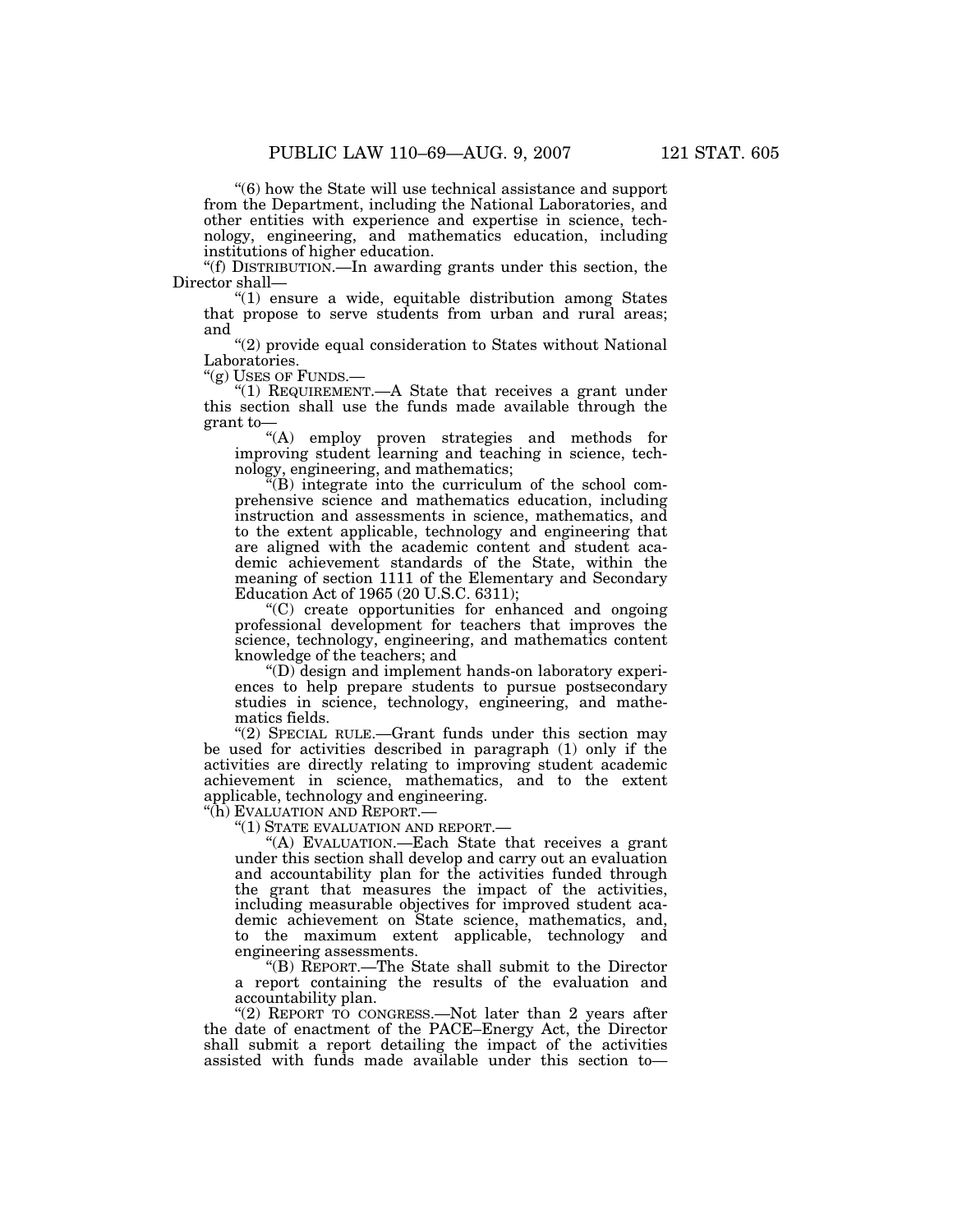''(A) the Committee on Science and Technology of the House of Representatives;

''(B) the Committee on Energy and Natural Resources of the Senate; and

''(C) the Committee on Health, Education, Labor, and Pensions of the Senate.

''(i) AUTHORIZATION OF APPROPRIATIONS.—There are authorized to be appropriated to carry out this section—

"(1)  $$14,000,000$  for fiscal year 2008;

''(2) \$22,500,000 for fiscal year 2009; and

**''SEC. 3175. EXPERIENTIAL-BASED LEARNING OPPORTUNITIES.** 

''(3) \$30,000,000 for fiscal year 2010.

### **''CHAPTER 2—EXPERIENTIAL-BASED LEARNING OPPORTUNITIES**

42 USC 7381j.

''(a) INTERNSHIPS AUTHORIZED.—

''(1) IN GENERAL.—From the amounts authorized under subsection (f), the Secretary, acting through the Director, shall establish a summer internship program for middle school and secondary school students that shall—

''(A) provide the students with internships at the National Laboratories;

''(B) promote experiential, hands-on learning in science, technology, engineering, or mathematics; and

''(C) be of at least 2 weeks in duration.

"(2) RESIDENTIAL SERVICES.—The Director may provide residential services to students participating in the internship program authorized under paragraph (1).

"(b) SELECTION CRITERIA.

''(1) IN GENERAL.—The Director shall establish criteria to determine the sufficient level of academic preparedness necessary for a student to be eligible for an internship under this section.

''(2) PARTICIPATION.—The Director shall ensure the participation of students from a wide distribution of States, including States without National Laboratories.

''(3) STUDENT ACHIEVEMENT.—The Director may consider the academic achievement of middle and secondary school students in determining eligibility under this section, in accordance with paragraphs  $(1)$  and  $(2)$ .

"(c) PRIORITY.-

" $(1)$  In GENERAL.—The Director shall give priority for an internship under this section to a student who meets the eligibility criteria described in subsection (b) and who attends a school—

''(A)(i) in which not less than 30 percent of the children enrolled in the school are from low-income families; or

''(ii) that is designated with a school locale code of 41, 42, or 43, as determined by the Secretary of Education; and

''(B) for which there is—

''(i) a high percentage of teachers who are not teaching in the academic subject areas or grade levels in which the teachers were trained to teach;

''(ii) a high teacher turnover rate; or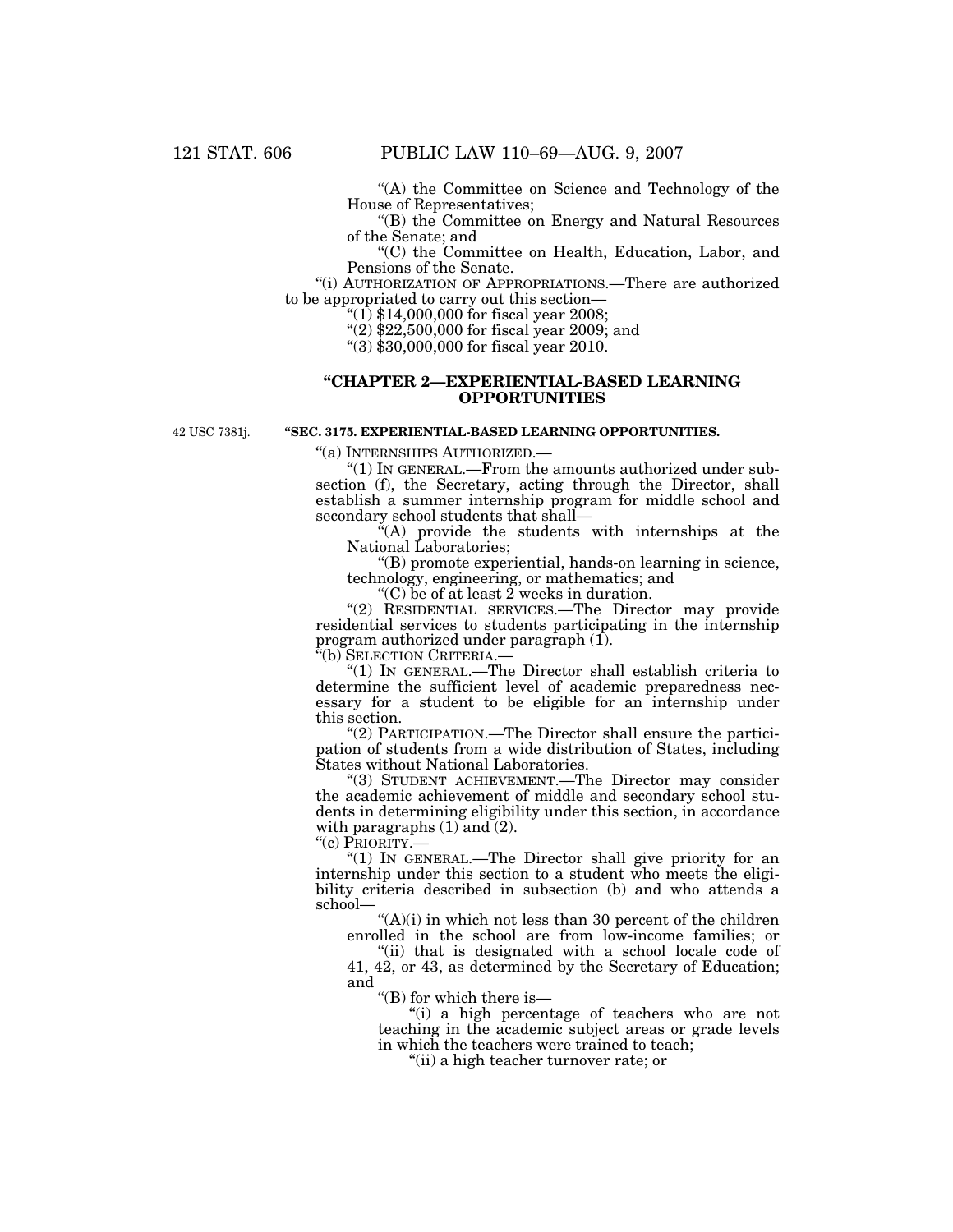''(iii) a high percentage of teachers with emergency, provisional, or temporary certification or licenses.

''(2) COORDINATION.—The Director shall consult with the Secretary of Education in order to determine whether a student meets the priority requirements of this subsection.

''(d) OUTREACH AND EXPERIENTIAL-BASED PROGRAMS FOR MINORITY STUDENTS.—

''(1) IN GENERAL.—The Secretary, acting through the Director, in cooperation with Hispanic-serving institutions, historically Black colleges and universities, tribally controlled colleges and universities, Alaska Native- and Native Hawaiianserving institutions, and other minority-serving institutions and nonprofit entities with substantial experience relating to outreach and experiential-based learning projects, shall establish outreach and experiential-based learning programs that will encourage underrepresented minority students in kindergarten through grade 12 to pursue careers in science, engineering, and mathematics.

"(2) COMMUNITY INVOLVEMENT.—The Secretary shall ensure that the programs established under paragraph (1) involve, to the maximum extent practicable—

 $(A)$  participation by parents and educators; and

''(B) the establishment of partnerships with business organizations and appropriate Federal, State, and local agencies.

''(3) DISTRIBUTION.—The Secretary shall ensure that the programs established under paragraph (1) are located in diverse geographic regions of the United States, to the maximum extent practicable.

"(e) EVALUATION AND ACCOUNTABILITY PLAN.—The Director shall develop an evaluation and accountability plan for the activities funded under this chapter that objectively measures the impact of the activities.

''(f) AUTHORIZATION OF APPROPRIATIONS.—There is authorized to be appropriated to carry out this section \$7,500,000 for each of fiscal years 2008 through 2010.

## **''CHAPTER 3—NATIONAL LABORATORIES CENTERS OF EXCELLENCE IN SCIENCE, TECHNOLOGY, ENGINEER-ING, AND MATHEMATICS EDUCATION**

### **''SEC. 3181. NATIONAL LABORATORIES CENTERS OF EXCELLENCE IN SCIENCE, TECHNOLOGY, ENGINEERING, AND MATHE-MATICS EDUCATION.**

42 USC 7381*l*.

"(a) DEFINITION OF HIGH-NEED PUBLIC SECONDARY SCHOOL.-In this section, the term 'high-need public secondary school' means a secondary school—

''(1) with a high concentration of low-income individuals (as defined in section 1707 of the Elementary and Secondary Education Act of 1965 (20 U.S.C. 6537)); or

''(2) designated with a school locale code of 41, 42, or 43, as determined by the Secretary of Education.

''(b) ESTABLISHMENT.—The Secretary shall establish at each of the National Laboratories a program to support a Center of Excellence in Science, Technology, Engineering, and Mathematics (referred to in this section as a 'Center of Excellence') in at least 1 high-need public secondary school located in the region served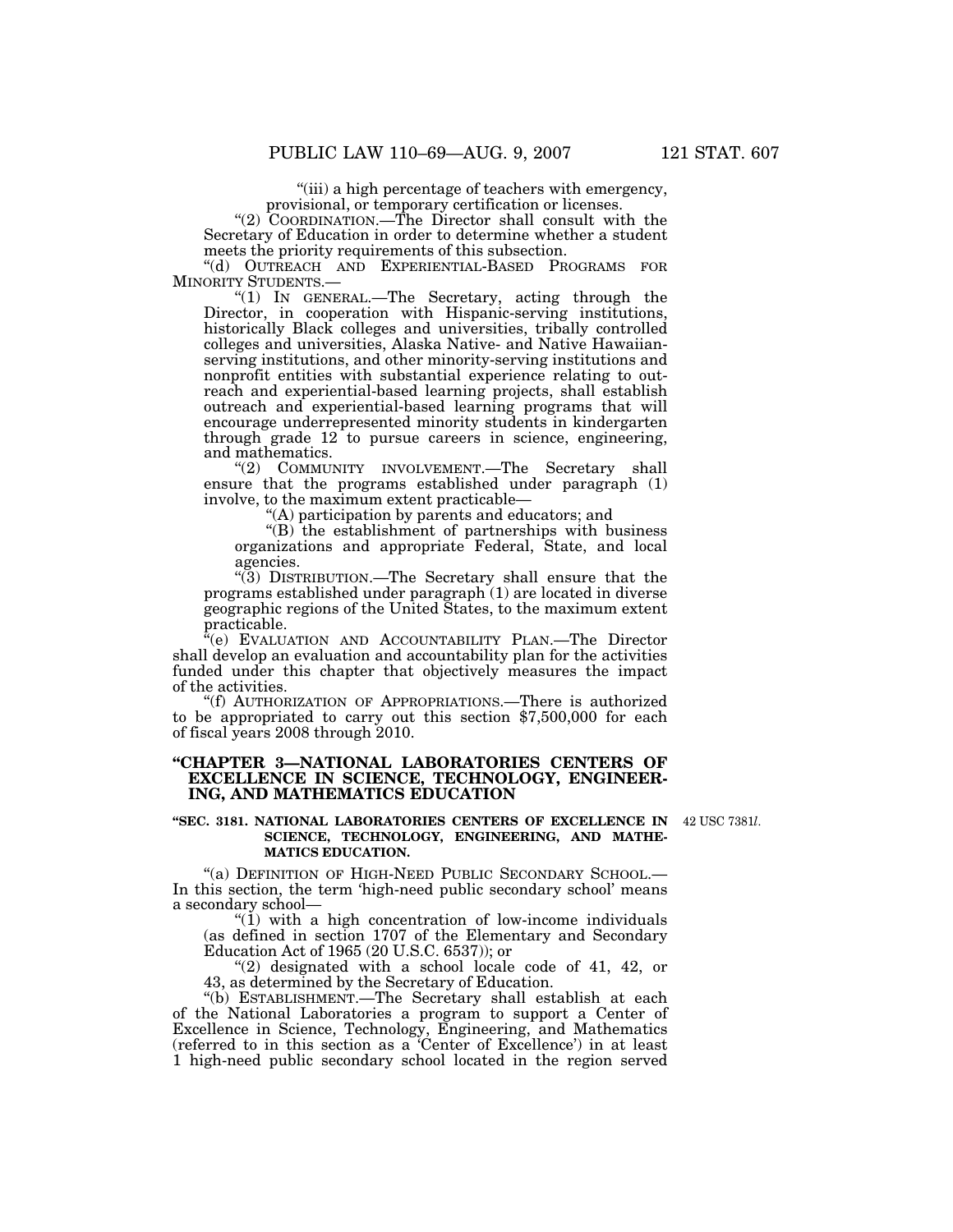by the National Laboratory to provide assistance in accordance with subsection (f).

''(c) COLLABORATION.—

''(1) IN GENERAL.—To comply with subsection (g), each highneed public secondary school selected as a Center of Excellence and the National Laboratory shall form a partnership with a school, department, or program of education at an institution of higher education.

 $\sqrt{a}(2)$  NONPROFIT ENTITIES.—The partnership may include a nonprofit entity with demonstrated experience and effectiveness in science or mathematics, as agreed to by other members of the partnership.<br>"(d) SELECTION.—

" $(1)$  In GENERAL.—The Secretary, acting through the Director, shall establish criteria to guide the National Laboratories in selecting the sites for Centers of Excellence.

"(2) PROCESS.—A National Laboratory shall select a site for a Center of Excellence through an open, widely-publicized, and competitive process.

''(e) GOALS.—The Secretary shall establish goals and performance assessments for each Center of Excellence authorized under subsection (b).

''(f) ASSISTANCE.—Consistent with sections 3165 and 3166, the Director shall make available necessary assistance for a program established under this section through the use of scientific and engineering staff of a National Laboratory, including the use of staff—

" $(1)$  to assist teachers in teaching a course at a Center of Excellence in Science, Technology, Engineering, and Mathematics; and

"(2) to use National Laboratory scientific equipment in the teaching of the course.

"(g) SPECIAL RULES.—A Center of Excellence in a region shall ensure—

''(1) provision of clinical practicum, student teaching, or internship experiences for science, technology, and mathematics teacher candidates as part of the teacher preparation program of the Center of Excellence;

 $''(2)$  provision of supervision and mentoring for teacher candidates in the teacher preparation program; and

"(3) to the maximum extent practicable, provision of professional development for veteran teachers in the public secondary schools in the region.

''(h) EVALUATION.—The Secretary shall consider the results of performance assessments required under subsection (e) in determining the contract award fee of a National Laboratory management and operations contractor.

''(i) PLAN.—The Director shall—

''(1) develop an evaluation and accountability plan for the activities funded under this section that objectively measures the impact of the activities; and

" $(2)$  disseminate information obtained from those measurements.

''(j) NO EFFECT ON SIMILAR PROGRAMS.—Nothing in this section displaces or otherwise affects any similar program being carried out as of the date of enactment of this section at any National Laboratory under any other provision of law.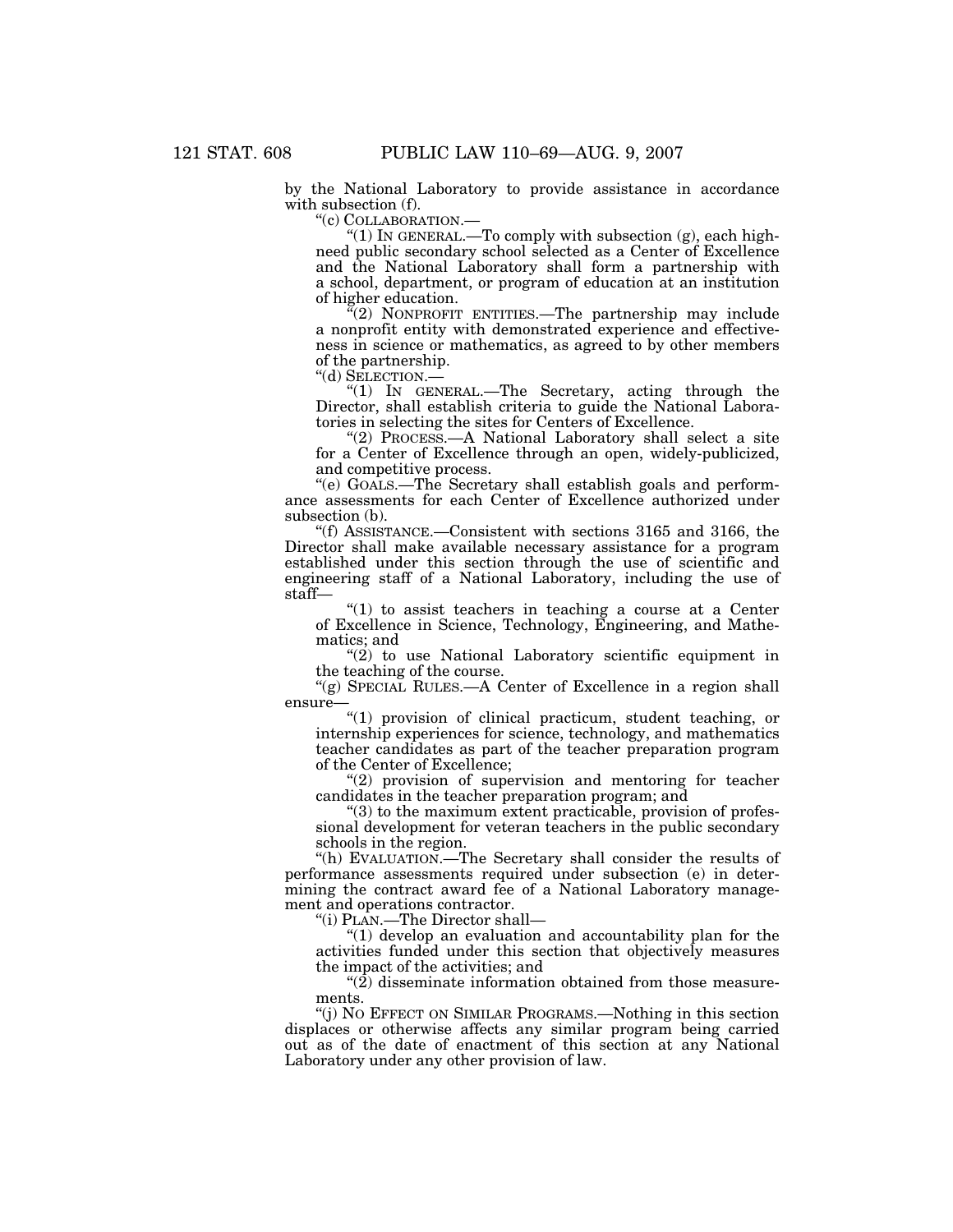## **''CHAPTER 4—SUMMER INSTITUTES**

#### **''SEC. 3185. SUMMER INSTITUTES.**

42 USC 7381n.

''(a) DEFINITIONS.—In this section:

''(1) ELIGIBLE PARTNER.—The term 'eligible partner' means—

"(A) the science, engineering, or mathematics department at an institution of higher education, acting in coordination with a school, department, or program of education at an institution of higher education that provides training for teachers and principals; or

 $\text{``(B)}$  a nonprofit entity with expertise in providing professional development for science, technology,  $development$ engineering, or mathematics teachers.

"(2) SUMMER INSTITUTE.—The term 'summer institute' means an institute, operated during the summer, that—

"(A) is hosted by a National Laboratory or an eligible partner;

 $\mathrm{``(B)}$  is operated for a period of not less than 2 weeks; ''(C) includes, as a component, a program that provides direct interaction between students and faculty, including personnel of 1 or more National Laboratories who have scientific expertise;

 $\mathrm{``(D)}$  provides for follow-up training, during the academic year, that is conducted in the classroom; and<br>
" $(E)$  provides hands-on science, technology,

" $(E)$  provides hands-on science, engineering, or mathematics laboratory experience for not less than 2 days.

''(b) SUMMER INSTITUTE PROGRAMS AUTHORIZED.—

''(1) PROGRAMS AT THE NATIONAL LABORATORIES.—The Secretary, acting through the Director, shall establish or expand programs of summer institutes at each of the National Laboratories to provide additional training to strengthen the science, technology, engineering, and mathematics teaching skills of teachers employed at public schools for kindergarten through grade 12, in accordance with the activities authorized under paragraphs (3) and (4).

''(2) PROGRAMS WITH ELIGIBLE PARTNERS.—

"(A) IN GENERAL.—The Secretary, acting through the Director, shall identify and provide assistance as described in subparagraph (C) to eligible partners to establish or expand programs of summer institutes that provide additional training to strengthen the science, technology, engineering, and mathematics teaching skills of teachers employed at public schools for kindergarten through grade 12, in accordance with paragraphs (3) and (4).

''(B) SELECTION CRITERIA.—In identifying eligible partners under subparagraph (A), the Secretary shall require that partner institutions describe—

''(i) how the partner institution has the capability to administer the program in accordance with this section, which may include a description of any existing programs at the institution of the applicant that are targeted at education of science and mathematics teachers and the number of teachers graduated annually from the programs; and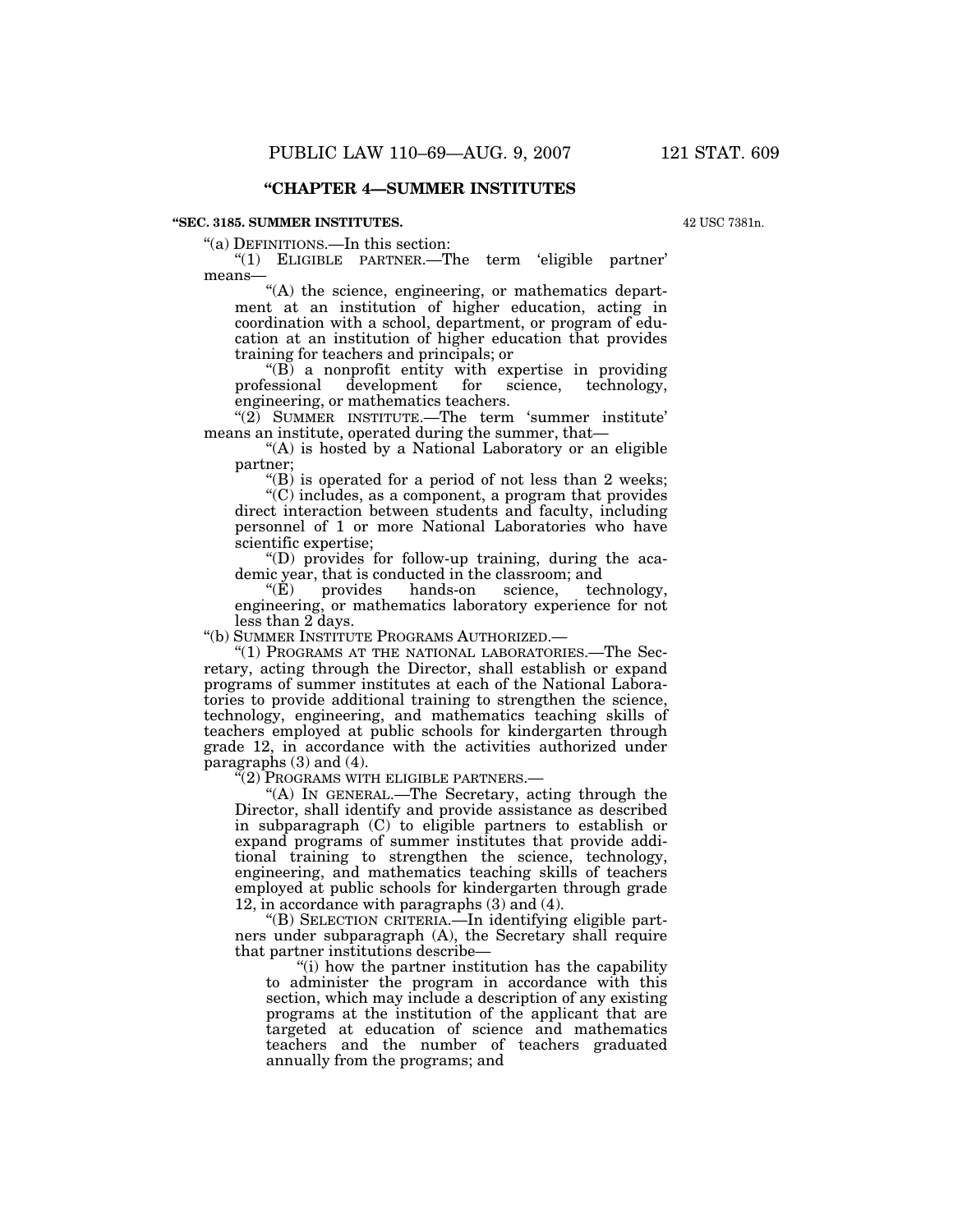"(ii) how the partner institution will assist the National Laboratory in carrying out the activities described in paragraphs (3) and (4).

''(C) ASSISTANCE.—Consistent with sections 3165 and 3166, the Director shall make available funds authorized under this section to carry out a program using scientific and engineering staff of the National Laboratories, during which the staff—

''(i) assists in providing training to teachers at summer institutes; and

''(ii) uses National Laboratory scientific equipment in the training.

''(3) REQUIRED ACTIVITIES.—Funds authorized under this section shall be used for—

''(A) creating opportunities for enhanced and ongoing professional development for teachers that improves the science, technology, engineering, and mathematics content knowledge of the teachers;

 $\mathrm{``(B)}$  training to improve the ability of science, technology, engineering, and mathematics teachers to translate content knowledge and recent developments in pedagogy into classroom practice, including training to use curricula that are—

''(i) based on scientific research; and

''(ii) aligned with challenging State academic content standards;

''(C) training on the use and integration of technology in the classrooms; and

''(D) supplemental and follow-up professional development activities as described in subsection (a)(2)(D).

"(4) ADDITIONAL USES OF FUNDS.—Funds authorized under this section may be used for—

''(A) training and classroom materials to assist in carrying out paragraph (3);

 $f(B)$  expenses associated with scientific and engineering staff at the National Laboratories assisting in providing training to teachers at summer institutes;

" $(C)$  instruction in the use and integration of data and assessments to inform and instruct classroom practice; and

''(D) stipends and travel expenses for teachers participating in the program.

''(c) PRIORITY.—To the maximum extent practicable, the Director shall ensure that each summer institute program authorized under subsection (b) provides training to—

"(1) teachers from a wide range of school districts;

 $'(2)$  teachers from high-need school districts; and

"(3) teachers from groups underrepresented in the fields of science, technology, engineering, and mathematics teaching, including women and members of minority groups.

"(d) COORDINATION AND CONSULTATION.—The Director shall consult and coordinate with the Secretary of Education and the Director of the National Science Foundation regarding the implementation of the programs authorized under subsection (b).

''(e) EVALUATION AND ACCOUNTABILITY PLAN.—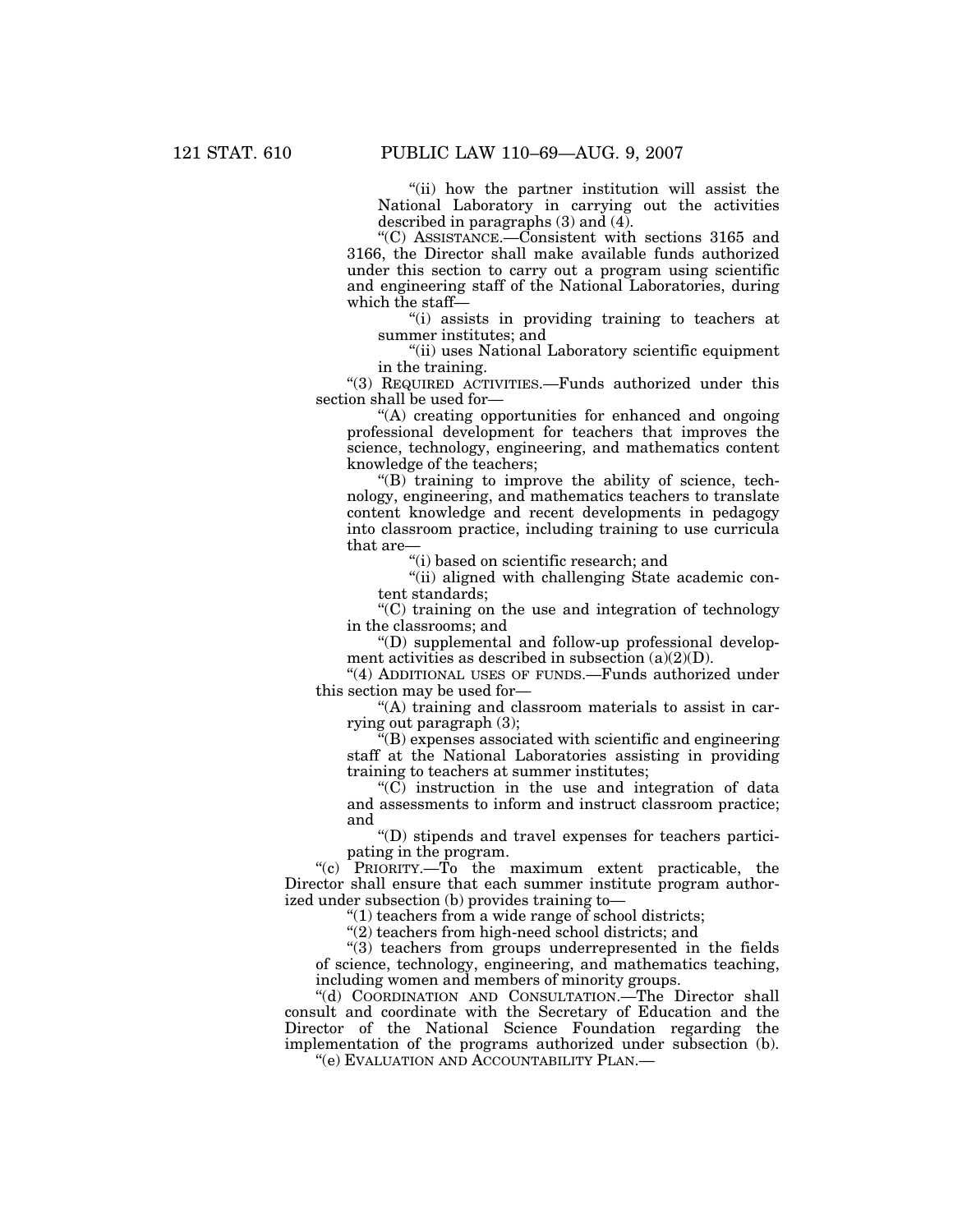''(1) IN GENERAL.—The Director shall develop an evaluation and accountability plan for the activities funded under this section that measures the impact of the activities.

''(2) CONTENTS.—The evaluation and accountability plan shall include—

''(A) measurable objectives to increase the number of science, technology, and mathematics teachers who participate in the summer institutes involved; and

''(B) measurable objectives for improved student academic achievement on State science, mathematics, and to<br>the maximum extent applicable, technology and the maximum extent applicable, technology and engineering assessments.

"(3) REPORT TO CONGRESS.—The Secretary shall submit to Congress with the annual budget submission of the Secretary a report on how the activities assisted under this section improve the science, technology, engineering, and mathematics teaching skills of participating teachers.

''(f) AUTHORIZATION OF APPROPRIATIONS.—There are authorized to be appropriated to carry out this section—

''(1) \$15,000,000 for fiscal year 2008;

 $(2)$  \$20,000,000 for fiscal year 2009; and

''(3) \$25,000,000 for fiscal year 2010.

### **''CHAPTER 5—NATIONAL ENERGY EDUCATION DEVELOPMENT**

#### **''SEC. 3191. NATIONAL ENERGY EDUCATION DEVELOPMENT.**

''(a) IN GENERAL.—The Secretary, acting through the Director and in consultation with the Director of the National Science Foundation, shall establish a program to coordinate and make available to teachers and students web-based kindergarten through high school science, technology, engineering, and mathematics education resources relating to the science and energy mission of the Department, including existing instruction materials and protocols for classroom laboratory experiments.

''(b) ENERGY EDUCATION.—The materials and other resources required under subsection (a) shall include instruction relating to—

 $''(1)$  the science of energy;

"(2) the sources of energy;

 $'(3)$  the uses of energy in society; and

"(4) the environmental consequences and benefits of all energy sources and uses.

"(c)  $\text{Dissemination.}$ -The Secretary, acting through the Director, shall take all steps necessary, such as through participation in education association conferences, to advertise the program authorized under this section to K–12 teachers and science education coordinators across the United States.

''(d) AUTHORIZATION OF APPROPRIATIONS.—There are authorized to be appropriated to carry out this section—

 $(1)$  \$500,000 for fiscal year 2008; and

"(2) such sums as necessary for each fiscal year thereafter.

## **''CHAPTER 6—ADMINISTRATION**

### **''SEC. 3195. MENTORING PROGRAM.**

"(a) IN GENERAL.—As part of the programs established under chapters 1, 3, and 4, the Director shall establish a program to

42 USC 7381r.

42 USC 7381p.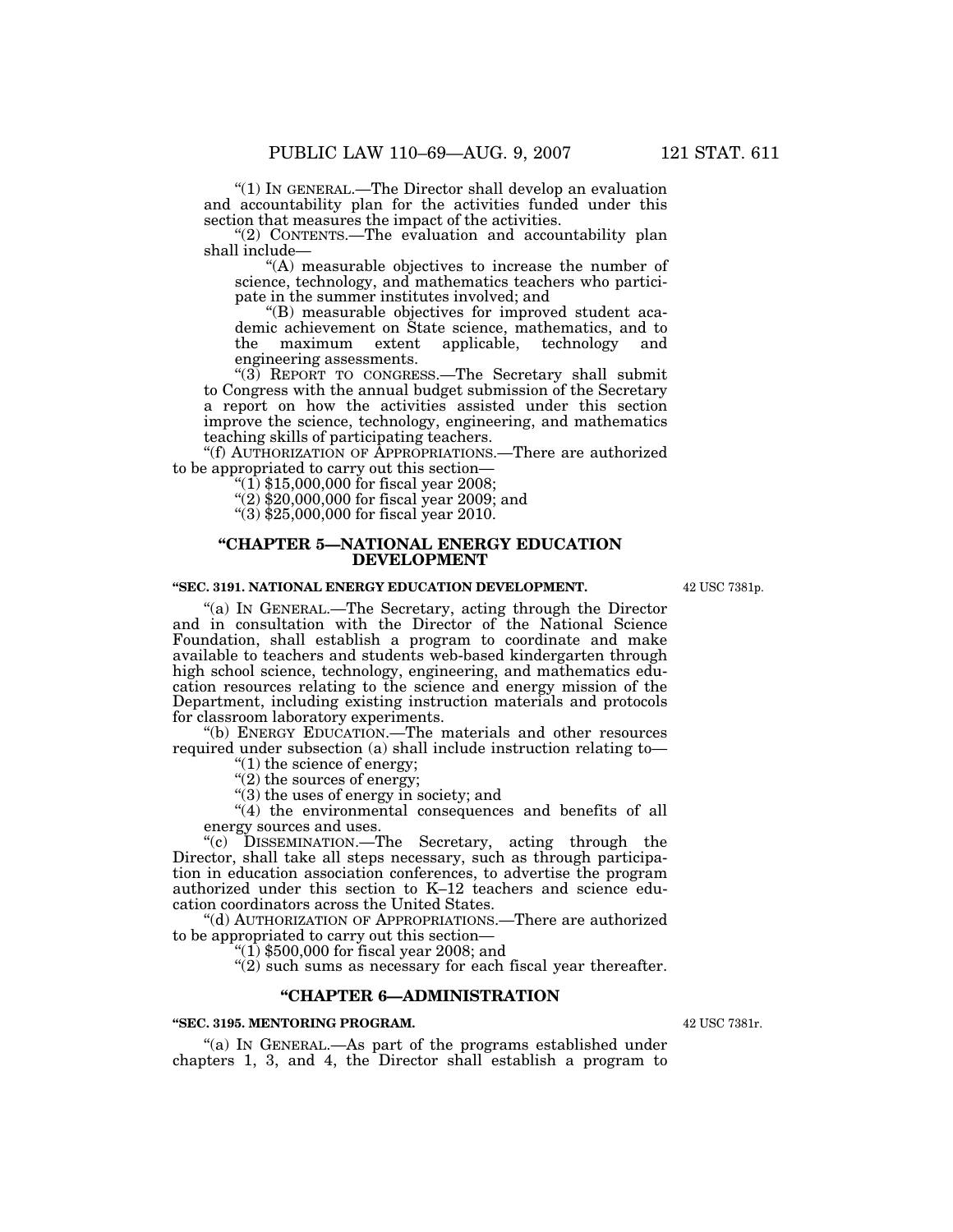recruit and provide mentors for women and underrepresented minorities who are interested in careers in science, engineering, and mathematics.

''(b) PAIRING.—The program shall pair mentors with women and minorities who are in programs of study at specialty schools for science and mathematics, Centers of Excellence, and summer institutes established under chapters 1, 3, and 4, respectively.

''(c) PROGRAM EVALUATION.—The Secretary shall annually—  $(1)$  use metrics to evaluate the success of the programs established under subsection (a); and

"(2) submit to Congress a report that describes the results" of each evaluation.''.

#### **SEC. 5004. NUCLEAR SCIENCE TALENT EXPANSION PROGRAM FOR INSTITUTIONS OF HIGHER EDUCATION.**

(a) PURPOSES.—The purposes of this section are—

(1) to address the decline in the number of and resources available to nuclear science programs at institutions of higher education; and

(2) to increase the number of graduates with degrees in nuclear science, an area of strategic importance to the economic competitiveness and energy security of the United States.

(b) DEFINITION OF NUCLEAR SCIENCE.—In this section, the term ''nuclear science'' includes—

(1) nuclear science;

(2) nuclear engineering;

(3) nuclear chemistry;

(4) radio chemistry; and

(5) health physics.

(c) ESTABLISHMENT.—The Secretary shall establish, in accordance with this section, a program to expand and enhance institution of higher education nuclear science educational capabilities.

(d) NUCLEAR SCIENCE PROGRAM EXPANSION GRANTS FOR INSTITUTIONS OF HIGHER EDUCATION.—

(1) IN GENERAL.—The Secretary shall award up to 3 competitive grants for each fiscal year to institutions of higher education that establish new academic degree programs in nuclear science.

(2) PRIORITY.—In evaluating grants under this subsection, the Secretary shall give priority to proposals that involve partnerships with a National Laboratory or other eligible nuclearrelated entity, as determined by the Secretary.

(3) CRITERIA.—Criteria for a grant awarded under this subsection shall be based on—

(A) the potential to attract new students to the program;

(B) academic rigor; and

(C) the ability to offer hands-on learning opportunities. (4) DURATION AND AMOUNT.—

(A) DURATION.—A grant under this subsection may be up to 5 years in duration.

(B) AMOUNT.—An institution of higher education that receives a grant under this subsection shall be eligible for up to \$1,000,000 for each year of the grant period. (5) USE OF FUNDS.—An institution of higher education that

receives a grant under this subsection may use the grant to—

(A) recruit and retain new faculty;

Reports.

42 USC 16532.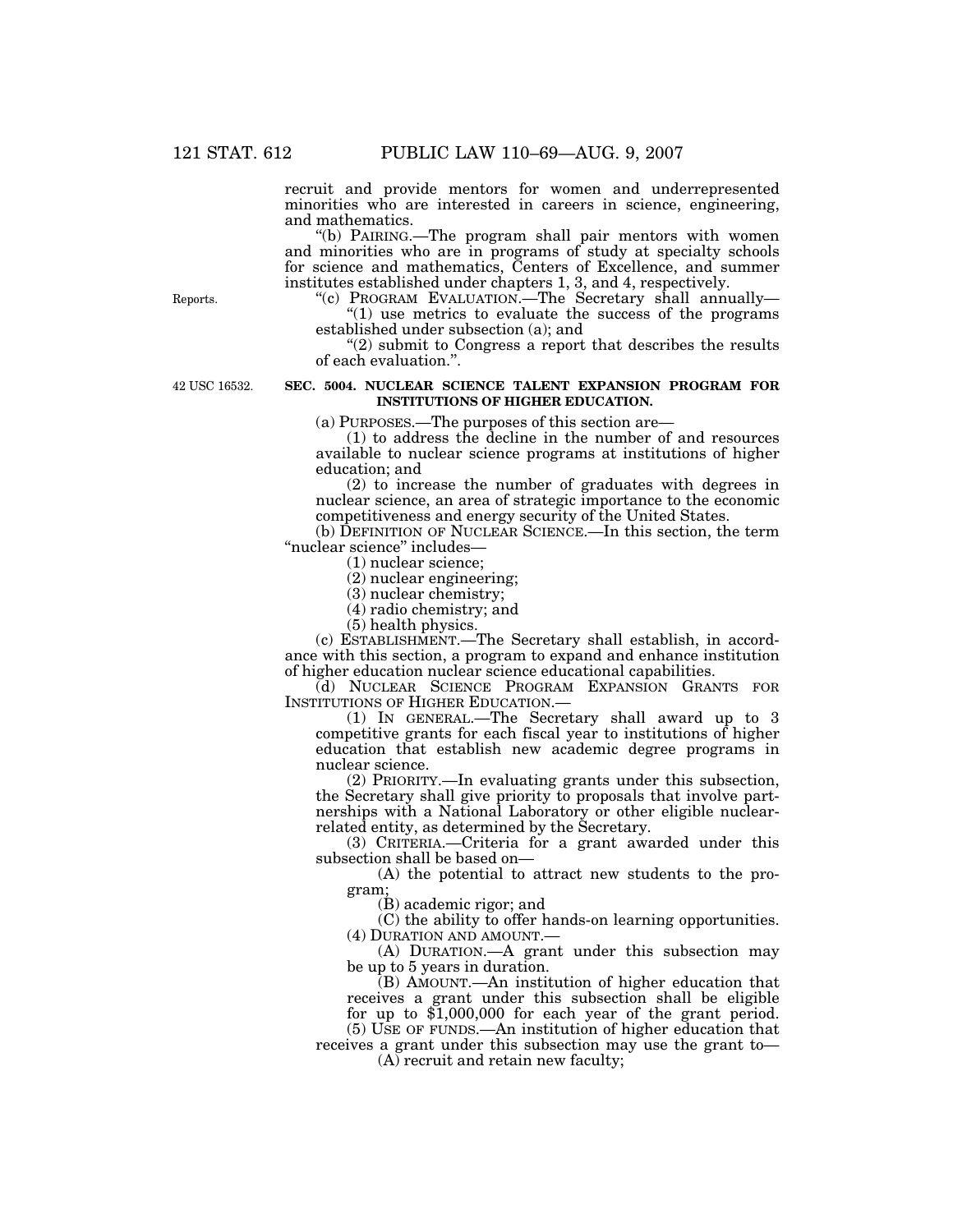(B) develop core and specialized course content;

(C) encourage collaboration between faculty and researchers in the nuclear science field; and

(D) support outreach efforts to recruit students.

(e) NUCLEAR SCIENCE COMPETITIVENESS GRANTS FOR INSTITU-

 $(1)$  In GENERAL.—The Secretary shall award up to 5 competitive grants for each fiscal year to institutions of higher education with existing academic degree programs that produce graduates in nuclear science.

(2) CRITERIA.—Criteria for a grant awarded under this subsection shall be based on the potential for increasing the number and academic quality of graduates in the nuclear sciences who enter into careers in nuclear-related fields.<br>(3) DURATION AND AMOUNT.—

 $(A)$  DURATION.—A grant under this subsection may be up to 5 years in duration.

(B) AMOUNT.—An institution of higher education that receives a grant under this subsection shall be eligible for up to \$500,000 for each year of the grant period.

(4) USE OF FUNDS.—An institution of higher education that receives a grant under this subsection may use the grant to—

(A) increase the number of graduates in nuclear science that enter into careers in the nuclear science field;

(B) enhance the teaching of advanced nuclear technologies;

(C) aggressively pursue collaboration opportunities with industry and National Laboratories;

(D) bolster or sustain nuclear infrastructure and research facilities of the institution of higher education, such as research and training reactors or laboratories; and

(E) provide tuition assistance and stipends to undergraduate and graduate students.

(f) AUTHORIZATION OF APPROPRIATIONS.—

(1) NUCLEAR SCIENCE PROGRAM EXPANSION GRANTS FOR INSTITUTIONS OF HIGHER EDUCATION.—There are authorized to be appropriated to carry out subsection (d)—

 $(A)$  \$3,500,000 for fiscal year 2008;

(B) \$6,500,000 for fiscal year 2009; and

(C) \$9,500,000 for fiscal year 2010.

(2) NUCLEAR SCIENCE COMPETITIVENESS GRANTS FOR INSTITUTIONS OF HIGHER EDUCATION.—There are authorized to be appropriated to carry out subsection (e)—

 $(A)$  \$3,000,000 for fiscal year 2008;

(B) \$5,500,000 for fiscal year 2009; and

(C) \$8,000,000 for fiscal year 2010.

#### **SEC. 5005. HYDROCARBON SYSTEMS SCIENCE TALENT EXPANSION**  42 USC 16533. **PROGRAM FOR INSTITUTIONS OF HIGHER EDUCATION.**

(a) PURPOSES.—The purposes of this section are—

(1) to address the decline in the number of and resources available to hydrocarbon systems science programs at institutions of higher education; and

(2) to increase the number of graduates with degrees in hydrocarbon systems science, an area of strategic importance to the economic competitiveness and energy security of the United States.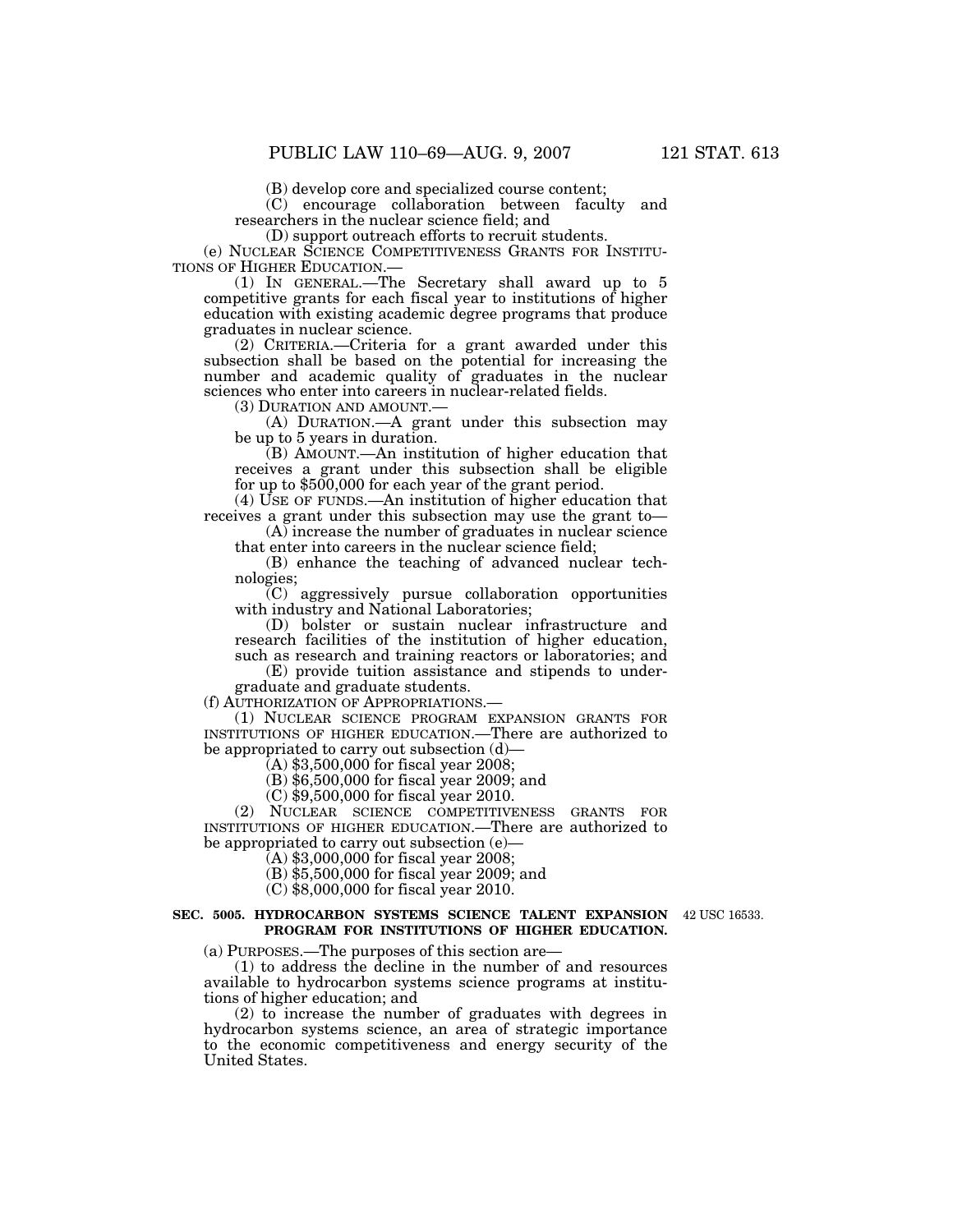(b) DEFINITION OF HYDROCARBON SYSTEMS SCIENCE.—In this section:

(1) IN GENERAL.—The term ''hydrocarbon systems science'' means a science involving natural gas or other petroleum exploration, development, or production.

(2) INCLUSIONS.—The term ''hydrocarbon systems science'' includes—

(A) petroleum or reservoir engineering;

(B) environmental geoscience;

(C) petrophysics;

(D) geophysics;

(E) geochemistry;

(F) petroleum geology;

(G) ocean engineering;

(H) environmental engineering; and

(I) computer science, as computer science relates to a science described in this subsection.

(c) ESTABLISHMENT.—The Secretary shall establish, in accordance with this section, a program to expand and enhance institution of higher education hydrocarbon systems science educational capabilities.

(d) HYDROCARBON SYSTEMS SCIENCE PROGRAM EXPANSION GRANTS FOR INSTITUTIONS OF HIGHER EDUCATION.—

(1) IN GENERAL.—The Secretary shall award up to 3 competitive grants for each fiscal year to institutions of higher education that establish new academic degree programs in hydrocarbon systems science.

(2) ELIGIBILITY.—In evaluating grants under this subsection, the Secretary shall give priority to proposals that involve partnerships with the National Laboratories, including the National Energy Technology Laboratory, or other hydrocarbon systems scientific entities, as determined by the Secretary.

(3) CRITERIA.—Criteria for a grant awarded under this subsection shall be based on—

(A) the potential to attract new students to the program;

(B) academic rigor; and

(C) the ability to offer hands-on learning opportunities. (4) DURATION AND AMOUNT.—

(A) DURATION.—A grant under this subsection may be up to 5 years in duration.

(B) AMOUNT.—An institution of higher education that receives a grant under this subsection shall be eligible for up to \$1,000,000 for each year of the grant period.

(5) USE OF FUNDS.—An institution of higher education that receives a grant under this subsection may use the grant to— (A) recruit and retain new faculty;

(B) develop core and specialized course content;

(C) encourage collaboration between faculty and researchers in the hydrocarbon systems science field; and (D) support outreach efforts to recruit students.

(e) HYDROCARBON SYSTEMS SCIENCE COMPETITIVENESS GRANTS FOR INSTITUTIONS OF HIGHER EDUCATION.—

(1) IN GENERAL.—The Secretary shall award up to 5 competitive grants for each fiscal year to institutions of higher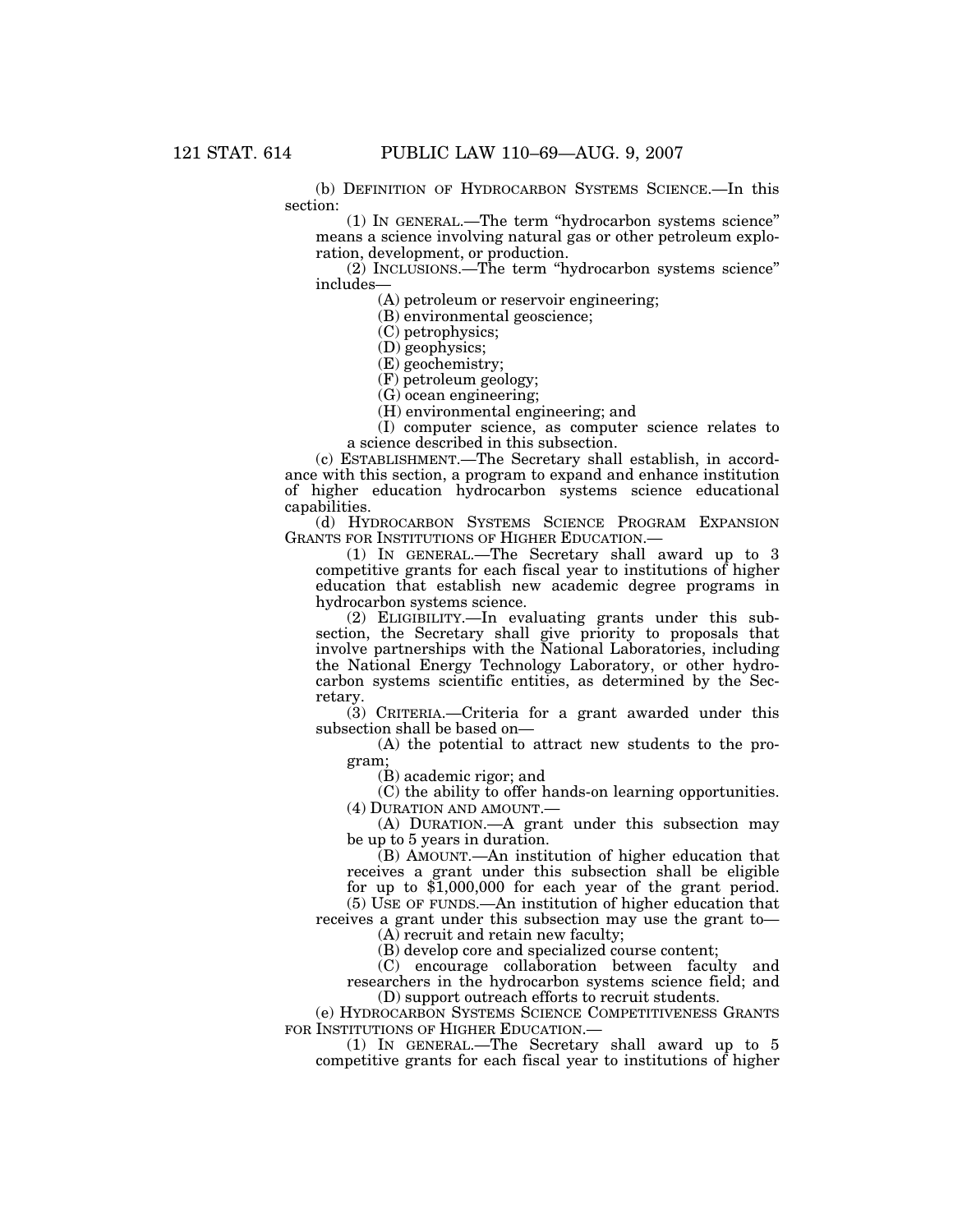education with existing academic degree programs that produce graduates in hydrocarbon systems science.

(2) CRITERIA.—Criteria for a grant awarded under this subsection shall be based on the potential for increasing the number and academic quality of graduates in hydrocarbon systems sciences who enter into careers in natural gas and other petroleum exploration, development, and production related fields.

(3) DURATION AND AMOUNT.—

(A) DURATION.—A grant under this subsection may be up to 5 years in duration.

(B) AMOUNT.—An institution of higher education that receives a grant under this subsection shall be eligible for up to \$500,000 for each year of the grant period.

(4) USE OF FUNDS.—An institution of higher education that receives a grant under this subsection may use the grant to—

(A) increase the number of graduates in the hydrocarbon systems sciences that enter into careers in the natural gas and other petroleum exploration, development, and production science fields;

(B) enhance the teaching of advanced natural gas and other petroleum exploration, development, and production technologies;

(C) aggressively pursue collaboration opportunities with industry and the National Laboratories, including the National Energy Technology Laboratory;

(D) bolster or sustain natural gas and other petroleum exploration, development, and production infrastructure and research facilities of the institution of higher education, such as research and training or laboratories; and

(E) provide tuition assistance and stipends to undergraduate and graduate students.

(f) AUTHORIZATION OF APPROPRIATIONS.—

(1) HYDROCARBON SYSTEMS SCIENCE PROGRAM EXPANSION GRANTS FOR INSTITUTIONS OF HIGHER EDUCATION.—There are authorized to be appropriated to carry out subsection (d)—

 $(A)$  \$3,500,000 for fiscal year 2008;

(B) \$6,500,000 for fiscal year 2009; and

(C) \$9,500,000 for fiscal year 2010.

(2) HYDROCARBON SYSTEMS SCIENCE COMPETITIVENESS GRANTS FOR INSTITUTIONS OF HIGHER EDUCATION.—There are authorized to be appropriated to carry out subsection (e)—  $(A)$  \$3,000,000 for fiscal year 2008;

(B) \$5,500,000 for fiscal year 2009; and

(C) \$8,000,000 for fiscal year 2010.

#### **SEC. 5006. DEPARTMENT OF ENERGY EARLY CAREER AWARDS FOR**  42 USC 16534. **SCIENCE. ENGINEERING, AND MATHEMATICS RESEARCHERS.**

(a) GRANT AWARDS.—The Director of the Office of Science of the Department (referred to in this section as the ''Director'') shall carry out a program to award grants to scientists and engineers at an early career stage at institutions of higher education and organizations described in subsection (c) to conduct research in fields relevant to the mission of the Department.

(b) AMOUNT AND DURATION.—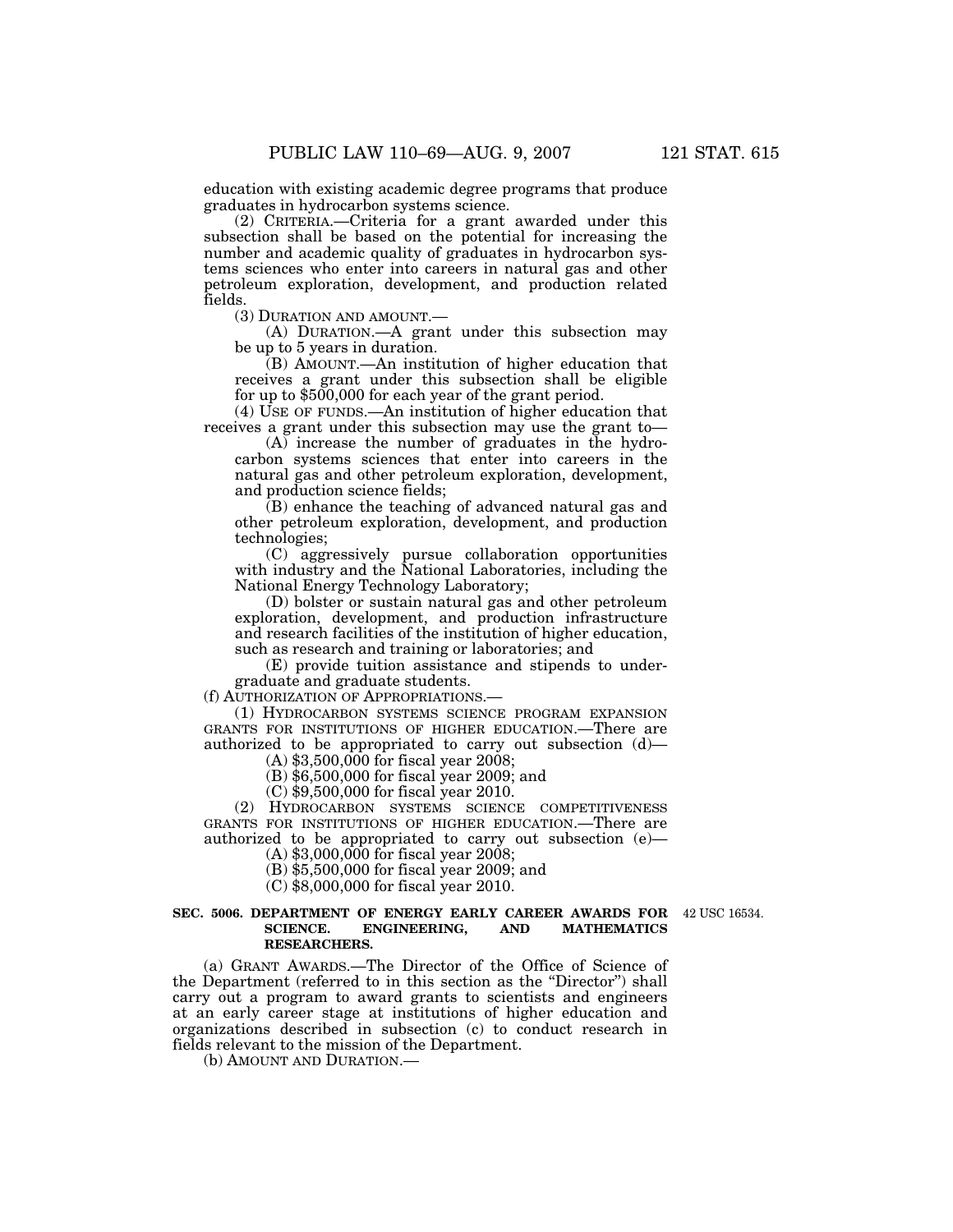(1) AMOUNT.—The amount of a grant awarded under this section shall be—

(A) not less than \$80,000; and

(B) not more than \$125,000.

(2) DURATION.—The term of a grant awarded under this section shall be not more than 5 years.<br>(c) ELIGIBILITY.—

(1) IN GENERAL.—To be eligible to receive a grant under this section, an individual shall, as determined by the Director—

(A) subject to paragraph (2), have completed a doctorate or other terminal degree not more than 10 years before the date on which the proposal for a grant is submitted under subsection (e)(1);

(B) have demonstrated promise in a science, engineering, or mathematics field relevant to the missions of the Department; and

(C) be employed—

(i) in a tenure track-position as an assistant professor or equivalent title at an institution of higher education in the United States;

(ii) at an organization in the United States that is a nonprofit, nondegree-granting research organization such as a museum, observatory, or research laboratory; or

(iii) as a scientist at a National Laboratory.

(2) WAIVER.—Notwithstanding paragraph (1)(A), the Director may determine that an individual who has completed a doctorate more than 10 years before the date of submission of a proposal under subsection  $(e)(1)$  is eligible to receive a grant under this section if the individual was unable to conduct research for a period of time because of extenuating circumstances, including military service or family responsibilities, as determined by the Director.

(d) SELECTION.—Grant recipients shall be selected on a competitive, merit-reviewed basis.

(e) SELECTION PROCESS AND CRITERIA.—

(1) PROPOSAL.—To be eligible to receive a grant under this section, an individual shall submit to the Director a proposal at such time, in such manner, and containing such information as the Director may require.

(2) EVALUATION.—In evaluating the proposals submitted under paragraph (1), the Director shall take into consideration, at a minimum—

(A) the intellectual merit of the proposed project;

(B) the innovative or transformative nature of the proposed research;

(C) the extent to which the proposal integrates research and education, including undergraduate education in science and engineering disciplines; and

(D) the potential of the applicant for leadership at the frontiers of knowledge.

(f) DIVERSITY REQUIREMENT.—

(1) IN GENERAL.—In awarding grants under this section, the Director shall endeavor to ensure that the grant recipients represent a variety of types of institutions of higher education and nonprofit, nondegree-granting research organizations.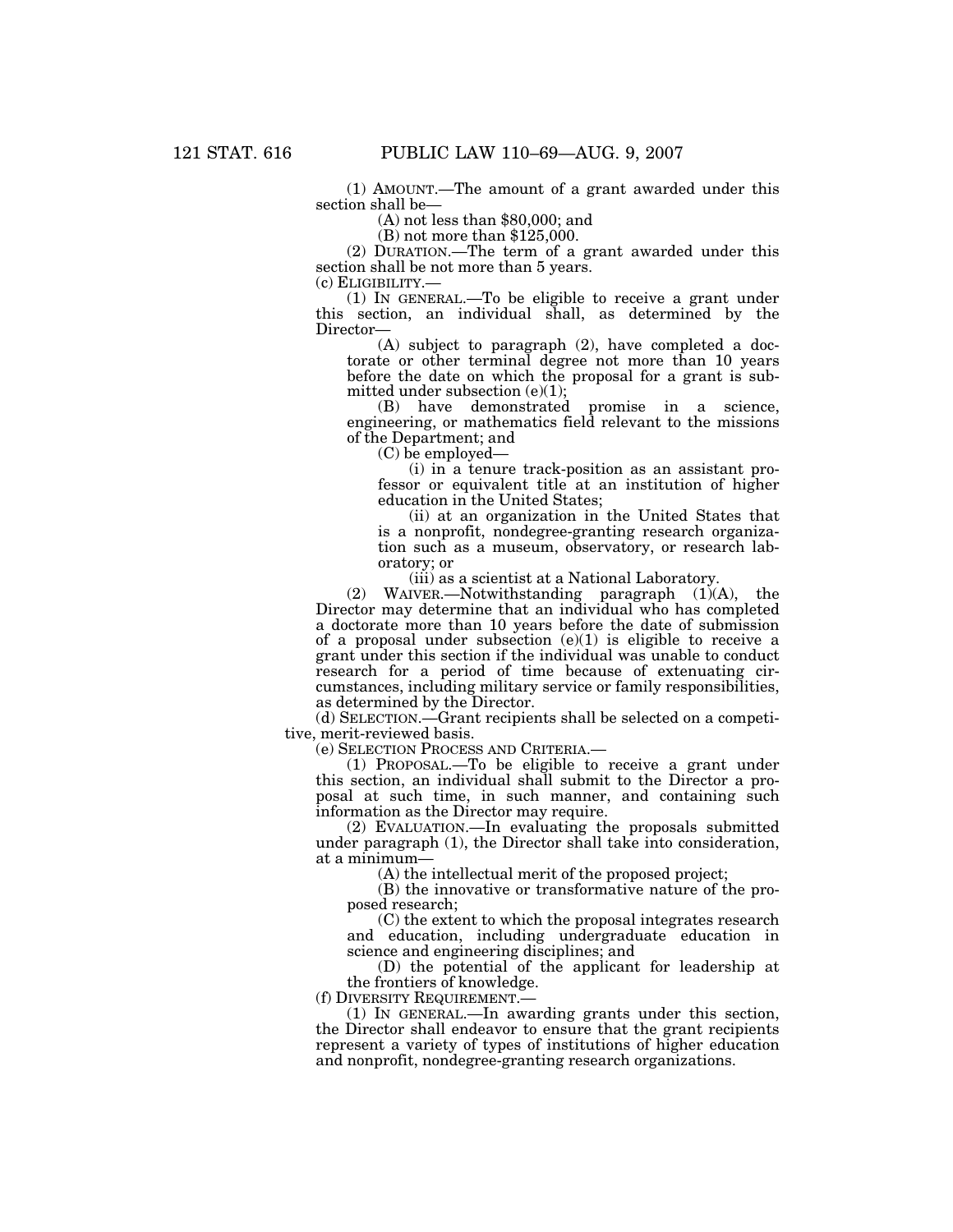(2) REQUIREMENT.—In support of the goal described in paragraph (1), the Director shall broadly disseminate information regarding the deadlines applicable to, and manner in which to submit, proposals for grants under this section, including by conducting outreach activities for—

(A) part B institutions, as defined in section 322 of

the Higher Education Act of 1965 (20 U.S.C. 1061); and (B) minority institutions, as defined in section 365

of that Act (20 U.S.C. 1067k).

(g) REPORT ON RECRUITING AND RETAINING EARLY CAREER SCIENCE AND ENGINEERING RESEARCHERS AT NATIONAL LABORA-TORIES.—

(1) IN GENERAL.—Not later than 90 days after the date of enactment of this Act, the Director shall submit to the Committee on Science and Technology of the House of Representatives and the Committee on Energy and Natural Resources of the Senate a report describing efforts of the Director to recruit and retain young scientists and engineers at early career stages at the National Laboratories.

(2) INCLUSIONS.—The report under paragraph (1) shall include—

(A) a description of applicable Department and National Laboratory policies and procedures, including policies and procedures relating to financial incentives, awards, promotions, time reserved for independent research, access to equipment or facilities, and other forms of recognition, designed to attract and retain young scientists and engineers;

(B) an evaluation of the impact of the incentives described in subparagraph (A) on—

(i) the careers of young scientists and engineers at the National Laboratories; and

(ii) the quality of the research at the National Laboratories and in Department programs;

(C) a description of barriers, if any, that exist with respect to efforts to recruit and retain young scientists and engineers, including the limited availability of fulltime equivalent positions, legal and procedural requirements, and pay grading systems; and

(D) the amount of funding devoted to efforts to recruit and retain young researchers, and the source of the funds.

(h) AUTHORIZATION OF APPROPRIATIONS.—There is authorized to be appropriated to the Secretary, acting through the Director, to carry out this section \$25,000,000 for each of fiscal years 2008 through 2010.

### **SEC. 5007. AUTHORIZATION OF APPROPRIATIONS FOR DEPARTMENT OF ENERGY FOR BASIC RESEARCH.**

Section 971(b) of the Energy Policy Act of 2005 (42 U.S.C.  $16311(b)$ ) is amended—

 $(1)$  in paragraph  $(2)$ , by striking "and" at the end;

(2) in paragraph (3), by striking the period at the end and inserting ''; and''; and

(3) by adding at the end the following:

 $(4)$ \$5,814,000,000 for fiscal year 2010.".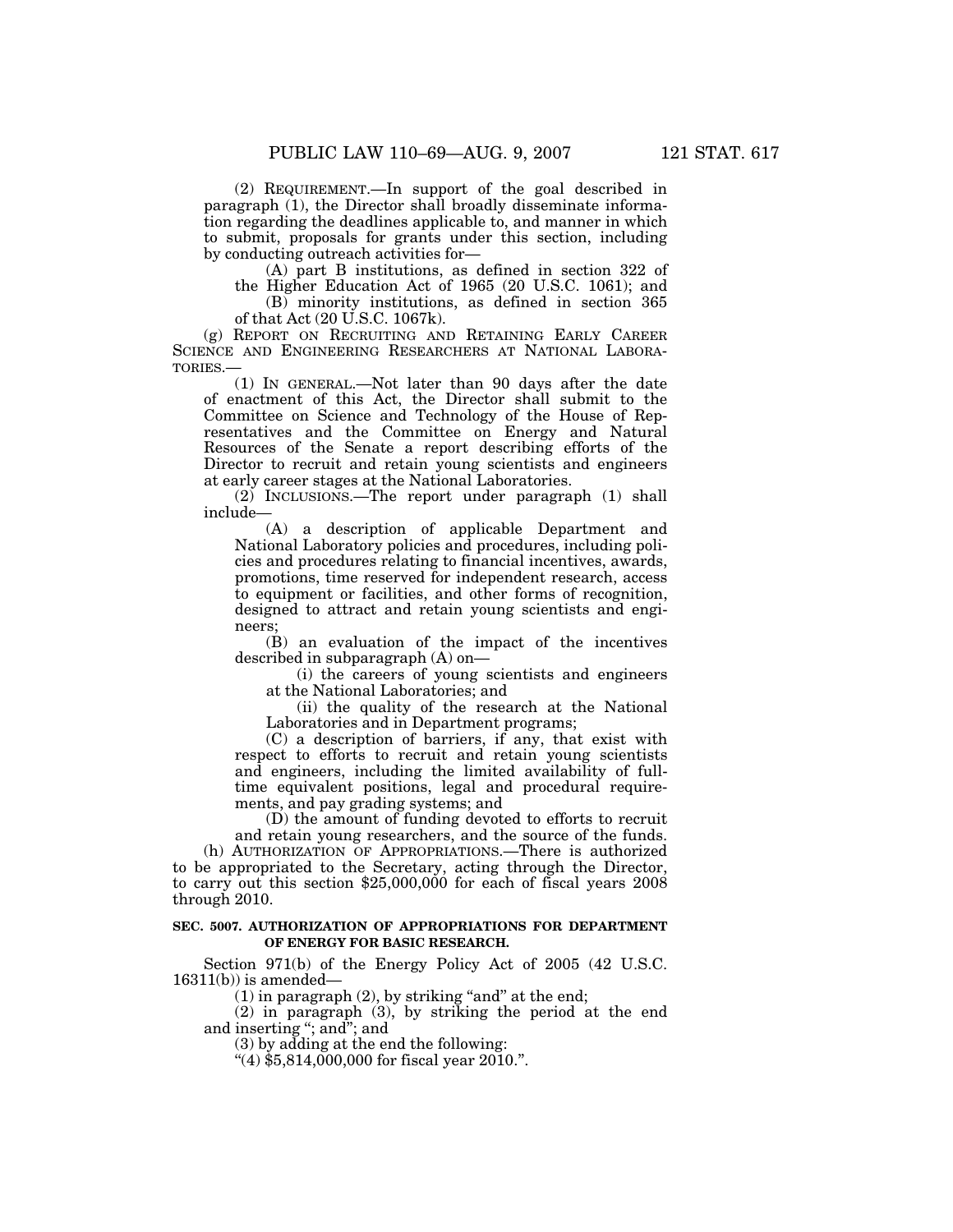42 USC 16535.

#### **SEC. 5008. DISCOVERY SCIENCE AND ENGINEERING INNOVATION INSTITUTES.**

Establishment.

(a) IN GENERAL.—The Secretary shall establish distributed, multidisciplinary institutes (referred to in this section as "Institutes") centered at National Laboratories to apply fundamental science and engineering discoveries to technological innovations relating to—

(1) the missions of the Department; and

(2) the global competitiveness of the United States.

(b) TOPICAL AREAS.—The Institutes shall support scientific and engineering research and education activities on critical emerging technologies determined by the Secretary to be essential to global competitiveness, including activities relating to—

(1) sustainable energy technologies;

(2) multiscale materials and processes;

(3) micro- and nano-engineering;

(4) computational and information engineering; and

(5) genomics and proteomics.

(c) PARTNERSHIPS.—In carrying out this section, the Secretary shall establish partnerships between the Institutes and—

(1) institutions of higher education—

(A) to train undergraduate and graduate science and engineering students;

(B) to develop innovative undergraduate and graduate educational curricula; and

(C) to conduct research within the topical areas described in subsection (b); and

(2) private industry to develop innovative technologies within the topical areas described in subsection (b). (d) GRANTS.—

(1) IN GENERAL.—For each fiscal year, the Secretary may select not more than 3 Institutes to receive a grant under this section.

(2) MERIT-BASED SELECTION.—The selection of Institutes under paragraph (1) shall be—

(A) merit-based; and

(B) made through an open, competitive selection process.

(3) TERM.—An Institute shall receive a grant under this section for not more than 3 fiscal years.

(e) REVIEW.—The Secretary shall offer to enter into an agreement with the National Academy of Sciences under which the Academy shall, by not later than 3 years after the date of enactment of this Act—

(1) review the performance of the Institutes under this section; and

(2) submit to Congress and the Secretary a report describing the results of the review.

(f) AUTHORIZATION OF APPROPRIATIONS.—There is authorized to be appropriated to provide grants to each Institute selected under this section \$10,000,000 for each of fiscal years 2008 through 2010.

42 USC 16536.

#### **SEC. 5009. PROTECTING AMERICA'S COMPETITIVE EDGE (PACE) GRAD-UATE FELLOWSHIP PROGRAM.**

(a) DEFINITION OF ELIGIBLE STUDENT.—In this section, the term ''eligible student'' means a student who attends an institution

Contracts. Deadline. Reports.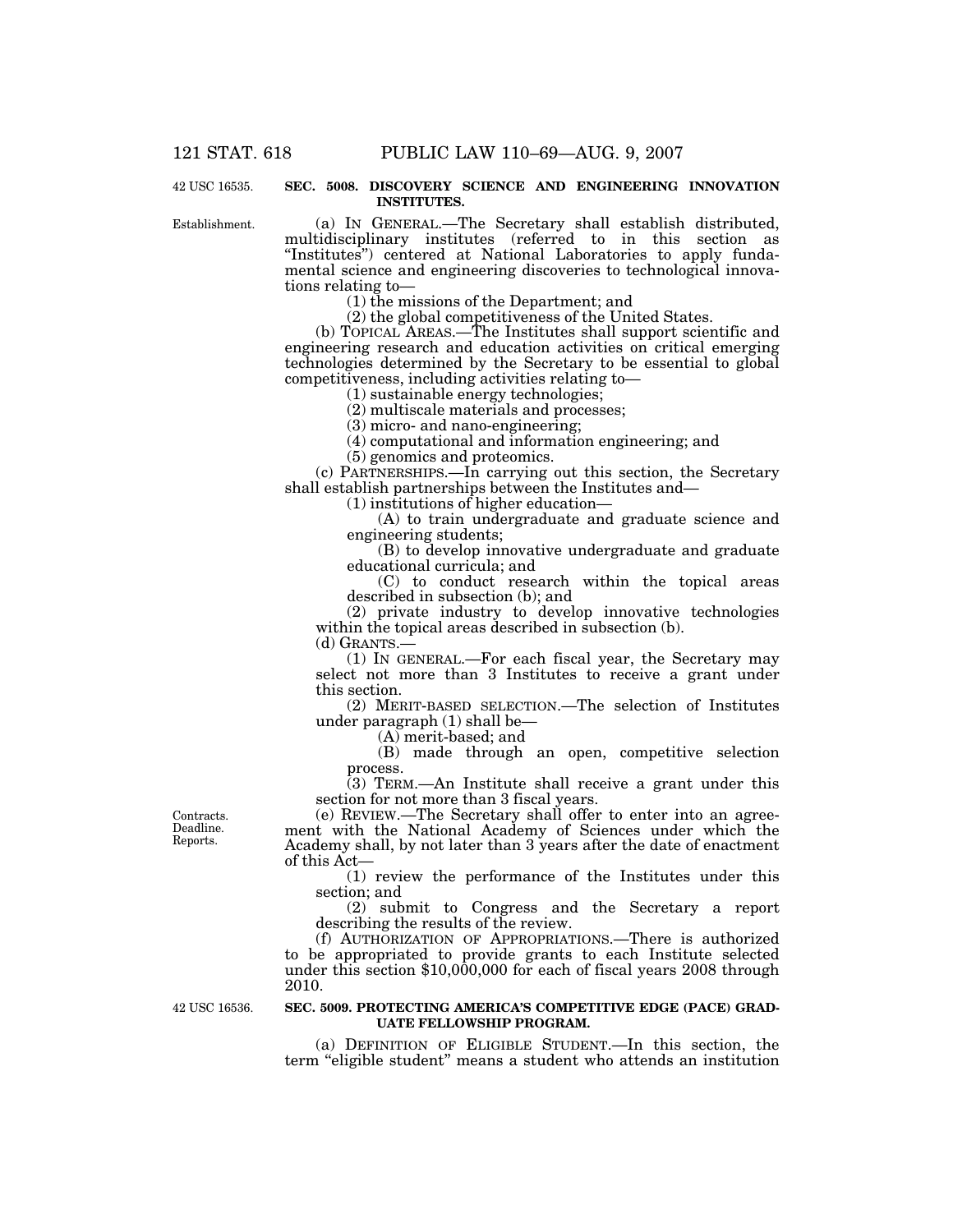of higher education that offers a doctoral degree in a field relevant to a mission area of the Department.

(b) ESTABLISHMENT.—The Secretary shall establish a graduate fellowship program for eligible students pursuing a doctoral degree in a mission area of the Department.

(c) SELECTION.—

(1) IN GENERAL.—The Secretary shall award fellowships to eligible students under this section through a competitive merit review process, involving written and oral interviews, that will result in a wide distribution of awards throughout the United States, as determined by the Secretary.

(2) CRITERIA.—The Secretary shall establish selection criteria for awarding fellowships under this section that require an eligible student—

(A) to pursue a field of science or engineering of importance to a mission area of the Department;

(B) to demonstrate to the Secretary—

(i) the capacity of the eligible student to understand technical topics relating to the fellowship that can be derived from the first principles of the technical topics;

(ii) imagination and creativity;

(iii) leadership skills in organizations or intellectual endeavors, demonstrated through awards and past experience; and

(iv) excellent verbal and communication skills to explain, defend, and demonstrate an understanding of technical subjects relating to the fellowship; and (C) to be a citizen or legal permanent resident of the

United States. (d) AWARDS.—

(1) AMOUNT.—A fellowship awarded under this section shall—

(A) provide an annual living stipend; and

(B) cover—

(i) graduate tuition at an institution of higher education described in subsection (a); and

(ii) incidental expenses associated with curricula and research at the institution of higher education (including books, computers, and software).

(2) DURATION.—A fellowship awarded under this section shall be up to 3 years duration within a 5-year period.

(3) PORTABILITY.—A fellowship awarded under this section shall be portable with the eligible student.

(e) ADMINISTRATION.—The Secretary, acting through the Director of Science, Engineering, and Mathematics Education—

(1) shall administer the program established under this section; and

(2) may enter into a contract with a nonprofit entity to administer the program, including the selection and award of fellowships.

(f) AUTHORIZATION OF APPROPRIATIONS.—There are authorized to be appropriated to carry out this section—

 $(1)$  \$7,500,000 for fiscal year 2008;

 $(2)$  \$12,000,000 for fiscal year 2009, including nonexpiring fellowships for the preceding fiscal year; and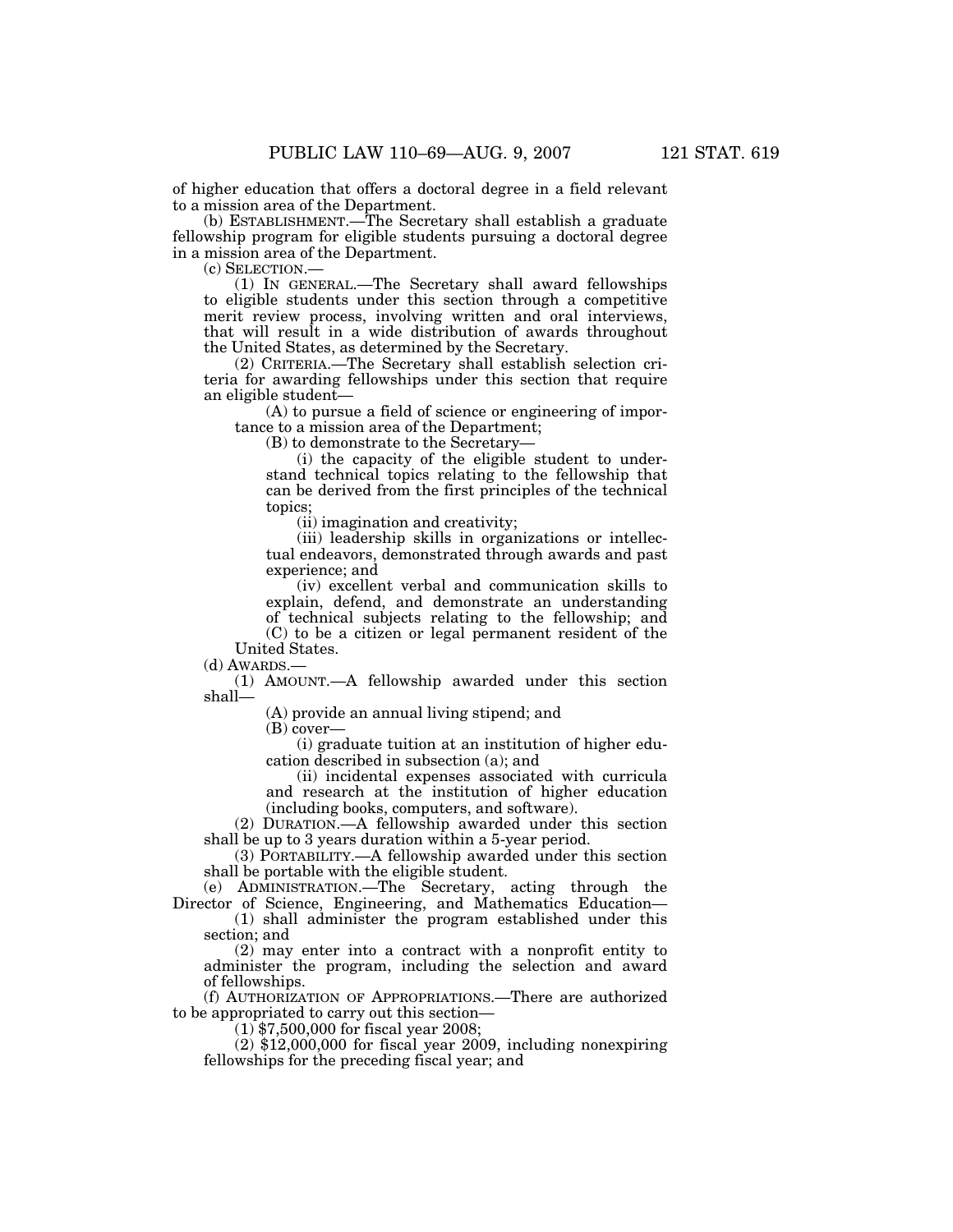(3) \$20,000,000 for fiscal year 2010, including nonexpiring fellowships for preceding fiscal years.

## **SEC. 5010. SENSE OF CONGRESS REGARDING CERTAIN RECOMMENDA-TIONS AND REVIEWS.**

It is the sense of Congress that—

(1) the Department of Energy should implement the recommendations contained in the report of the Government Accountability Office numbered 04–639; and

(2) the Secretary of Energy should annually conduct reviews in accordance with title IX of the Education Amendments of 1972 (20 U.S.C. 1681 et seq.) of at least 2 recipients of grants provided by the Department of Energy.

42 USC 16537.

## **SEC. 5011. DISTINGUISHED SCIENTIST PROGRAM.**

(a) PURPOSE.—The purpose of this section is to promote scientific and academic excellence through collaborations between institutions of higher education and National Laboratories.

(b) ESTABLISHMENT.—The Secretary shall establish a program to support the joint appointment of distinguished scientists by institutions of higher education and National Laboratories.

(c) QUALIFICATIONS.—To be eligible for appointment as a distinguished scientist under this section, an individual, by reason of professional background and experience, shall be able to bring international recognition to the appointing institution of higher education or National Laboratory in the field of scientific endeavor of the individual.

(d) SELECTION.—A distinguished scientist appointed under this section shall be selected through an open, competitive process.<br>(e) APPOINTMENT.—

 $(1)$  INSTITUTION OF HIGHER EDUCATION.—An appointment by an institution of higher education under this section shall be filled within the tenure allotment of the institution of higher education, at a minimum rank of professor.

(2) NATIONAL LABORATORY.—An appointment by a National Laboratory under this section shall be at the rank of the highest grade of distinguished scientist or technical staff of the National Laboratory.

(f) DURATION.—An appointment under this section shall—

 $(1)$  be for a term of 6 years; and

(2) consist of 2 3-year funding allotments.

(g) USE OF FUNDS.—Funds made available under this section may be used for—

(1) the salary of the distinguished scientist and support staff;

(2) undergraduate, graduate, and post-doctoral appointments;

(3) research-related equipment;

(4) professional travel; and

(5) such other requirements as the Secretary determines to be necessary to carry out the purpose of the program.<br>(h) REVIEW.—

(1) IN GENERAL.—The appointment of a distinguished scientist under this section shall be reviewed at the end of the first 3-year allotment for the distinguished scientist through an open peer-review process to determine whether the appointment is meeting the purpose of this section under subsection (a).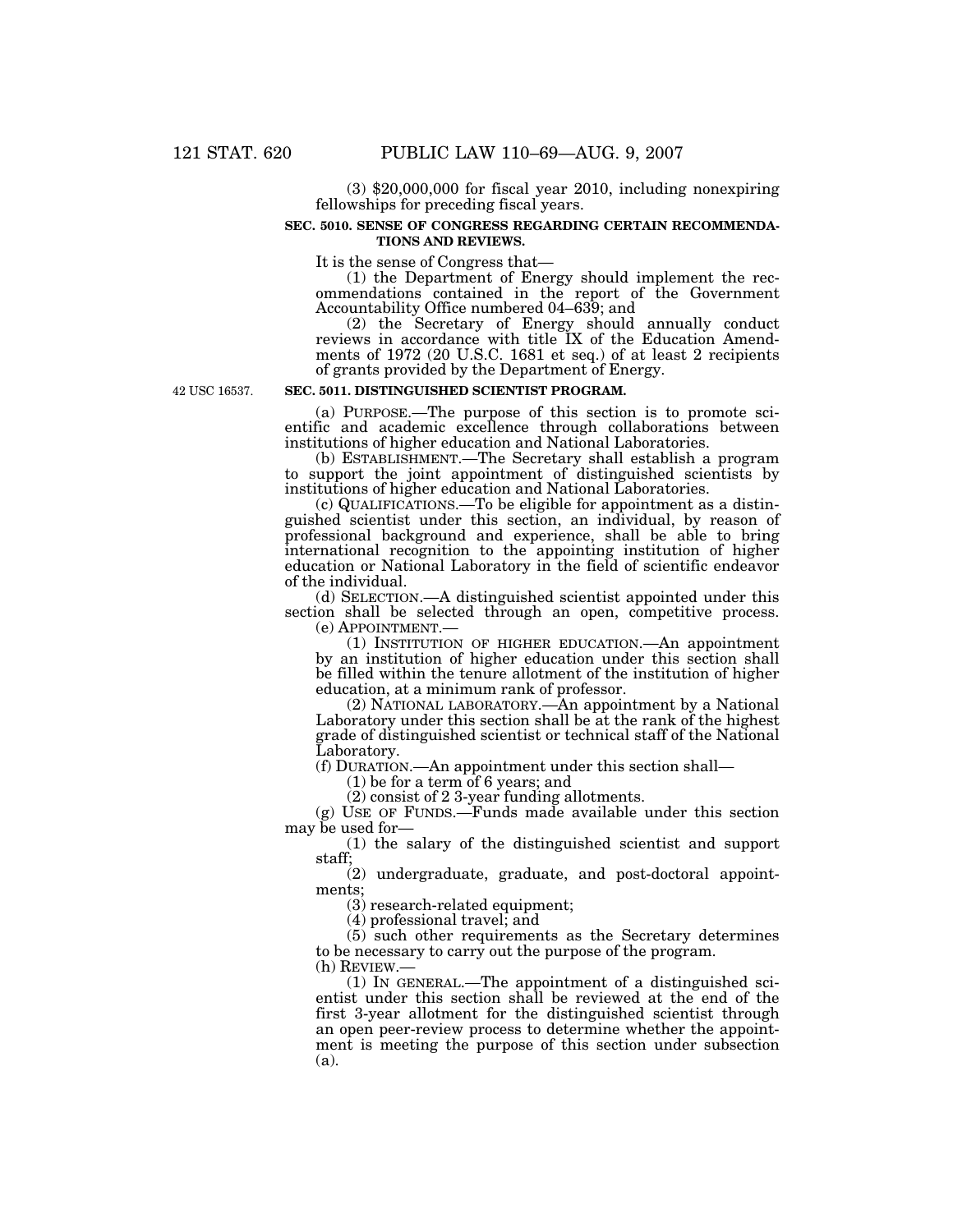(2) FUNDING.—Funding of the appointment of the distinguished scientist for the second 3-year allotment shall be deter-

mined based on the review conducted under paragraph (1). (i) COST SHARING.—To be eligible for assistance under this section, an appointing institution of higher education shall pay at least 50 percent of the total costs of the appointment.

(j) AUTHORIZATION OF APPROPRIATIONS.—There are authorized to be appropriated to carry out this section— (1) \$15,000,000 for fiscal year 2008;

(2) \$20,000,000 for fiscal year 2009; and

(3) \$30,000,000 for fiscal year 2010.

## **SEC. 5012. ADVANCED RESEARCH PROJECTS AGENCY—ENERGY.**

42 USC 16538.

(a) DEFINITIONS.—In this section:

(1) ARPA-E.—The term ''ARPA–E'' means the Advanced Research Projects Agency—Energy established by subsection (b).

(2) DIRECTOR.—The term ''Director'' means the Director of ARPA-E appointed under subsection (d).

(3) FUND.—The term "Fund" means the Energy Transformation Acceleration Fund established under subsection  $(m)(1)$ .

(b) ESTABLISHMENT.—There is established the Advanced Research Projects Agency—Energy within the Department to overcome the long-term and high-risk technological barriers in the development of energy technologies.

(c) GOALS.—

(1) IN GENERAL.—The goals of ARPA-E shall be—

(A) to enhance the economic and energy security of the United States through the development of energy technologies that result in—

(i) reductions of imports of energy from foreign sources;

(ii) reductions of energy-related emissions, including greenhouse gases; and

(iii) improvement in the energy efficiency of all economic sectors; and

(B) to ensure that the United States maintains a technological lead in developing and deploying advanced energy technologies.

(2) MEANS.—ARPA-E shall achieve the goals established under paragraph (1) through energy technology projects by-

(A) identifying and promoting revolutionary advances in fundamental sciences;

(B) translating scientific discoveries and cutting-edge inventions into technological innovations; and<br>
(C) accelerating transformational technological

 $(C)$  accelerating transformational advances in areas that industry by itself is not likely to undertake because of technical and financial uncertainty. (d) DIRECTOR.—

(1) APPOINTMENT.—There shall be in the Department of President. Energy a Director of ARPA-E, who shall be appointed by the President, by and with the advice and consent of the Senate.

(2) QUALIFICATIONS.—The Director shall be an individual who, by reason of professional background and experience, is especially qualified to advise the Secretary on, and manage research programs addressing, matters pertaining to long-term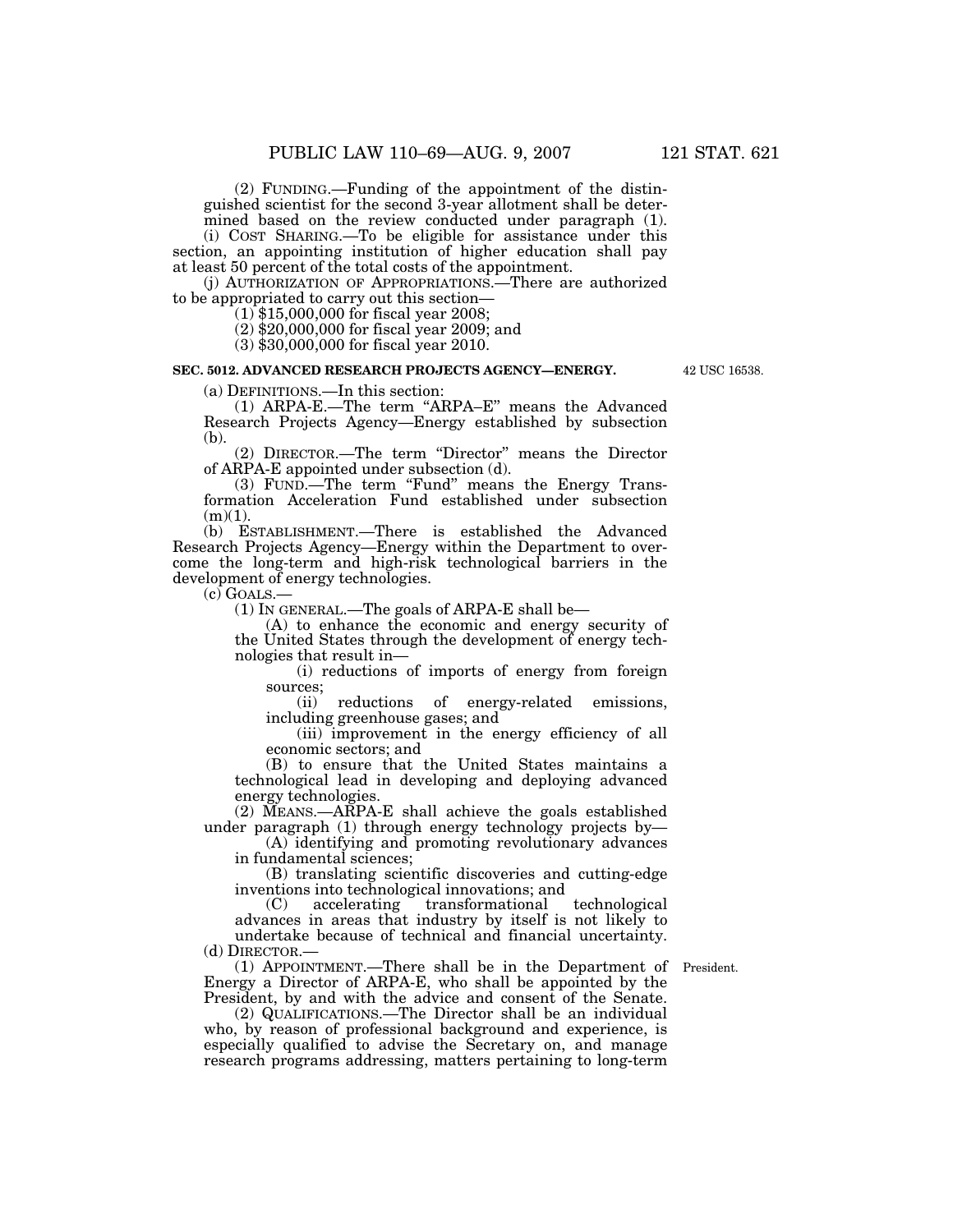and high-risk technological barriers to the development of energy technologies.

(3) RELATIONSHIP TO SECRETARY.—The Director shall report to the Secretary.

(4) RELATIONSHIP TO OTHER PROGRAMS.—No other programs within the Department shall report to the Director.

(e) RESPONSIBILITIES.—The responsibilities of the Director shall include—

(1) approving all new programs within ARPA-E;

(2) developing funding criteria and assessing the success of programs through the establishment of technical milestones;

(3) administering the Fund through awards to institutions of higher education, companies, research foundations, trade and industry research collaborations, or consortia of such entities, which may include federally-funded research and development centers, to achieve the goals described in subsection (c) through targeted acceleration of—

(A) novel early-stage energy research with possible technology applications;

(B) development of techniques, processes, and technologies, and related testing and evaluation;

(C) research and development of manufacturing processes for novel energy technologies; and

(D) coordination with nongovernmental entities for demonstration of technologies and research applications to facilitate technology transfer; and

(4) terminating programs carried out under this section that are not achieving the goals of the programs.

(f) PERSONNEL.—

(1) PROGRAM MANAGERS.—

(A) IN GENERAL.—The Director shall designate employees to serve as program managers for each of the programs established pursuant to the responsibilities established for ARPA-E under subsection (e).

(B) RESPONSIBILITIES.—A program manager of a program shall be responsible for—

(i) establishing research and development goals for the program, including through the convening of workshops and conferring with outside experts, and publicizing the goals of the program to the public and private sectors;

(ii) soliciting applications for specific areas of particular promise, especially areas that the private sector or the Federal Government are not likely to undertake alone;

(iii) building research collaborations for carrying out the program;

(iv) selecting on the basis of merit, with advice under subsection (j) as appropriate, each of the projects to be supported under the program after considering—

(I) the novelty and scientific and technical merit of the proposed projects;

(II) the demonstrated capabilities of the applicants to successfully carry out the proposed project;

(III) the consideration by the applicant of future commercial applications of the project,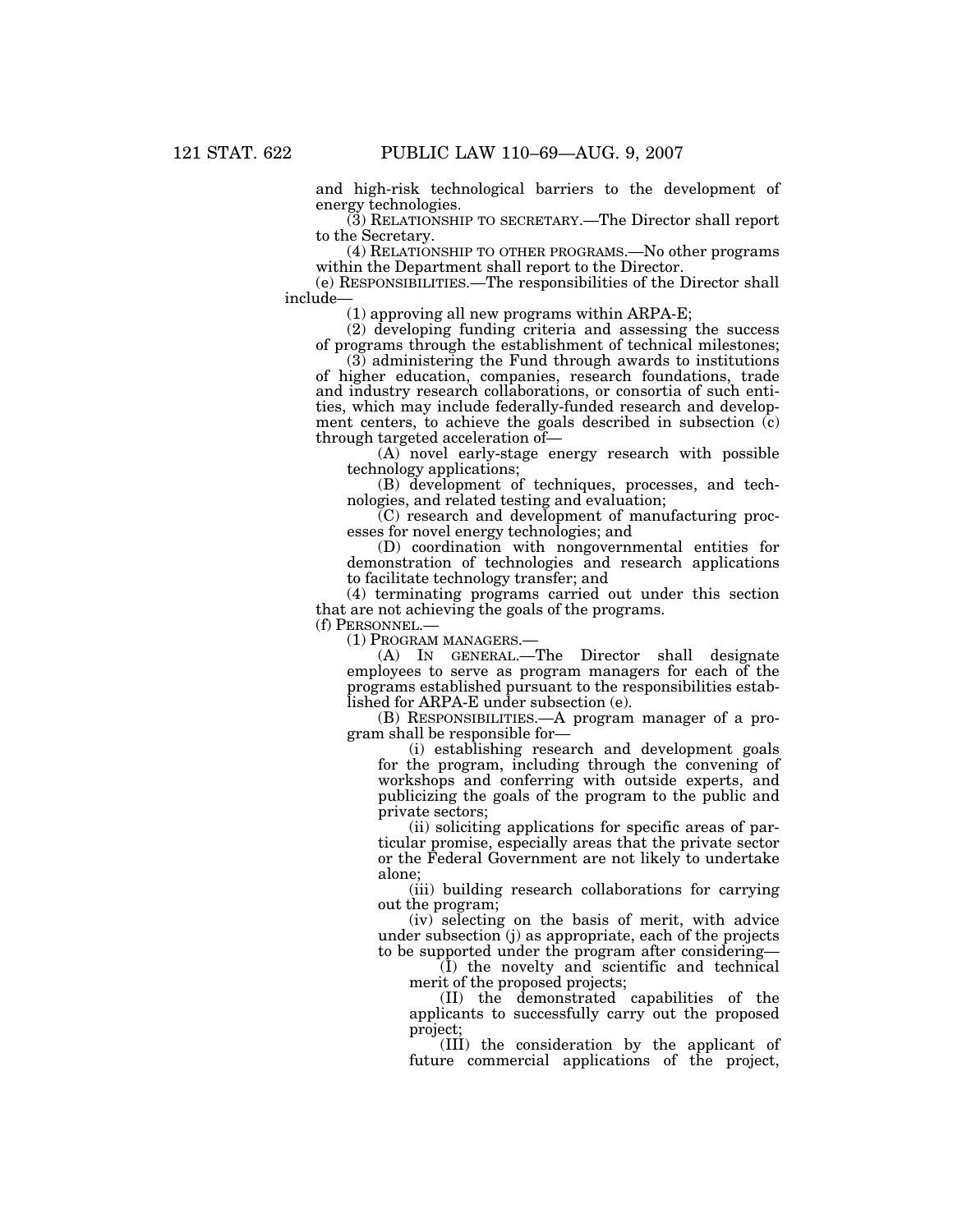including the feasibility of partnering with 1 or more commercial entities; and

(IV) such other criteria as are established by the Director;

(v) monitoring the progress of projects supported under the program; and

(vi) recommending program restructure or termination of research partnerships or whole projects.

(C) TERM.—The term of a program manager shall be 3 years and may be renewed.<br>(2) HIRING AND MANAGEMENT.—

(A) IN GENERAL.—The Director shall have the authority to—

(i) make appointments of scientific, engineering, and professional personnel without regard to the civil service laws; and

(ii) fix the compensation of such personnel at a rate to be determined by the Director.

(B) NUMBER.—The Director shall appoint not less than 70, and not more than 120, personnel under this section.

(C) PRIVATE RECRUITING FIRMS.—The Secretary, or the Director serving as an agent of the Secretary, may contract with private recruiting firms for the hiring of qualified technical staff to carry out this section.

(D) ADDITIONAL STAFF.—The Director may use all authorities in existence on the date of enactment of this Act that are provided to the Secretary to hire administrative, financial, and clerical staff as necessary to carry out this section.

(g) REPORTS AND ROADMAPS.—

(1) ANNUAL REPORT.—As part of the annual budget request submitted for each fiscal year, the Director shall provide to the relevant authorizing and appropriations committees of Congress a report describing projects supported by ARPA-E during the previous fiscal year.

(2) STRATEGIC VISION ROADMAP.—Not later than October 1, 2008, and October 1, 2011, the Director shall provide to the relevant authorizing and appropriations committees of Congress a roadmap describing the strategic vision that ARPA-E will use to guide the choices of ARPA-E for future technology investments over the following 3 fiscal years.

(h) COORDINATION AND NONDUPLICATION.—

(1) IN GENERAL.—To the maximum extent practicable, the Director shall ensure that the activities of ARPA-E are coordinated with, and do not duplicate the efforts of, programs and laboratories within the Department and other relevant research agencies.

(2) TECHNOLOGY TRANSFER COORDINATOR.—To the extent appropriate, the Director may coordinate technology transfer efforts with the Technology Transfer Coordinator appointed under section 1001 of the Energy Policy Act of 2005 (42 U.S.C. 16391).

(i) FEDERAL DEMONSTRATION OF TECHNOLOGIES.—The Secretary shall make information available to purchasing and procurement programs of Federal agencies regarding the potential to demonstrate technologies resulting from activities funded through ARPA-E.

(j) ADVICE.—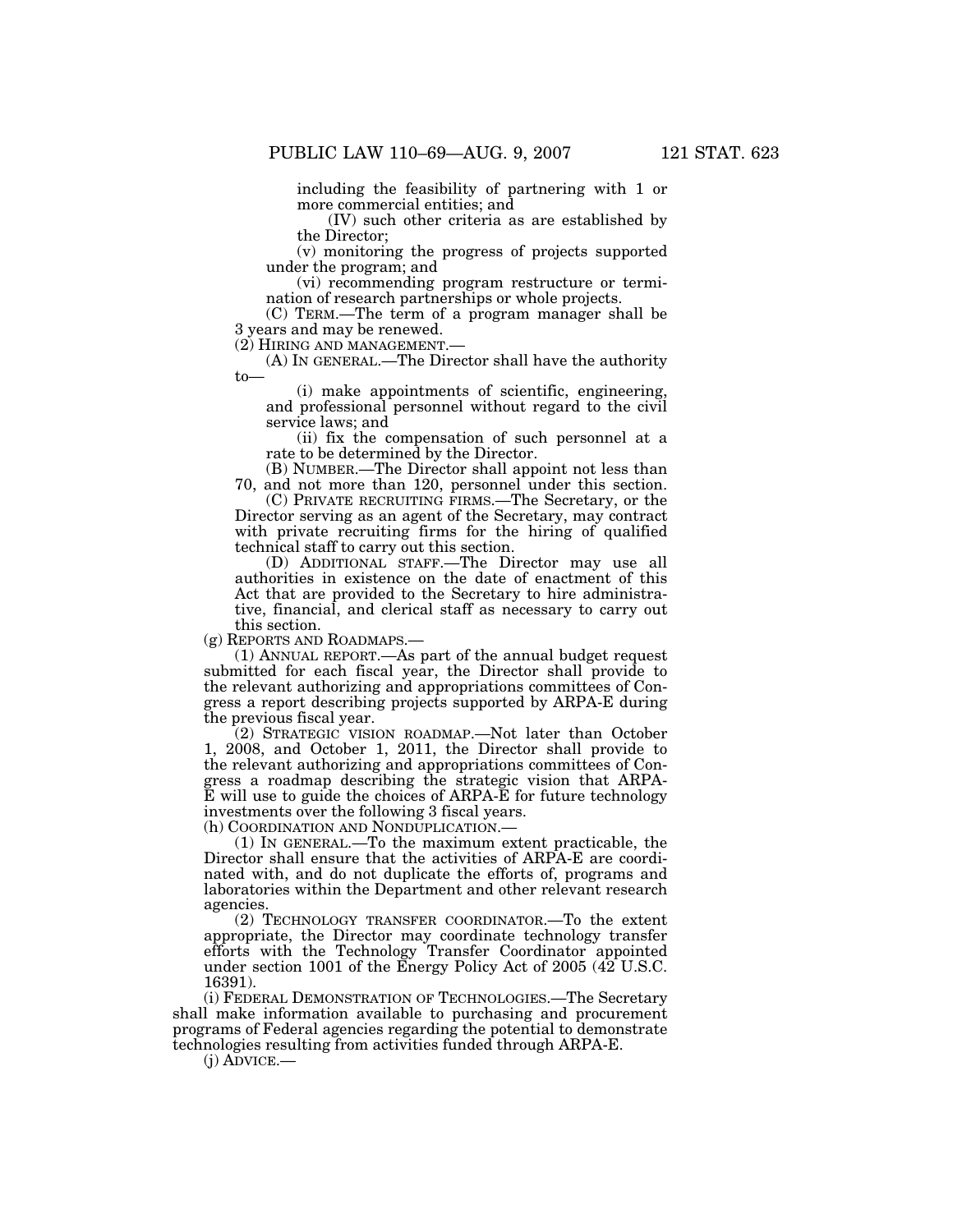(1) ADVISORY COMMITTEES.—The Director may seek advice on any aspect of ARPA-E from—

(A) an existing Department of Energy advisory committee; and

(B) a new advisory committee organized to support the programs of ARPA-E and to provide advice and assistance on—

(i) specific program tasks; or

(ii) overall direction of ARPA-E.

(2) ADDITIONAL SOURCES OF ADVICE.—In carrying out this section, the Director may seek advice and review from—

(A) the President's Committee of Advisors on Science and Technology; and

(B) any professional or scientific organization with expertise in specific processes or technologies under development by ARPA-E.

(k) ARPA-E EVALUATION.—

(1) IN GENERAL.—After ARPA-E has been in operation for 4 years, the Secretary shall offer to enter into a contract with the National Academy of Sciences under which the National Academy shall conduct an evaluation of how well ARPA-E is achieving the goals and mission of ARPA-E.

(2) INCLUSIONS.—The evaluation shall include—

(A) the recommendation of the National Academy of Sciences on whether ARPA-E should be continued or terminated; and

(B) a description of lessons learned from operation of ARPA-E.

(3) AVAILABILITY.—On completion of the evaluation, the evaluation shall be made available to Congress and the public.

(l) EXISTING AUTHORITIES.—The authorities granted by this section are—

(1) in addition to existing authorities granted to the Secretary; and

(2) are not intended to supersede or modify any existing authorities.

(m) FUNDING.—

(1) FUND.—There is established in the Treasury of the United States a fund, to be known as the ''Energy Transformation Acceleration Fund'', which shall be administered by the Director for the purposes of carrying out this section.

(2) AUTHORIZATION OF APPROPRIATIONS.—Subject to paragraphs (4) and (5), there are authorized to be appropriated to the Director for deposit in the Fund, without fiscal year limitation—

(A) \$300,000,000 for fiscal year 2008; and

(B) such sums as are necessary for each of fiscal years 2009 and 2010.

(3) SEPARATE BUDGET AND APPROPRIATION.—

(A) BUDGET REQUEST.—The budget request for ARPA-E shall be separate from the rest of the budget of the Department.

(B) APPROPRIATIONS.—Appropriations to the Fund shall be separate and distinct from the rest of the budget for the Department.

(4) LIMITATION.—No amounts may be appropriated for ARPA-E for fiscal year 2008 unless the amount appropriated

Public information.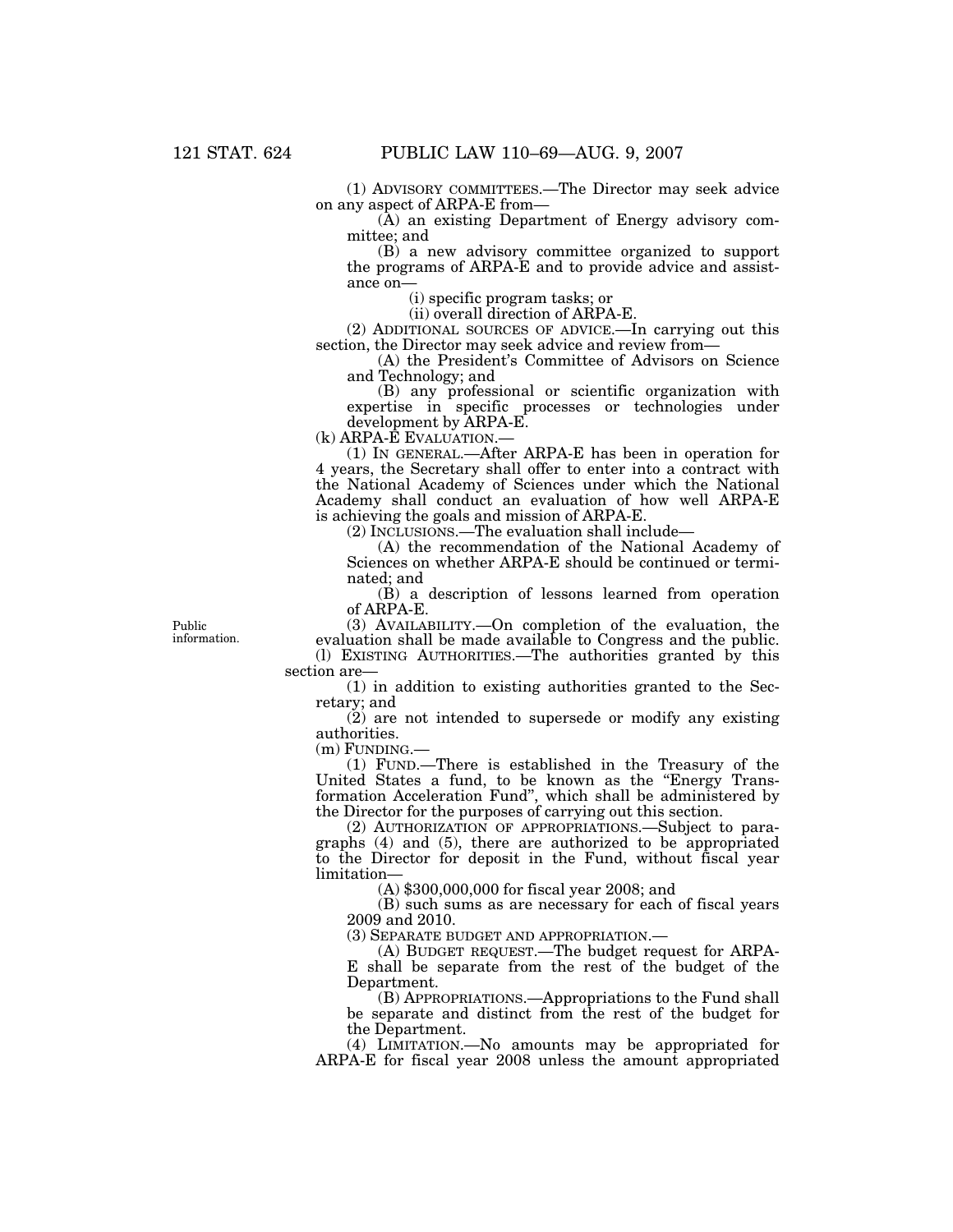for the activities of the Office of Science of the Department for fiscal year 2008 exceeds the amount appropriated for the Office for fiscal year 2007, as adjusted for inflation in accordance with the Consumer Price Index published by the Bureau of Labor Statistics of the Department of Labor.

(5) ALLOCATION.—Of the amounts appropriated for a fiscal year under paragraph (2)—

(A) not more than 50 percent of the amount shall be used to carry out subsection  $(e)(3)(D)$ ;

(B) at least 2.5 percent of the amount shall be used for technology transfer and outreach activities; and

(C) no funds may be used for construction of new buildings or facilities during the 5-year period beginning on the date of enactment of this Act.

# **TITLE VI—EDUCATION**

#### **SEC. 6001. FINDINGS.**

Congress makes the following findings:

(1) A well-educated population is essential to retaining America's competitiveness in the global economy.

(2) The United States needs to build on and expand the impact of existing programs by taking additional, well-coordinated steps to ensure that all students are able to obtain the knowledge the students need to obtain postsecondary education and participate successfully in the workforce or the Armed Forces.

(3) The next steps must be informed by independent information on the effectiveness of current programs in science, technology, engineering, mathematics, and critical foreign language education, and by identification of best practices that can be replicated.

(4) Teacher preparation and elementary school and secondary school programs and activities must be aligned with the requirements of the Elementary and Secondary Education Act of 1965 (20 U.S.C. 6301 et seq.) and the requirements of the Higher Education Act of 1965 (20 U.S.C. 1001 et seq.).

(5) The ever increasing knowledge and skill demands of the 21st century require that secondary school preparation and requirements be better aligned with the knowledge and skills needed to succeed in postsecondary education and the workforce, and States need better data systems to track educational achievement from prekindergarten through baccalaureate degrees.

#### **SEC. 6002. DEFINITIONS.**

(a) ESEA DEFINITIONS.—Unless otherwise specified in this title, the terms used in this title have the meanings given the terms in section 9101 of the Elementary and Secondary Education Act of 1965 (20 U.S.C. 7801).

(b) OTHER DEFINITIONS.—In this title:

(1) CRITICAL FOREIGN LANGUAGE.—The term ''critical foreign language'' means a foreign language that the Secretary determines, in consultation with the heads of such Federal

20 USC 9802.

20 USC 9801.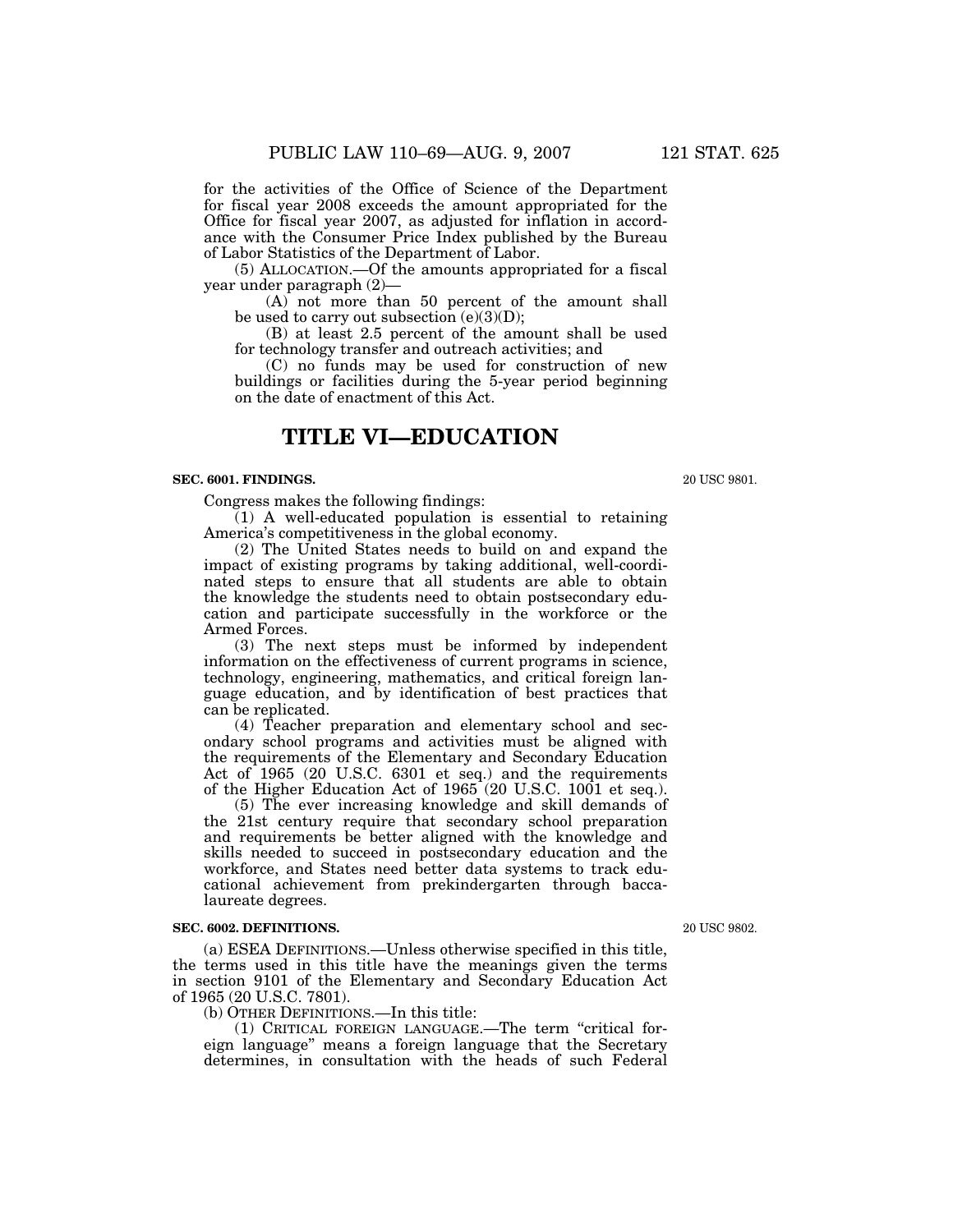departments and agencies as the Secretary determines appropriate, is critical to the national security and economic competitiveness of the United States.

(2) INSTITUTION OF HIGHER EDUCATION.—The term ''institution of higher education'' has the meaning given the term in section  $101(a)$  of the Higher Education Act of 1965 (20 U.S.C. 1001(a)).

(3) SECRETARY.—The term ''Secretary'' means the Secretary of Education.

(4) SCIENTIFICALLY VALID RESEARCH.—The term ''scientifically valid research'' includes applied research, basic research, and field-initiated research in which the rationale, design, and interpretation are soundly developed in accordance with accepted principles of scientific research.

# **Subtitle A—Teacher Assistance**

# **PART I—TEACHERS FOR A COMPETITIVE TOMORROW**

20 USC 9811.

## **SEC. 6111. PURPOSE.**

The purpose of this part is—

(1) to develop and implement programs to provide integrated courses of study in science, technology, engineering, mathematics, or critical foreign languages, and teacher education, that lead to a baccalaureate degree in science, technology, engineering, mathematics, or a critical foreign language, with concurrent teacher certification;

(2) to develop and implement 2- or 3-year part-time master's degree programs in science, technology, engineering, mathematics, or critical foreign language education for teachers in order to enhance the teachers' content knowledge and pedagogical skills; and

(3) to develop programs for professionals in science, technology, engineering, mathematics, or critical foreign language education that lead to a master's degree in teaching that results in teacher certification.

20 USC 9812.

## **SEC. 6112. DEFINITIONS.**

In this part:

(1) CHILDREN FROM LOW-INCOME FAMILIES.—The term ''children from low-income families'' means children described in section  $1124(c)(1)(A)$  of the Elementary and Secondary Education Act of 1965 (20 U.S.C. 6333(c)(1)( $\AA$ )).

(2) ELIGIBLE RECIPIENT.—The term ''eligible recipient'' means an institution of higher education that receives grant funds under this part on behalf of a department of science, technology, engineering, mathematics, or a critical foreign language, or on behalf of a department or school with a competency-based degree program (in science, technology, engineering, mathematics, or a critical foreign language) that includes teacher certification, for use in carrying out activities assisted under this part.

(3) HIGH-NEED LOCAL EDUCATIONAL AGENCY.—The term "high-need local educational agency" means a local educational agency or educational service agency—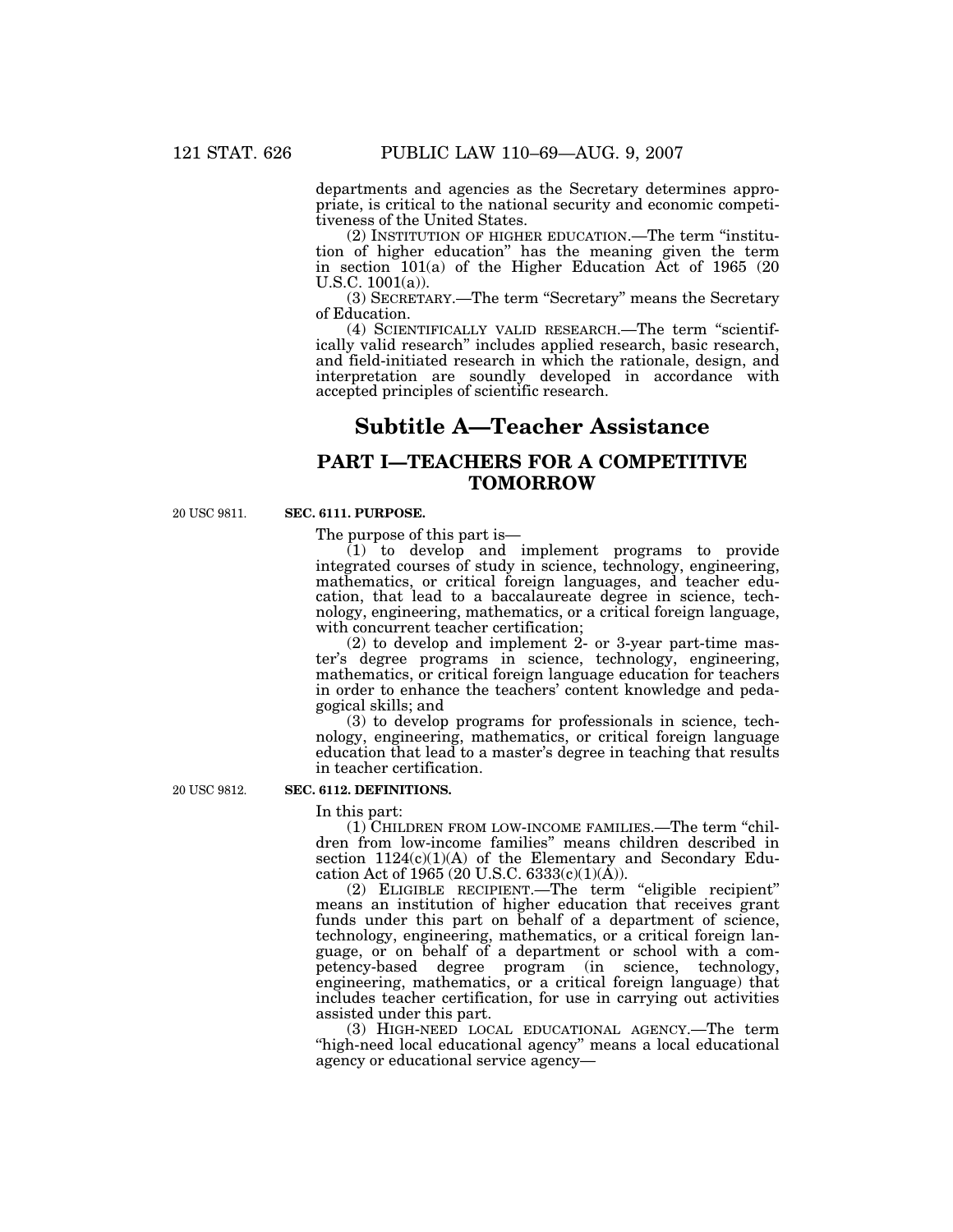$(A)(i)$  that serves not fewer than 10,000 children from low-income families;

(ii) for which not less than 20 percent of the children served by the agency are children from low-income families; or

(iii) with a total of less than 600 students in average daily attendance at the schools that are served by the agency and all of whose schools are designated with a school locale code of 41, 42, or 43, as determined by the Secretary; and

(B)(i) for which there is a high percentage of teachers providing instruction in academic subject areas or grade levels for which the teachers are not highly qualified; or

(ii) for which there is a high teacher turnover rate or a high percentage of teachers with emergency, provisional, or temporary certification or licensure.

(4) HIGHLY QUALIFIED.—The term ''highly qualified'' has the meaning given such term in section 9101 of the Elementary and Secondary Education Act of 1965 (20 U.S.C. 7801) and, with respect to special education teachers, in section 602 of the Individuals with Disabilities Education Act (20 U.S.C. 1401).

(5) PARTNERSHIP.—The term ''partnership'' means a partnership that—

(A) shall include—

(i) an eligible recipient;

 $(ii)(I)(aa)$  a department within the eligible recipient that provides a program of study in science, technology, engineering, mathematics, or a critical foreign language; and

(bb) a school, department, or program of education within the eligible recipient, or a  $2$ -year institution of higher education that has a teacher preparation offering or a dual enrollment program with the eligible recipient; or

(II) a department or school within the eligible recipient with a competency-based degree program (in science, technology, engineering, mathematics, or a critical foreign language) that includes teacher certification; and

(iii) not less than 1 high-need local educational agency and a public school or a consortium of public schools served by the agency; and

(B) may include a nonprofit organization that has a demonstrated record of providing expertise or support to meet the purposes of this part.

(6) TEACHING SKILLS.—The term ''teaching skills'' means the ability to—

(A) increase student achievement and learning and increase a student's ability to apply knowledge;

(B) effectively convey and explain academic subject matter;

(C) employ strategies grounded in the disciplines of teaching and learning that—

(i) are based on scientifically valid research;

(ii) are specific to academic subject matter; and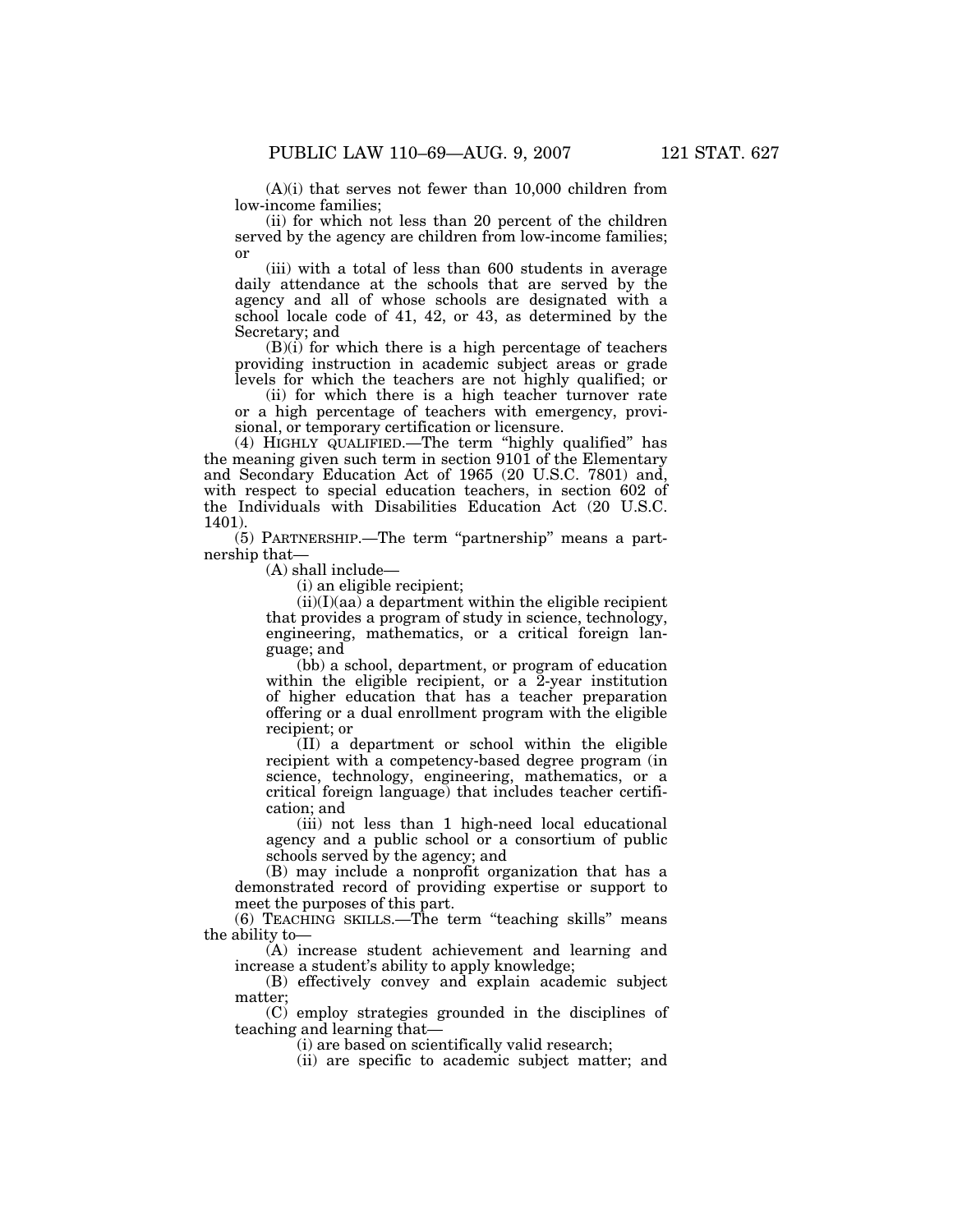(iii) focus on the identification of students' specific learning needs, particularly students with disabilities, students who are limited English proficient, students who are gifted and talented, and students with low literacy levels, and the tailoring of academic instruction to such needs;

(D) conduct ongoing assessment of student learning; (E) effectively manage a classroom; and

(F) communicate and work with parents and guardians, and involve parents and guardians in their children's education.

20 USC 9813.

## **SEC. 6113. PROGRAMS FOR BACCALAUREATE DEGREES IN SCIENCE, TECHNOLOGY, ENGINEERING, MATHEMATICS, OR CRIT-ICAL FOREIGN LANGUAGES, WITH CONCURRENT TEACHER CERTIFICATION.**

(a) PROGRAM AUTHORIZED.—From the amounts made available to carry out this section under section 6116(1) and not reserved under section 6115(d) for a fiscal year, the Secretary is authorized to award grants, on a competitive basis, to eligible recipients to enable partnerships served by the eligible recipients to develop and implement programs to provide courses of study in science, technology, engineering, mathematics, or critical foreign languages that—

(1) are integrated with teacher education; and

(2) lead to a baccalaureate degree in science, technology, engineering, mathematics, or a critical foreign language with concurrent teacher certification.

(b) APPLICATION.—Each eligible recipient desiring a grant under this section shall submit an application to the Secretary at such time and in such manner as the Secretary may require. Each application shall—

(1) describe the program for which assistance is sought;

(2) describe how a department of science, technology, engineering, mathematics, or a critical foreign language participating in the partnership will ensure significant collaboration with a teacher preparation program in the development of undergraduate degrees in science, technology, engineering, mathematics, or a critical foreign language, with concurrent teacher certification, including providing student teaching and other clinical classroom experiences or how a department or school participating in the partnership with a competency-based degree program has ensured, in the development of a baccalaureate degree program in science, technology, engineering, mathematics, or a critical foreign language, the provision of concurrent teacher certification, including providing student teaching and other clinical classroom experiences;

(3) describe the high-quality research, laboratory, or internship experiences, integrated with coursework, that will be provided under the program;

(4) describe how members of groups that are underrepresented in the teaching of science, technology, engineering, mathematics, or critical foreign languages will be encouraged to participate in the program;

(5) describe how program participants will be encouraged to teach in schools determined by the partnership to be most

Grants.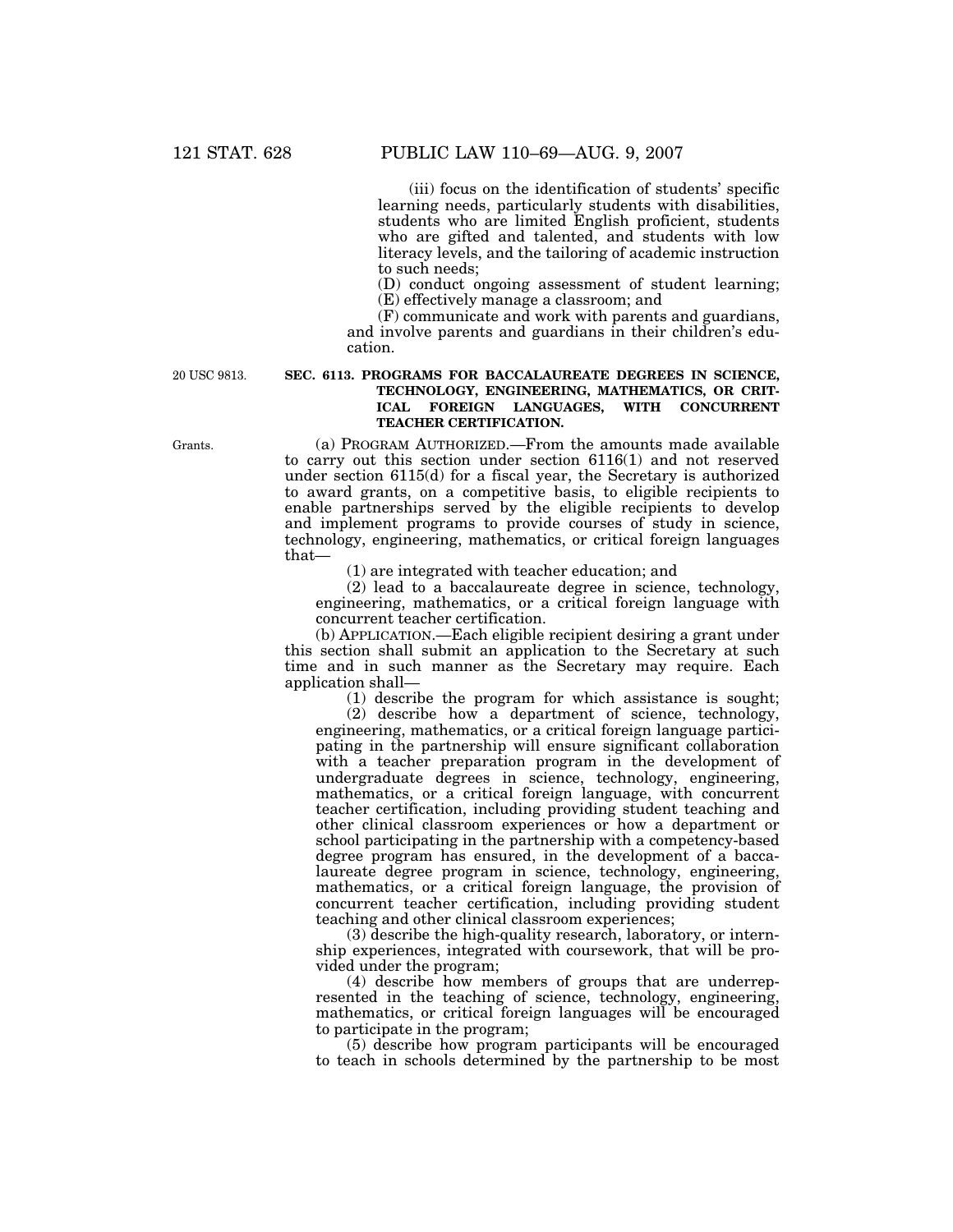in need, and the assistance in finding employment in such schools that will be provided;

(6) describe the ongoing activities and services that will be provided to graduates of the program;

(7) describe how the activities of the partnership will be coordinated with any activities funded through other Federal grants, and how the partnership will continue the activities assisted under the program when the grant period ends;

(8) describe how the partnership will assess the content knowledge and teaching skills of the program participants; and

(9) provide any other information the Secretary may reasonably require.

(c) PRIORITY.—Priority shall be given to applications whose primary focus is on placing participants in high-need local educational agencies.

(d) AUTHORIZED ACTIVITIES.—

(1) IN GENERAL.—Each eligible recipient receiving a grant under this section shall use the grant funds to enable a partnership to develop and implement a program to provide courses of study in science, technology, engineering, mathematics, or a critical foreign language that—

(A) are integrated with teacher education programs that promote effective teaching skills; and

(B) lead to a baccalaureate degree in science, technology, engineering, mathematics, or a critical foreign language with concurrent teacher certification.

(2) PROGRAM REQUIREMENTS.—The program shall—

(A) provide high-quality research, laboratory, or internship experiences for program participants;

(B) provide student teaching or other clinical classroom experiences that—

(i) are integrated with coursework; and

(ii) lead to the participants' ability to demonstrate effective teaching skills;

(C) if implementing a program in which program participants are prepared to teach science, technology, engineering, mathematics, or critical foreign language courses, include strategies for improving student literacy;

(D) encourage the participation of individuals who are members of groups that are underrepresented in the teaching of science, technology, engineering, mathematics, or critical foreign languages;

(E) encourage participants to teach in schools determined by the partnership to be most in need, and actively assist the participants in finding employment in such schools;

(F) offer training in the use of and integration of educational technology;

(G) collect data regarding and evaluate, using measurable objectives and benchmarks, the extent to which the program succeeded in—

(i) increasing the percentage of highly qualified mathematics, science, or critical foreign language teachers, including increasing the percentage of such teachers teaching in those schools determined by the partnership to be most in need;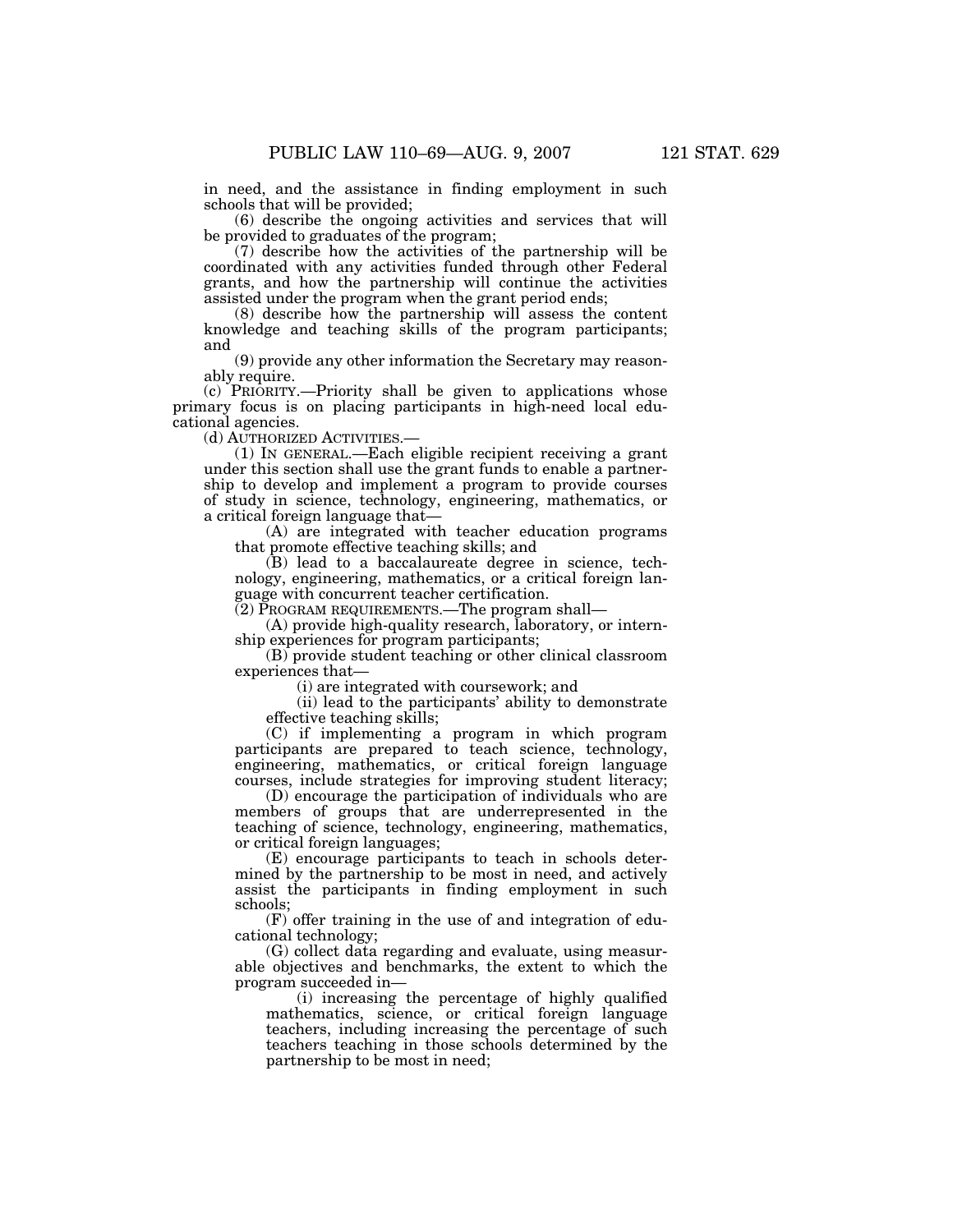(ii) improving student academic achievement in mathematics, science, and where applicable, technology and engineering;

(iii) increasing the number of students in secondary schools enrolled in upper level mathematics, science, and, where available, technology and engineering courses; and

(iv) increasing the numbers of elementary school and secondary school students enrolled in and continuing in critical foreign language courses;

(H) collect data on the employment placement and retention of all graduates of the program, including information on how many graduates are teaching and in what kinds of schools;

(I) provide ongoing activities and services to graduates of the program who teach elementary school or secondary school, by—

(i) keeping the graduates informed of the latest developments in their respective academic fields; and

(ii) supporting the graduates of the program who are employed in schools in the local educational agency participating in the partnership during the initial years of teaching through—

(I) induction programs;

(II) promotion of effective teaching skills; and

(III) providing opportunities for regular profes-

sional development; and

(J) develop recommendations to improve the school, department, or program of education participating in the partnership.

(e) ANNUAL REPORT.—Each eligible recipient receiving a grant under this section shall collect and report to the Secretary annually such information as the Secretary may reasonably require, including—

(1) the number of participants in the program;

(2) information on the academic majors of participating students;

(3) the race, gender, income, and disability status of program participants;

(4) the placement of program participants as teachers in schools determined by the partnership to be most in need;

(5) the extent to which the program succeeded in meeting the objectives and benchmarks described in subsection  $(d)(2)(G)$ ; and

(6) the data collected under subparagraphs (G) and (H) of subsection (d)(2).

(f) TECHNICAL ASSISTANCE.—From the funds made available under section 6116(1), the Secretary may provide technical assistance to an eligible recipient developing a baccalaureate degree program with concurrent teacher certification, including technical assistance provided through a grant or contract awarded on a competitive basis to an institution of higher education or a technical assistance center.

(g) COMPLIANCE WITH FERPA.—Any activity under this section shall be carried out in compliance with section 444 of the General Education Provisions Act (20 U.S.C. 1232g) (commonly known as the Family Educational Rights and Privacy Act of 1974).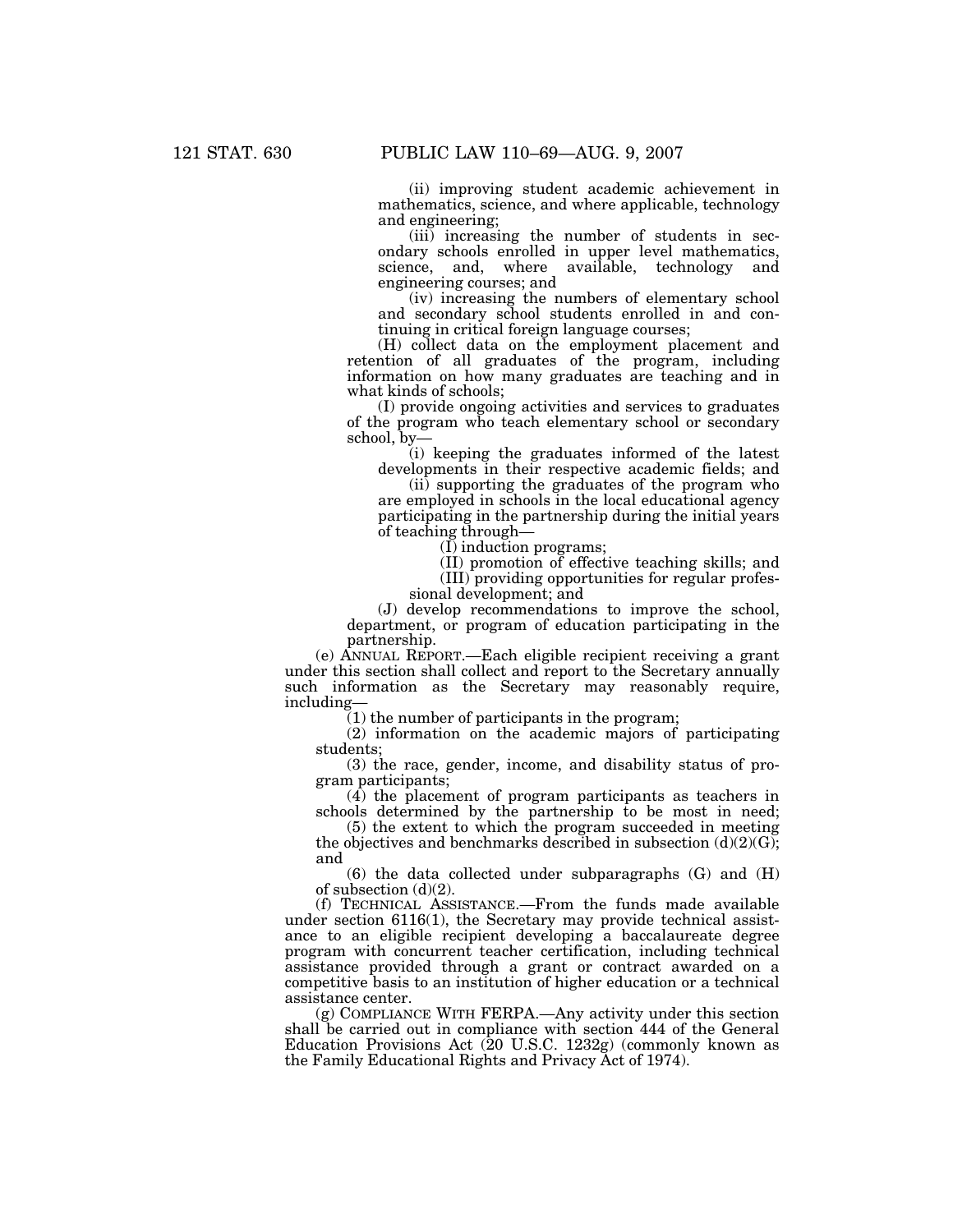(h) INDUCTION PROGRAM DEFINED.—In this section, the term "induction program" means a formalized program for new teachers during not less than the teachers' first 2 years of teaching that is designed to provide support for, and improve the professional performance and advance the retention in the teaching field of, beginning teachers. Such program shall promote effective teaching skills and shall include the following components:

(1) High-quality teacher mentoring.

(2) Periodic, structured time for collaboration with teachers in the same department or field, as well as time for informationsharing among teachers, principals, administrators, and participating faculty in the partner institution.

(3) The application of empirically based practice and scientifically valid research on instructional practices.

(4) Opportunities for new teachers to draw directly upon the expertise of teacher mentors, faculty, and researchers to support the integration of empirically based practice and scientifically valid research with practice.

(5) The development of skills in instructional and behavioral interventions derived from empirically based practice and, where applicable, scientifically valid research.

(6) Faculty who—

(A) model the integration of research and practice in the classroom; and

(B) assist new teachers with the effective use and integration of technology in the classroom.

(7) Interdisciplinary collaboration among exemplary teachers, faculty, researchers, and other staff who prepare new teachers on the learning process and the assessment of learning.

(8) Assistance with the understanding of data, particularly student achievement data, and the data's applicability in classroom instruction.

(9) Regular evaluation of the new teacher.

#### **SEC. 6114. PROGRAMS FOR MASTER'S DEGREES IN SCIENCE, TECH-**20 USC 9814. **NOLOGY, ENGINEERING, MATHEMATICS, OR CRITICAL FOREIGN LANGUAGE EDUCATION.**

(a) PROGRAM AUTHORIZED.—From the amounts made available to carry out this section under section 6116(2) and not reserved under section 6115(d) for a fiscal year, the Secretary is authorized to award grants, on a competitive basis, to eligible recipients to enable the partnerships served by the eligible recipients to develop and implement—

(1) 2- or 3-year part-time master's degree programs in science, technology, engineering, mathematics, or critical foreign language education for teachers in order to enhance the teacher's content knowledge and teaching skills; or

(2) programs for professionals in science, technology, engineering, mathematics, or a critical foreign language that lead to a 1-year master's degree in teaching that results in teacher certification.

(b) APPLICATION.—Each eligible recipient desiring a grant under this section shall submit an application to the Secretary at such time and in such manner as the Secretary may require. Each application shall describe—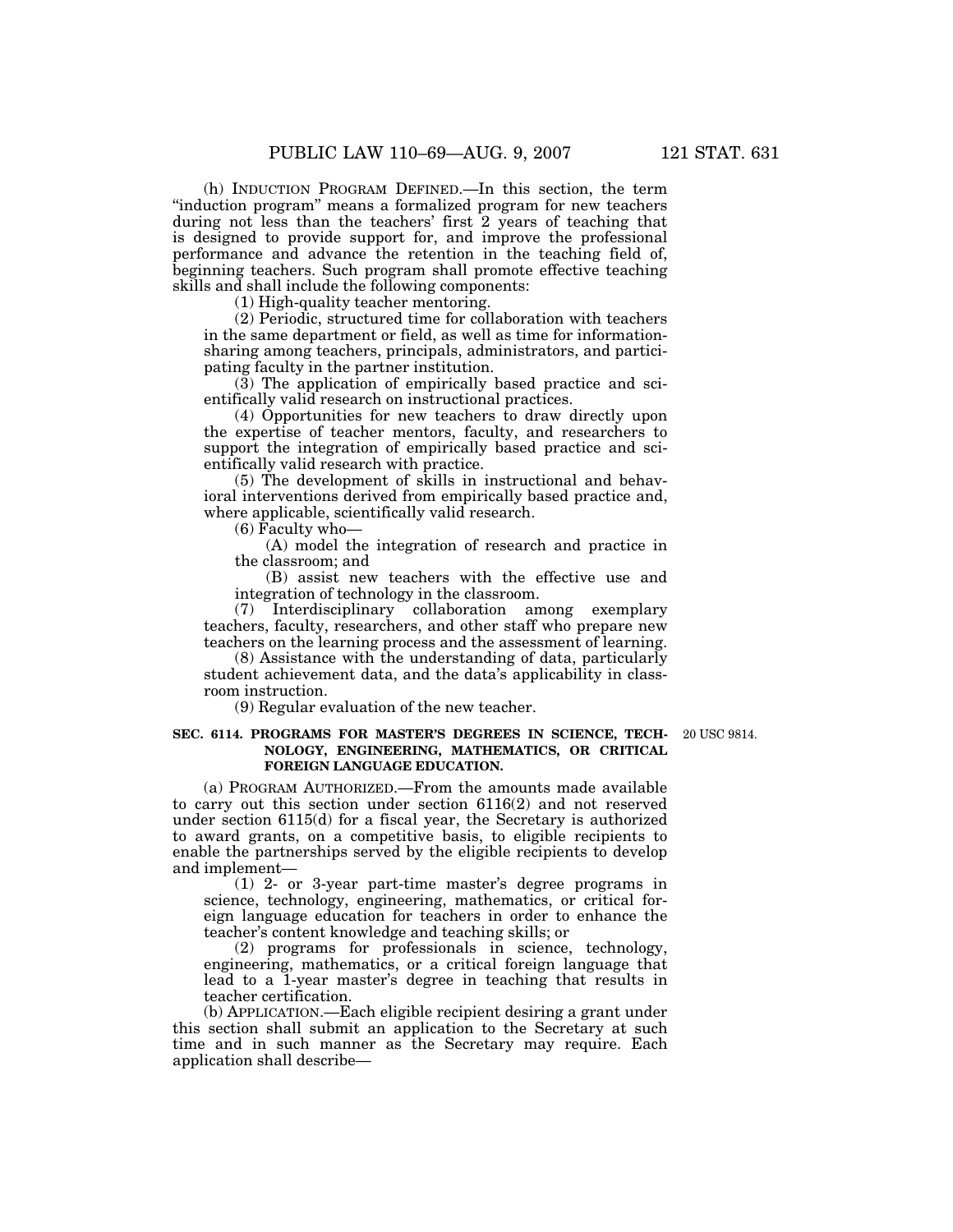(1) how a department of science, technology, engineering, mathematics, or a critical foreign language will ensure significant collaboration with a school, department, or program of education in the development of the master's degree programs authorized under subsection (a), or how a department or school with a competency-based degree program has ensured, in the development of a master's degree program, the provision of rigorous studies in science, technology, engineering, mathematics, or a critical foreign language that enhance the teachers' content knowledge and teaching skills;

(2) the role of the local educational agency in the partnership in developing and administering the program and how feedback from the local educational agency, school, and participants will be used to improve the program;

(3) how the program will help increase the percentage of highly qualified mathematics, science, or critical foreign language teachers, including increasing the percentage of such teachers teaching in schools determined by the partnership to be most in need;

(4) how the program will—

(A) improve student academic achievement in mathematics, science, and, where applicable, technology and engineering and increase the number of students taking upper-level courses in such subjects; or

(B) increase the numbers of elementary school and secondary school students enrolled and continuing in critical foreign language courses;

(5) how the program will prepare participants to become more effective science, technology, engineering, mathematics, or critical foreign language teachers;

(6) how the program will prepare participants to assume leadership roles in their schools;

(7) how teachers (or science, technology, engineering, mathematics, or critical foreign language professionals) who are members of groups that are underrepresented in the teaching of science, technology, engineering, mathematics, or critical foreign languages and teachers from schools determined by the partnership to be most in need will be encouraged to apply for and participate in the program;

(8) the ongoing activities and services that will be provided to graduates of the program;

(9) how the partnership will continue the activities assisted under the grant when the grant period ends;

(10) how the partnership will assess, during the program, the content knowledge and teaching skills of the program participants; and

(11) methods to ensure applicants to the master's degree program for professionals in science, technology, engineering, mathematics, or a critical foreign language demonstrate advanced knowledge in the relevant subject.

(c) AUTHORIZED ACTIVITIES.—Each eligible recipient receiving a grant under this section shall use the grant funds to develop and implement a 2- or 3-year part-time master's degree program in science, technology, engineering, mathematics, or critical foreign language education for teachers in order to enhance the teachers' content knowledge and teaching skills, or programs for professionals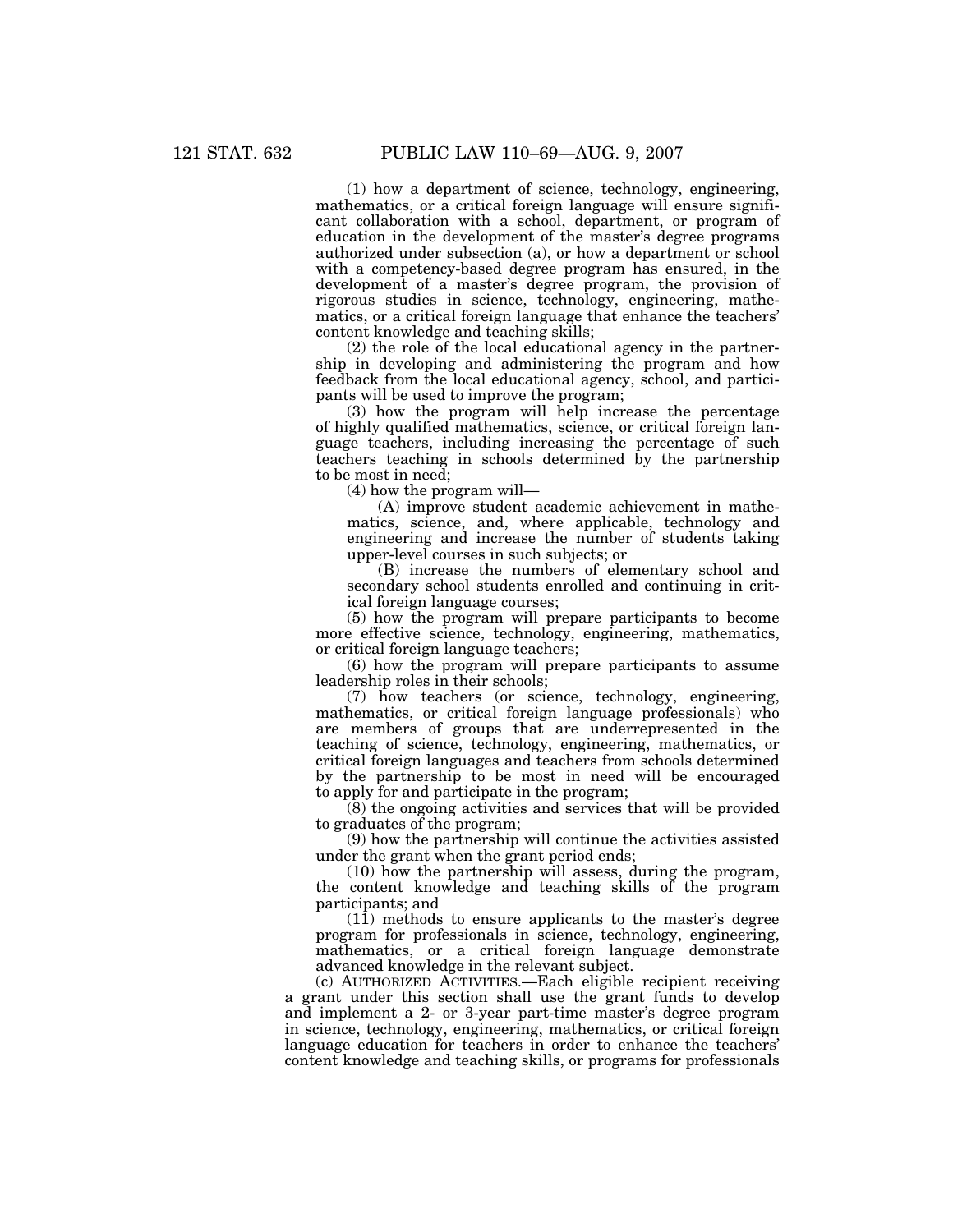in science, technology, engineering, mathematics, or a critical foreign language that lead to a 1-year master's degree in teaching

that results in teacher certification. The program shall—

(1) promote effective teaching skills so that program participants become more effective science, technology, engineering, mathematics, or critical foreign language teachers;

(2) prepare teachers to assume leadership roles in their schools by participating in activities such as teacher mentoring, development of curricula that integrate state of the art applications of science, technology, engineering, mathematics, or critical foreign language into the classroom, working with school administrators in establishing in-service professional development of teachers, and assisting in evaluating data and assessments to improve student academic achievement;

(3) use high-quality research, laboratory, or internship experiences for program participants that are integrated with coursework;

(4) provide student teaching or clinical classroom experience;

(5) if implementing a program in which participants are prepared to teach science, technology, engineering, mathematics, or critical foreign language courses, provide strategies for improving student literacy;

 $(6)$  align the content knowledge in the master's degree program with challenging student academic achievement standards and challenging academic content standards established by the State in which the program is conducted;

(7) encourage the participation of—

(A) individuals who are members of groups that are underrepresented in the teaching of science, technology, engineering, mathematics, or critical foreign languages;

(B) members of the Armed Forces who are transitioning to civilian life; and

(C) teachers teaching in schools determined by the partnership to be most in need;

 $(8)$  offer tuition assistance, based on need, as appropriate; (9) create opportunities for enhanced and ongoing professional development for teachers that improves the science, technology, engineering, mathematics, and critical foreign language content knowledge and teaching skills of such teachers; and

(10) evaluate and report on the impact of the program, in accordance with subsection (d).

(d) EVALUATION AND REPORT.—Each eligible recipient receiving a grant under this section shall evaluate, using measurable objectives and benchmarks, and provide an annual report to the Secretary regarding, the extent to which the program assisted under this section succeeded in the following:

(1) Increasing the number and percentage of science, technology, engineering, mathematics, or critical foreign language teachers who have a master's degree and meet 1 or more of the following requirements:

(A) Are teaching in schools determined by the partnership to be most in need, and taught in such schools prior to participation in the program.

(B) Are teaching in schools determined by the partnership to be most in need, and did not teach in such schools prior to participation in the program.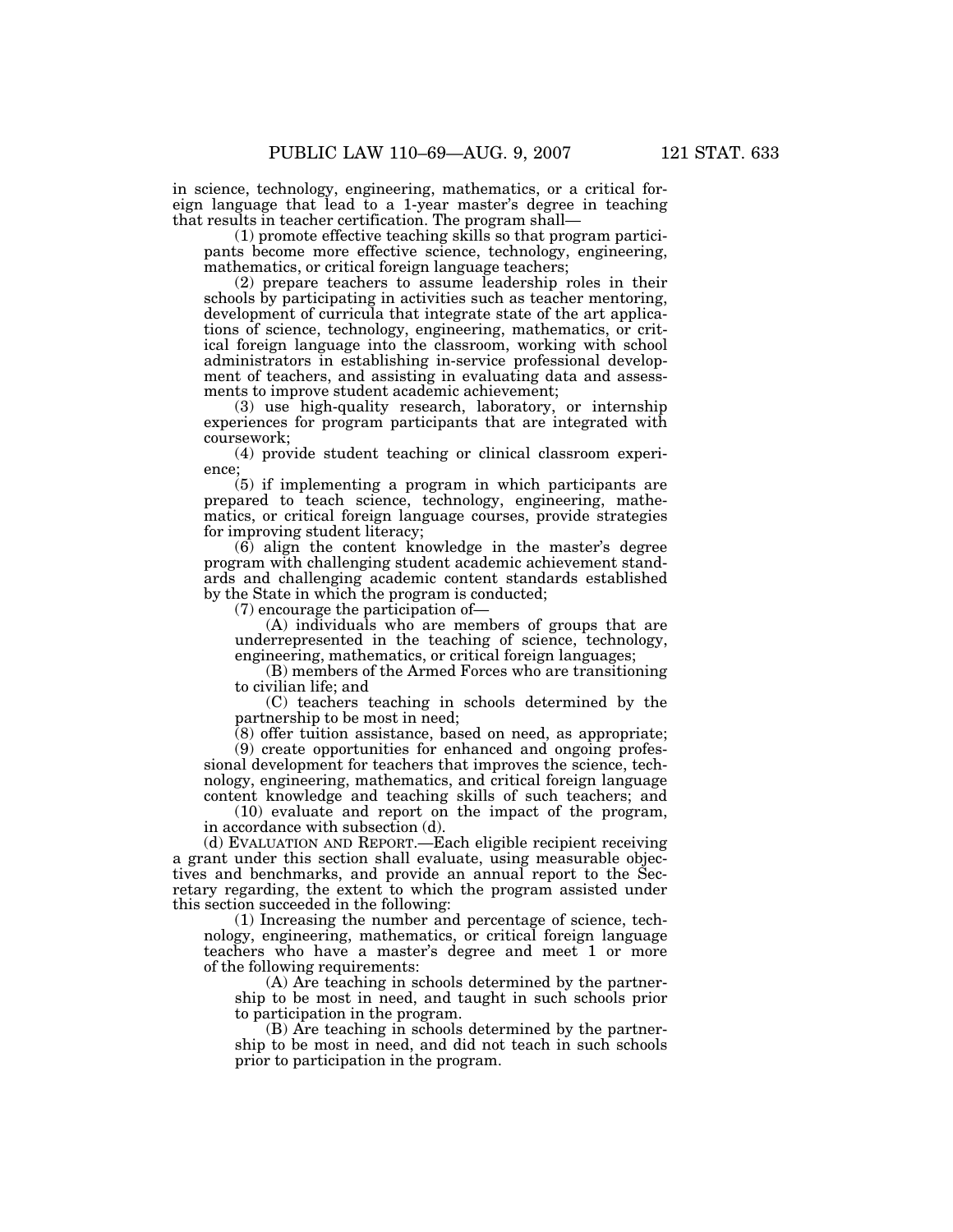(C) Are members of a group underrepresented in the teaching of science, technology, engineering, mathematics, or a critical foreign language.

(2) Bringing professionals in science, technology, engineering, mathematics, or a critical foreign language into the field of teaching.

(3) Retaining teachers who participate in the program.

20 USC 9815.

#### **SEC. 6115. GENERAL PROVISIONS.**

(a) DURATION OF GRANTS.—The Secretary shall award each grant under this part for a period of not more than 5 years.

(b) MATCHING REQUIREMENT.—Each eligible recipient that receives a grant under this part shall provide, from non-Federal sources, an amount equal to 50 percent of the amount of the grant (which may be provided in cash or in kind) to carry out the activities supported by the grant.

(c) SUPPLEMENT, NOT SUPPLANT.—Grant funds provided under this part shall be used to supplement, and not supplant, other Federal or State funds.

(d) EVALUATION.—From amounts made available for any fiscal year under section 6116, the Secretary shall reserve such sums as may be necessary—

(1) to provide for the conduct of an annual independent evaluation, by grant or by contract, of the activities assisted under this part, which shall include an assessment of the impact of the activities on student academic achievement; and

(2) to prepare and submit an annual report on the results of the evaluation described in paragraph  $(1)$  to the Committee on Health, Education, Labor, and Pensions of the Senate, the Committee on Education and Labor of the House of Representatives, and the Committees on Appropriations of the Senate and House of Representatives.

20 USC 9816.

#### **SEC. 6116. AUTHORIZATION OF APPROPRIATIONS.**

There are authorized to be appropriated to carry out this section  $$276,200,000$  for fiscal year  $2008$ , and such sums as may be necessary for each of the 2 succeeding fiscal years, of which—

(1) \$151,200,000 shall be available to carry out section 6113 for fiscal year 2008 and each succeeding fiscal year; and

 $(2)$  \$125,000,000 shall be available to carry out section 6114 for fiscal year 2008 and each succeeding fiscal year.

# **PART II—ADVANCED PLACEMENT AND INTER-NATIONAL BACCALAUREATE PROGRAMS**

20 USC 9831

#### **SEC. 6121. PURPOSE.**

It is the purpose of this part—

(1) to raise academic achievement through Advanced Placement and International Baccalaureate programs by increasing, by 70,000, over a 4-year period beginning in 2008, the number of teachers serving high-need schools who are qualified to teach Advanced Placement or International Baccalaureate courses in mathematics, science, and critical foreign languages;

(2) to increase, to 700,000 per year, the number of students attending high-need schools who—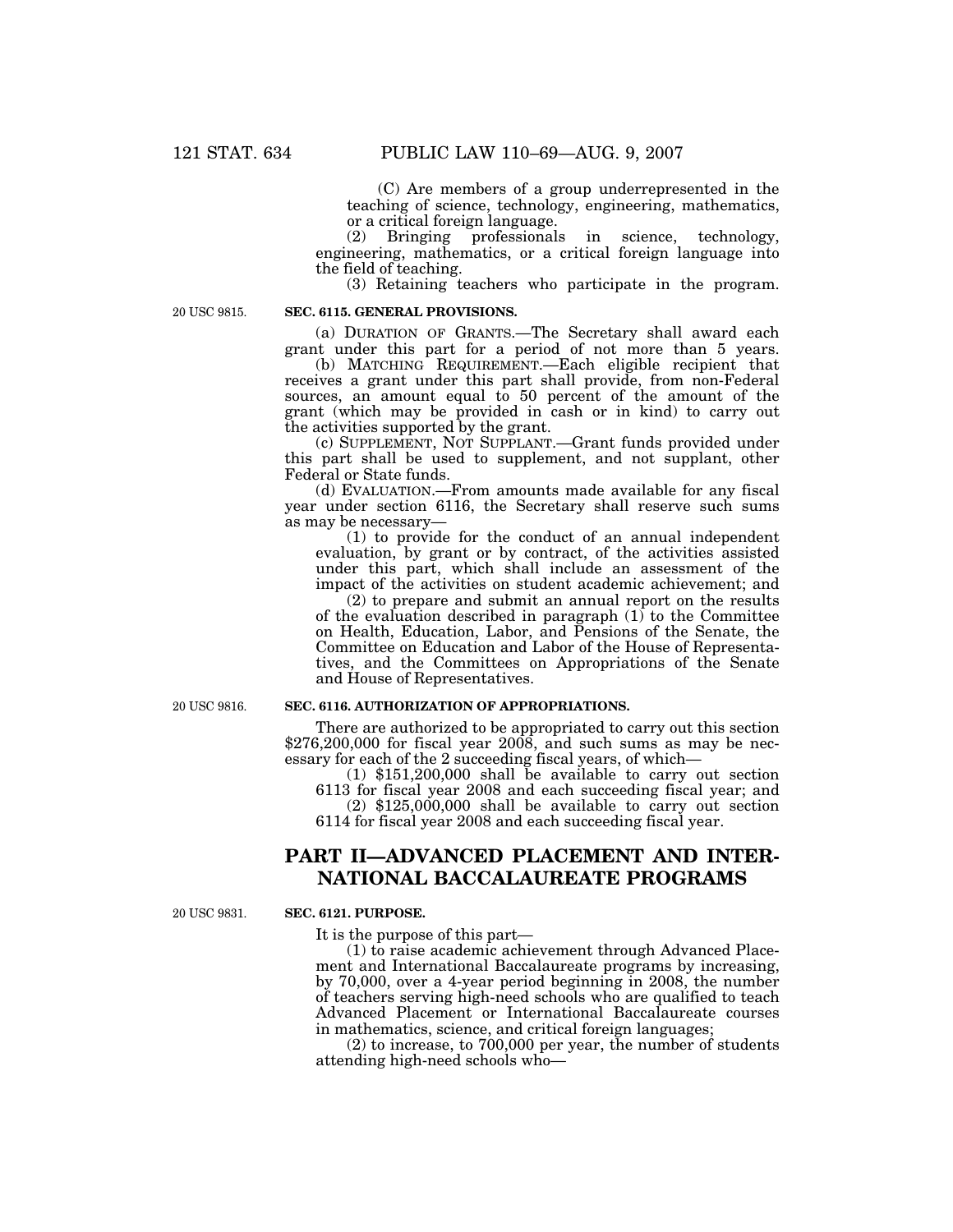(A) take and score a 3, 4, or 5 on an Advanced Placement examination in mathematics, science, or a critical foreign language administered by the College Board; or

(B) achieve a passing score on an examination administered by the International Baccalaureate Organization in such a subject;

(3) to increase the availability of, and enrollment in, Advanced Placement or International Baccalaureate courses in mathematics, science, and critical foreign languages, and pre-Advanced Placement or pre-International Baccalaureate courses in such subjects, in high-need schools; and

(4) to support statewide efforts to increase the availability of, and enrollment in, Advanced Placement or International Baccalaureate courses in mathematics, science, and critical foreign languages, and pre-Advanced Placement or pre-International Baccalaureate courses in such subjects, in high-need schools.

#### **SEC. 6122. DEFINITIONS.**

In this part:

(1) ADVANCED PLACEMENT OR INTERNATIONAL BACCA-LAUREATE COURSE.—The term ''Advanced Placement or International Baccalaureate course'' means—

(A) a course of college-level instruction provided to secondary school students, terminating in an examination administered by the College Board or the International Baccalaureate Organization, or another such examination approved by the Secretary; or

(B) another highly rigorous, evidence-based, postsecondary preparatory program terminating in an examination administered by another nationally recognized educational organization that has a demonstrated record of effectiveness in assessing secondary school students, or another such examination approved by the Secretary.

(2) ELIGIBLE ENTITY.—The term ''eligible entity'' means— (A) a State educational agency;

(B) a local educational agency; or

(C) a partnership consisting of—

(i) a national, regional, or statewide nonprofit organization, with expertise and experience in providing Advanced Placement or International Baccalaureate services; and

(ii) a State educational agency or local educational agency.

(3) LOW-INCOME STUDENT.—The term ''low-income student'' has the meaning given the term ''low-income individual'' in section 1707(3) of the Elementary and Secondary Education Act of 1965 (20 U.S.C. 6537(3)).

(4) HIGH CONCENTRATION OF LOW-INCOME STUDENTS.—The term ''high concentration of low-income students'' has the meaning given the term in section 1707(2) of the Elementary and Secondary Education Act of 1965 (20 U.S.C. 6537(2)).

(5) HIGH-NEED LOCAL EDUCATIONAL AGENCY.—The term ''high-need local educational agency'' means a local educational agency or educational service agency described in 6112(3)(A).

(6) HIGH-NEED SCHOOL.—The term ''high-need school'' means a secondary school—

20 USC 9832.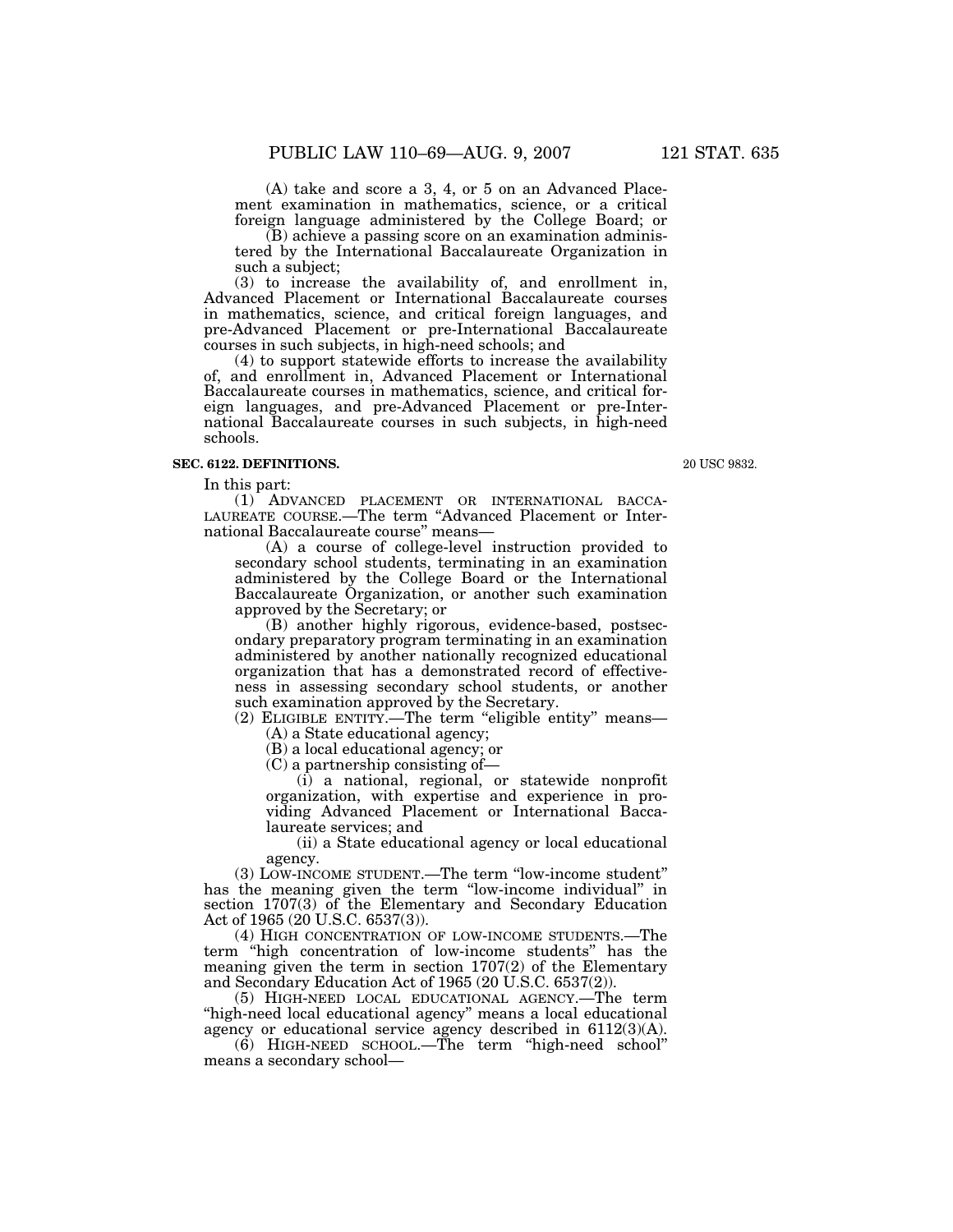(A) with a pervasive need for Advanced Placement or International Baccalaureate courses in mathematics, science, or critical foreign languages, or for additional Advanced Placement or International Baccalaureate courses in such a subject; and

 $(B)(i)$  with a high concentration of low-income students; or

(ii) designated with a school locale code of 41, 42, or 43, as determined by the Secretary.

20 USC 9833.

#### **SEC. 6123. ADVANCED PLACEMENT AND INTERNATIONAL BACCA-LAUREATE PROGRAMS.**

(a) PROGRAM AUTHORIZED.—From the amounts appropriated under subsection (l), the Secretary is authorized to award grants, on a competitive basis, to eligible entities to enable the eligible entities to carry out the authorized activities described in subsection (g).

(b) DURATION OF GRANTS.—The Secretary may award grants under this section for a period of not more than 5 years.

(c) COORDINATION.—The Secretary shall coordinate the activities carried out under this section with the activities carried out under section 1705 of the Elementary and Secondary Education Act of 1965 (20 U.S.C. 6535).

(d) PRIORITY.—In awarding grants under this section, the Secretary shall give priority to eligible entities that are part of a statewide strategy for increasing—

(1) the availability of Advanced Placement or International Baccalaureate courses in mathematics, science, and critical foreign languages, and pre-Advanced Placement or pre-International Baccalaureate courses in such subjects, in high-need schools; and

(2) the number of students who participate in Advanced Placement or International Baccalaureate courses in mathematics, science, and critical foreign language in high-need schools, and take and score a 3, 4, or 5 on an Advanced Placement examination in such a subject, or pass an examination administered by the International Baccalaureate Organization in such a subject in such schools.

(e) EQUITABLE DISTRIBUTION.—The Secretary, to the extent practicable, shall—

(1) ensure an equitable geographic distribution of grants under this section among the States; and

(2) promote an increase in participation in Advanced Placement or International Baccalaureate mathematics, science, and critical foreign language courses and examinations in all States. (f) APPLICATION.—

(1) IN GENERAL.—Each eligible entity desiring a grant under this section shall submit an application to the Secretary at such time, in such manner, and containing such information as the Secretary may reasonably require.

(2) CONTENTS.—The application shall, at a minimum, include a description of—

(A) the goals and objectives for the project, including—

(i) increasing the number of teachers serving highneed schools who are qualified to teach Advanced Placement or International Baccalaureate courses in mathematics, science, or critical foreign languages;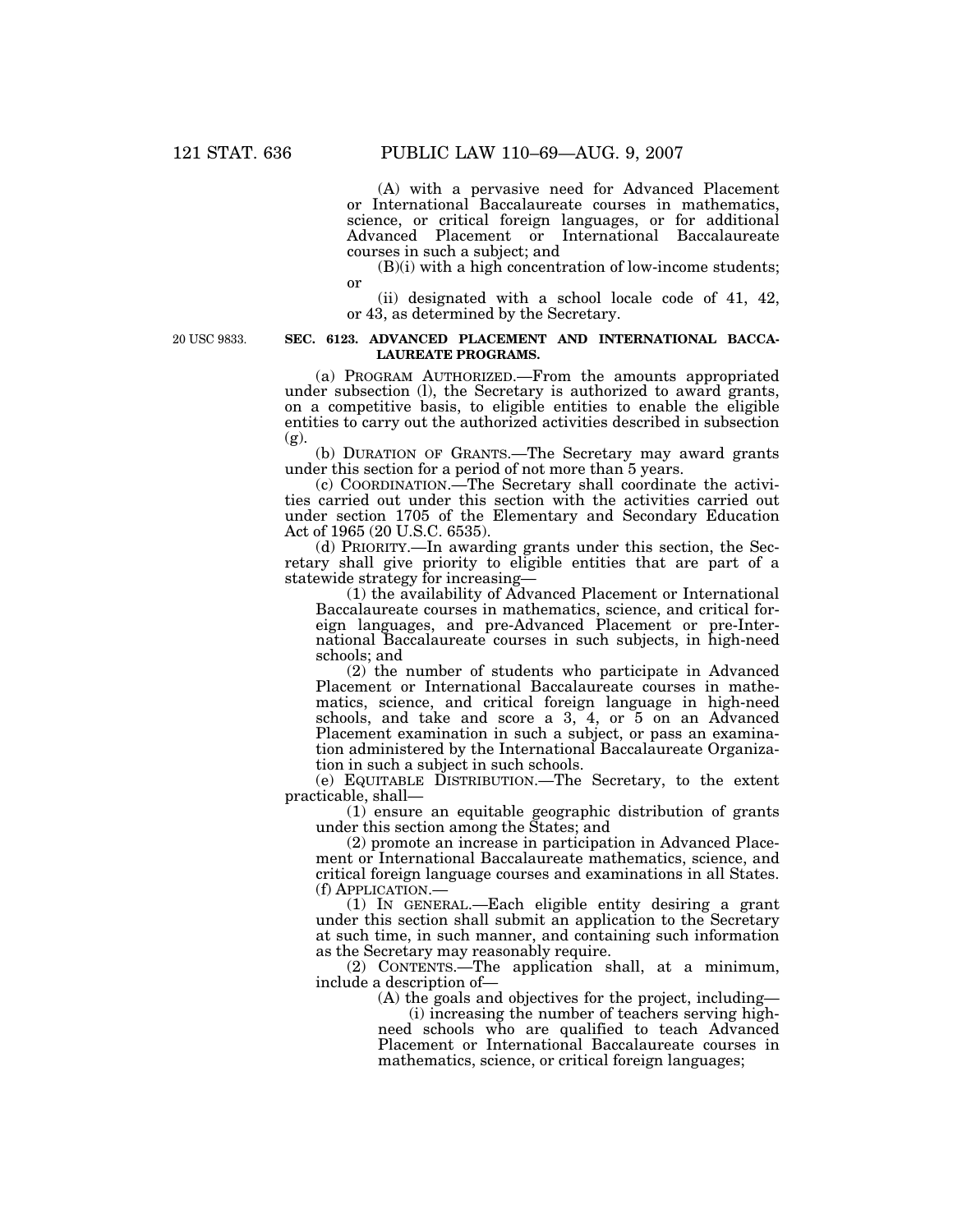(ii) increasing the number of qualified teachers serving high-need schools who are teaching Advanced Placement or International Baccalaureate courses in mathematics, science, or critical foreign languages to students in the high-need schools;

(iii) increasing the number of Advanced Placement or International Baccalaureate courses in mathematics, science, and critical foreign languages that are available to students attending high-need schools; and

(iv) increasing the number of students attending a high-need school, particularly low-income students, who enroll in and pass—

(I) Advanced Placement or International Baccalaureate courses in mathematics, science, or critical foreign languages; and

(II) pre-Advanced Placement or pre-International Baccalaureate courses in such a subject (where provided in accordance with subparagraph (B));

(B) how the eligible entity will ensure that students have access to courses, including pre-Advanced Placement and pre-International Baccalaureate courses, that will prepare the students to enroll and succeed in Advanced Placement or International Baccalaureate courses in mathematics, science, or critical foreign languages;

(C) how the eligible entity will provide professional development for teachers assisted under this section;

(D) how the eligible entity will ensure that teachers serving high-need schools are qualified to teach Advanced Placement or International Baccalaureate courses in mathematics, science, or critical foreign languages;

(E) how the eligible entity will provide for the involvement of business and community organizations and other entities, including institutions of higher education, in the activities to be assisted; and

(F) how the eligible entity will use funds received under this section, including how the eligible entity will evaluate the success of its project.

(g) AUTHORIZED ACTIVITIES.—

(1) IN GENERAL.—Each eligible entity that receives a grant under this section shall use the grant funds to carry out activities designed to increase—

(A) the number of qualified teachers serving high-need schools who are teaching Advanced Placement or International Baccalaureate courses in mathematics, science, or critical foreign languages; and

(B) the number of students attending high-need schools who enroll in, and pass, the examinations for such Advanced Placement or International Baccalaureate courses.

(2) PERMISSIVE ACTIVITIES.—The activities described in paragraph (1) may include—

(A) teacher professional development, in order to expand the pool of teachers in the participating State,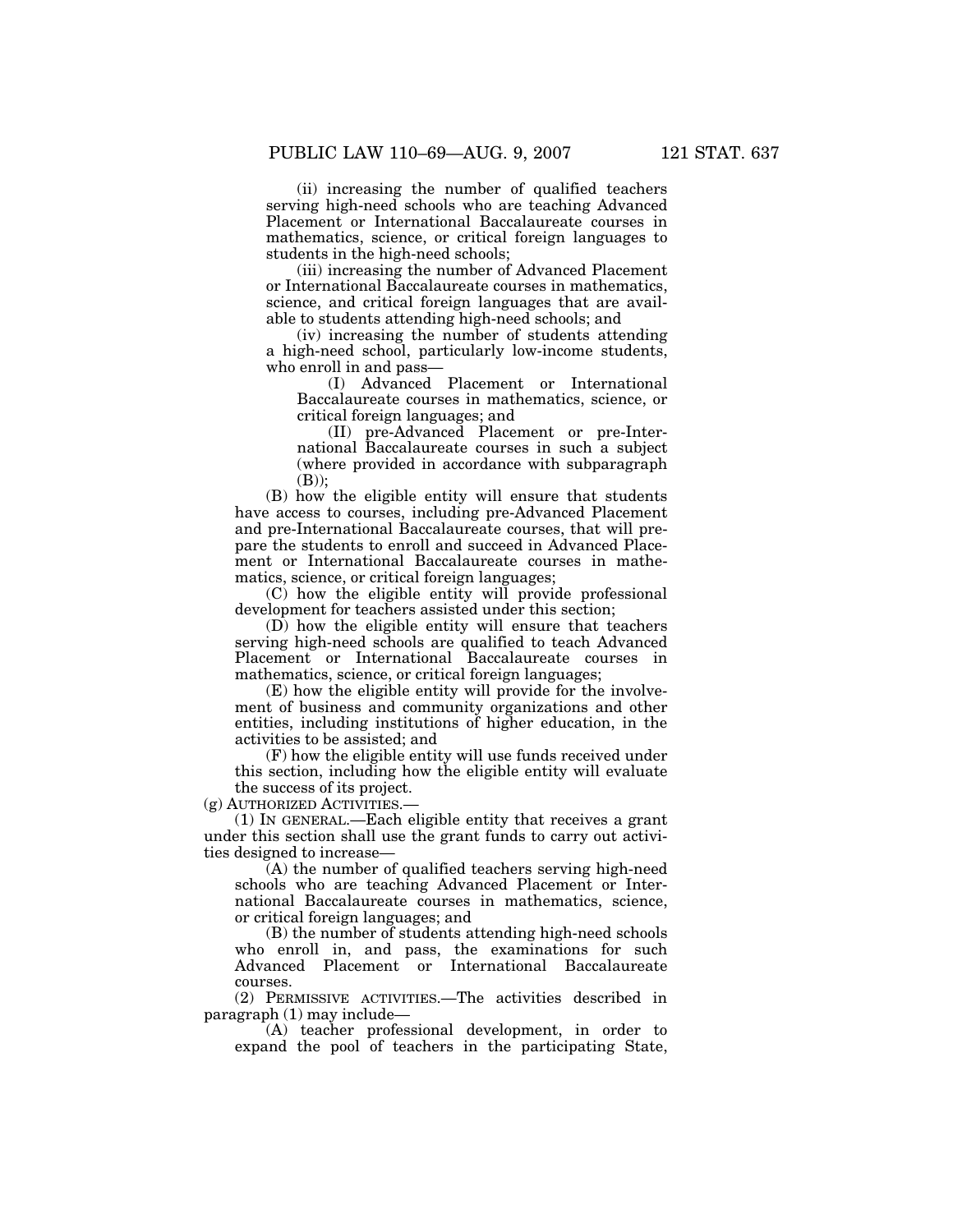local educational agency, or high-need school who are qualified to teach Advanced Placement or International Baccalaureate courses in mathematics, science, or critical foreign languages;

(B) pre-Advanced Placement or pre-International course development and professional development;

(C) coordination and articulation between grade levels to prepare students to enroll and succeed in Advanced Placement or International Baccalaureate courses in mathematics, science, or critical foreign languages;

(D) purchase of instructional materials;

(E) activities to increase the availability of, and participation in, online Advanced Placement or International Baccalaureate courses in mathematics, science, and critical foreign languages;

(F) reimbursing low-income students attending highneed schools for part or all of the cost of Advanced Placement or International Baccalaureate examination fees;

(G) carrying out subsection (j), relating to collecting and reporting data;

(H) in the case of a State educational agency that receives a grant under this section, awarding subgrants to local educational agencies to enable the local educational agencies to carry out authorized activities described in subparagraphs  $(A)$  through  $(G)$ ; and

(I) providing salary increments or bonuses to teachers serving high-need schools who—

(i) become qualified to teach, and teach, Advanced Placement or International Baccalaureate courses in mathematics, science, or a critical foreign language; or

(ii) increase the number of low-income students, who take Advanced Placement or International Baccalaureate examinations in mathematics, science, or a critical foreign language with the goal of successfully passing such examinations.

(h) MATCHING REQUIREMENT.—

(1) IN GENERAL.—Subject to paragraph (2), each eligible entity that receives a grant under this section shall provide, toward the cost of the activities assisted under the grant, from non-Federal sources, an amount equal to 200 percent of the amount of the grant, except that an eligible entity that is a high-need local educational agency shall provide an amount equal to not more than 100 percent of the amount of the grant.

(2) WAIVER.—The Secretary may waive all or part of the matching requirement described in paragraph (1) for any fiscal year for an eligible entity described in subparagraph (A) or (B) of section 6122(2), if the Secretary determines that applying the matching requirement to such eligible entity would result in serious hardship or an inability to carry out the authorized activities described in subsection (g).

(i) SUPPLEMENT NOT SUPPLANT.—Grant funds provided under this section shall be used to supplement, not supplant, other Federal and non-Federal funds available to carry out the activities described in subsection (g).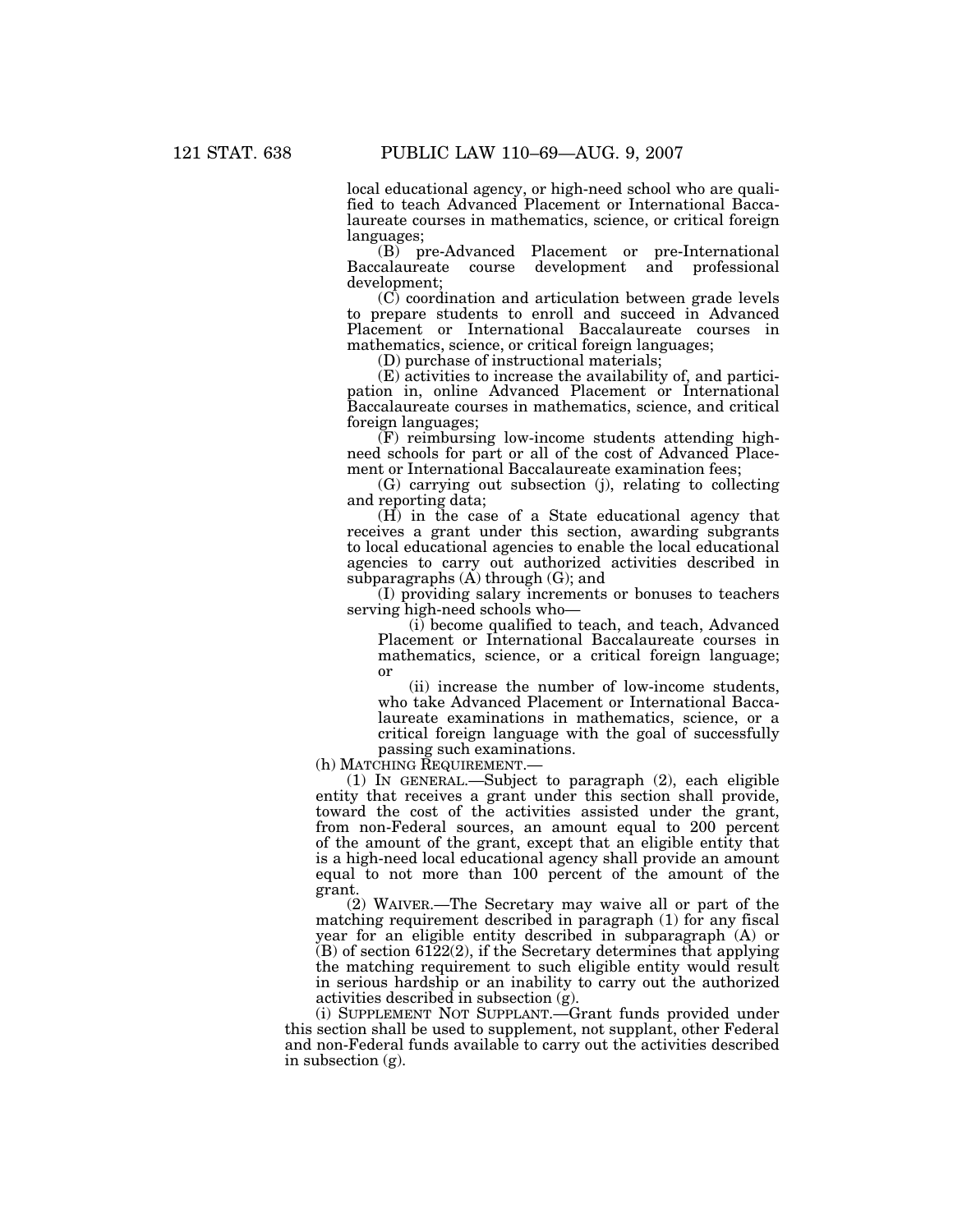(j) COLLECTING AND REPORTING REQUIREMENTS.—

(1) REPORT.—Each eligible entity receiving a grant under this section shall collect and report to the Secretary annually such data on the results of the grant as the Secretary may reasonably require, including data regarding—

(A) the number of students enrolling in Advanced Placement or International Baccalaureate courses in mathematics, science, or a critical foreign language, and pre-Advanced Placement or pre-International Baccalaureate courses in such a subject, by the grade the student is enrolled in, and the distribution of grades those students receive;

(B) the number of students taking Advanced Placement or International Baccalaureate examinations in mathematics, science, or a critical foreign language, and the distribution of scores on those examinations by the grade the student is enrolled in at the time of the examination;

(C) the number of teachers receiving training in teaching Advanced Placement or International Baccalaureate courses in mathematics, science, or a critical foreign language who will be teaching such courses in the next school year;

(D) the number of teachers becoming qualified to teach Advanced Placement or International Baccalaureate courses in mathematics, science, or a critical foreign language; and

(E) the number of qualified teachers who are teaching Advanced Placement or International Baccalaureate courses in mathematics, science, or critical foreign languages to students in a high-need school.

(2) REPORTING OF DATA.—Each eligible entity receiving a grant under this section shall report data required under para $graph(1)$ 

(A) disaggregated by subject area;

(B) in the case of student data, disaggregated in the same manner as information is disaggregated under section  $1111(h)(1)(C)(i)$  of the Elementary and Secondary Education Act of 1965 (20 U.S.C. 6311(h)(1)(C)(i)); and

(C) to the extent feasible, in a manner that allows comparison of conditions before, during, and after the project.

(k) EVALUATION AND REPORT.—From the amount made available for any fiscal year under subsection (l), the Secretary shall reserve such sums as may be necessary—

(1) to conduct an annual independent evaluation, by grant or by contract, of the program carried out under this section, which shall include an assessment of the impact of the program on student academic achievement; and

(2) to prepare and submit an annual report on the results of the evaluation described in paragraph  $(1)$  to the Committee on Health, Education, Labor, and Pensions of the Senate, the Committee on Education and Labor of the House of Representatives, and the Committees on Appropriations of the Senate and House of Representatives.

(l) AUTHORIZATION OF APPROPRIATIONS.—There are authorized to be appropriated to carry out this section \$75,000,000 for fiscal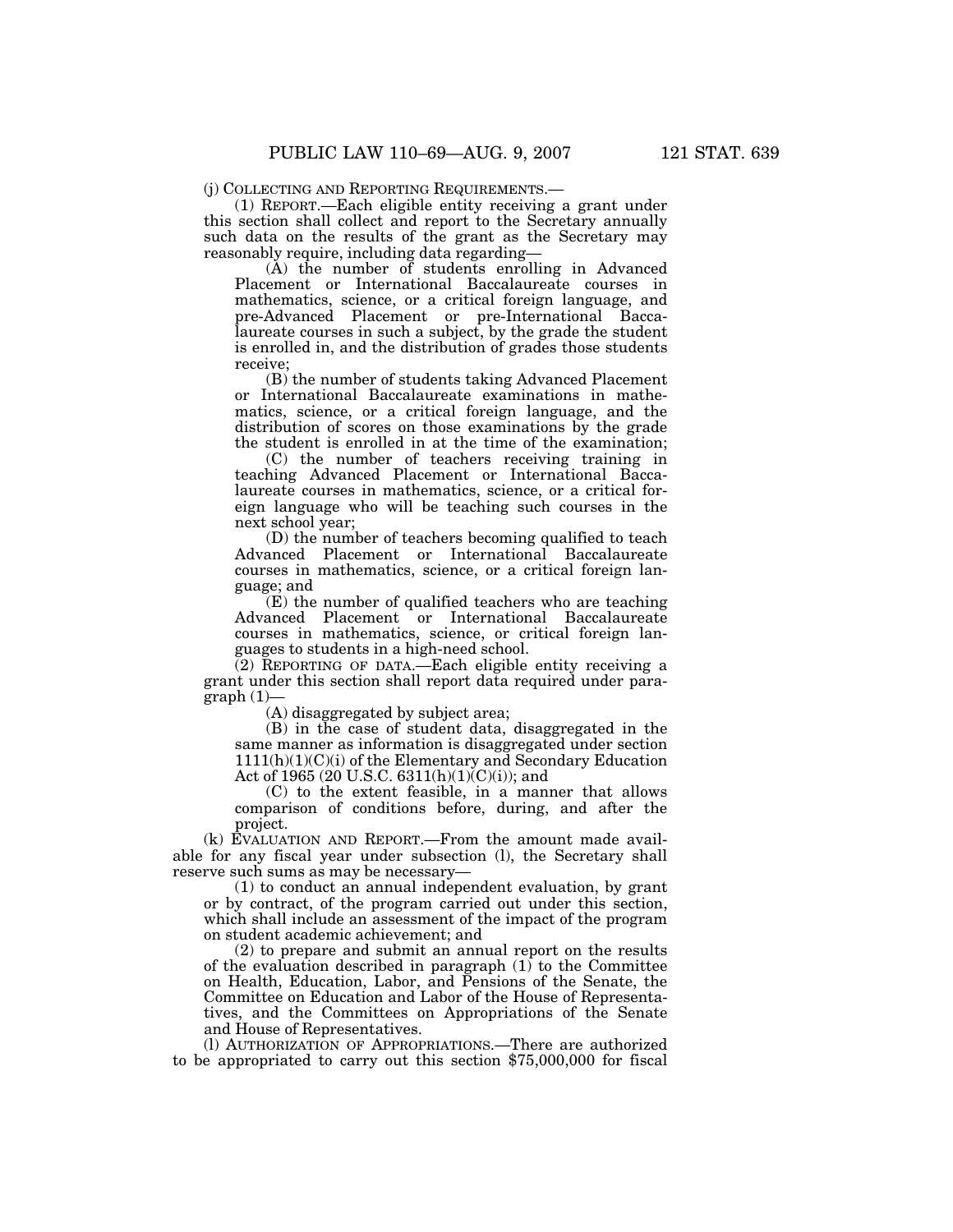year 2008, and such sums as may be necessary for each of the 2 succeeding fiscal years.

## **PART III—PROMISING PRACTICES IN SCIENCE, TECHNOLOGY, ENGINEERING, AND MATHE-MATICS TEACHING**

20 USC 9841.

#### **SEC. 6131. PROMISING PRACTICES.**

(a) PURPOSE.—The purpose of this section is to establish an expert panel to provide information on promising practices for strengthening teaching and learning in science, technology, engineering, and mathematics at the elementary school and secondary school levels. The panel shall build on prior Federal efforts, such as efforts by the National Mathematics Advisory Panel, and shall synthesize scientific evidence pertaining to the improvement of science, technology, engineering, and mathematics teaching and learning.

(b) NATIONAL PANEL ON PROMISING PRACTICES IN K–12 STEM TEACHING AND LEARNING.—

(1) IN GENERAL.—The Secretary shall enter into a contract with the Center for Education of the National Academy of Sciences to establish and convene, not later than 1 year after the date of enactment of this Act, an expert panel to—

(A) identify promising practices for improving teaching and student achievement in science, technology, engineering, and mathematics in kindergarten through grade 12; and

(B) examine and synthesize the scientific evidence pertaining to the improvement of science, technology, engineering, and mathematics teaching and learning.

(2) COMPOSITION OF NATIONAL PANEL.—The National Academy of Sciences shall ensure that the panel established under paragraph (1) represents scientists, engineers, mathematicians, technologists, computer and information technology experts, educators, principals, researchers with expertise in teaching and learning (including experts in cognitive science), and others with relevant expertise. The National Academy of Sciences shall ensure that the panel includes the following:

(A) Representation of teachers and principals directly involved in teaching science, technology, engineering, and mathematics in kindergarten through grade 12.

(B) Representation of teachers and principals from diverse demographic groups and geographic areas, including urban, suburban, and rural schools.

(C) Representation of teachers and principals from public and private schools.

(3) QUALIFICATION OF MEMBERS.—The members of the panel established under paragraph (1) shall be individuals who have expertise and experience relating to—

(A) existing science, technology, engineering, and mathematics education programs;

(B) developing and improving science, technology, engineering, and mathematics curricula content;

(C) improving the academic achievement of students who are below grade level in science, technology, engineering, and mathematics fields; and

Contracts. Deadline.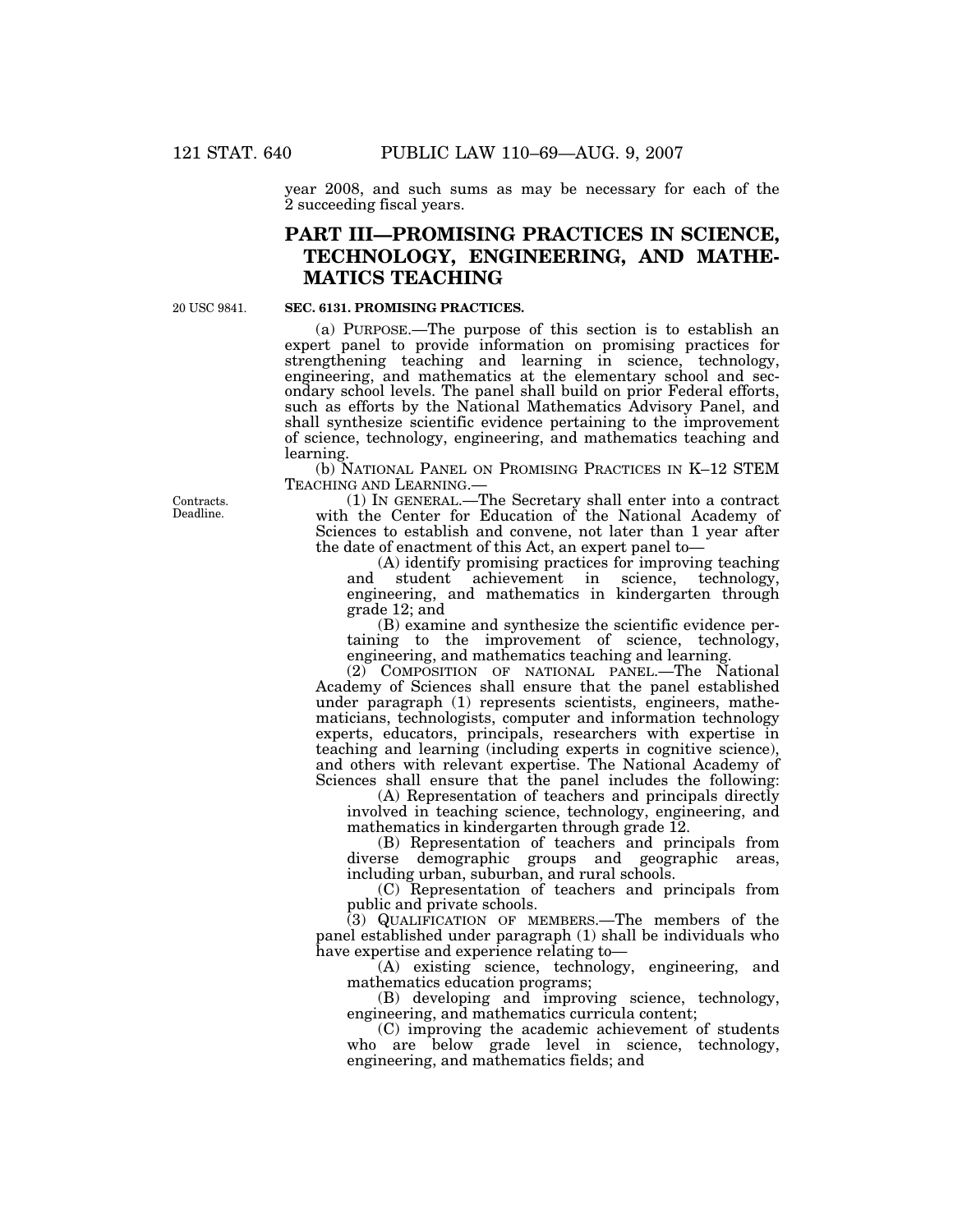(D) research on teaching or learning.

(c) AUTHORIZED ACTIVITIES OF NATIONAL PANEL.—The panel established under subsection (b) shall identify—

(1) promising practices in the effective teaching and learning of science, technology, engineering, and mathematics topics in kindergarten through grade 12;

(2) promising training and professional development techniques designed to help teachers increase their skills and expertise in improving student achievement in science, technology, engineering, and mathematics in kindergarten through grade 12;

(3) critical skills and skills progressions needed to enable students to acquire competence in science, technology, engineering, and mathematics and readiness for advanced secondary school and college level science, technology, engineering, and mathematics coursework;

(4) processes by which students with varying degrees of prior academic achievement and backgrounds learn effectively in the science, technology, engineering, and mathematics fields; and

(5) areas in which existing data about promising practices in science, technology, engineering, and mathematics education are insufficient.

(d) REPORT.—The panel established under subsection (b) shall prepare a written report for the Secretary that presents the findings of the panel pursuant to this section and includes recommendations, based on the findings of the panel, to strengthen science, technology, engineering, and mathematics teaching and learning in kindergarten through grade 12.

(e) DISSEMINATION.—The Secretary shall disseminate the report under subsection (d) to the public, State educational agencies, and local educational agencies, and shall make the information in such report available, in an easy to understand format, on the website of the Department.

(f) SCIENCE, TECHNOLOGY, ENGINEERING, AND MATHEMATICS PROMISING PRACTICES.—

(1) RELIABILITY AND MEASUREMENT.—The promising practices in the teaching of science, technology, engineering, and mathematics in elementary schools and secondary schools collected under this section shall be—

(A) reliable, valid, and grounded in scientifically valid research;

(B) inclusive of the critical skills and skill progressions needed for students to acquire competence in science, technology, engineering, and mathematics;

(C) reviewed regularly to assess effectiveness; and

(D) reviewed in the context of State academic assessments and student academic achievement standards.

(2) STUDENTS WITH DIVERSE LEARNING NEEDS.—In identifying promising practices under this section, the panel established under subsection (b) shall take into account the needs of students with diverse learning needs, particularly students with disabilities and students who are limited English proficient.

(g) AUTHORIZATION OF APPROPRIATIONS.—There are authorized to be appropriated to carry out this section \$1,200,000 for fiscal year 2008.

Public information. Website.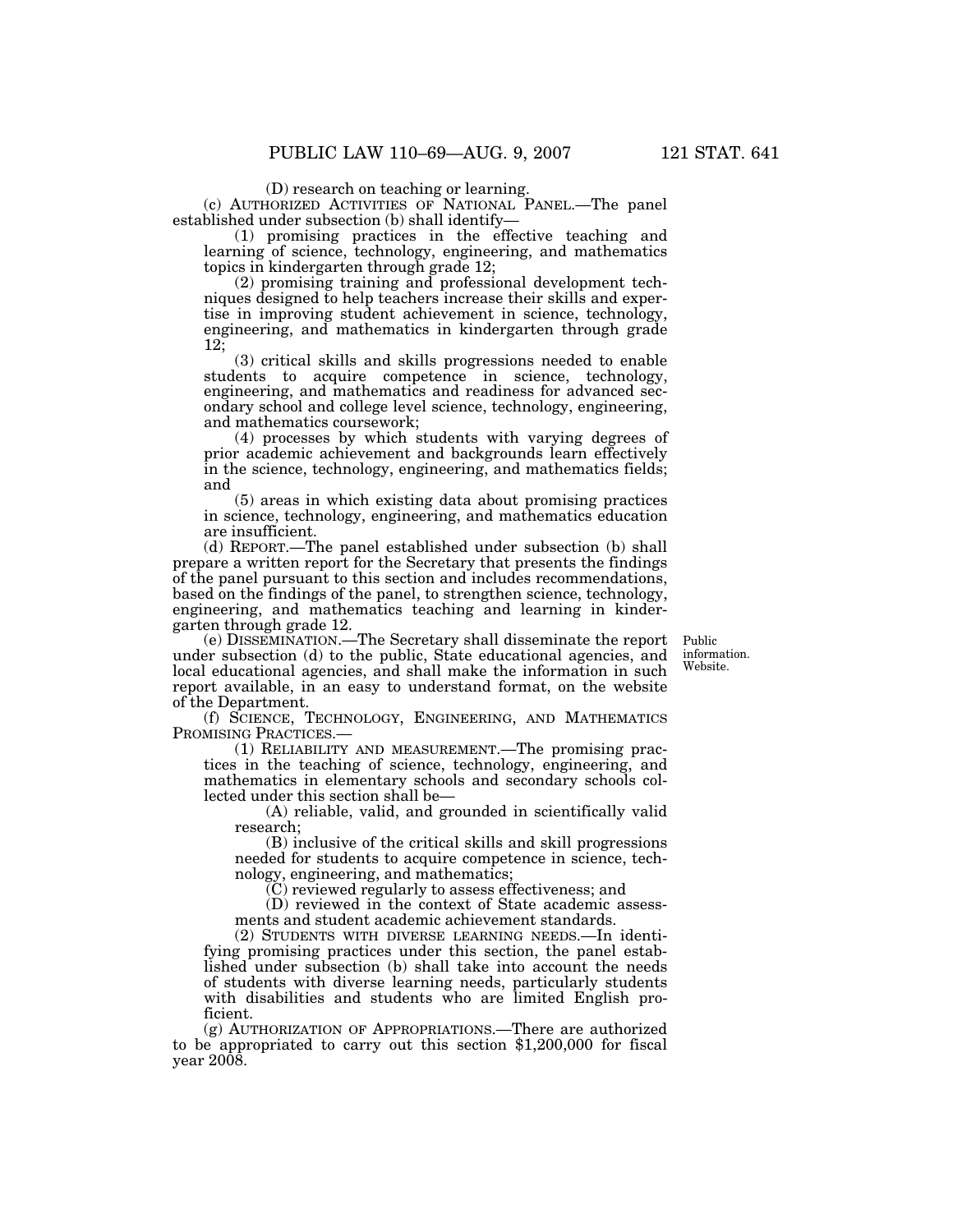## **Subtitle B—Mathematics**

20 USC 9851.

### **SEC. 6201. MATH NOW FOR ELEMENTARY SCHOOL AND MIDDLE SCHOOL STUDENTS PROGRAM.**

(a) PURPOSE.—The purpose of this section is to enable all students to reach or exceed grade-level academic achievement standards and to prepare the students to enroll in and pass algebra courses by—

(1) improving instruction in mathematics for students in kindergarten through grade 9 through the implementation of mathematics programs and the support of comprehensive mathematics initiatives that are research-based and reflect a demonstrated record of effectiveness; and

(2) providing targeted help to low-income students who are struggling with mathematics and whose achievement is significantly below grade level.

(b) DEFINITION OF ELIGIBLE LOCAL EDUCATIONAL AGENCY.— In this section, the term "eligible local educational agency" means a high-need local educational agency (as defined in section 6112(3)) serving 1 or more schools—

(1) with significant numbers or percentages of students whose mathematics skills are below grade level;

(2) that are not making adequate yearly progress in mathematics under section  $111\tilde{1}(b)(2)$  of the Elementary and Secondary Education Act of 1965 (20 U.S.C. 6311(b)(2)); or

(3) in which students are receiving instruction in mathematics from teachers who do not have mathematical content knowledge or expertise in the teaching of mathematics. (c) PROGRAM AUTHORIZED.—

(1) IN GENERAL.—From the amounts appropriated under subsection (k) for any fiscal year, the Secretary is authorized to award grants, on a competitive basis, for a period of 3 years, to State educational agencies to enable the State educational agencies to award grants to eligible local educational agencies to carry out the activities described in subsection (e) for students in any of the grades kindergarten through grade 9.

(2) PRIORITY.—In awarding grants under this section, the Secretary shall give priority to applications for projects that will implement statewide strategies for improving mathematics instruction and raising the mathematics achievement of students, particularly students in grades 4 through 8.

(d) STATE USES OF FUNDS.—

(1) IN GENERAL.—Each State educational agency that receives a grant under this section for a fiscal year—

(A) shall expend not more than a total of 10 percent of the grant funds to carry out the activities described in paragraph (2) or (3) for the fiscal year; and

(B) shall use not less than 90 percent of the grant funds to award grants, on a competitive basis, to eligible local educational agencies to enable the eligible local educational agencies to carry out the activities described in subsection (e) for the fiscal year.

(2) MANDATORY USES OF FUNDS.—A State educational agency shall use the grant funds made available under paragraph (1)(A) to carry out each of the following activities:

Grants.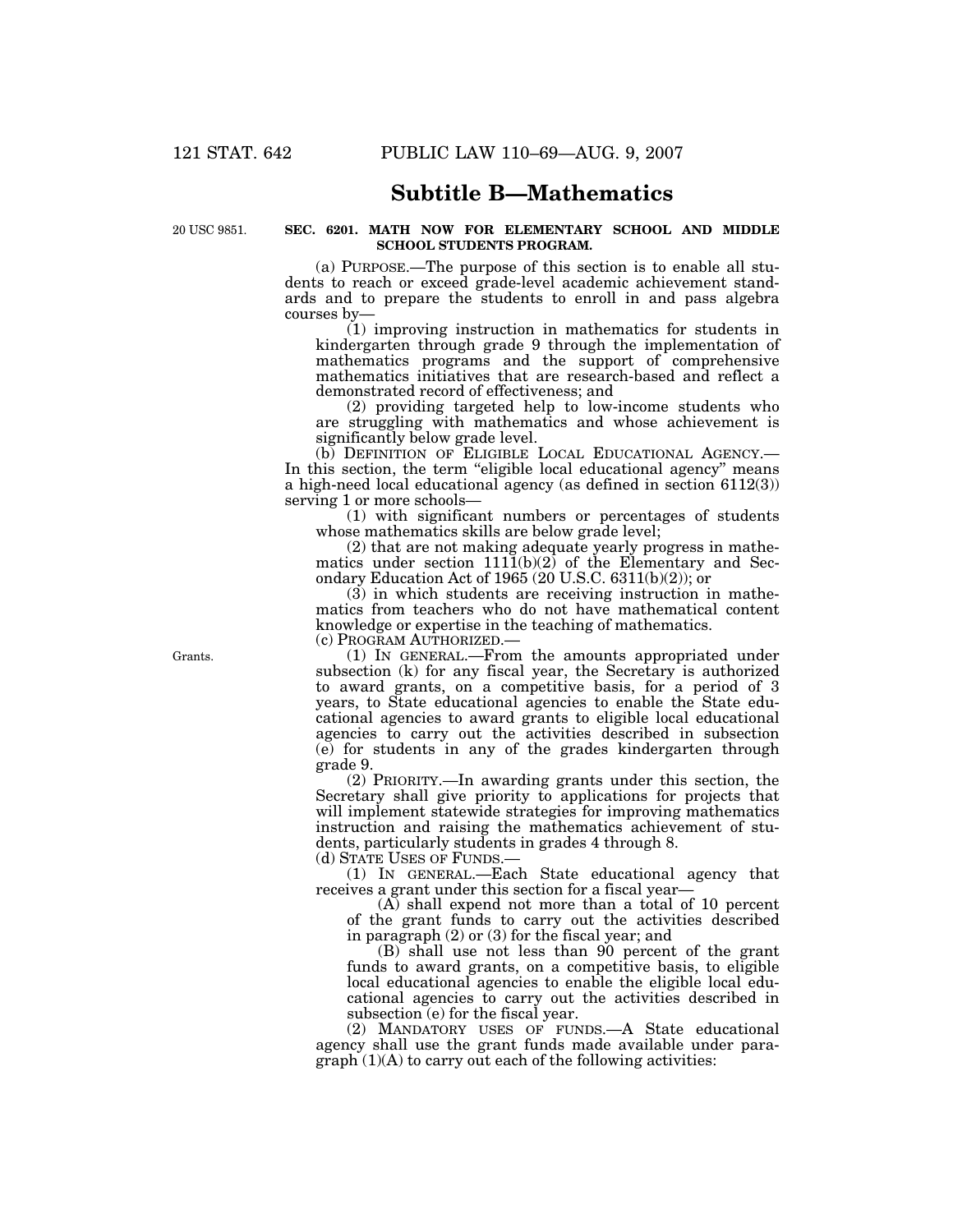(A) PLANNING AND ADMINISTRATION.—Planning and administration, including—

(i) evaluating applications from eligible local educational agencies using peer review teams described in subsection  $(f)(1)(D)$ ;

(ii) administering the distribution of grants to eligible local educational agencies; and

(iii) assessing and evaluating, on a regular basis, eligible local educational agency activities assisted under this section, with respect to whether the activities have been effective in increasing the number of students—

(I) making progress toward meeting gradelevel mathematics achievement; and

(II) meeting or exceeding grade-level mathematics achievement.

(B) REPORTING.—Annually providing the Secretary with a report on the implementation of this section as described in subsection (i).

(3) PERMISSIVE USES OF FUNDS; TECHNICAL ASSISTANCE.—

(A) IN GENERAL.—A State educational agency may use the grant funds made available under paragraph (1)(A) for 1 or more of the following technical assistance activities that assist an eligible local educational agency, upon request by the eligible local educational agency, in accomplishing the tasks required to design and implement a project under this section, including assistance in—

(i) implementing mathematics programs or comprehensive mathematics initiatives that are researchbased and reflect a demonstrated record of effectiveness;

(ii) evaluating and selecting diagnostic and classroom based instructional mathematics assessments; and

(iii) identifying eligible professional development providers to conduct the professional development activities described in subsection  $(e)(1)(B)$ .

(B) GUIDANCE.—The technical assistance described in subparagraph (A) shall be guided by researchers with expertise in the pedagogy of mathematics, mathematicians, and mathematics educators from high-risk, high-achievement schools and eligible local educational agencies.

(e) LOCAL USES OF FUNDS.—

(1) MANDATORY USES OF FUNDS.—Each eligible local educational agency receiving a grant under this section shall use the grant funds to carry out each of the following activities for students in any of the grades kindergarten through grade  $9.$ 

(A) To implement mathematics programs or comprehensive mathematics initiatives—

(i) for students in the grades of a participating school as identified in the application submitted under subsection  $(f)(2)(B)$ ; and

(ii) that are research-based and reflect a demonstrated record of effectiveness.

(B) To provide professional development and instructional leadership activities for teachers and, if appropriate,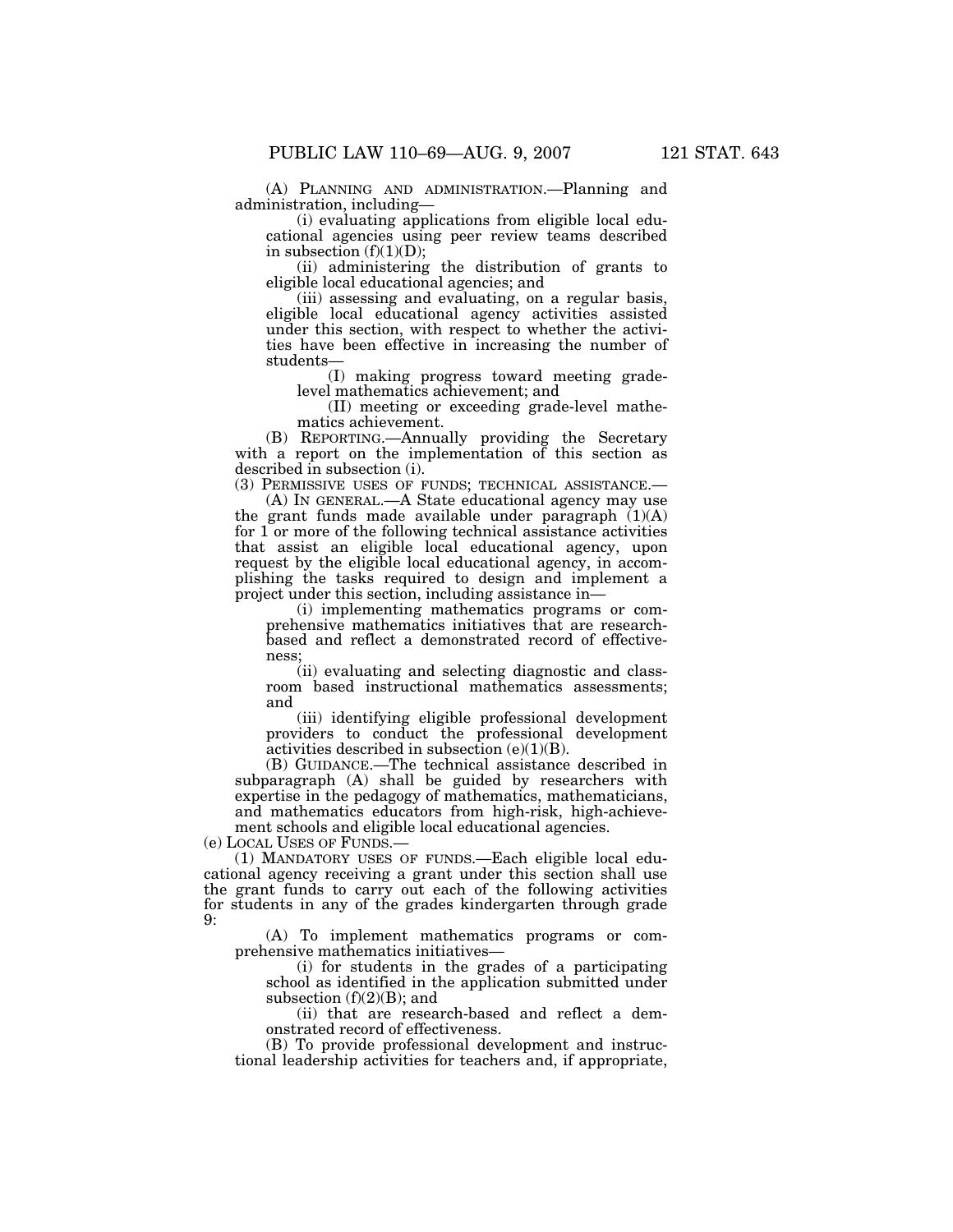for administrators and other school staff, on the implementation of comprehensive mathematics initiatives designed—

(i) to improve the achievement of students performing significantly below grade level;

(ii) to improve the mathematical content knowledge of the teachers, administrators, and other school staff;

(iii) to increase the use of effective instructional practices; and

(iv) to monitor student progress.

(C) To conduct continuous progress monitoring, which may include the adoption and use of assessments that—

(i) measure student progress and identify areas in which students need help in learning mathematics; and

(ii) reflect mathematics content that is consistent with State academic achievement standards in mathematics described in section 1111(b) of the Elementary and Secondary Education Act of 1965 (20 U.S.C. 6311(b)).

(2) PERMISSIVE USES OF FUNDS.—An eligible local educational agency may use grant funds under this section to—

(A) adopt and use mathematics instructional materials and assessments;

(B) implement classroom-based assessments, including diagnostic or formative assessments;

(C) provide remedial coursework and interventions for students, which may be provided before or after school;

(D) provide small groups with individualized instruction in mathematics;

(E) conduct activities designed to improve the content knowledge and expertise of teachers, such as the use of a mathematics coach, enrichment activities, and interdisciplinary methods of mathematics instruction; and

(F) collect and report performance data.

(f) APPLICATIONS.—

(1) STATE EDUCATIONAL AGENCY.—Each State educational agency desiring a grant under this section shall submit an application to the Secretary at such time and in such manner as the Secretary may require. Each application shall include—

(A) an assurance that the core mathematics instructional program, supplemental instructional materials, and intervention programs used by the eligible local educational agencies for the project, are research-based and reflect a demonstrated record of effectiveness and are aligned with State academic achievement standards;

(B) an assurance that eligible local educational agencies will meet the requirements described in paragraph  $(2);$ 

(C) an assurance that local applications will be evaluated using a peer review process;

(D) a description of the qualifications of the peer review teams, which shall consist of—

(i) researchers with expertise in the pedagogy of mathematics;

(ii) mathematicians; and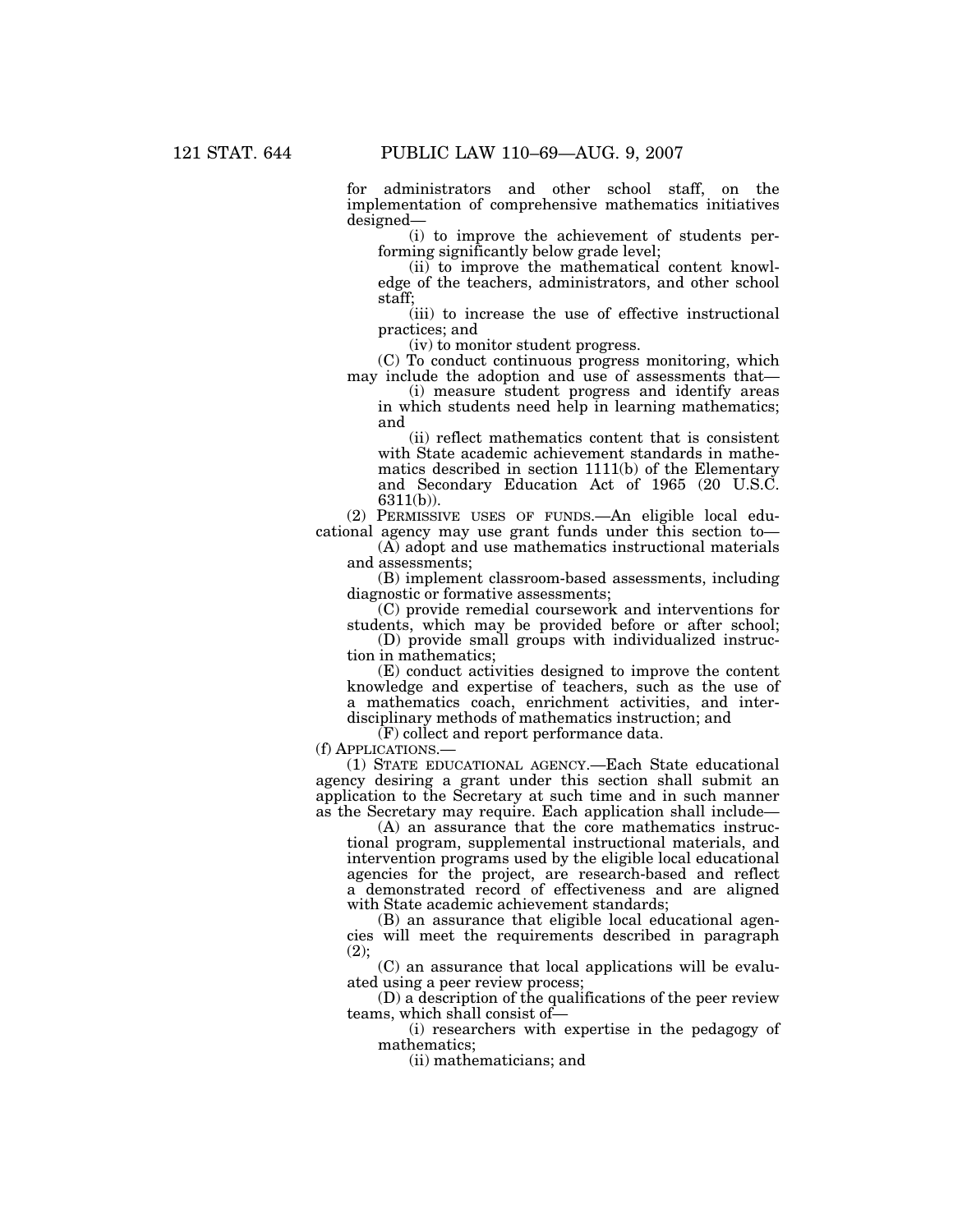(iii) mathematics educators serving high-risk, highachievement schools and eligible local educational agencies; and

(E) an assurance that the State has a process to safeguard against conflicts of interest consistent with subsection  $(i)(2)$  and section 6204 for individuals providing technical assistance on behalf of the State educational agency or participating in the State peer review process under this subtitle.

(2) ELIGIBLE LOCAL EDUCATIONAL AGENCY.—Each eligible local educational agency desiring a grant under this section shall submit an application to the State educational agency at such time and in such manner as the State educational agency may require. Each application shall include—

(A) an assurance that the eligible local educational agency will provide assistance to 1 or more schools that are—

(i) served by the eligible local educational agency; and

(ii) described in section 6201(b);

(B) a description of the grades, and of the schools, that will be served;

(C) information, on an aggregate basis, on each school to be served by the project, including such demographic, socioeconomic, and mathematics achievement data as the State educational agency may request;

(D) a description of the core mathematics instructional program, supplemental instructional materials, and intervention programs or strategies that will be used for the project, including an assurance that the programs or strategies are research-based and reflect a demonstrated record of effectiveness and are aligned with State academic achievement standards;

(E) a description of the activities that will be carried out under the grant, including a description of the professional development that will be provided to teachers, and, if appropriate, administrators and other school staff, and a description of how the activities will support achievement of the purpose of this section;

(F) an assurance that the eligible local educational agency will report to the State educational agency all data on student academic achievement that is necessary for the State educational agency's report under subsection (i);

(G) a description of the eligible entity's plans for evaluating the impact of professional development and leadership activities in mathematics on the content knowledge and expertise of teachers, administrators, or other school staff; and

(H) any other information the State educational agency may reasonably require.<br>(g)  $P_{ROHIBITIONS.}$ 

 $(1)$  In GENERAL.—In implementing this section, the Secretary shall not—

(A) endorse, approve, or sanction any mathematics curriculum designed for use in any school; or

(B) engage in oversight, technical assistance, or activities that will require the adoption of a specific mathematics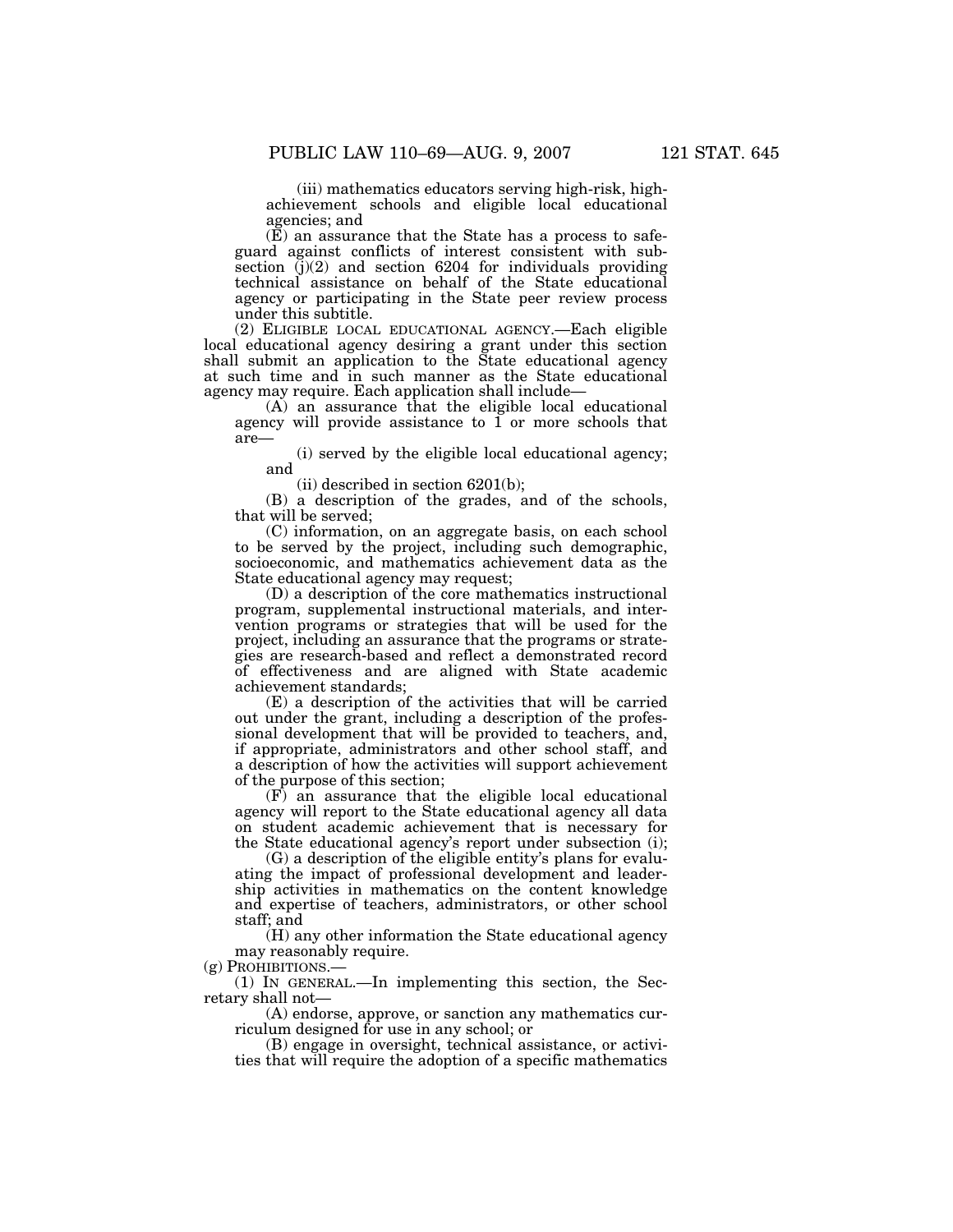program or instructional materials by a State, local educational agency, or school.

(2) RULE OF CONSTRUCTION.—Nothing in this subtitle shall be construed to authorize or permit the Department of Education, or a Department of Education contractor, to mandate, direct, control, or suggest the selection of a mathematics curriculum, supplemental instructional materials, or program of instruction by a State, local educational agency, or school.<br>(h) MATCHING REQUIREMENTS.—

(1) STATE EDUCATIONAL AGENCY.—A State educational agency that receives a grant under this section shall provide, from non-Federal sources, an amount equal to 50 percent of the amount of the grant, in cash or in kind, to carry out the activities supported by the grant, of which not more than 20 percent of such 50 percent may be provided by local educational agencies within the State.

(2) WAIVER.—The Secretary may waive all of or a portion of the matching requirement described in paragraph (1) for any fiscal year, if the Secretary determines that—

(A) the application of the matching requirement will result in serious hardship for the State educational agency; or

(B) providing a waiver best serves the purpose of the program assisted under this section.

(i) PROGRAM PERFORMANCE AND ACCOUNTABILITY.—

Reports. Deadline.

(1) INFORMATION.—Each State educational agency receiving a grant under this section shall collect and report to the Secretary annually such information on the results of the grant as the Secretary may reasonably require, including information on—

(A) mathematics achievement data that show the progress of students participating in projects under this section (including, to the extent practicable, comparable data from students not participating in such projects), based primarily on the results of State, school district wide, or classroom-based, assessments, including—

(i) specific identification of those schools and eligible local educational agencies that report the largest gains in mathematics achievement; and

(ii) evidence on whether the State educational agency and eligible local educational agencies within the State have—

(I) significantly increased the number of students achieving at grade level or above in mathematics;

(II) significantly increased the percentages of students described in section  $111\overline{1}$ (b)(2)(C)(v)(II) of the Elementary and Secondary Education Act of 1965 (20 U.S.C. 6311(b)(2)(C)(v)(II)) who are achieving at grade level or above in mathematics;

(III) significantly increased the number of students making significant progress toward meeting grade-level mathematics achievement standards; and

(IV) successfully implemented this section;

(B) the percentage of students in the schools served by the eligible local educational agency who enroll in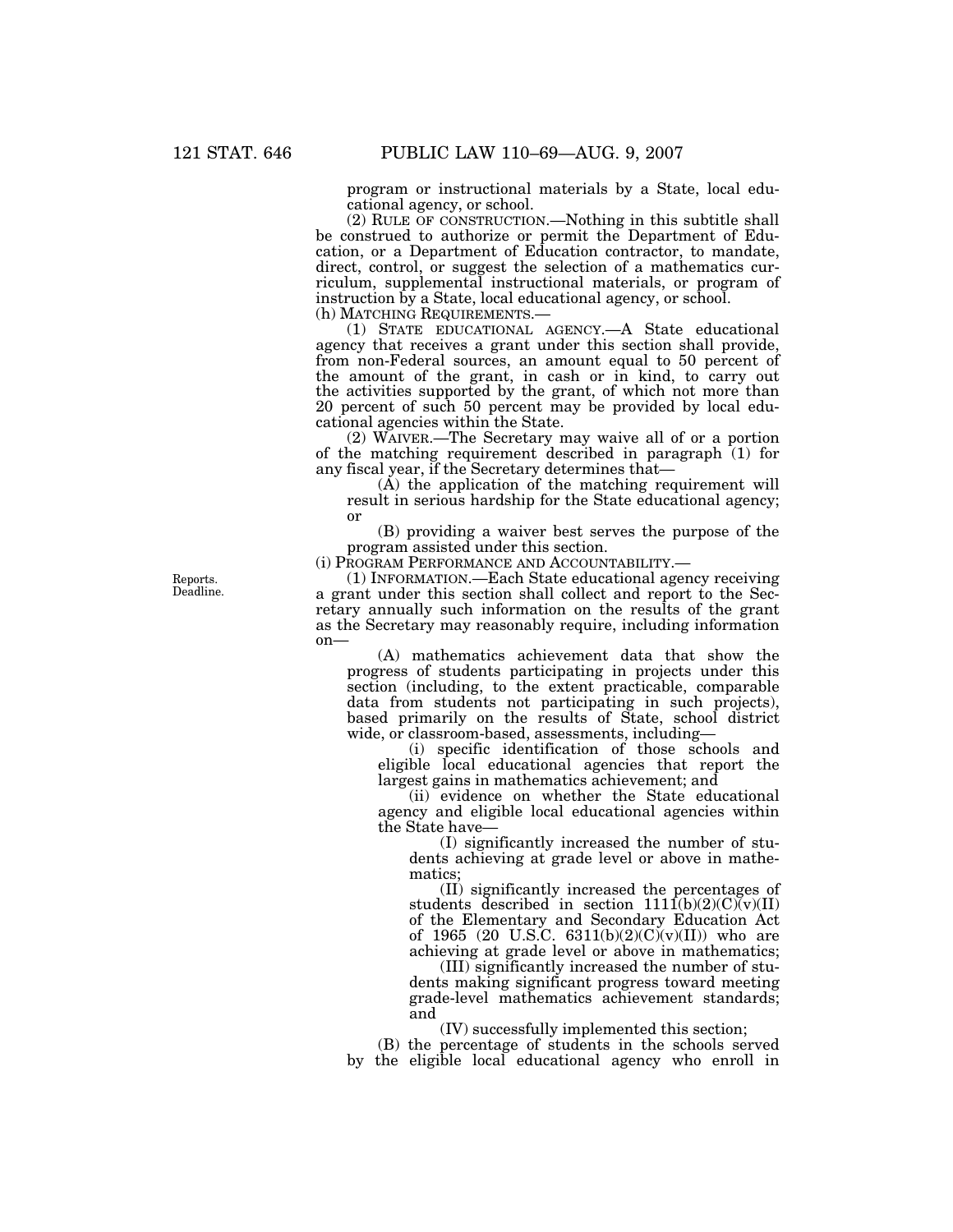algebra courses and the percentage of such students who pass algebra courses; and

(C) the progress made in increasing the quality and accessibility of professional development and leadership activities in mathematics, especially activities resulting in greater content knowledge and expertise of teachers, administrators, and other school staff, except that the Secretary shall not require such information until after the third year of a grant awarded under this section.

(2) REPORTING AND DISAGGREGATION.—The information required under paragraph (1) shall be—

(A) reported in a manner that allows for a comparison of aggregated score differentials of student academic achievement before (to the extent feasible) and after implementation of the project assisted under this section; and

(B) disaggregated in the same manner as information is disaggregated under section  $1111(h)(1)(C)(i)$  of the Elementary and Secondary Education Act of 1965 (20 U.S.C.  $6311(h)(1)(C)(i)$ .

(3) PRIVACY PROTECTION.—The data in the report shall be reported in a manner that—

(A) protects the privacy of individuals; and

(B) complies with the requirements of section 444 of the General Education Provisions Act (20 U.S.C. 1232g) (commonly known as the Family Educational Rights and Privacy Act of 1974).

(j) EVALUATION AND TECHNICAL ASSISTANCE.— (1) EVALUATION.—

Grants. **Contracts** 

(A) IN GENERAL.—The Secretary shall conduct an annual independent evaluation, by grant or by contract, of the program assisted under this section, which shall include an assessment of the impact of the program on student academic achievement and teacher performance, and may use funds available to carry out this section to conduct the evaluation.

(B) REPORT.—The Secretary shall annually submit, to the Committee on Education and Labor and the Committee on Appropriations of the House of Representatives, and to the Committee on Health, Education, Labor, and Pensions and the Committee on Appropriations of the Senate, a report on the results of the evaluation.

(C) LIMITATIONS.—

(i) IN GENERAL.—The Secretary shall ensure that the organization selected to carry out the independent evaluation under subparagraph (A) does not hold a contract or subcontract to implement any aspect of the program under this section.

(ii) SUBCONTRACTORS.—Any contract entered into under subparagraph (A) shall prohibit the organization conducting the evaluation from subcontracting with any entity that holds a contract or subcontract for any aspect of the implementation of this section.

(iii) WAIVER.—Subject to clause (iv), the Secretary may waive the application of clause (i) or (ii), or both, in accordance with the requirements under section 9.503 of title 48, Code of Federal Regulations, if the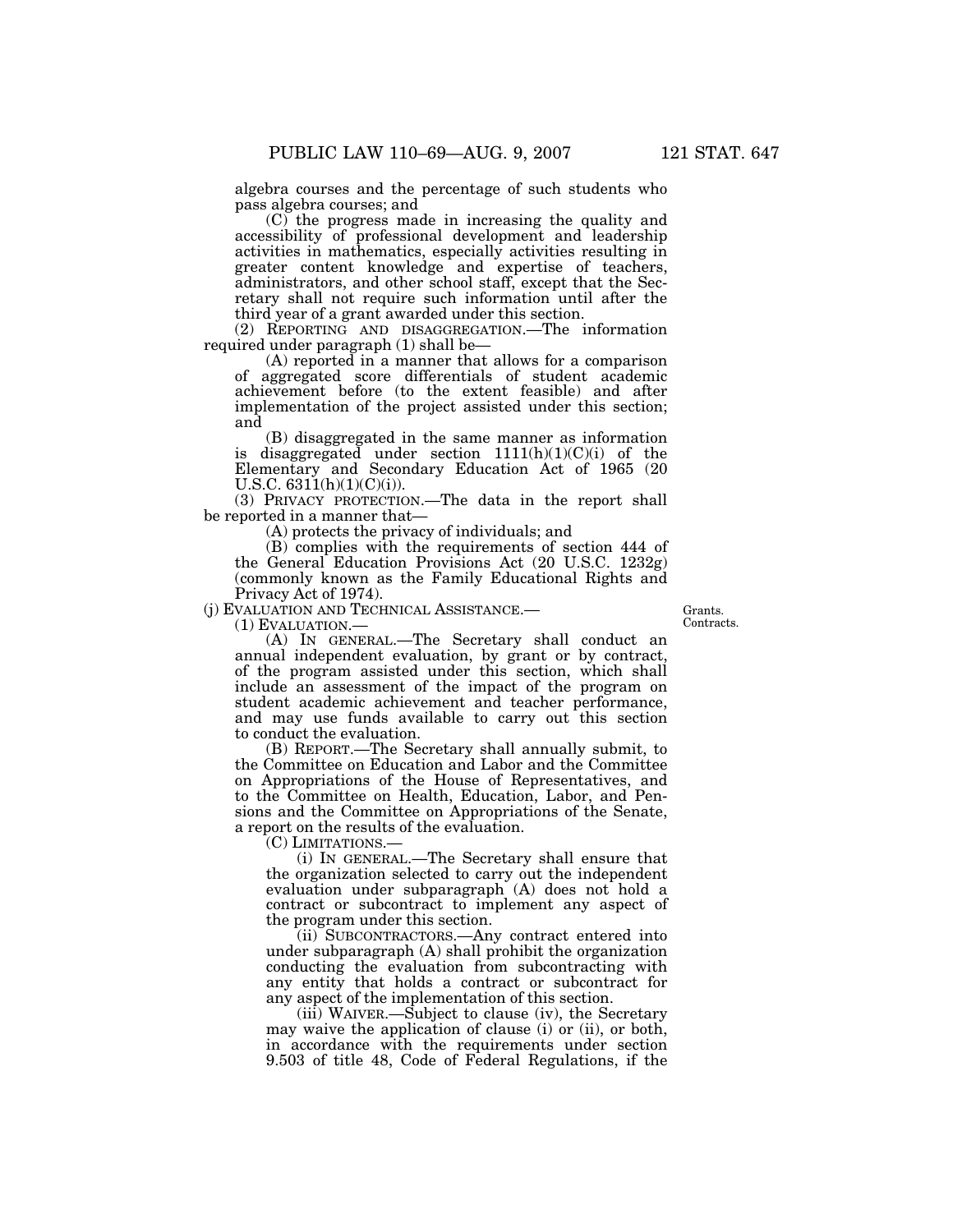Secretary determines that their application in a particular situation would not be in the Federal Government's interest.

(iv) SPECIAL RULE REGARDING WAIVERS.—No organization or subcontractor under this paragraph shall receive a waiver that allows the organization or subcontractor to evaluate any aspect of the program under this section that the organization or subcontractor was involved in implementing.<br>(2) TECHNICAL ASSISTANCE.—

(A) IN GENERAL.—The Secretary may use funds made available under paragraph (3) to provide technical assistance to prospective applicants and to eligible local educational agencies receiving a grant under this section.

(B) CONFLICTS OF INTEREST.—If the Secretary carries out subparagraph (A) through any contracts, the Secretary, in consultation with the Office of the General Counsel of the Department, shall ensure that each contract requires the contractor to—

(i) screen for conflicts of interest when hiring individuals to carry out the responsibilities under the contract;

(ii) include the requirement of clause (i) in any subcontracts the contractor enters into under the contract; and

(iii) establish and follow a schedule for carrying out clause (i) and subparagraph (C) and reporting to the Secretary on the contractor's actions under those provisions.

 $(C)$  SCREENING PROCESS.—Subject to subparagraph  $(D)$ , the screening process described in subparagraph (B)(i) shall—

(i) include, at a minimum, a review of—

(I) each individual performing duties under the contract or subcontract for connections to any State's program under this section;

(II) such individual's potential financial interests in, or other connection to, products, activities, or services that might be purchased by a State educational agency or local educational agency in the course of the agency's implementation of the program under this section; and

(III) such individual's connections to teaching methodologies that might require the use of specific products, activities, or services; and

(ii) ensure that individuals performing duties under the contract do not maintain significant financial interests in products, activities, or services supported under this section.

(D) WAIVER.—

(i) IN GENERAL.—The Secretary may, in consultation with the Office of the General Counsel of the Department, waive the requirements of subparagraph (C).

(ii) REPORT.—The Secretary shall—

(I) establish criteria for the waivers under clause (i); and

Criteria.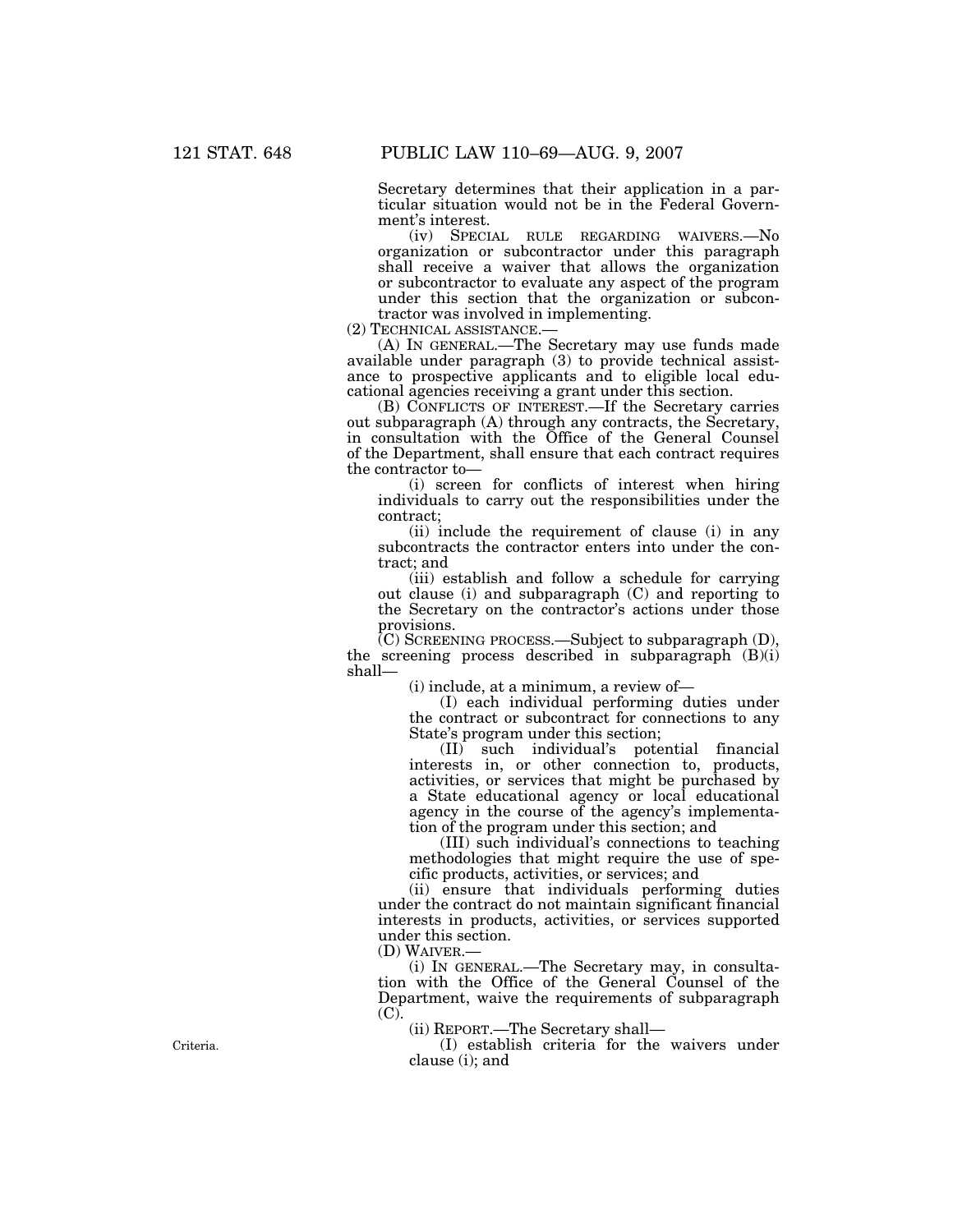(II) report any waivers under clause (i), and Waivers. the criteria under which such waivers are allowed, to the Committee on Education and Labor of the House of Representatives and the Committee on Health, Education, Labor, and Pensions of the Senate.<br>(E) INFORMATION DISSEMINATION.—

(i) IN GENERAL.—If the Secretary enters into contracts to provide technical assistance under subparagraph (A), and if a contractor enters into subcontracts for that purpose, each such contract and subcontract shall require the provider of technical assistance to clearly separate technical assistance provided under the contract or subcontract from information provided, or activities engaged in, as part of the normal operations of the contractor or subcontractor.

(ii) METHODS OF COMPLIANCE.—Efforts to comply with clause (i) may include the creation of separate webpages for the purpose of fulfilling a contract or subcontract entered into under subparagraph (A).

(3) RESERVATION OF FUNDS.—The Secretary may reserve not more than 2.5 percent of funds appropriated under subsection (k) for a fiscal year to carry out this subsection.

(k) AUTHORIZATION OF APPROPRIATIONS.—There are authorized to be appropriated to carry out this section \$95,000,000 for fiscal year 2008, and such sums as may be necessary for each of the 2 succeeding fiscal years.

#### **SEC. 6202. SUMMER TERM EDUCATION PROGRAMS.**

20 USC 9852.

(a) PURPOSE.—The purpose of this section is to create opportunities for summer learning by providing students with access to summer learning in mathematics, technology, and problem-solving to ensure that students do not experience learning losses over the summer and to remedy, reinforce, and accelerate the learning of mathematics and problem-solving.

(b) DEFINITIONS.—In this section:

(1) ELIGIBLE ENTITY.—The term ''eligible entity'' means an entity that—

(A) desires to participate in a summer learning grant program under this section by providing summer learning opportunities described in subsection  $(d)(4)(A)(ii)$  to eligible students; and

 $(B)$  is-

(i) a high-need local educational agency; or

(ii) a consortium consisting of a high-need local educational agency and 1 or more of the following entities:

(I) Another local educational agency.

(II) A community-based youth development organization with a demonstrated record of effectiveness in helping students learn.

(III) An institution of higher education.

(IV) An educational service agency.

(V) A for-profit educational provider, nonprofit organization, science center, museum, or summer enrichment camp, that has been approved by the State educational agency to provide the summer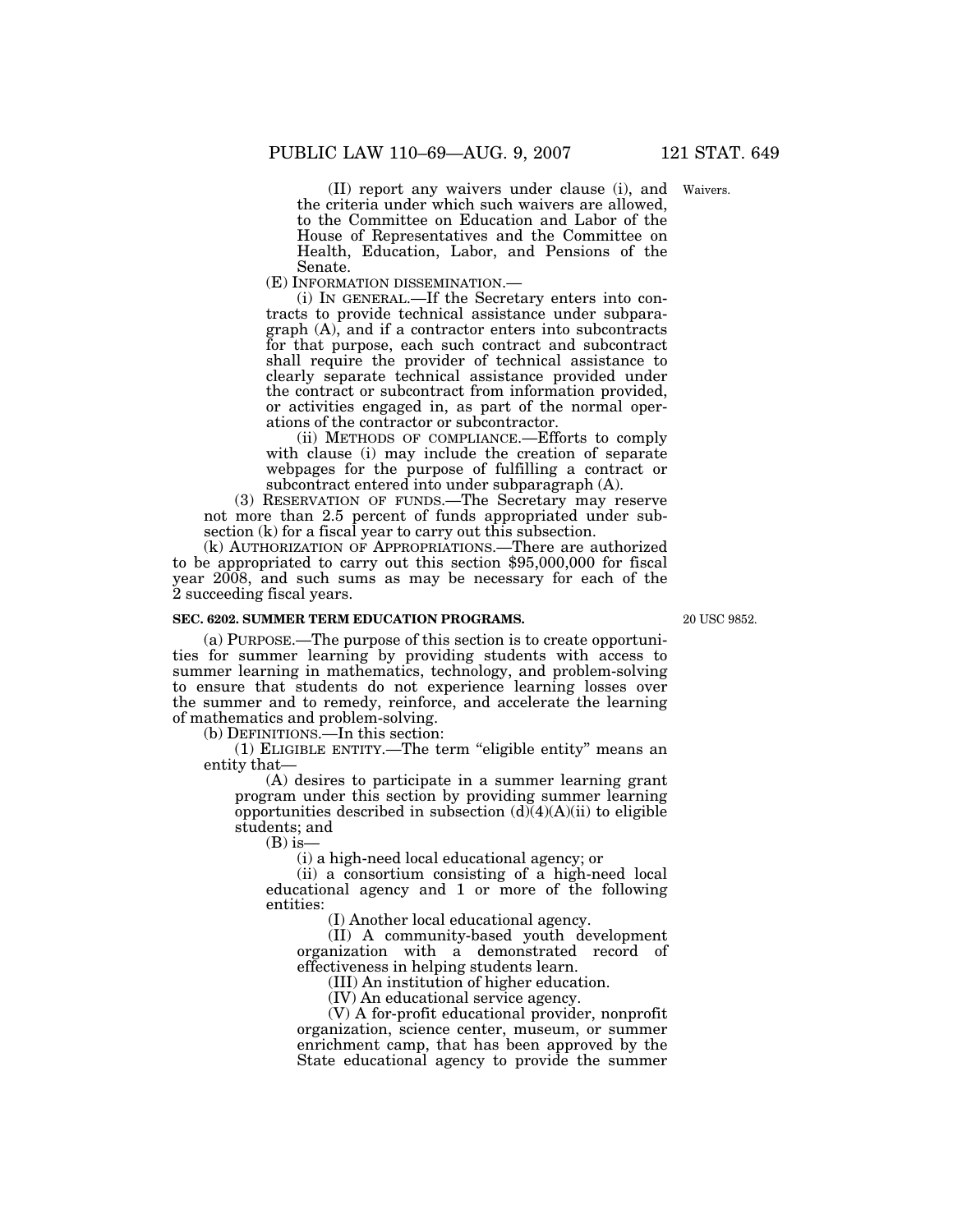learning opportunity described in subsection  $(d)(4)(A)(ii)$ .

(2) ELIGIBLE STUDENT.—The term ''eligible student'' means a student who—

(A) is eligible for a free lunch under the Richard B. Russell National School Lunch Act (42 U.S.C. 1751 et seq.); and

(B) is served by a local educational agency identified by the State educational agency in the application described in subsection  $(c)(2)$ .

(3) HIGH-NEED LOCAL EDUCATIONAL AGENCY.—The term ''high-need local educational agency'' has the meaning given the term in section 6112.<br>(c) DEMONSTRATION GRANT PROGRAM.—

(1) PROGRAM AUTHORIZED.—<br>(A) IN GENERAL.—From the funds appropriated under subsection (f) for a fiscal year, the Secretary shall carry out a demonstration grant program in which the Secretary awards grants, on a competitive basis, to State educational agencies to enable the State educational agencies to pay the Federal share of summer learning grants for eligible students.

(B) NUMBER OF GRANTS.—For each fiscal year, the Secretary shall award not more than 5 grants under this section.

(2) APPLICATION.—A State educational agency that desires to receive a grant under this section shall submit an application to the Secretary at such time, in such manner, and accompanied by such information as the Secretary may require. Such application shall identify the areas in the State where the summer learning grant program will be offered and the local educational agencies that serve such areas.

(3) AWARD BASIS.—

(A) SPECIAL CONSIDERATION.—In awarding grants under this section, the Secretary shall give special consideration to a State educational agency that agrees, to the extent possible, to enter into agreements with eligible entities that are consortia described in subsection  $(b)(1)(B)(ii)$ and that proposes to target services to children in grades kindergarten through grade 8.

(B) GEOGRAPHIC DISTRIBUTION.—In awarding grants under this section, the Secretary shall take into consideration an equitable geographic distribution of the grants. (d) SUMMER LEARNING GRANTS.—

(1) USE OF GRANTS FOR SUMMER LEARNING GRANTS.—

(A) IN GENERAL.—Each State educational agency that receives a grant under subsection (c) for a fiscal year shall use the grant funds to provide summer learning grants for the fiscal year to eligible students in the State who desire to attend a summer learning opportunity offered by an eligible entity that enters into an agreement with the State educational agency under paragraph (4)(A).

(B) AMOUNT; FEDERAL AND NON-FEDERAL SHARES.—

(i) AMOUNT.—The amount of a summer learning grant provided under this section shall be—

(I) for each of the fiscal years 2008 through 2011, \$1,600; and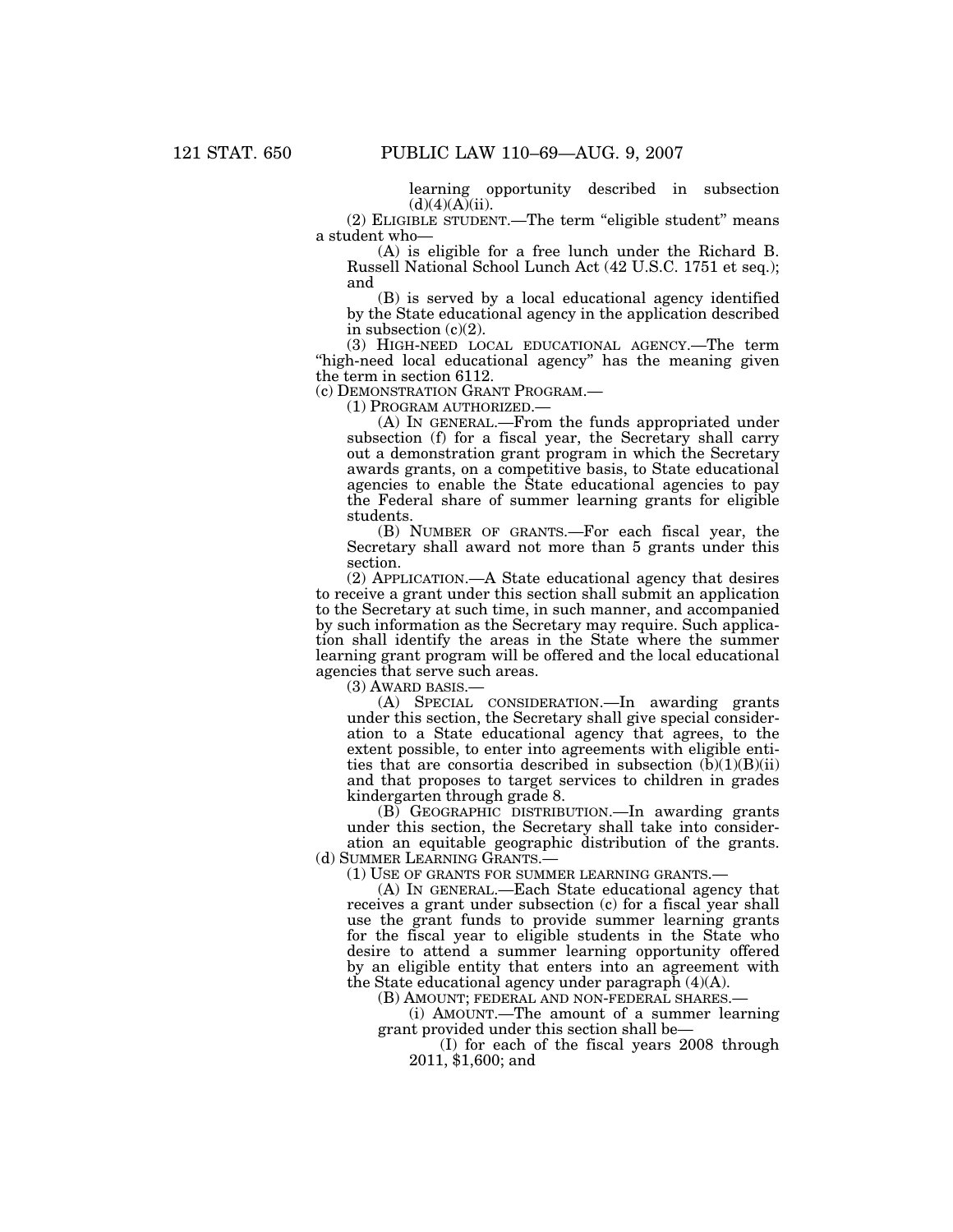(II) for fiscal year 2012, \$1,800.

(ii) FEDERAL SHARE.—The Federal share of each summer learning grant shall be not more than 50 percent of the amount of the summer learning grant determined under clause (i).

(iii) NON-FEDERAL SHARE.—The non-Federal share of each summer learning grant shall be not less than 50 percent of the amount of the summer learning grant determined under clause (i), and shall be provided from non-Federal sources.

(2) DESIGNATION OF SUMMER SCHOLARS.—Eligible students who receive summer learning grants under this section shall be known as "summer scholars".<br>
(3) SELECTION OF SUMMER LEARNING OPPORTUNITY.-

(A) DISSEMINATION OF INFORMATION.—A State educational agency that receives a grant under subsection (c) shall disseminate information about summer learning opportunities and summer learning grants to the families of eligible students in the State.

(B) APPLICATION.—The parents of an eligible student who are interested in having their child participate in a summer learning opportunity and receive a summer learning grant shall submit an application to the State educational agency that includes a ranked list of preferred summer learning opportunities.

(C) PROCESS.—A State educational agency that receives an application under subparagraph (B) shall—

(i) process such application;

(ii) determine whether the eligible student shall receive a summer learning grant;

(iii) coordinate the assignment of eligible students receiving summer learning grants with summer learning opportunities; and

(iv) if demand for a summer learning opportunity exceeds capacity, the State educational agency shall prioritize applications to low-achieving eligible students.

(D) FLEXIBILITY.—A State educational agency may assign a summer scholar to a summer learning opportunity program that is offered in an area served by a local educational agency that is not the local educational agency serving the area where such scholar resides.

(E) REQUIREMENT OF ACCEPTANCE.—An eligible entity shall accept, enroll, and provide the summer learning opportunity of such entity to, any summer scholar assigned to such summer learning opportunity by a State educational agency pursuant to this subsection.

(4) AGREEMENT WITH ELIGIBLE ENTITY.—

(A) IN GENERAL.—A State educational agency shall enter into an agreement with one or more eligible entities offering a summer learning opportunity, under which—

(i) the State educational agency shall agree to make payments to the eligible entity, in accordance with subparagraph (B), for a summer scholar; and

(ii) the eligible entity shall agree to provide the summer scholar with a summer learning opportunity that—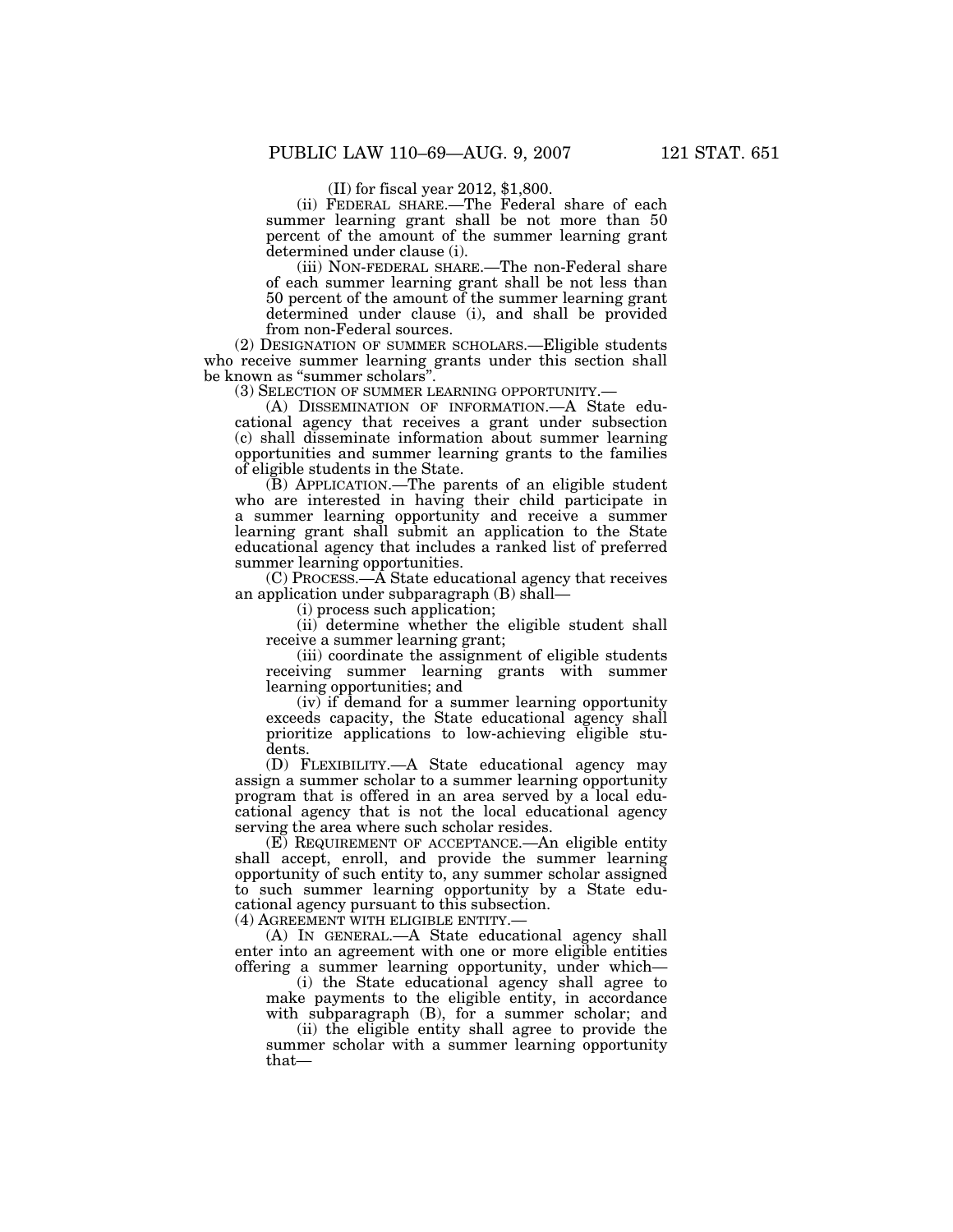(I) provides a total of not less than the equivalent of 30 full days of instruction (or not less than the equivalent of 25 full days of instruction, if the equivalent of an additional 5 days is devoted to field trips or other enrichment opportunities) to the summer scholar;

(II) employs small-group, research-based educational programs, materials, curricula, and practices;

(III) provides a curriculum that—

(aa) emphasizes mathematics, technology, engineering, and problem-solving through experiential learning opportunities;

(bb) is primarily designed to increase the numeracy and problem-solving skills of the summer scholar; and

(cc) is aligned with State academic content standards and goals of the local educational agency serving the summer scholar;

(IV) measures student progress to determine the gains made by summer scholars in the summer learning opportunity, and disaggregates the results of such progress for summer scholars by race and ethnicity, economic status, limited English proficiency status, and disability status, in order to determine the opportunity's impact on each subgroup of summer scholars;

(V) collects daily attendance data on each summer scholar;<br>(VI) provides

professional development opportunities for teachers to improve their practice in teaching numeracy, and in integrating problemsolving techniques into the curriculum; and

(VII) meets all applicable Federal, State, and local civil rights laws.

(B) AMOUNT OF PAYMENT.—

(i) IN GENERAL.—Except as provided in clause (ii), a State educational agency shall make a payment to an eligible entity for a summer scholar in the amount determined under paragraph (1)(B)(i).

(ii) ADJUSTMENT.—In the case in which a summer scholar does not attend the full summer learning opportunity, the State educational agency shall reduce the amount provided to the eligible entity pursuant to clause (i) by a percentage that is equal to the percentage of the summer learning opportunity not attended by such scholar.

(5) ADMINISTRATIVE COSTS.—A State educational agency or eligible entity receiving funding under this section may use not more than 5 percent of such funding for administrative costs associated with carrying out this section.

(e) EVALUATIONS; REPORT; WEBSITE.—

(1) EVALUATION AND ASSESSMENT.—For each year that an eligible entity enters into an agreement under subsection  $(d)(4)$ , the eligible entity shall prepare and submit to the Secretary a report on the activities and outcomes of each summer learning opportunity that enrolled a summer scholar, including—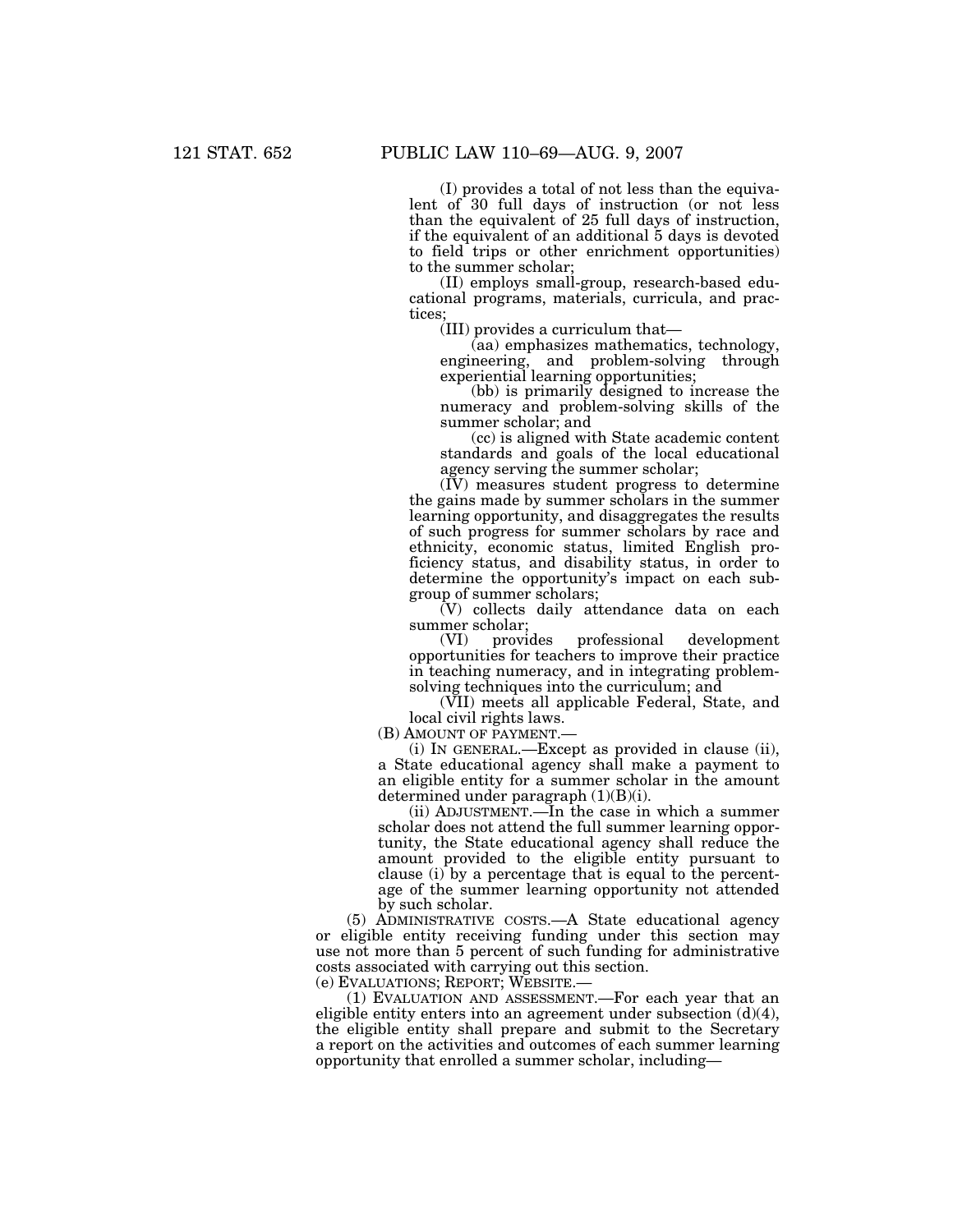(A) information on the design of the summer learning opportunity;

(B) the alignment of the summer learning opportunity with State standards; and

(C) data from assessments of student mathematics and problem-solving skills for the summer scholars and on the attendance of the scholars, disaggregated by the subgroups described in subsection  $(d)(4)(A)(ii)(I\bar{V})$ .

(2) REPORT.—For each year funds are appropriated under subsection (f) for this section, the Secretary shall prepare and submit a report to the Committee on Health, Education, Labor, and Pensions of the Senate and the Committee on Education and Labor of the House of Representatives on the summer learning grant programs, including the effectiveness of the summer learning opportunities in improving student achievement and learning.

(3) SUMMER LEARNING GRANTS WEBSITE.—The Secretary shall make accessible, on the Department of Education website, information for parents and school personnel on successful programs and curricula, and best practices, for summer learning opportunities.

(f) AUTHORIZATION OF APPROPRIATIONS.—There are authorized to be appropriated to carry out this section such sums as may be necessary for fiscal year 2008 and each of the 2 succeeding fiscal years.

#### **SEC. 6203. MATH SKILLS FOR SECONDARY SCHOOL STUDENTS.**

20 USC 9853

(a) PURPOSES.—The purposes of this section are—

(1) to provide assistance to State educational agencies and local educational agencies in implementing effective researchbased mathematics programs for students in secondary schools, including students with disabilities and students with limited English proficiency;

(2) to improve instruction in mathematics for students in secondary school through the implementation of mathematics programs and the support of comprehensive mathematics initiatives that are based on the best available evidence of effectiveness;

(3) to provide targeted help to low-income students who are struggling with mathematics and whose achievement is significantly below grade level; and

(4) to provide in-service training for mathematics coaches who can assist secondary school teachers to utilize researchbased mathematics instruction to develop and improve students' mathematical abilities and knowledge, and assist teachers in assessing and improving student academic achievement. (b) DEFINITIONS.—In this section:

(1) ELIGIBLE LOCAL EDUCATIONAL AGENCY.—The term "eligible local educational agency" means a local educational agency that is eligible to receive funds, and that is receiving funds, under part A of title I of the Elementary and Secondary Education Act of 1965 (20 U.S.C. 6311 et seq.).

(2) MATHEMATICS COACH.—The term ''mathematics coach'' means a certified or licensed teacher, with a demonstrated effectiveness in teaching mathematics to students with specialized needs in mathematics and improving student academic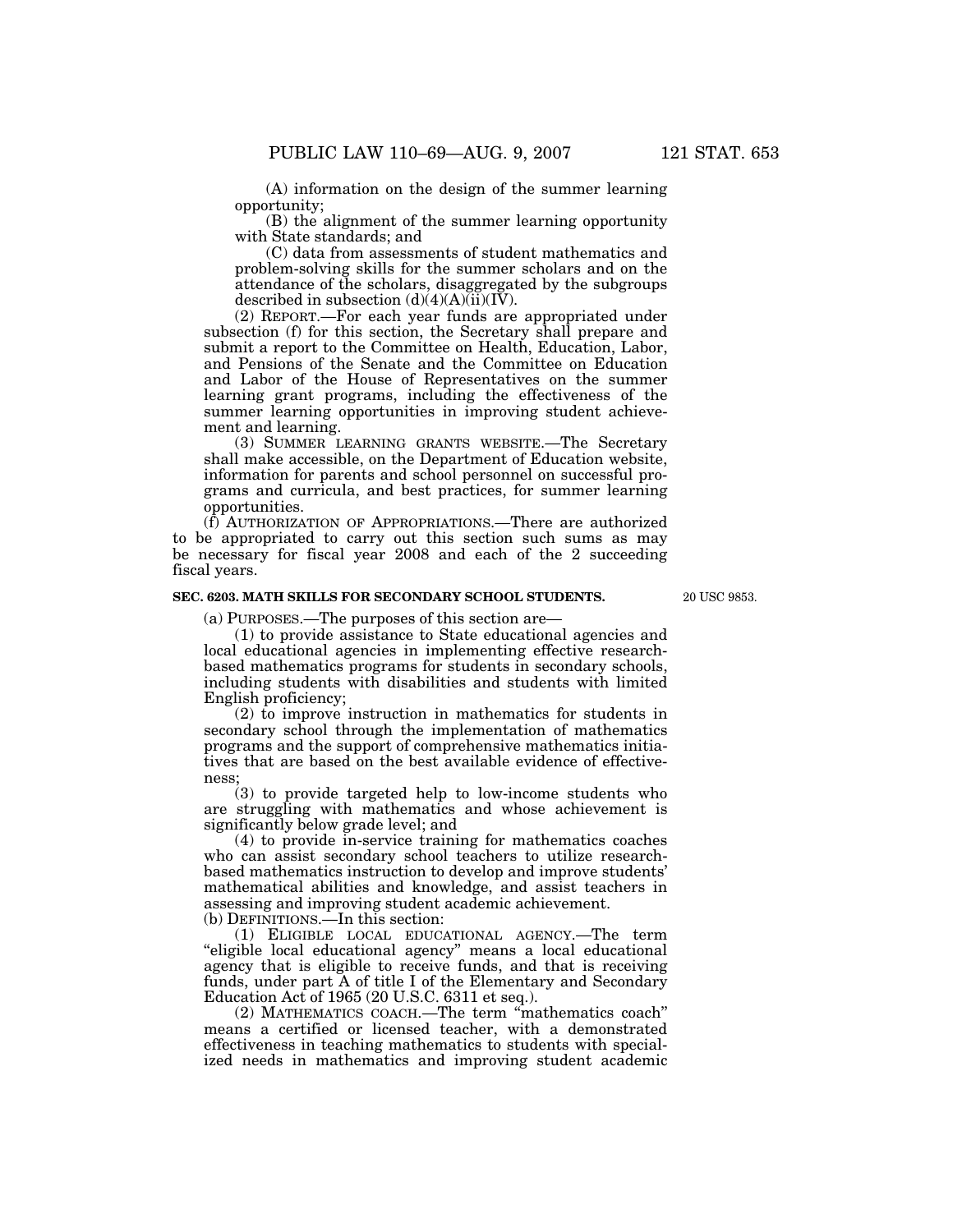achievement in mathematics, a command of mathematical content knowledge, and the ability to work with classroom teachers to improve the teachers' instructional techniques to support mathematics improvement, who works on site at a school—

(A) to train teachers to better assess student learning in mathematics;

(B) to train teachers to assess students' mathematics skills and identify students who need remediation; and

(C) to provide or assess remedial mathematics instruction, including for—

(i) students in after-school and summer school programs;

(ii) students requiring additional instruction;

(iii) students with disabilities; and

(iv) students with limited English proficiency.

(c) PROGRAM AUTHORIZED.—

(1) IN GENERAL.—From funds appropriated under subsection (o) for a fiscal year, the Secretary shall establish a program, in accordance with the requirements of this section, that will provide grants on a competitive basis to State educational agencies to award grants and subgrants to eligible local educational agencies for the purpose of establishing mathematics programs to improve the overall mathematics performance of secondary school students in the State.

(2) LENGTH OF GRANT.—A grant to a State educational agency under this section shall be awarded for a period of 3 years.

(d) RESERVATION OF FUNDS BY THE SECRETARY.—From amounts appropriated under subsection (o) for a fiscal year, the Secretary may reserve—

(1) not more than 3 percent of such amounts to fund national activities in support of the programs assisted under this section, such as research and dissemination of best practices, except that the Secretary may not use the reserved funds to award grants directly to local educational agencies; and

(2) not more than  $\frac{1}{2}$  of 1 percent of such amounts for the Bureau of Indian Education of the Department of the Interior to carry out the services and activities described in subsection  $(k)(3)$  for Indian children.

(e) GRANT FORMULAS.—

(1) COMPETITIVE GRANTS TO STATE EDUCATIONAL AGEN-CIES.—From amounts appropriated under subsection (o) and not reserved under subsection (d), the Secretary shall award grants, on a competitive basis, to State educational agencies to enable the State educational agencies to provide subgrants to eligible local educational agencies to establish mathematics programs for the purpose of improving overall mathematics performance among students in secondary school in the State.

(2) MINIMUM GRANT.—The Secretary shall ensure that the minimum grant made to any State educational agency under this section shall be not less than \$500,000.

(f) APPLICATIONS.—In order to receive a grant under this section, a State educational agency shall submit an application to the Secretary at such time, in such manner, and accompanied by such information as the Secretary may require. Each such application shall meet the following conditions:

Grants.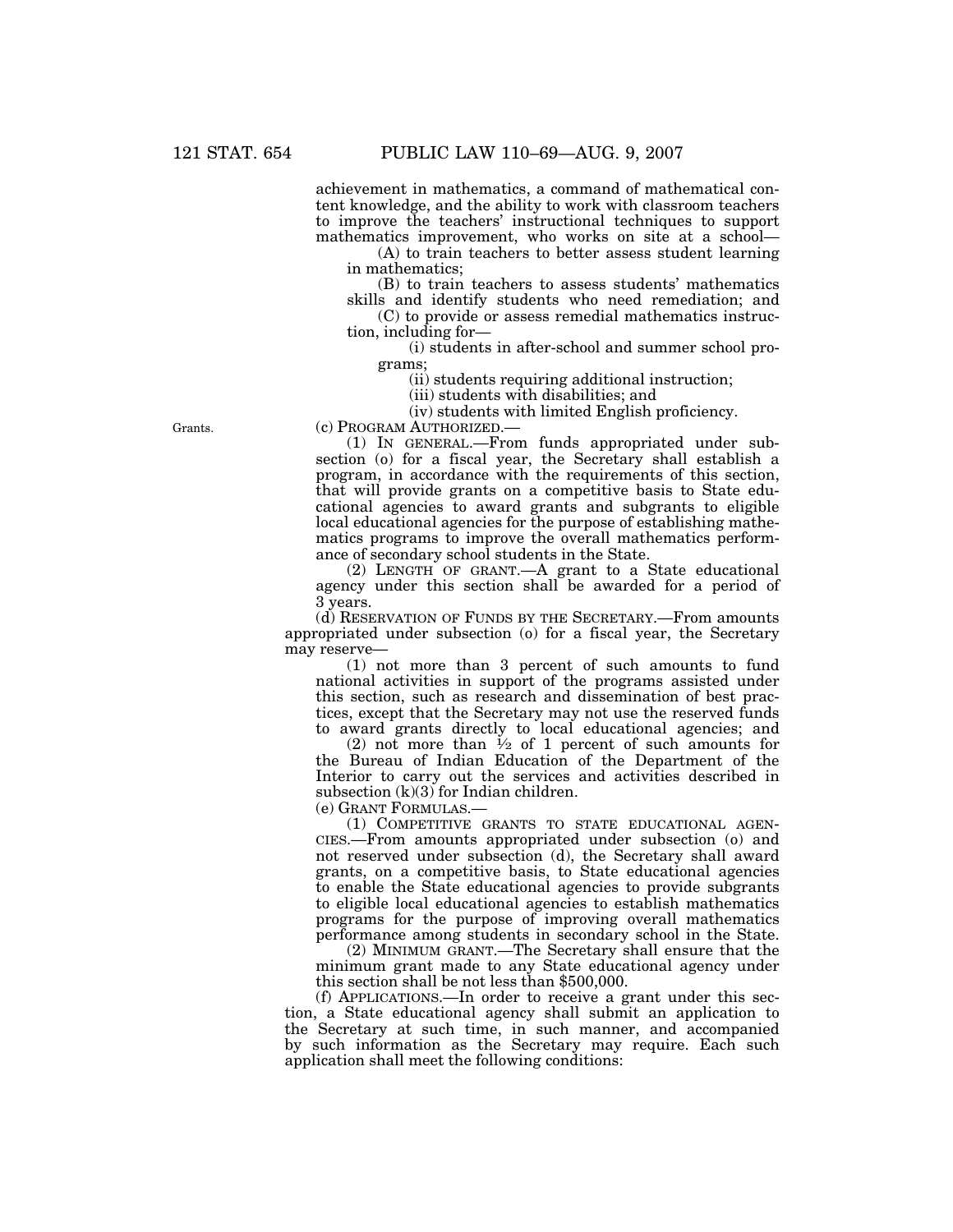(1) A State educational agency shall not include the application for assistance under this section in a consolidated application submitted under section 9302 of the Elementary and Secondary Education Act of 1965 (20 U.S.C. 7842).

(2) The State educational agency's application shall include assurances that such application and any technical assistance provided by the State will be guided by a peer review team, which shall consist of—

(A) researchers with expertise in the pedagogy of mathematics;

(B) mathematicians; and

(C) mathematics educators serving high-risk, highachievement schools and eligible local educational agencies.

(3) The State educational agency shall include an assurance that the State has a process to safeguard against conflicts of interest consistent with subsection (m)(2) and section 6204 for individuals providing technical assistance on behalf of the State educational agency or participating in the State peer review process under this subtitle.

(4) The State educational agency will participate, if requested, in any evaluation of the State educational agency's program under this section.

(5) The State educational agency's application shall include a program plan that contains a description of the following:

(A) How the State educational agency will assist eligible local educational agencies in implementing subgrants, including providing ongoing professional development for mathematics coaches, teachers, paraprofessionals, and administrators.

(B) How the State educational agency will help eligible local educational agencies identify high-quality screening, diagnostic, and classroom-based instructional mathematics assessments.

(C) How the State educational agency will help eligible local educational agencies identify high-quality researchbased mathematics materials and programs.

(D) How the State educational agency will help eligible local educational agencies identify appropriate and effective materials, programs, and assessments for students with disabilities and students with limited English proficiency.

(E) How the State educational agency will ensure that professional development funded under this section—

(i) is based on mathematics research;

(ii) will effectively improve instructional practices for mathematics for secondary school students;

(iii) will improve student academic achievement in mathematics; and

(iv) is coordinated with professional development activities funded through other programs, including section 2113 of the Elementary and Secondary Education Act of 1965 (20 U.S.C. 6613).

(F) How funded activities will help teachers and other instructional staff to implement research-based components of mathematics instruction and improve student academic achievement.

(G) The subgrant process the State educational agency will use to ensure that eligible local educational agencies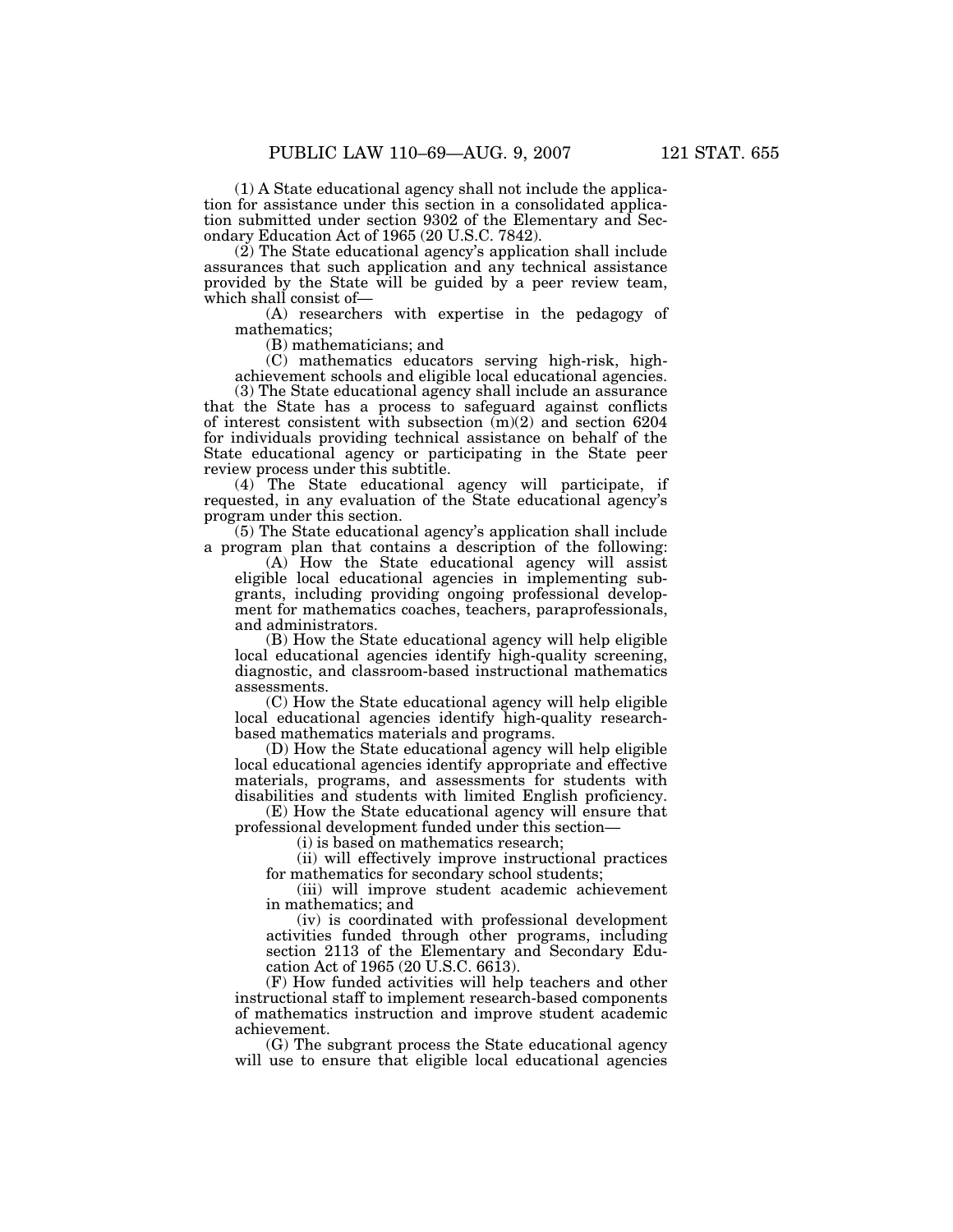receiving subgrants implement programs and practices based on mathematics research.

(H) How the State educational agency will build on and promote coordination among mathematics programs in the State to increase overall effectiveness in improving mathematics instruction and student academic achievement, including for students with disabilities and students with limited English proficiency.

(I) How the State educational agency will regularly assess and evaluate the effectiveness of the eligible local educational agency activities funded under this section. (g) STATE USE OF FUNDS.—Each State educational agency

receiving a grant under this section shall— (1) establish a peer review team comprised of researchers

with expertise in the pedagogy of mathematics, mathematicians, and mathematics educators from high-risk, high-achievement schools, to provide guidance to eligible local educational agencies in selecting or developing and implementing appropriate, research-based mathematics programs for secondary school students;

(2) use 80 percent of the grant funds received under this section for a fiscal year to fund high-quality applications for subgrants to eligible local educational agencies having applications approved under subsection (k); and

(3) use 20 percent of the grant funds received under this section—

(A) to carry out State-level activities described in the application submitted under subsection (f);

(B) to provide—

(i) technical assistance to eligible local educational agencies; and

(ii) high-quality professional development to teachers and mathematics coaches in the State;

(C) to oversee and evaluate subgrant services and activities undertaken by the eligible local educational agencies as described in subsection  $(\bar{k})(3)$ ; and

(D) for administrative costs, of which not more than 5 percent of the grant funds may be used for planning, administration, and reporting.

(h) NOTICE TO ELIGIBLE LOCAL EDUCATIONAL AGENCIES.—Each State educational agency receiving a grant under this section shall provide notice to all eligible local educational agencies in the State about the availability of subgrants under this section.

(i) PROHIBITIONS.—

(1) IN GENERAL.—In implementing this section, the Secretary shall not—

(A) endorse, approve, or sanction any mathematics curriculum designed for use in any school; or

(B) engage in oversight, technical assistance, or activities that will require the adoption of a specific mathematics program or instructional materials by a State, local educational agency, or school.

(2) RULE OF CONSTRUCTION.—Nothing in this section shall be construed to authorize or permit the Secretary, Department of Education, or a Department of Education contractor, to mandate, direct, control, or suggest the selection of a mathematics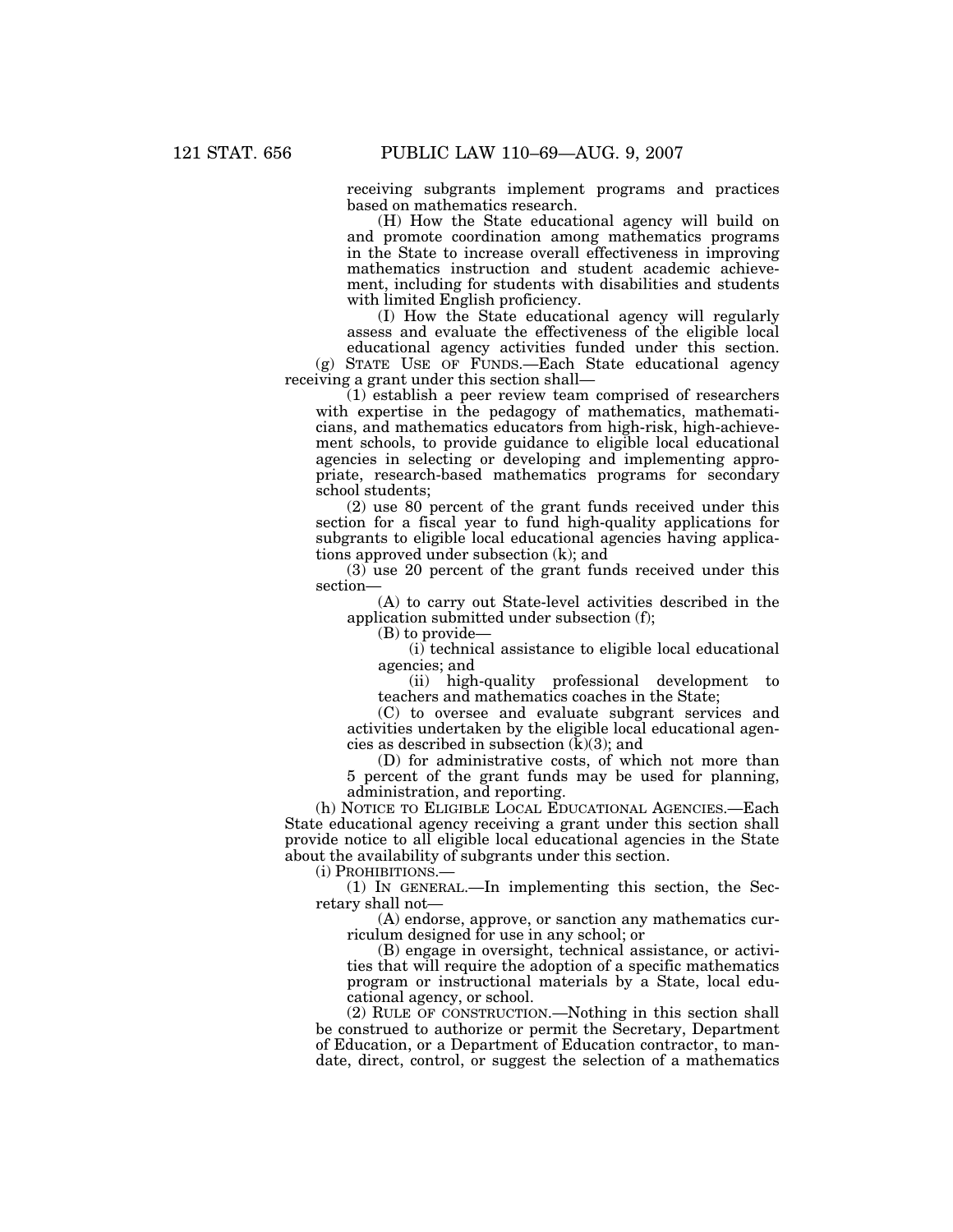curriculum, supplemental instructional materials, or program of instruction by a State, local educational agency, or school.

(j) SUPPLEMENT NOT SUPPLANT.—Each State educational agency receiving a grant under this section shall use the grant funds to supplement, not supplant, State funding for activities authorized under this section or for other educational activities.

(k) SUBGRANTS TO ELIGIBLE LOCAL EDUCATIONAL AGENCIES.— (1) APPLICATION.— (A) IN GENERAL.—Each eligible local educational agency desiring a subgrant under this subsection shall submit an application to the State educational agency in the form and according to the schedule established by the State educational agency.

(B) CONTENTS.—In addition to any information required by the State educational agency, each application under subparagraph (A) shall demonstrate how the eligible local educational agency will carry out the following required activities:

(i) Development or selection and implementation of research-based mathematics assessments.

(ii) Development or selection and implementation of research-based mathematics programs, including programs for students with disabilities and students with limited English proficiency.

(iii) Selection of instructional materials based on mathematics research.

(iv) High-quality professional development for mathematics coaches and teachers based on mathematics research.

(v) Evaluation and assessment strategies.

(vi) Reporting.

(vii) Providing access to research-based mathematics materials.

(C) CONSORTIA.—Consistent with State law, an eligible local educational agency may apply to the State educational agency for a subgrant as a member of a consortium of local educational agencies if each member of the consortium is an eligible local educational agency.

(2) AWARD BASIS.—

(A) PRIORITY.—A State educational agency awarding subgrants under this subsection shall give priority to eligible local educational agencies that—

(i) are among the local educational agencies in the State with the lowest graduation rates, as described in section  $1111(b)(2)(C)(vi)$  of the Elementary and Secondary Education Act of 1965 (20 U.S.C. 6311(b)(2)(C)(vi)); and

(ii) have the highest number or percentage of students who are counted under section 1124(c) of the Elementary and Secondary Education Act of 1965 (20  $U.S.C. 6333(c)$ .

(B) AMOUNT OF GRANTS.—Subgrants under this subsection shall be of sufficient size and scope to enable eligible local educational agencies to fully implement activities assisted under this subsection.

(3) LOCAL USE OF FUNDS.—Each eligible local educational agency receiving a subgrant under this subsection shall use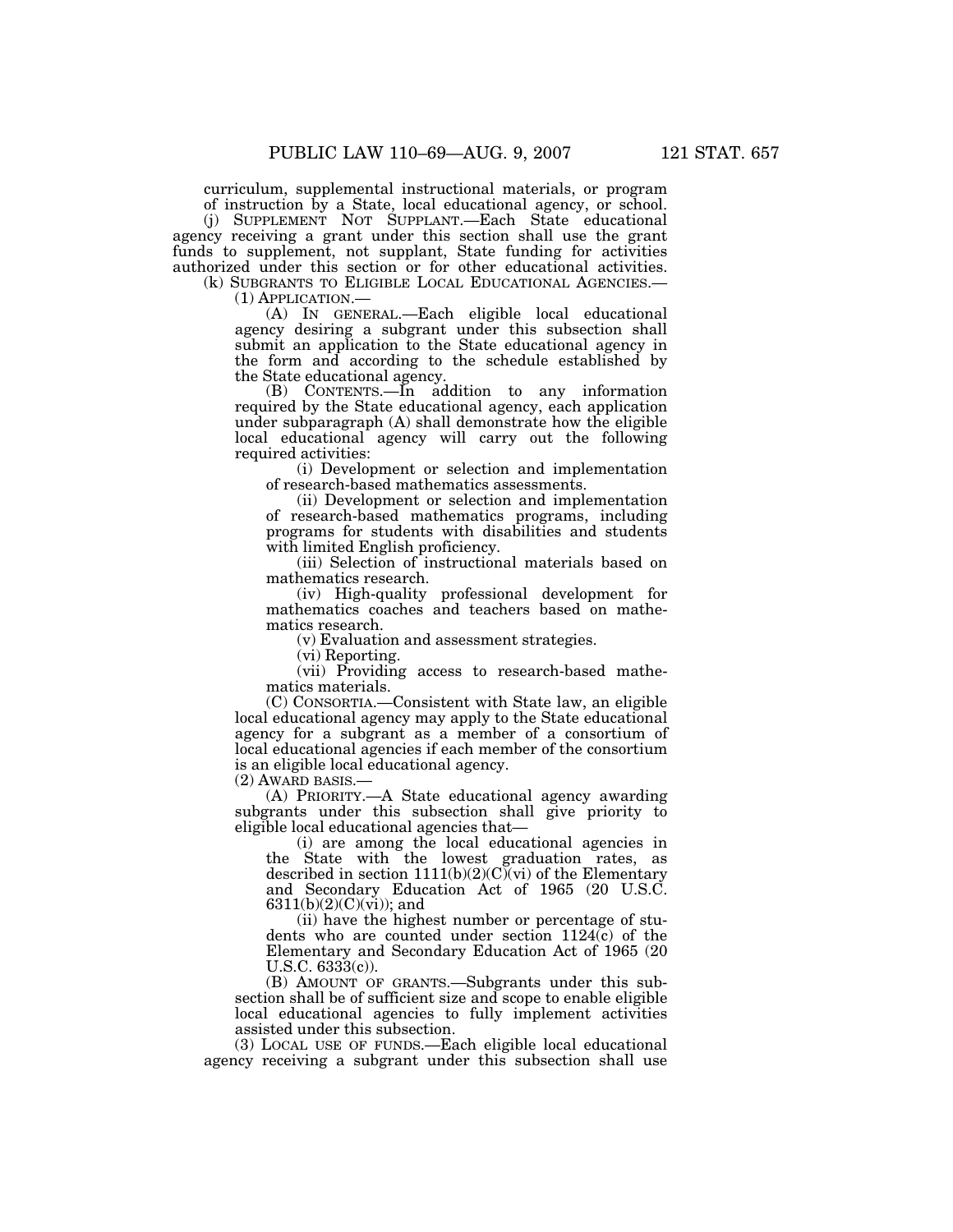the subgrant funds to carry out, at the secondary school level, the following services and activities:

(A) Hiring mathematics coaches and providing professional development for mathematics coaches—

(i) at a level to provide effective coaching to classroom teachers;

(ii) to work with classroom teachers to better assess student academic achievement in mathematics;

(iii) to work with classroom teachers to identify students with mathematics problems and, where appropriate, refer students to available programs for remediation and additional services;

(iv) to work with classroom teachers to diagnose and remediate mathematics difficulties of the lowestperforming students, so that those teachers can provide intensive, research-based instruction, including during after-school and summer sessions, geared toward ensuring that those students can access and be successful in rigorous academic coursework; and

(v) to assess and organize student data on mathematics and communicate that data to school administrators to inform school reform efforts.

(B) Reviewing, analyzing, developing, and, where possible, adapting curricula to make sure mathematics skills are taught within other core academic subjects.

(C) Providing mathematics professional development for all relevant teachers in secondary school, as necessary, that addresses both remedial and higher level mathematics skills for students in the applicable curriculum.

(D) Providing professional development for teachers, administrators, and paraprofessionals serving secondary schools to help the teachers, administrators, and paraprofessionals improve student academic achievement in mathematics.

(E) Procuring and implementing programs and instructional materials based on mathematics research, including software and other education technology related to mathematics instruction with demonstrated effectiveness in improving mathematics instruction and student academic achievement.

(F) Building on and promoting coordination among mathematics programs in the eligible local educational agency to increase overall effectiveness in—

(i) improving mathematics instruction; and

(ii) increasing student academic achievement, including for students with disabilities and students with limited English proficiency.

(G) Evaluating the effectiveness of the instructional strategies, teacher professional development programs, and other interventions that are implemented under the subgrant.

(H) Measuring improvement in student academic achievement, including through progress monitoring or other assessments.

(4) SUPPLEMENT NOT SUPPLANT.—Each eligible local educational agency receiving a subgrant under this subsection shall use the subgrant funds to supplement, not supplant, the eligible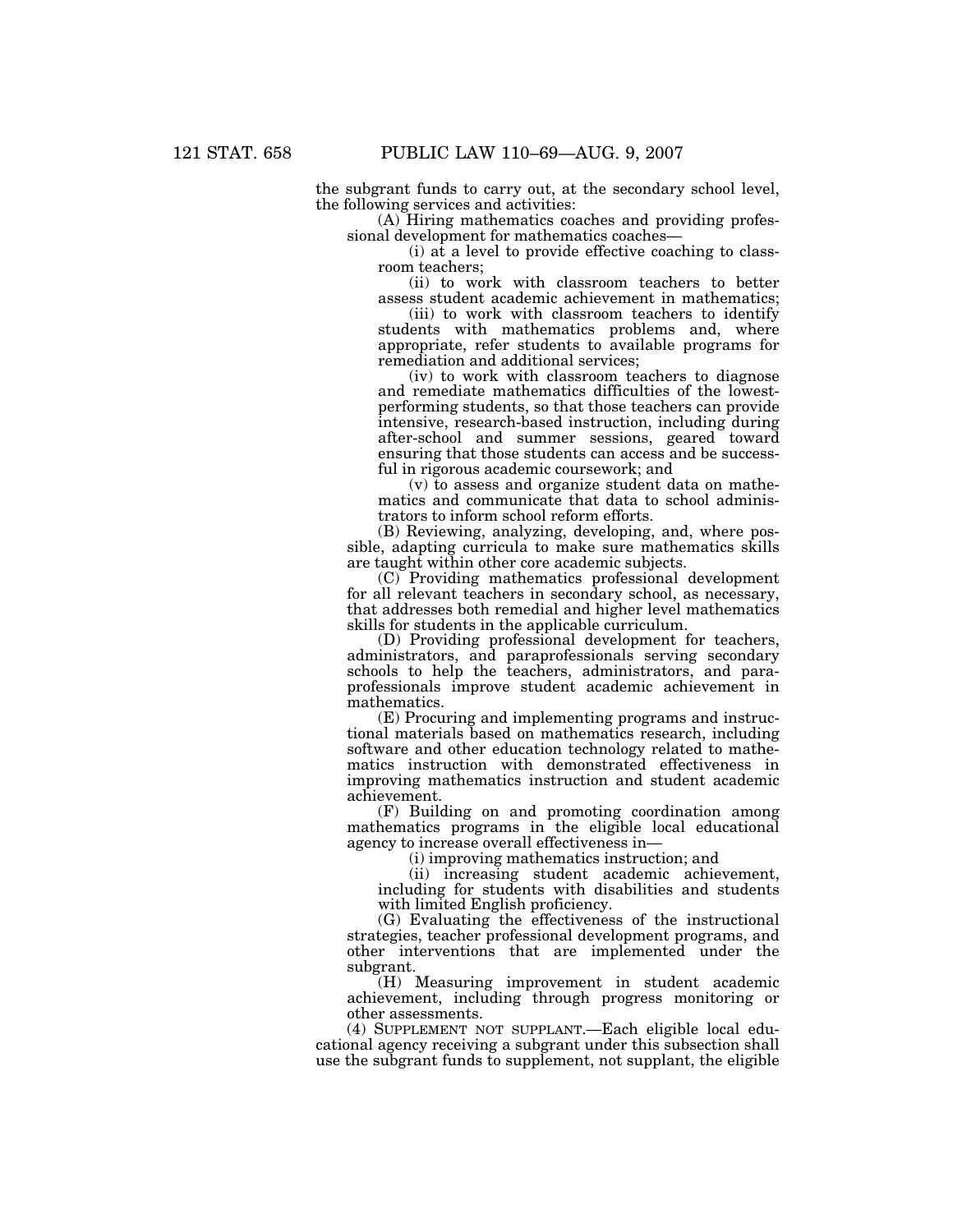local educational agency's funding for activities authorized under this section or for other educational activities.

(5) NEW SERVICES AND ACTIVITIES.—Subgrant funds provided under this subsection may be used only to provide services and activities authorized under this section that were not provided on the day before the date of enactment of this Act.

(6) EVALUATIONS.—Each eligible local educational agency receiving a grant under this subsection shall participate, as requested by the State educational agency or the Secretary, in reviews and evaluations of the programs of the eligible local educational agency and the effectiveness of such programs, and shall provide such reports as are requested by the State educational agency and the Secretary.<br>(1) MATCHING REQUIREMENTS.—

(1) STATE EDUCATIONAL AGENCY REQUIREMENTS.—A State educational agency that receives a grant under this section shall provide, from non-Federal sources, an amount equal to 50 percent of the amount of the grant, in cash or in-kind, to carry out the activities supported by the grant, of which not more than 20 percent of such 50 percent may be provided by local educational agencies within the State.

(2) WAIVER.—The Secretary may waive all or a portion of the matching requirements described in paragraph (1) for any fiscal year, if the Secretary determines that—

(A) the application of the matching requirement will result in serious hardship for the State educational agency; or

(B) providing a waiver best serves the purpose of the program assisted under this section.

(m) EVALUATION AND TECHNICAL ASSISTANCE.—

(1) EVALUATION.—

(A) IN GENERAL.—The Secretary shall conduct an annual independent evaluation, by grant or by contract, of the program assisted under this section, which shall include an assessment of the impact of the program on student academic achievement and teacher performance, and may use funds available to carry out this section to conduct the evaluation.

(B) REPORT.—The Secretary shall annually submit to the Committee on Education and Labor and the Committee on Appropriations of the House of Representatives, and to the Committee on Health, Education, Labor, and Pensions and the Committee on Appropriations of the Senate, a report on the results of the evaluation.

(C) LIMITATIONS.—

(i) IN GENERAL.—The Secretary shall ensure that the organization selected to carry out the independent evaluation under subparagraph (A) does not hold a contract or subcontract to implement any aspect of the program under this section.

(ii) SUBCONTRACTORS.—Any contract entered into under subparagraph (A) shall prohibit the organization conducting the evaluation from subcontracting with any entity that holds a contract or subcontract for any aspect of the implementation of this section.

(iii) WAIVER.—Subject to clause (iv), the Secretary may waive the application of clause (i) or (ii), or both,

Grants. Contracts.

Reports.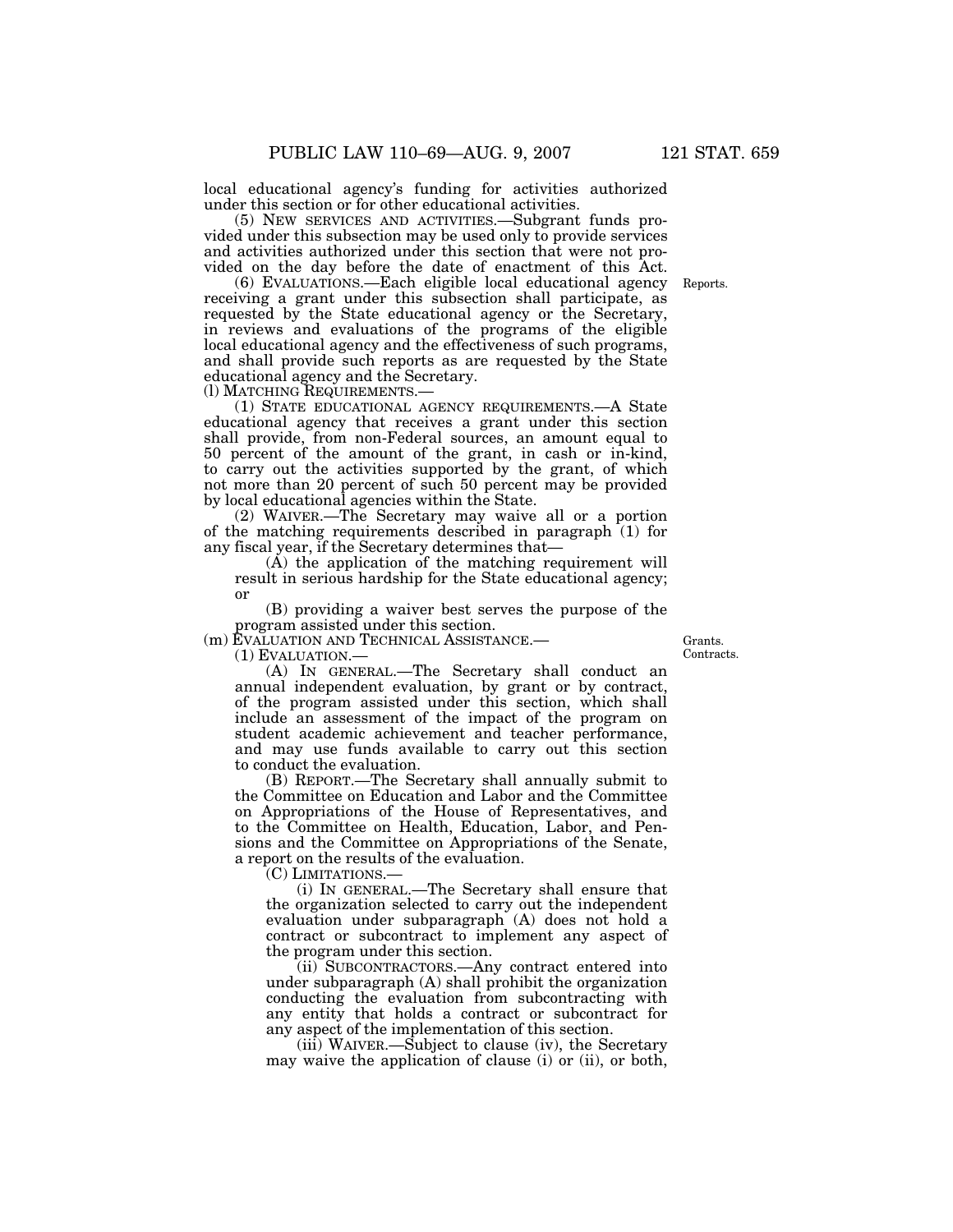in accordance with the requirements under section 9.503 of title 48, Code of Federal Regulations, if the Secretary determines that their application in a particular situation would not be in the Federal Government's interest.

(iv) SPECIAL RULE REGARDING WAIVERS.—No organization or subcontractor under this paragraph shall receive a waiver that allows the organization or subcontractor to evaluate any aspect of the program under this section that the organization or subcontractor was involved in implementing.<br>(2) TECHNICAL ASSISTANCE.—

(A) IN GENERAL.—The Secretary may use funds made available under paragraph (3) to provide technical assistance to prospective applicants and to State educational agencies and eligible local educational agencies receiving grants or subgrants under this section.

(B) CONFLICTS OF INTEREST.—If the Secretary carries out subparagraph (A) through any contracts, the Secretary, in consultation with the Office of the General Counsel of the Department, shall ensure that each contract requires the contractor to—

(i) screen for conflicts of interest when hiring individuals to carry out the responsibilities under the contract;

(ii) include the requirement of clause (i) in any subcontracts the contractor enters into under the contract; and

(iii) establish and follow a schedule for carrying out clause (i) and subparagraph (C) and reporting to the Secretary on the contractor's actions under those provisions.

 $(C)$  SCREENING PROCESS.—Subject to subparagraph  $(D)$ , the screening process described in subparagraph (B)(i) shall—

(i) include, at a minimum, a review of—

(I) each individual performing duties under the contract or subcontract for connections to any State's program under this section;

(II) such individual's potential financial interests in, or other connection to, products, activities, or services that might be purchased by a State educational agency or local educational agency in the course of the agency's implementation of the program under this section; and

(III) such individual's connections to teaching methodologies that might require the use of specific products, activities, or services; and

(ii) ensure that individuals performing duties under the contract do not maintain significant financial interests in products, activities, or services supported under this section.

(D) WAIVER.—

(i) IN GENERAL.—The Secretary may, in consultation with the Office of the General Counsel of the Department, waive the requirements of subparagraph  $(C)$ .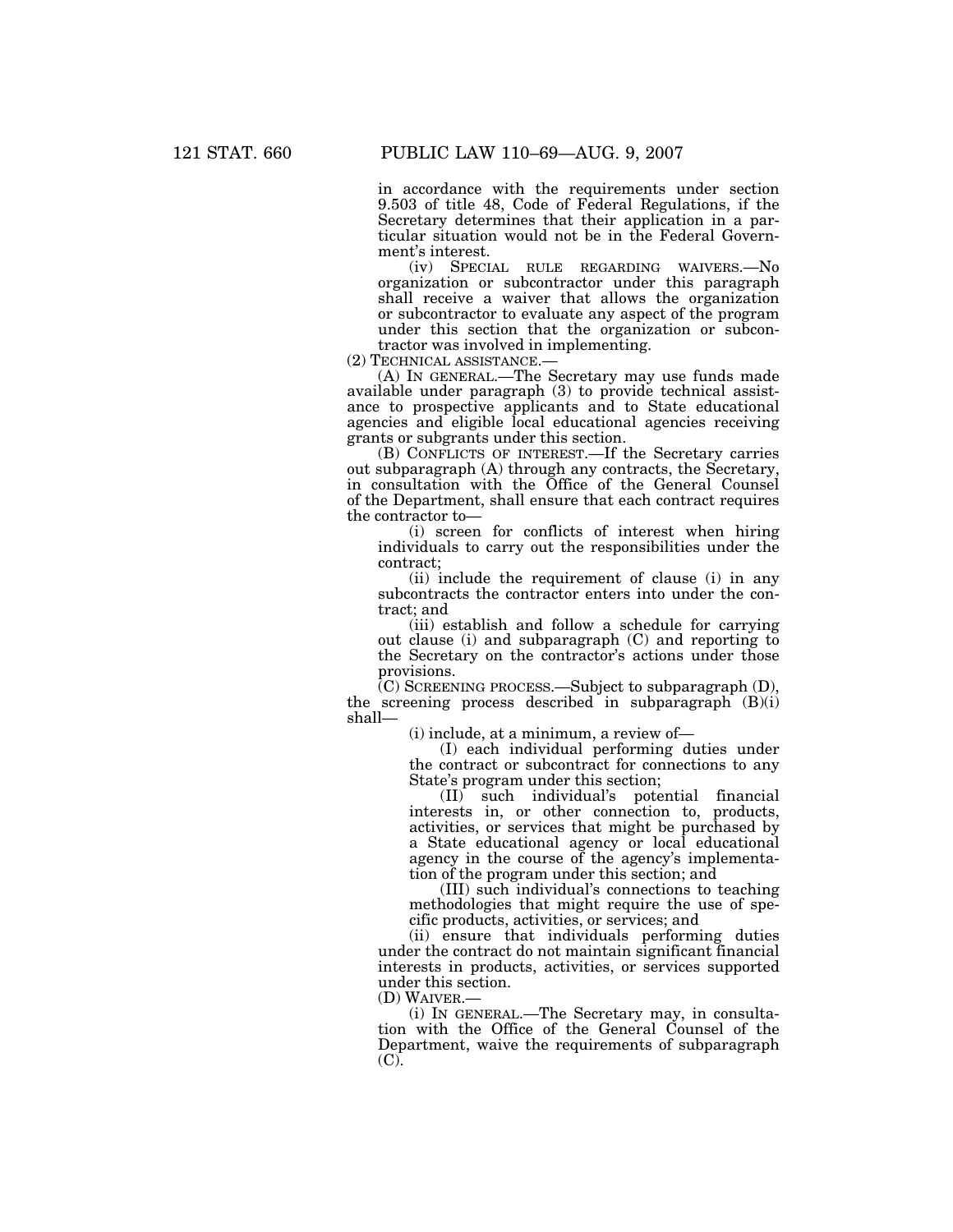(ii) REPORT.—The Secretary shall—

(I) establish criteria for the waivers under clause (i); and

Criteria. Waivers.

(II) report any waivers under clause (i), and the criteria under which such waivers are allowed, to the Committee on Education and Labor of the House of Representatives and the Committee on Health, Education, Labor, and Pensions of the

Senate.<br>(E) INFORMATION DISSEMINATION.—

(i) IN GENERAL.—If the Secretary enters into contracts to provide technical assistance under subparagraph (A), and if a contractor enters into subcontracts for that purpose, each such contract and subcontract shall require the provider of technical assistance to clearly separate technical assistance provided under the contract or subcontract from information provided, or activities engaged in, as part of the normal operations of the contractor or subcontractor.

(ii) METHODS OF COMPLIANCE.—Efforts to comply with clause (i) may include the creation of separate webpages for the purpose of fulfilling a contract or subcontract entered into under subparagraph (A).

(3) RESERVATION OF FUNDS.—The Secretary may reserve not more than 2.5 percent of funds appropriated under subsection (o) for a fiscal year to carry out this subsection.

(n) PROGRAM PERFORMANCE AND ACCOUNTABILITY.—

(1) INFORMATION.—Each State educational agency receiving a grant under this section shall collect and report to the Secretary annually such information on the results of the grant as the Secretary may reasonably require, including information on—

(A) mathematics achievement data that show the progress of students participating in projects under this section (including, to the extent practicable, comparable data from students not participating in such projects), based primarily on the results of State, school districtwide, or classroom-based monitoring reports or assessments, including—

(i) specific identification of those schools and eligible local educational agencies that report the largest gains in mathematics achievement; and

(ii) evidence on whether the State educational agency and eligible local educational agencies within the State have—

(I) significantly increased the number of students achieving at the proficient or advanced level on the State student academic achievement standards in mathematics under section  $1111(b)(1)(D)(ii)$ of the Elementary and Secondary Education Act of 1965 (20 U.S.C. 6311(b)(1)(D)(ii));

(II) significantly increased the percentages of students described in section  $111\overline{1(b)(2)(C)(v)}$ of the Elementary and Secondary Education Act of 1965 (20 U.S.C.  $6311(b)(2)(C)(v)(II)$ ) who are achieving proficiency or advanced levels on such State academic content standards in mathematics;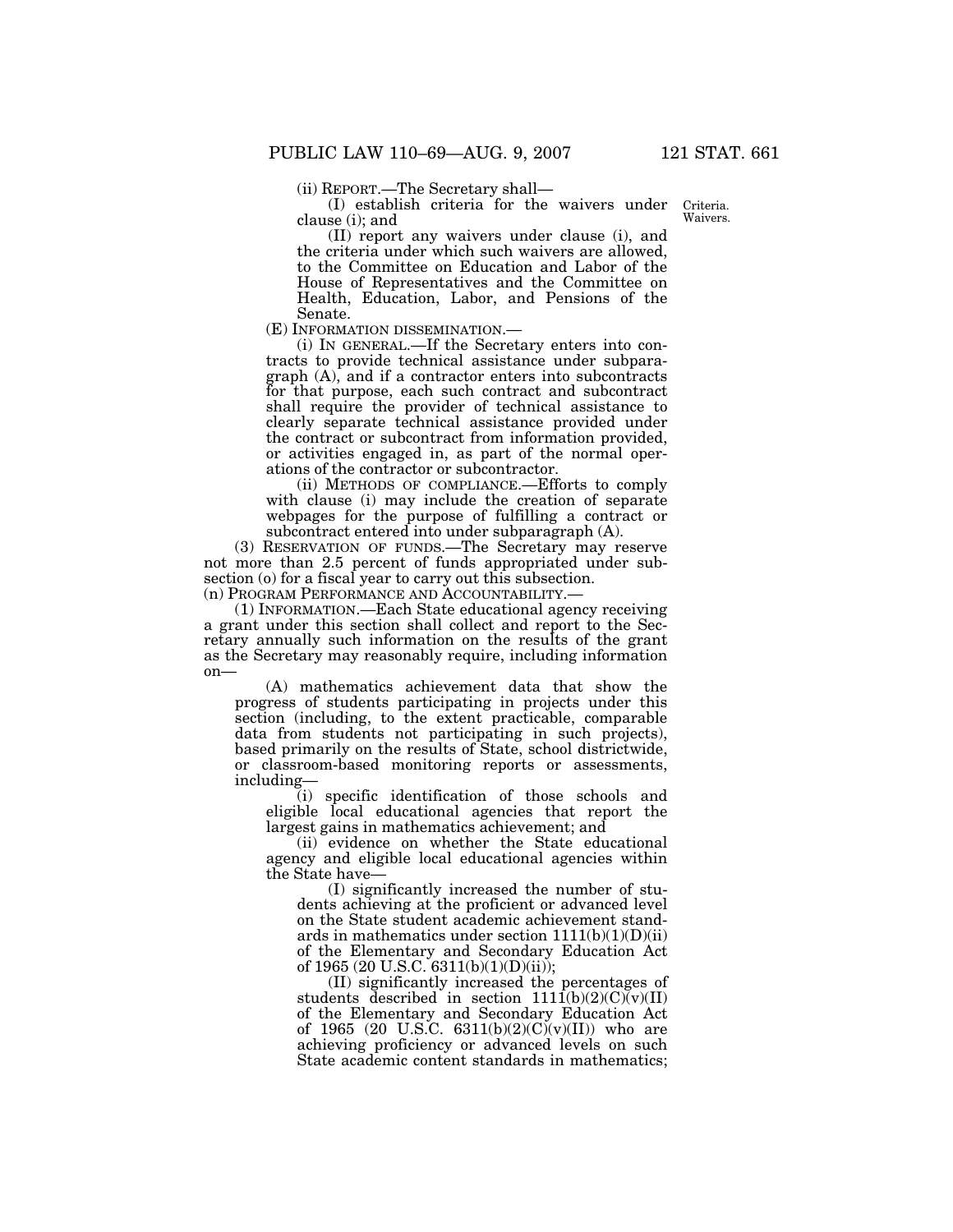(III) significantly increased the number of students making significant progress toward meeting such State academic content and achievement standards in mathematics; and

(IV) successfully implemented this section;

(B) the percentage of students in the schools served by the eligible local educational agency who enroll in advanced mathematics courses in grades 9 through 12, including the percentage of such students who pass such courses; and

(C) the progress made in increasing the quality and accessibility of professional development and leadership activities in mathematics, especially activities resulting in greater content knowledge and expertise of teachers, administrators, and other school staff, except that the Secretary shall not require such information until after the third year of a grant awarded under this section.

(2) REPORTING AND DISAGGREGATION.—The information required under paragraph (1) shall be—

(A) reported in a manner that allows for a comparison of aggregated score differentials of student academic achievement before (to the extent feasible) and after implementation of the project assisted under this section; and

(B) disaggregated in the same manner as information is disaggregated under section  $1111(h)(1)(C(i))$  of the Elementary and Secondary Education Act of 1965 (20 U.S.C.  $6311(h)(1)(C)(i)$ .

(o) AUTHORIZATION OF APPROPRIATIONS.—There are authorized to be appropriated to carry out this section \$95,000,000 for fiscal year 2008 and each of the 2 succeeding fiscal years.

**SEC. 6204. PEER REVIEW OF STATE APPLICATIONS.** 

Establishment.

20 USC 9854.

(a) PEER REVIEW OF STATE APPLICATIONS.—The Secretary shall establish peer review panels to review State educational agency applications submitted pursuant to sections 6201 and 6203 and shall consider the recommendation of the peer review panels in

deciding whether to approve the applications.

(b) SCREENING.—

(1) IN GENERAL.—The Secretary shall establish a process through which individuals on the peer review panels who review State applications under sections 6201 and 6203 (referred to in this section as ''reviewers'') are screened for potential conflicts of interest.

(2) SCREENING REQUIREMENTS.—The screening process described in paragraph (1) shall, subject to paragraph (3)—

(A) be reviewed and approved by the Office of the General Counsel of the Department;

(B) include, at a minimum, a review of each reviewer's—

(i) professional connection to any State's program under such sections, including a disclosure of any connection to publishers, entities, private individuals, or organizations related to such State's program;

(ii) potential financial interest in products, activities, or services that might be purchased by a State educational agency or local educational agency in the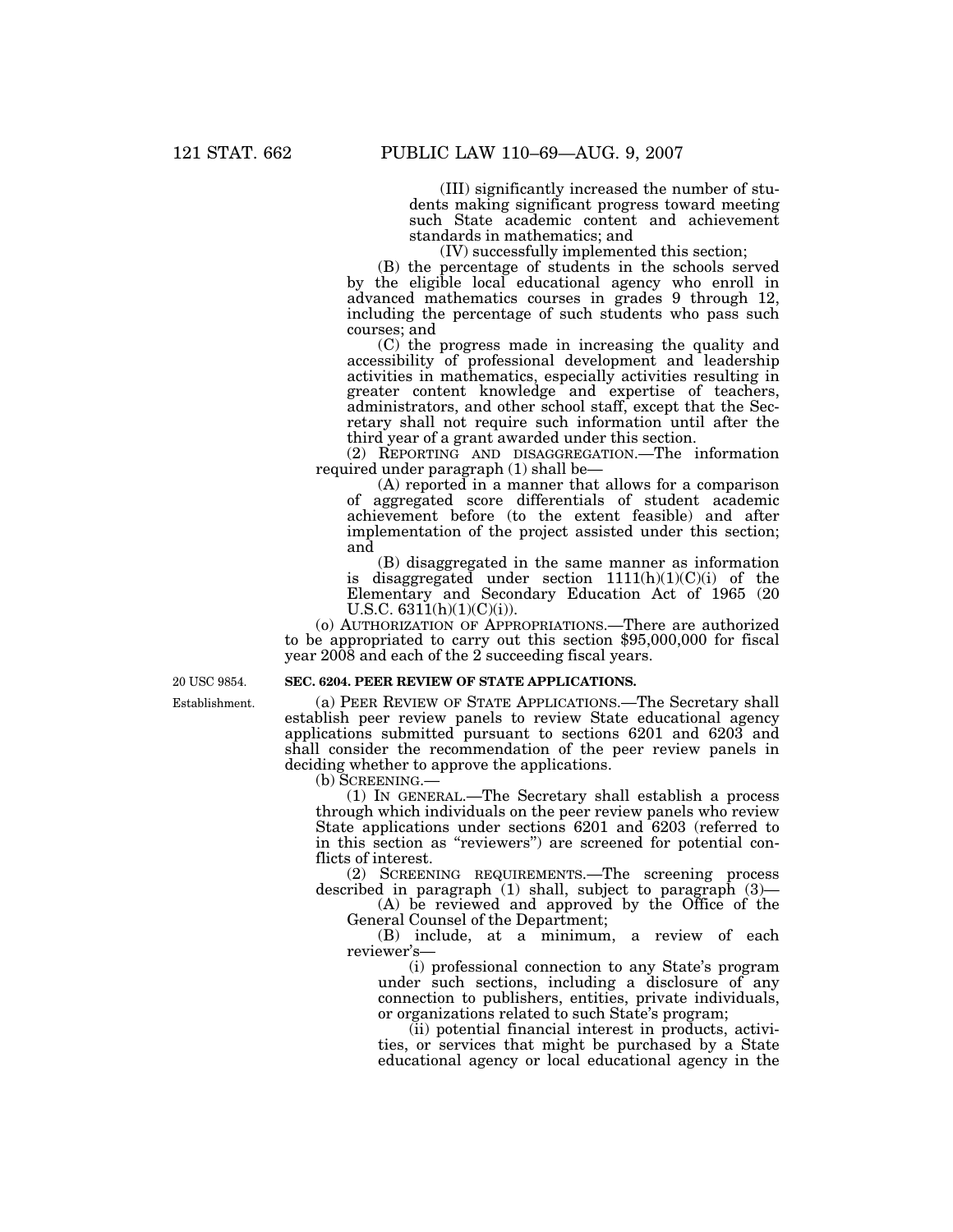course of the agency's implementation of the programs under such sections; and

(iii) professional connections to teaching methodologies that might require the use of specific products, activities, or services; and

(C) ensure that reviewers do not maintain significant financial interests in products, activities, or services supported under such sections.

(3) WAIVER.—

(A) IN GENERAL.—The Secretary may, in consultation with the Office of the General Counsel of the Department, waive the requirements of paragraph (2)(C).

(B) REPORT OF WAIVERS.—The Secretary shall—

(i) establish criteria for the waivers permitted Criteria. under subparagraph (A); and

(ii) report any waivers allowed under subparagraph (A), and the criteria under which such waivers are allowed, to the Committee on Education and Labor of the House of Representatives and the Committee on Health, Education, Labor, and Pensions of the Senate.

(c) GUIDANCE.—

(1) IN GENERAL.—The Secretary shall develop procedures for, and issue guidance regarding, how reviewers will review applications submitted under sections 6201 and 6203 and provide feedback to State educational agencies and recommendations to the Secretary. The Secretary shall also develop guidance for how the Secretary will review those recommendations and make final determinations of approval or disapproval of those applications.

(2) REQUIREMENTS.—Such procedures shall, at a minimum—

(A) create a transparent process through which review panels provide clear, consistent, and publicly available documentation and explanations in support of all recommendations, including the final reviews of the individual reviewers, except that a final review shall not reveal any personally identifiable information about the reviewer;

(B) ensure that a State educational agency has the opportunity for direct interaction with any review panel that reviewed the agency's application under section 6201 or 6203 when revising that application as a result of feedback from the panel, including the disclosure of the identities of the reviewers;

(C) require that any review panel and the Secretary clearly and consistently document that all required elements of an application under section 6201 or 6203 are included before the application is approved; and

(D) create a transparent process through which the Secretary clearly, consistently, and publicly documents decisions to approve or disapprove applications under such sections and the reasons for those decisions.

Procedures.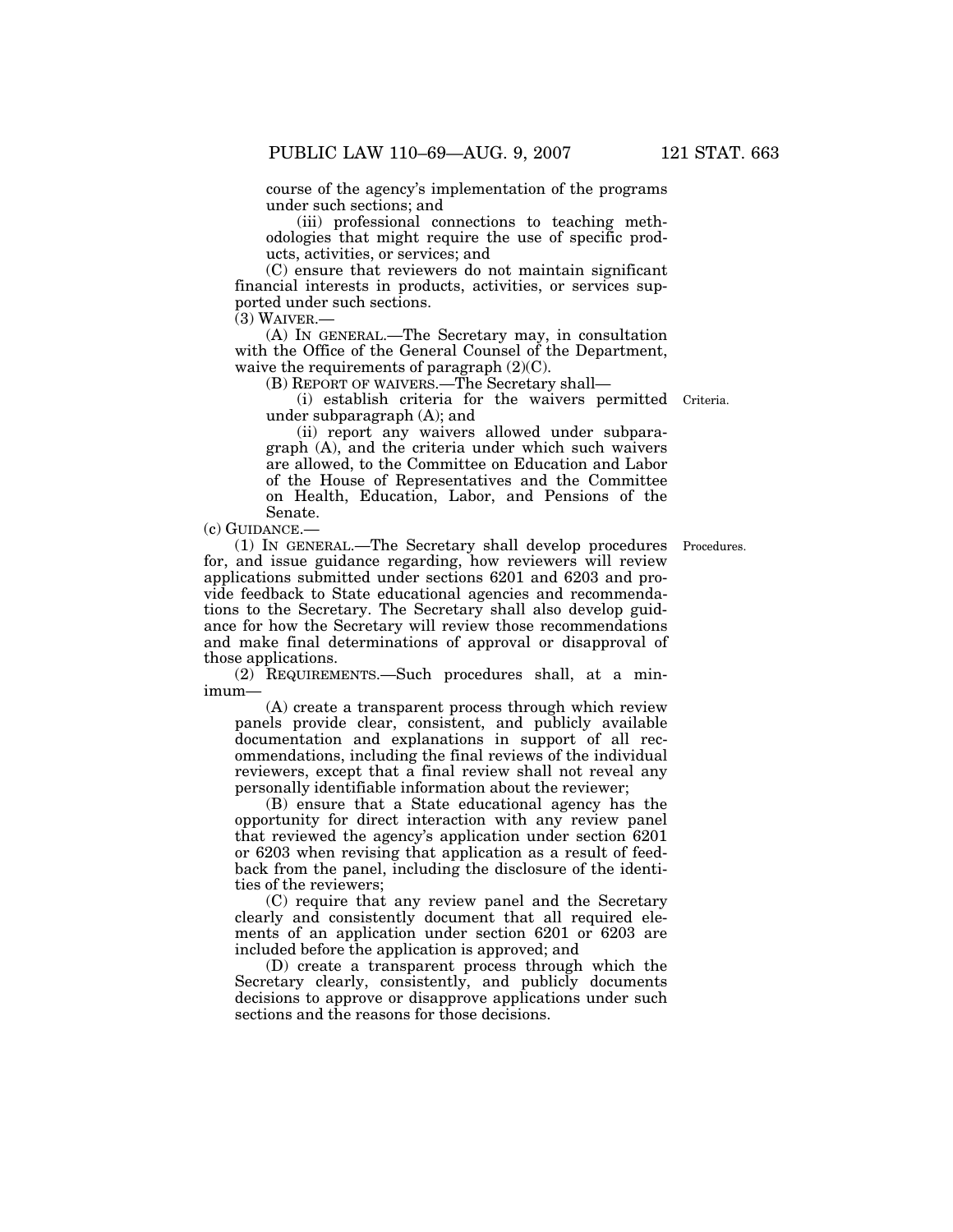### **Subtitle C—Foreign Language Partnership Program**

20 USC 9861.

### **SEC. 6301. FINDINGS AND PURPOSE.**

(a) FINDINGS.—Congress makes the following findings:

(1) The United States faces a shortage of skilled professionals with higher levels of proficiency in foreign languages and area knowledge critical to the Nation's security.

(2) Given the Nation's economic competitiveness interests, it is crucial that our Nation expand the number of Americans who are able to function effectively in the environments in which critical foreign languages are spoken.

(3) Students' ability to become proficient in foreign languages can be addressed by starting language learning at a younger age and expanding opportunities for continuous foreign language education from elementary school through postsecondary education.

(b) PURPOSE.—The purpose of this subtitle is to significantly increase—

(1) the opportunities to study critical foreign languages and the context in which the critical foreign languages are spoken; and

(2) the number of American students who achieve the highest level of proficiency in critical foreign languages.

20 USC 9862.

### **SEC. 6302. DEFINITIONS.**

In this subtitle:

(1) ELIGIBLE RECIPIENT.—The term ''eligible recipient'' means an entity mutually agreed upon by a partnership that shall receive grant funds under this subtitle on behalf of the partnership for use in carrying out the activities assisted under this subtitle.

(2) PARTNERSHIP.—The term ''partnership'' means a partnership that—

(A) shall include—

(i) an institution of higher education; and

(ii) 1 or more local educational agencies; and

(B) may include 1 or more entities that support the purposes of this subtitle.

(3) SUPERIOR LEVEL OF PROFICIENCY.—The term ''superior level of proficiency'' means level 3, the professional working level, as measured by the Federal Interagency Language Roundtable (ILR) or by other generally recognized measures of superior standards.

20 USC 9863.

#### **SEC. 6303. PROGRAM AUTHORIZED.**

(a) PROGRAM AUTHORIZED.—

(1) IN GENERAL.—The Secretary is authorized to award grants to eligible recipients to enable partnerships served by the eligible recipients to establish articulated programs of study in critical foreign languages that will enable students to advance successfully from elementary school through postsecondary education and achieve higher levels of proficiency in a critical foreign language.

(2) DURATION.—A grant awarded under paragraph (1) shall be for a period of not more than 5 years, of which 2 years

Grants.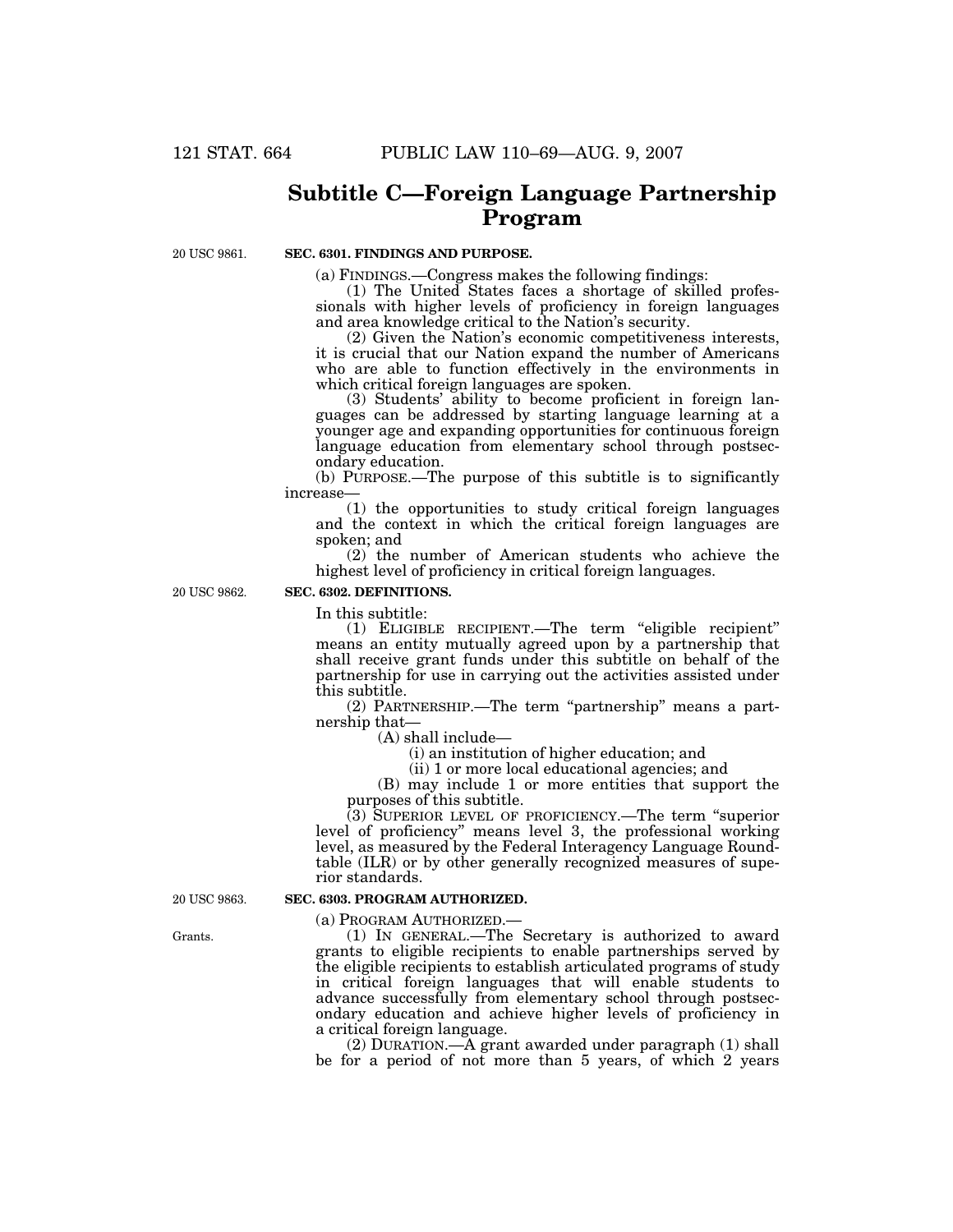may be for planning and development. A grant may be renewed for not more than 2 additional 5-year periods, if the Secretary determines that the partnership's program is effective and the renewal will best serve the purposes of this subtitle.

(b) APPLICATIONS.—<br>(1) IN GENERAL.—Each eligible recipient desiring a grant under this section shall submit an application to the Secretary at such time, in such manner, and containing such information as the Secretary may require.

(2) CONTENTS.—Each application shall—

(A) identify each local educational agency partner, including contact information and letters of commitment, and describe the responsibilities of each member of the partnership, including—

(i) how each of the partners will be involved in planning, developing, and implementing—

(I) program curriculum and materials; and

(II) teacher professional development;

(ii) what resources each of the partners will provide; and

(iii) how the partners will contribute to ensuring the continuity of student progress from elementary school through the postsecondary level;

(B) describe how an articulated curriculum for students will be developed and implemented, which may include the use and integration of technology into such curriculum;

(C) identify target proficiency levels for students at critical benchmarks (such as grades 4, 8, and 12), and describe how progress toward those proficiency levels will be assessed at the benchmarks, and how the program will use the results of the assessments to ensure continuous progress toward achieving a superior level of proficiency at the postsecondary level;

(D) describe how the partnership will—

(i) ensure that students from a program assisted under this subtitle who are beginning postsecondary education will be assessed and enabled to progress to a superior level of proficiency;

(ii) address the needs of students already at, or near, the superior level of proficiency, which may include diagnostic assessments for placement purposes, customized and individualized language learning opportunities, and experimental and interdisciplinary language learning; and

(iii) identify and describe how the partnership will work with institutions of higher education outside the partnership to provide participating students with multiple options for postsecondary education consistent with the purposes of this subtitle;

(E) describe how the partnership will support and continue the program after the grant has expired, including how the partnership will seek support from other sources, such as State and local governments, foundations, and the private sector; and

(F) describe what assessments will be used or, if assessments not available, how assessments will be developed. (c) USES OF FUNDS.—Grant funds awarded under this subtitle—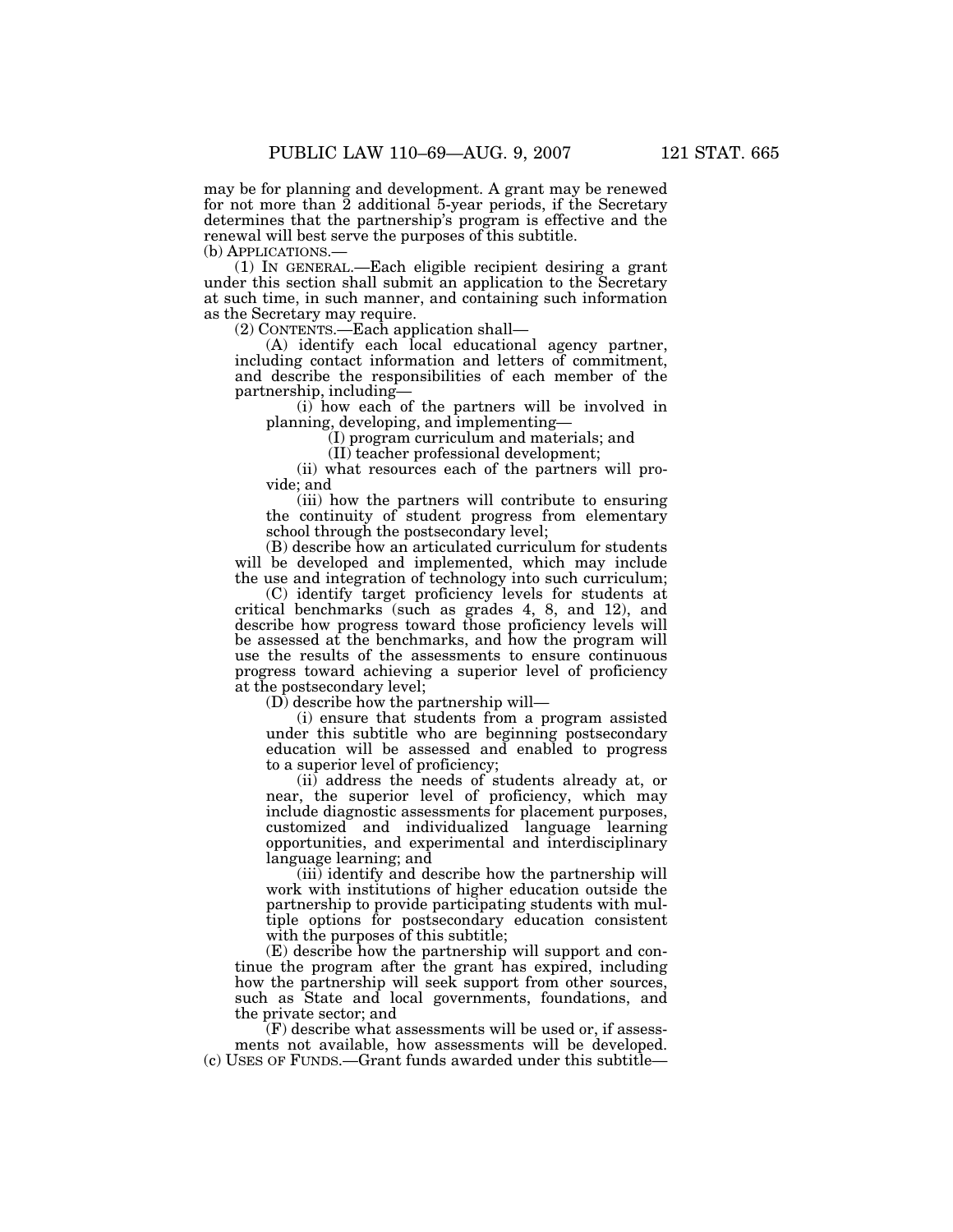(1) shall be used to plan, develop, and implement programs at the elementary school level through postsecondary education, consistent with the purpose of this subtitle, including—

(A) the development of curriculum and instructional materials; and

(B) recruitment of students; and

(2) may be used for—

(A) teacher recruitment (including recruitment from other professions and recruitment of native-language speakers in the community) and professional development directly related to the purposes of this subtitle at the elementary school through secondary school levels;

(B) development of appropriate assessments;

(C) opportunities for maximum language exposure for students in the program, such as the creation of immersion environments (such as language houses, language tables, immersion classrooms, and weekend and summer experiences) and special tutoring and academic support;

(D) dual language immersion programs;

(E) scholarships and study-abroad opportunities, related to the program, for postsecondary students and newly recruited teachers who have advanced levels of proficiency in a critical foreign language, except that not more than 20 percent of the grant funds provided to an eligible recipient under this section for a fiscal year may be used to carry out this subparagraph;

(F) activities to encourage community involvement to assist in meeting the purposes of this subtitle;

(G) summer institutes for students and teachers;

(H) bridge programs that allow dual enrollment for secondary school students in institutions of higher education;

(I) programs that expand the understanding and knowledge of historic, geographic, and contextual factors within countries with populations who speak critical foreign languages, if such programs are carried out in conjunction with language instruction;

(J) research on, and evaluation of, the teaching of critical foreign languages;

(K) data collection and analysis regarding the results of—

(i) various student recruitment strategies;

(ii) program design; and

(iii) curricular approaches;

(L) the impact of the strategies, program design, and curricular approaches described in subparagraph (K) on increasing—

(i) the number of students studying critical foreign languages; and

(ii) the proficiency of the students in the critical foreign languages; and

(M) distance learning projects for critical foreign language learning.

(d) MATCHING REQUIREMENT.—

(1) IN GENERAL.—An eligible recipient that receives a grant under this subtitle shall provide, toward the cost of carrying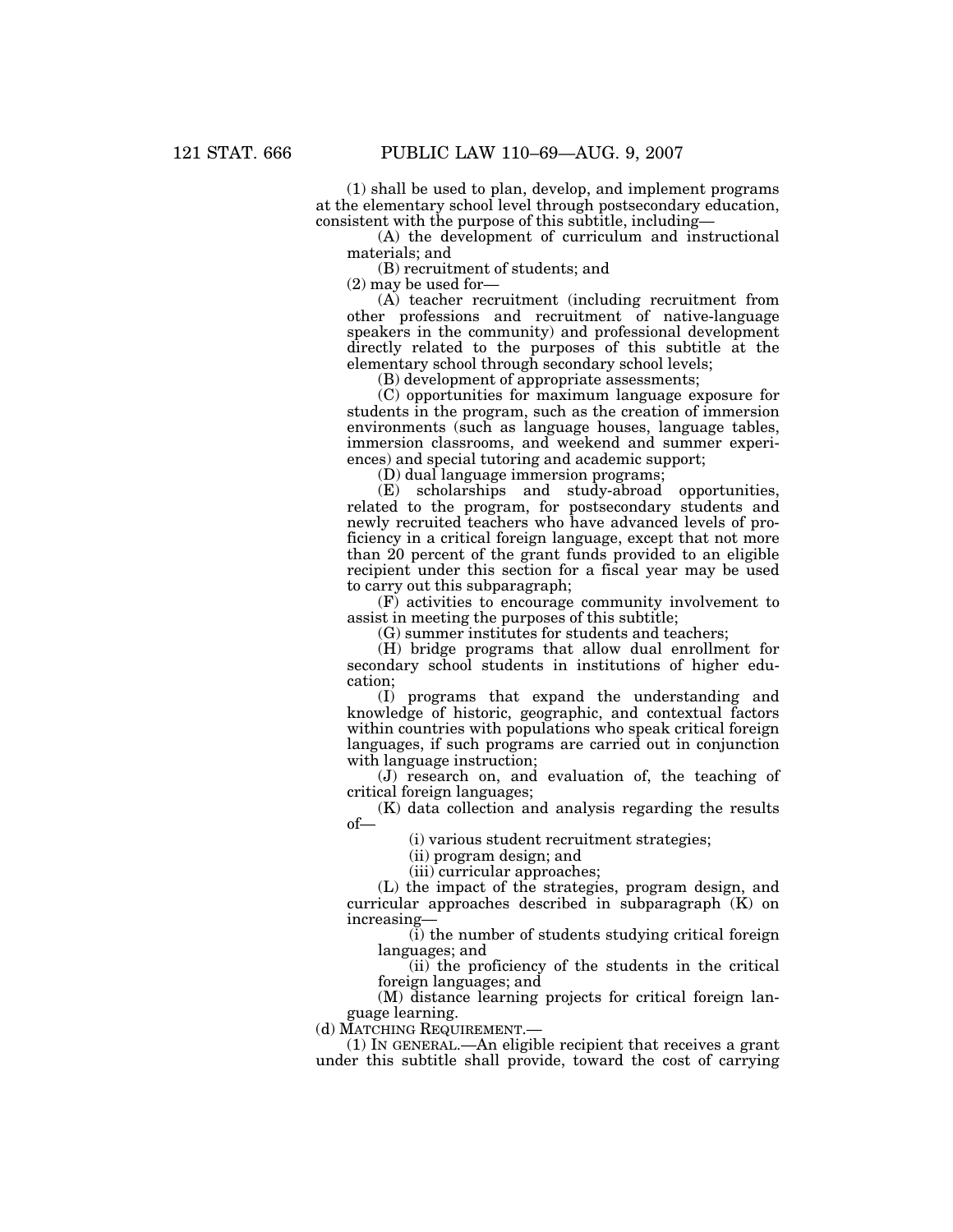out the activities supported by the grant, from non-Federal sources, an amount equal to—

(A) 20 percent of the amount of the grant payment for the first fiscal year for which a grant payment is made;

(B) 30 percent of the amount of the grant payment for the second such fiscal year;

(C) 40 percent of the amount of the grant payment for the third such fiscal year; and

(D) 50 percent of the amount of the grant payment for each of the fourth and fifth such fiscal years.

(2) NON-FEDERAL SHARE.—The non-Federal share required under paragraph (1) may be provided in cash or in-kind.

(3) WAIVER.—The Secretary may waive all or part of the matching requirement of paragraph (1), for any fiscal year, if the Secretary determines that—

(A) the application of the matching requirement will result in serious hardship for the partnership; or

(B) the waiver will best serve the purposes of this subtitle.

(e) SUPPLEMENT NOT SUPPLANT.—Grant funds provided under this subtitle shall be used to supplement, not supplant, other Federal and non-Federal funds available to carry out the activities described in subsection (c).

(f) TECHNICAL ASSISTANCE.—The Secretary shall enter into a contract to establish a technical assistance center to provide technical assistance to partnerships developing critical foreign language programs assisted under this subtitle. The center shall—

(1) assist the partnerships in the development of critical foreign language instructional materials and assessments; and

(2) disseminate promising foreign language instructional practices.

(g) PROGRAM EVALUATION.—

(1) IN GENERAL.—The Secretary may reserve not more than 5 percent of the total amount appropriated for this subtitle for any fiscal year to annually evaluate the programs under this subtitle.

(2) REPORT.—The Secretary shall prepare and annually submit, to the Committee on Health, Education, Labor, and Pensions of the Senate, the Committee on Education and Labor of the House of Representatives, and the Committees on Appropriations of the Senate and House of Representatives, a report—

(A) on the results of any program evaluation conducted under this subsection; and

(B) that includes best practices on the teaching and learning of foreign languages based on the findings from the evaluation.

#### **SEC. 6304. AUTHORIZATION OF APPROPRIATIONS.**

For the purpose of carrying out this subtitle, there are authorized to be appropriated \$28,000,000 for fiscal year 2008, and such sums as may be necessary for each of the 2 succeeding fiscal years.

20 USC 9864.

Contracts.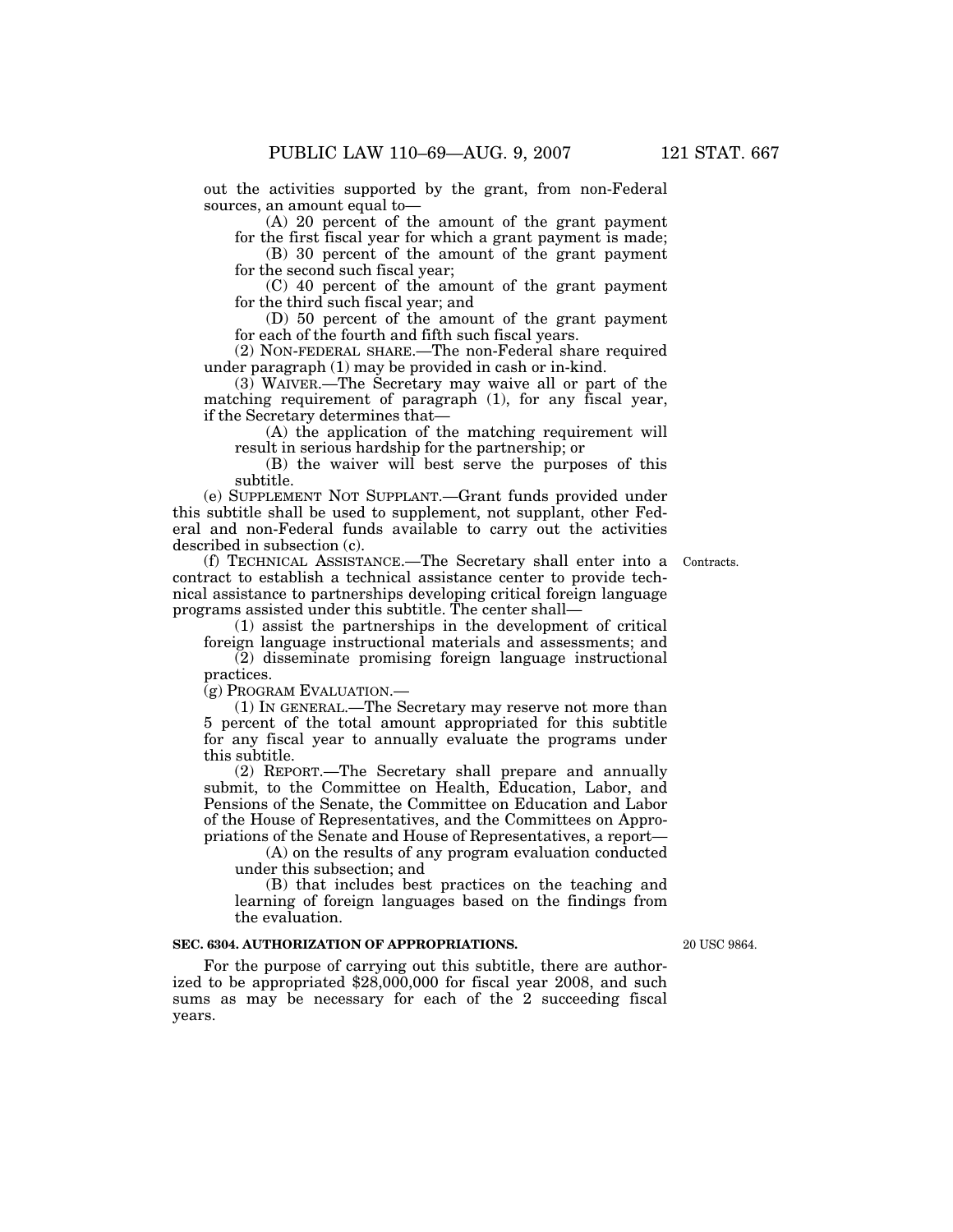# **Subtitle D—Alignment of Education Programs**

20 USC 9871.

#### **SEC. 6401. ALIGNMENT OF SECONDARY SCHOOL GRADUATION REQUIREMENTS WITH THE DEMANDS OF 21ST CENTURY POSTSECONDARY ENDEAVORS AND SUPPORT FOR P–16 EDUCATION DATA SYSTEMS.**

(a) PURPOSE.—It is the purpose of this section—

(1) to promote more accountability with respect to preparation for higher education, the 21st century workforce, and the Armed Forces, by aligning—

(A) student knowledge, student skills, State academic content standards and assessments, and curricula, in elementary and secondary education, especially with respect to mathematics, science, reading, and, where applicable, engineering and technology; with

(B) the demands of higher education, the 21st century workforce, and the Armed Forces;

(2) to support the establishment or improvement of statewide P–16 education data systems that—

(A) assist States in improving the rigor and quality of State academic content standards and assessments;

(B) ensure students are prepared to succeed in—

(i) academic credit-bearing coursework in higher education without the need for remediation;

(ii) the 21st century workforce; or

(iii) the Armed Forces; and

(3) enable States to have valid and reliable information to inform education policy and practice.

(b) DEFINITIONS.—In this section:

(1) P–16 EDUCATION.—The term ''P–16 education'' means the educational system from preschool through the conferring of a baccalaureate degree.

(2) STATEWIDE PARTNERSHIP.—The term ''statewide partnership'' means a partnership that—

(A) shall include—

(i) the Governor of the State or the designee of the Governor;

(ii) the heads of the State systems for public higher education, or, if such a position does not exist, not less than 1 representative of a public degree-granting institution of higher education;

(iii) a representative of the agencies in the State that administer Federal or State-funded early childhood education programs;

(iv) not less than 1 representative of a public community college;

(v) not less than 1 representative of a technical school;

(vi) not less than 1 representative of a public secondary school;

(vii) the chief State school officer;

(viii) the chief executive officer of the State higher education coordinating board;

(ix) not less than 1 public elementary school teacher employed in the State;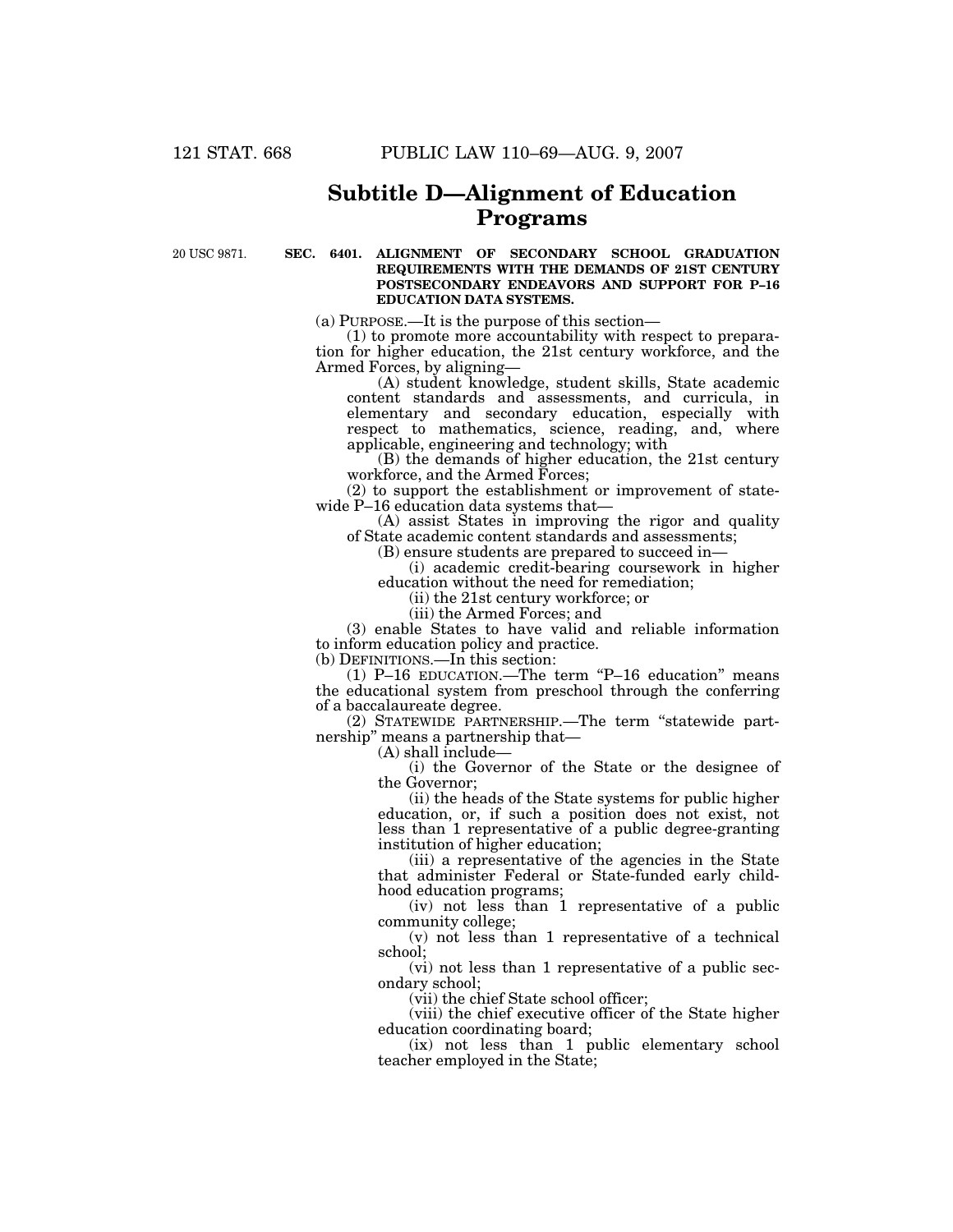(x) not less than 1 early childhood educator in the State;

(xi) not less than 1 public secondary school teacher employed in the State;

(xii) not less than 1 representative of the business community in the State; and

(xiii) not less than 1 member of the Armed Forces; and

(B) may include other individuals or representatives of other organizations, such as a school administrator, a faculty member at an institution of higher education, a member of a civic or community organization, a representative from a private institution of higher education, a dean or similar representative of a school of education at an institution of higher education or a similar teacher certification or licensure program, or the State official responsible for economic development.

(c) GRANTS AUTHORIZED.—The Secretary is authorized to award grants, on a competitive basis, to States to enable each such State to work with a statewide partnership—

(1) to promote better alignment of content knowledge requirements for secondary school graduation with the knowledge and skills needed to succeed in postsecondary education, the 21st century workforce, or the Armed Forces; or

(2) to establish or improve a statewide P–16 education data system.

(d) PERIOD OF GRANTS; NON-RENEWABILITY.—

(1) GRANT PERIOD.—The Secretary shall award a grant under this section for a period of not more than 3 years.

(2) NON-RENEWABILITY.—The Secretary shall not award a State more than 1 grant under this section.

(e) AUTHORIZED ACTIVITIES.—

(1) GRANTS FOR P–16 ALIGNMENT.—Each State receiving a grant under subsection (c)(1)—

(A) shall use the grant funds for—

(i) identifying and describing the content knowledge and skills students who enter institutions of higher education, the workforce, and the Armed Forces need to have in order to succeed without any remediation based on detailed requirements obtained from institutions of higher education, employers, and the Armed Forces;

(ii) identifying and making changes that need to be made to a State's secondary school graduation requirements, academic content standards, academic achievement standards, and assessments preceding graduation from secondary school in order to align the requirements, standards, and assessments with the knowledge and skills necessary for success in academic credit-bearing coursework in postsecondary education, in the 21st century workforce, and in the Armed Forces without the need for remediation;

(iii) convening stakeholders within the State and creating a forum for identifying and deliberating on education issues that—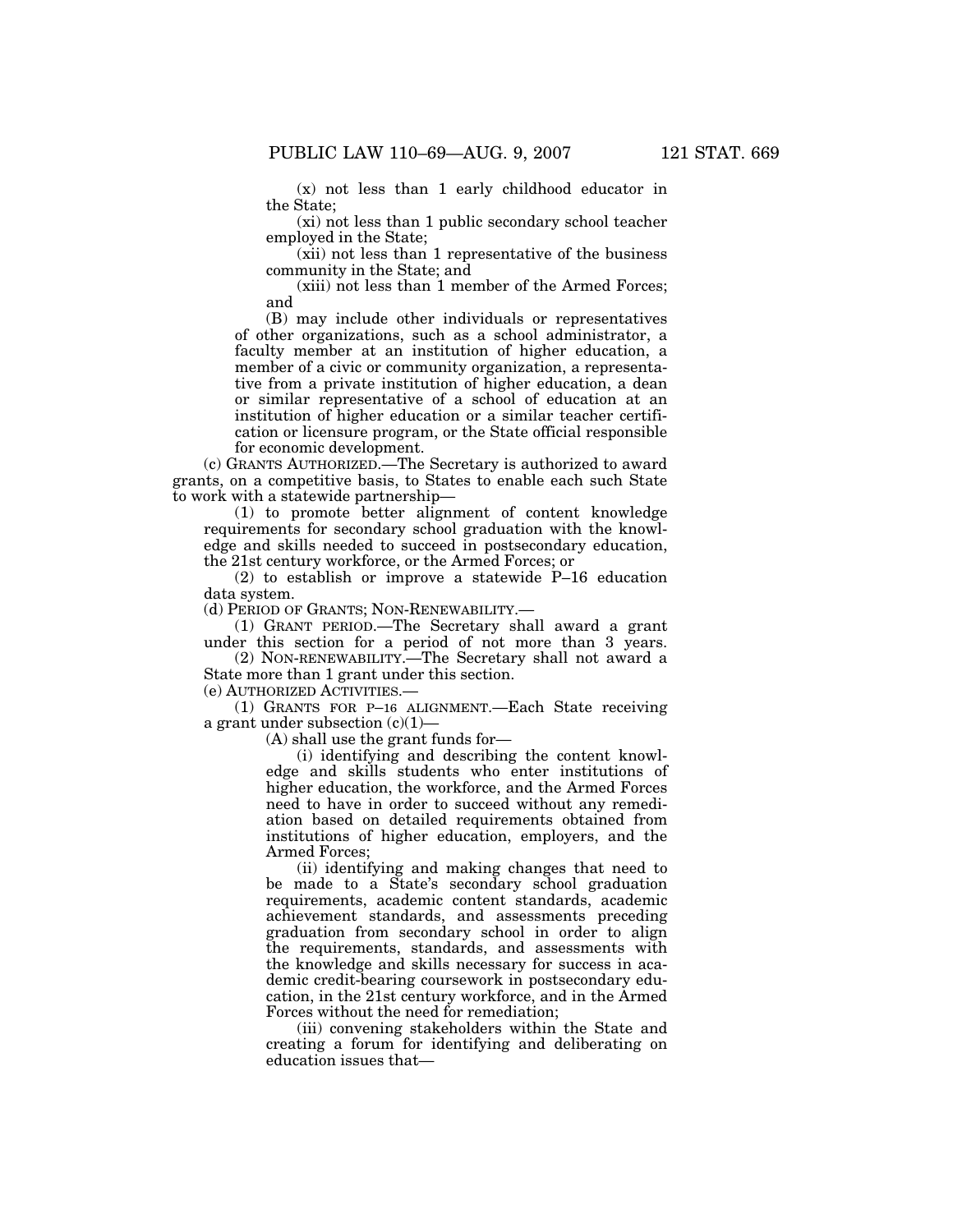(I) involve preschool through grade 12 education, postsecondary education, the 21st century workforce, and the Armed Forces; and

(II) transcend any single system of education's ability to address; and

(iv) implementing activities designed to ensure the enrollment of all elementary school and secondary school students in rigorous coursework, which may include—

(I) specifying the courses and performance levels necessary for acceptance into institutions of higher education; and

(II) developing or providing guidance to local educational agencies within the State on the adoption of curricula and assessments aligned with State academic content standards, which assessments may be used as measures of student academic achievement in secondary school as well as for entrance or placement at institutions of higher education, including through collaboration with institutions of higher education in, or State educational agencies serving, other States; and

(B) may use the grant funds for—

(i) developing and making available specific opportunities for extensive professional development for teachers, paraprofessionals, principals, and school administrators, including collection and dissemination of effective teaching practices to improve instruction and instructional support mechanisms;

(ii) identifying changes in State academic content standards, academic achievement standards, and assessments for students in grades preceding secondary school in order to ensure such standards and assessments are appropriately aligned and adequately reflect the content needed to prepare students to enter secondary school;

(iii) developing a plan to provide remediation and additional learning opportunities for students who are performing below grade level to ensure that all students will have the opportunity to meet secondary school graduation requirements;

(iv) identifying and addressing teacher certification needs; or

(v) incorporating 21st century learning skills into the State plan, which skills shall include critical thinking, problem solving, communication, collaboration, global awareness, and business and financial literacy.

(2) GRANTS FOR STATEWIDE P–16 EDUCATION DATA SYS-TEMS.—

(A) ESTABLISHMENT OF SYSTEM.—Each State that receives a grant under subsection (c)(2) shall establish a statewide P–16 education longitudinal data system that—

(i) provides each student, upon enrollment in a public elementary school or secondary school in the State, with a unique identifier, such as a bar code, that—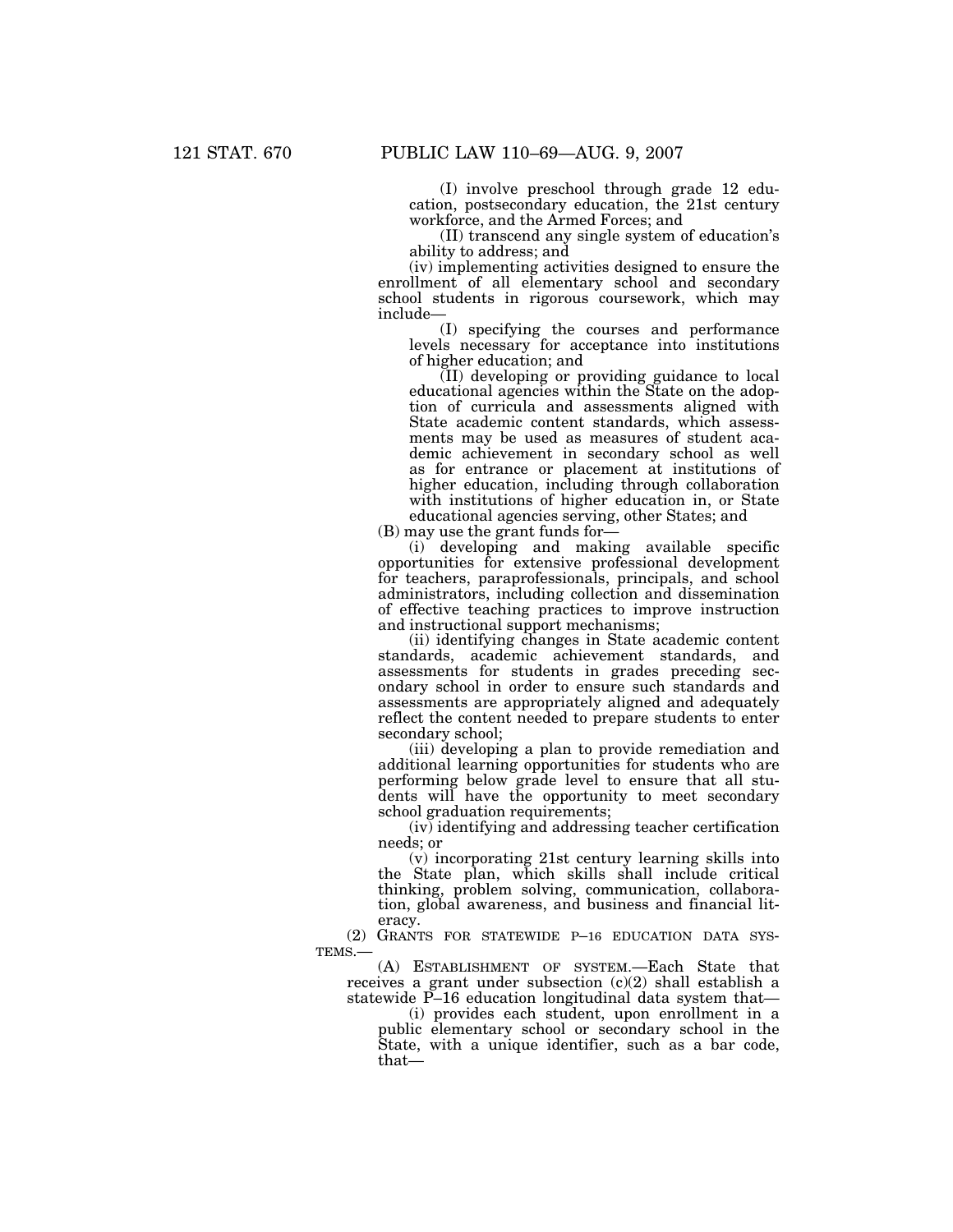(I) does not permit a student to be individually identified by users of the system; and

(II) is retained throughout the student's enroll-

ment in P–16 education in the State; and

(ii) meets the requirements of subparagraphs (B) through (E).

(B) IMPROVEMENT OF EXISTING SYSTEM.—Each State that receives a grant under subsection  $(c)(2)$  for the improvement of a statewide P–16 education data system may employ, coordinate, or revise an existing statewide data system to establish a statewide longitudinal P–16 education data system that meets the requirements of subparagraph (A), if the statewide longitudinal P–16 education data system produces valid and reliable data.

 $(i)$  In GENERAL.—Each State that receives a grant under subsection  $(c)(2)$  shall implement measures to—

(I) ensure that the statewide P–16 education data system meets the requirements of section 444 of the General Education Provisions Act (20 U.S.C. 1232g) (commonly known as the Family Educational Rights and Privacy Act of 1974);

(II) limit the use of information in the statewide P–16 education data system by institutions of higher education and State or local educational agencies or institutions to the activities set forth in paragraph (1) or State law regarding education, consistent with the purposes of this subtitle;

(III) prohibit the disclosure of personally identifiable information except as permitted under section 444 of the General Education Provisions Act and any additional limitations set forth in State law;

(IV) keep an accurate accounting of the date, nature, and purpose of each disclosure of personally identifiable information in the statewide P– 16 education data system, a description of the information disclosed, and the name and address of the person, agency, institution, or entity to whom the disclosure is made, which accounting shall be made available on request to parents of any student whose information has been disclosed;

(V) notwithstanding section 444 of the General Education Provisions Act, require any non-governmental party obtaining personally identifiable information to sign a data use agreement prior to disclosure that—

(aa) prohibits the party from further disclosing the information;

(bb) prohibits the party from using the information for any purpose other than the purpose specified in the agreement; and

(cc) requires the party to destroy the information when the purpose for which the disclosure was made is accomplished;

(VI) maintain adequate security measures to ensure the confidentiality and integrity of the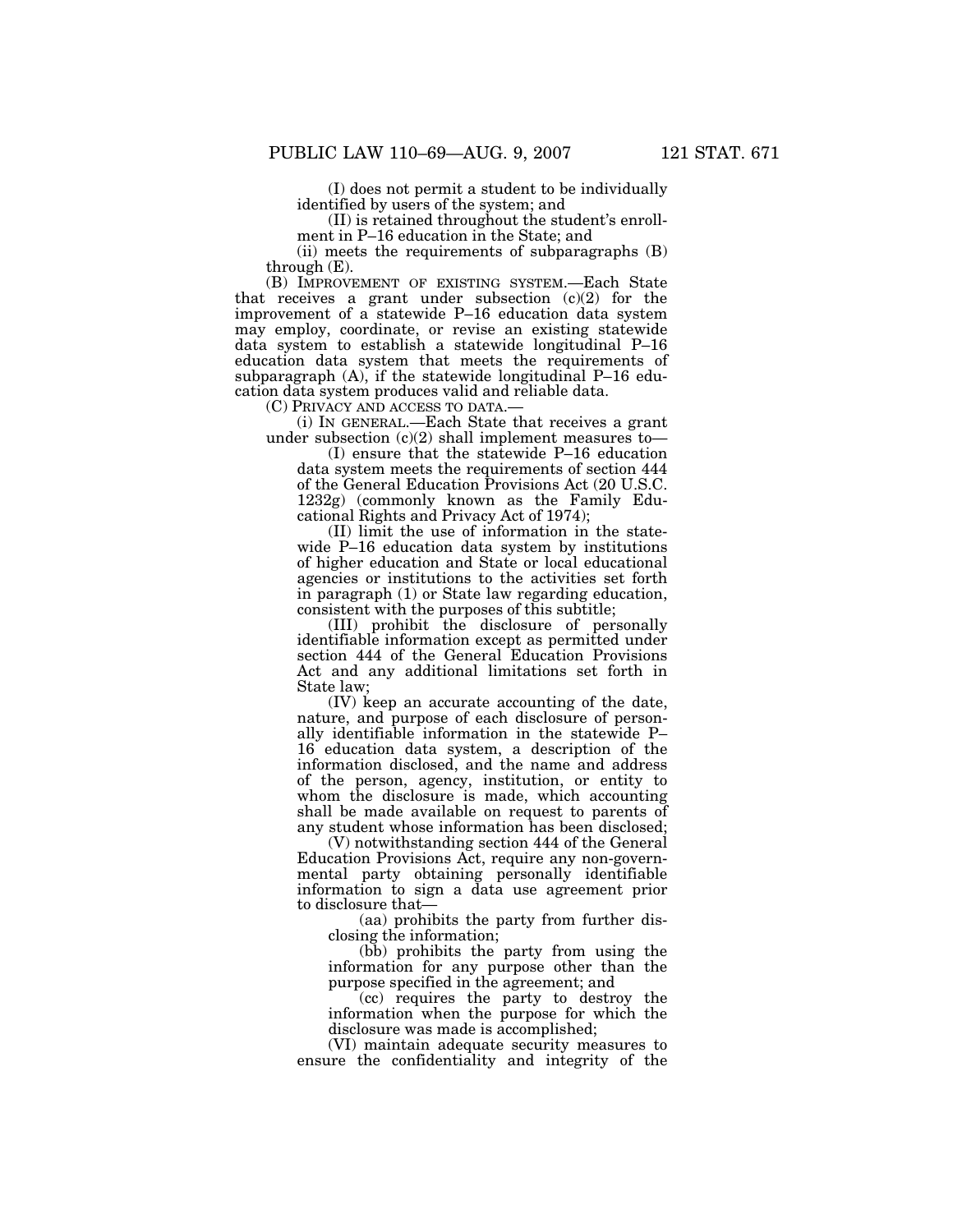statewide P–16 education data system, such as protecting a student record from identification by a unique identifier;

(VII) where rights are provided to parents under this clause, provide those rights to the student instead of the parent if the student has reached the age of 18 or is enrolled in a postsecondary educational institution; and

(VIII) ensure adequate enforcement of the requirements of this clause.<br>(ii) USE OF UNIQUE IDENTIFIERS.—

(ii) USE OF UNIQUE IDENTIFIERS.— (I) GOVERNMENTAL USE OF UNIQUE IDENTI- FIERS.—It shall be unlawful for any Federal, State, or local governmental agency to use the unique identifiers employed in the statewide P–16 education data systems for any purpose other than as authorized by Federal or State law regarding education, or to deny any individual any right, benefit, or privilege provided by law because of such individual's refusal to disclose the individual's unique identifier.

(II) REGULATIONS.—Not later than 180 days after the date of enactment of this Act, the Secretary shall promulgate regulations governing the use by governmental and non-governmental entities of the unique identifiers employed in statewide P–16 education data systems, including, where necessary, regulations requiring States desiring grants for statewide P–16 education data systems under this section to implement specified measures, with the goal of safeguarding individual privacy to the maximum extent practicable consistent with the uses of the information authorized in this Act or other Federal or State law regarding education.

(D) REQUIRED ELEMENTS OF A STATEWIDE P–16 EDU-CATION DATA SYSTEM.—The State shall ensure that the statewide P–16 education data system includes the following elements:

(i) PRESCHOOL THROUGH GRADE 12 EDUCATION AND POSTSECONDARY EDUCATION.—With respect to preschool through grade 12 education and postsecondary education—

(I) a unique statewide student identifier that does not permit a student to be individually identified by users of the system;

(II) student-level enrollment, demographic, and program participation information;

(III) student-level information about the points at which students exit, transfer in, transfer out, drop out, or complete P–16 education programs;

(IV) the capacity to communicate with higher education data systems; and

(V) a State data audit system assessing data

quality, validity, and reliability.<br>(ii) PRESCHOOL THROUGH GRADE 12 EDUCATION.— With respect to preschool through grade 12 education-

Deadline.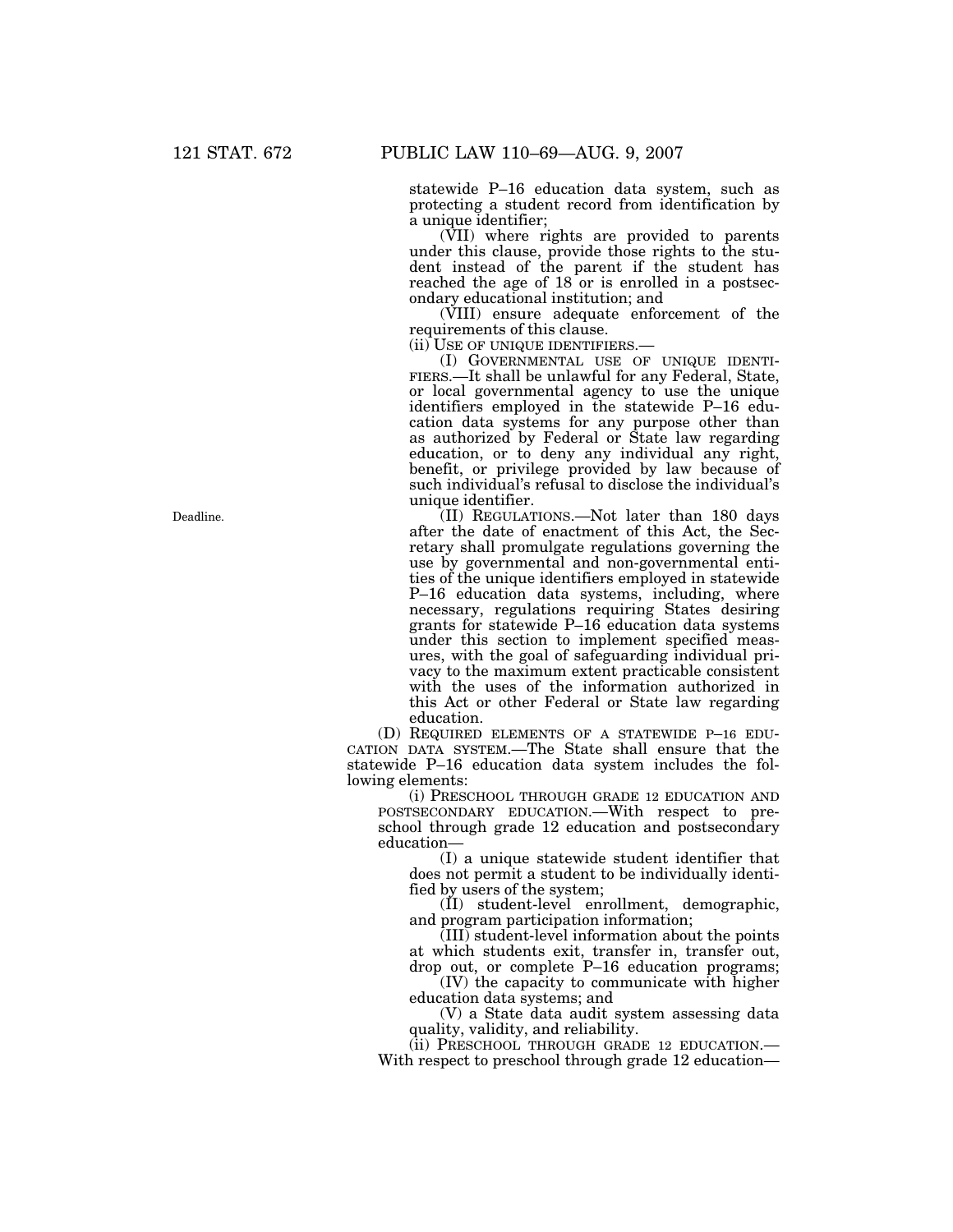(I) yearly test records of individual students with respect to assessments under section  $1111(b)$ of the Elementary and Secondary Education Act of 1965 (20 U.S.C. 6311(b));

(II) information on students not tested by grade and subject;

(III) a teacher identifier system with the ability to match teachers to students;

(IV) student-level transcript information, including information on courses completed and grades earned; and

(V) student-level college readiness test scores. (iii) POSTSECONDARY EDUCATION.—With respect to postsecondary education, data that provide—

(I) information regarding the extent to which students transition successfully from secondary school to postsecondary education, including whether students enroll in remedial coursework; and

(II) other information determined necessary to address alignment and adequate preparation for success in postsecondary education.

(E) FUNCTIONS OF THE STATEWIDE P–16 EDUCATION DATA SYSTEM.—In implementing the statewide P–16 education data system, the State shall—

(i) identify factors that correlate to students' ability to successfully engage in and complete postsecondarylevel general education coursework without the need for prior developmental coursework;

(ii) identify factors to increase the percentage of low-income and minority students who are academically prepared to enter and successfully complete postsecondary-level general education coursework; and

(iii) use the data in the system to otherwise inform education policy and practice in order to better align State academic content standards, and curricula, with the demands of postsecondary education, the 21st century workforce, and the Armed Forces.

(f) APPLICATION.—

(1) IN GENERAL.—Each State desiring a grant under this section shall submit an application to the Secretary at such time, in such manner, and containing such information as the Secretary may reasonably require.

(2) APPLICATION CONTENTS.—Each application submitted under this section shall specify whether the State application is for the conduct of P–16 education alignment activities, or the establishment or improvement of a statewide P–16 education data system. The application shall include, at a minimum, the following:

(A) A description of the activities and programs to be carried out with the grant funds and a comprehensive plan for carrying out the activities.

(B) A description of how the concerns and interests of the larger education community, including parents, students, teachers, teacher educators, principals, and preschool administrators will be represented in carrying out the authorized activities described in subsection (e).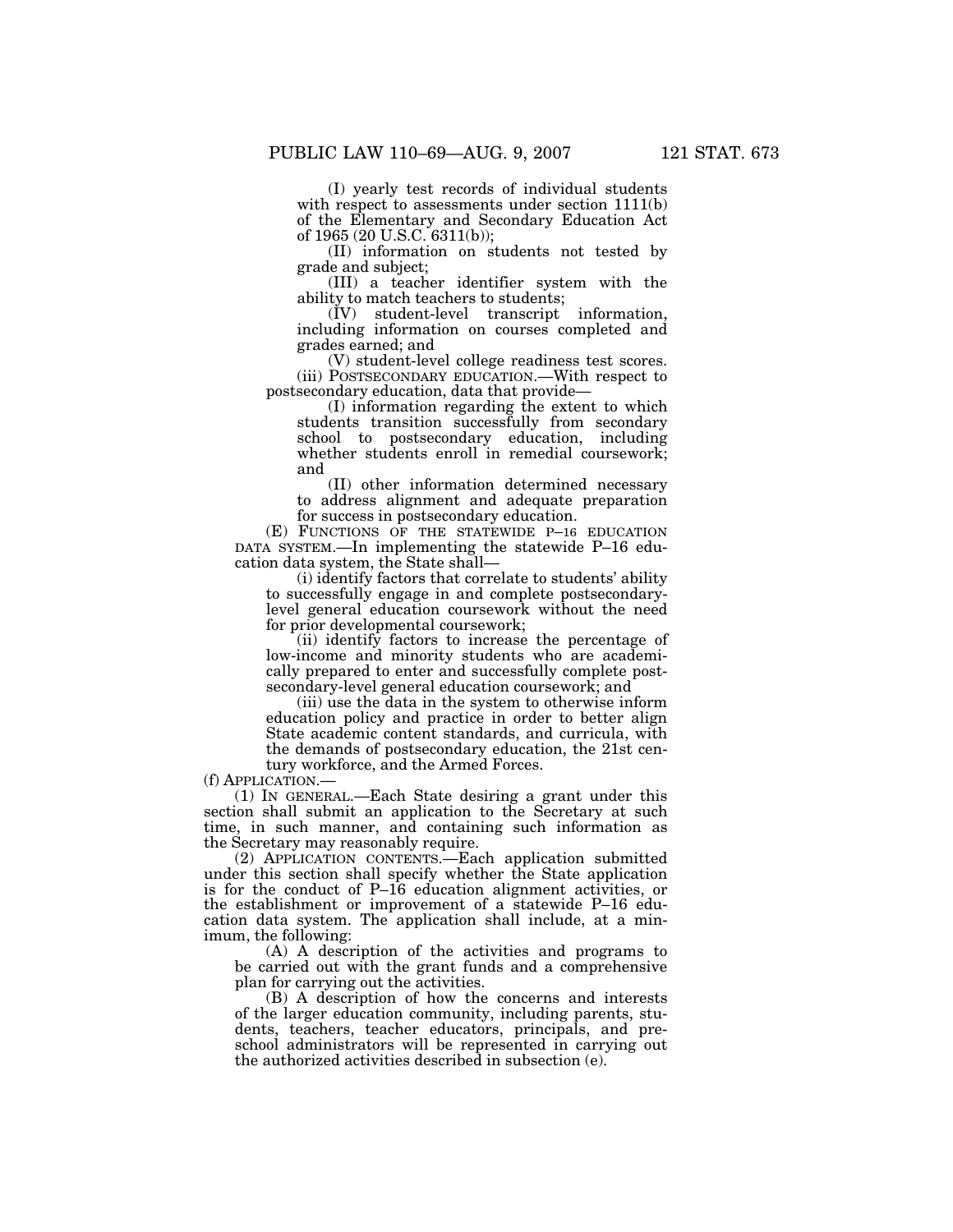(C) In the case of a State applying for funding for P–16 education alignment, a description of how the State will provide assistance to local educational agencies in implementing rigorous State academic content standards, substantive curricula, remediation, and acceleration opportunities for students, as well as other changes determined necessary by the State.

(D) In the case of a State applying for funding to establish or improve a statewide P-16 education data system—

(i) a description of the privacy protection and enforcement measures that the State has implemented or will implement pursuant to subsection  $(e)(2)(C)$ , and assurances that these measures will be in place prior to the establishment or improvement of the statewide P–16 education data system; and

(ii) an assurance that the State will continue to fund the statewide P–16 education data system after the end of the grant period.

(g) SUPPLEMENT NOT SUPPLANT.—Grant funds provided under this section shall be used to supplement, not supplant, other Federal, State, and local funds available to carry out the authorized activities described in subsection (e).

(h) MATCHING REQUIREMENT.—Each State that receives a grant under this section shall provide, from non-Federal sources, an amount equal to 100 percent of the amount of the grant, in cash or in kind, to carry out the activities supported by the grant.

(i) RULE OF CONSTRUCTION.—<br>(1) NO RAW DATA REQUIREMENT.—Nothing in this section shall be construed to require States to provide raw data to the Secretary.

(2) PRIVATE OR HOME SCHOOLS.—Nothing in this section shall be construed to affect any private school that does not receive funds or services under this Act or any home school, whether or not the home school is treated as a home school or a private school under State law, including imposing new requirements for students educated through a home school seeking admission to institutions of higher education.

(j) AUTHORIZATION OF APPROPRIATIONS.—There are authorized to be appropriated to carry out this section \$120,000,000 for fiscal year 2008 and such sums as may be necessary for fiscal year 2009.

## **Subtitle E—Mathematics and Science Partnership Bonus Grants**

20 USC 9881.

### **SEC. 6501. MATHEMATICS AND SCIENCE PARTNERSHIP BONUS GRANTS.**

(a) IN GENERAL.—From amounts appropriated under section 6502, the Secretary shall award a grant—

(1) for each of the school years 2007–2008 through 2010– 2011, to each of the 3 elementary schools, and each of the 3 secondary schools, each of which has a high concentration of low income students as defined in section 1707(2) of the Elementary and Secondary Education Act of 1965 (20 U.S.C. 6537(2)), in each State whose students demonstrate the most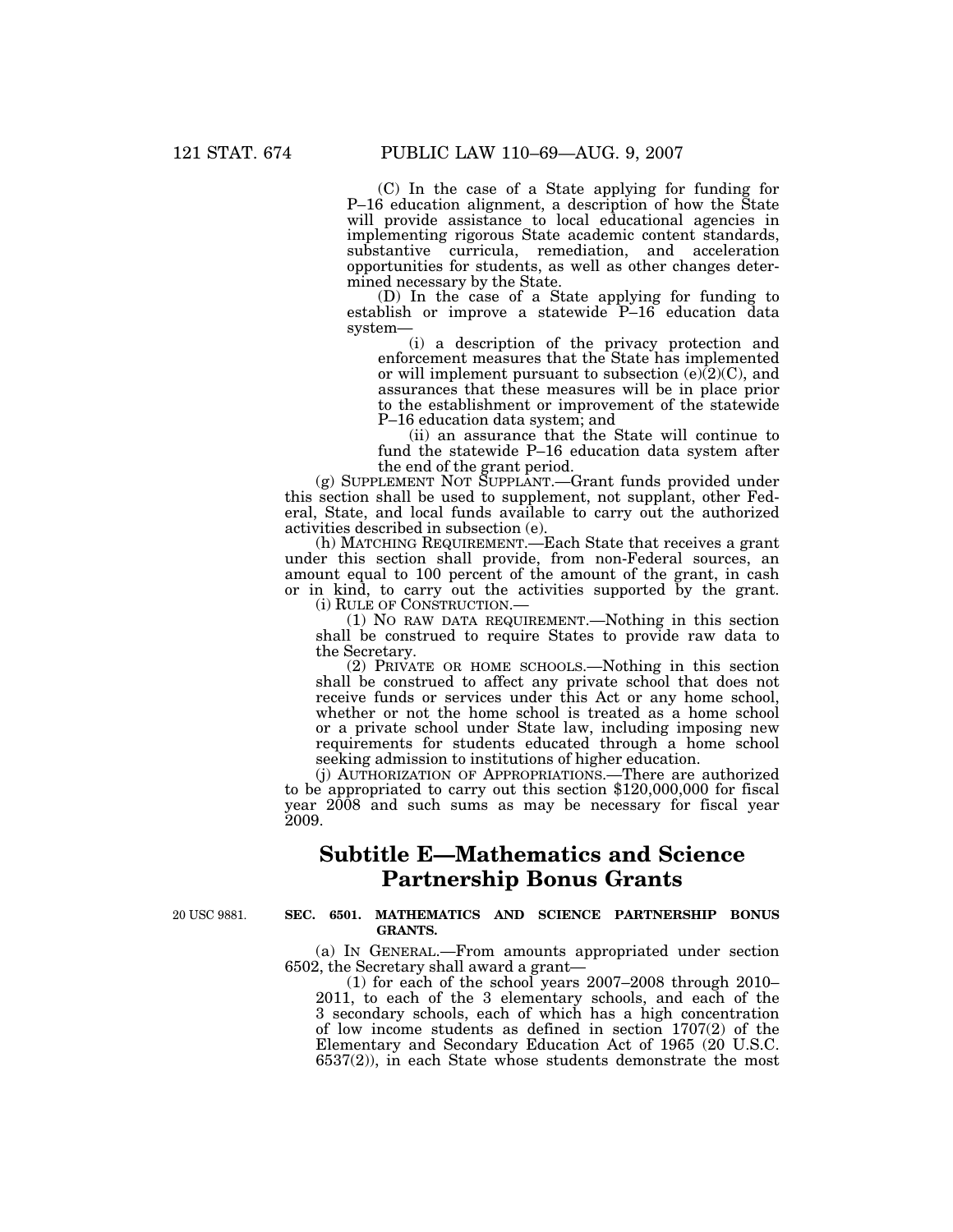improvement in mathematics, as measured by the improvement in the students' average score on the State's assessments in mathematics for the school year for which the grant is awarded, as compared to the school year preceding the school year for which the grant is awarded; and

(2) for each of the school years 2008–2009 through 2010– 2011, to each of the 3 elementary schools, and each of the 3 secondary schools, each of which has a high concentration of low income students as defined in section 1707(2) of the Elementary and Secondary Education Act of 1965 (20 U.S.C. 6537(2)), in each State whose students demonstrate the most improvement in science, as measured by the improvement in the students' average score on the State's assessments in science for the school year for which the grant is awarded, as compared to the school year preceding the school year for which the grant is awarded.

(b) GRANT AMOUNT.—The amount of each grant awarded under this section shall be \$50,000.

#### **SEC. 6502. AUTHORIZATION OF APPROPRIATIONS.**

There are authorized to be appropriated to carry out this subtitle such sums as may be necessary for fiscal years 2008 and each of the 2 succeeding fiscal years.

# **TITLE VII—NATIONAL SCIENCE FOUNDATION**

#### **SEC. 7001. DEFINITIONS.**

In this title:

(1) BASIC RESEARCH.—The term ''basic research'' has the meaning given such term in the Office of Management and Budget circular No. A–11.

(2) BOARD.—The term ''Board'' means the National Science Board established under section 2 of the National Science Foundation Act of 1950 (42 U.S.C. 1861).

(3) DIRECTOR.—The term ''Director'' means the Director of the Foundation.

(4) ELEMENTARY SCHOOL.—The term ''elementary school'' has the meaning given such term in section 9101 of the Elementary and Secondary Education Act of 1965 (20 U.S.C. 7801).

(5) FOUNDATION.—The term ''Foundation'' means the National Science Foundation.

(6) INSTITUTION OF HIGHER EDUCATION.—The term ''institution of higher education'' has the meaning given such term in section 101(a) of the Higher Education Act of 1965 (20 U.S.C. 1001(a)).

(7) SECONDARY SCHOOL.—The term ''secondary school'' has the meaning given such term in section 9101 of the Elementary and Secondary Education Act of 1965 (20 U.S.C. 7801).

#### **SEC. 7002. AUTHORIZATION OF APPROPRIATIONS.**

(a) FISCAL YEAR 2008.—

(1) IN GENERAL.—There are authorized to be appropriated to the Foundation \$6,600,000,000 for fiscal year 2008.

42 USC 1862o note.

20 USC 9882.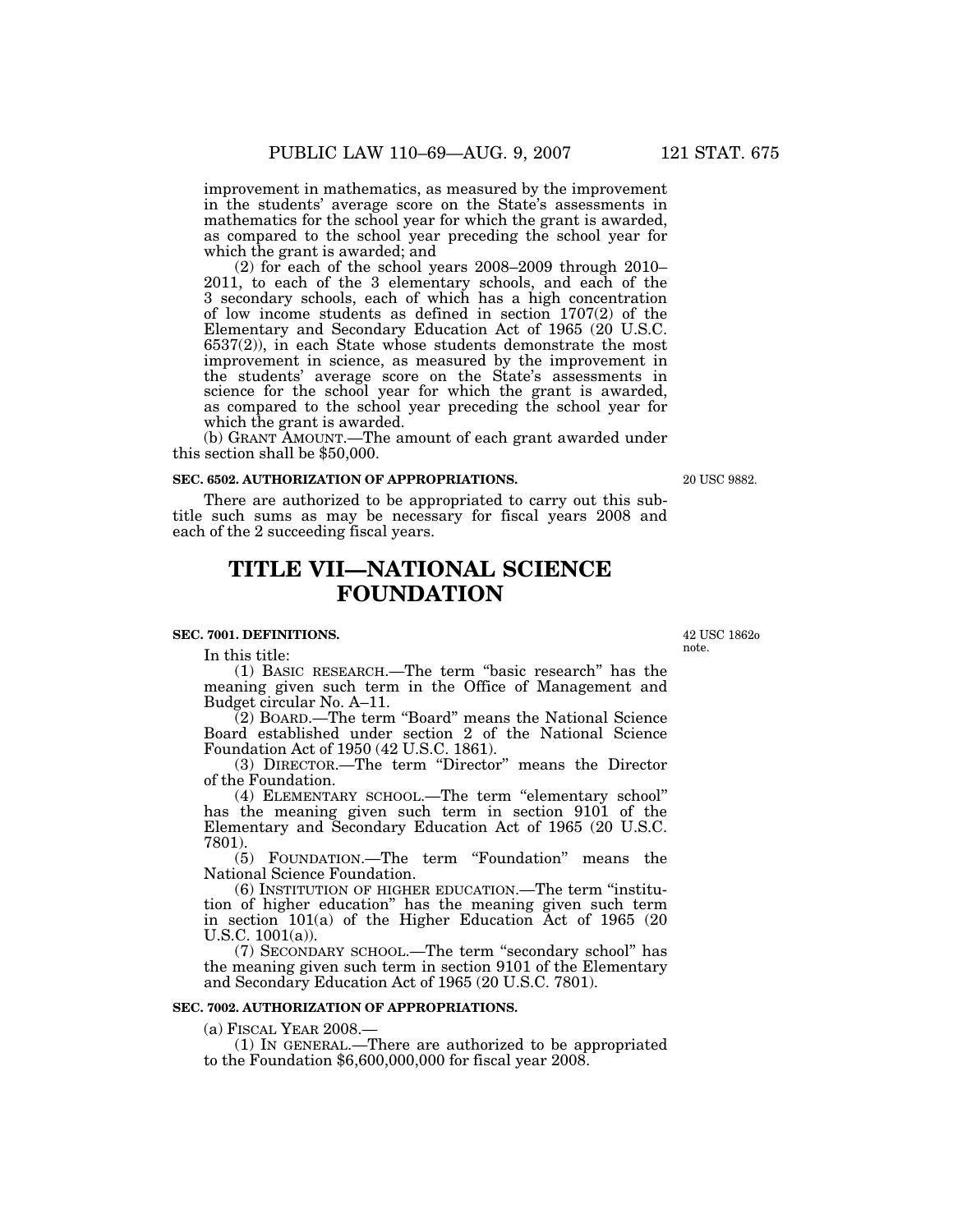(2) SPECIFIC ALLOCATIONS.—Of the amount authorized

 $(A)$  \$5,156,000,000 shall be made available for research and related activities, of which—

(i) \$115,000,000 shall be made available for the Major Research Instrumentation program;

(ii) \$165,400,000 shall be made available for the Faculty Early Career Development (CAREER) Program;

(iii) \$61,600,000 shall be made available for the Research Experiences for Undergraduates program;

(iv) \$120,000,000 shall be made available for the Experimental Program to Stimulate Competitive Research;

(v) \$47,300,000 shall be made available for the Integrative Graduate Education and Research Traineeship program;

 $(vi)$  \$9,000,000 shall be made available for the Graduate Research Fellowship program; and

(vii) \$10,000,000 shall be made available for the professional science master's degree program under section 7034;

(B) \$896,000,000 shall be made available for education and human resources, of which—

(i) \$100,000,000 shall be for Mathematics and Science Education Partnerships established under section 9 of the National Science Foundation Authorization Act of 2002 (42 U.S.C. 1862n);

(ii) \$89,800,000 shall be for the Robert Noyce Scholarship Program established under section 10 of the National Science Foundation Authorization Act of 2002 (42 U.S.C. 1862n–1);

(iii) \$40,000,000 shall be for the Science, Mathematics, Engineering, and Technology Talent Expansion Program established under section 8(7) of the National Science Foundation Authorization Act of 2002 (Public Law 107–368);

(iv) \$52,000,000 shall be for the Advanced Technological Education program established by section 3(a) of the Scientific and Advanced-Technology Act of 1992 (Public Law 102–476);

 $(v)$  \$27,100,000 shall be made available for the grative Graduate Education and Research Integrative Graduate Education and Research Traineeship program; and

 $(vi)$  \$96,600,000 shall be made available for the Graduate Research Fellowship program;

(C) \$245,000,000 shall be made available for major research equipment and facilities construction;

(D) \$285,600,000 shall be made available for agency operations and award management;

(E) \$4,050,000 shall be made available for the Office of the National Science Board; and

(F) \$12,350,000 shall be made available for the Office of Inspector General.

(b) FISCAL YEAR 2009.—

(1) IN GENERAL.—There are authorized to be appropriated to the Foundation \$7,326,000,000 for fiscal year 2009.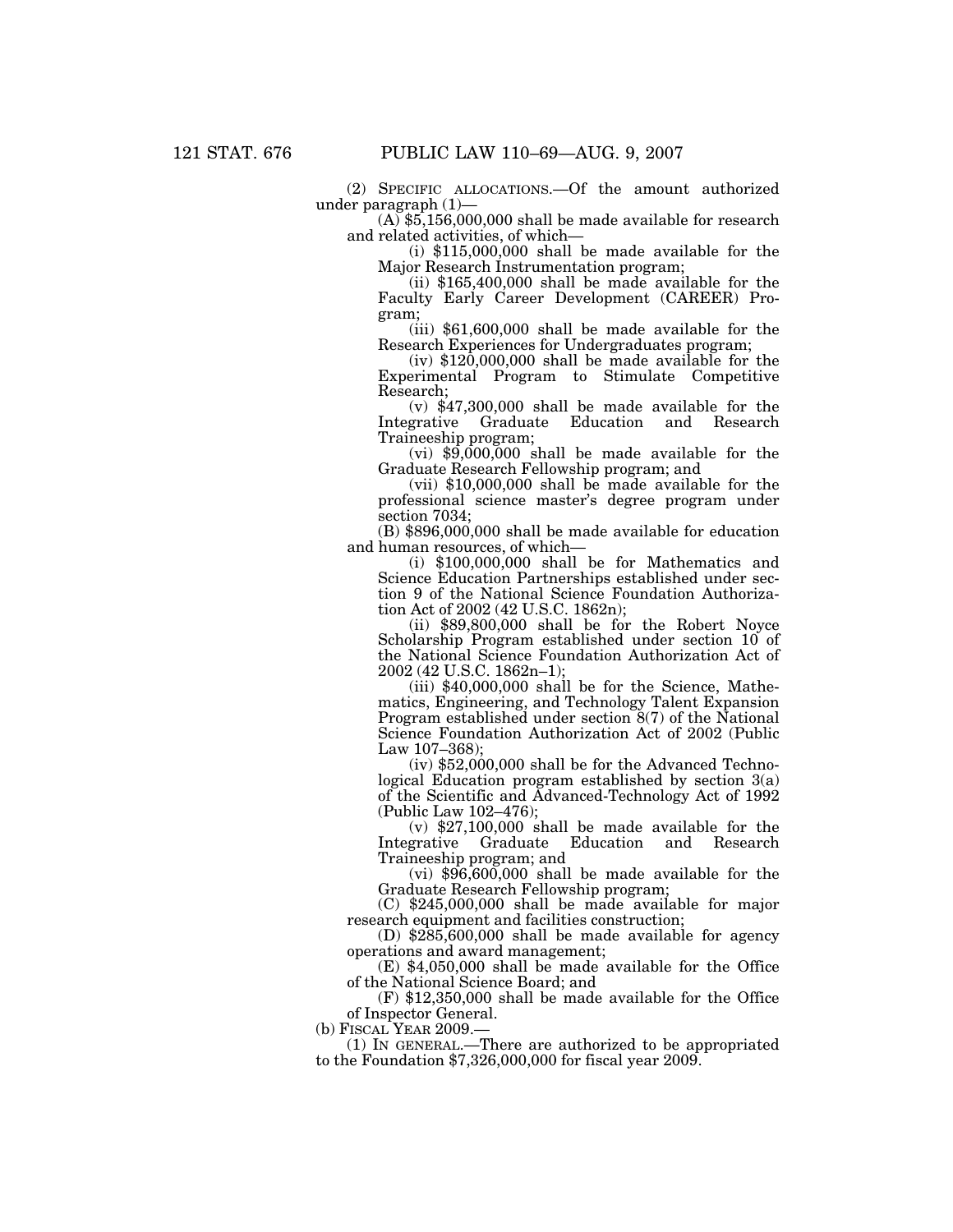(2) SPECIFIC ALLOCATIONS.—Of the amount authorized under paragraph  $(1)$ —

 $(A)$  \$5,742,300,000 shall be made available for research and related activities, of which—

(i) \$123,100,000 shall be made available for the Major Research Instrumentation program;

(ii) \$183,600,000 shall be made available for the Faculty Early Career Development (CAREER) Program;

(iii) \$68,400,000 shall be made available for the Research Experiences for Undergraduates program;

(iv) \$133,200,000 shall be made available for the Experimental Program to Stimulate Competitive Research;

(v) \$52,500,000 shall be made available for the Integrative Graduate Education and Research Traineeship program;

 $(vi)$  \$10,000,000 shall be made available for the Graduate Research Fellowship program; and

(vii) \$12,000,000 shall be made available for the professional science master's degree program under section 7034;

(B) \$995,000,000 shall be made available for education and human resources, of which—

(i) \$111,000,000 shall be for Mathematics and Science Education Partnerships established under section 9 of the National Science Foundation Authorization Act of 2002 (42 U.S.C. 1862n);

(ii) \$115,000,000 shall be for the Robert Noyce Scholarship Program established under section 10 of the National Science Foundation Authorization Act of 2002 (42 U.S.C. 1862n–1);

(iii) \$50,000,000 shall be for the Science, Mathematics, Engineering, and Technology Talent Expansion Program established under section  $8(7)$  of the National Science Foundation Authorization Act of 2002 (Public Law 107–368);

(iv) \$57,700,000 shall be for the Advanced Technological Education program as established by section 3(a) of the Scientific and Advanced-Technology Act of 1992 (Public Law 102–476);

 $(v)$  \$30,100,000 shall be made available for the grative Graduate Education and Research Integrative Graduate Education and Research Traineeship program; and

(vi)  $$107,200,000$  shall be made available for the Graduate Research Fellowship program;

(C) \$262,000,000 shall be made available for major research equipment and facilities construction;

(D) \$309,760,000 shall be made available for agency operations and award management;

(E) \$4,190,000 shall be made available for the Office of the National Science Board; and

(F) \$12,750,000 shall be made available for the Office of Inspector General.

(c) FISCAL YEAR 2010.—<br>(1) IN GENERAL.—There are authorized to be appropriated to the Foundation  $$8,132,000,000$  for fiscal year 2010.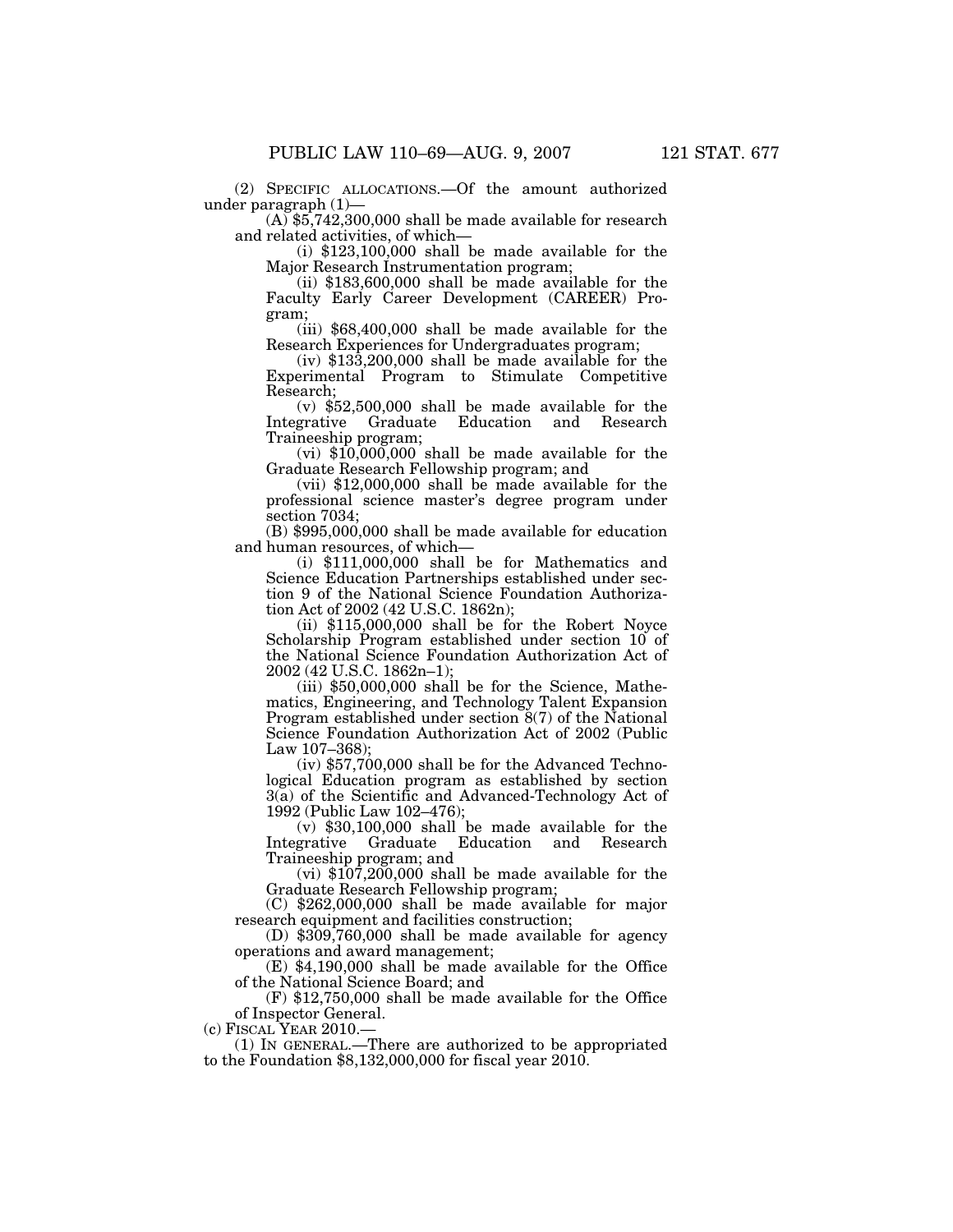(2) SPECIFIC ALLOCATIONS.—Of the amount authorized under paragraph (1)—

 $(A)$  \$6,401,000,000 shall be made available for research and related activities, of which—

(i) \$131,700,000 shall be made available for the Major Research Instrumentation program;

(ii) \$203,800,000 shall be made available for the Faculty Early Career Development (CAREER) Program;

(iii) \$75,900,000 shall be made available for the Research Experiences for Undergraduates program;

(iv) \$147,800,000 shall be made available for the Experimental Program to Stimulate Competitive Research;

(v) \$58,300,000 shall be made available for the Graduate Education and Research Traineeship program;

 $(vi)$  \$11,100,000 shall be made available for the Graduate Research Fellowship program; and

(vii) \$15,000,000 shall be made available for the professional science master's degree program under section 7034;

(B) \$1,104,000,000 shall be made available for education and human resources, of which—

(i) \$123,200,000 shall be for Mathematics and Science Education Partnerships established under section 9 of the National Science Foundation Authorization Act of 2002 (42 U.S.C. 1862n);

(ii) \$140,500,000 shall be for the Robert Noyce Scholarship Program established under section 10 of the National Science Foundation Authorization Act of 2002 (42 U.S.C. 1862n–1);

(iii) \$55,000,000 shall be for the Science, Mathematics, Engineering, and Technology Talent Expansion Program established under section 8(7) of the National Science Foundation Authorization Act of 2002 (Public Law 107–368);

(iv) \$64,000,000 shall be for the Advanced Technological Education program as established by section 3(a) of the Scientific and Advanced-Technology Act of 1992 (Public Law 102–476);

(v) \$33,400,000 shall be made available for the Integrative Graduate Education and Research Traineeship program; and

(vi) \$119,000,000 shall be made available for the Graduate Research Fellowship program;

(C) \$280,000,000 shall be made available for major research equipment and facilities construction;

(D) \$329,450,000 shall be made available for agency operations and award management;

(E) \$4,340,000 shall be made available for the Office of the National Science Board; and

(F) \$13,210,000 shall be made available for the Office of Inspector General.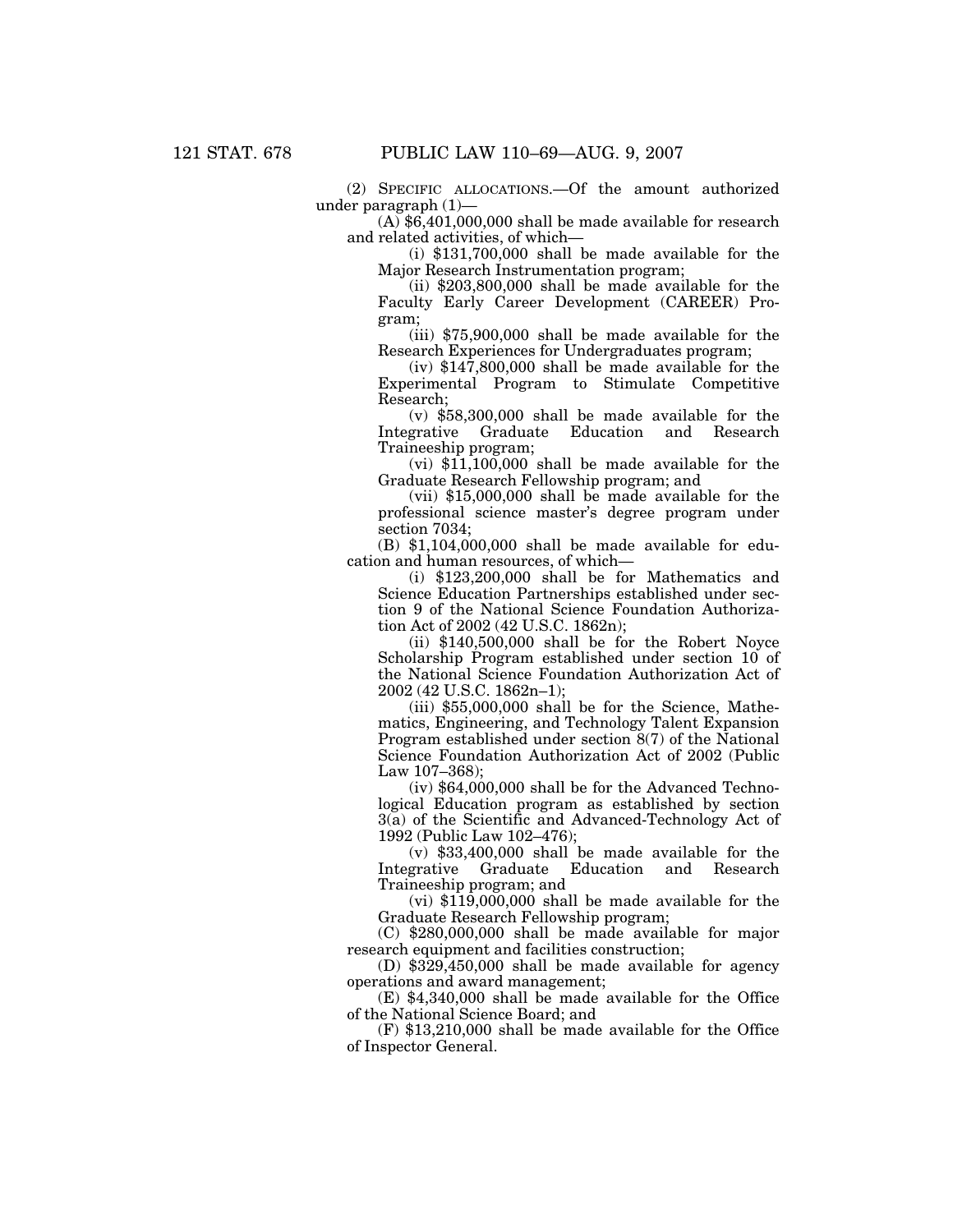#### **SEC. 7003. REAFFIRMATION OF THE MERIT-REVIEW PROCESS OF THE**  42 USC 1862o **NATIONAL SCIENCE FOUNDATION.**

Nothing in this title or title I, or the amendments made by this title or title I, shall be interpreted to require or recommend that the Foundation—

(1) alter or modify its merit-review system or peer-review process; or

(2) exclude the awarding of any proposal by means of the merit-review or peer-review process.

# **SEC. 7004. SENSE OF THE CONGRESS REGARDING THE MATHEMATICS AND SCIENCE PARTNERSHIP PROGRAMS OF THE DEPARTMENT OF EDUCATION AND THE NATIONAL SCIENCE FOUNDATION.**

It is the sense of the Congress that—

(1) although the mathematics and science education partnership program at the Foundation and the mathematics and science partnership program at the Department of Education practically share the same name, the 2 programs are intended to be complementary, not duplicative;

(2) the Foundation partnership programs are innovative, model reform initiatives that move promising ideas in education from research into practice to improve teacher quality, develop challenging curricula, and increase student achievement in mathematics and science, and Congress intends that the Foundation peer-reviewed partnership programs found to be effective should be put into wider practice by dissemination through the Department of Education partnership programs; and

(3) the Director and the Secretary of Education should have ongoing collaboration to ensure that the 2 components of this priority effort for mathematics and science education continue to work in concert for the benefit of States and local practitioners nationwide.

### **SEC. 7005. CURRICULA.**

Nothing in this title, or the amendments made by this title, shall be construed to limit the authority of State governments or local school boards to determine the curricula of their students.

### **SEC. 7006. CENTERS FOR RESEARCH ON LEARNING AND EDUCATION IMPROVEMENT.**

(a) FUNDING FOR CENTERS.—The Director shall continue to 42 USC 1862n–2 carry out the program of Centers for Research on Learning and note. Education Improvement as established in section 11 of the National Science Foundation Authorization Act of 2002 (42 U.S.C. 1862n– 2).

(b) ELIGIBILITY FOR CENTERS.—Section 11 of the National Science Foundation Authorization Act of 2002 (42 U.S.C. 1862n– 2) is amended—

(1) in subsection (a)(1), by inserting "or eligible nonprofit organizations'' after ''institutions of higher education'';

 $(2)$  in subsection  $(b)(1)$ , by inserting "or an eligible nonprofit organization'' after ''institution of higher education''; and

 $(3)$  in subsection  $(b)(1)$ , by striking "of such institutions" and inserting ''thereof''.

42 USC 1862o note.

note.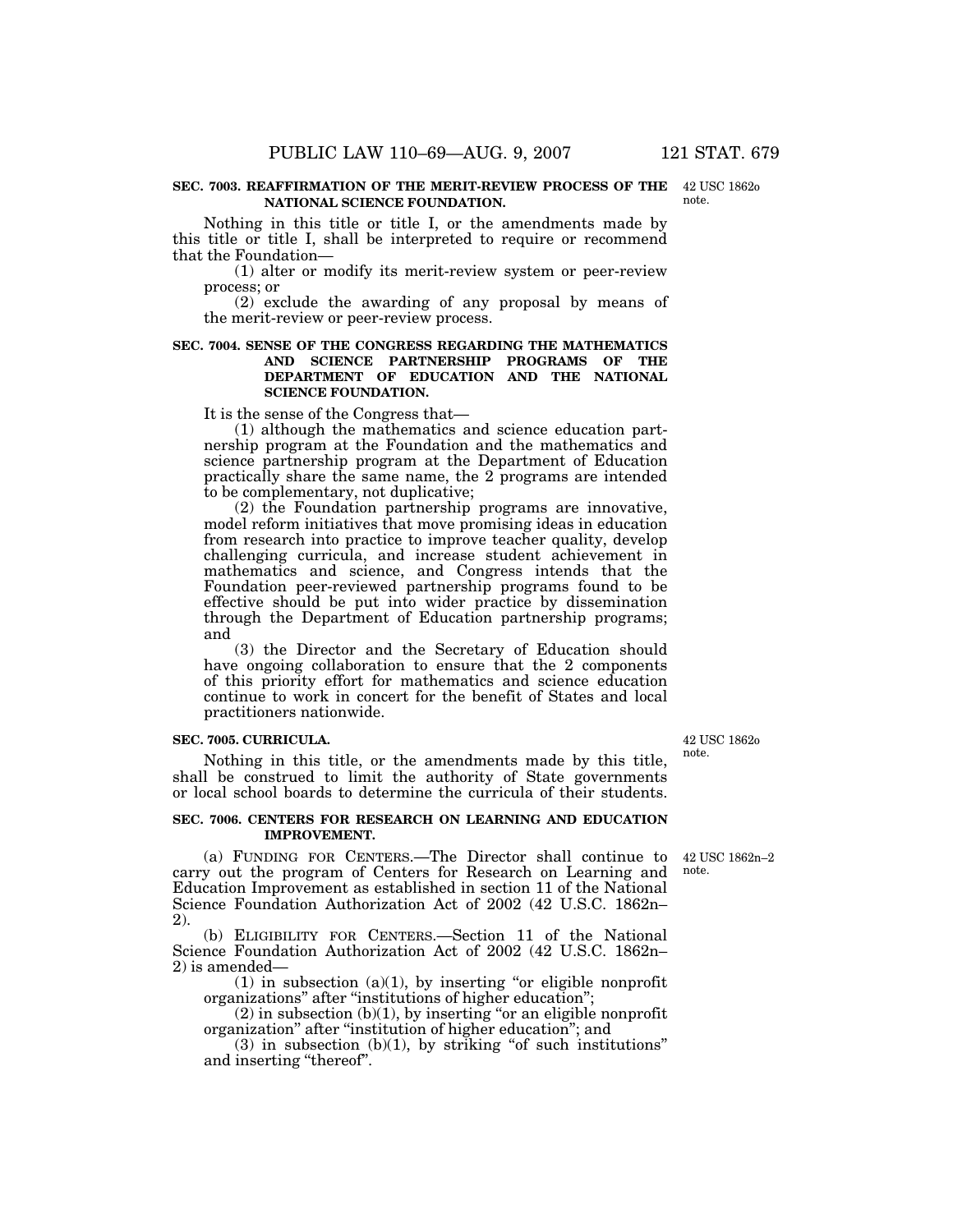# **SEC. 7007. INTERDISCIPLINARY RESEARCH.**

(a) IN GENERAL.—The Board shall evaluate the role of the Foundation in supporting interdisciplinary research, including through the Major Research Instrumentation program, the effectiveness of the Foundation's efforts in providing information to the scientific community about opportunities for funding of interdisciplinary research proposals, and the process through which interdisciplinary proposals are selected for support. The Board shall also evaluate the effectiveness of the Foundation's efforts to engage undergraduate students in research experiences in interdisciplinary settings, including through the Research in Undergraduate Institutions program and the Research Experiences for Undergraduates program.

(b) REPORT.—Not later than 1 year after the date of enactment of this Act, the Board shall provide the results of its evaluation under subsection (a), including a recommendation for the proportion of the Foundation's research and related activities funding that should be allocated for interdisciplinary research, to the Committee on Science and Technology of the House of Representatives and the Committee on Commerce, Science, and Transportation and the Committee on Health, Education, Labor, and Pensions of the Senate.

# **SEC. 7008. POSTDOCTORAL RESEARCH FELLOWS.**

(a) MENTORING.—The Director shall require that all grant applications that include funding to support postdoctoral researchers include a description of the mentoring activities that will be provided for such individuals, and shall ensure that this part of the application is evaluated under the Foundation's broader impacts merit review criterion. Mentoring activities may include career counseling, training in preparing grant applications, guidance on ways to improve teaching skills, and training in research ethics.

(b) REPORTS.—The Director shall require that annual reports and the final report for research grants that include funding to support postdoctoral researchers include a description of the mentoring activities provided to such researchers.

### **SEC. 7009. RESPONSIBLE CONDUCT OF RESEARCH.**

The Director shall require that each institution that applies for financial assistance from the Foundation for science and engineering research or education describe in its grant proposal a plan to provide appropriate training and oversight in the responsible and ethical conduct of research to undergraduate students, graduate students, and postdoctoral researchers participating in the proposed research project.

# **SEC. 7010. REPORTING OF RESEARCH RESULTS.**

The Director shall ensure that all final project reports and citations of published research documents resulting from research funded, in whole or in part, by the Foundation, are made available to the public in a timely manner and in electronic form through the Foundation's Web site.

**SEC. 7011. SHARING RESEARCH RESULTS.** 

An investigator supported under a Foundation award, whom the Director determines has failed to comply with the provisions of section 734 of the Foundation Grant Policy Manual, shall be

42 USC 1862o–1.

42 USC 1862o.

42 USC 1862o–3.

42 USC 1862o–2.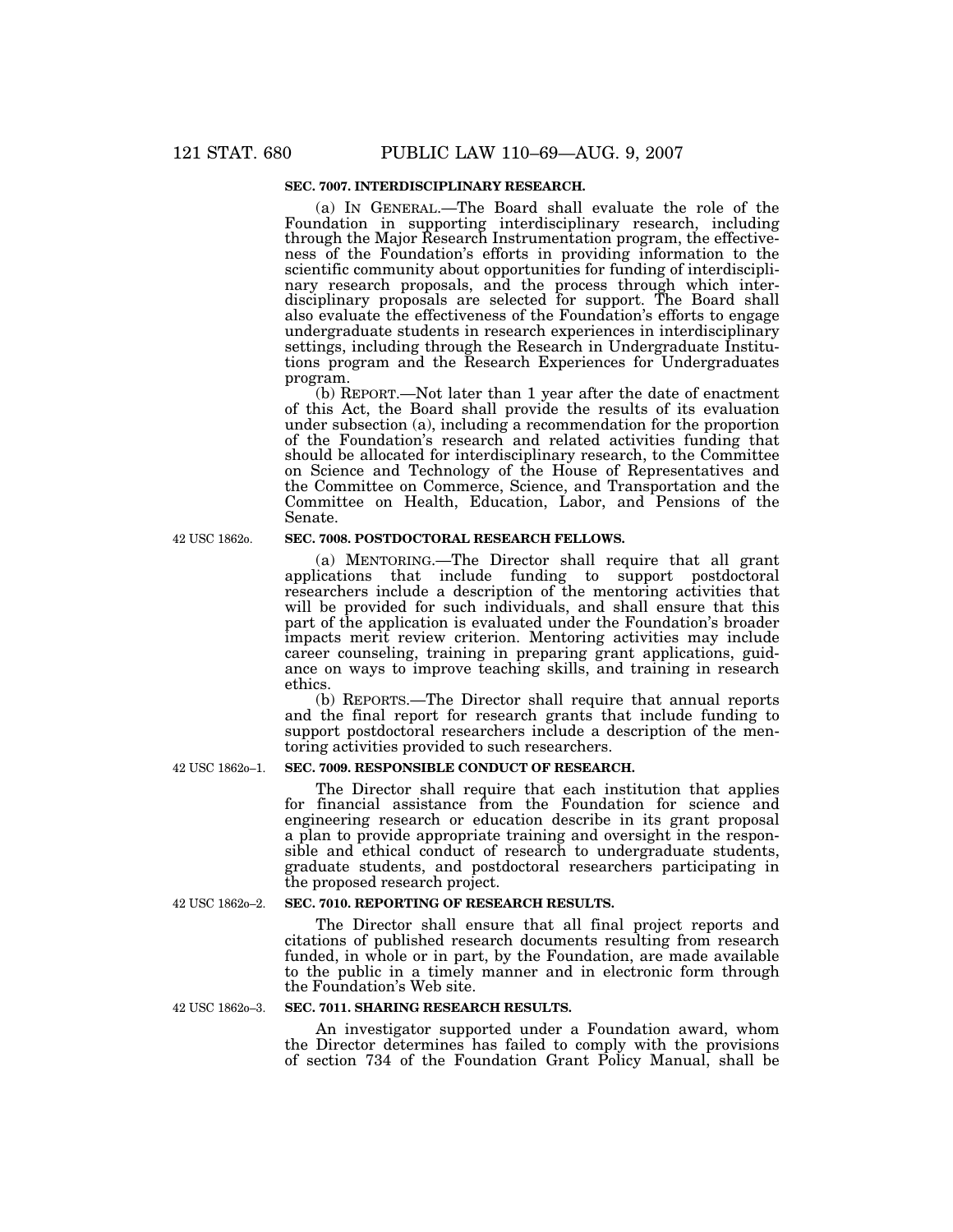ineligible for a future award under any Foundation supported program or activity. The Director may restore the eligibility of such an investigator on the basis of the investigator's subsequent compliance with the provisions of section 734 of the Foundation Grant Policy Manual and with such other terms and conditions as the Director may impose.

#### **SEC. 7012. FUNDING FOR SUCCESSFUL SCIENCE, TECHNOLOGY,**  42 USC 1862o–4. **ENGINEERING, AND MATHEMATICS EDUCATION PRO-GRAMS.**

(a) EVALUATION OF PROGRAMS.—The Director shall, on an annual basis, evaluate all of the Foundation's grants that are scheduled to expire within 1 year and—

 $(1)$  that have the primary purpose of meeting the objectives of the Science and Engineering Equal Opportunity Act (42 U.S.C. 1885 et seq.); or

(2) that have the primary purpose of providing teacher professional development.

(b) CONTINUATION OF FUNDING.—For grants that are identified under subsection (a) and that are determined by the Director to be successful in meeting the objectives of the initial grant solicitation, the Director may extend the duration of those grants for not more than 3 additional years beyond their scheduled expiration without the requirement for a recompetition.

(c) REPORT TO CONGRESS.—Not later than 1 year after the date of enactment of this Act, and annually thereafter, the Director shall submit a report to the Committee on Science and Technology of the House of Representatives and to the Committee on Commerce, Science, and Transportation and the Committee on Health, Education, Labor, and Pensions of the Senate that—

(1) lists the grants that have been extended in duration by the authority provided under this section; and

(2) provides any recommendations the Director may have regarding the extension of the authority provided under this section to programs other than those specified in subsection (a).

# **SEC. 7013. COST SHARING.**

(a) IN GENERAL.—The Board shall evaluate the impact of its policy to eliminate cost sharing for research grants and cooperative agreements for existing programs that were developed around industry partnerships and historically required industry cost sharing, such as the Engineering Research Centers and Industry/ University Cooperative Research Centers. The Board shall also consider the impact that the cost sharing policy has on initiating new programs for which industry interest and participation are sought.

(b) REPORT.—Not later than 6 months after the date of enactment of this Act, the Board shall report to the Committee on Science and Technology and the Committee on Appropriations of the House of Representatives, and the Committee on Commerce, Science, and Transportation, the Committee on Health, Education, Labor, and Pensions, and the Committee on Appropriations of the Senate, on the results of the evaluation under subsection (a).

# **SEC. 7014. ADDITIONAL REPORTS.**

(a) REPORT ON FUNDING FOR MAJOR FACILITIES.—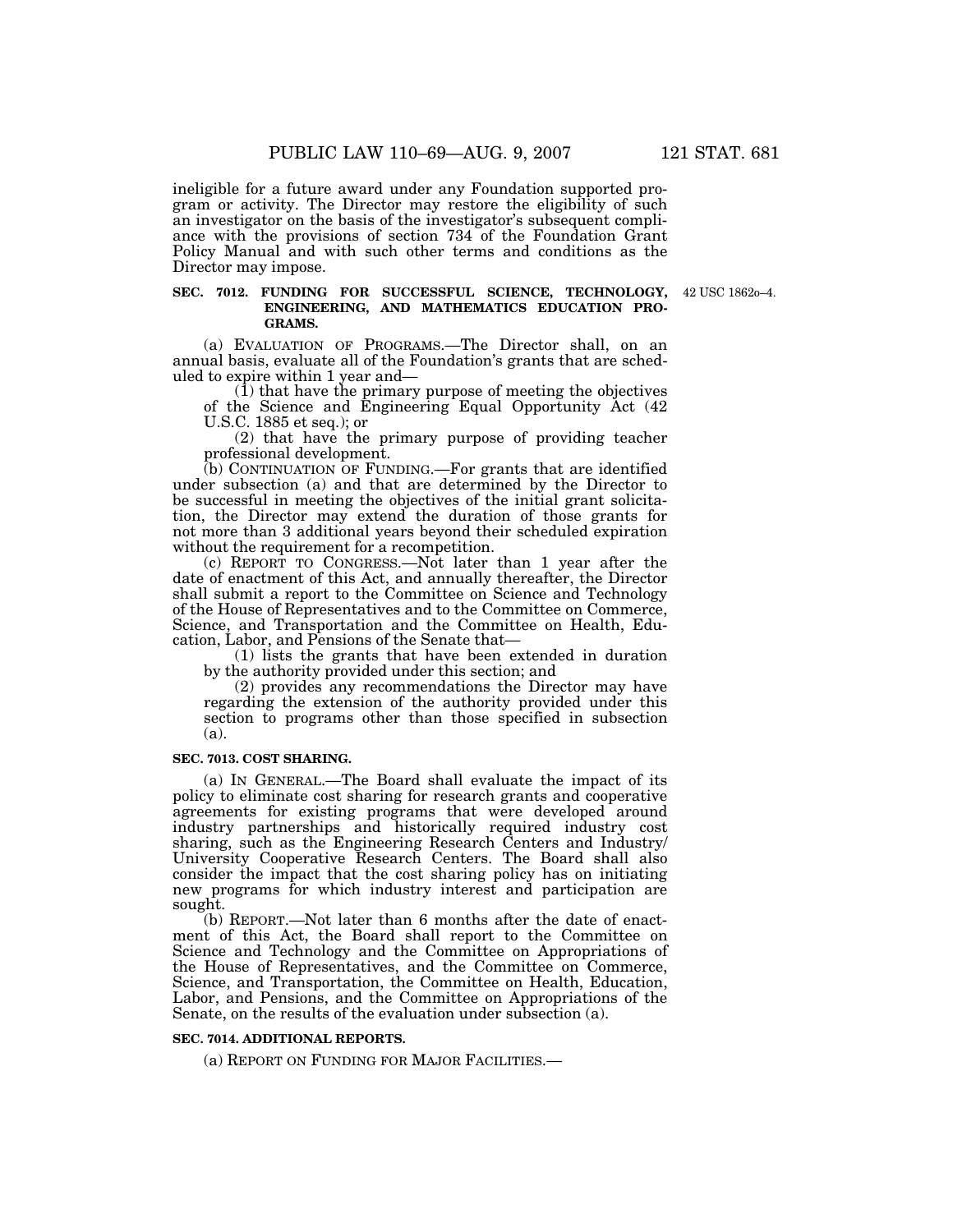(1) PRECONSTRUCTION FUNDING.—The Board shall evaluate the appropriateness of the requirement that funding for detailed design work and other preconstruction activities for major research equipment and facilities come exclusively from the sponsoring research division rather than being available, at least in part, from the Major Research Equipment and Facilities Construction account.

(2) MAINTENANCE AND OPERATION COSTS.—The Board shall evaluate the appropriateness of the Foundation's policies for allocation of costs for, and oversight of, maintenance and operation of major research equipment and facilities.

(3) REPORT.—Not later than 6 months after the date of enactment of this Act, the Board shall report on the results of the evaluations under paragraphs (1) and (2) and on any recommendations for modifying the current policies related to allocation of funding for major research equipment and facilities to the Committee on Science and Technology and the Committee on Appropriations of the House of Representatives, and to the Committee on Commerce, Science, and Transportation, the Committee on Health, Education, Labor, and Pensions, and the Committee on Appropriations of the Senate.

(b) INCLUSION OF POLAR FACILITIES UPGRADES IN MAJOR RESEARCH EQUIPMENT AND FACILITIES CONSTRUCTION PLAN.—Section 201(a)(2)(D) of the National Science Foundation Authorization Act of 1998 (42 U.S.C. 1862l(a)(2)(D)) is amended by inserting ''and for major upgrades of facilities in support of Antarctic research programs'' after ''facilities construction account''.

(c) REPORT ON EDUCATION PROGRAMS WITHIN THE RESEARCH DIRECTORATES.—Not later than 6 months after the date of enactment of this Act, the Director shall transmit to the Committee on Science and Technology of the House of Representatives and the Committee on Commerce, Science, and Transportation and the Committee on Health, Education, Labor, and Pensions of the Senate a report cataloging all elementary school and secondary school, informal, and undergraduate educational programs and activities supported through appropriations for Research and Related Activities. The report shall display the programs and activities by directorate, along with estimated funding levels for the fiscal years 2006, 2007, and 2008, and shall provide a description of the goals of each program and activity. The report shall also describe how the programs and activities relate to or are coordinated with the programs supported by the Education and Human Resources Directorate.

(d) REPORT ON RESEARCH IN UNDERGRADUATE INSTITUTIONS PROGRAM.—The Director shall transmit to Congress, as part of the President's fiscal year 2011 budget submission under section 1105 of title 31, United States Code, a report listing the funding success rates and distribution of awards for the Research in Undergraduate Institutions program, by type of institution based on the highest academic degree conferred by the institution, for fiscal years 2008, 2009, and 2010.

(e) ANNUAL PLAN FOR ALLOCATION OF EDUCATION AND HUMAN RESOURCES FUNDING.—

(1) IN GENERAL.—Not later than 60 days after the date of enactment of legislation providing for the annual appropriation of funds for the Foundation, the Director shall submit to the Committee on Science and Technology and the Committee

Deadline.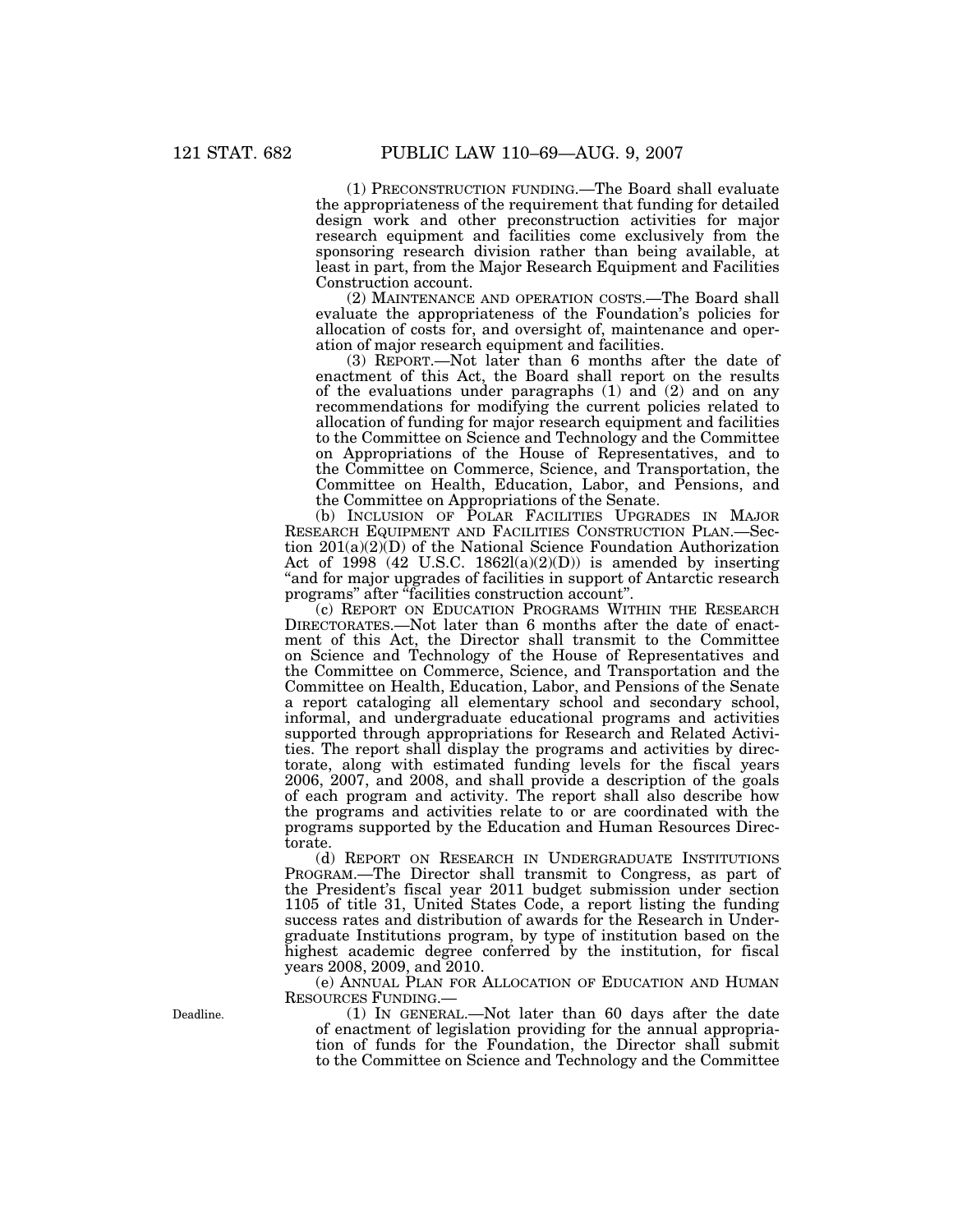on Appropriations of the House of Representatives, and to the Committee on Commerce, Science, and Transportation, the Committee on Health, Education, Labor, and Pensions, and the Committee on Appropriations of the Senate, a plan for the allocation of education and human resources funds authorized by this title for the corresponding fiscal year, including any funds from within the research and related activities account used to support activities that have the primary purpose of improving education or broadening participation.

(2) SPECIFIC REQUIREMENTS.—The plan shall include a description of how the allocation of funding—

(A) will affect the average size and duration of education and human resources grants supported by the Foundation;

(B) will affect trends in research support for the effective instruction of science, technology, engineering, and mathematics;

(C) will affect the kindergarten through grade 20 pipeline for the study of science, technology, engineering, and mathematics; and

(D) will encourage the interest of individuals identified in section 33 or 34 of the Science and Engineering Equal Opportunities Act (42 U.S.C. 1885a or 1885b) in science, technology, engineering, and mathematics, and help prepare such individuals to pursue postsecondary studies in these fields.

### **SEC. 7015. ADMINISTRATIVE AMENDMENTS.**

(a) TRIANNUAL AUDIT OF THE OFFICE OF THE NATIONAL SCIENCE BOARD.—Section 15(a) of the National Science Foundation Authorization Act of 2002 (42 U.S.C. 1862n–5) is amended—

(1) in paragraph (3), by striking ''an annual audit'' and inserting "an audit every three years";

(2) in paragraph (4), by striking ''each year'' and inserting "every third year"; and

(3) by inserting after paragraph (4) the following:

''(5) MATERIALS RELATING TO CLOSED PORTIONS OF MEETINGS.—To facilitate the audit required under paragraph Records. (3) of this subsection, the Office of the National Science Board shall maintain the General Counsel's certificate, the presiding officer's statement, and a transcript or recording of any closed meeting, for at least 3 years after such meeting.'

(b) LIMITED TERM PERSONNEL FOR THE NATIONAL SCIENCE BOARD.—Subsection (g) of section 4 of the National Science Foundation Act of 1950 (42 U.S.C. 1863(g)) is amended to read as follows:

"(g) The Board may, with the concurrence of a majority of its members, permit the appointment of a staff consisting of not more than 5 professional staff members, technical and professional personnel on leave of absence from academic, industrial, or research institutions for a limited term, and such operations and support staff members as may be necessary. Such staff shall be appointed by the Chairman and assigned at the direction of the Board. The professional members and limited term technical and professional personnel of such staff may be appointed without regard to the provisions of title 5, United States Code, governing appointments in the competitive service, and the provisions of chapter 51 of such title relating to classification, and shall be compensated at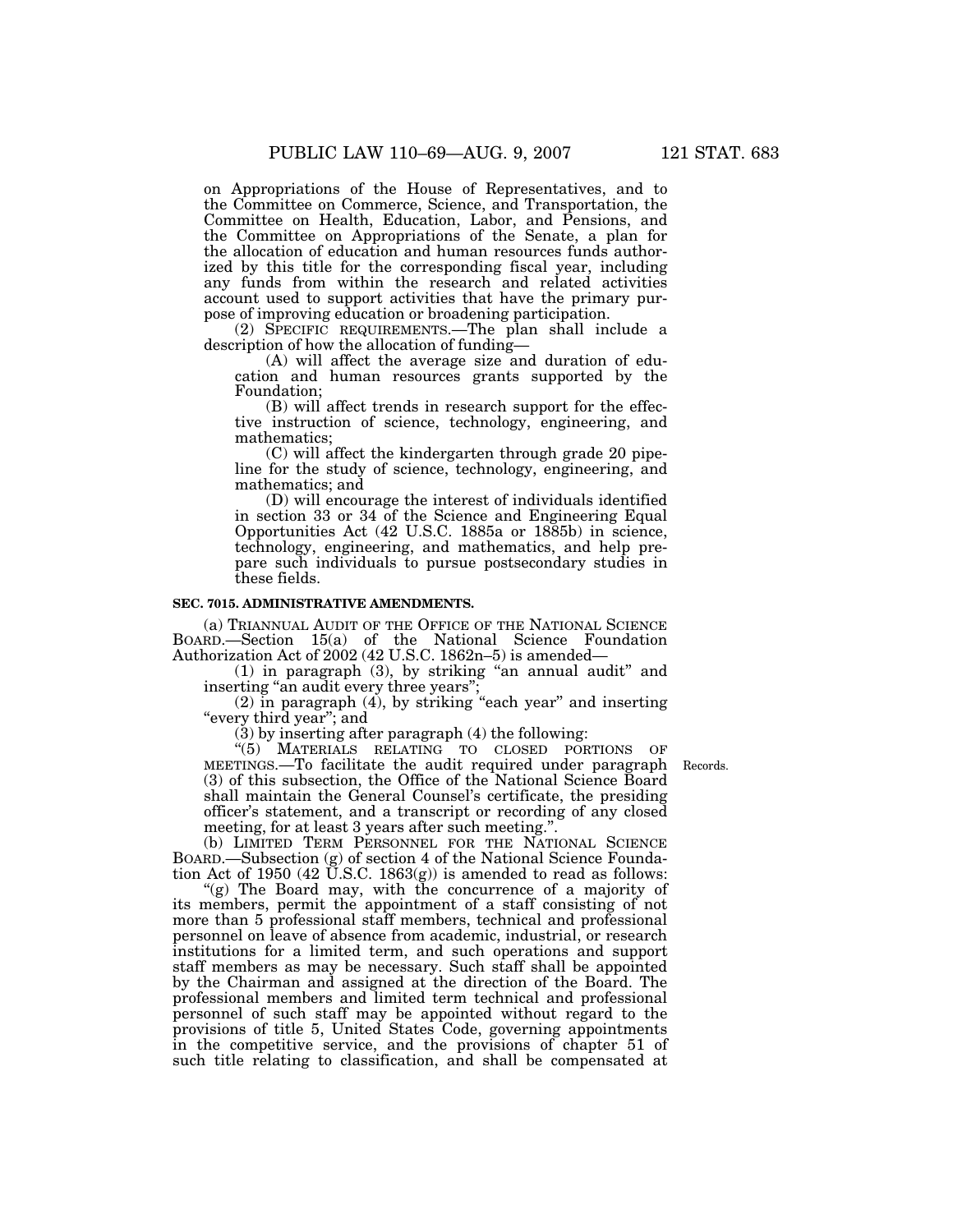a rate not exceeding the maximum rate payable under section 5376 of such title, as may be necessary to provide for the performance of such duties as may be prescribed by the Board in connection with the exercise of its powers and functions under this Act. Section 14(a)(3) shall apply to each limited term appointment of technical and professional personnel under this subsection. Each appointment under this subsection shall be subject to the same security requirements as those required for personnel of the Foundation appointed under section 14(a).".<br>(c) INCREASE IN NUMBER OF WATERMAN AWARDS TO THREE.—

Section 6(c) of the National Science Foundation Authorization Act, 1976 (42 U.S.C. 1881a) is amended to read as follows:

"(c) Not more than three awards may be made under this section in any one fiscal year.''.

#### **SEC. 7016. NATIONAL SCIENCE BOARD REPORTS.**

Paragraphs (1) and (2) of section 4(j) of the National Science Foundation Act of 1950 (42 U.S.C. 1863 $(j)(1)$  and  $(2)$ ) are amended by striking ", for submission to" and "for submission to", respectively, and inserting "and".

# **SEC. 7017. PROGRAM FRAUD CIVIL REMEDIES ACT OF 1986 AMEND-MENT.**

Section 3801(a)(1) of title 31, United States Code (commonly known as the ''Program Fraud Civil Remedies Act of 1986'') is amended—

 $(1)$  in subparagraph  $(C)$ , by striking "and" after the semicolon;

 $(2)$  in subparagraph  $(D)$ , by inserting "and" after the semicolon; and

(3) by adding at the end the following:

 $\tilde{H}(E)$  the National Science Foundation.".

42 USC 1862o–5.

### **SEC. 7018. MEETING CRITICAL NATIONAL SCIENCE NEEDS.**

(a) IN GENERAL.—In addition to any other criteria, the Director shall include consideration of the degree to which awards and research activities that otherwise qualify for support by the Foundation may assist in meeting critical national needs in innovation, competitiveness, safety and security, the physical and natural sciences, technology, engineering, social sciences, and mathematics.

(b) PRIORITY TREATMENT.—The Director shall give priority in the selection of awards and the allocation of Foundation resources to proposed research activities, and grants funded under the Foundation's Research and Related Activities Account, that can be expected to make contributions in physical or natural science, technology, engineering, social sciences, or mathematics, or that enhance competitiveness, innovation, or safety and security in the United States.

(c) LIMITATION.—Nothing in this section shall be construed to restrict or bias the grant selection process against funding other areas of research deemed by the Foundation to be consistent with its mandate nor to change the core mission of the Foundation.

42 USC 1862o–6.

### **SEC. 7019. RESEARCH ON INNOVATION AND INVENTIVENESS.**

In carrying out its research programs on science policy and on the science of learning, the Foundation may support research on the process of innovation and the teaching of inventiveness.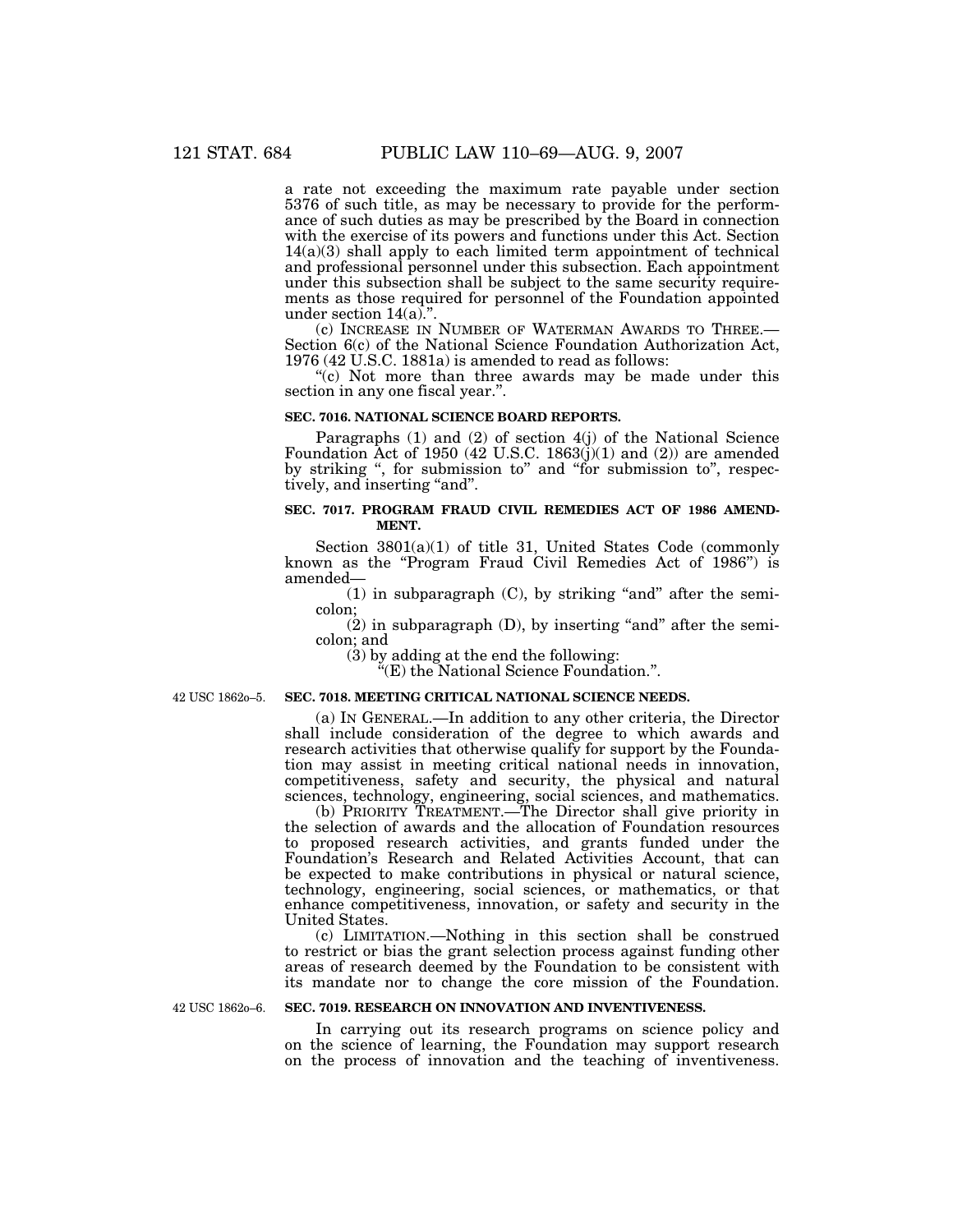### **SEC. 7020. CYBERINFRASTRUCTURE.**

Deadline.

Publication. Plan. 42 USC 1862o–7.

In order to continue and expand efforts to ensure that research institutions throughout the Nation can fully participate in research programs of the Foundation and collaborate with colleagues throughout the Nation, the Director, not later than 180 days after the date of enactment of this Act, shall develop and publish a plan that—

(1) describes the current status of broadband access for scientific research purposes at institutions in EPSCoR-eligible States, at institutions in rural areas, and at minority serving institutions; and

(2) outlines actions that can be taken to ensure that such connections are available to enable participation in those Foundation programs that rely heavily on high-speed networking and collaborations across institutions and regions.

#### **SEC. 7021. PILOT PROGRAM OF GRANTS FOR NEW INVESTIGATORS.**  42 USC 1862o–8.

(a) IN GENERAL.—The Director shall carry out a pilot program to award 1-year grants to individuals to assist them in improving research proposals that were previously submitted to the Foundation but not selected for funding.

(b) ELIGIBILITY.—To be eligible to receive a grant under this section, an individual—

(1) may not have previously received funding as the principal investigator of a research grant from the Foundation; and

(2) shall have submitted a proposal to the Foundation, which may include a proposal submitted to the Research in Undergraduate Institutions program, that was rated excellent under the Foundation's competitive merit review process.

(c) SELECTION PROCESS.—The Director shall make awards under this section based on the advice of the program officers of the Foundation.

(d) USE OF FUNDS.—Grants awarded under this section shall be used to enable an individual to resubmit an updated research proposal for review by the Foundation through the agency's competitive merit review process. Uses of funds made available under this section may include the generation of new data and the performance of additional analysis.

(e) PROGRAM ADMINISTRATION.—The Director shall carry out this section through the Small Grants for Exploratory Research program.

(f) NATIONAL SCIENCE BOARD REVIEW.—The Board shall conduct a review and assessment of the pilot program under this section, including the number of new investigators funded, the distribution of awards by type of institution of higher education, and the success rate upon resubmittal of proposals by new investigators funded through such pilot program. Not later than 3 years after the date of enactment of this Act, the Board shall summarize its findings and any recommendations regarding changes to, the termination of, or the continuation of the pilot program in a report to the Committee on Science and Technology of the House of Representatives and the Committee on Commerce, Science, and Transportation and the Committee on Health, Education, Labor, and Pensions of the Senate.

Deadline. Reports.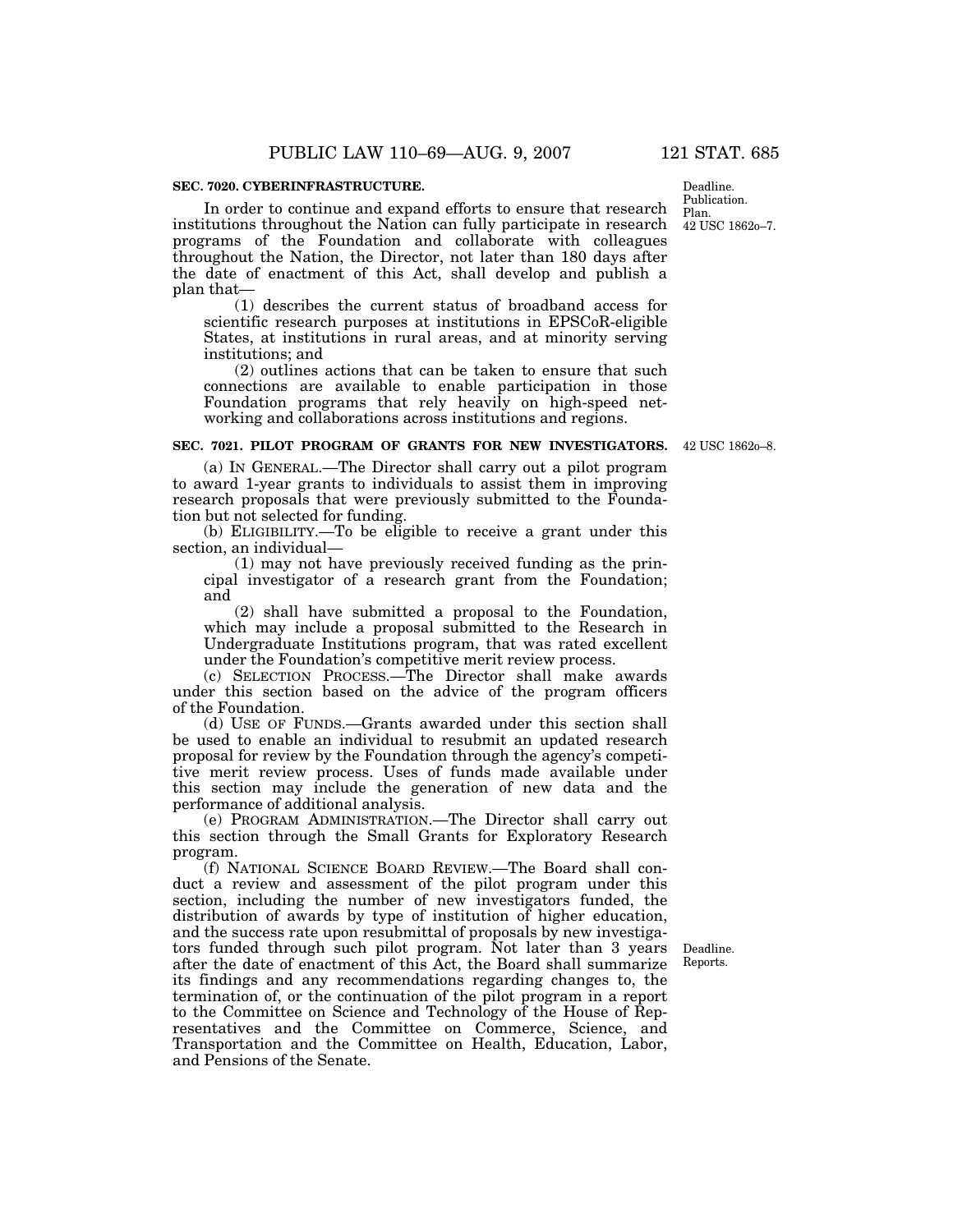# 42 USC 1862o–9.

# **SEC. 7022. BROADER IMPACTS MERIT REVIEW CRITERION.**

(a) IN GENERAL.—Among the types of activities that the Foundation shall consider as appropriate for meeting the requirements of its broader impacts criterion for the evaluation of research proposals are partnerships between academic researchers and industrial scientists and engineers that address research areas identified as having high importance for future national economic competitiveness, such as nanotechnology.

(b) REPORT ON BROADER IMPACTS CRITERION.—Not later than 1 year after the date of enactment of this Act, the Director shall transmit to Congress a report on the impact of the broader impacts grant criterion used by the Foundation. The report shall—

(1) identify the criteria that each division and directorate of the Foundation uses to evaluate the broader impacts aspects of research proposals;

(2) provide a breakdown of the types of activities by division that awardees have proposed to carry out to meet the broader impacts criterion;

(3) provide any evaluations performed by the Foundation to assess the degree to which the broader impacts aspects of research proposals were carried out and how effective they have been at meeting the goals described in the research proposals;

(4) describe what national goals, such as improving undergraduate science, technology, engineering, and mathematics education, improving kindergarten through grade 12 science and mathematics education, promoting university-industry collaboration, and broadening participation of underrepresented groups, the broader impacts criterion is best suited to promote; and

(5) describe what steps the Foundation is taking and should take to use the broader impacts criterion to improve undergraduate science, technology, engineering, and mathematics education.

## **SEC. 7023. DONATIONS.**

Section 11(f) of the National Science Foundation Act of 1950 (42 U.S.C. 1870(f)) is amended by inserting before the semicolon '', except that funds may be donated for specific prize competitions for 'basic research' as defined in the Office of Management and Budget Circular No. A–11''.

## **SEC. 7024. HIGH-PERFORMANCE COMPUTING AND NETWORKING.**

(a) HIGH-PERFORMANCE COMPUTING ACT OF 1991.—

(1) AMENDMENTS.—Title I of the High-Performance Computing Act of 1991 (15 U.S.C. 5511 et seq.) is amended—

(A) in the title heading, by striking ''**AND THE NATIONAL RESEARCH AND EDUCATION NET-WORK**'' and inserting ''**RESEARCH AND DEVELOP-MENT**'';

(B) in section  $101(a)$  (15 U.S.C. 5511(a))—

(i) by striking subparagraphs (A) and (B) of paragraph (1) and inserting the following:

"(A) provide for long-term basic and applied research on high-performance computing, including networking;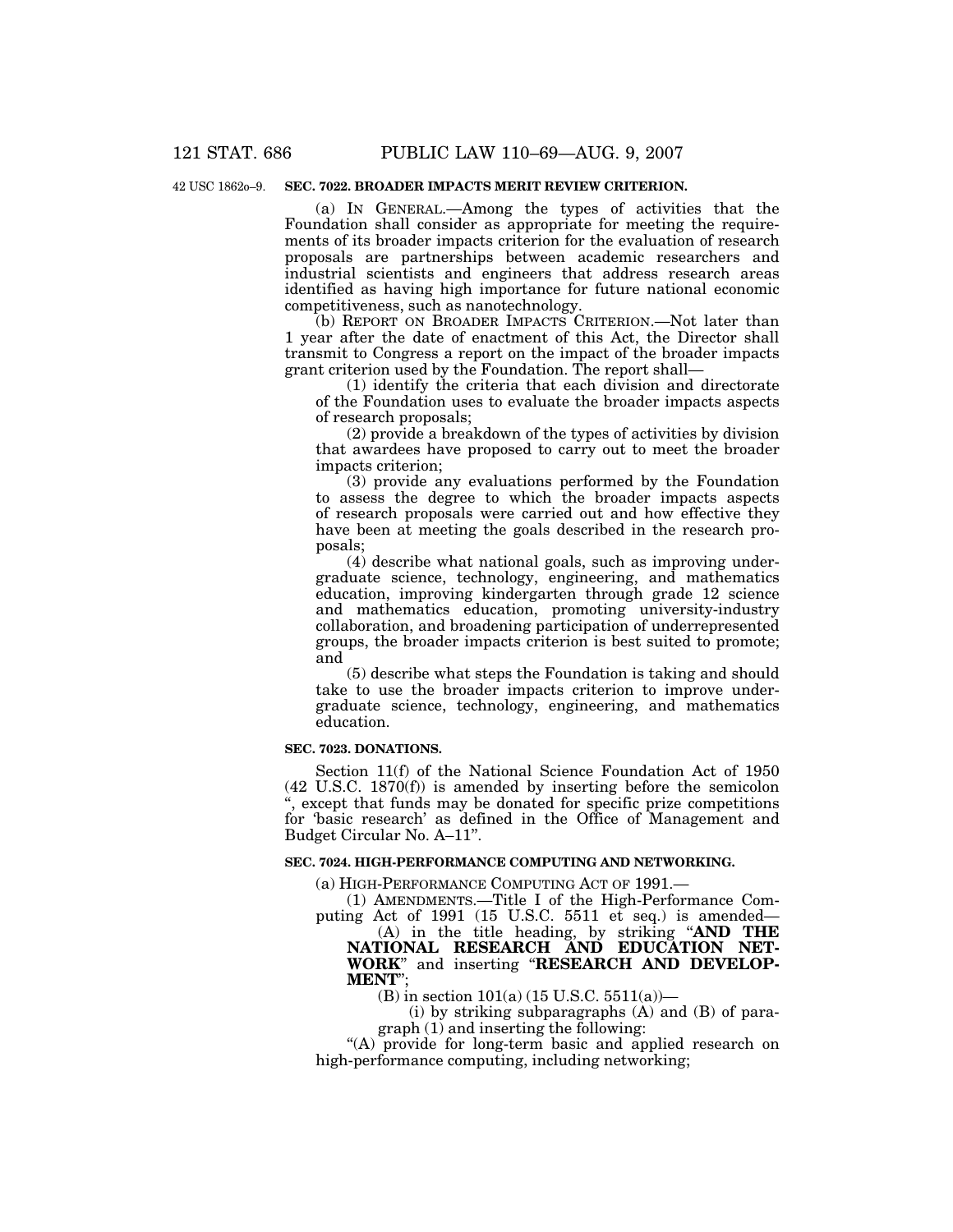''(B) provide for research and development on, and dem-

onstration of, technologies to advance the capacity and capabilities of high-performance computing and networking systems, and related software;

''(C) provide for sustained access by the research community throughout the United States to high-performance computing and networking systems that are among the most advanced in the world in terms of performance in solving scientific and engineering problems, including provision for technical support for users of such systems;

''(D) provide for widely dispersed efforts to increase software availability, productivity, capability, security, portability, and reliability;

''(E) provide for high-performance networks, including experimental testbed networks, to enable research and development on, and demonstration of, advanced applications enabled by such networks;

 $(F)$  provide for computational science and engineering research on mathematical modeling and algorithms for applications in all fields of science and engineering;

''(G) provide for the technical support of, and research and development on, high-performance computing systems and software required to address Grand Challenges;

''(H) provide for educating and training additional undergraduate and graduate students in software engineering, computer science, computer and network security, applied mathematics, library and information science, and computational science; and

''(I) provide for improving the security of computing and networking systems, including Federal systems, including providing for research required to establish security standards and practices for these systems."

> (ii) by striking paragraph (2) and redesignating paragraphs (3) and (4) as paragraphs (2) and (3), respectively;

> (iii) in paragraph (2), as redesignated by clause  $(ii)$

(I) by striking subparagraph (B);

(II) by redesignating subparagraphs (A) and

(C) as subparagraphs  $(D)$  and  $(F)$ , respectively;

(III) by inserting before subparagraph (D), as redesignated by subclause (II), the following:

"(A) establish the goals and priorities for Federal highperformance computing research, development, networking, and other activities;

''(B) establish Program Component Areas that implement the goals established under subparagraph (A), and identify the Grand Challenges that the Program should address;

''(C) provide for interagency coordination of Federal highperformance computing research, development, networking, and other activities undertaken pursuant to the Program;''; and

 $(IV)$  by inserting after subparagraph  $(D)$ , as redesignated by subclause (II) of this clause, the following:

''(E) develop and maintain a research, development, and deployment roadmap covering all States and regions for the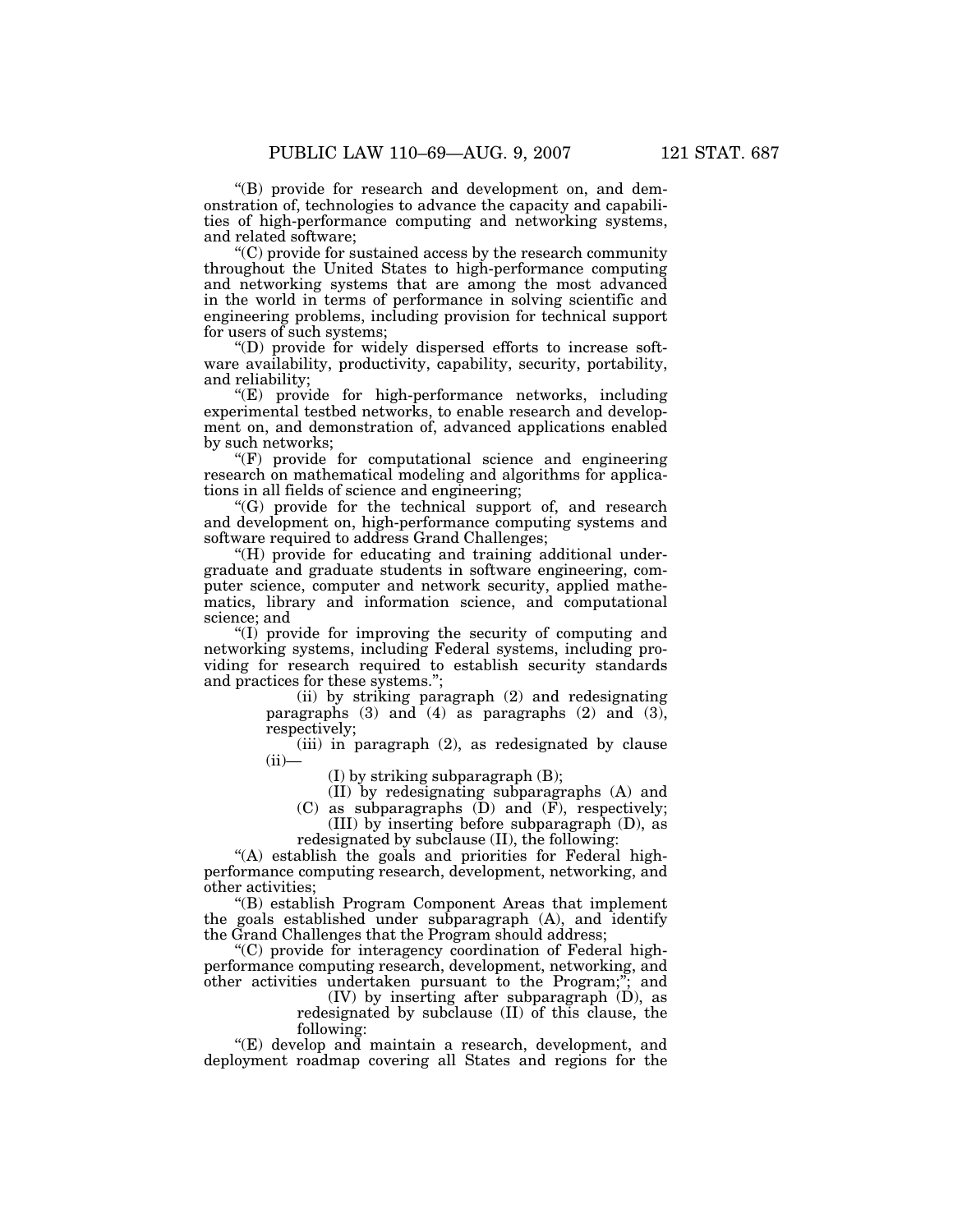provision of high-performance computing and networking systems under paragraph (1)(C); and''; and

(iv) in paragraph (3), as so redesignated by clause (ii) of this subparagraph—

(I) by striking "paragraph  $(3)(A)$ " and inserting "paragraph  $(2)(D)$ ";

(II) by amending subparagraph (A) to read as follows:

''(A) provide a detailed description of the Program Component Areas, including a description of any changes in the definition of or activities under the Program Component Areas from the preceding report, and the reasons for such changes, and a description of Grand Challenges addressed under the Program;'';

(III) in subparagraph (C), by striking ''specific activities'' and all that follows through ''the Network'' and inserting ''each Program Component Area<sup>"</sup>

(IV) in subparagraph (D), by inserting '', and for each Program Component Area," after "participating in the Program'';

 $(V)$  in subparagraph  $(D)$ , by striking "applies;" and inserting "applies; and";

(VI) by striking subparagraph (E) and redesignating subparagraph  $(F)$  as subparagraph  $(E)$ ; and

(VII) in subparagraph (E), as redesignated by subclause (VI), by inserting "and the extent to which the Program incorporates the recommendations of the advisory committee established under subsection (b)" after "for the Program";

(C) by striking subsection (b) of section 101 (15 U.S.C. 5511) and inserting the following:

''(b) ADVISORY COMMITTEE.—(1) The President shall establish an advisory committee on high-performance computing, consisting of geographically dispersed non-Federal members, including representatives of the research, education, and library communities, network and related software providers, and industry representatives in the Program Component Areas, who are specially qualified to provide the Director with advice and information on highperformance computing. The recommendations of the advisory committee shall be considered in reviewing and revising the Program. The advisory committee shall provide the Director with an independent assessment of—

''(A) progress made in implementing the Program;

"(B) the need to revise the Program;

''(C) the balance between the components of the Program, including funding levels for the Program Component Areas;

''(D) whether the research and development undertaken pursuant to the Program is helping to maintain United States leadership in high-performance computing, networking technology, and related software; and

 $\mathbb{E}(E)$  other issues identified by the Director.

" $(2)$  In addition to the duties outlined in paragraph  $(1)$ , the advisory committee shall conduct periodic evaluations of the funding, management, coordination, implementation, and activities of the Program. The advisory committee shall report not less frequently than once every 2 fiscal years to the Committee on Science

President. Establishment.

Evaluations.

Reports. Deadline.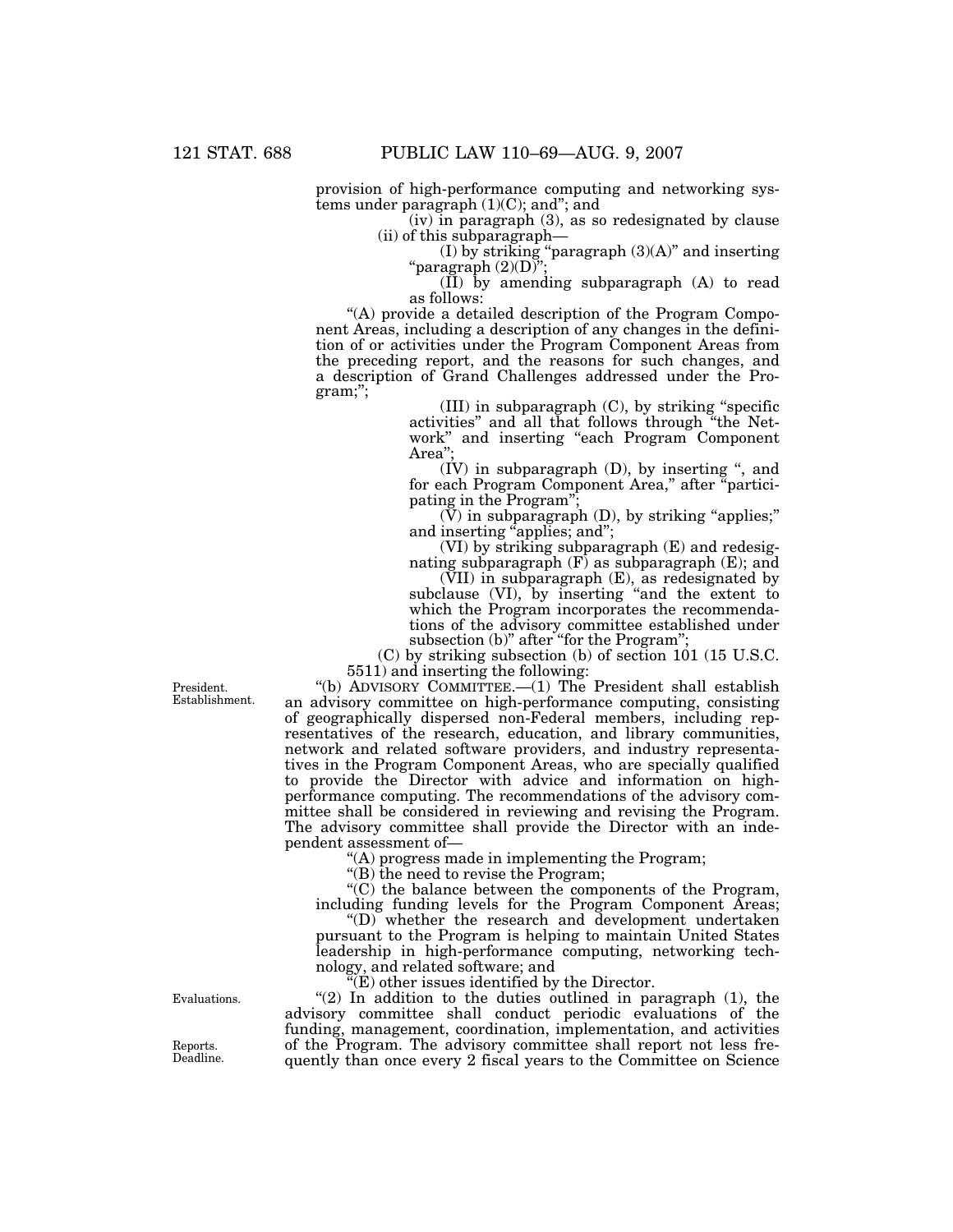and Technology of the House of Representatives and the Committee on Commerce, Science, and Transportation of the Senate on its findings and recommendations. The first report shall be due within 1 year after the date of enactment of the America COMPETES Act.

"(3) Section 14 of the Federal Advisory Committee Act shall not apply to the advisory committee established under this subsection."; and

(D) in section 101(c) (15 U.S.C. 5511(c))—

(i) in paragraph  $(1)(A)$ , by striking "Program or" and inserting ''Program Component Areas or''; and

(ii) in paragraph (2), by striking ''subsection  $(a)(3)(A)$ " and inserting "subsection  $(a)(2)(D)$ ".

(2) DEFINITIONS.—Section 4 of the High-Performance Computing Act of 1991 (15 U.S.C. 5503) is amended—

(A) in paragraph (2), by inserting ''and multidisciplinary teams of researchers'' after ''high-performance computing resources'';

 $(\bar{B})$  in paragraph  $(3)$ —

(i) by striking ''scientific workstations,'';

(ii) by striking ''(including vector supercomputers and large scale parallel systems)";

(iii) by striking "and applications" and inserting "applications"; and

(iv) by inserting '', and the management of large data sets" after "systems software";

(C) in paragraph (4), by striking ''packet switched'';

(D) by striking ''and'' at the end of paragraph (5);

(E) by striking the period at the end of paragraph (6) and inserting ''; and''; and

(F) by adding at the end the following:

''(7) 'Program Component Areas' means the major subject areas under which related individual projects and activities carried out under the Program are grouped."

(3) CONFORMING AMENDMENT.—Section 1(26) of the Act entitled "An Act to prevent the elimination of certain reports", approved November 28, 2001 (31 U.S.C. 3113 note) is amended— 31 USC 1113 note.

(A) by striking " $101(a)(3)$ " and inserting " $101(a)(2)$ "; and

(B) by striking " $(15 \text{ U.S.C. } 5511(a)(3))$ " and inserting " $(15 \text{ U.S. \text{C.}} 5511(a)(2))$ ".

(b) ADVANCED INFORMATION AND COMMUNICATIONS TECH-NOLOGY RESEARCH.—

42 USC 1862o–10.

(1) IN GENERAL.—As part of the Program described in title I of the High-Performance Computing Act of 1991 (15 U.S.C. 5511 et seq.), the Foundation shall support basic research related to advanced information and communications technologies that will contribute to enhancing or facilitating the availability and affordability of advanced communications services for all people of the United States. Areas of research to be supported may include research on—

(A) affordable broadband access, including wireless technologies;

(B) network security and reliability;

(C) communications interoperability;

Deadline.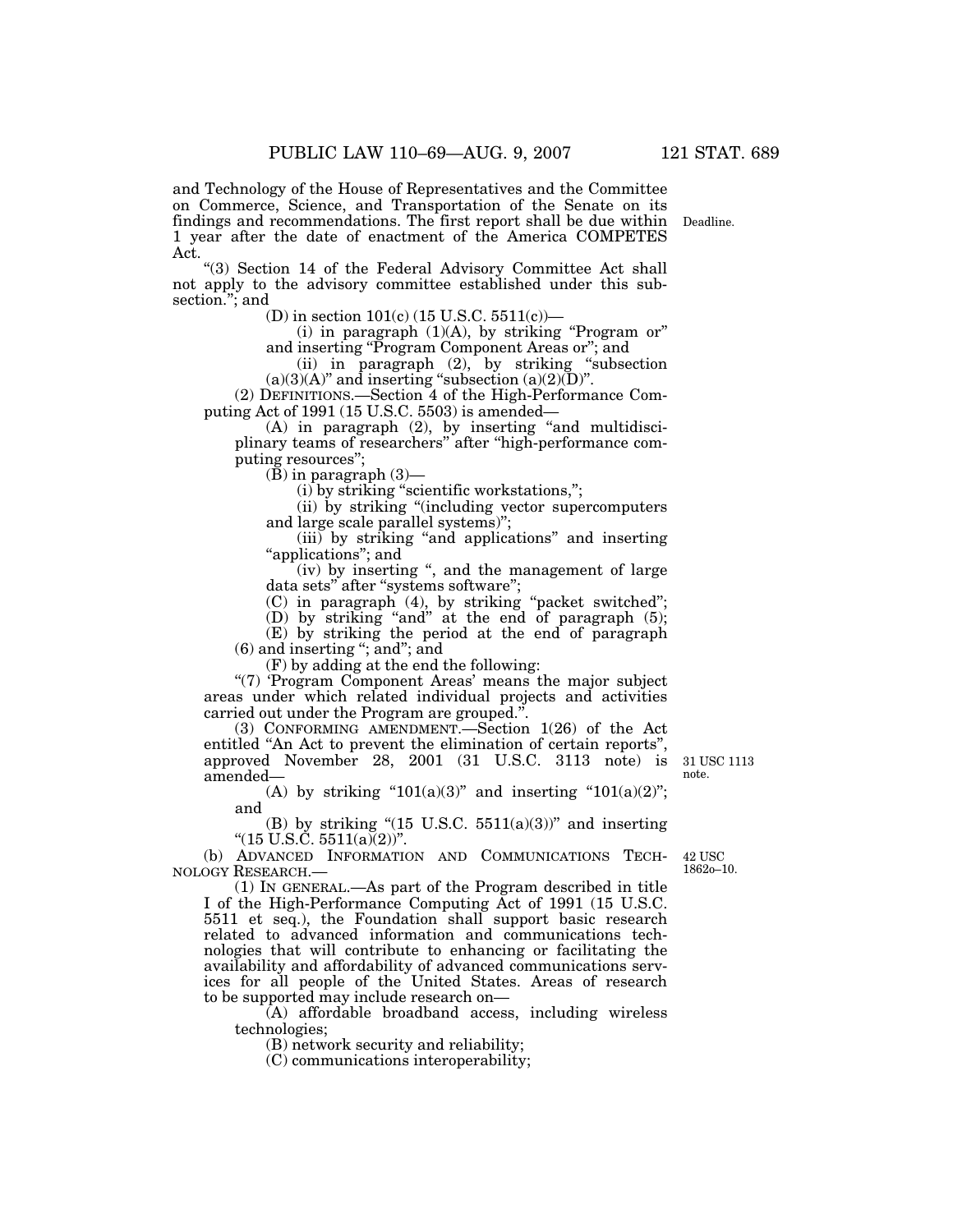(D) networking protocols and architectures, including resilience to outages or attacks;

(E) trusted software;

(F) privacy;

(G) nanoelectronics for communications applications;

(H) low-power communications electronics;

(I) implementation of equitable access to national advanced fiber optic research and educational networks in noncontiguous States; and

(J) such other related areas as the Director finds appropriate.

(2) CENTERS.—The Director shall award multiyear grants, subject to the availability of appropriations and on a meritreviewed competitive basis, to institutions of higher education, nonprofit research institutions affiliated with institutions of higher education, or consortia of either type of institution to establish multidisciplinary Centers for Communications Research. The purpose of the Centers shall be to generate innovative approaches to problems in information and communications technology research, including the research areas described in paragraph (1). Institutions of higher education, nonprofit research institutions affiliated with institutions of higher education, or consortia receiving such grants may partner with 1 or more government laboratories, for-profit entities, or other institutions of higher education or nonprofit research institutions.

(3) FUNDING ALLOCATION.—The Director shall increase funding for the basic research activities described in paragraph (1), which shall include support for the Centers described in paragraph (2), in proportion to the increase in the total amount appropriated to the Foundation for research and related activities for the fiscal years 2008 through 2010.

(4) REPORT TO CONGRESS.—The Director shall transmit to Congress, as part of the President's annual budget submission under section 1105 of title 31, United States Code, a report on the amounts allocated for support of research under this subsection for the fiscal year during which such report is submitted and the levels proposed for the fiscal year with respect to which the budget submission applies.

### **SEC. 7025. SCIENCE, TECHNOLOGY, ENGINEERING, AND MATHEMATICS TALENT EXPANSION PROGRAM.**

(a) AMENDMENTS.—Section 8(7) of the National Science Foundation Authorization Act of 2002 is amended—

 $(1)$  in subparagraph  $(A)$ , by striking "competitive, meritbased'' and all that follows through ''in recent years.'' and inserting "competitive, merit-based multiyear grants for eligible applicants to improve undergraduate education in science, technology, engineering, and mathematics through—

''(i) the creation of programs to increase the number of students studying toward and completing associate's or bachelor's degrees in science, technology, engineering, and mathematics, particularly in fields that have faced declining enrollment in recent years; and

"(ii) the creation of not more than 5 centers (in this paragraph referred to as 'Centers') to increase the number of students completing undergraduate courses in science,

Establishment.

Grants.

116 Stat. 3040.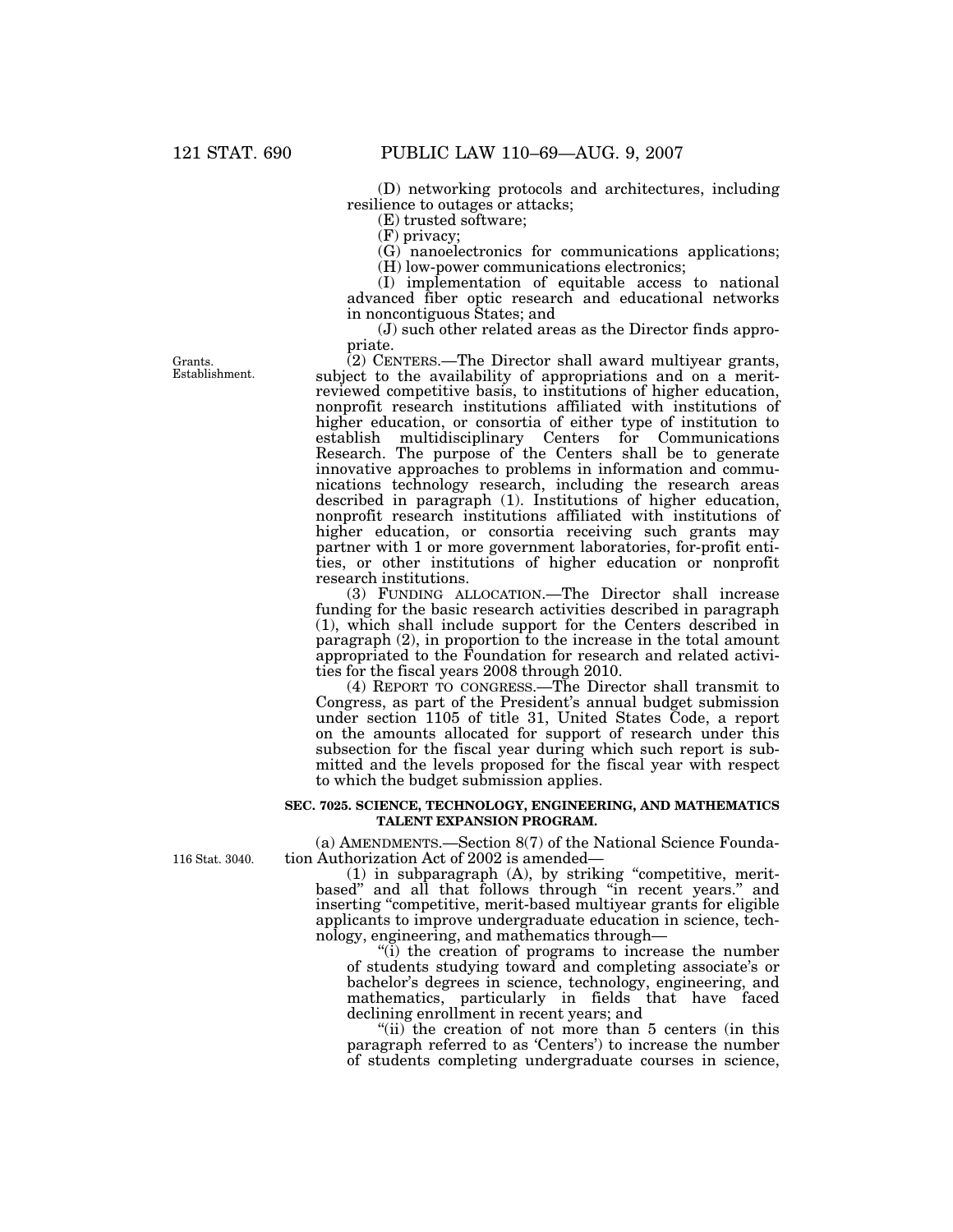technology, engineering, and mathematics, including the number of nonmajors, and to improve student academic achievement in those courses, by developing—

''(I) undergraduate educational material, including curricula and courses of study;

''(II) teaching methods for undergraduate courses; and

''(III) methods to improve the professional development of professors and teaching assistants who teach undergraduate courses.

Grants made under clause (ii) shall be awarded jointly through the Education and Human Resources Directorate and at least 1 research directorate of the Foundation.'';

(2) by amending subparagraph (B) to read as follows:

"(B) In selecting projects under subparagraph (A)(i), the Director shall strive to increase the number of students studying toward and completing associate's or bachelor's degrees, concentrations, or certificates in science, technology, engineering, or mathematics by giving priority to programs that heavily recruit individuals who are—

''(i) individuals identified in section 33 or 34 of the Science and Engineering Equal Opportunities Act (42 U.S.C. 1885a or 1885b); or

''(ii) graduates of a public secondary school that—

 $E(H)$  is among the highest  $25$  percent of schools served by the local educational agency that serves the school, in terms of the percentage of students from families with incomes below the poverty line, as defined in section 673(2) of the Community Services Block Grant Act (42 U.S.C. 9902(2)), applicable to a family of the size involved; or

''(II) is designated with a school locale code of 41, 42, or 43, as determined by the Secretary of Education.'';

(3) by striking subparagraph (C) and inserting the following:

 $C'(C)(i)$  The types of projects the Foundation may support under subparagraph (A)(i) include those programs that—

" $(\tilde{I})$  promote high quality—

"(aa) interdisciplinary teaching;

''(bb) undergraduate-conducted research;

"(cc) mentor relationships for students, especially underrepresented minority and female science, technology, engineering, and mathematics students;

''(dd) bridge programs that enable students at community colleges to matriculate directly into baccalaureate science, technology, engineering, or mathematics programs;

''(ee) internships carried out in partnership with industry;

''(ff) innovative uses of digital technologies, particularly at institutions of higher education that serve high numbers or percentages of economically disadvantaged students; and

''(gg) bridge programs that enable underrepresented minority and female secondary school students to obtain extra science, technology, engineering,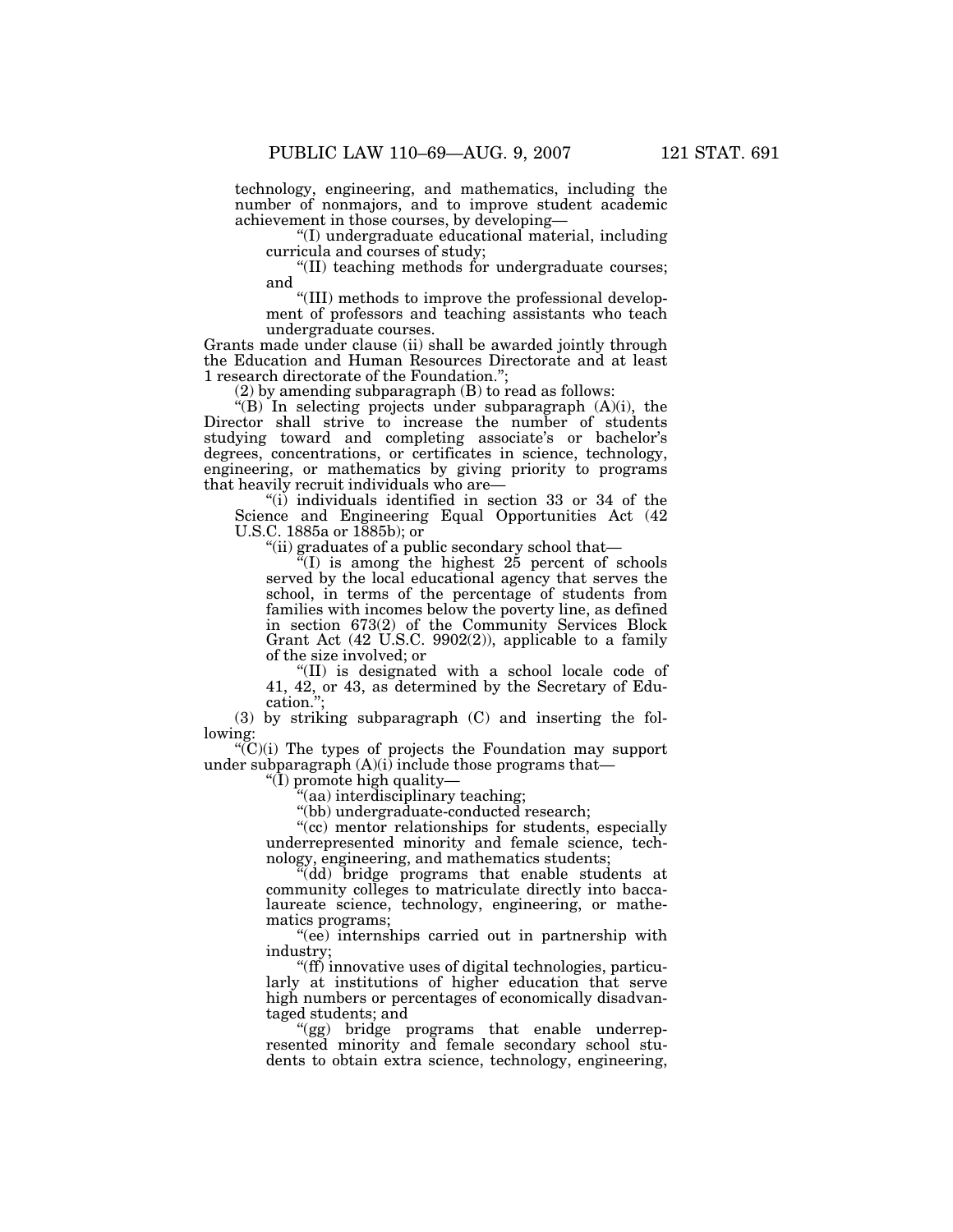and mathematics instruction prior to entering an institution of higher education;

''(II) finance summer internships for science, technology, engineering, and mathematics undergraduate students; and

''(III) conduct outreach programs that provide secondary school students and their science, technology, engineering, and mathematics teachers opportunities to increase the students' and teachers' exposure to engineering and technology.

''(ii) The types of activities the Foundation may support under subparagraph (A)(ii) include—

''(I) creating model curricula and laboratory programs; ''(II) developing and demonstrating research-based instructional methods and technologies;

''(III) developing methods to train graduate students and faculty to be more effective teachers of undergraduates;

''(IV) conducting programs to disseminate curricula, instructional methods, or training methods to faculty at the grantee institutions and at other institutions;

 $\sqrt{\rm q}$  conducting assessments of the effectiveness of the Center at accomplishing the goals described in subpara $graph (A)(ii)$ ; and

''(VI) conducting any other activities the Director determines will accomplish the goals described in subparagraph  $(A)(ii)$ .";

(4) in subparagraph  $(D)(i)$ , by striking "under this paragraph" and inserting "under subparagraph  $(A)(i)$ ";

(5) in subparagraph (D)(ii), by striking ''under this paragraph'' and inserting ''under subparagraph (A)(i)'';

(6) after subparagraph  $(D)$ (iii), by adding at the end the following:

"(iv) A grant under subparagraph  $(A)(ii)$  shall be awarded for up to 5 years.'';

 $(7)$  in subparagraph  $(E)$ , by striking "under this paragraph" both places it appears and inserting ''under subparagraph  $(A)(i)$ "

(8) by redesignating subparagraph (F) as subparagraph  $(J)$ ; and

(9) by inserting after subparagraph (E) the following:

''(F) Grants awarded under subparagraph (A)(ii) shall be carried out by a department or departments of science, technology, engineering, or mathematics at institutions of higher education (or a consortia thereof), which may partner with the department, college, or school of education at the institution. Applications for awards under subparagraph (A)(ii) shall be submitted to the Director at such time, in such manner, and containing such information as the Director may require. At a minimum, the application shall include—

"(i) a description of the activities to be carried out by the Center;

''(ii) a plan for disseminating programs related to the activities carried out by the Center to faculty at the grantee institution and at other institutions;

"(iii) an estimate of the number of faculty, graduate students (if any), and undergraduate students who will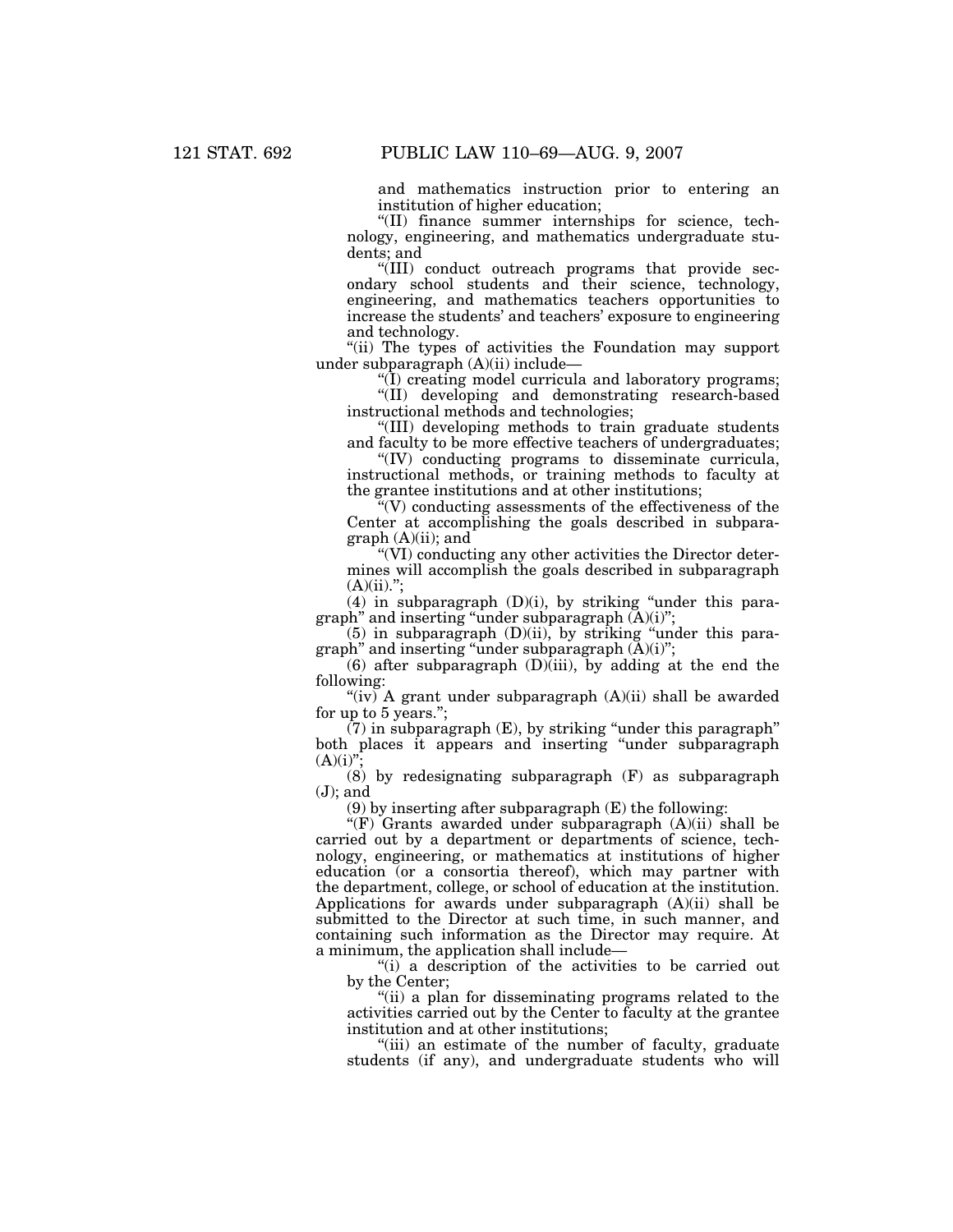be affected by the activities carried out by the Center; and

"(iv) a plan for assessing the effectiveness of the Center at accomplishing the goals described in subparagraph  $(A)(ii)$ .

 $\mathcal{C}(G)$  In evaluating the applications submitted under subparagraph (F), the Director shall consider, at a minimum—

"(i) the ability of the applicant to effectively carry out the proposed activities, including the dissemination activities described in subparagraph  $(C)(ii)(IV)$ ; and

"(ii) the extent to which the faculty, staff, and administrators of the applicant institution are committed to improving undergraduate science, technology, engineering, and mathematics education.

''(H) In awarding grants under subparagraph (A)(ii), the Director shall ensure that a wide variety of science, technology, engineering, and mathematics fields and types of institutions of higher education, including 2-year colleges and minorityserving institutions, are covered, and that—

''(i) at least 1 Center is housed at a Doctoral/Research University as defined by the Carnegie Foundation for the Advancement of Teaching; and

"(ii) at least 1 Center is focused on improving undergraduate education in an interdisciplinary area.

 ${}^{\alpha}$ (I) The Director shall convene an annual meeting of the Meeting. awardees under this paragraph to foster collaboration and to disseminate the results of the Centers and the other activities funded under this paragraph.''.

(b) REPORT ON DATA COLLECTION.—Not later than 180 days after the date of enactment of this Act, the Director shall transmit to Congress a report on how the Director is determining whether current grant recipients in the Science, Technology, Engineering, and Mathematics Talent Expansion Program are making satisfactory progress as required by section  $\tilde{S}(7)(D)(ii)$  of the National Science Foundation Authorization Act of 2002 and what funding actions have been taken as a result of the Director's determinations.

# **SEC. 7026. LABORATORY SCIENCE PILOT PROGRAM.**

(a) FINDINGS.—Congress finds the following:

(1) To remain competitive in science and technology in the global economy, the United States must increase the number of students graduating from high school prepared to pursue postsecondary education in science, technology, engineering, and mathematics.

(2) There is broad agreement in the scientific community that learning science requires direct involvement by students in scientific inquiry and that laboratory experience is so integral to the nature of science that it must be included in every science program for every science student.

(3) In America's Lab Report, the National Research Council concluded that the current quality of laboratory experiences is poor for most students and that educators and researchers do not agree on how to define high school science laboratories or on their purpose, hampering the accumulation of research on how to improve laboratories.

(4) The National Research Council found that schools with higher concentrations of non-Asian minorities and schools with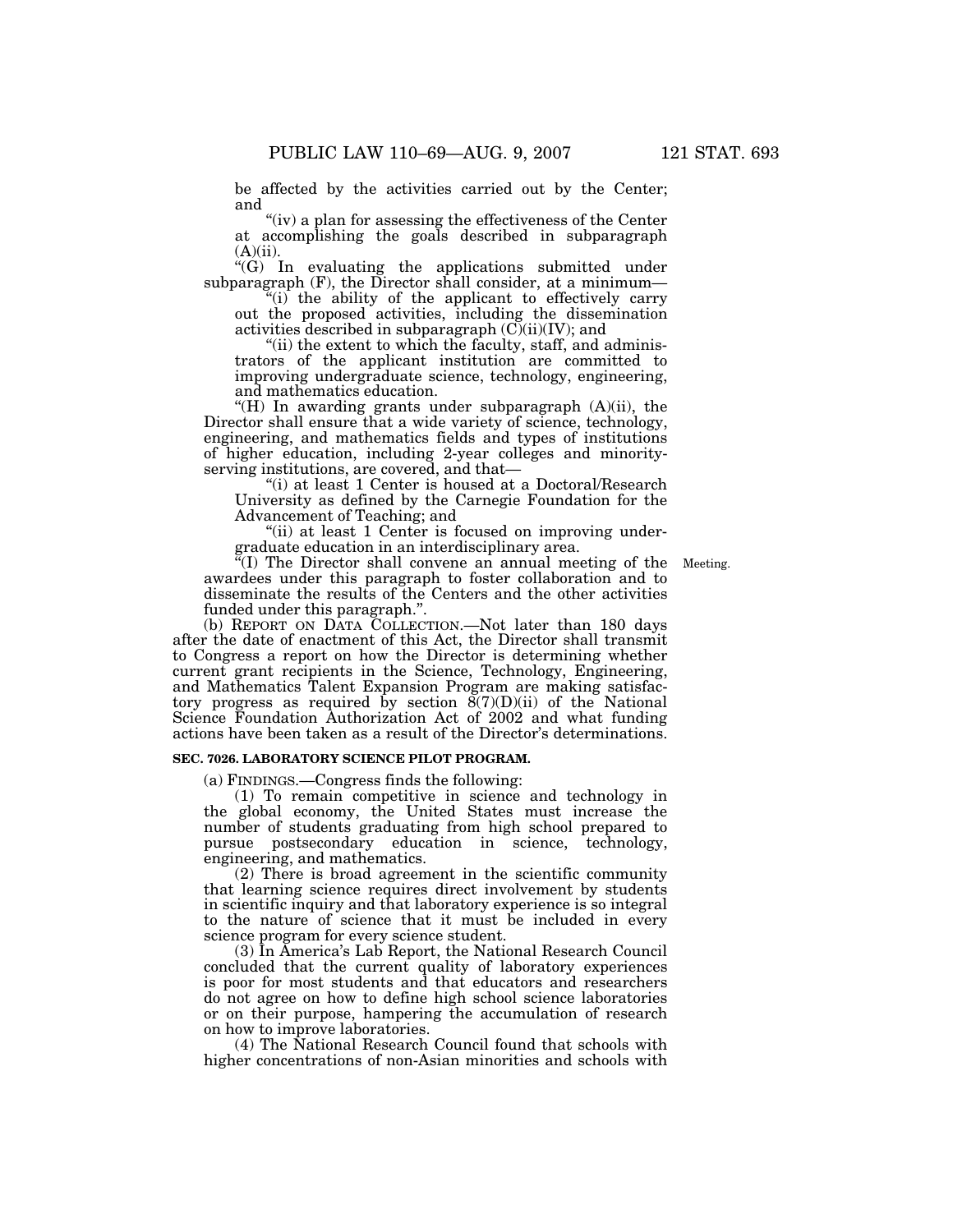higher concentrations of poor students are less likely to have adequate laboratory facilities than other schools.

(5) The Government Accountability Office reported that 49.1 percent of schools where the minority student population is greater than 50.5 percent reported not meeting functional requirements for laboratory science well or at all.

(6) 40 percent of those college students who left the science fields reported some problems related to high school science preparation, including lack of laboratory experience and no introduction to theoretical or to analytical modes of thought.

(7) It is in the national interest for the Federal Government to invest in research and demonstration projects to improve the teaching of laboratory science in the Nation's high schools. (b) GRANT PROGRAM.—Section 8(8) of the National Science Foundation Authorization Act of 2002 is amended—

(1) by redesignating subparagraphs (A) through (F) as clauses (i) through (vi), respectively;

(2) by inserting " $(A)$ " before "A program of competitive"; and

(3) by adding at the end the following:

"(B) In accordance with subparagraph  $(A)(v)$ , the Director shall establish a research pilot program designated as 'Partnerships for Access to Laboratory Science' to award grants to partnerships to improve laboratories and provide instrumentation as part of a comprehensive program to enhance the quality of science, technology, engineering, and mathematics instruction at the secondary school level. Grants under this subparagraph may be used for—

''(i) professional development and training for teachers aligned with activities supported under section 2123 of the Elementary and Secondary Education Act of 1965 (20 U.S.C. 6623);

"(ii) purchase, rental, or leasing of equipment, instrumentation, and other scientific educational materials;

''(iii) development of instructional programs designed to integrate the laboratory experience with classroom instruction and to be consistent with State mathematics and science and, to the extent applicable, technology and engineering, academic achievement standards;

"(iv) training in laboratory safety for school personnel;

"(v) design and implementation of hands-on laboratory experiences to encourage the interest of individuals identified in section 33 or 34 of the Science and Engineering Equal Opportunities Act (42 U.S.C. 1885a or 1885b) in science, technology, engineering, and mathematics and help prepare such individuals to pursue postsecondary studies in these fields; and

"(vi) assessment of the activities funded under this subparagraph.

" $(C)$  Grants may be made under subparagraph  $(B)$  only to a partnership—

''(i) for a project that includes significant teacher preparation and professional development components; or

"(ii) that establishes that appropriate teacher preparation and professional development is being addressed, or has been addressed, through other means.

116 Stat. 3040.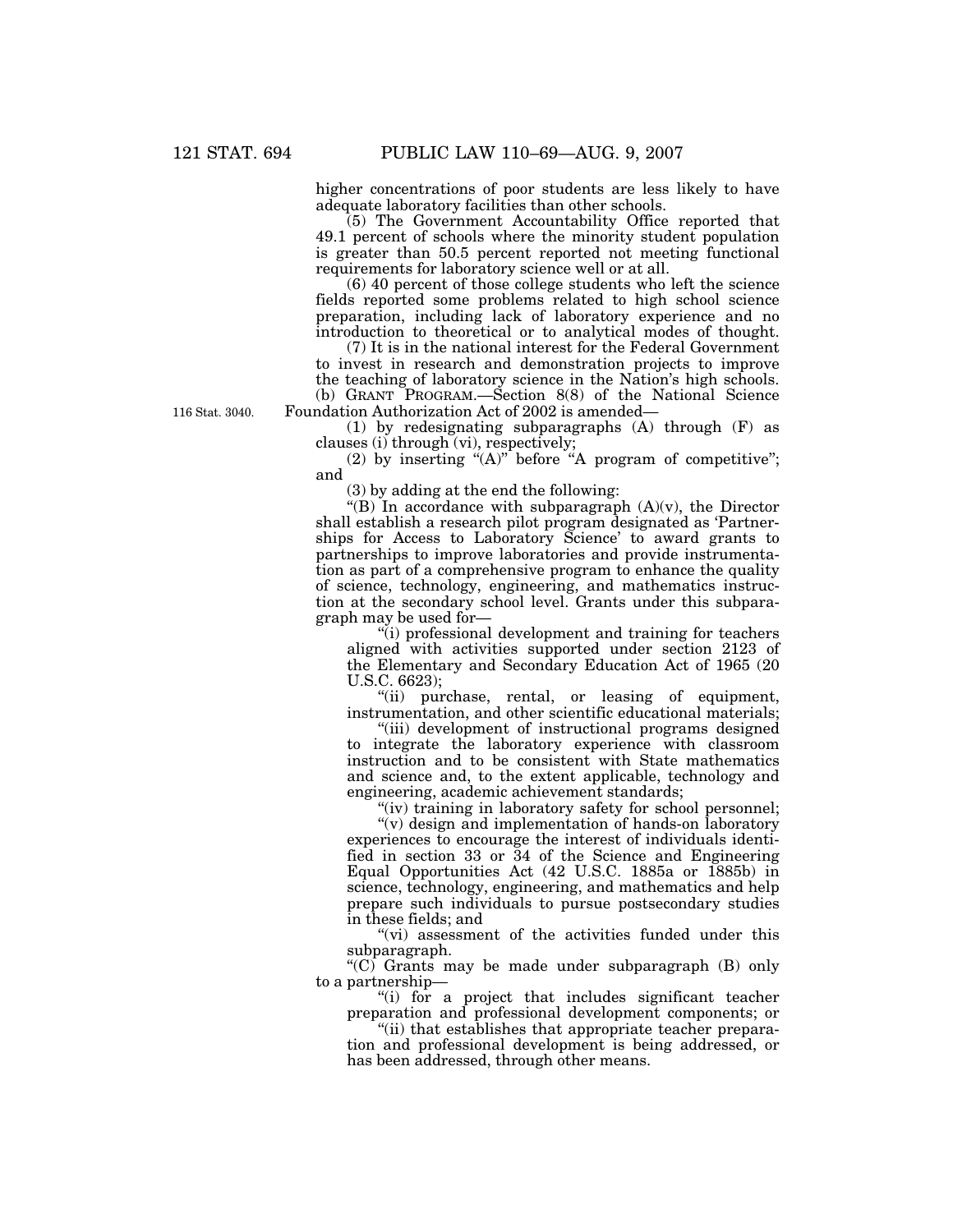''(D) Grants awarded under subparagraph (B) shall be to a partnership that—

''(i) includes a 2-year or 4-year degree granting institution of higher education;

"(ii) includes a high need local educational agency (as defined in section 201 of the Higher Education Act of 1965);

"(iii) includes a business or eligible nonprofit organization; and

"(iv) may include a State educational agency, other public agency, National Laboratory, or community-based organization.

" $(E)$  The Federal share of the cost of activities carried out using amounts from a grant under subparagraph (B) shall not exceed 40 percent.

"(F) The Director shall require grant recipients under subparagraph (B) to submit a report to the Director on the results of the project supported by the grant.''.

(c) REPORT.—The Director shall evaluate the effectiveness of activities carried out under the research pilot projects funded by the grant program established pursuant to the amendment made by subsection (b) in improving student achievement in science, technology, engineering, and mathematics. A report documenting the results of that evaluation shall be submitted to the Committee on Science and Technology of the House of Representatives and the Committee on Commerce, Science, and Transportation and the Committee on Health, Education, Labor, and Pensions of the Senate not later than 5 years after the date of enactment of this Act. The report shall identify best practices and materials developed and demonstrated by grant awardees.

(d) SUNSET.—The provisions of this section shall cease to have force or effect on the last day of fiscal year 2010.

(e) AUTHORIZATION OF APPROPRIATIONS.—From the amounts authorized under subsections (a)(2)(B), (b)(2)(B), and (c)(2)(B) of section 7002, there are authorized to be appropriated to carry out this section and the amendments made by this section \$5,000,000 for fiscal year 2008, and such sums as may be necessary for each of the 2 succeeding fiscal years.

## **SEC. 7027. STUDY ON LABORATORY EQUIPMENT DONATIONS FOR SCHOOLS.**

Deadline. Reports.

Not later than 2 years after the date of enactment of this Act, the Director shall transmit a report to Congress examining the extent to which institutions of higher education and entities in the private sector are donating used laboratory equipment to elementary schools and secondary schools. The Director, in consultation with the Secretary of Education, shall survey institutions of higher education and entities in the private sector to determine—

(1) how often, how much, and what type of equipment is donated;

(2) what criteria or guidelines the institutions and entities are using to determine what types of equipment can be donated, what condition the equipment should be in, and which schools receive the equipment;

(3) whether the institutions and entities provide any support to, or follow-up with the schools; and

(4) how appropriate donations can be encouraged.

Reports.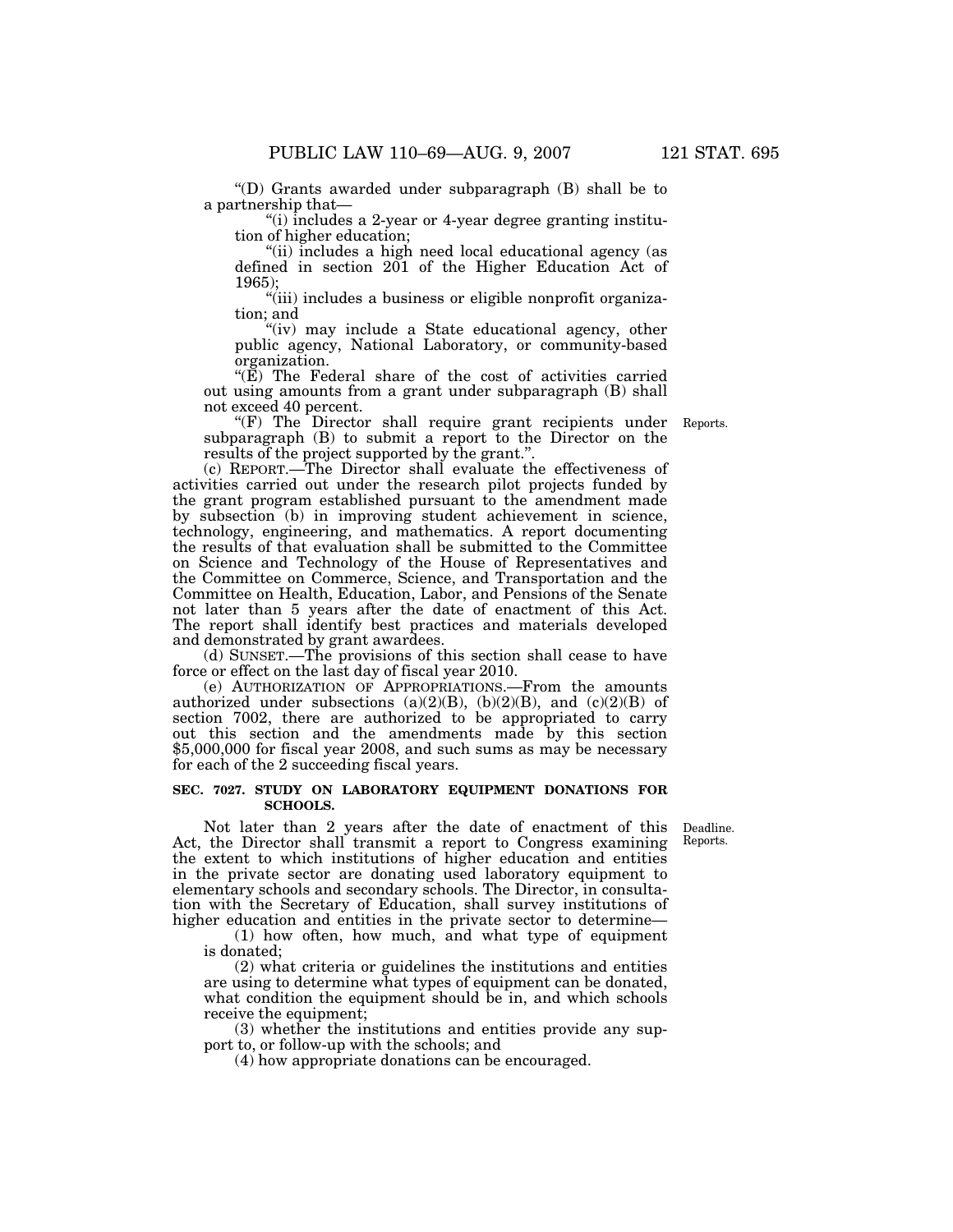### **SEC. 7028. MATHEMATICS AND SCIENCE EDUCATION PARTNERSHIPS AMENDMENTS.**

Section 9 of the National Science Foundation Authorization Act of 2002 (42 U.S.C. 1862n) is amended—

 $(1)$  in subsection  $(a)(2)(A)$ , by striking "a State educational agency'' and inserting ''the department, college, or program of education at an institution of higher education, a State educational agency,'';

(2) by striking subparagraph (B) of subsection (a)(3) and inserting the following:

''(B) offering professional development programs, including—

''(i) teacher institutes for the 21st century, as described in paragraph (10); and

''(ii) academic year institutes or workshops that— ''(I) are designed to strengthen the capabilities

of mathematics and science teachers; and ''(II) may include professional development activities to prepare mathematics and science to teach challenging mathematics,<br>and technology college-preparatory college-preparatory science,<br>courses;";

 $(3)$  in subsection  $(a)(3)(C)$ —

(A) by inserting ''and laboratory experiences'' after "technology"; and

(B) by inserting ''and laboratory'' after ''provide technical'';

(4) in subsection  $(a)(3)(I)$ , by inserting "including the use of induction programs, as defined in section 6113(h) of the America COMPETES Act, for teachers in their first 2 years of teaching," after "and science,";

(5) by striking subparagraph (K) of section (a)(3) and inserting the following:

''(K) developing science, technology, engineering, and mathematics educational programs and materials and conducting science, technology, engineering, and mathematics enrichment programs for students, including after-school programs and summer programs, with an emphasis on including and serving students described in subsection  $(b)(2)(G);$ 

(6) in subsection (a), by adding at the end the following:

"(8) MENTORS FOR TEACHERS AND STUDENTS OF CHAL-LENGING COURSES.—Partnerships carrying out activities to prepare mathematics and science teachers to teach challenging mathematics, science, and technology college-preparatory courses in accordance with paragraph  $(3)(B)$  shall encourage companies employing scientists, technologists, engineers, or mathematicians to provide mentors to teachers and students and provide for the coordination of such mentoring activities.

''(9) INNOVATION.—Activities carried out in accordance with paragraph (3)(H) may include the development and dissemination of curriculum tools that will help foster inventiveness and innovation.'';

 $(7)$  in subsection  $(b)(2)$ —

(A) by redesignating subparagraphs (E) and (F) as subparagraphs  $(F)$  and  $(\tilde{G})$ , respectively; and

(B) by inserting after subparagraph (D) the following: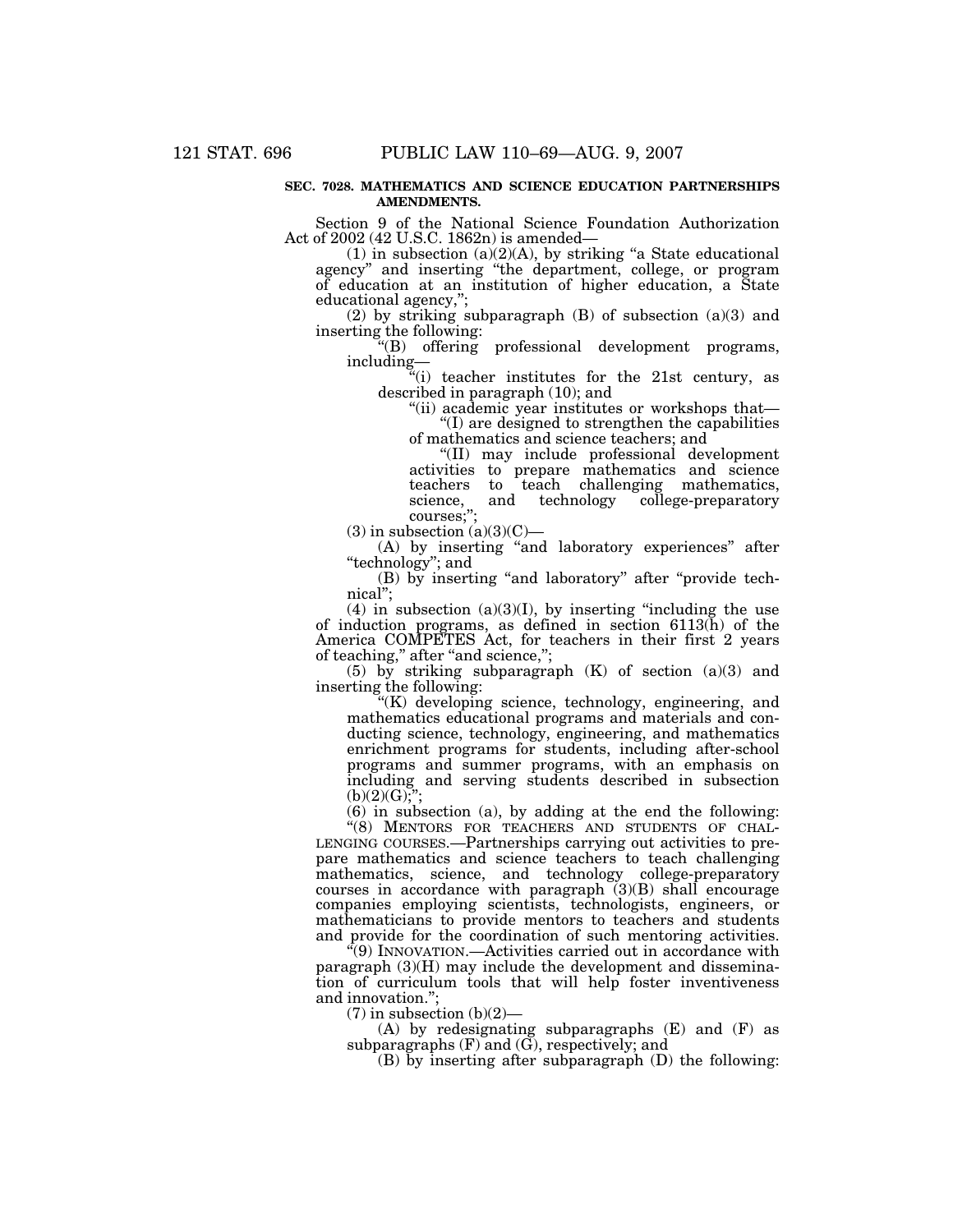''(E) the extent to which the evaluation described in paragraph (1)(E) will be independent and based on objective measures;"

(8) by striking paragraph (2) of subsection (c) and inserting the following:

"(2) REPORT ON EVALUATIONS.—Not later than 4 years after the date of enactment of the America COMPETES Act, the Director shall transmit a report summarizing the evaluations required under subsection  $(b)(1)(E)$  of grants received under this program and describing any changes to the program recommended as a result of these evaluations to the Committee on Science and Technology and the Committee on Education and Labor of the House of Representatives and to the Committee on Commerce, Science, and Transportation and the Committee on Health, Education, Labor, and Pensions of the Senate. Such report shall be made widely available to the public."; and

(9) by adding at the end the following:

''(d) DEFINITIONS.—In this section—

"(1) the term 'mathematics and science teacher' means a science, technology, engineering, or mathematics teacher at the elementary school or secondary school level; and

"(2) the term 'science', in the context of elementary and secondary education, includes technology and pre-engineering.''.

# **SEC. 7029. NATIONAL SCIENCE FOUNDATION TEACHER INSTITUTES FOR THE 21ST CENTURY.**

Section 9(a) of the National Science Foundation Authorization Act of 2002 (as amended by section 7028) (42 U.S.C. 1862n(a)) is further amended by adding at the end the following:

"(10) TEACHER INSTITUTES FOR THE 21ST CENTURY.-

''(A) IN GENERAL.—Teacher institutes for the 21st century carried out in accordance with paragraph (3)(B) shall—

''(i) be carried out in conjunction with a school served by the local educational agency in the partnership;

''(ii) be science, technology, engineering, and mathematics focused institutes that provide professional development to elementary school and secondary school teachers;

''(iii) serve teachers who—

''(I) are considered highly qualified (as defined in section 9101 of the Elementary and Secondary Education Act of 1965);

''(II) teach high-need subjects in science, technology, engineering, or mathematics; and

''(III) teach in high-need schools (as described in section  $1114(a)(1)$  of the Elementary and Secondary Education Act of 1965);

"(iv) focus on the priorities developed by the Director in consultation with a broad group of relevant educational organizations;

 $''(v)$  be content-based and build on school year curricula that are experiment-oriented, content-based, and grounded in current research;

"(vi) ensure that the pedagogy component is designed around specific strategies that are relevant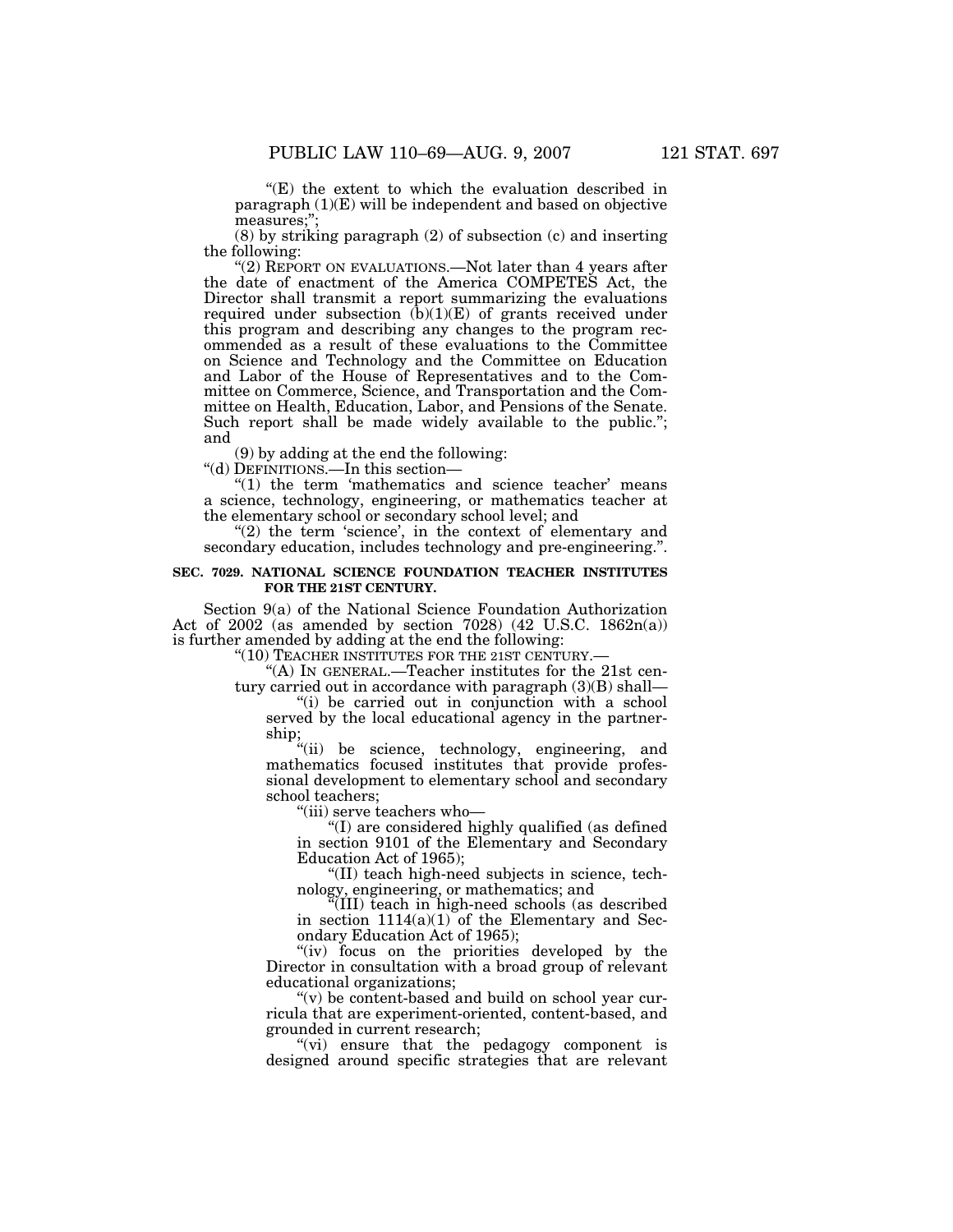to teaching the subject and content on which teachers are being trained, which may include training teachers in the essential components of reading instruction for adolescents in order to improve student reading skills within the subject areas of science, technology, engineering, and mathematics;

"(vii) be a multiyear program that is conducted for a period of not less than 2 weeks per year;

"(viii) provide for direct interaction between participants in and faculty of the teacher institute;  $'$ (ix) have a component that includes the use of

the Internet; " $(x)$  provide for followup training in the classroom

during the academic year for a period of not less than 3 days, which may or may not be consecutive, for participants in the teacher institute, except that for teachers in rural local educational agencies, the followup training may be provided through the Internet;

"(xi) provide teachers participating in the teacher institute with travel expense reimbursement and classroom materials related to the teacher institute, and may include providing stipends as necessary; and

"(xii) establish a mechanism to provide supplemental support during the academic year for teacher institute participants to apply the knowledge and skills gained at the teacher institute.

''(B) OPTIONAL MEMBERS OF THE PARTNERSHIP.—In addition to the partnership requirement under paragraph (2), an institution of higher education or eligible nonprofit organization (or consortium) desiring a grant for a teacher institute for the 21st century may also partner with a teacher organization, museum, or educational partnership organization.''.

# **SEC. 7030. ROBERT NOYCE TEACHER SCHOLARSHIP PROGRAM.**

Section 10 of the National Science Foundation Authorization Act of 2002 (42 U.S.C. 1862n–1) is amended to read as follows:

# **''SEC. 10. ROBERT NOYCE TEACHER SCHOLARSHIP PROGRAM.**

''(a) SCHOLARSHIP PROGRAM.—

''(1) IN GENERAL.—The Director shall carry out a program to award grants to eligible entities to recruit and train mathematics and science teachers and to provide scholarships and stipends to individuals participating in the program. Such program shall be known as the 'Robert Noyce Teacher Scholarship Program'.

 $(2)$  MERIT REVIEW.—Grants shall be provided under this section on a competitive, merit-reviewed basis.

"(3) USE OF GRANTS.—A grant provided under this section shall be used by the eligible entity—

"(A) to develop and implement a program to recruit and prepare undergraduate students majoring in science, technology, engineering, and mathematics at the eligible entity (and participating institutions of higher education of the consortium, if applicable) to become qualified as mathematics and science teachers, through—

Grants.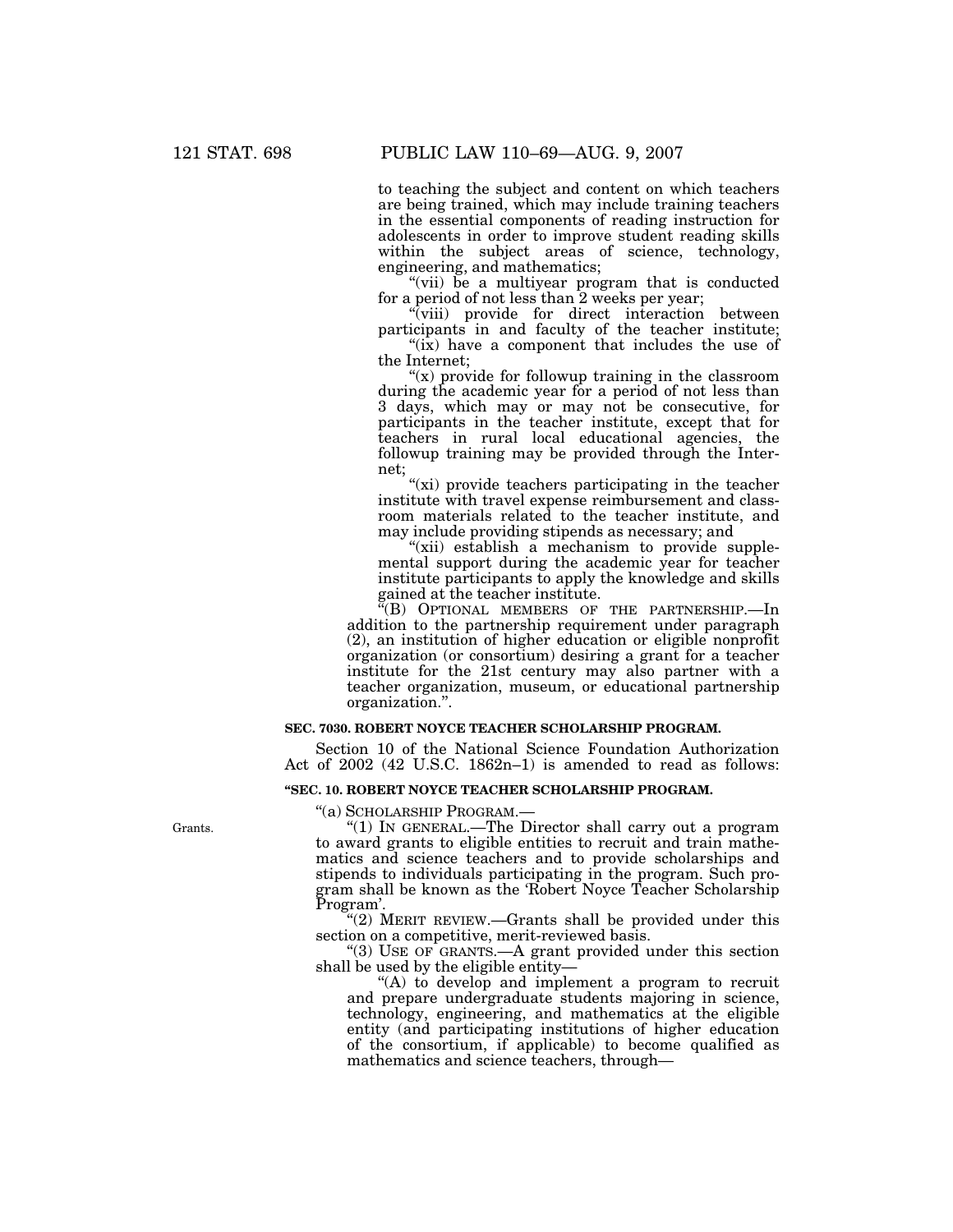''(i) administering scholarships in accordance with subsection (c);

"(ii) offering academic courses and early clinical teaching experiences designed to prepare students participating in the program to teach in elementary schools and secondary schools, including such preparation as is necessary to meet requirements for teacher certification or licensing;

''(iii) offering programs to students participating in the program, both before and after the students receive their baccalaureate degree, to enable the students to become better mathematics and science teachers, to fulfill the service requirements of this section, and to exchange ideas with others in the students' fields; and

"(iv) providing summer internships for freshman and sophomore students participating in the program; or

''(B) to develop and implement a program to recruit and prepare science, technology, engineering, or mathematics professionals to become qualified as mathematics and science teachers, through—

''(i) administering stipends in accordance with subsection (d);

''(ii) offering academic courses and clinical teaching experiences designed to prepare stipend recipients to teach in elementary schools and secondary schools served by a high need local educational agency, including such preparation as is necessary to meet requirements for teacher certification or licensing; and

''(iii) offering programs to stipend recipients, both during and after matriculation in the program for which the stipend is received, to enable recipients to become better mathematics and science teachers, to fulfill the service requirements of this section, and to exchange ideas with others in the students' fields.

''(4) ELIGIBILITY REQUIREMENT.—

''(A) IN GENERAL.—To be eligible to receive a grant under this section, an eligible entity shall ensure that specific faculty members and staff from the science, technology, engineering, and mathematics departments and specific education faculty of the eligible entity (and participating institutions of higher education of the consortium, if applicable) are designated to carry out the development and implementation of the program.

''(B) INCLUSION OF MASTER TEACHERS.—An eligible entity (and participating institutions of higher education of the consortium, if applicable) receiving a grant under this section may also include master teachers in the development of the pedagogical content of the program and in the supervision of students participating in the program in their clinical teaching experiences.

''(C) ACTIVE PARTICIPANTS.—No eligible entity (or participating institution of higher education of the consortium, if applicable) shall be eligible for a grant under this section unless faculty from the science, technology, engineering, and mathematics departments of the eligible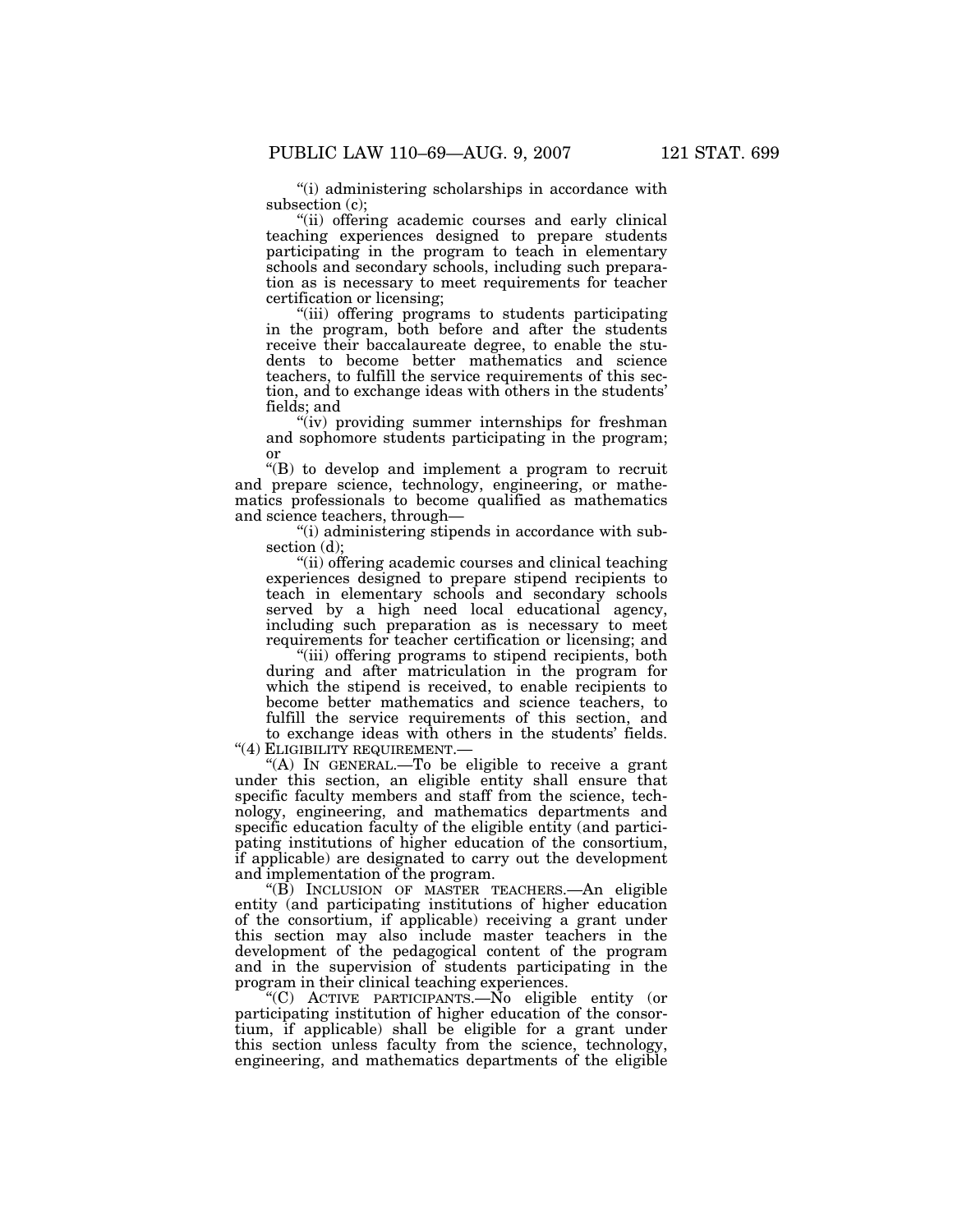entity (and participating institutions of higher education of the consortium, if applicable) are active participants in the program.

''(5) AWARDS.—In awarding grants under this section, the Director shall ensure that the eligible entities (and participating institutions of higher education of the consortia, if applicable) represent a variety of types of institutions of higher education. In support of this goal, the Director shall broadly disseminate information about when and how to apply for grants under this section, including by conducting outreach to—

''(A) historically Black colleges and universities that are part B institutions, as defined in section 322(2) of the Higher Education Act of 1965 (20 U.S.C. 1061(2)); and

" $(B)$  minority institutions, as defined in section 365 $(3)$ of the Higher Education Act of 1965 (20 U.S.C. 1067k(3)).

''(6) SUPPLEMENT NOT SUPPLANT.—Grant funds provided under this section shall be used to supplement, and not supplant, other Federal or State funds available for the type of activities supported by the grant.

''(b) SELECTION PROCESS.—

''(1) APPLICATION.—An eligible entity seeking funding under this section shall submit an application to the Director at such time, in such manner, and containing such information as the Director may require. The application shall include, at a minimum—

 $f(A)$  in the case of an applicant that is submitting an application on behalf of a consortium of institutions of higher education, a description of the participating institutions of higher education and the roles and responsibilities of each such institution;

''(B) a description of the program that the applicant intends to operate, including the number of scholarships and summer internships or the size and number of stipends the applicant intends to award, the type of activities proposed for the recruitment of students to the program, and the selection process that will be used in awarding the scholarships or stipends;

 $(C)$  evidence that the applicant has the capability to administer the program in accordance with the provisions of this section, which may include a description of any existing programs at the applicant eligible entity (and participating institutions of higher education of the consortium, if applicable) that are targeted to the education of mathematics and science teachers and the number of teachers graduated annually from such programs;

''(D) a description of the academic courses and clinical teaching experiences required under subparagraphs (A)(ii) and  $(B)$ (ii) of subsection (a)(3), as applicable, including-

''(i) a description of the undergraduate program that will enable a student to graduate within 5 years with a major in science, technology, engineering, or mathematics and to obtain teacher certification or licensing;

"(ii) a description of the clinical teaching experiences proposed; and

**Minorities**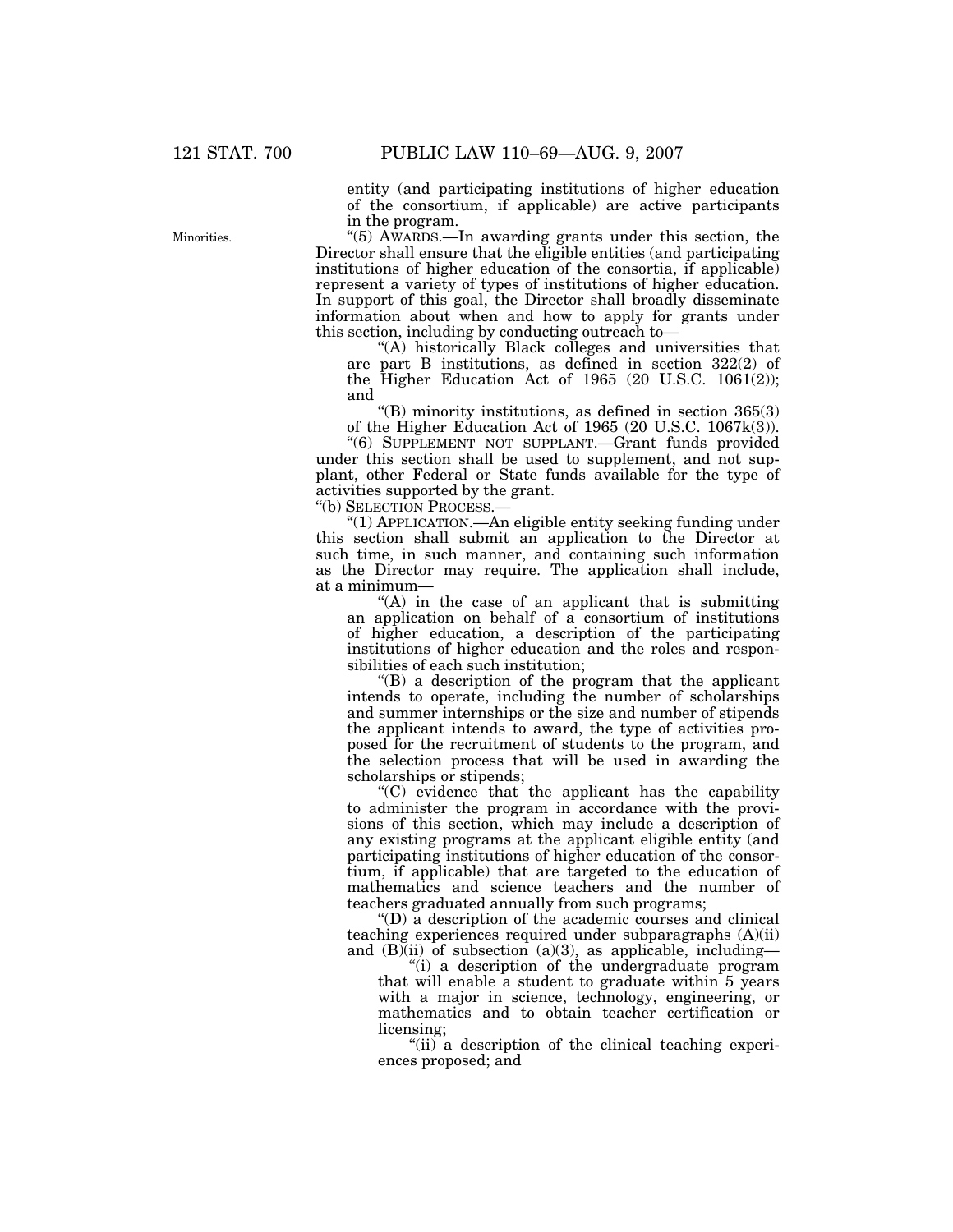''(iii) evidence of agreements between the applicant and the schools or local educational agencies that are identified as the locations at which clinical teaching experiences will occur;

" $(\hat{E})$  a description of the programs required under subparagraphs  $(A)(iii)$  and  $(B)(iii)$  of subsection  $(a)(3)$ , including activities to assist new teachers in fulfilling the teachers' service requirements under this section;

 $(F)$  an identification of the applicant eligible entity's science, technology, engineering, and mathematics faculty and its education faculty (and such faculty of participating institutions of higher education of the consortium, if applicable) who will carry out the development and implementation of the program as required under subsection  $(a)(4)$ ; and

''(G) a description of the process the applicant will use to fulfill the requirements of subsection (f).

"(2) REVIEW OF APPLICATIONS.—In evaluating the applications submitted under paragraph (1), the Director shall consider, at a minimum—

''(A) the ability of the applicant (and the participating institutions of higher education of the consortium, if applicable) to effectively carry out the program;

 $f(B)$  the extent to which the applicant's science, technology, engineering, and mathematics faculty and its education faculty (and such faculty of participating institutions of higher education of the consortium, if applicable) have worked or will work collaboratively to design new or revised curricula that recognize the specialized pedagogy required to teach science, technology, engineering, and mathematics effectively in elementary schools and secondary schools;

 $(C)$  the extent to which the applicant (and the participating institutions of higher education of the consortium, if applicable) is committed to making the program a central organizational focus;

''(D) the degree to which the proposed programming will enable scholarship or stipend recipients to become successful mathematics and science teachers;

 $f(E)$  the number and academic qualifications of the students who will be served by the program; and

 $f(F)$  the ability of the applicant (and the participating institutions of higher education of the consortium, if applicable) to recruit students who would otherwise not pursue a career in teaching in elementary schools or secondary schools and students who are individuals identified in section 33 or 34 of the Science and Engineering Equal Opportunities Act (42 U.S.C. 1885a or 1885b).

''(c) SCHOLARSHIP REQUIREMENTS.—

''(1) IN GENERAL.—Scholarships under this section shall be available only to students who—

''(A) are majoring in science, technology, engineering, or mathematics; and

''(B) have attained at least junior status in a baccalaureate degree program.

''(2) SELECTION.—Individuals shall be selected to receive scholarships primarily on the basis of academic merit, with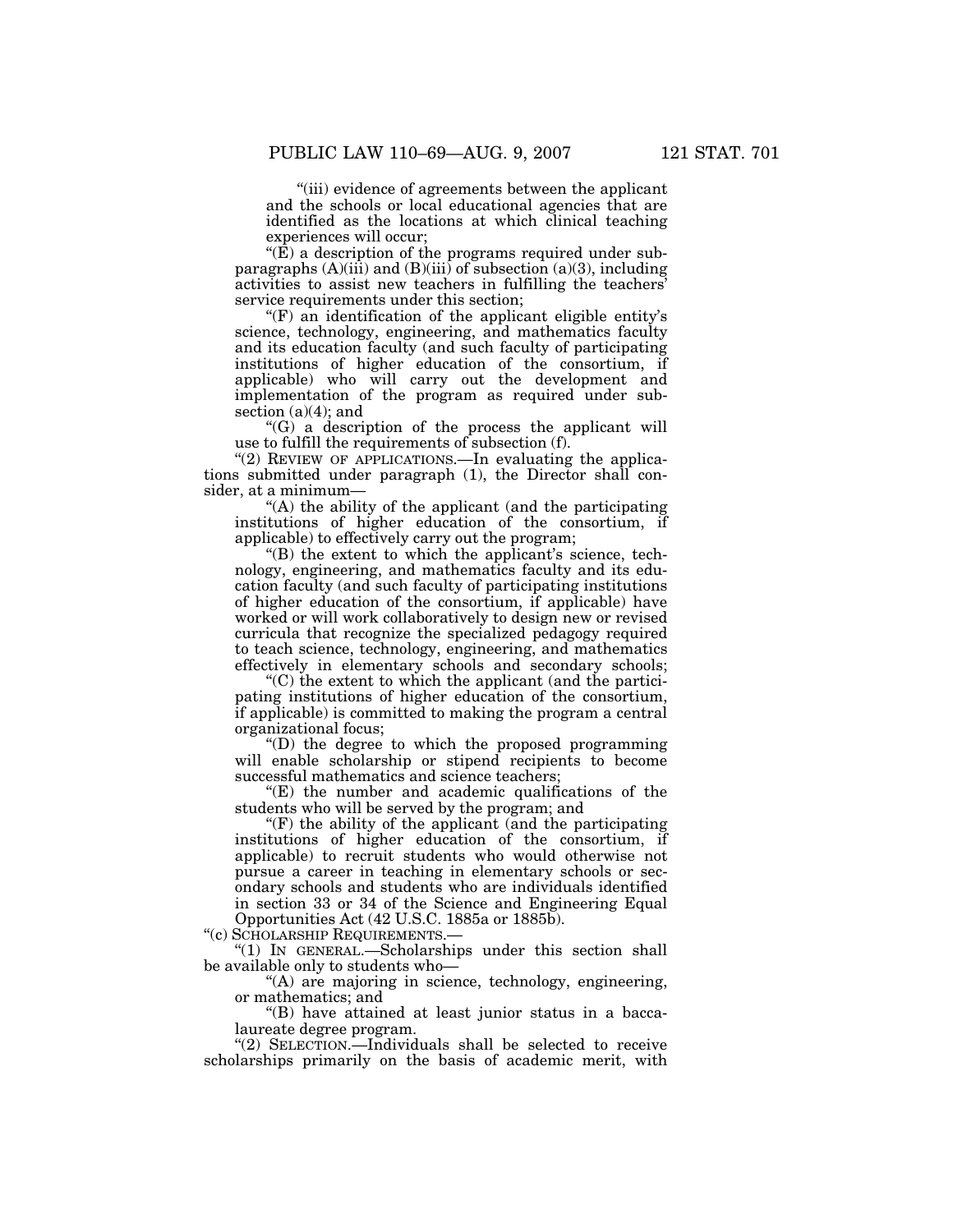consideration given to financial need and to the goal of promoting the participation of individuals identified in section 33 or 34 of the Science and Engineering Equal Opportunities Act (42 U.S.C. 1885a or 1885b).

''(3) AMOUNT.—The Director shall establish for each year the amount to be awarded for scholarships under this section for that year, which shall be not less than \$10,000 per year, except that no individual shall receive for any year more than the cost of attendance at that individual's institution. Fulltime students may receive annual scholarships through the completion of a baccalaureate degree program, not to exceed a maximum of 3 years. Part-time students may receive scholarships that are prorated according to such students' enrollment status, not to exceed 6 years of scholarship support.

"(4) SERVICE OBLIGATION.—If an individual receives a scholarship under this section, such individual shall be required to complete, within 8 years after graduation from the baccalaureate degree program for which the scholarship was awarded, 2 years of service as a mathematics or science teacher for each full scholarship award received, with a maximum service requirement of  $\overline{6}$  years. Service required under this paragraph shall be performed in a high need local educational agency.

''(d) STIPENDS.—

''(1) IN GENERAL.—Stipends under this section shall be available only to science, technology, engineering, or mathematics professionals who, while receiving the stipend, are enrolled in a program established under subsection  $(a)(3)(B)$ .

"(2) SELECTION.—Individuals shall be selected to receive stipends under this section primarily on the basis of academic merit and professional achievement, with consideration given to financial need and to the goal of promoting the participation of individuals identified in section 33 or 34 of the Science and Engineering Equal Opportunities Act (42 U.S.C. 1885a or 1885b).

''(3) AMOUNT AND DURATION.—Stipends under this section shall be not less than \$10,000 per year, except that no individual shall receive for any year more than the cost of attendance at such individual's institution. Individuals may receive a maximum of 1 year of stipend support, except that if an individual is enrolled in a part-time program, such amount shall be prorated according to the length of the program.

''(4) SERVICE OBLIGATION.—If an individual receives a stipend under this section, such individual shall be required to complete, within 4 years after graduation from the program for which the stipend was awarded, 2 years of service as a mathematics or science teacher. Service required under this paragraph shall be performed in a high need local educational agency.

''(e) CONDITIONS OF SUPPORT.—As a condition of acceptance of a scholarship or stipend under this section, a recipient of a scholarship or stipend shall enter into an agreement with the eligible entity—

 $''(1)$  accepting the terms of the scholarship or stipend pursuant to subsection  $(c)$  or subsection  $(d)$ ;

"(2) agreeing to provide the eligible entity with annual certification of employment and up-to-date contact information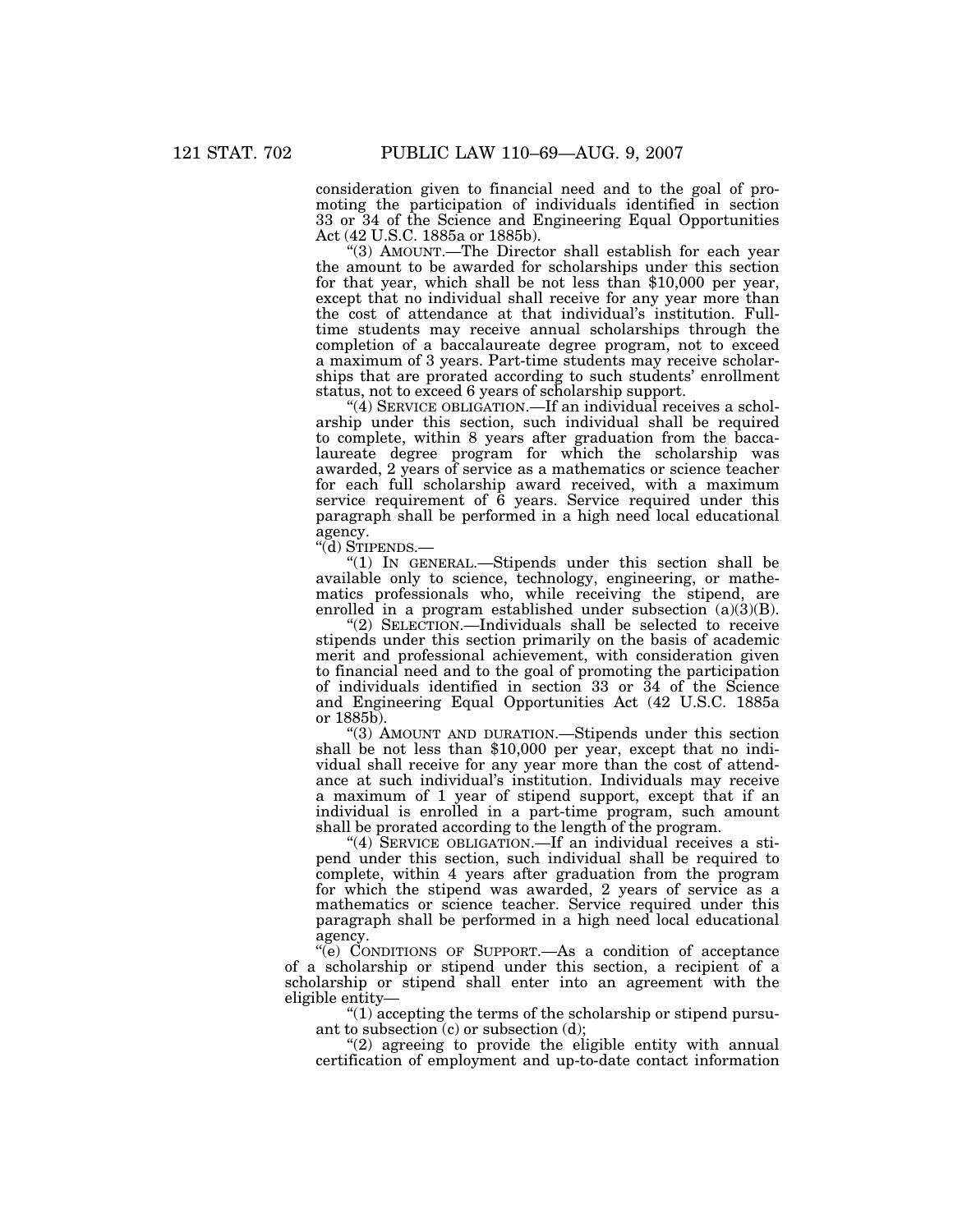and to participate in surveys conducted by the eligible entity as part of an ongoing assessment program; and

''(3) establishing that if the service obligation required under this section is not completed, all or a portion of the scholarship or stipend received under this section shall be repaid in accordance with subsection (g).

''(f) COLLECTION FOR NONCOMPLIANCE.—

''(1) MONITORING COMPLIANCE.—An eligible entity receiving a grant under this section shall, as a condition of participating in the program, enter into an agreement with the Director to monitor the compliance of scholarship or stipend recipients with their respective service requirements.

''(2) COLLECTION OF REPAYMENT.—

''(A) IN GENERAL.—In the event that a scholarship or stipend recipient is required to repay the scholarship or stipend under subsection (g), the eligible entity shall—

 $(i)$  be responsible for determining the repayment amounts and for notifying the recipient and the Director of the amount owed; and

''(ii) collect such repayment amount within a period of time as determined under the agreement described in paragraph (1), or the repayment amount shall be treated as a loan in accordance with subparagraph  $(C)$ .

''(B) RETURNED TO TREASURY.—Except as provided in subparagraph (C), any such repayment shall be returned to the Treasury of the United States.

''(C) RETAIN PERCENTAGE.—An eligible entity may retain a percentage of any repayment the eligible entity collects to defray administrative costs associated with the collection. The Director shall establish a single, fixed percentage that will apply to all eligible entities.

''(g) FAILURE TO COMPLETE SERVICE OBLIGATION.—

''(1) GENERAL RULE.—If an individual who has received a scholarship or stipend under this section—

" $(A)$  fails to maintain an acceptable level of academic standing in the educational institution in which the individual is enrolled, as determined by the Director;

''(B) is dismissed from such educational institution for disciplinary reasons;

 $C$ ) withdraws from the program for which the award was made before the completion of such program;

''(D) declares that the individual does not intend to fulfill the service obligation under this section; or

''(E) fails to fulfill the service obligation of the individual under this section,

such individual shall be liable to the United States as provided in paragraph (2).

"(2) AMOUNT OF REPAYMENT.

''(A) LESS THAN ONE YEAR OF SERVICE.—If a circumstance described in paragraph (1) occurs before the completion of 1 year of a service obligation under this section, the total amount of awards received by the individual under this section shall be repaid or such amount shall be treated as a loan to be repaid in accordance with subparagraph (C).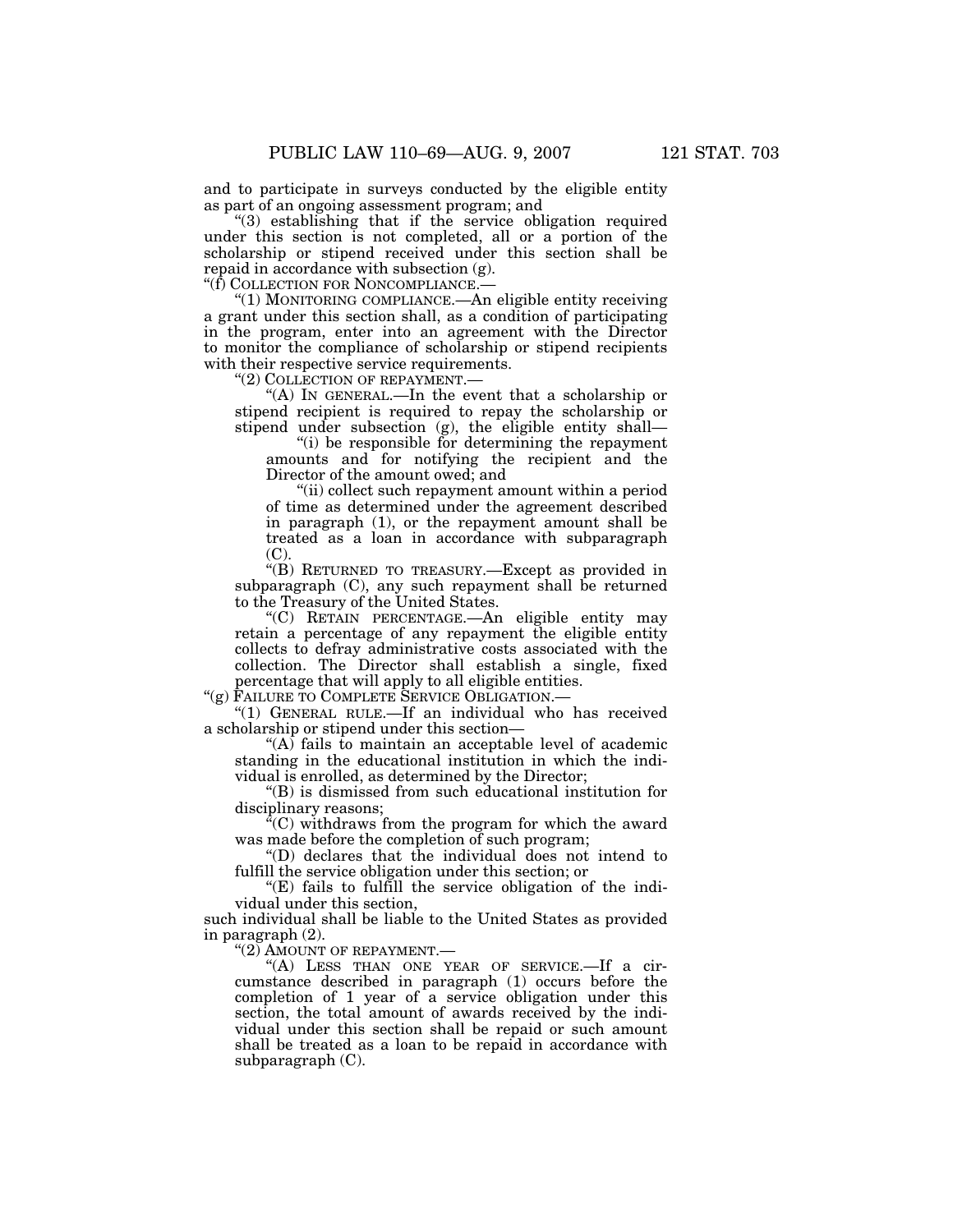''(B) MORE THAN ONE YEAR OF SERVICE.—If a circumstance described in subparagraph (D) or (E) of paragraph (1) occurs after the completion of 1 year of a service obligation under this section—

''(i) for a scholarship recipient, the total amount of scholarship awards received by the individual under this section, reduced by the ratio of the number of years of service completed divided by the number of years of service required, shall be repaid or such amount shall be treated as a loan to be repaid in accordance with subparagraph (C); and

"(ii) for a stipend recipient, one-half of the total amount of stipends received by the individual under this section shall be repaid or such amount shall be treated as a loan to be repaid in accordance with subparagraph (C).

''(C) REPAYMENTS.—The loans described under subparagraphs (A) and (B) shall be payable to the Federal Government, consistent with the provisions of part B or D of title IV of the Higher Education Act of 1965, and shall be subject to repayment in accordance with terms and conditions specified by the Director (in consultation with the Secretary of Education) in regulations promulgated to carry out this paragraph.

 $E(3)$  EXCEPTIONS.—The Director may provide for the partial or total waiver or suspension of any service or payment obligation by an individual under this section whenever compliance by the individual with the obligation is impossible or would involve extreme hardship to the individual, or if enforcement of such obligation with respect to the individual would be unconscionable.

''(h) DATA COLLECTION.—An eligible entity receiving a grant under this section shall supply to the Director any relevant statistical and demographic data on scholarship and stipend recipients the Director may request, including information on employment required under this section.

''(i) DEFINITIONS.—In this section—

" $(1)$  the term 'cost of attendance' has the meaning given such term in section 472 of the Higher Education Act of 1965 (20 U.S.C. 1087ll);

" $(2)$  the term 'eligible entity' means—

''(A) an institution of higher education; or

''(B) an institution of higher education that receives grant funds on behalf of a consortium of institutions of higher education;

" $(3)$  the term 'fellowship' means an award to an individual under section 10A;

"(4) the term 'high need local educational agency' has the meaning given such term in section 201 of the Higher Education Act of 1965 (20 U.S.C. 1021);

"(5) the term 'mathematics and science teacher' means a science, technology, engineering, or mathematics teacher at the elementary school or secondary school level;

"(6) the term 'scholarship' means an award under subsection (c);

 $\degree$ (7) the term 'science, technology, engineering, or mathematics professional' means a person who holds a baccalaureate,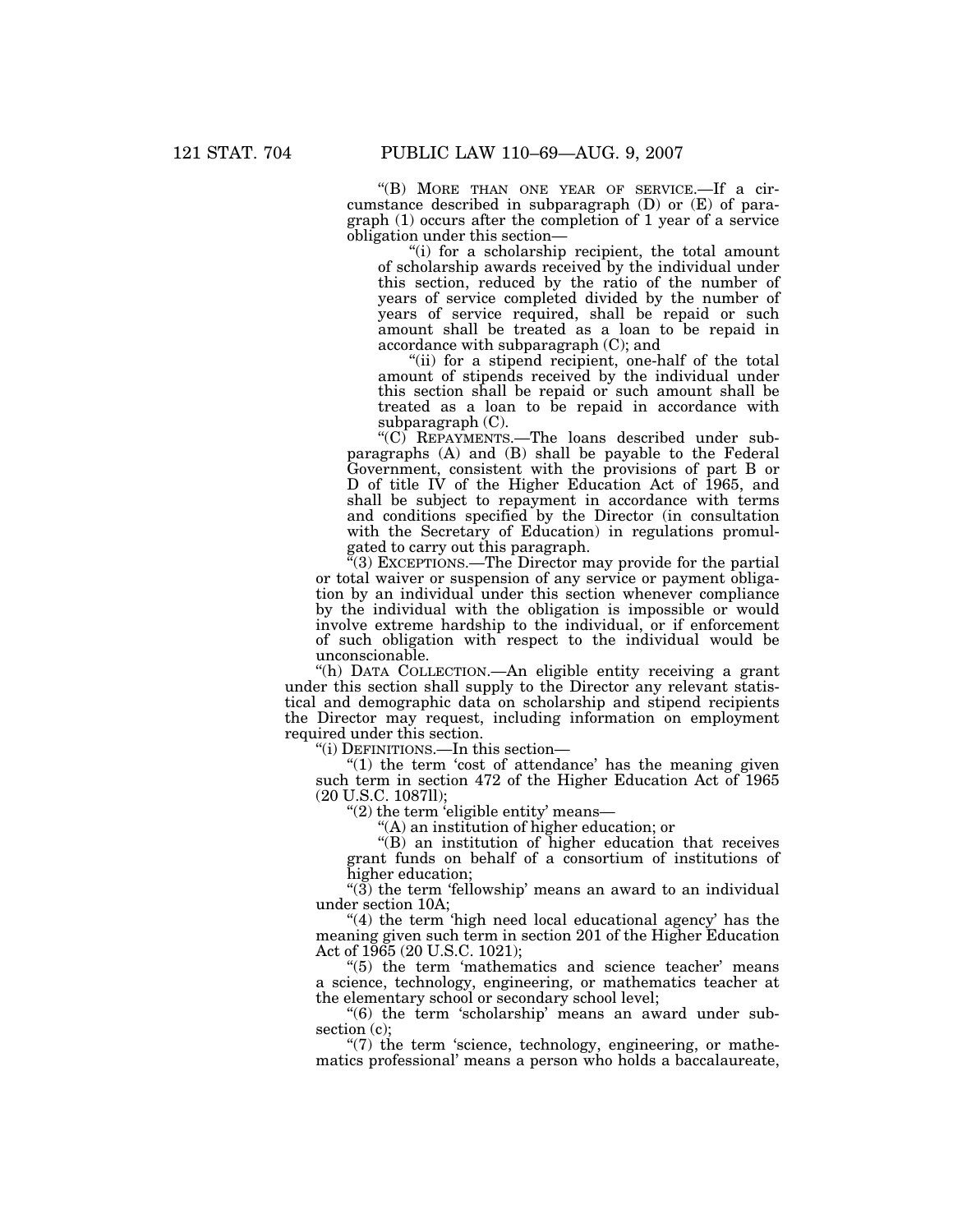master's, or doctoral degree in science, technology, engineering, or mathematics, and is working in or had a career in such field or a related area; and

 $*(8)$  the term 'stipend' means an award under subsection (d).

''(j) MATHEMATICS AND SCIENCE SCHOLARSHIP GIFT FUND.— In accordance with section 11(f) of the National Science Foundation Act of 1950 (42 U.S.C. 1870(f)), the Director is authorized to accept donations from the private sector to supplement but not supplant scholarships, stipends, internships, or fellowships associated with programs under this section or section 10A.

"(k) ASSESSMENT OF TEACHER SERVICE AND RETENTION.—Not Deadline. later than 4 years after the date of enactment of the America COMPETES Act, the Director shall transmit to the Committee on Health, Education, Labor, and Pensions of the Senate and the Committee on Science and Technology of the House of Representatives a report on the effectiveness of the programs carried out under this section and section 10A. The report shall include the proportion of individuals receiving scholarships, stipends, or fellowships under the program who—

''(1) fulfill the individuals' service obligation required under this section or section 10A;

 $(2)$  remain in the teaching profession beyond the individuals' service obligation; and

''(3) remain in the teaching profession in a high need local educational agency beyond the individuals' service obligation.

''(l) EVALUATION.—Not less than 2 years after the date of enactment of the America COMPETES Act, the Director, in consultation with the Secretary of Education, shall conduct an evaluation to determine whether the scholarships, stipends, and fellowships authorized under this section and section 10A have been effective in increasing the numbers of high-quality mathematics and science teachers teaching in high need local educational agencies and whether there continue to exist significant shortages of such teachers in high need local educational agencies.

### **''SEC. 10A. NATIONAL SCIENCE FOUNDATION TEACHING FELLOWSHIPS AND MASTER TEACHING FELLOWSHIPS.**

''(a) IN GENERAL.—

 $"(1)$  GRANTS.—

''(A) IN GENERAL.—As part of the Robert Noyce Teacher Scholarship Program established under section 10, the Director shall establish a separate program to award grants to eligible entities to enable such entities to administer fellowships in accordance with this section.

''(B) DEFINITIONS.—The terms used in this section have the meanings given the terms in section 10.

"(2) FELLOWSHIPS.—Fellowships under this section shall be available only to—

"(A) science, technology, engineering, or mathematics professionals, who shall be referred to as 'National Science Foundation Teaching Fellows' and who, in the first year of the fellowship, are enrolled in a master's degree program leading to teacher certification or licensing; and

 $\mathcal{L}(\mathbf{B})$  mathematics and science teachers, who shall be referred to as 'National Science Foundation Master

42 USC 1862n–1a.

Deadline.

Reports.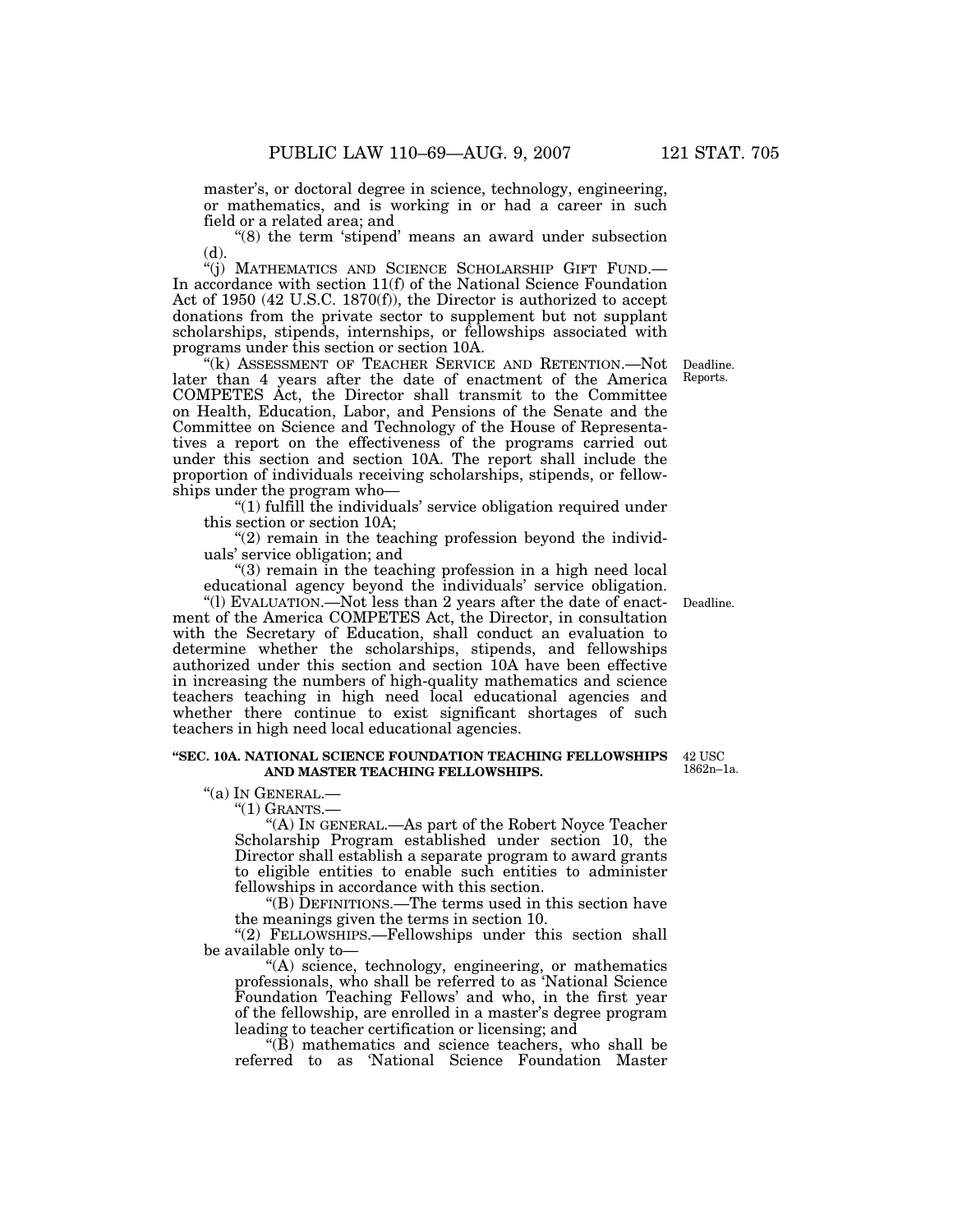Teaching Fellows' and who possess a master's degree in their field.

''(b) ELIGIBILITY.—In order to be eligible to receive a grant under this section, an eligible entity shall enter into a partnership that shall include—

 $(1)$  a department within an institution of higher education participating in the partnership that provides an advanced program of study in mathematics and science;

 $C'(2)$ (A) a school or department within an institution of higher education participating in the partnership that provides a teacher preparation program; or

 $H(B)$  a 2-year institution of higher education that has a teacher preparation offering or a dual enrollment program with an institution of higher education participating in the partnership;

''(3) not less than 1 high need local educational agency and a public school or a consortium of public schools served by the agency; and

 $"(4)$  1 or more nonprofit organizations that have a demonstrated record of capacity to provide expertise or support to meet the purposes of this section.

''(c) USE OF GRANTS.—Grants awarded under this section shall be used by the eligible entity (and participating institutions of higher education of the consortium, if applicable) to develop and implement a program for National Science Foundation Teaching Fellows or National Science Foundation Master Teaching Fellows, through—

 $\degree$ (1) administering fellowships in accordance with this section, including providing the teaching fellowship salary supplements described in subsection (f);

" $(2)$  in the case of National Science Foundation Teaching Fellowships—

 $\sqrt{\hat{A}}$  offering academic courses and clinical teaching experiences leading to a master's degree and designed to prepare individuals to teach in elementary schools and secondary schools, including such preparation as is necessary to meet the requirements for certification or licensing; and

''(B) offering programs both during and after matriculation in the program for which the fellowship is received to enable fellows to become highly effective mathematics and science teachers, including mentoring, training, induction, and professional development activities, to fulfill the service requirements of this section, including the requirements of subsection (e), and to exchange ideas with others in their fields; and

''(3) in the case of National Science Foundation Master Teaching Fellowships—

''(A) offering academic courses and leadership training to prepare individuals to become master teachers in elementary schools and secondary schools; and

''(B) offering programs both during and after matriculation in the program for which the fellowship is received to enable fellows to become highly effective mathematics and science teachers, including mentoring, training, induction, and professional development activities, to fulfill the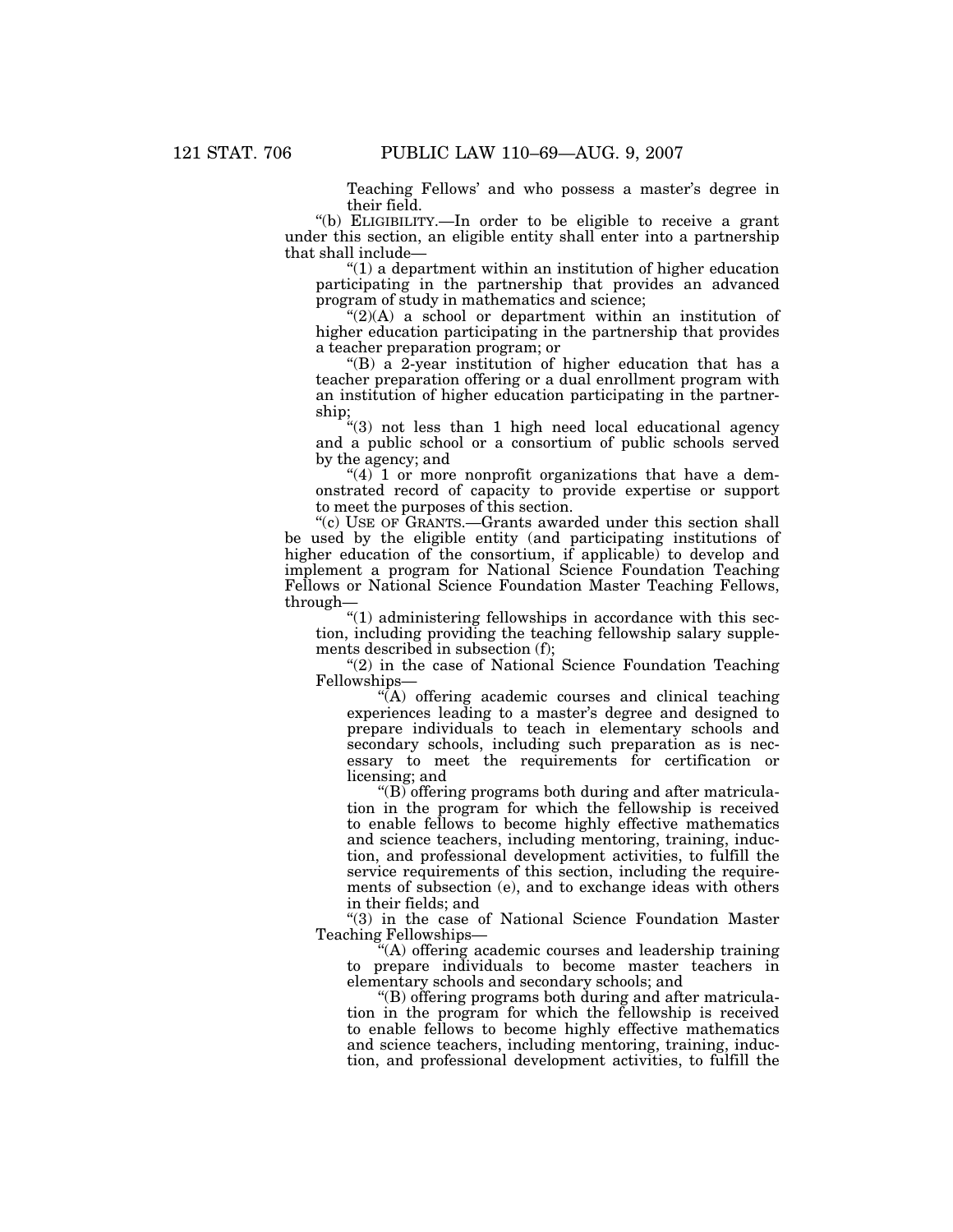service requirements of this section, including the requirements of subsection (e), and to exchange ideas with others in their fields.

''(d) SELECTION PROCESS.—

''(1) MERIT REVIEW.—Grants shall be awarded under this section on a competitive, merit-reviewed basis.

''(2) APPLICATIONS.—An eligible entity desiring a grant under this section shall submit an application to the Director at such time, in such manner, and containing such information as the Director may require. The application shall include, at a minimum—

 $(A)$  in the case of an applicant that is submitting an application on behalf of a consortium of institutions of higher education, a description of the participating institutions of higher education and the roles and responsibilities of each such institution;

''(B) a description of the program that the applicant intends to operate, including the number of fellowships the applicant intends to award, the type of activities proposed for the recruitment of students to the program, and the amount of the teaching fellowship salary supplements to be provided in accordance with subsection (f);

 $\sqrt{\text{C}}$  evidence that the applicant has the capability to administer the program in accordance with the provisions of this section, which may include a description of any existing programs at the applicant eligible entity (and participating institutions of higher education of the consortium, if applicable) that are targeted to the education of mathematics and science teachers and the number of teachers graduated annually from such programs;

''(D) in the case of National Science Foundation Teaching Fellowships, a description of—

''(i) the selection process that will be used in awarding fellowships, including a description of the rigorous measures to be used, including the rigorous, nationally recognized assessments to be used, in order to determine whether individuals applying for fellowships have advanced content knowledge of science, technology, engineering, or mathematics;

''(ii) the academic courses and clinical teaching experiences described in subsection  $(c)(2)(A)$ , including—

''(I) a description of an educational program that will enable a student to obtain a master's degree and teacher certification or licensing within 1 year; and

''(II) evidence of agreements between the applicant and the schools or local educational agencies that are identified as the locations at which clinical teaching experiences will occur;

''(iii) a description of the programs described in subsection  $(c)(2)(B)$ , including activities to assist individuals in fulfilling their service requirements under this section;

''(E) evidence that the eligible entity will provide the teaching supplements required under subsection (f); and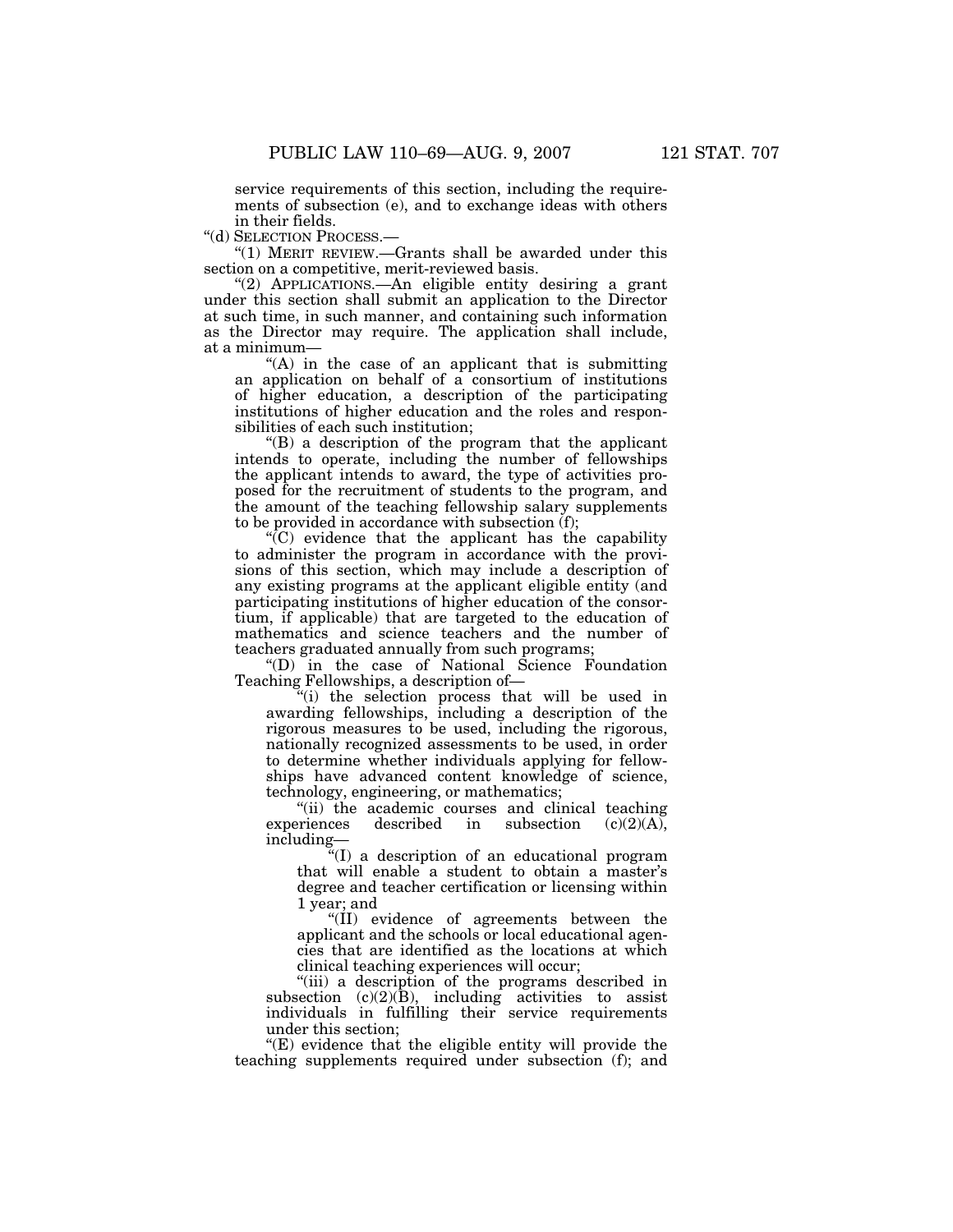" $(F)$  a description of the process the applicant will use to fulfill the requirements of section 10(f).

''(3) CRITERIA.—In evaluating the applications submitted under paragraph (2), the Director shall consider, at a minimum—

"(A) the ability of the applicant (and participating institutions of higher education of the consortium, if applicable) to effectively carry out the program and to meet the requirements of subsection (f);

''(B) the extent to which the mathematics, science, or engineering faculty and the education faculty at the eligible entity (and participating institutions of higher education of the consortium, if applicable) have worked or will work collaboratively to design new or revised curricula that recognizes the specialized pedagogy required to teach science, technology, engineering, and mathematics effectively in elementary schools and secondary schools;

 $E^{\alpha}(C)$  the extent to which the applicant (and participating institutions of higher education of the consortium, if applicable) is committed to making the program a central organizational focus;

''(D) the degree to which the proposed programming will enable participants to become highly effective mathematics and science teachers and prepare such participants to assume leadership roles in their schools, in addition to their regular classroom duties, including serving as mentor or master teachers, developing curriculum, and assisting in the development and implementation of professional development activities;

" $(E)$  the number and quality of the individuals that will be served by the program; and

"(F) in the case of the National Science Foundation Teaching Fellowship, the ability of the applicant (and participating institutions of higher education of the consortium, if applicable) to recruit individuals who would otherwise not pursue a career in teaching and individuals identified in section 33 or 34 of the Science and Engineering Equal Opportunities Act (42 U.S.C. 1855a or 1855b).

 $\cdot$ "(4) SELECTION OF FELLOWS.-

''(A) IN GENERAL.—Individuals shall be selected to receive fellowships under this section primarily on the basis of—

''(i) professional achievement;

''(ii) academic merit;

"(iii) content knowledge of science, technology, engineering, or mathematics, as demonstrated by their performance on an assessment in accordance with paragraph  $(2)(D)(i)$ ; and

 $\tilde{f}(iv)$  in the case of National Science Foundation Master Teaching Fellows, demonstrated success in improving student academic achievement in science, technology, engineering, or mathematics.

''(B) PROMOTING PARTICIPATION OF CERTAIN INDIVID-UALS.—Among individuals demonstrating equivalent qualifications, consideration may be given to the goal of promoting the participation of individuals identified in section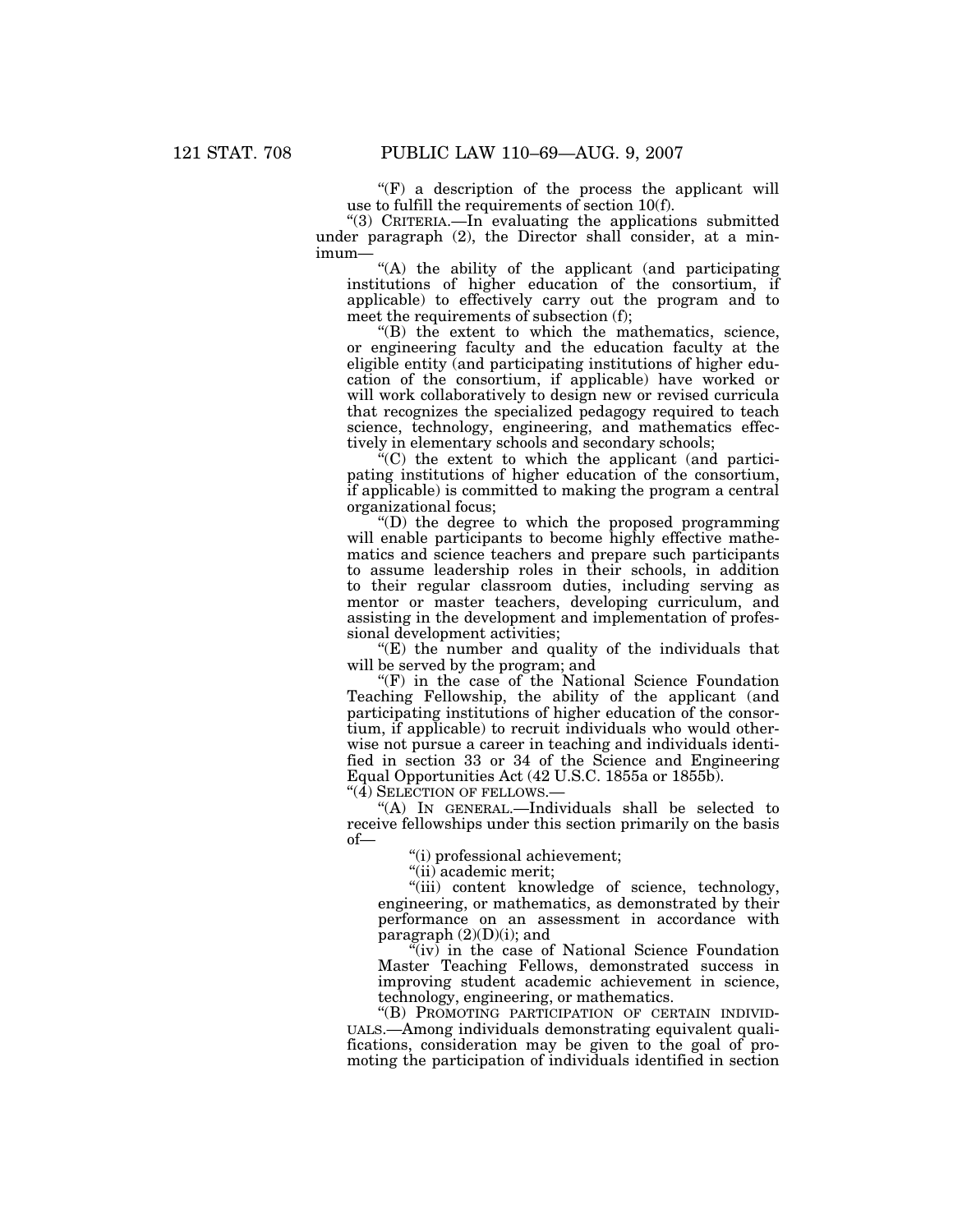33 or 34 of the Science and Engineering Equal Opportunities Act (42 U.S.C. 1885a or 1885b).

''(e) DUTIES OF NATIONAL SCIENCE FOUNDATION TEACHING FEL-LOWS AND MASTER TEACHING FELLOWS.—A National Science Foundation Teaching Fellow or a National Science Foundation Master Teaching Fellow, while fulfilling the service obligation under subsection (g) and in addition to regular classroom activities, shall take on a leadership role within the school or local educational agency in which the fellow is employed, as defined by the partnership according to such fellow's expertise, including serving as a mentor or master teacher, developing curricula, and assisting in the development and implementation of professional development activities.<br>"(f) TEACHING FELLOWSHIP SALARY SUPPLEMENTS.—

" $(1)$  In GENERAL.—An eligible entity receiving a grant under this section shall provide salary supplements to individuals who participate in the program under this section during the period of their service obligation under subsection (g). A local educational agency through which the service obligation is fulfilled shall agree not to reduce the base salary normally paid to an individual solely because such individual receives a salary supplement under this subsection.

''(2) AMOUNT AND DURATION.—

''(A) AMOUNT.—Salary supplements provided under paragraph (1) shall be not less than \$10,000 per year, except that, in the case of a National Science Foundation Teaching Fellow, while enrolled in the master's degree program as described in subsection  $(c)(2)(A)$ , such fellow shall receive not more than the cost of attendance at such fellow's institution.

''(B) SUPPORT WHILE ENROLLED IN MASTER'S DEGREE PROGRAM.—A National Science Foundation Teaching Fellow may receive a maximum of 1 year of fellowship support while enrolled in a master's degree program as described in subsection  $(c)(2)(A)$ , except that if such fellow is enrolled in a part-time program, such amount shall be prorated according to the length of the program.

''(C) DURATION OF SUPPORT.—An eligible entity receiving a grant under this section shall provide teaching fellowship salary supplements through the period of the fellow's service obligation under subsection (g).

''(g) SERVICE OBLIGATION.—An individual awarded a fellowship under this section shall serve as a mathematics or science teacher in an elementary school or secondary school served by a high need local educational agency for—

" $(1)$  in the case of a National Science Foundation Teaching Fellow, 4 years, to be fulfilled within 6 years of completing the master's program described in subsection  $(c)(2)(A)$ ; and

"(2) in the case of a National Science Foundation Master Teaching Fellow, 5 years, to be fulfilled within 7 years of the start of participation in the program under subsection  $(c)(3)$ . ''(h) MATCHING REQUIREMENT.—

''(1) IN GENERAL.—An eligible entity receiving a grant under this section shall provide, from non-Federal sources, an amount equal to 50 percent of the amount of the grant (which may be provided in cash or in-kind) to carry out the activities supported by the grant.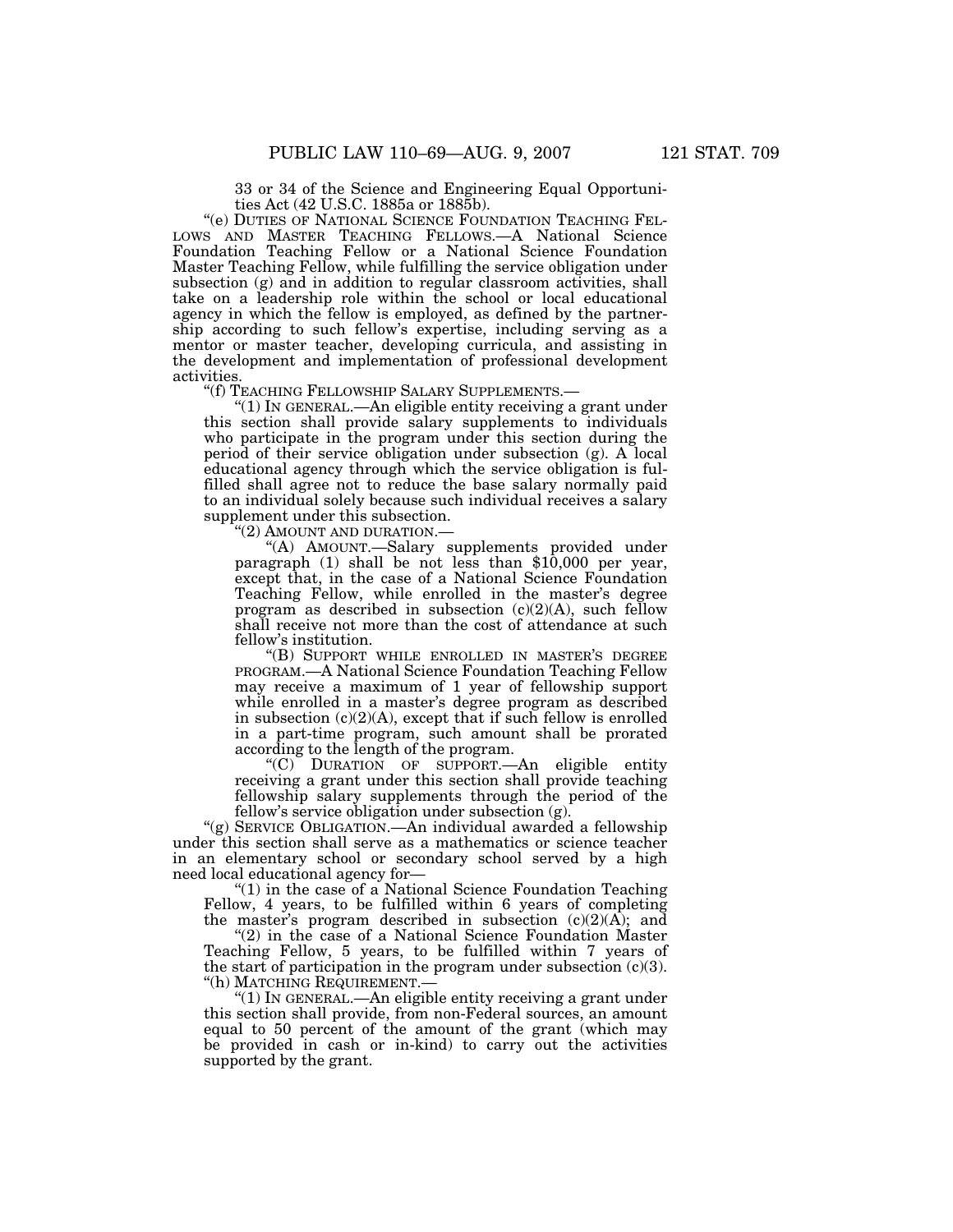"(2) WAIVER.-The Director may waive all or part of the matching requirement described in paragraph (1) for any fiscal year for an eligible entity receiving a grant under this section, if the Director determines that applying the matching requirement would result in serious hardship or inability to carry out the authorized activities described in this section.

''(i) CONDITIONS OF SUPPORT; COLLECTION FOR NONCOMPLIANCE; FAILURE TO COMPLETE SERVICE OBLIGATION; DATA COLLECTION.—

"(1) IN GENERAL.—Except as provided in paragraph  $(2)$ , subsections (e), (f), (g), and (h) of section 10 shall apply to eligible entities and recipients of fellowships under this section, as applicable, in the same manner as such subsections apply to eligible entities and recipients of scholarships and stipends under section 10, as applicable.

"(2) AMOUNT OF REPAYMENT.—If a circumstance described in subparagraph  $(D)$  or  $(E)$  of section  $10(g)(1)$  occurs after the completion of 1 year of a service obligation under this section—

"(A) for a National Science Foundation Teaching Fellow, the total amount of fellowship award received by the individual under this section while enrolled in the master's degree program, reduced by one-fourth of the total amount for each year of service completed, plus one-half of the total teaching fellowship salary supplements received by such individual under this section, shall be repaid or such amount shall be treated as a loan to be repaid in accordance with section  $10(g)(1)(C)$ ; and

''(B) for a National Science Foundation Master Teaching Fellow, the total amount of teaching fellowship salary supplements received by the individual under this section, reduced by one-half, shall be repaid or such amount shall be treated as a loan to be repaid in accordance with section  $10(g)(1)(C)$ .".

### **SEC. 7031. ENCOURAGING PARTICIPATION.**

(a) COMMUNITY COLLEGE PROGRAM.—Section 3 of the Scientific and Advanced-Technology Act of 1992 (42 U.S.C. 1862i) is amended—

 $(1)$  in subsection  $(a)(3)$ —

 $(A)$  in subparagraph  $(A)$ , by striking "and" after the semicolon;

(B) in subparagraph (B), by striking the semicolon and inserting ''; and''; and

(C) by adding at the end the following:

''(C) encourage participation of individuals identified in section 33 or 34 of the Science and Engineering Equal Opportunities Act (42 U.S.C. 1885a or 1885b);''; and

(2) in subsection (c), by adding at the end the following: ''(3) MENTOR TRAINING GRANTS.—The Director shall—

''(A) establish a program to encourage and make grants available to institutions of higher education that award associate degrees to recruit and train individuals from the fields of science, technology, engineering, and mathematics to mentor students who are described in section 33 or 34 of the Science and Engineering Equal Opportunities Act (42 U.S.C. 1885a or 1885b) in order to assist those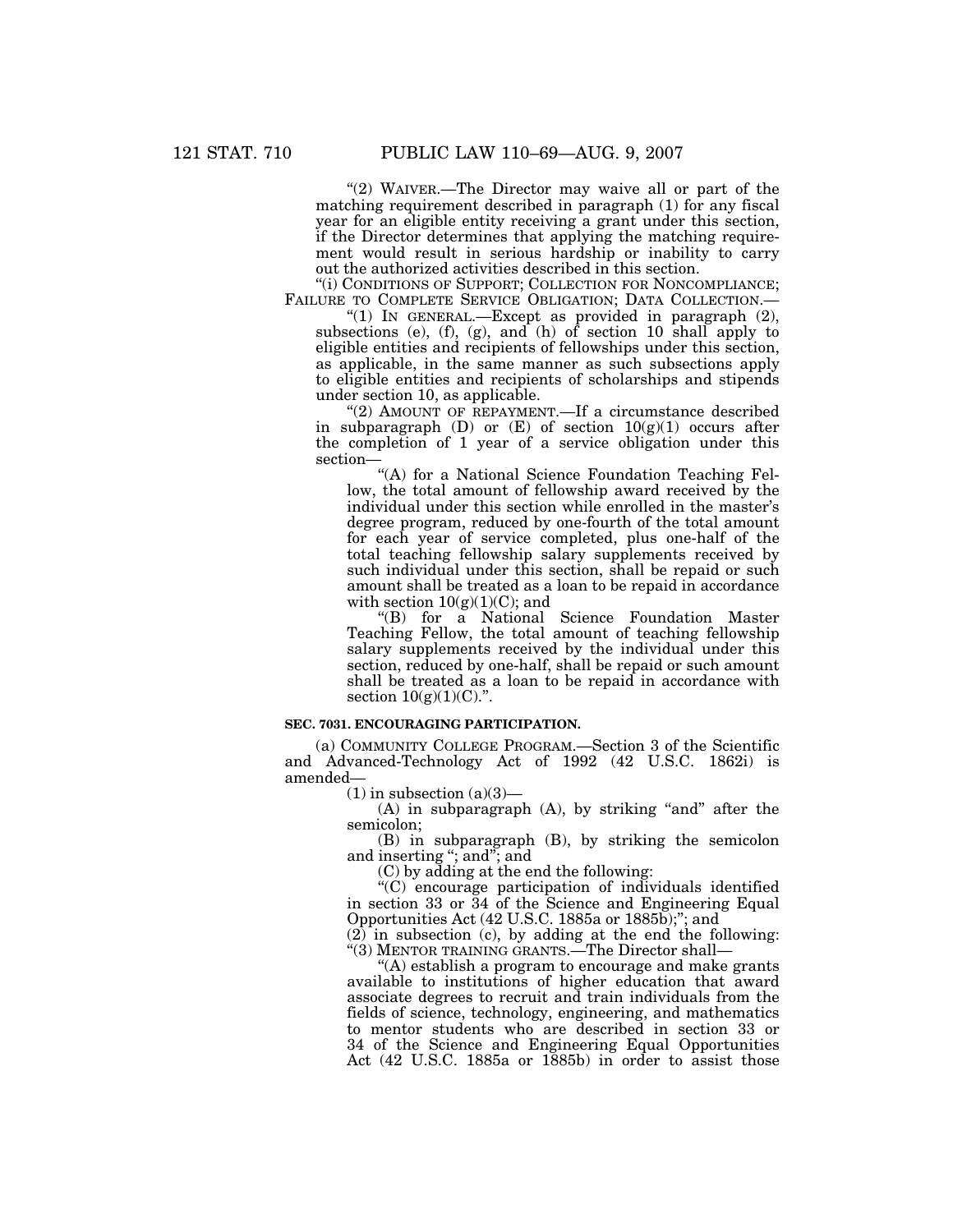students in identifying, qualifying for, and entering higherpaying technical jobs in those fields; and

''(B) make grants available to associate-degree-granting colleges to carry out the program identified in subsection  $(A).".$ 

(b) EVALUATION AND REPORT.—The Director shall establish metrics to evaluate the success of the programs established by the Foundation for encouraging individuals identified in section 33 or 34 of the Science and Engineering Equal Opportunities Act (42 U.S.C. 1885a or 1885b) to study and prepare for careers in science, technology, engineering, and mathematics, including programs that provide for mentoring for such individuals. The Director shall carry out evaluations based on the metrics developed and report to Congress annually on the findings and conclusions of the evaluations.

### **SEC. 7032. NATIONAL ACADEMY OF SCIENCES REPORT ON DIVERSITY IN SCIENCE, TECHNOLOGY, ENGINEERING, AND MATHE-MATICS FIELDS.**

(a) IN GENERAL.—The Director shall enter into an arrangement Contracts. with the National Academy of Sciences for a report, to be transmitted to the Congress not later than 1 year after the date of enactment of this Act, about barriers to increasing the number of underrepresented minorities in science, technology, engineering, and mathematics fields and to identify strategies for bringing more underrepresented minorities into the science, technology, engineering, and mathematics workforce.

(b) SPECIFIC REQUIREMENTS.—The Director shall ensure that the report described in subsection (a) addresses—

(1) social and institutional factors that shape the decisions of minority students to commit to education and careers in the science, technology, engineering, and mathematics fields;

(2) specific barriers preventing greater minority student participation in the science, technology, engineering, and mathematics fields;

(3) primary focus points for policy intervention to increase the recruitment and retention of underrepresented minorities in the future workforce of the United States;

(4) programs already underway to increase diversity in the science, technology, engineering, and mathematics fields, and their level of effectiveness;

(5) factors that make such programs effective, and how to expand and improve upon existing programs;

(6) the role of minority-serving institutions in the diversification of the workforce of the United States in these fields and how that role can be supported and strengthened; and

(7) how the public and private sectors can better assist minority students in their efforts to join the workforce of the United States in these fields.

### **SEC. 7033. HISPANIC-SERVING INSTITUTIONS UNDERGRADUATE PRO-GRAM.**

42 USC 1862o–12.

Grants.

(a) IN GENERAL.—The Director is authorized to establish a new program to award grants on a competitive, merit-reviewed basis to Hispanic-serving institutions (as defined in section 502 of the Higher Education Act of 1965 (20 U.S.C. 1101a)) to enhance the quality of undergraduate science, technology, engineering, and mathematics education at such institutions and to increase the

42 USC 1862o–11.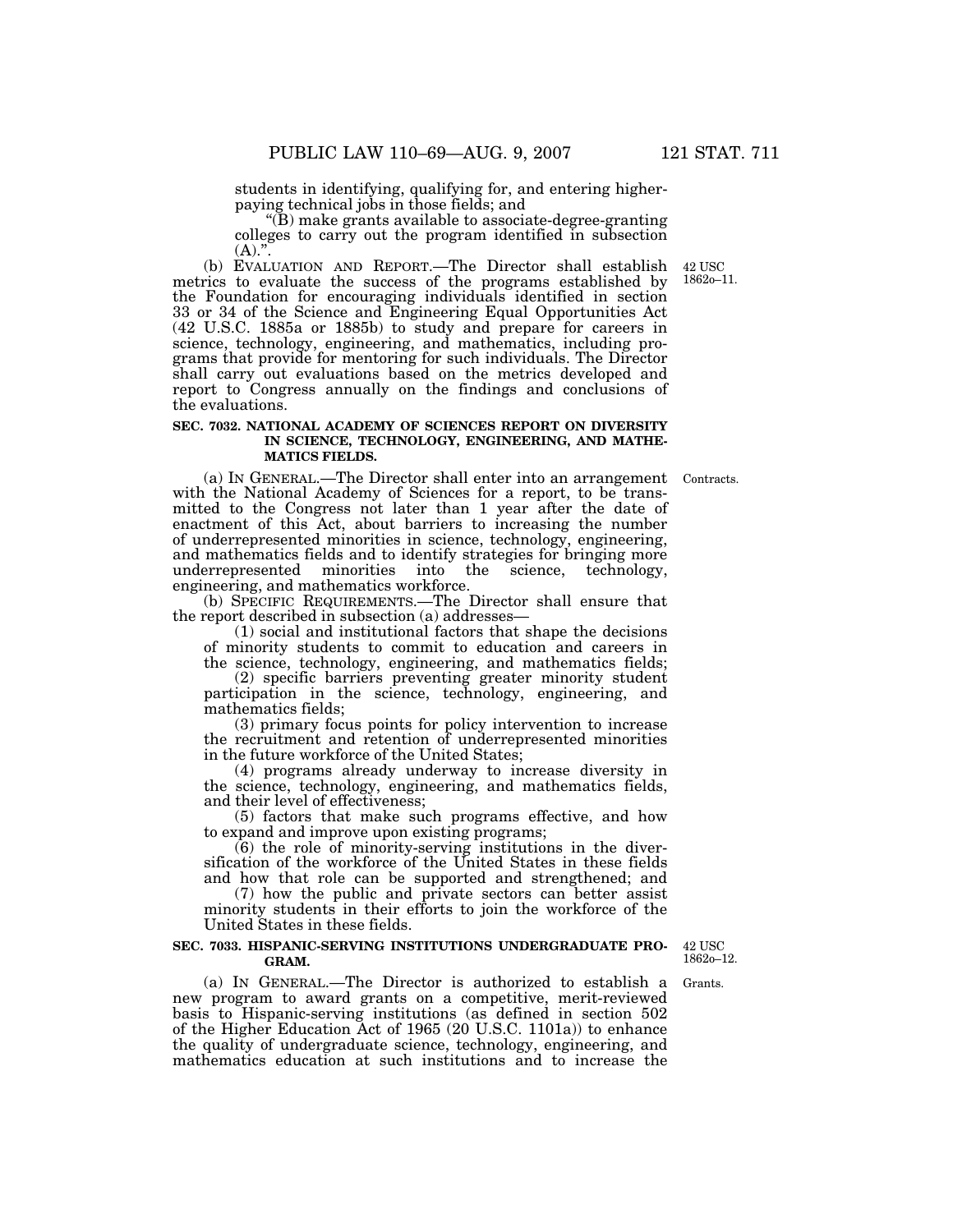retention and graduation rates of students pursuing associate's or baccalaureate degrees in science, technology, engineering, and mathematics.

(b) PROGRAM COMPONENTS.—Grants awarded under this section shall support—

 $(1)$  activities to improve courses and curriculum in science, technology, engineering, and mathematics;

(2) faculty development;

(3) stipends for undergraduate students participating in research; and

(4) other activities consistent with subsection (a), as determined by the Director.

(c) INSTRUMENTATION.—Funding for instrumentation is an allowed use of grants awarded under this section.

**SEC. 7034. PROFESSIONAL SCIENCE MASTER'S DEGREE PROGRAMS.**  (a) CLEARINGHOUSE.—

 $42$  USC 1862o–13.

Establishment.

(1) DEVELOPMENT.—The Director shall establish a clearinghouse, in collaboration with 4-year institutions of higher education (including applicable graduate schools and academic departments), and industries and Federal agencies that employ science-trained personnel, to share program elements used in successful professional science master's degree programs and other advanced degree programs related to science, technology, engineering, and mathematics.

(2) AVAILABILITY.—The Director shall make the clearinghouse of program elements developed under paragraph  $(\tilde{1})$ available to institutions of higher education that are developing professional science master's degree programs.

(b) PROGRAMS.—

(1) PROGRAMS AUTHORIZED.—The Director shall award grants to 4-year institutions of higher education to facilitate the institutions' creation or improvement of professional science master's degree programs that may include linkages between institutions of higher education and industries that employ science-trained personnel, with an emphasis on practical training and preparation for the workforce in high-need fields.

(2) APPLICATION.—A 4-year institution of higher education desiring a grant under this section shall submit an application to the Director at such time, in such manner, and accompanied by such information as the Director may require. The application shall include—

(A) a description of the professional science master's degree program that the institution of higher education will implement;

(B) a description of how the professional science master's degree program at the institution of higher education will produce individuals for the workforce in high-need fields;

(C) the amount of funding from non-Federal sources, including from private industries, that the institution of higher education shall use to support the professional science master's degree program; and

(D) an assurance that the institution of higher education shall encourage students in the professional science master's degree program to apply for all forms of Federal assistance available to such students, including applicable

Grants.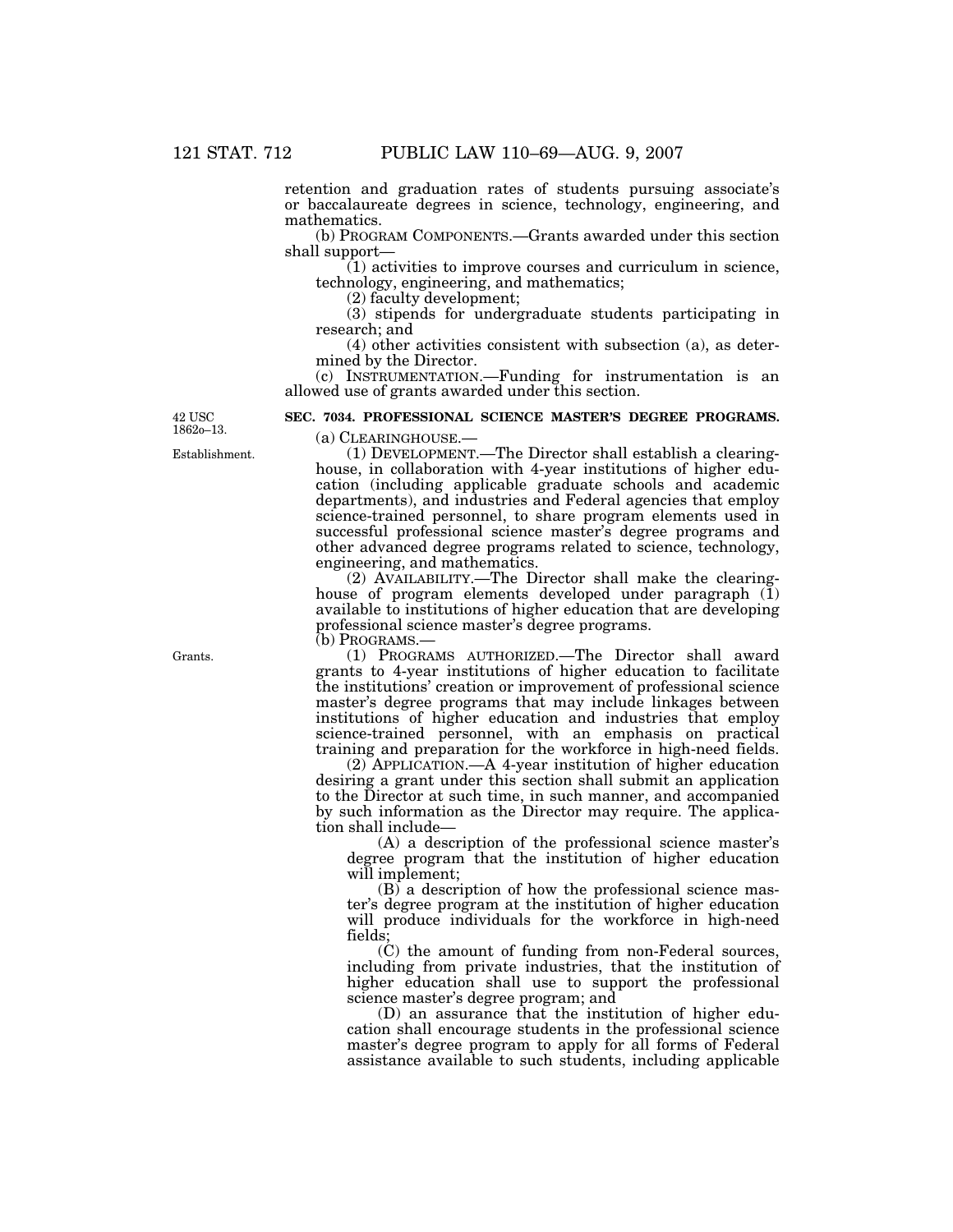graduate fellowships and student financial assistance under titles IV and VII of the Higher Education Act of 1965 (20 U.S.C. 1070 et seq., 1133 et seq.).

(3) PREFERENCES.—The Director shall give preference in making awards to 4-year institutions of higher education seeking Federal funding to create or improve professional science master's degree programs, to those applicants—

(A) located in States with low percentages of citizens with graduate or professional degrees, as determined by the Bureau of the Census, that demonstrate success in meeting the unique needs of the corporate, non-profit, and government communities in the State, as evidenced by providing internships for professional science master's degree students or similar partnership arrangements; or

(B) that secure more than two-thirds of the funding for such professional science master's degree programs from sources other than the Federal Government.

(4) NUMBER OF GRANTS; TIME PERIOD OF GRANTS.—

(A) NUMBER OF GRANTS.—Subject to the availability of appropriated funds, the Director shall award grants under paragraph (1) to a maximum of 200 4-year institutions of higher education.

(B) TIME PERIOD OF GRANTS.—Grants awarded under this section shall be for one 3-year term. Grants may be renewed only once for a maximum of 2 additional years. (5) EVALUATION AND REPORTS.—

(A) DEVELOPMENT OF PERFORMANCE BENCHMARKS.— Prior to the start of the grant program, the Director, in collaboration with 4-year institutions of higher education (including applicable graduate schools and academic departments), and industries and Federal agencies that employ science-trained personnel, shall develop performance benchmarks to evaluate the pilot programs assisted by grants under this section.

(B) EVALUATION.—For each year of the grant period, the Director, in consultation with 4-year institutions of higher education (including applicable graduate schools and academic departments), and industries and Federal agencies that employ science-trained personnel, shall complete an evaluation of each program assisted by grants under this section. Any program that fails to satisfy the performance benchmarks developed under subparagraph (A) shall not be eligible for further funding.

(C) REPORT.—Not later than 180 days after the completion of an evaluation described in subparagraph (B), the Director shall submit a report to Congress that includes—

(i) the results of the evaluation; and

(ii) recommendations for administrative and legislative action that could optimize the effectiveness of the pilot programs, as the Director determines to be appropriate.

### **SEC. 7035. SENSE OF CONGRESS ON COMMUNICATIONS TRAINING FOR SCIENTISTS.**

(a) SENSE OF CONGRESS.—It is the sense of Congress that institutions of higher education receiving awards under the Integrative Graduate Education and Research Traineeship program of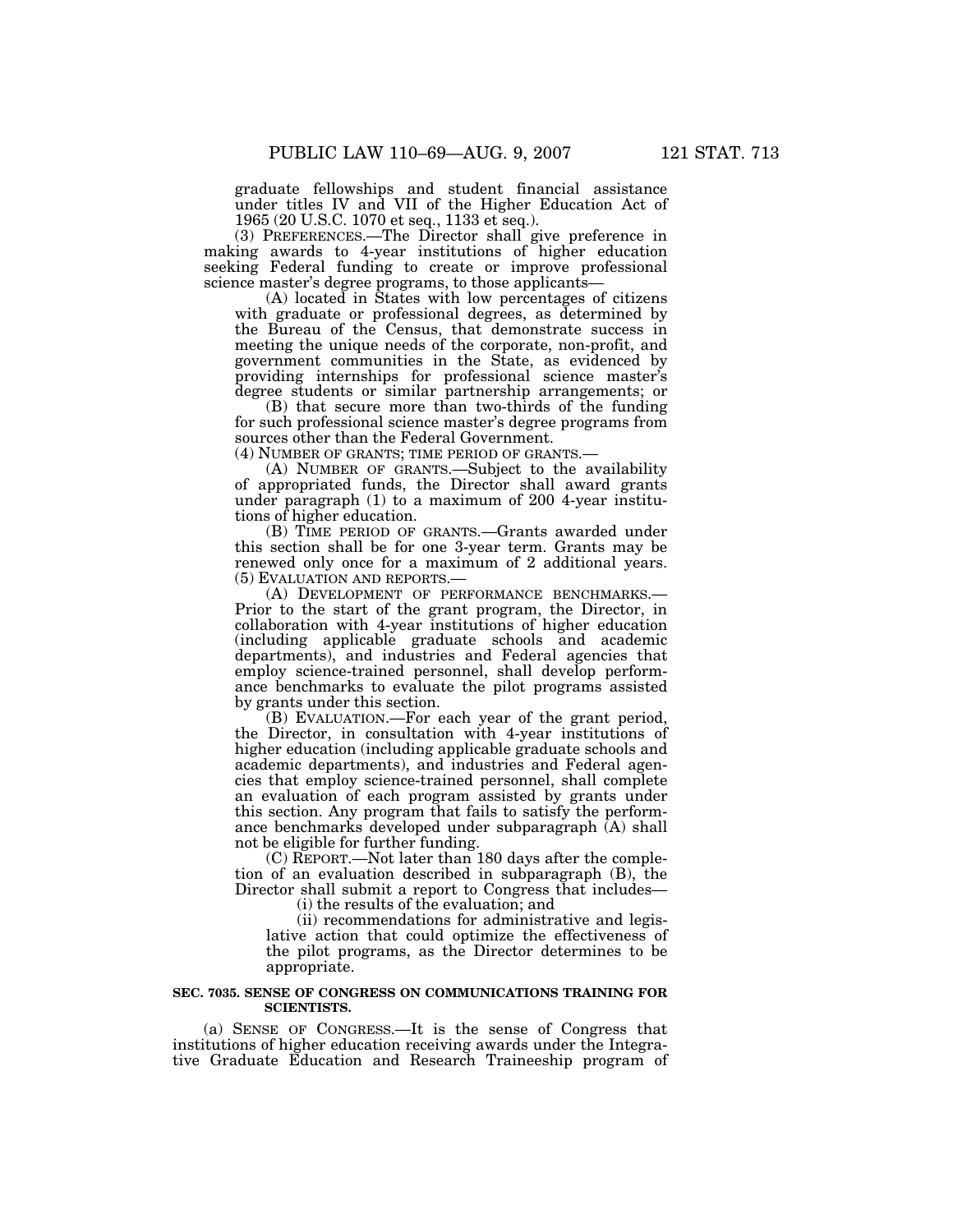the Foundation should, among the activities supported under these awards, train graduate students in the communication of the substance and importance of their research to nonscientist audiences.

(b) REPORT TO CONGRESS.—Not later than 3 years after the date of enactment of this Act, the Director shall transmit a report to the Committee on Science and Technology of the House of Representatives and to the Committee on Commerce, Science, and Transportation and the Committee on Health, Education, Labor, and Pensions of the Senate, describing the training programs described in subsection (a) provided to graduate students who participated in the Integrative Graduate Education and Research Traineeship program. The report shall include data on the number of graduate students trained and a description of the types of activities funded.

# **SEC. 7036. MAJOR RESEARCH INSTRUMENTATION.**

(a) AWARD AMOUNT.—The minimum amount of an award under the Major Research Instrumentation program shall be \$100,000. The maximum amount of an award under the program shall be \$4,000,000 except if the total amount appropriated for the program for a fiscal year exceeds \$125,000,000, in which case the maximum amount of an award shall be \$6,000,000.

(b) USE OF FUNDS.—In addition to the acquisition of instrumentation and equipment, funds made available by awards under the Major Research Instrumentation program may be used to support the operations and maintenance of such instrumentation and equipment.<br>(c) COST SHARING.—

(1) IN GENERAL.—An institution of higher education receiving an award under the Major Research Instrumentation program shall provide at least 30 percent of the cost from private or non-Federal sources.

(2) EXCEPTIONS.—Institutions of higher education that are not Ph.D.-granting institutions are exempt from the cost sharing requirement in paragraph (1), and the Director may reduce or waive the cost sharing requirement for—

(A) institutions—

(i) that are not ranked among the top 100 institutions receiving Federal research and development funding, as documented by the statistical data published by the Foundation; and

(ii) for which the proposed project will make a substantial improvement in the institution's capabilities to conduct leading edge research, to provide research experiences for undergraduate students using leading edge facilities, and to broaden the participation in science and engineering research by individuals identified in section 33 or 34 of the Science and Engineering Equal Opportunities Act (42 U.S.C. 1885a or 1885b); and

(B) consortia of institutions of higher education that include at least one institution that is not a Ph.D.-granting institution.

**42 USC** 1862o–15.

# **SEC. 7037. LIMIT ON PROPOSALS.**

(a) POLICY.—For programs supported by the Foundation that require as part of the selection process for awards the submission of preproposals and that also limit the number of preproposals

42 USC 1862o–14.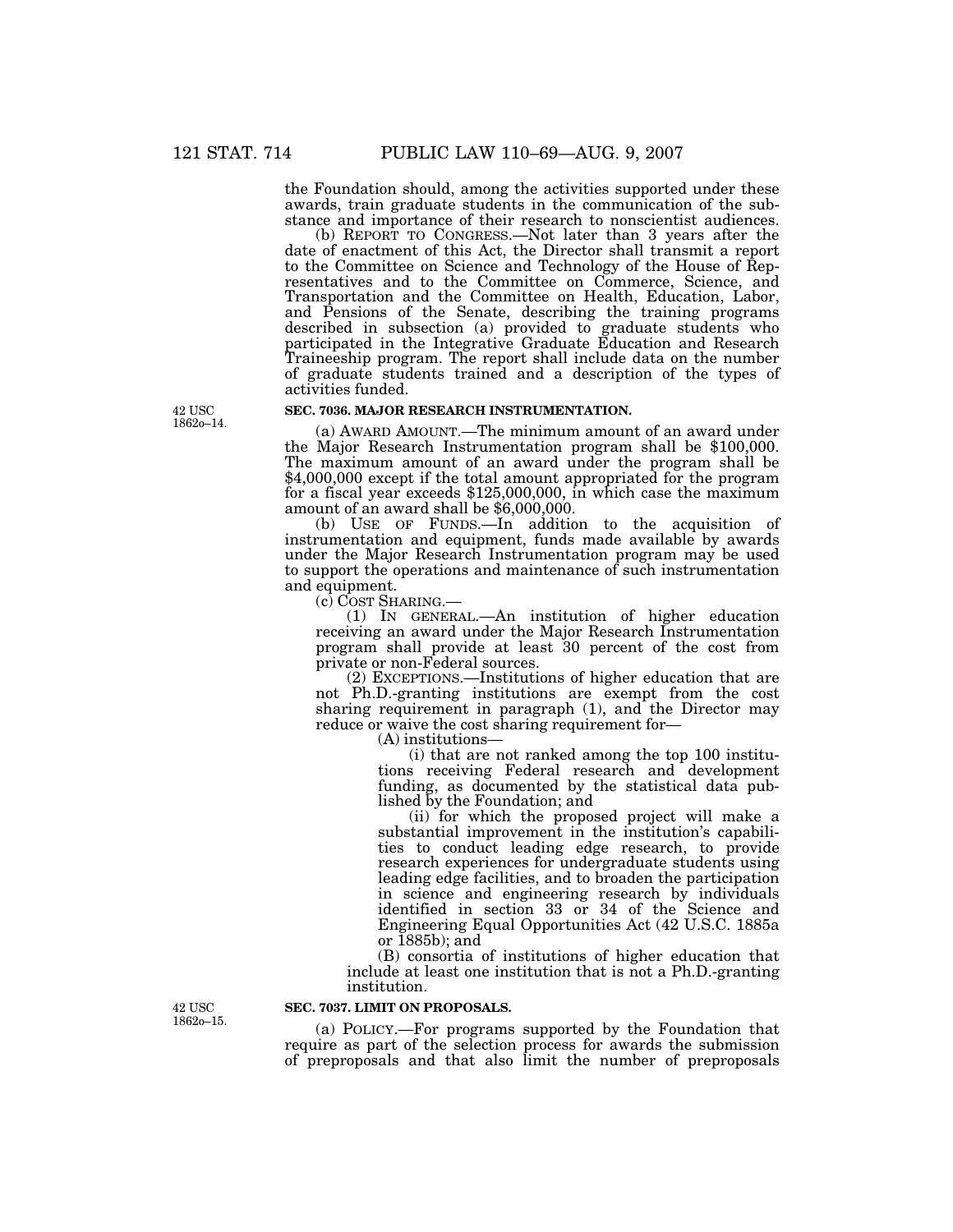that may be submitted by an institution, the Director shall allow the subsequent submission of a full proposal based on each preproposal that is determined to have merit following the Foundation's merit review process.

(b) REVIEW AND ASSESSMENT OF POLICIES.—The Board shall review and assess the effects on institutions of higher education of the policies of the Foundation regarding the imposition of limitations on the number of proposals that may be submitted by a single institution for programs supported by the Foundation. The Board shall determine whether current policies are well justified and appropriate for the types of programs that limit the number of proposal submissions. Not later than 1 year after the date of enactment of this Act, the Board shall summarize the Board's findings and any recommendations regarding changes to the current policy on the restriction of proposal submissions in a report to the Committee on Science and Technology of the House of Representatives and to the Committee on Commerce, Science, and Transportation and the Committee on Health, Education, Labor, and Pensions of the Senate.

Deadline. Reports.

# **TITLE VIII—GENERAL PROVISIONS**

#### **SEC. 8001. COLLECTION OF DATA RELATING TO TRADE IN SERVICES.**

(a) REPORT.—Not later than January 31, 2008, the Secretary of Commerce, acting through the Director of the Bureau of Economic Analysis, shall report to Congress on the feasibility, annual cost, and potential benefits of a program to collect and study data relating to export and import of services.

(b) PROGRAM.—The proposed program to be studied under subsection (a) shall include requirements that the Secretary annually—

(1) provide data collection and analysis relating to export and import of services;

(2) collect and analyze data for service imports and exports in not less than 40 service industry categories, on a Stateby-State basis;

(3) collect data on, and analyze, the employment effects of exports and imports on the service industry; and

(4) integrate ongoing and planned data collection and analysis initiatives in research and development and innovation.

# **SEC. 8002. SENSE OF THE SENATE REGARDING SMALL BUSINESS GROWTH AND CAPITAL MARKETS.**

(a) FINDINGS.—Congress finds that—

(1) the United States has the most fair, most transparent, and most efficient capital markets in the world, in part due to its strong securities statutory and regulatory scheme;

(2) it is of paramount importance for the continued growth of the economy of the Nation, that our capital markets retain their leading position in the world;

(3) small businesses are vital participants in United States capital markets, and play a critical role in future economic growth and high-wage job creation;

(4) section 404 of the Sarbanes-Oxley Act of 2002 has greatly enhanced the quality of corporate governance and financial reporting for public companies and increased investor confidence;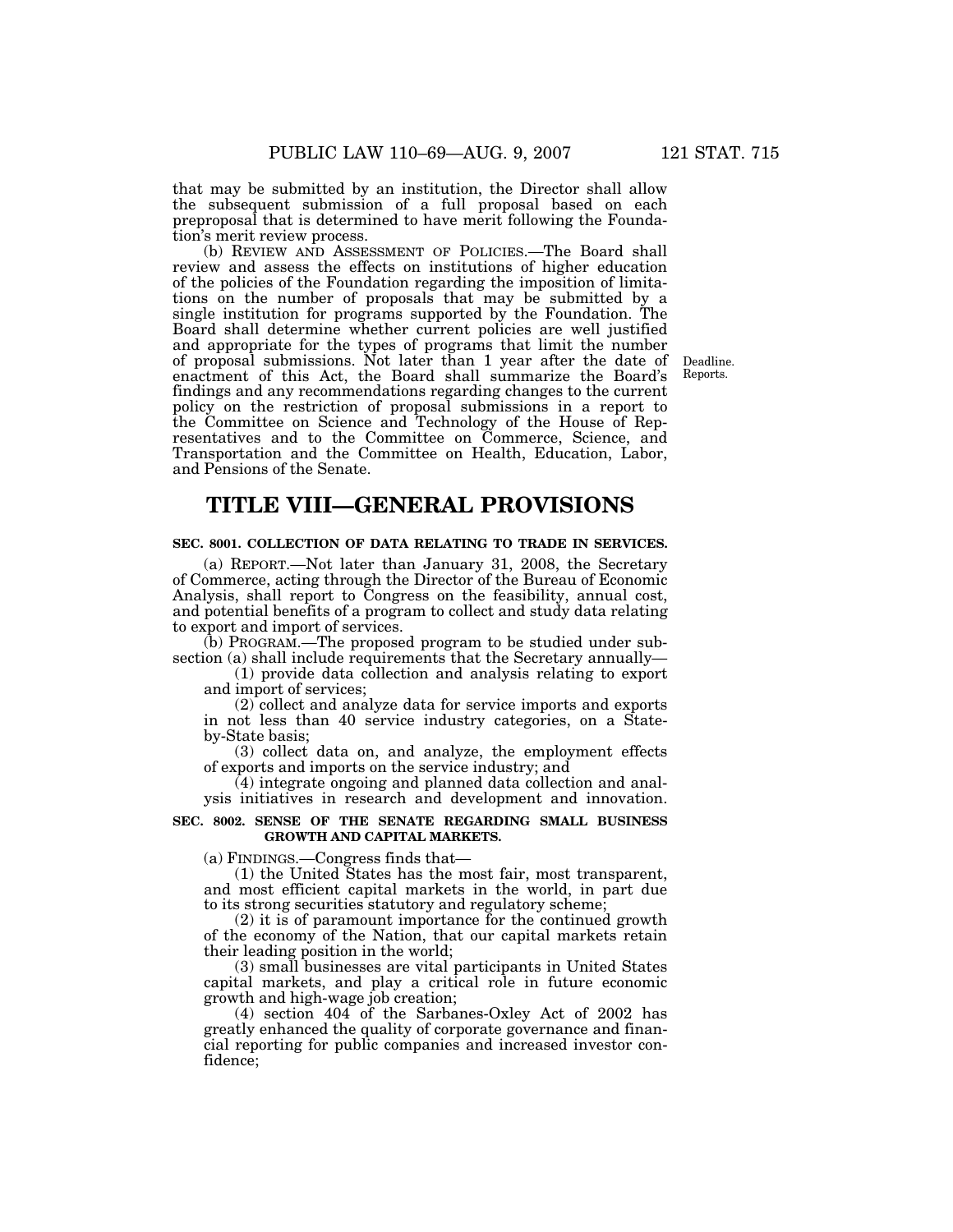(5) the Securities and Exchange Commission (referred to in this section as the "Commission") and the Public Company Accounting Oversight Board (referred to in this section as the "PCAOB") have both determined that the current auditing standard implementing section 404 of the Sarbanes-Oxley Act of 2002 has imposed unnecessary and unintended cost burdens on small and mid-sized public companies;

(6) the Commission and the PCAOB are now near completion of a 2-year process intended to revise the auditing standard in order to provide more efficient and effective regulation; and

(7) the Chairman of the Commission recently has said, with respect to section 404 of the Sarbanes-Oxley Act of 2002, that, ''We don't need to change the law, we need to change the way the law is implemented. It is the implementation of the law that has caused the excessive burden, not the law itself. That's an important distinction. I don't believe these important investor protections, which are even now only a few years old, should be opened up for amendment, or that they need to be.''.

(b) SENSE OF THE SENATE.—It is the sense of the Senate that the Commission and the PCAOB should complete promulgation of the final rules implementing section 404 of the Sarbanes-Oxley Act of 2002 (15 U.S.C. 7262).

Deadline. Reports.

## **SEC. 8003. GOVERNMENT ACCOUNTABILITY OFFICE REVIEW OF ACTIVITIES, GRANTS, AND PROGRAMS.**

Not later than 3 years after the date of enactment of this Act, the Comptroller General of the United States shall submit a report to Congress that—

(1) assesses and evaluates the effectiveness of a representative sample of the new or expanded programs and activities (including programs and activities carried out under grants) required to be carried out under this Act; and

(2) includes such recommendations as the Comptroller General determines are appropriate to ensure effectiveness of, or improvements to, the programs and activities, including termination of programs or activities.

# **SEC. 8004. SENSE OF THE SENATE REGARDING ANTI-COMPETITIVE TAX POLICY.**

It is the sense of the Senate that Federal funds should not be provided to any organization or entity that advocates against a United States tax policy that is internationally competitive.

# **SEC. 8005. STUDY OF THE PROVISION OF ONLINE DEGREE PROGRAMS.**

(a) IN GENERAL.—Not later than 90 days after the date of enactment of this Act, the Secretary of Education shall enter into an arrangement with the National Academy of Sciences to conduct a study and provide a report to the Secretary, the Secretary of Commerce, and Congress. The study shall consider the mechanisms and supports needed for an institution of higher education (as defined in section 7001) or nonprofit organization to develop and maintain a program to provide free access to online educational content as part of a degree program, especially in science, technology, engineering, mathematics, or foreign languages, without using Federal funds, including funds provided under title IV of the Higher Education Act of 1965 (20 U.S.C. 1070 et seq.) The study shall consider whether such a program could be developed

Deadline. Contracts. Reports.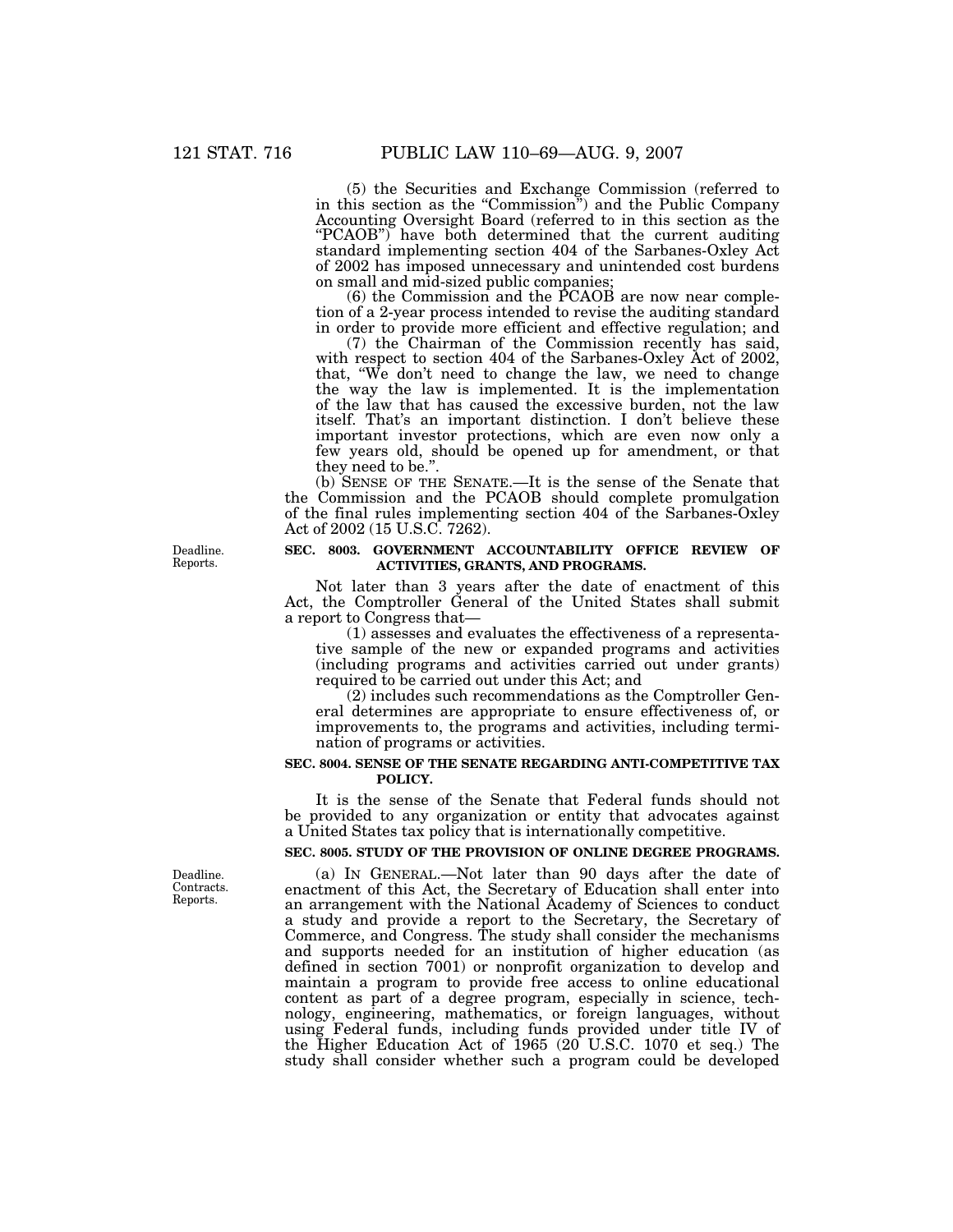and managed by such institution of higher education or nonprofit organization and sustained through private funding. The study shall examine how such program can—

(1) build on existing online programs, including making use of existing online courses;

(2) modify or expand traditional course content for online educational content;

(3) develop original course content for online courses and degree programs;

(4) provide necessary laboratory experience for science, technology, and engineering courses;

(5) be accepted for full credit by other institutions of higher education; and

(6) provide credentials that would be recognized by employers, enabling program participants to attain employment.

(b) AUTHORIZATION OF APPROPRIATIONS.—There are authorized to be appropriated to carry out this section such sums as may be necessary for fiscal year 2008.

# **SEC. 8006. SENSE OF THE SENATE REGARDING DEEMED EXPORTS.**

It is the sense of the Senate that—

(1) the policies of the United States Government relating to deemed exports should safeguard the national security of the United States and protect fundamental research;

(2) the Department of Commerce has established the Deemed Export Advisory Committee to develop recommendations for improving current controls on deemed exports; and

(3) the President and Congress should consider the recommendations of the Deemed Export Advisory Committee in the development and implementation of export control policies.

### **SEC. 8007. SENSE OF THE SENATE REGARDING CAPITAL MARKETS.**

It is the sense of the Senate that—

(1) Congress, the President, regulators, industry leaders, and other stakeholders should take the necessary steps to reclaim the preeminent position of the United States in the global financial services marketplace;

(2) the Federal and State financial regulatory agencies should, to the maximum extent possible—

(A) coordinate activities on significant policy matters, so as not to impose regulations that may have adverse unintended consequences on innovativeness with respect to financial products, instruments, and services, or that impose regulatory costs that are disproportionate to their benefits; and

(B) at the same time, ensure that the regulatory framework overseeing the United States capital markets continues to promote and protect the interests of investors in those markets; and

(3) given the complexity of the financial services marketplace, Congress should exercise vigorous oversight over Federal regulatory and statutory requirements affecting the financial services industry and consumers, with the goal of eliminating excessive regulation and problematic implementation of existing laws and regulations, while ensuring that necessary investor protections are not compromised.